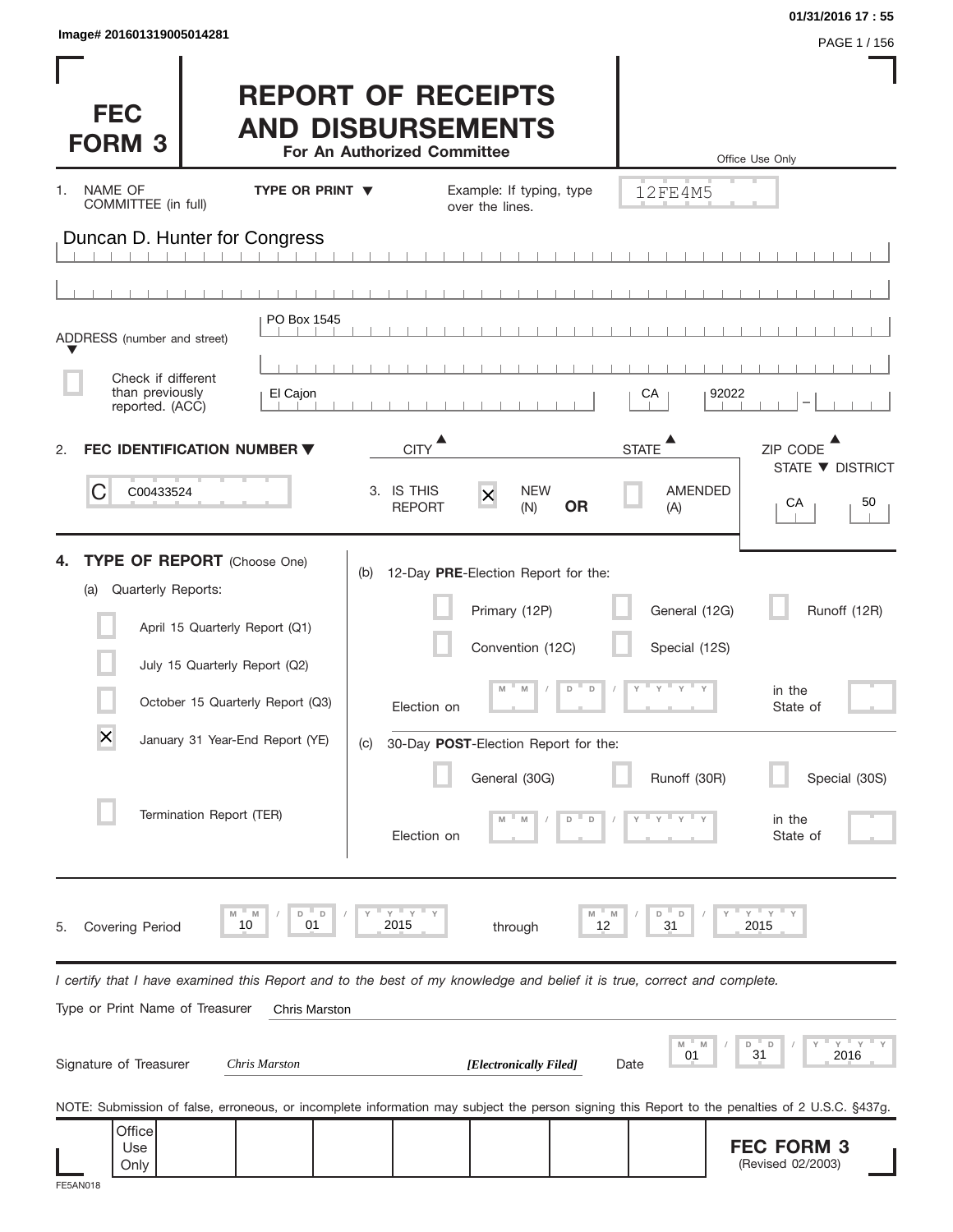## Write or Type Committee Name

|    |     | Image# 201601319005014282                                                                           |                                                               |                                                                                |
|----|-----|-----------------------------------------------------------------------------------------------------|---------------------------------------------------------------|--------------------------------------------------------------------------------|
|    |     | FEC Form 3 (Revised 02/2003)                                                                        | <b>SUMMARY PAGE</b><br>of Receipts and Disbursements          | PAGE 2 / 156                                                                   |
|    |     | Write or Type Committee Name<br>Duncan D. Hunter for Congress                                       |                                                               |                                                                                |
|    |     | Report Covering the Period:<br>From:                                                                | $Y =$<br>$Y =$<br>M<br>D<br>D<br>Y<br>10<br>01<br>2015<br>To: | $Y$ <sup><math>=</math></sup><br>$Y =$<br>D<br>D<br>M<br>M<br>31<br>2015<br>12 |
| 6. |     | Net Contributions (other than loans)                                                                | <b>COLUMN A</b><br><b>This Period</b>                         | <b>COLUMN B</b><br><b>Election Cycle-to-Date</b>                               |
|    | (a) | <b>Total Contributions</b><br>(other than loans) (from Line 11(e))                                  | 102089.00                                                     | 566989.26                                                                      |
|    | (b) | <b>Total Contribution Refunds</b>                                                                   | 0.00                                                          | 0.00                                                                           |
|    | (C) | Net Contributions (other than loans)<br>(subtract Line 6(b) from Line 6(a))                         | 102089.00                                                     | 566989.26                                                                      |
| 7. |     | Net Operating Expenditures                                                                          |                                                               |                                                                                |
|    | (a) | <b>Total Operating Expenditures</b>                                                                 | 111980.93                                                     | 462641.33                                                                      |
|    | (b) | Total Offsets to Operating<br>Expenditures (from Line 14)                                           | 783.18                                                        | 8106.61                                                                        |
|    | (C) | Net Operating Expenditures<br>(subtract Line 7(b) from Line 7(a))                                   | 111197.75                                                     | 454534.72                                                                      |
| 8  |     | Cash on Hand at Close of<br>Reporting Period (from Line 27)                                         | 601791.82                                                     |                                                                                |
| 9. |     | Debts and Obligations Owed TO<br>the Committee (Itemize all on<br>Schedule C and/or Schedule D)     | 0.00                                                          |                                                                                |
|    |     | 10. Debts and Obligations Owed BY<br>the Committee (Itemize all on<br>Schedule C and/or Schedule D) | 0.00                                                          |                                                                                |

## **For further information contact:**

Federal Election Commission 999 E Street, NW Washington, DC 20463

> Toll Free 800-424-9530 Local 202-694-1100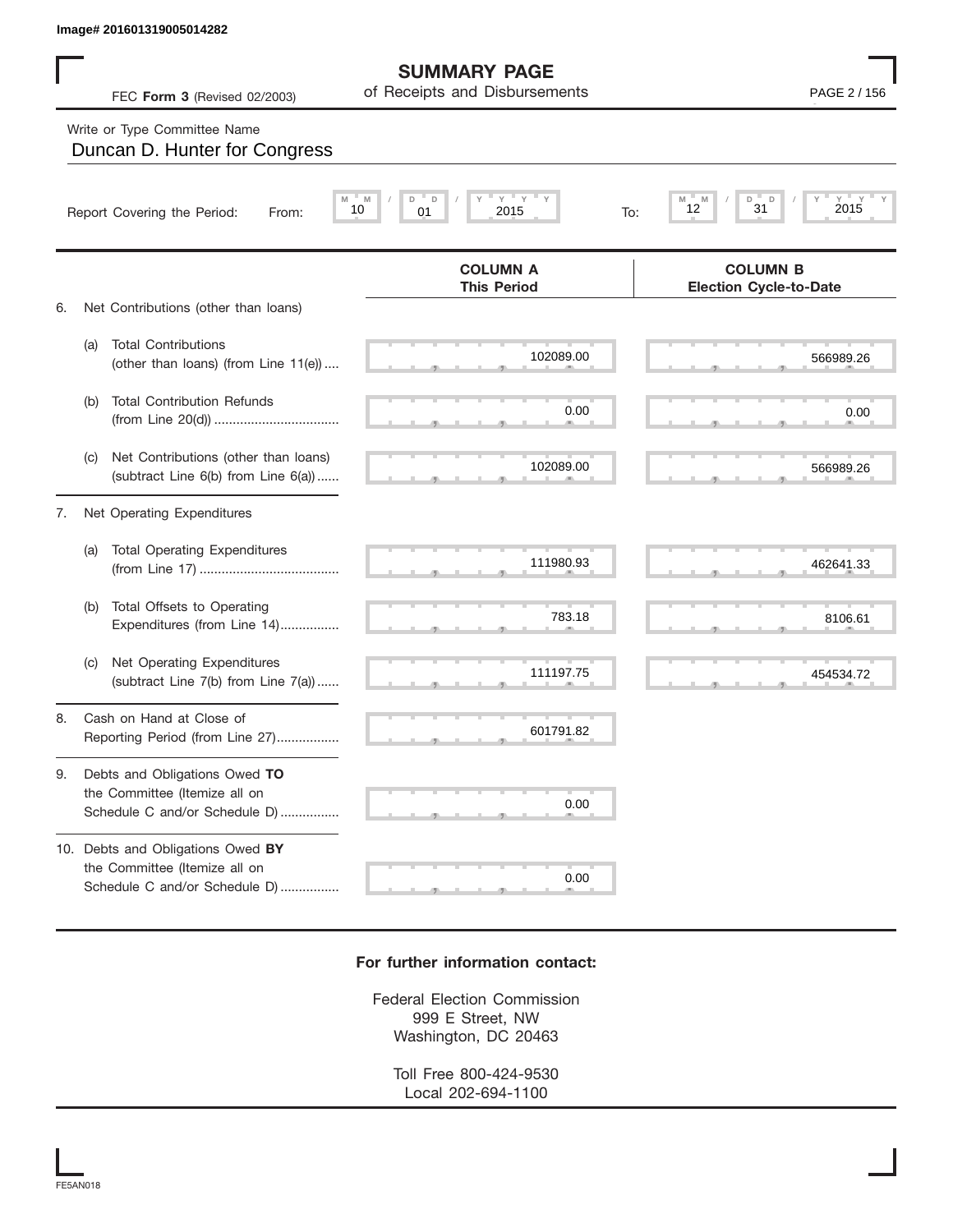| Image# 201601319005014283                                                                          |                                                     |                                                  |
|----------------------------------------------------------------------------------------------------|-----------------------------------------------------|--------------------------------------------------|
|                                                                                                    | <b>DETAILED SUMMARY PAGE</b>                        |                                                  |
| FEC Form 3 (Revised 12/2003)                                                                       | of Receipts                                         | PAGE 3 / 156                                     |
| Write or Type Committee Name                                                                       |                                                     |                                                  |
| Duncan D. Hunter for Congress                                                                      |                                                     |                                                  |
| M<br>10<br>Report Covering the Period:<br>From:                                                    | $Y$ $Y$ $Y$ $Y$<br>M<br>D<br>D<br>01<br>2015<br>To: | $Y = Y$<br>M<br>D<br>2015<br>12<br>31            |
|                                                                                                    |                                                     |                                                  |
| <b>I. RECEIPTS</b>                                                                                 | <b>COLUMN A</b><br><b>Total This Period</b>         | <b>COLUMN B</b><br><b>Election Cycle-to-Date</b> |
| 11. CONTRIBUTIONS (other than loans) FROM:                                                         |                                                     |                                                  |
| Individuals/Persons Other Than<br>(a)<br><b>Political Committees</b>                               |                                                     |                                                  |
| Itemized (use Schedule A)<br>(i)                                                                   | 17000.00                                            | 136378.00                                        |
| (ii)                                                                                               | 4689.00                                             | 22727.13                                         |
| (iii) TOTAL of contributions<br>from individuals                                                   | 21689.00                                            | 159105.13                                        |
| Political Party Committees<br>(b)                                                                  | 0.00                                                | 0.00                                             |
| <b>Other Political Committees</b><br>(c)                                                           | 80400.00                                            | 407884.13                                        |
| (d)                                                                                                | 0.00                                                | 0.00                                             |
| TOTAL CONTRIBUTIONS<br>(e)<br>(other than loans)                                                   |                                                     |                                                  |
| (add Lines 11(a)(iii), (b), (c), and (d))                                                          | 102089.00                                           | 566989.26                                        |
| 12. TRANSFERS FROM OTHER                                                                           | 0.00                                                | 0.00                                             |
| AUTHORIZED COMMITTEES                                                                              |                                                     |                                                  |
| 13. LOANS:<br>Made or Guaranteed by the<br>(a)                                                     |                                                     |                                                  |
|                                                                                                    | 0.00                                                | 0.00                                             |
| (b)                                                                                                | 0.00                                                | 0.00                                             |
| <b>TOTAL LOANS</b><br>(c)<br>(add Lines 13(a) and (b))                                             | 0.00                                                | 0.00                                             |
| 14. OFFSETS TO OPERATING                                                                           |                                                     |                                                  |
| <b>EXPENDITURES</b>                                                                                | 783.18                                              |                                                  |
| (Refunds, Rebates, etc.)                                                                           |                                                     | 8106.61                                          |
| 15. OTHER RECEIPTS<br>(Dividends, Interest, etc.)                                                  | 0.00                                                | 0.00                                             |
|                                                                                                    |                                                     |                                                  |
| 16. TOTAL RECEIPTS (add Lines<br>11(e), 12, 13(c), 14, and 15)<br>(Carry Total to Line 24, page 4) | 102872.18                                           | 575095.87                                        |
|                                                                                                    |                                                     |                                                  |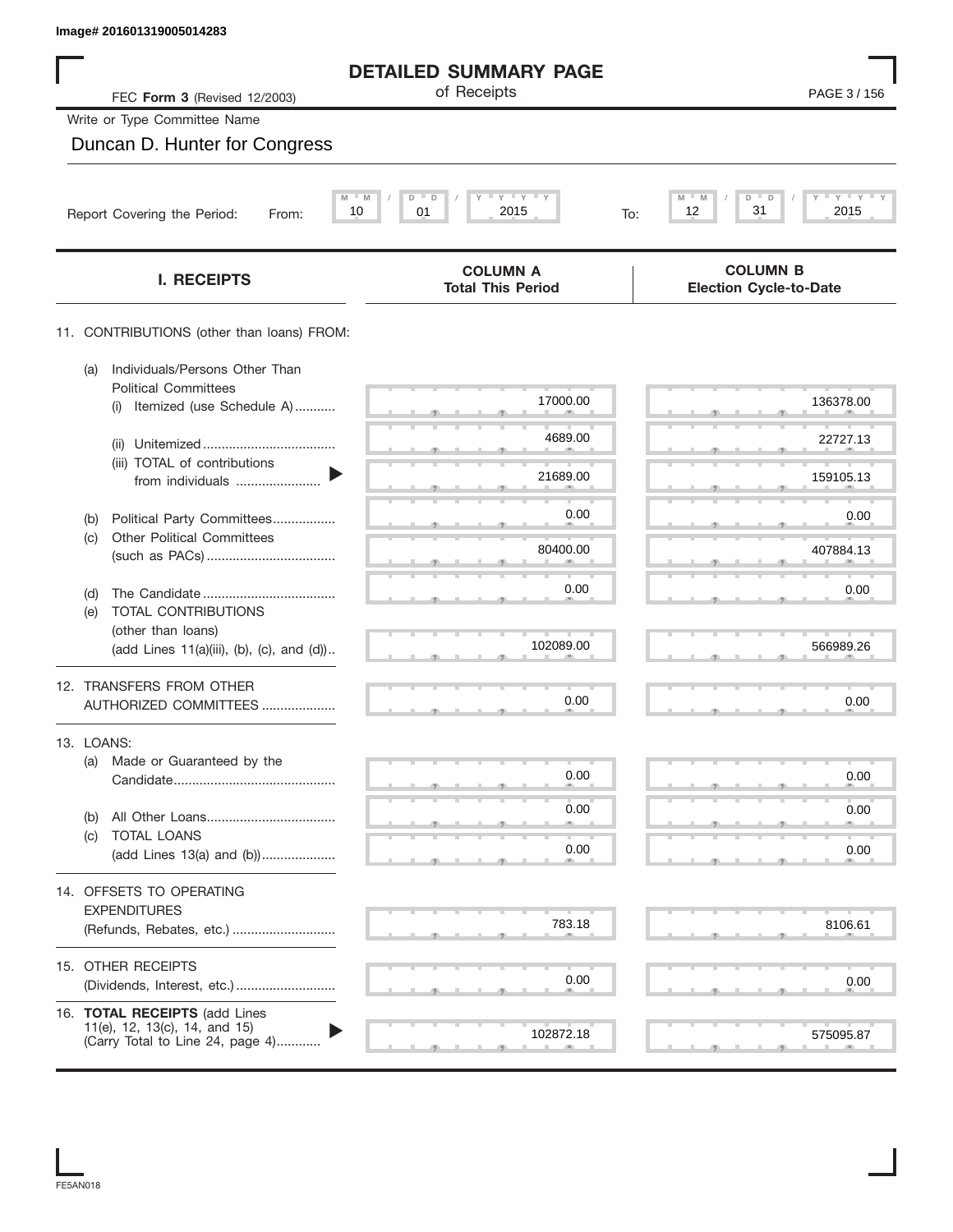| FEC Form 3 (Revised 02/2003)                                                                      | <b>DETAILED SUMMARY PAGE</b><br>of Disbursements | PAGE 4 / 156                                     |
|---------------------------------------------------------------------------------------------------|--------------------------------------------------|--------------------------------------------------|
| <b>II. DISBURSEMENTS</b>                                                                          | <b>COLUMN A</b><br><b>Total This Period</b>      | <b>COLUMN B</b><br><b>Election Cycle-to-Date</b> |
| 17. OPERATING EXPENDITURES                                                                        | 111980.93                                        | 462641.33                                        |
| 18. TRANSFERS TO OTHER<br>AUTHORIZED COMMITTEES                                                   | 0.00                                             | 0.00                                             |
| 19. LOAN REPAYMENTS:<br>(a) Of Loans Made or Guaranteed<br>by the Candidate                       | 0.00                                             | 0.00                                             |
| Of All Other Loans<br>(b)                                                                         | 0.00                                             | 0.00                                             |
| TOTAL LOAN REPAYMENTS<br>(C)<br>(add Lines 19(a) and (b))                                         | 0.00                                             | 0.00                                             |
| 20. REFUNDS OF CONTRIBUTIONS TO:<br>Individuals/Persons Other<br>(a)<br>Than Political Committees | 0.00                                             | 0.00                                             |
| Political Party Committees<br>(b)                                                                 | 0.00                                             | 0.00                                             |
| <b>Other Political Committees</b><br>(c)                                                          | 0.00                                             | 0.00                                             |
| TOTAL CONTRIBUTION REFUNDS<br>(d)<br>(add Lines 20(a), (b), and (c))                              | 0.00                                             | 0.00                                             |
| 21. OTHER DISBURSEMENTS                                                                           | 11200.00                                         | 21300.00                                         |
| 22. TOTAL DISBURSEMENTS<br>(add Lines 17, 18, 19(c), 20(d), and 21)                               | 123180.93                                        | 483941.33                                        |
| <b>III. CASH SUMMARY</b>                                                                          |                                                  |                                                  |
|                                                                                                   |                                                  | 622100.57                                        |
| 24                                                                                                |                                                  | 102872.18                                        |
|                                                                                                   |                                                  | 724972.75                                        |
|                                                                                                   |                                                  | 123180.93                                        |
| 27. CASH ON HAND AT CLOSE OF REPORTING PERIOD                                                     |                                                  | 601791.82                                        |

## **III. CASH SUMMARY**

|                                               | 622100.57 |
|-----------------------------------------------|-----------|
|                                               | 102872.18 |
|                                               | 724972.75 |
|                                               | 123180.93 |
| 27. CASH ON HAND AT CLOSE OF REPORTING PERIOD | 601791.82 |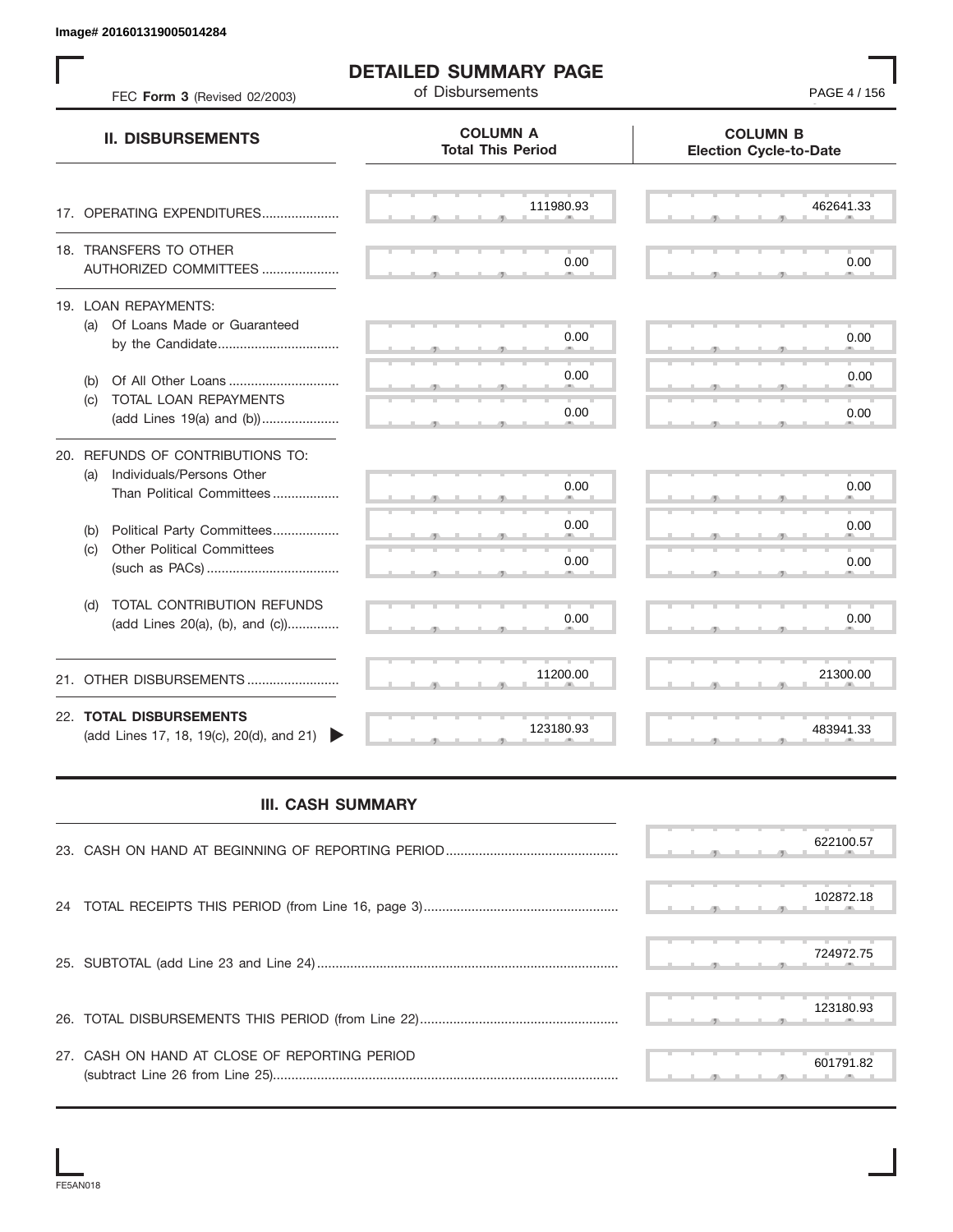|           | Image# 201601319005014285                                       |                              |                                                   |                                                                                                                                                                                                                                                                                                                                     |
|-----------|-----------------------------------------------------------------|------------------------------|---------------------------------------------------|-------------------------------------------------------------------------------------------------------------------------------------------------------------------------------------------------------------------------------------------------------------------------------------------------------------------------------------|
|           | <b>SCHEDULE A (FEC Form 3)</b>                                  |                              | Use separate schedule(s)                          | PAGE<br>OF<br>5<br>156<br>FOR LINE NUMBER:<br>(check only one)                                                                                                                                                                                                                                                                      |
|           | <b>ITEMIZED RECEIPTS</b>                                        |                              | for each category of the<br>Detailed Summary Page | ×<br>11a<br>11 <sub>b</sub><br>11c<br>11d                                                                                                                                                                                                                                                                                           |
|           |                                                                 |                              |                                                   | 12<br>13a<br>14<br>13 <sub>b</sub><br>15<br>Any information copied from such Reports and Statements may not be sold or used by any person for the purpose of soliciting contributions<br>or for commercial purposes, other than using the name and address of any political committee to solicit contributions from such committee. |
|           | NAME OF COMMITTEE (In Full)<br>Duncan D. Hunter for Congress    |                              |                                                   |                                                                                                                                                                                                                                                                                                                                     |
| Α.        | Full Name (Last, First, Middle Initial)<br><b>ANNA ATKINSON</b> |                              |                                                   | Date of Receipt                                                                                                                                                                                                                                                                                                                     |
|           | Mailing Address 1808 HIDDEN PALM CT                             |                              |                                                   | $M$ M<br><b>LYLYLY</b><br>$D$ $D$<br>12<br>2015<br>17                                                                                                                                                                                                                                                                               |
|           | City<br><b>EL CAJON</b>                                         | State<br>CA                  | Zip Code<br>92019-3636                            | Transaction ID: SA11.13855                                                                                                                                                                                                                                                                                                          |
|           | FEC ID number of contributing<br>federal political committee.   | C                            |                                                   | Amount of Each Receipt this Period                                                                                                                                                                                                                                                                                                  |
|           | Name of Employer<br><b>NONE</b>                                 | Occupation<br><b>RETIRED</b> |                                                   | 250.00<br><b>CONTRIBUTION</b>                                                                                                                                                                                                                                                                                                       |
|           | Receipt For: 2016<br>Primary<br>General<br>Other (specify)      |                              | Election Cycle-to-Date<br>250.00                  |                                                                                                                                                                                                                                                                                                                                     |
| <b>B.</b> | Full Name (Last, First, Middle Initial)<br>ROBERT L. BENNETT    |                              |                                                   | Date of Receipt                                                                                                                                                                                                                                                                                                                     |
|           | Mailing Address 23425 MOUNTAIN PEAK RD                          |                              |                                                   | $M - M$<br>$D$ $D$<br>$T - Y = Y - T Y$<br>10<br>10<br>2015                                                                                                                                                                                                                                                                         |
|           | City<br><b>RAMONA</b>                                           | State<br>CA                  | Zip Code<br>92065-5923                            | Transaction ID: SA11.13749                                                                                                                                                                                                                                                                                                          |
|           | FEC ID number of contributing                                   |                              |                                                   |                                                                                                                                                                                                                                                                                                                                     |
|           | federal political committee.                                    | C                            |                                                   | Amount of Each Receipt this Period                                                                                                                                                                                                                                                                                                  |
|           | Name of Employer                                                | Occupation                   |                                                   | 100.00                                                                                                                                                                                                                                                                                                                              |
|           | LIFE TECHNOLOGIES CORPORATION                                   | <b>VICE PRESIDENT</b>        |                                                   | <b>CONTRIBUTION</b>                                                                                                                                                                                                                                                                                                                 |
|           | Receipt For: 2016<br>Primary<br>General<br>Other (specify)      |                              | Election Cycle-to-Date<br>225.00                  |                                                                                                                                                                                                                                                                                                                                     |
| C.        | Full Name (Last, First, Middle Initial)<br><b>MARC BERNARD</b>  |                              |                                                   | Date of Receipt                                                                                                                                                                                                                                                                                                                     |
|           | Mailing Address 13233 PETUNIA WAY                               |                              |                                                   | <b>LY LY LY</b><br>$M - M$<br>$D$ $D$<br>12<br>2015<br>29                                                                                                                                                                                                                                                                           |
|           | City<br><b>SAN DIEGO</b>                                        | State<br>CA                  | Zip Code<br>92130-5734                            | Transaction ID: SA11.13864                                                                                                                                                                                                                                                                                                          |
|           | FEC ID number of contributing<br>federal political committee.   | С                            |                                                   | Amount of Each Receipt this Period                                                                                                                                                                                                                                                                                                  |
|           | Name of Employer                                                | Occupation                   |                                                   | 500.00                                                                                                                                                                                                                                                                                                                              |
|           | AIR-TRAK                                                        | <b>VICE PRESIDENT</b>        |                                                   | <b>CONTRIBUTION</b>                                                                                                                                                                                                                                                                                                                 |
|           | Receipt For: 2016<br>Primary<br>General<br>Other (specify)      |                              | Election Cycle-to-Date<br>500.00                  |                                                                                                                                                                                                                                                                                                                                     |
|           |                                                                 |                              |                                                   | 850.00                                                                                                                                                                                                                                                                                                                              |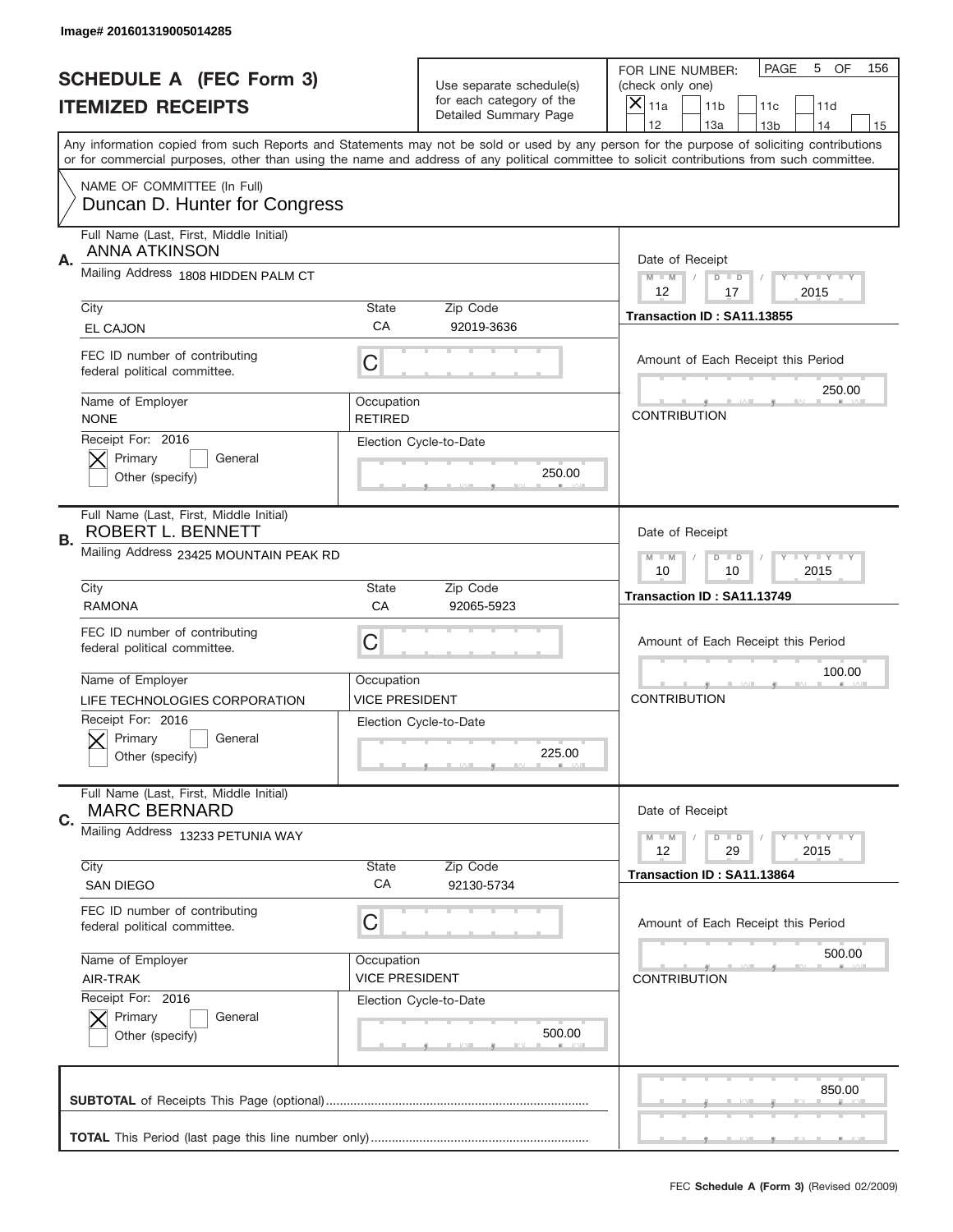|    | Image# 201601319005014286                                                               |                              |                                                   |                                                                                                                                                                                                                                                                                                                                     |
|----|-----------------------------------------------------------------------------------------|------------------------------|---------------------------------------------------|-------------------------------------------------------------------------------------------------------------------------------------------------------------------------------------------------------------------------------------------------------------------------------------------------------------------------------------|
|    | <b>SCHEDULE A (FEC Form 3)</b>                                                          |                              | Use separate schedule(s)                          | PAGE<br>OF<br>6<br>156<br>FOR LINE NUMBER:<br>(check only one)                                                                                                                                                                                                                                                                      |
|    | <b>ITEMIZED RECEIPTS</b>                                                                |                              | for each category of the<br>Detailed Summary Page | ×<br>11a<br>11 <sub>b</sub><br>11c<br>11d                                                                                                                                                                                                                                                                                           |
|    |                                                                                         |                              |                                                   | 12<br>13a<br>14<br>13 <sub>b</sub><br>15<br>Any information copied from such Reports and Statements may not be sold or used by any person for the purpose of soliciting contributions<br>or for commercial purposes, other than using the name and address of any political committee to solicit contributions from such committee. |
|    | NAME OF COMMITTEE (In Full)<br>Duncan D. Hunter for Congress                            |                              |                                                   |                                                                                                                                                                                                                                                                                                                                     |
| Α. | Full Name (Last, First, Middle Initial)<br><b>RICHARD CARROLL</b>                       |                              |                                                   | Date of Receipt                                                                                                                                                                                                                                                                                                                     |
|    | Mailing Address 393 EAGLE DRIVE                                                         |                              |                                                   | $M - M$<br><b>LYLYLY</b><br>$D$ $D$<br>10<br>2015<br>18                                                                                                                                                                                                                                                                             |
|    | City<br><b>JUPITER</b>                                                                  | State<br>FL.                 | Zip Code<br>33477-4065                            | Transaction ID: SA11.13741                                                                                                                                                                                                                                                                                                          |
|    | FEC ID number of contributing<br>federal political committee.                           | C                            |                                                   | Amount of Each Receipt this Period                                                                                                                                                                                                                                                                                                  |
|    | Name of Employer<br><b>RETIRED</b>                                                      | Occupation<br><b>RETIRED</b> |                                                   | 2600.00<br><b>CONTRIBUTION</b>                                                                                                                                                                                                                                                                                                      |
|    | Receipt For: 2016<br>Primary<br>General<br>Other (specify)                              |                              | Election Cycle-to-Date<br>2600.00                 |                                                                                                                                                                                                                                                                                                                                     |
| В. | Full Name (Last, First, Middle Initial)<br>THOMAS DAVIDSON                              |                              |                                                   | Date of Receipt                                                                                                                                                                                                                                                                                                                     |
|    | Mailing Address 821 ARMADA TERRACE                                                      |                              |                                                   | $M - M$<br>$D$ $D$<br><b>LYLYLY</b><br>12<br>29<br>2015                                                                                                                                                                                                                                                                             |
|    | City<br><b>SAN DIEGO</b>                                                                | State<br>CA                  | Zip Code<br>92106-3034                            | Transaction ID: SA11.13863                                                                                                                                                                                                                                                                                                          |
|    | FEC ID number of contributing<br>federal political committee.                           | C                            |                                                   | Amount of Each Receipt this Period                                                                                                                                                                                                                                                                                                  |
|    | Name of Employer                                                                        | Occupation                   |                                                   | 2000.00                                                                                                                                                                                                                                                                                                                             |
|    | <b>RETIRED</b><br>Receipt For: 2016<br>Primary<br>General<br>Other (specify)            | <b>RETIRED</b>               | Election Cycle-to-Date<br>2000.00                 | <b>CONTRIBUTION</b>                                                                                                                                                                                                                                                                                                                 |
| C. | Full Name (Last, First, Middle Initial)<br><b>ALEX DELPIZZO</b>                         |                              |                                                   | Date of Receipt                                                                                                                                                                                                                                                                                                                     |
|    | Mailing Address 9703 LAYMINSTER LN                                                      |                              |                                                   | $D$ $D$<br><b>LY LY LY</b><br>$M - M$<br>12<br>2015<br>02                                                                                                                                                                                                                                                                           |
|    | City<br><b>VIENNA</b>                                                                   | State<br>VA                  | Zip Code<br>22182-4405                            | Transaction ID: SA11.13797                                                                                                                                                                                                                                                                                                          |
|    | FEC ID number of contributing<br>federal political committee.                           | С                            |                                                   | Amount of Each Receipt this Period                                                                                                                                                                                                                                                                                                  |
|    | Name of Employer                                                                        | Occupation<br><b>PARTNER</b> |                                                   | 500.00                                                                                                                                                                                                                                                                                                                              |
|    | <b>THORN RUN PARTNERS</b><br>Receipt For: 2016<br>Primary<br>General<br>Other (specify) |                              | Election Cycle-to-Date<br>500.00                  | <b>CONTRIBUTION</b>                                                                                                                                                                                                                                                                                                                 |
|    |                                                                                         |                              |                                                   | 5100.00<br>_                                                                                                                                                                                                                                                                                                                        |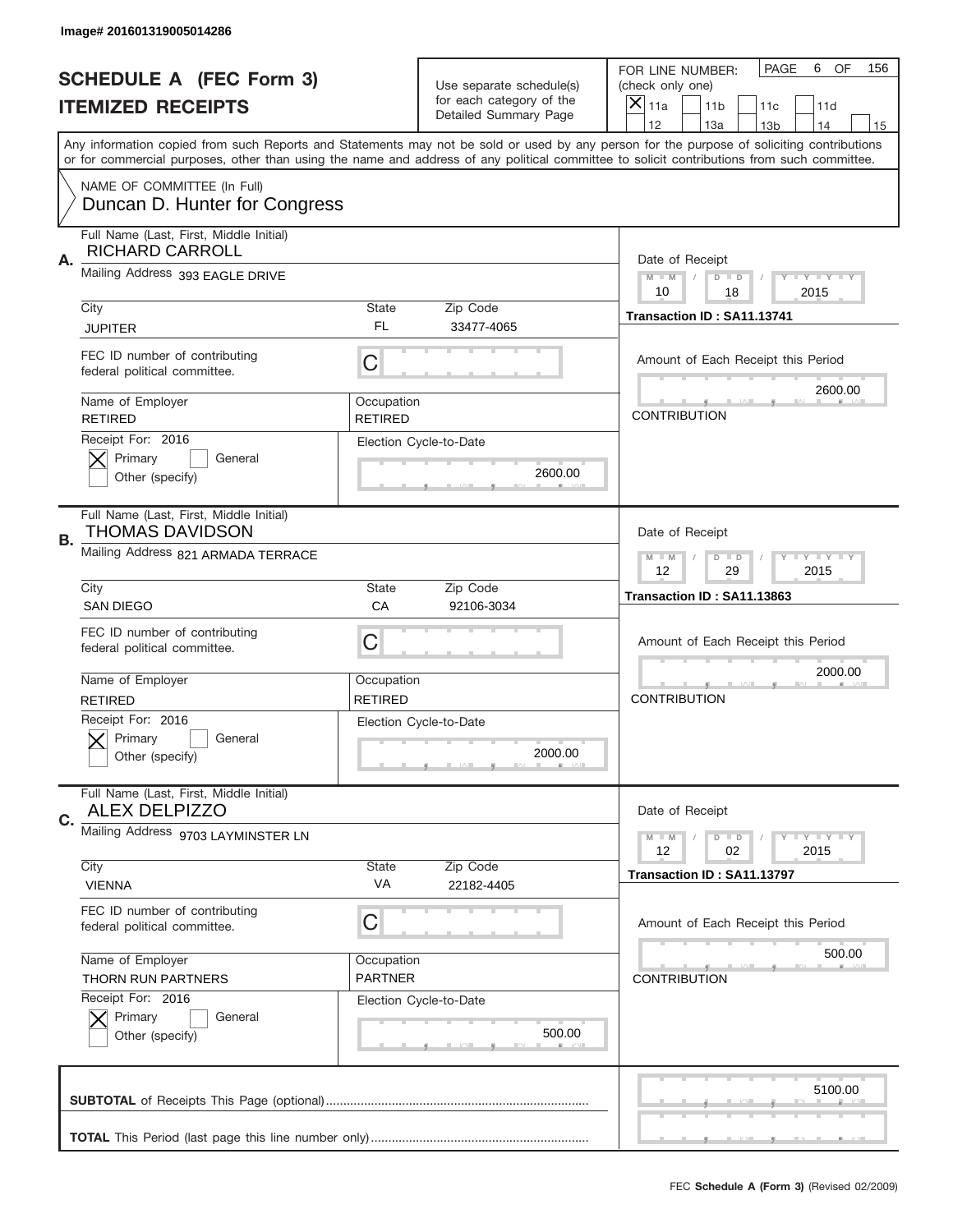| Image# 201601319005014287                                                               |                                |                                                                               |                                                                                                                                                                                                                                                                                         |
|-----------------------------------------------------------------------------------------|--------------------------------|-------------------------------------------------------------------------------|-----------------------------------------------------------------------------------------------------------------------------------------------------------------------------------------------------------------------------------------------------------------------------------------|
| <b>SCHEDULE A (FEC Form 3)</b><br><b>ITEMIZED RECEIPTS</b>                              |                                | Use separate schedule(s)<br>for each category of the<br>Detailed Summary Page | 7 OF<br>PAGE<br>156<br>FOR LINE NUMBER:<br>(check only one)<br>$\left  \times \right $<br>11a<br>11 <sub>b</sub><br>11c<br>11d                                                                                                                                                          |
|                                                                                         |                                |                                                                               | 12<br>13a<br>14<br>13 <sub>b</sub><br>15                                                                                                                                                                                                                                                |
|                                                                                         |                                |                                                                               | Any information copied from such Reports and Statements may not be sold or used by any person for the purpose of soliciting contributions<br>or for commercial purposes, other than using the name and address of any political committee to solicit contributions from such committee. |
| NAME OF COMMITTEE (In Full)<br>Duncan D. Hunter for Congress                            |                                |                                                                               |                                                                                                                                                                                                                                                                                         |
| Full Name (Last, First, Middle Initial)<br>MRS. PATRICIA J. DENTON                      |                                |                                                                               | Date of Receipt                                                                                                                                                                                                                                                                         |
| Α.<br>Mailing Address 11588 VIA RANCHO SAN DIEGO<br>APT D-2051                          |                                |                                                                               | $M - M$<br><b>LYLYLY</b><br>$D$ $D$<br>10<br>30<br>2015                                                                                                                                                                                                                                 |
| City<br>EL CAJON                                                                        | State<br>CA                    | Zip Code<br>92019-5277                                                        | Transaction ID: SA11.13808                                                                                                                                                                                                                                                              |
| FEC ID number of contributing<br>federal political committee.                           | C                              |                                                                               | Amount of Each Receipt this Period                                                                                                                                                                                                                                                      |
| Name of Employer<br><b>NONE</b>                                                         | Occupation<br>RETIRED          |                                                                               | 1500.00<br><b>CONTRIBUTION</b>                                                                                                                                                                                                                                                          |
| Receipt For: 2016<br>Primary<br>General<br>Other (specify)                              |                                | Election Cycle-to-Date<br>1625.00                                             |                                                                                                                                                                                                                                                                                         |
| Full Name (Last, First, Middle Initial)<br><b>CATHERINE FINLEY</b><br>В.                |                                |                                                                               | Date of Receipt                                                                                                                                                                                                                                                                         |
| Mailing Address 205 SUMMERS DR                                                          |                                |                                                                               | <b>TAYLY TAY</b><br>$M - M$<br>$D$ $D$<br>02<br>2015<br>12                                                                                                                                                                                                                              |
| City<br>ALEXANDRIA                                                                      | State<br><b>VA</b>             | Zip Code<br>22301-2444                                                        | Transaction ID: SA11.13798                                                                                                                                                                                                                                                              |
| FEC ID number of contributing<br>federal political committee.                           | C                              |                                                                               | Amount of Each Receipt this Period                                                                                                                                                                                                                                                      |
| Name of Employer                                                                        | Occupation                     |                                                                               | 500.00                                                                                                                                                                                                                                                                                  |
| <b>THORN RUN PARTNERS</b><br>Receipt For: 2016<br>Primary<br>General<br>Other (specify) | CONSULTANT                     | Election Cycle-to-Date<br>500.00                                              | <b>CONTRIBUTION</b>                                                                                                                                                                                                                                                                     |
| Full Name (Last, First, Middle Initial)<br>JEFFREY ALAN GREEN<br>C.                     |                                |                                                                               | Date of Receipt                                                                                                                                                                                                                                                                         |
| Mailing Address 9633 EAGLE RIDGE RD                                                     |                                |                                                                               | <b>LYLYLY</b><br>$M - M$<br>$D$ $D$<br>30<br>2015<br>12                                                                                                                                                                                                                                 |
| City<br><b>BETHESDA</b>                                                                 | State<br>MD                    | Zip Code<br>20817-3920                                                        | Transaction ID: SA11.13878                                                                                                                                                                                                                                                              |
| FEC ID number of contributing<br>federal political committee.                           | C                              |                                                                               | Amount of Each Receipt this Period                                                                                                                                                                                                                                                      |
| Name of Employer<br>J.A. GREEN AND COMPANY, LLC                                         | Occupation<br><b>PRESIDENT</b> |                                                                               | 1000.00<br><b>CONTRIBUTION</b>                                                                                                                                                                                                                                                          |
| Receipt For: 2016<br>Primary<br>General<br>Other (specify)                              |                                | Election Cycle-to-Date<br>3500.00                                             | REATTRIBUTION / REDESIGNATION REQUESTED                                                                                                                                                                                                                                                 |
|                                                                                         |                                |                                                                               | 3000.00                                                                                                                                                                                                                                                                                 |
|                                                                                         |                                |                                                                               |                                                                                                                                                                                                                                                                                         |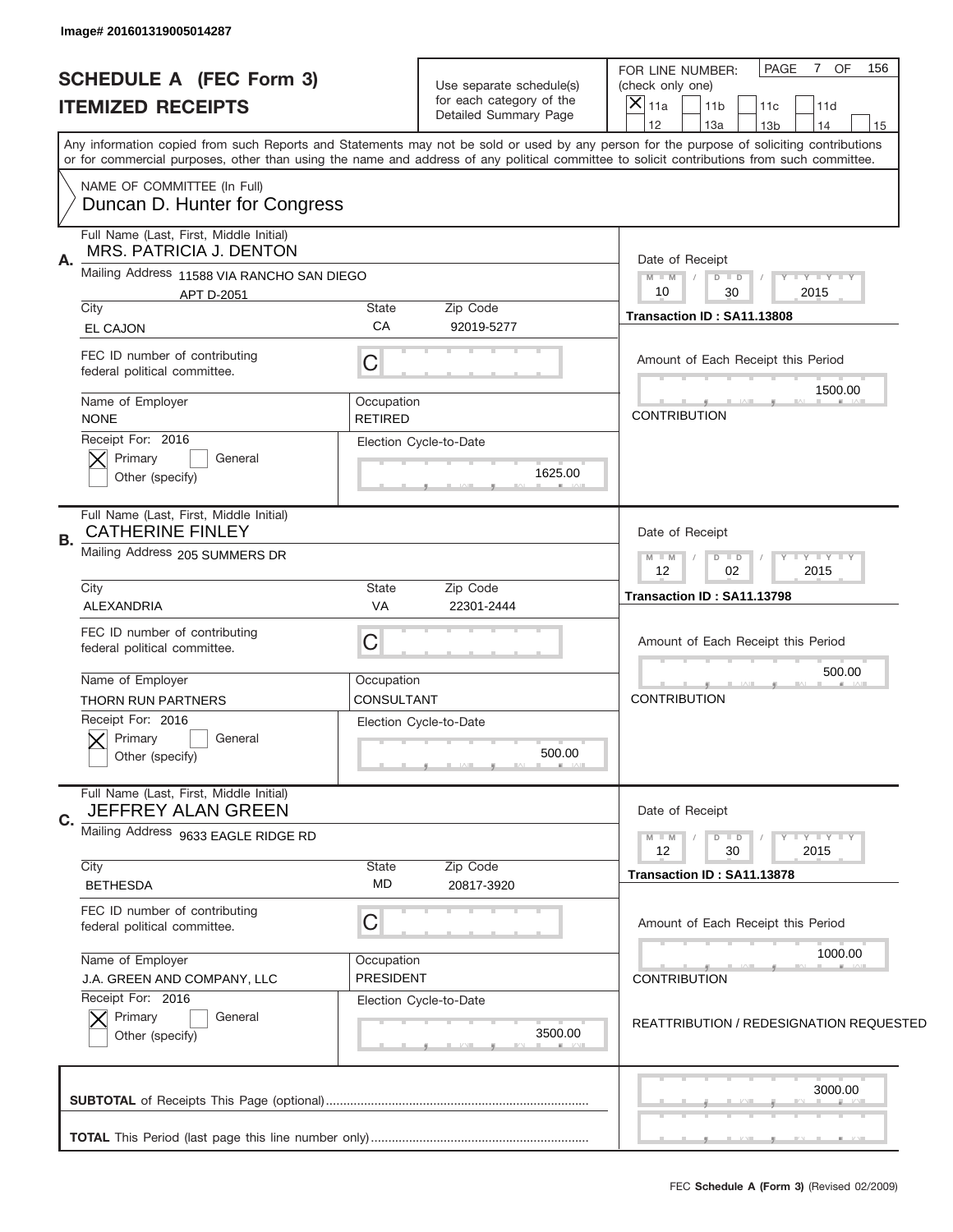|    | Image# 201601319005014288                                                                            |                                |                                                   |                                                                                                                                                                                                                                                                                                                                     |
|----|------------------------------------------------------------------------------------------------------|--------------------------------|---------------------------------------------------|-------------------------------------------------------------------------------------------------------------------------------------------------------------------------------------------------------------------------------------------------------------------------------------------------------------------------------------|
|    | <b>SCHEDULE A (FEC Form 3)</b>                                                                       |                                | Use separate schedule(s)                          | PAGE<br>8 OF<br>156<br>FOR LINE NUMBER:<br>(check only one)                                                                                                                                                                                                                                                                         |
|    | <b>ITEMIZED RECEIPTS</b>                                                                             |                                | for each category of the<br>Detailed Summary Page | $\times$<br>11a<br>11 <sub>b</sub><br>11c<br>11d                                                                                                                                                                                                                                                                                    |
|    |                                                                                                      |                                |                                                   | 12<br>13a<br>14<br>13 <sub>b</sub><br>15<br>Any information copied from such Reports and Statements may not be sold or used by any person for the purpose of soliciting contributions<br>or for commercial purposes, other than using the name and address of any political committee to solicit contributions from such committee. |
|    | NAME OF COMMITTEE (In Full)<br>Duncan D. Hunter for Congress                                         |                                |                                                   |                                                                                                                                                                                                                                                                                                                                     |
| Α. | Full Name (Last, First, Middle Initial)<br><b>JEFFREY ALAN GREEN</b>                                 |                                |                                                   | Date of Receipt                                                                                                                                                                                                                                                                                                                     |
|    | Mailing Address 9633 EAGLE RIDGE RD                                                                  |                                |                                                   | $M - M$<br>$D$ $D$<br>Y FY FY FY<br>12<br>30<br>2015                                                                                                                                                                                                                                                                                |
|    | City<br><b>BETHESDA</b>                                                                              | State<br>MD                    | Zip Code<br>20817-3920                            | Transaction ID: SA11.13878B                                                                                                                                                                                                                                                                                                         |
|    | FEC ID number of contributing<br>federal political committee.                                        | C                              |                                                   | Amount of Each Receipt this Period<br>$-800.00$                                                                                                                                                                                                                                                                                     |
|    | Name of Employer<br>J.A. GREEN AND COMPANY, LLC                                                      | Occupation<br><b>PRESIDENT</b> |                                                   | <b>CONTRIBUTION</b>                                                                                                                                                                                                                                                                                                                 |
|    | Receipt For: 2016<br>Primary<br>General<br>Other (specify)                                           |                                | Election Cycle-to-Date<br>3500.00                 | [MEMO ITEM]<br>REDESIGNATION TO GENERAL                                                                                                                                                                                                                                                                                             |
| В. | Full Name (Last, First, Middle Initial)<br>JEFFREY ALAN GREEN<br>Mailing Address 9633 EAGLE RIDGE RD |                                |                                                   | Date of Receipt<br>$D$ $D$<br>Y I Y I Y I Y<br>$M - M$                                                                                                                                                                                                                                                                              |
|    | City                                                                                                 | <b>State</b>                   | Zip Code                                          | 12<br>30<br>2015                                                                                                                                                                                                                                                                                                                    |
|    | <b>BETHESDA</b>                                                                                      | MD                             | 20817-3920                                        | Transaction ID: SA11.13896                                                                                                                                                                                                                                                                                                          |
|    | FEC ID number of contributing<br>federal political committee.                                        | C                              |                                                   | Amount of Each Receipt this Period                                                                                                                                                                                                                                                                                                  |
|    | Name of Employer                                                                                     | Occupation                     |                                                   | 800.00                                                                                                                                                                                                                                                                                                                              |
|    | J.A. GREEN AND COMPANY, LLC<br>Receipt For: 2016<br>Primary<br>General<br>Other (specify)            | PRESIDENT                      | Election Cycle-to-Date<br>3500.00                 | <b>CONTRIBUTION</b><br>[MEMO ITEM]<br><b>REDESIGNATION FROM PRIMARY</b>                                                                                                                                                                                                                                                             |
| C. | Full Name (Last, First, Middle Initial)<br><b>STEVEN IRIZARRY</b>                                    |                                |                                                   | Date of Receipt                                                                                                                                                                                                                                                                                                                     |
|    | Mailing Address 2144 N. POLLARD ST.                                                                  |                                |                                                   | $D$ $D$<br><b>LY LY LY</b><br>$M - M$<br>2015<br>12<br>07                                                                                                                                                                                                                                                                           |
|    | City<br><b>ARLINGTON</b>                                                                             | State<br>VA                    | Zip Code<br>22207-3812                            | Transaction ID: SA11.13831                                                                                                                                                                                                                                                                                                          |
|    | FEC ID number of contributing<br>federal political committee.                                        | C                              |                                                   | Amount of Each Receipt this Period                                                                                                                                                                                                                                                                                                  |
|    | Name of Employer<br>ROBERTI GLOBAL                                                                   | Occupation<br>CONSULTANT       |                                                   | 500.00<br><b>CONTRIBUTION</b>                                                                                                                                                                                                                                                                                                       |
|    | Receipt For: 2016<br>Primary<br>General<br>Other (specify)                                           |                                | Election Cycle-to-Date<br>500.00                  |                                                                                                                                                                                                                                                                                                                                     |
|    |                                                                                                      |                                |                                                   | 500.00                                                                                                                                                                                                                                                                                                                              |
|    |                                                                                                      |                                |                                                   |                                                                                                                                                                                                                                                                                                                                     |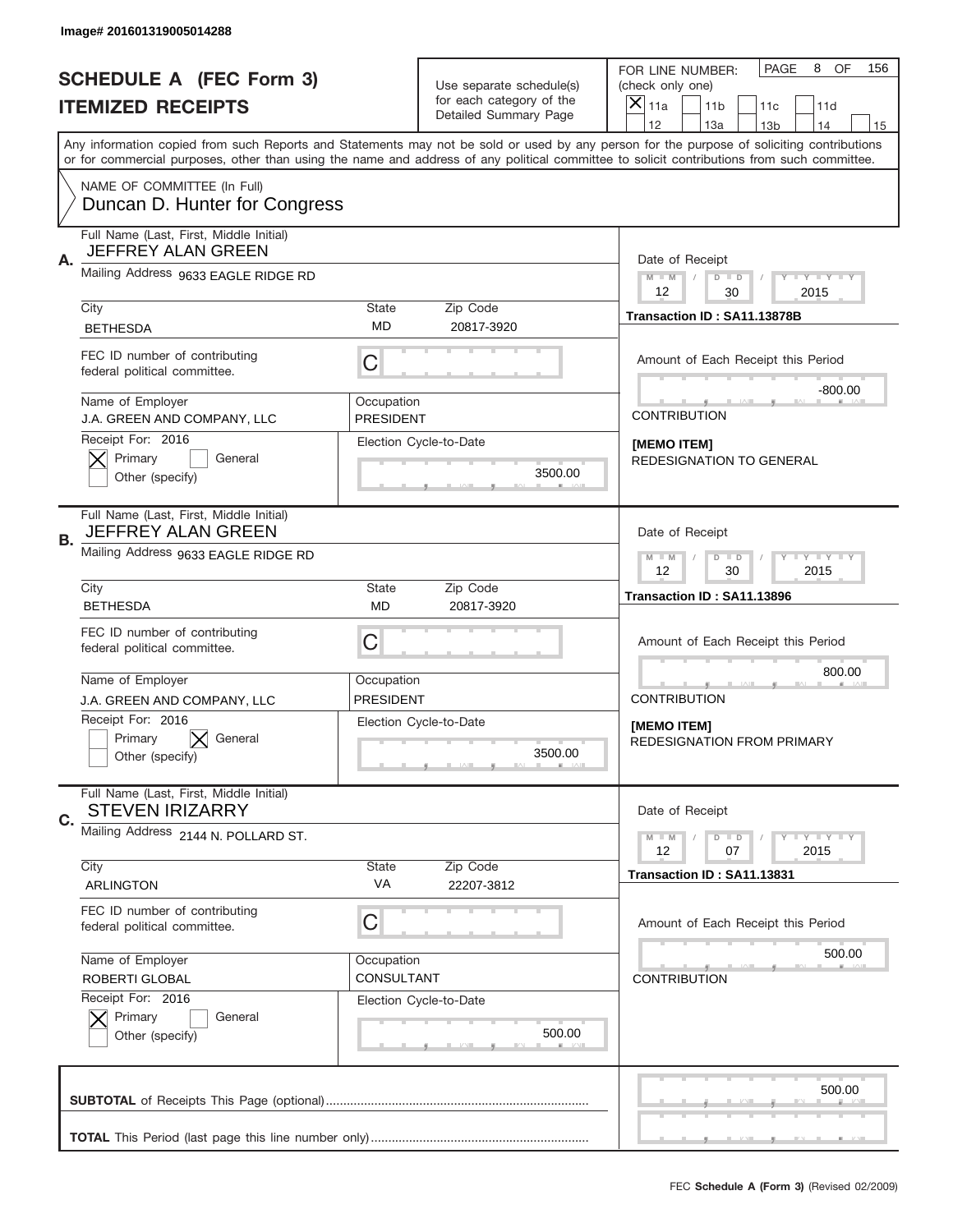|    | Image# 201601319005014289                                                                                                                  |                              |                                                   |                                                                                                                                                                                       |
|----|--------------------------------------------------------------------------------------------------------------------------------------------|------------------------------|---------------------------------------------------|---------------------------------------------------------------------------------------------------------------------------------------------------------------------------------------|
|    | <b>SCHEDULE A (FEC Form 3)</b>                                                                                                             |                              | Use separate schedule(s)                          | PAGE<br>OF<br>9<br>156<br>FOR LINE NUMBER:<br>(check only one)                                                                                                                        |
|    | <b>ITEMIZED RECEIPTS</b>                                                                                                                   |                              | for each category of the<br>Detailed Summary Page | ×<br>11a<br>11 <sub>b</sub><br>11c<br>11d                                                                                                                                             |
|    | or for commercial purposes, other than using the name and address of any political committee to solicit contributions from such committee. |                              |                                                   | 12<br>13a<br>14<br>13 <sub>b</sub><br>15<br>Any information copied from such Reports and Statements may not be sold or used by any person for the purpose of soliciting contributions |
|    | NAME OF COMMITTEE (In Full)<br>Duncan D. Hunter for Congress                                                                               |                              |                                                   |                                                                                                                                                                                       |
|    | Full Name (Last, First, Middle Initial)<br>MRS. BARBARA G. KENNERLY                                                                        |                              |                                                   |                                                                                                                                                                                       |
| Α. | Mailing Address P.O. BOX 1207                                                                                                              |                              |                                                   | Date of Receipt<br>$M - M$<br><b>LEY LEY LEY</b><br>$D$ $D$<br>10<br>2015<br>05                                                                                                       |
|    | City<br><b>BOULEVARD</b>                                                                                                                   | State<br>CA                  | Zip Code<br>91905-0307                            | Transaction ID: SA11.13800                                                                                                                                                            |
|    | FEC ID number of contributing<br>federal political committee.                                                                              | C                            |                                                   | Amount of Each Receipt this Period                                                                                                                                                    |
|    | Name of Employer<br><b>NONE</b>                                                                                                            | Occupation<br><b>RETIRED</b> |                                                   | 250.00<br><b>CONTRIBUTION</b>                                                                                                                                                         |
|    | Receipt For: 2016<br>Primary<br>General<br>Other (specify)                                                                                 |                              | Election Cycle-to-Date<br>450.00                  |                                                                                                                                                                                       |
|    | Full Name (Last, First, Middle Initial)<br>RONALD B. KOLLMANSBERGER                                                                        |                              |                                                   | Date of Receipt                                                                                                                                                                       |
| В. | Mailing Address 1115 INSPIRATION LN                                                                                                        |                              |                                                   | $D$ $D$<br><b>LYLYLY</b><br>$M - M$<br>10<br>10<br>2015                                                                                                                               |
|    | City<br><b>ESCONDIDO</b>                                                                                                                   | State<br>CA                  | Zip Code<br>92025-7928                            | Transaction ID: SA11.13747                                                                                                                                                            |
|    |                                                                                                                                            |                              |                                                   |                                                                                                                                                                                       |
|    | FEC ID number of contributing<br>federal political committee.                                                                              | C                            |                                                   | Amount of Each Receipt this Period                                                                                                                                                    |
|    | Name of Employer                                                                                                                           | Occupation                   |                                                   | 300.00                                                                                                                                                                                |
|    | INFORMATION REQUESTED PER BEST EFF(                                                                                                        |                              | <b>INFORMATION REQUESTED PER BEST EFF</b>         | <b>CONTRIBUTION</b>                                                                                                                                                                   |
|    | Receipt For: 2016<br>Primary<br>General<br>Other (specify)                                                                                 |                              | Election Cycle-to-Date<br>300.00                  |                                                                                                                                                                                       |
| C. | Full Name (Last, First, Middle Initial)<br><b>WILLIAM LAMOND</b>                                                                           |                              |                                                   | Date of Receipt                                                                                                                                                                       |
|    | Mailing Address 5005 WORTHINGTON DRIVE                                                                                                     |                              |                                                   | <b>LY LY LY</b><br>$M - M$<br>$D$ $D$<br>12<br>2015<br>10                                                                                                                             |
|    | City<br><b>BETHESDA</b>                                                                                                                    | State<br>MD                  | Zip Code<br>20816-2748                            | Transaction ID: SA11.13852                                                                                                                                                            |
|    | FEC ID number of contributing<br>federal political committee.                                                                              | С                            |                                                   | Amount of Each Receipt this Period                                                                                                                                                    |
|    | Name of Employer                                                                                                                           | Occupation                   |                                                   | 250.00                                                                                                                                                                                |
|    | <b>THORN RUN PARTNERS</b>                                                                                                                  | <b>LOBBYIST</b>              |                                                   | <b>CONTRIBUTION</b>                                                                                                                                                                   |
|    | Receipt For: 2016<br>Primary<br>General<br>Other (specify)                                                                                 |                              | Election Cycle-to-Date<br>250.00                  |                                                                                                                                                                                       |
|    |                                                                                                                                            |                              |                                                   | 800.00                                                                                                                                                                                |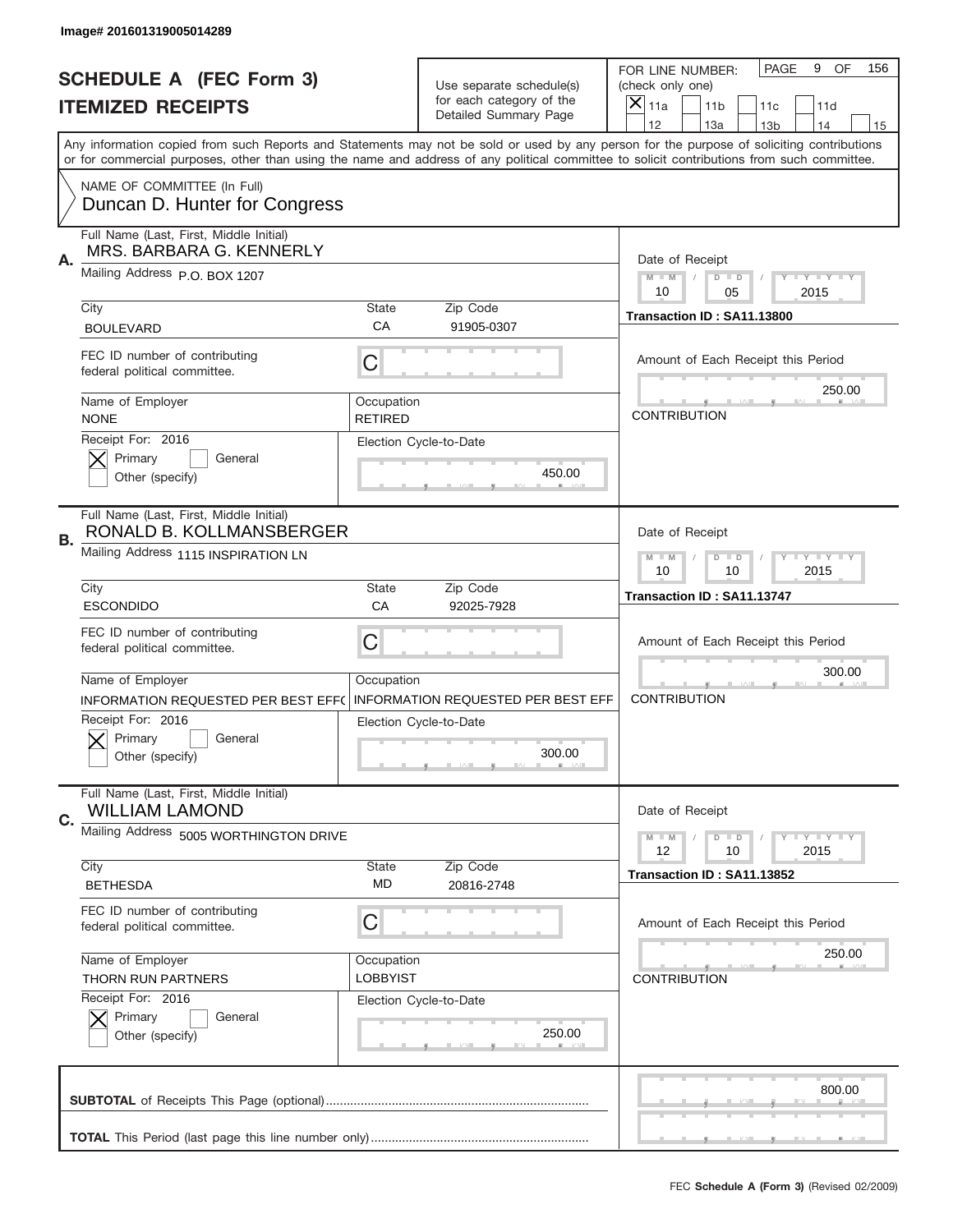|    | Image# 201601319005014290                                           |                                     |                                                          |                                                                                                                                                                                                                                                                                                                                     |
|----|---------------------------------------------------------------------|-------------------------------------|----------------------------------------------------------|-------------------------------------------------------------------------------------------------------------------------------------------------------------------------------------------------------------------------------------------------------------------------------------------------------------------------------------|
|    | <b>SCHEDULE A (FEC Form 3)</b>                                      |                                     | Use separate schedule(s)                                 | PAGE<br>10 OF<br>156<br>FOR LINE NUMBER:<br>(check only one)                                                                                                                                                                                                                                                                        |
|    | <b>ITEMIZED RECEIPTS</b>                                            |                                     | for each category of the<br><b>Detailed Summary Page</b> | ×<br>11a<br>11 <sub>b</sub><br>11c<br>11d                                                                                                                                                                                                                                                                                           |
|    |                                                                     |                                     |                                                          | 12<br>13a<br>14<br>13 <sub>b</sub><br>15<br>Any information copied from such Reports and Statements may not be sold or used by any person for the purpose of soliciting contributions<br>or for commercial purposes, other than using the name and address of any political committee to solicit contributions from such committee. |
|    | NAME OF COMMITTEE (In Full)<br>Duncan D. Hunter for Congress        |                                     |                                                          |                                                                                                                                                                                                                                                                                                                                     |
| Α. | Full Name (Last, First, Middle Initial)<br><b>RICHARD S. MILLEN</b> |                                     |                                                          | Date of Receipt                                                                                                                                                                                                                                                                                                                     |
|    | Mailing Address 11987 DANVERS CIR                                   |                                     |                                                          | $M$ M<br><b>LYLYLY</b><br>$D$ $D$<br>12<br>2015<br>05                                                                                                                                                                                                                                                                               |
|    | City<br><b>SAN DIEGO</b>                                            | State<br>CA                         | Zip Code<br>92128-4343                                   | Transaction ID: SA11.13843                                                                                                                                                                                                                                                                                                          |
|    | FEC ID number of contributing<br>federal political committee.       | C                                   |                                                          | Amount of Each Receipt this Period<br>200.00                                                                                                                                                                                                                                                                                        |
|    | Name of Employer<br><b>NONE</b>                                     | Occupation<br><b>RETIRED</b>        |                                                          | <b>CONTRIBUTION</b>                                                                                                                                                                                                                                                                                                                 |
|    | Receipt For: 2016<br>Primary<br>General<br>Other (specify)          |                                     | Election Cycle-to-Date<br>700.00                         |                                                                                                                                                                                                                                                                                                                                     |
| В. | Full Name (Last, First, Middle Initial)<br><b>FRED MOKOU</b>        |                                     |                                                          | Date of Receipt                                                                                                                                                                                                                                                                                                                     |
|    | Mailing Address 1455 FUERTE HEIGHTS LN                              |                                     |                                                          | $M - M$<br>$D$ $D$<br><b>LYLYLY</b><br>10<br>01<br>2015                                                                                                                                                                                                                                                                             |
|    | City<br><b>EL CAJON</b>                                             | State<br>CA                         | Zip Code<br>92019-3774                                   | Transaction ID: SA11.13735                                                                                                                                                                                                                                                                                                          |
|    | FEC ID number of contributing<br>federal political committee.       | C                                   |                                                          | Amount of Each Receipt this Period                                                                                                                                                                                                                                                                                                  |
|    | Name of Employer<br><b>SELF</b>                                     | Occupation<br><b>BUSINESS OWNER</b> |                                                          | 250.00<br><b>CONTRIBUTION</b>                                                                                                                                                                                                                                                                                                       |
|    | Receipt For: 2016<br>General<br>Primary<br>Other (specify)          |                                     | Election Cycle-to-Date<br>250.00                         |                                                                                                                                                                                                                                                                                                                                     |
| C. | Full Name (Last, First, Middle Initial)<br>PAUL M. ROSENBERGER      |                                     |                                                          | Date of Receipt                                                                                                                                                                                                                                                                                                                     |
|    | Mailing Address 12209 LEMON CREST DR                                |                                     |                                                          | <b>LYLYLY</b><br>$M - M$<br>$D$ $D$<br>2015<br>10<br>01                                                                                                                                                                                                                                                                             |
|    | City<br><b>LAKESIDE</b>                                             | State<br>CA                         | Zip Code<br>92040-4123                                   | Transaction ID: SA11.13736                                                                                                                                                                                                                                                                                                          |
|    | FEC ID number of contributing<br>federal political committee.       | C                                   |                                                          | Amount of Each Receipt this Period                                                                                                                                                                                                                                                                                                  |
|    | Name of Employer<br>DEEP SEA POWER & LIGHT, INC.                    | Occupation<br><b>MACHINIST</b>      |                                                          | 150.00<br><b>CONTRIBUTION</b>                                                                                                                                                                                                                                                                                                       |
|    | Receipt For: 2016<br>Primary<br>General<br>Other (specify)          |                                     | Election Cycle-to-Date<br>250.00                         |                                                                                                                                                                                                                                                                                                                                     |
|    |                                                                     |                                     |                                                          | 600.00                                                                                                                                                                                                                                                                                                                              |
|    |                                                                     |                                     |                                                          |                                                                                                                                                                                                                                                                                                                                     |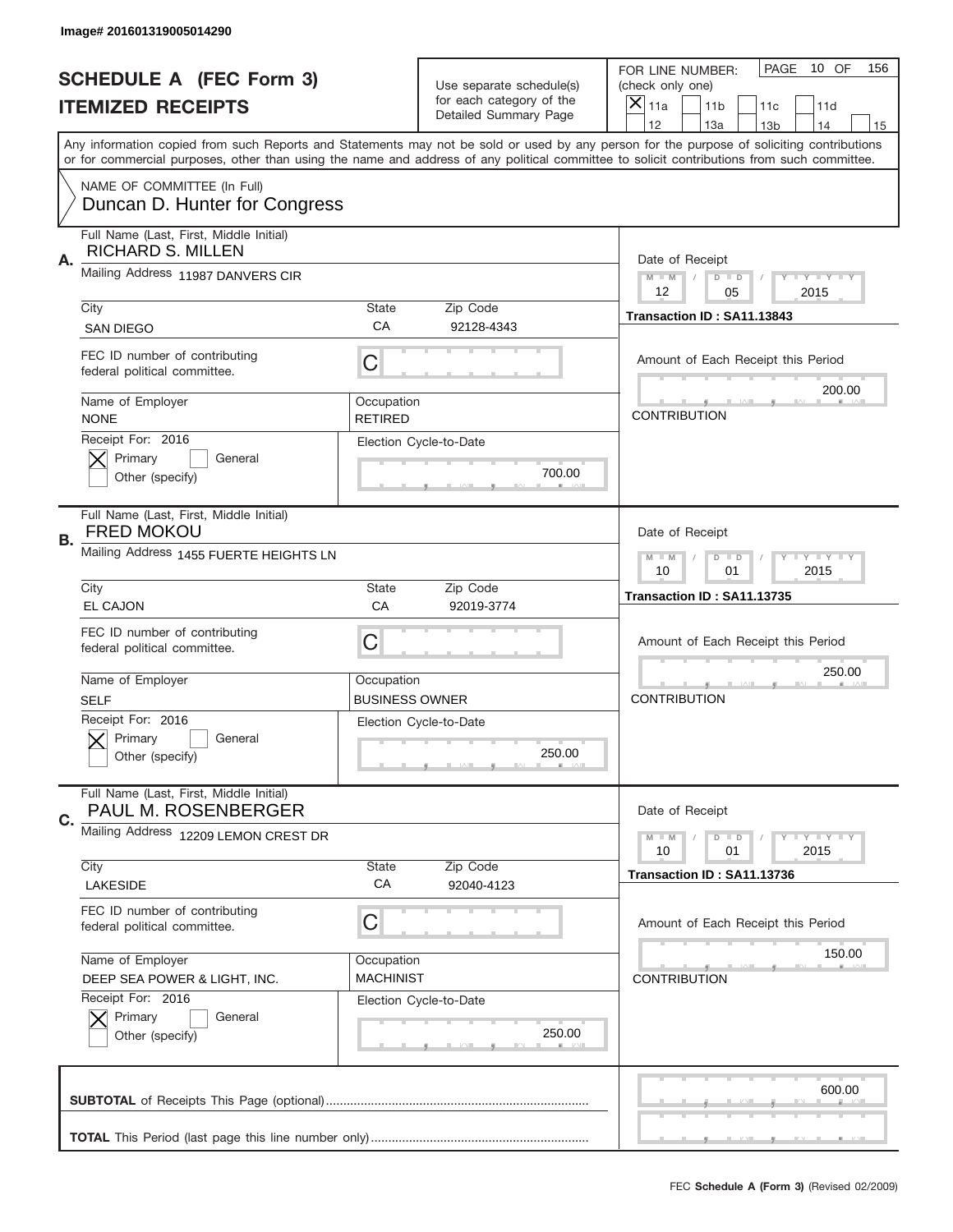| Image# 201601319005014291                                                               |                                    |                                                                               |                                                                                                                                                                                                                                                                                         |
|-----------------------------------------------------------------------------------------|------------------------------------|-------------------------------------------------------------------------------|-----------------------------------------------------------------------------------------------------------------------------------------------------------------------------------------------------------------------------------------------------------------------------------------|
| <b>SCHEDULE A (FEC Form 3)</b><br><b>ITEMIZED RECEIPTS</b>                              |                                    | Use separate schedule(s)<br>for each category of the<br>Detailed Summary Page | PAGE<br>11 OF<br>156<br>FOR LINE NUMBER:<br>(check only one)<br>$\times$<br>11a<br>11 <sub>b</sub><br>11c<br>11d<br>12<br>13a<br>14<br>13 <sub>b</sub><br>15                                                                                                                            |
|                                                                                         |                                    |                                                                               | Any information copied from such Reports and Statements may not be sold or used by any person for the purpose of soliciting contributions<br>or for commercial purposes, other than using the name and address of any political committee to solicit contributions from such committee. |
| NAME OF COMMITTEE (In Full)<br>Duncan D. Hunter for Congress                            |                                    |                                                                               |                                                                                                                                                                                                                                                                                         |
| Full Name (Last, First, Middle Initial)<br>RAMZI T. SALEM<br>Α.                         |                                    |                                                                               | Date of Receipt                                                                                                                                                                                                                                                                         |
| Mailing Address 11320 EXPLORER RD                                                       |                                    |                                                                               | $M - M$<br><b>LYLYLY</b><br>$D$ $D$<br>2015<br>10<br>01                                                                                                                                                                                                                                 |
| City<br><b>LA MESA</b>                                                                  | State<br>CA                        | Zip Code<br>91941-7274                                                        | Transaction ID: SA11.13710                                                                                                                                                                                                                                                              |
| FEC ID number of contributing<br>federal political committee.                           | C                                  |                                                                               | Amount of Each Receipt this Period<br>250.00                                                                                                                                                                                                                                            |
| Name of Employer<br><b>TEXAS LIQUOR INC.</b>                                            | Occupation<br><b>SELF EMPLOYED</b> |                                                                               | <b>CONTRIBUTION</b>                                                                                                                                                                                                                                                                     |
| Receipt For: 2016<br>Primary<br>General<br>Other (specify)                              |                                    | Election Cycle-to-Date<br>250.00                                              |                                                                                                                                                                                                                                                                                         |
| Full Name (Last, First, Middle Initial)<br><b>ELIZABETH H. WILLIAMS</b><br>В.           | Date of Receipt                    |                                                                               |                                                                                                                                                                                                                                                                                         |
| Mailing Address 2832 S ABINGDON ST.<br>$B-2$                                            |                                    |                                                                               | <b>LY LY LY</b><br>$M - M$<br>$D$ $D$<br>2015<br>10<br>10                                                                                                                                                                                                                               |
| City<br>ARLINGTON                                                                       | State<br>VA                        | Zip Code<br>22206-1358                                                        | Transaction ID: SA11.13501                                                                                                                                                                                                                                                              |
| FEC ID number of contributing<br>federal political committee.                           | C                                  |                                                                               | Amount of Each Receipt this Period                                                                                                                                                                                                                                                      |
| Name of Employer                                                                        | Occupation<br><b>PRINCIPAL</b>     |                                                                               | 500.00<br><b>CONTRIBUTION</b>                                                                                                                                                                                                                                                           |
| <b>TAUZIN CONSULTANTS</b><br>Receipt For: 2016<br>Primary<br>General<br>Other (specify) |                                    | Election Cycle-to-Date<br>1000.00                                             |                                                                                                                                                                                                                                                                                         |
| Full Name (Last, First, Middle Initial)<br><b>VIEJAS TRIBAL GOVERNMENT</b><br>C.        |                                    |                                                                               | Date of Receipt                                                                                                                                                                                                                                                                         |
| Mailing Address 1 VIEJAS GRADE RD                                                       |                                    |                                                                               | $\mathbf{I}$ $\mathbf{Y}$ $\mathbf{I}$ $\mathbf{Y}$ $\mathbf{I}$ $\mathbf{Y}$<br>$M$ $M$<br>$D$ $D$<br>30<br>2015<br>12                                                                                                                                                                 |
| City<br><b>ALPINE</b>                                                                   | State<br>CA                        | Zip Code<br>91901-1605                                                        | Transaction ID: SA11.13879                                                                                                                                                                                                                                                              |
| FEC ID number of contributing<br>federal political committee.                           | C                                  |                                                                               | Amount of Each Receipt this Period                                                                                                                                                                                                                                                      |
| Name of Employer                                                                        | Occupation                         |                                                                               | 5400.00<br><b>CONTRIBUTION</b>                                                                                                                                                                                                                                                          |
| Receipt For: 2016<br>Primary<br>General<br>Other (specify)                              |                                    | Election Cycle-to-Date<br>5400.00                                             | <b>REATTRIBUTION / REDESIGNATION REQUESTED</b>                                                                                                                                                                                                                                          |
|                                                                                         |                                    |                                                                               | 6150.00                                                                                                                                                                                                                                                                                 |
|                                                                                         |                                    |                                                                               |                                                                                                                                                                                                                                                                                         |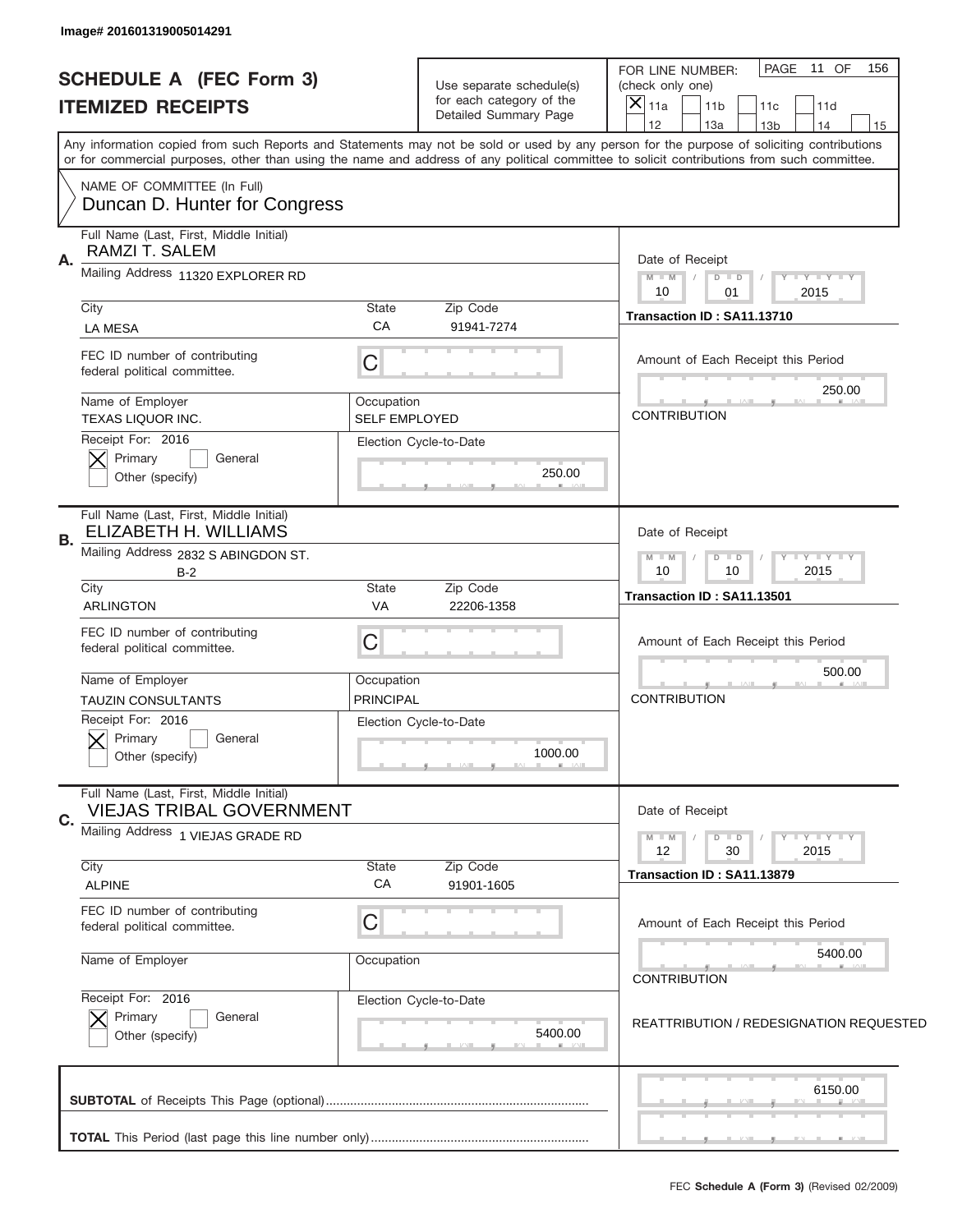|    | Image# 201601319005014292                                                                                       |                                                                   |                                                                               |                                                                                                                                                                                                                                                                                                                  |
|----|-----------------------------------------------------------------------------------------------------------------|-------------------------------------------------------------------|-------------------------------------------------------------------------------|------------------------------------------------------------------------------------------------------------------------------------------------------------------------------------------------------------------------------------------------------------------------------------------------------------------|
|    | <b>SCHEDULE A (FEC Form 3)</b><br><b>ITEMIZED RECEIPTS</b>                                                      |                                                                   | Use separate schedule(s)<br>for each category of the<br>Detailed Summary Page | PAGE<br>12 OF<br>156<br>FOR LINE NUMBER:<br>(check only one)<br>$\overline{\mathsf{x}}$<br>11a<br>11 <sub>b</sub><br>11c<br>11d<br>12<br>13a<br>14                                                                                                                                                               |
|    |                                                                                                                 |                                                                   |                                                                               | 13 <sub>b</sub><br>15<br>Any information copied from such Reports and Statements may not be sold or used by any person for the purpose of soliciting contributions<br>or for commercial purposes, other than using the name and address of any political committee to solicit contributions from such committee. |
|    | NAME OF COMMITTEE (In Full)<br>Duncan D. Hunter for Congress                                                    |                                                                   |                                                                               |                                                                                                                                                                                                                                                                                                                  |
| Α. | Full Name (Last, First, Middle Initial)<br><b>VIEJAS TRIBAL GOVERNMENT</b><br>Mailing Address 1 VIEJAS GRADE RD |                                                                   |                                                                               | Date of Receipt                                                                                                                                                                                                                                                                                                  |
|    |                                                                                                                 |                                                                   |                                                                               | $M$ M<br>Y FY FY FY<br>$D$ $D$<br>12<br>30<br>2015                                                                                                                                                                                                                                                               |
|    | City<br><b>ALPINE</b>                                                                                           | State<br>CA                                                       | Zip Code<br>91901-1605                                                        | Transaction ID: SA11.13879B                                                                                                                                                                                                                                                                                      |
|    | FEC ID number of contributing<br>federal political committee.                                                   | C                                                                 |                                                                               | Amount of Each Receipt this Period                                                                                                                                                                                                                                                                               |
|    | Name of Employer                                                                                                | Occupation                                                        |                                                                               | $-2700.00$<br><b>CONTRIBUTION</b>                                                                                                                                                                                                                                                                                |
|    | Receipt For: 2016<br>Primary<br>General<br>Other (specify)                                                      |                                                                   | Election Cycle-to-Date<br>5400.00                                             | [MEMO ITEM]<br>REDESIGNATION TO GENERAL                                                                                                                                                                                                                                                                          |
| В. | Full Name (Last, First, Middle Initial)<br><b>VIEJAS TRIBAL GOVERNMENT</b>                                      |                                                                   |                                                                               | Date of Receipt                                                                                                                                                                                                                                                                                                  |
|    | Mailing Address 1 VIEJAS GRADE RD                                                                               | $T$ $Y$ $T$ $Y$ $T$ $Y$<br>$M - M$<br>$D$ $D$<br>12<br>30<br>2015 |                                                                               |                                                                                                                                                                                                                                                                                                                  |
|    | City<br><b>ALPINE</b>                                                                                           | State<br>CA                                                       | Zip Code<br>91901-1605                                                        | Transaction ID: SA11.13898                                                                                                                                                                                                                                                                                       |
|    | FEC ID number of contributing<br>federal political committee.                                                   | C                                                                 |                                                                               | Amount of Each Receipt this Period                                                                                                                                                                                                                                                                               |
|    | Name of Employer                                                                                                | Occupation                                                        |                                                                               | 2700.00<br><b>CONTRIBUTION</b>                                                                                                                                                                                                                                                                                   |
|    | Receipt For: 2016<br>Primary<br>General<br>Other (specify)                                                      |                                                                   | Election Cycle-to-Date<br>5400.00                                             | [MEMO ITEM]<br><b>REDESIGNATION FROM PRIMARY</b>                                                                                                                                                                                                                                                                 |
| C. | Full Name (Last, First, Middle Initial)                                                                         |                                                                   |                                                                               | Date of Receipt                                                                                                                                                                                                                                                                                                  |
|    | <b>Mailing Address</b>                                                                                          |                                                                   |                                                                               | Y - Y - Y - Y<br>$M - M$<br>$D$ $D$                                                                                                                                                                                                                                                                              |
|    | City                                                                                                            | State                                                             | Zip Code                                                                      |                                                                                                                                                                                                                                                                                                                  |
|    | FEC ID number of contributing<br>federal political committee.                                                   | C                                                                 |                                                                               | Amount of Each Receipt this Period                                                                                                                                                                                                                                                                               |
|    | Name of Employer                                                                                                | Occupation                                                        |                                                                               |                                                                                                                                                                                                                                                                                                                  |
|    | Receipt For:<br>Primary<br>General<br>Other (specify)                                                           |                                                                   | Election Cycle-to-Date                                                        |                                                                                                                                                                                                                                                                                                                  |
|    |                                                                                                                 |                                                                   |                                                                               |                                                                                                                                                                                                                                                                                                                  |
|    |                                                                                                                 |                                                                   |                                                                               | 0.00<br>17000.00                                                                                                                                                                                                                                                                                                 |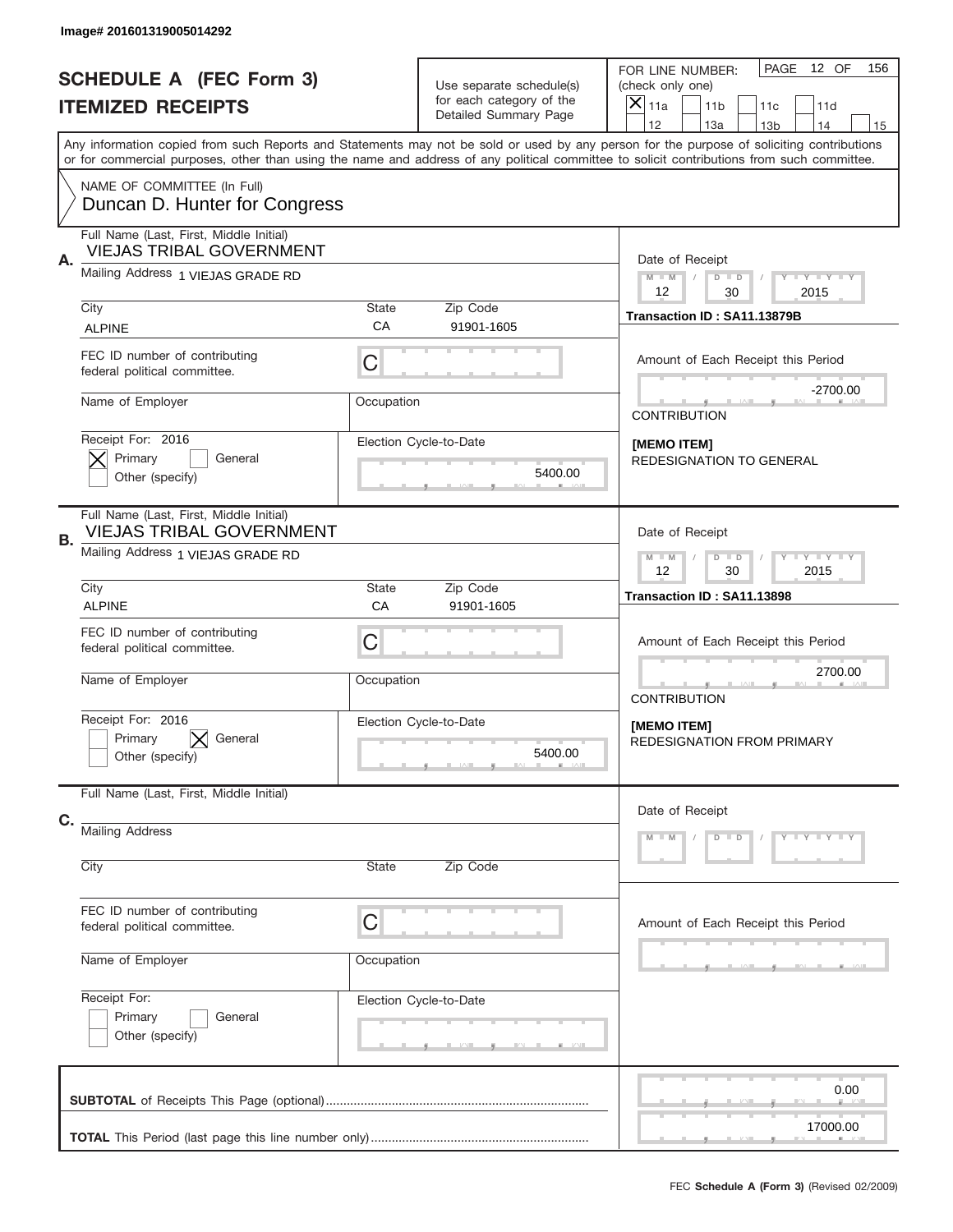|    | Image# 201601319005014293                                                                             |                    |                                                   |                                                                                                                                                                                                                                                                                                                                     |
|----|-------------------------------------------------------------------------------------------------------|--------------------|---------------------------------------------------|-------------------------------------------------------------------------------------------------------------------------------------------------------------------------------------------------------------------------------------------------------------------------------------------------------------------------------------|
|    | <b>SCHEDULE A (FEC Form 3)</b>                                                                        |                    | Use separate schedule(s)                          | 13 OF<br>PAGE<br>156<br>FOR LINE NUMBER:<br>(check only one)                                                                                                                                                                                                                                                                        |
|    | <b>ITEMIZED RECEIPTS</b>                                                                              |                    | for each category of the<br>Detailed Summary Page | $ \mathsf{\overline{X}} _{\mathsf{11c}}$<br>11a<br>11 <sub>b</sub><br>11d                                                                                                                                                                                                                                                           |
|    |                                                                                                       |                    |                                                   | 12<br>13a<br>13 <sub>b</sub><br>14<br>15<br>Any information copied from such Reports and Statements may not be sold or used by any person for the purpose of soliciting contributions<br>or for commercial purposes, other than using the name and address of any political committee to solicit contributions from such committee. |
|    | NAME OF COMMITTEE (In Full)<br>Duncan D. Hunter for Congress                                          |                    |                                                   |                                                                                                                                                                                                                                                                                                                                     |
|    | Full Name (Last, First, Middle Initial)<br>AIR LINE PILOTS ASSOCIATION PAC                            |                    |                                                   |                                                                                                                                                                                                                                                                                                                                     |
| Α. | Mailing Address 1625 MASSACHUSETTS AVE. NW                                                            |                    |                                                   | Date of Receipt<br>$M$ M<br><b>LY LY LY</b><br>$D$ $D$<br>12<br>30<br>2015                                                                                                                                                                                                                                                          |
|    | City<br><b>WASHINGTON</b>                                                                             | State<br>DC        | Zip Code<br>20036-2212                            | Transaction ID: SA11.13877                                                                                                                                                                                                                                                                                                          |
|    | FEC ID number of contributing<br>federal political committee.                                         | С                  | C00035451                                         | Amount of Each Receipt this Period                                                                                                                                                                                                                                                                                                  |
|    | Name of Employer                                                                                      | Occupation         |                                                   | 1000.00<br><b>CONTRIBUTION</b>                                                                                                                                                                                                                                                                                                      |
|    | Receipt For: 2016<br>Primary<br>General<br>Other (specify)                                            |                    | Election Cycle-to-Date<br>2000.00                 |                                                                                                                                                                                                                                                                                                                                     |
| В. | Full Name (Last, First, Middle Initial)<br>AMERICAN MARITIME OFFICERS VOLUNTARY POLITICAL ACTION FUND |                    |                                                   | Date of Receipt                                                                                                                                                                                                                                                                                                                     |
|    | Mailing Address PO BOX 66                                                                             |                    |                                                   | $D$ $D$<br><b>LYLYLY</b><br>$M - M$<br>11<br>13<br>2015                                                                                                                                                                                                                                                                             |
|    | City<br><b>DANIA BEACH</b>                                                                            | State<br>FL        | Zip Code<br>33004-0066                            | Transaction ID: SA11.13823                                                                                                                                                                                                                                                                                                          |
|    | FEC ID number of contributing<br>federal political committee.                                         | C                  | C00027532                                         | Amount of Each Receipt this Period                                                                                                                                                                                                                                                                                                  |
|    |                                                                                                       |                    |                                                   | 2500.00                                                                                                                                                                                                                                                                                                                             |
|    | Name of Employer                                                                                      | Occupation         |                                                   | <b>CONTRIBUTION</b>                                                                                                                                                                                                                                                                                                                 |
|    | Receipt For: 2016<br>General<br>Primary<br>Other (specify)                                            |                    | Election Cycle-to-Date<br>5000.00                 |                                                                                                                                                                                                                                                                                                                                     |
| С. | Full Name (Last, First, Middle Initial)<br>AMERICAN ROLL-ON ROLL-OFF CARRIER GROUP INC FREEDOM PAC    |                    |                                                   | Date of Receipt                                                                                                                                                                                                                                                                                                                     |
|    | Mailing Address 188 BROADWAY                                                                          |                    |                                                   | $D$ $D$<br><b>LYLYLY</b><br>$M - M$<br>2015<br>12<br>30                                                                                                                                                                                                                                                                             |
|    | City<br><b>WOODCLIFF LAKE</b>                                                                         | State<br><b>NJ</b> | Zip Code<br>07677-8067                            | Transaction ID: SA11.13892                                                                                                                                                                                                                                                                                                          |
|    | FEC ID number of contributing<br>federal political committee.                                         | С                  | C00432963                                         | Amount of Each Receipt this Period                                                                                                                                                                                                                                                                                                  |
|    | Name of Employer                                                                                      | Occupation         |                                                   | 1000.00<br><b>CONTRIBUTION</b>                                                                                                                                                                                                                                                                                                      |
|    | Receipt For: 2016<br>Primary<br>General<br>Other (specify)                                            |                    | Election Cycle-to-Date<br>3500.00                 |                                                                                                                                                                                                                                                                                                                                     |
|    |                                                                                                       |                    |                                                   | 4500.00                                                                                                                                                                                                                                                                                                                             |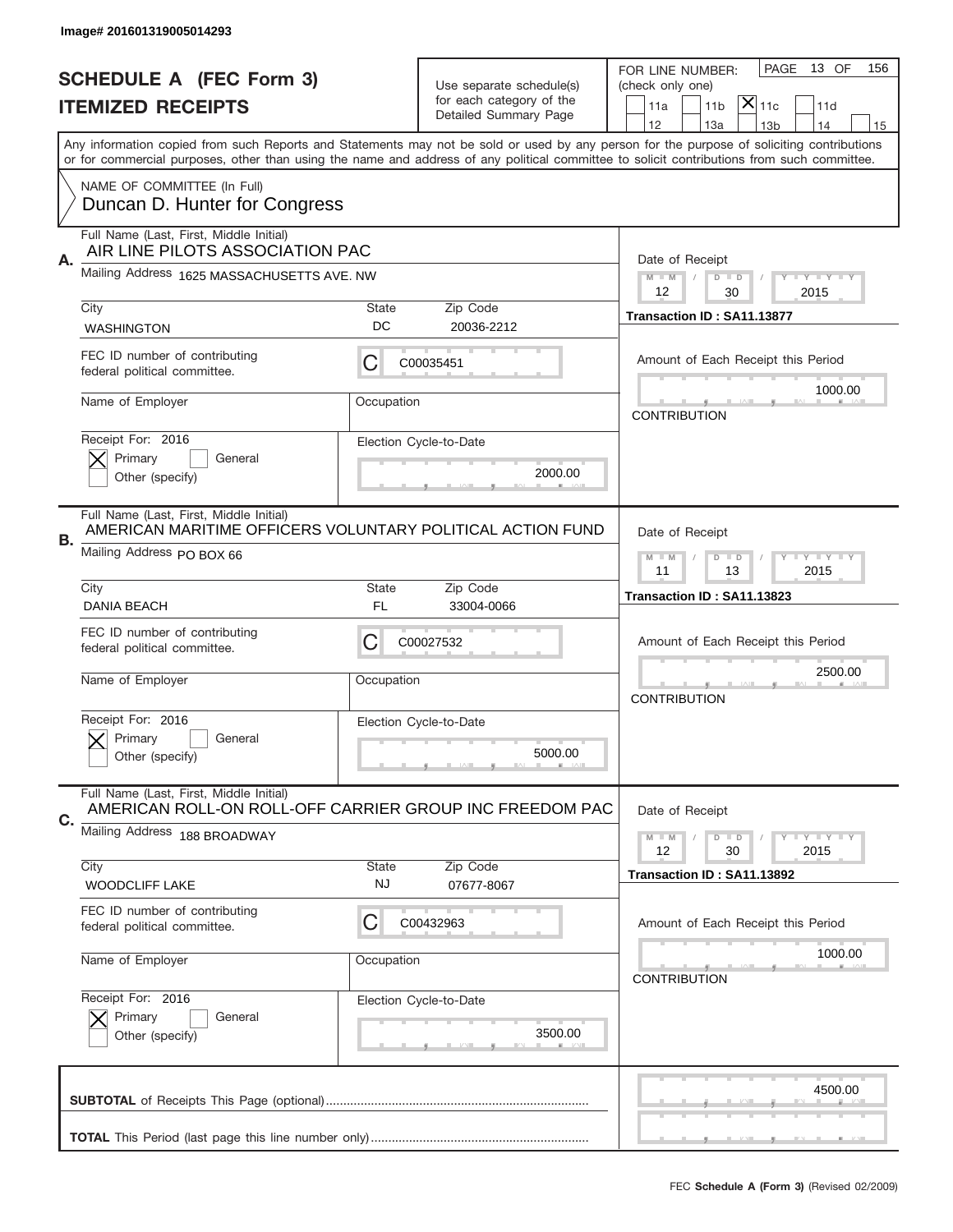|    | Image# 201601319005014294                                                                                                                                                                                                                                                               |                                                           |                                                      |                                                                                    |
|----|-----------------------------------------------------------------------------------------------------------------------------------------------------------------------------------------------------------------------------------------------------------------------------------------|-----------------------------------------------------------|------------------------------------------------------|------------------------------------------------------------------------------------|
|    | <b>SCHEDULE A (FEC Form 3)</b>                                                                                                                                                                                                                                                          |                                                           |                                                      | PAGE<br>14 OF<br>156<br>FOR LINE NUMBER:                                           |
|    | <b>ITEMIZED RECEIPTS</b>                                                                                                                                                                                                                                                                |                                                           | Use separate schedule(s)<br>for each category of the | (check only one)<br>$ \mathsf{X} _{\mathsf{11c}}$<br>11 <sub>b</sub><br>11d<br>11a |
|    | Any information copied from such Reports and Statements may not be sold or used by any person for the purpose of soliciting contributions<br>or for commercial purposes, other than using the name and address of any political committee to solicit contributions from such committee. |                                                           | Detailed Summary Page                                | 12<br>13a<br>13 <sub>b</sub><br>14<br>15                                           |
|    |                                                                                                                                                                                                                                                                                         |                                                           |                                                      |                                                                                    |
|    | NAME OF COMMITTEE (In Full)<br>Duncan D. Hunter for Congress                                                                                                                                                                                                                            |                                                           |                                                      |                                                                                    |
|    | Full Name (Last, First, Middle Initial)<br>AMERICAN SPEECH LANGUAGE HEARING ASSOCIATION PAC                                                                                                                                                                                             |                                                           |                                                      |                                                                                    |
| Α. | Mailing Address 2200 RESEARCH BLVD.                                                                                                                                                                                                                                                     |                                                           |                                                      | Date of Receipt<br>$M - M$<br><b>LEY LEY LEY</b><br>$D$ $D$<br>12<br>30<br>2015    |
|    | City                                                                                                                                                                                                                                                                                    | <b>State</b>                                              | Zip Code                                             | Transaction ID: SA11.13886                                                         |
|    | <b>ROCKVILLE</b>                                                                                                                                                                                                                                                                        | <b>MD</b>                                                 | 20850-3289                                           |                                                                                    |
|    | FEC ID number of contributing<br>federal political committee.                                                                                                                                                                                                                           | С                                                         | C00210666                                            | Amount of Each Receipt this Period                                                 |
|    | Name of Employer                                                                                                                                                                                                                                                                        | Occupation                                                |                                                      | 2500.00<br><b>CONTRIBUTION</b>                                                     |
|    | Receipt For: 2016<br>Primary<br>General                                                                                                                                                                                                                                                 |                                                           | Election Cycle-to-Date<br>2500.00                    |                                                                                    |
|    | Other (specify)                                                                                                                                                                                                                                                                         |                                                           |                                                      |                                                                                    |
| В. | Full Name (Last, First, Middle Initial)<br>AMERICAN SHIPPING ALLIANCE POLITICAL ACTION COMMITTEE                                                                                                                                                                                        |                                                           |                                                      | Date of Receipt                                                                    |
|    | Mailing Address 1850 M ST, NW<br><b>SUITE 900</b>                                                                                                                                                                                                                                       | $D$ $D$<br><b>LY LY LY</b><br>$M - M$<br>12<br>30<br>2015 |                                                      |                                                                                    |
|    | City<br><b>WASHINGTON</b>                                                                                                                                                                                                                                                               | <b>State</b><br>DC                                        | Zip Code<br>20036-5820                               | Transaction ID: SA11.13890                                                         |
|    | FEC ID number of contributing<br>federal political committee.                                                                                                                                                                                                                           | С                                                         | C00366542                                            | Amount of Each Receipt this Period                                                 |
|    | Name of Employer                                                                                                                                                                                                                                                                        | Occupation                                                |                                                      | 1000.00<br><b>CONTRIBUTION</b>                                                     |
|    | Receipt For: 2016                                                                                                                                                                                                                                                                       |                                                           | Election Cycle-to-Date                               |                                                                                    |
|    | Primary<br>General<br>Other (specify)                                                                                                                                                                                                                                                   |                                                           | 1000.00                                              |                                                                                    |
| C. | Full Name (Last, First, Middle Initial)<br>AMERICAN WATERWAYS OPERATORS PAC                                                                                                                                                                                                             |                                                           |                                                      | Date of Receipt                                                                    |
|    | Mailing Address 801 N QUINCY ST                                                                                                                                                                                                                                                         |                                                           |                                                      | $I - Y - I - Y - I - Y$<br>$M - M$<br>$D$ $D$                                      |
|    | <b>STE 200</b><br>City                                                                                                                                                                                                                                                                  | <b>State</b>                                              | Zip Code                                             | 2015<br>11<br>13<br>Transaction ID: SA11.13824                                     |
|    | <b>ARLINGTON</b>                                                                                                                                                                                                                                                                        | VA                                                        | 22203-1708                                           |                                                                                    |
|    | FEC ID number of contributing<br>federal political committee.                                                                                                                                                                                                                           | С                                                         | C00034678                                            | Amount of Each Receipt this Period                                                 |
|    | Name of Employer                                                                                                                                                                                                                                                                        | Occupation                                                |                                                      | 2500.00<br><b>CONTRIBUTION</b>                                                     |
|    | Receipt For: 2016                                                                                                                                                                                                                                                                       |                                                           | Election Cycle-to-Date                               |                                                                                    |
|    | Primary<br>General                                                                                                                                                                                                                                                                      |                                                           | 2500.00                                              |                                                                                    |
|    | Other (specify)                                                                                                                                                                                                                                                                         |                                                           |                                                      |                                                                                    |
|    |                                                                                                                                                                                                                                                                                         |                                                           |                                                      | 6000.00                                                                            |
|    |                                                                                                                                                                                                                                                                                         |                                                           |                                                      |                                                                                    |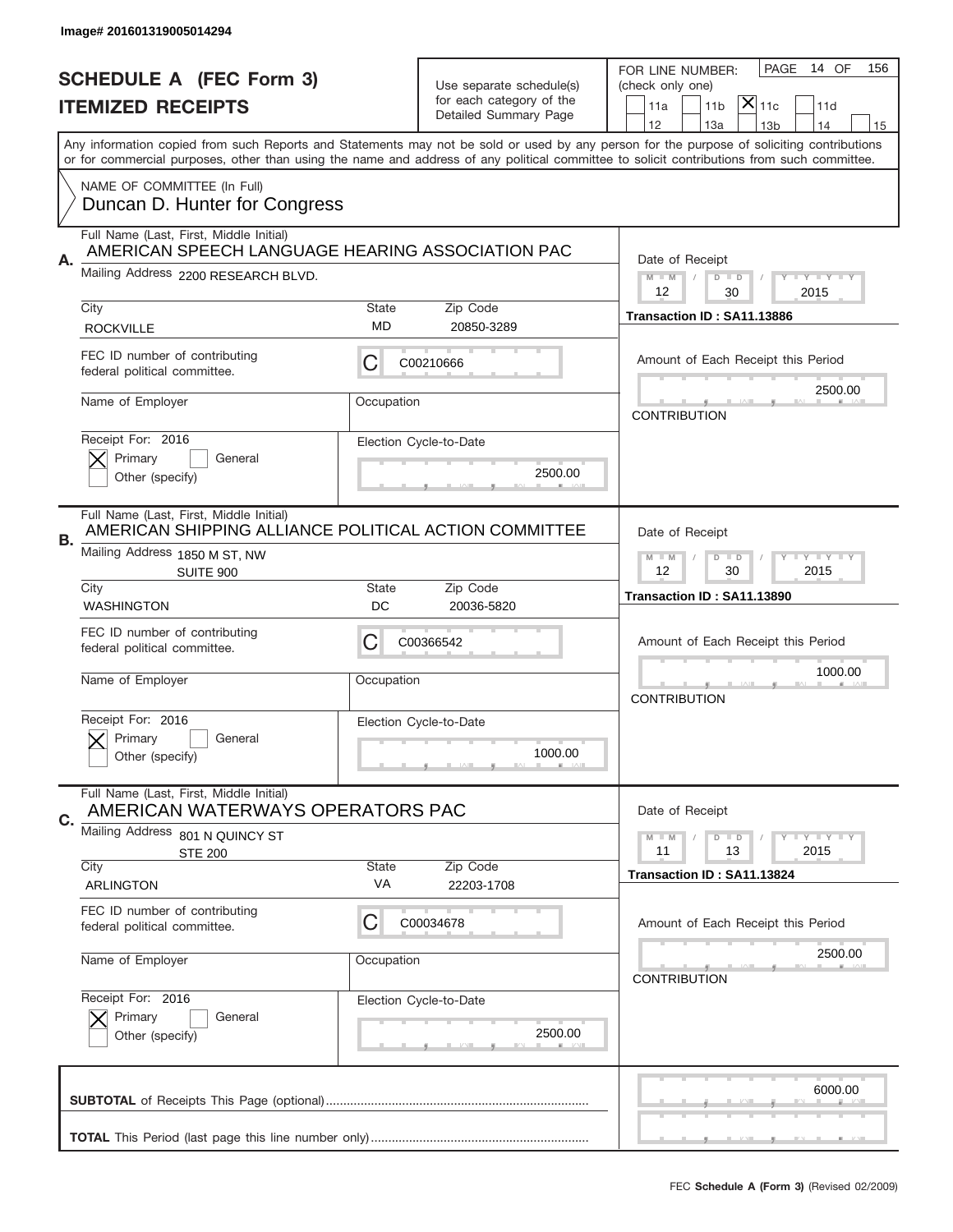|    | Image# 201601319005014295                                                                               |                                                             |                                                   |                                                                                                                                                                                                                                                                                                                                     |
|----|---------------------------------------------------------------------------------------------------------|-------------------------------------------------------------|---------------------------------------------------|-------------------------------------------------------------------------------------------------------------------------------------------------------------------------------------------------------------------------------------------------------------------------------------------------------------------------------------|
|    | <b>SCHEDULE A (FEC Form 3)</b>                                                                          |                                                             | Use separate schedule(s)                          | PAGE<br>15 OF<br>156<br>FOR LINE NUMBER:<br>(check only one)                                                                                                                                                                                                                                                                        |
|    | <b>ITEMIZED RECEIPTS</b>                                                                                |                                                             | for each category of the<br>Detailed Summary Page | $ \mathsf{\overline{X}} _{\mathsf{11c}}$<br>11a<br>11 <sub>b</sub><br>11d                                                                                                                                                                                                                                                           |
|    |                                                                                                         |                                                             |                                                   | 12<br>13a<br>14<br>13 <sub>b</sub><br>15<br>Any information copied from such Reports and Statements may not be sold or used by any person for the purpose of soliciting contributions<br>or for commercial purposes, other than using the name and address of any political committee to solicit contributions from such committee. |
|    | NAME OF COMMITTEE (In Full)<br>Duncan D. Hunter for Congress                                            |                                                             |                                                   |                                                                                                                                                                                                                                                                                                                                     |
|    | Full Name (Last, First, Middle Initial)<br>ASSOCIATED GENERAL CONTRACTORS PAC (AGC PAC)                 |                                                             |                                                   |                                                                                                                                                                                                                                                                                                                                     |
| А. | Mailing Address 2300 WILSON BLVD., STE. 400                                                             |                                                             |                                                   | Date of Receipt<br>$M - M$<br><b>LY LY LY</b><br>$D$ $D$<br>12<br>30<br>2015                                                                                                                                                                                                                                                        |
|    | City<br><b>ARLINGTON</b>                                                                                | State<br><b>VA</b>                                          | Zip Code<br>22201-5426                            | Transaction ID: SA11.13869                                                                                                                                                                                                                                                                                                          |
|    | FEC ID number of contributing<br>federal political committee.                                           | С                                                           | C00082917                                         | Amount of Each Receipt this Period                                                                                                                                                                                                                                                                                                  |
|    | Name of Employer                                                                                        | Occupation                                                  |                                                   | 1000.00<br><b>CONTRIBUTION</b>                                                                                                                                                                                                                                                                                                      |
|    | Receipt For: 2016<br>Primary<br>General<br>Other (specify)                                              |                                                             | Election Cycle-to-Date<br>1000.00                 |                                                                                                                                                                                                                                                                                                                                     |
| В. | Full Name (Last, First, Middle Initial)<br>ASSOCIATED BUILDERS & CONTRACTORS PAC                        |                                                             |                                                   | Date of Receipt                                                                                                                                                                                                                                                                                                                     |
|    | Mailing Address 4250 NORTH FAIRFAX DRIVE, 9TH FLOO                                                      | <b>LEYTEY LEY</b><br>$M - M$<br>$D$ $D$<br>12<br>2015<br>30 |                                                   |                                                                                                                                                                                                                                                                                                                                     |
|    | City<br><b>ARLINGTON</b>                                                                                | State<br>VA                                                 | Zip Code<br>22203-1665                            | Transaction ID: SA11.13870                                                                                                                                                                                                                                                                                                          |
|    | FEC ID number of contributing<br>federal political committee.                                           | C                                                           | C00010421                                         | Amount of Each Receipt this Period                                                                                                                                                                                                                                                                                                  |
|    |                                                                                                         |                                                             |                                                   | 1500.00                                                                                                                                                                                                                                                                                                                             |
|    | Name of Employer                                                                                        | Occupation                                                  |                                                   | <b>CONTRIBUTION</b>                                                                                                                                                                                                                                                                                                                 |
|    | Receipt For: 2016<br>Primary<br>General<br>Other (specify)                                              |                                                             | Election Cycle-to-Date<br>2500.00                 |                                                                                                                                                                                                                                                                                                                                     |
|    | Full Name (Last, First, Middle Initial)<br>AT&T INC. FEDERAL POLITICAL ACTION COMMITTEE (AT&T FEDERAL P |                                                             |                                                   | Date of Receipt                                                                                                                                                                                                                                                                                                                     |
| С. | Mailing Address 208 S. AKARD STREET<br><b>SUITE 2701</b>                                                |                                                             |                                                   | $I - Y - I - Y - I - Y$<br>$M - M$<br>$D$ $D$<br>2015<br>11<br>25                                                                                                                                                                                                                                                                   |
|    | City<br><b>DALLAS</b>                                                                                   | State<br>ТX                                                 | Zip Code<br>75202-4206                            | Transaction ID: SA11.13834                                                                                                                                                                                                                                                                                                          |
|    | FEC ID number of contributing<br>federal political committee.                                           | С                                                           | C00109017                                         | Amount of Each Receipt this Period                                                                                                                                                                                                                                                                                                  |
|    | Name of Employer                                                                                        | Occupation                                                  |                                                   | 2500.00<br><b>CONTRIBUTION</b>                                                                                                                                                                                                                                                                                                      |
|    | Receipt For: 2016<br>Primary<br>General<br>Other (specify)                                              |                                                             | Election Cycle-to-Date<br>5000.00                 |                                                                                                                                                                                                                                                                                                                                     |
|    |                                                                                                         |                                                             |                                                   | 5000.00                                                                                                                                                                                                                                                                                                                             |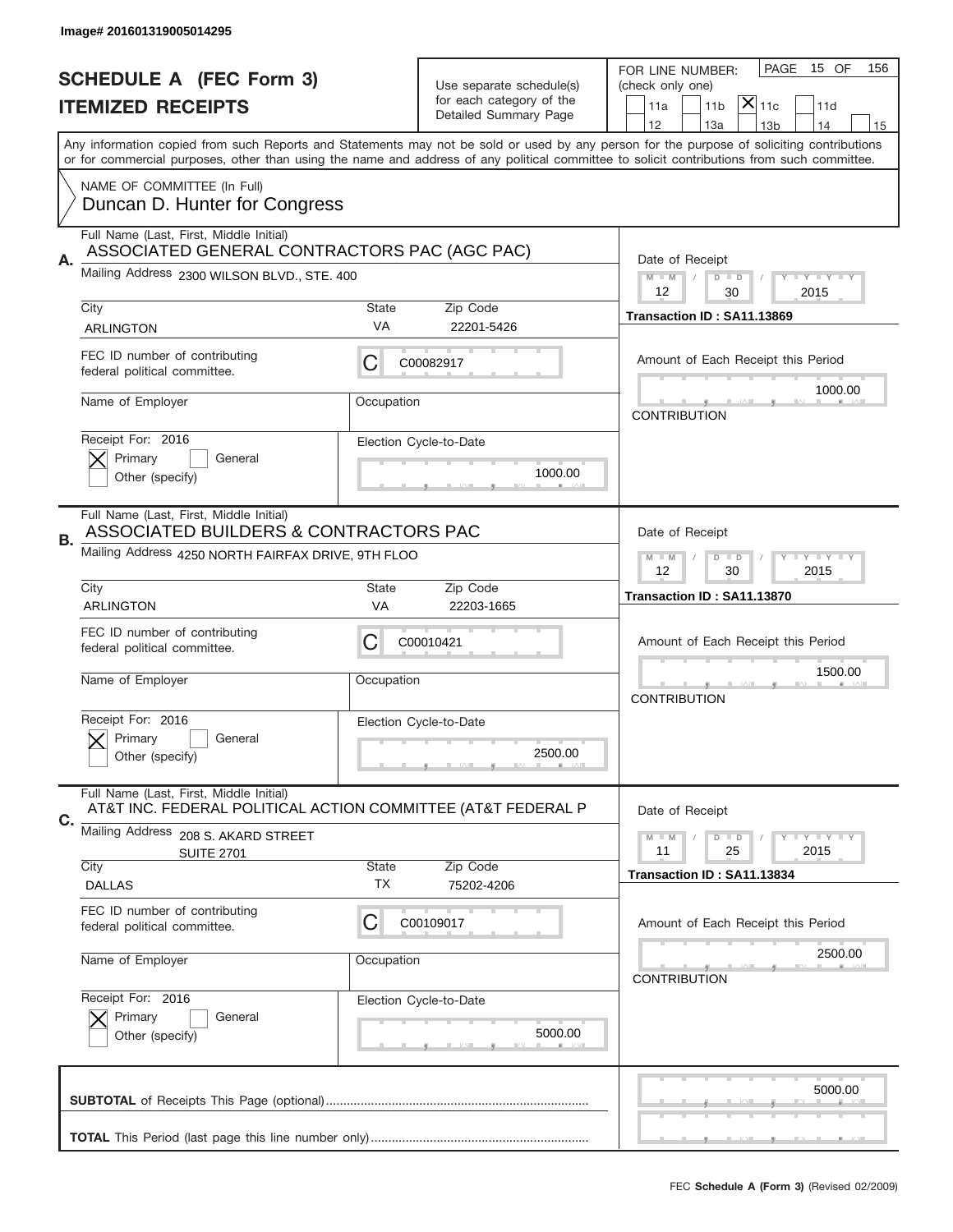|    | Image# 201601319005014296                                                        |                    |                                                      |                                                                                                                                                                                                                                                                                         |
|----|----------------------------------------------------------------------------------|--------------------|------------------------------------------------------|-----------------------------------------------------------------------------------------------------------------------------------------------------------------------------------------------------------------------------------------------------------------------------------------|
|    | <b>SCHEDULE A (FEC Form 3)</b>                                                   |                    | Use separate schedule(s)<br>for each category of the | PAGE<br>16 OF<br>156<br>FOR LINE NUMBER:<br>(check only one)                                                                                                                                                                                                                            |
|    | <b>ITEMIZED RECEIPTS</b>                                                         |                    | Detailed Summary Page                                | $ \mathsf{\overline{X}} _{\mathsf{11c}}$<br>11a<br>11 <sub>b</sub><br>11d<br>12<br>13a<br>13 <sub>b</sub><br>14<br>15                                                                                                                                                                   |
|    |                                                                                  |                    |                                                      | Any information copied from such Reports and Statements may not be sold or used by any person for the purpose of soliciting contributions<br>or for commercial purposes, other than using the name and address of any political committee to solicit contributions from such committee. |
|    | NAME OF COMMITTEE (In Full)<br>Duncan D. Hunter for Congress                     |                    |                                                      |                                                                                                                                                                                                                                                                                         |
| Α. | Full Name (Last, First, Middle Initial)<br>ATLAS AIR WORLDWIDE HOLDINGS INC. PAC |                    |                                                      | Date of Receipt                                                                                                                                                                                                                                                                         |
|    | Mailing Address 2000 WESTCHESTER AVENUE                                          |                    |                                                      | $M$ M<br><b>LEY LEY LEY</b><br>$D$ $D$<br>12<br>30<br>2015                                                                                                                                                                                                                              |
|    | City<br><b>PURCHASE</b>                                                          | State<br><b>NY</b> | Zip Code<br>10577-2530                               | Transaction ID: SA11.13885                                                                                                                                                                                                                                                              |
|    | FEC ID number of contributing<br>federal political committee.                    | С                  | C00478099                                            | Amount of Each Receipt this Period                                                                                                                                                                                                                                                      |
|    | Name of Employer                                                                 | Occupation         |                                                      | 2500.00<br><b>CONTRIBUTION</b>                                                                                                                                                                                                                                                          |
|    | Receipt For: 2016<br>Primary<br>General<br>Other (specify)                       |                    | Election Cycle-to-Date<br>5000.00                    |                                                                                                                                                                                                                                                                                         |
| В. | Full Name (Last, First, Middle Initial)<br><b>BAE SYSTEMS USA PAC</b>            |                    |                                                      | Date of Receipt                                                                                                                                                                                                                                                                         |
|    | Mailing Address 1300 N. 17TH STREET                                              |                    |                                                      | $D$ $D$<br><b>LYLYLY</b><br>$M - M$<br>12<br>2015<br>10                                                                                                                                                                                                                                 |
|    | City<br><b>ARLINGTON</b>                                                         | State<br>VA        | Zip Code<br>22209-3803                               | Transaction ID: SA11.13848                                                                                                                                                                                                                                                              |
|    | FEC ID number of contributing<br>federal political committee.                    | C                  | C00281212                                            | Amount of Each Receipt this Period                                                                                                                                                                                                                                                      |
|    | Name of Employer                                                                 | Occupation         |                                                      | 1000.00<br><b>CONTRIBUTION</b>                                                                                                                                                                                                                                                          |
|    | Receipt For: 2016<br>Primary<br>General<br>Other (specify)                       |                    | Election Cycle-to-Date<br>4000.00                    |                                                                                                                                                                                                                                                                                         |
| C. | Full Name (Last, First, Middle Initial)<br><b>BAE SYSTEMS USA PAC</b>            |                    |                                                      | Date of Receipt                                                                                                                                                                                                                                                                         |
|    | Mailing Address 1300 N. 17TH STREET                                              |                    |                                                      | <b>LYLYLY</b><br>$M - M$<br>$D$ $D$<br>2015<br>12<br>30                                                                                                                                                                                                                                 |
|    | City<br><b>ARLINGTON</b>                                                         | State<br>VA        | Zip Code<br>22209-3803                               | Transaction ID: SA11.13881                                                                                                                                                                                                                                                              |
|    | FEC ID number of contributing<br>federal political committee.                    | С                  | C00281212                                            | Amount of Each Receipt this Period                                                                                                                                                                                                                                                      |
|    | Name of Employer                                                                 | Occupation         |                                                      | 1000.00<br><b>CONTRIBUTION</b>                                                                                                                                                                                                                                                          |
|    | Receipt For: 2016<br>Primary<br>General                                          |                    | Election Cycle-to-Date<br>4000.00                    |                                                                                                                                                                                                                                                                                         |
|    | Other (specify)                                                                  |                    |                                                      |                                                                                                                                                                                                                                                                                         |
|    |                                                                                  |                    |                                                      | 4500.00                                                                                                                                                                                                                                                                                 |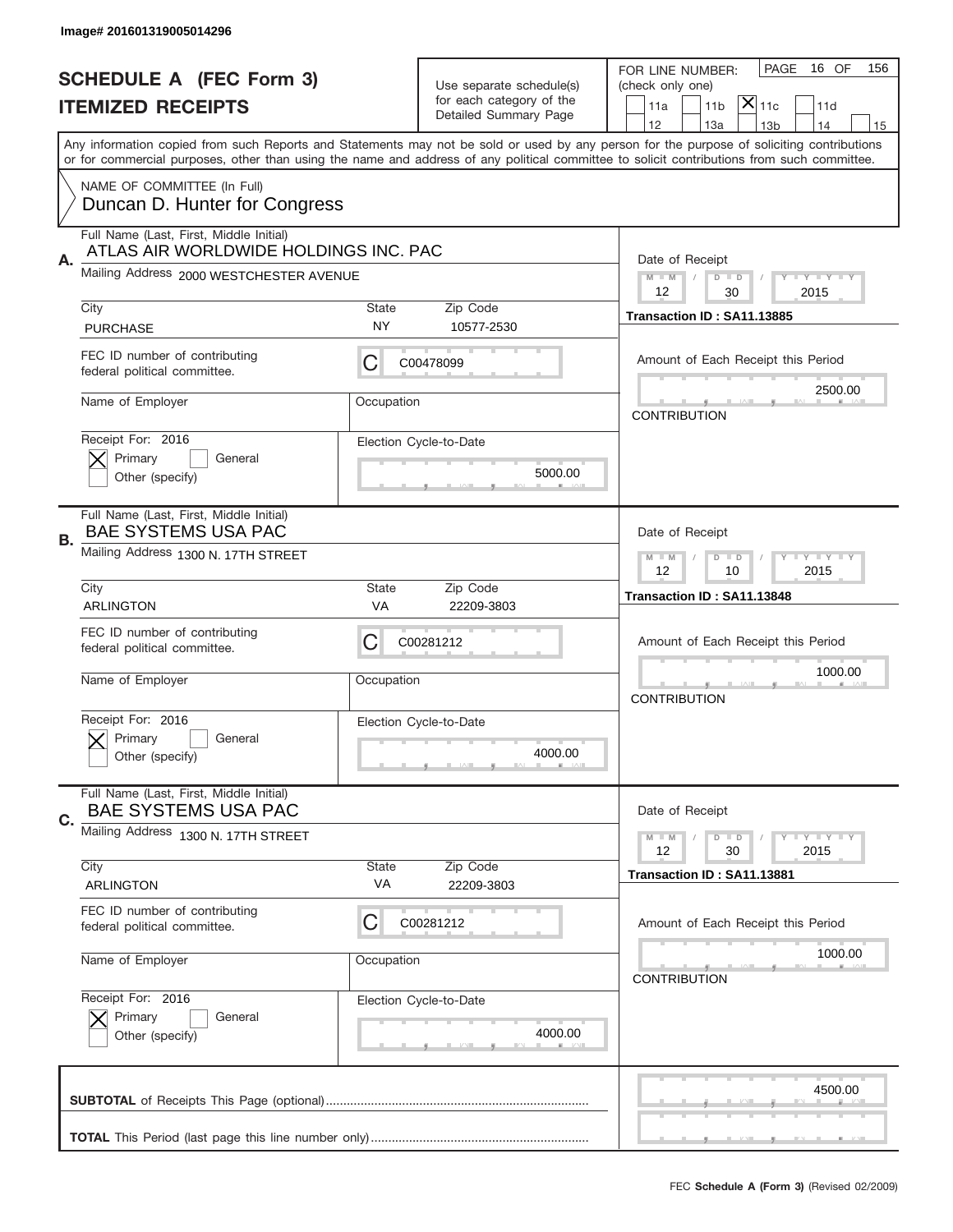|    | Image# 201601319005014297                                                                     |             |                                                      |                                                                                                                                                                                                                                                                                         |
|----|-----------------------------------------------------------------------------------------------|-------------|------------------------------------------------------|-----------------------------------------------------------------------------------------------------------------------------------------------------------------------------------------------------------------------------------------------------------------------------------------|
|    | <b>SCHEDULE A (FEC Form 3)</b>                                                                |             | Use separate schedule(s)<br>for each category of the | PAGE<br>17 OF<br>156<br>FOR LINE NUMBER:<br>(check only one)<br>$ \mathsf{\overline{X}} _{\mathsf{11c}}$                                                                                                                                                                                |
|    | <b>ITEMIZED RECEIPTS</b>                                                                      |             | Detailed Summary Page                                | 11a<br>11 <sub>b</sub><br>11d<br>12<br>13a<br>13 <sub>b</sub><br>14<br>15                                                                                                                                                                                                               |
|    |                                                                                               |             |                                                      | Any information copied from such Reports and Statements may not be sold or used by any person for the purpose of soliciting contributions<br>or for commercial purposes, other than using the name and address of any political committee to solicit contributions from such committee. |
|    | NAME OF COMMITTEE (In Full)<br>Duncan D. Hunter for Congress                                  |             |                                                      |                                                                                                                                                                                                                                                                                         |
| Α. | Full Name (Last, First, Middle Initial)<br>BLUEPAC-BLUE CROSS AND BLUE SHIELD ASSOCIATION PAC |             |                                                      | Date of Receipt                                                                                                                                                                                                                                                                         |
|    | Mailing Address 1310 G ST NW<br>FRNT 12                                                       |             |                                                      | $M$ M<br><b>LEY LEY LEY</b><br>$D$ $D$<br>2015<br>11<br>13                                                                                                                                                                                                                              |
|    | City<br><b>WASHINGTON</b>                                                                     | State<br>DC | Zip Code<br>20005-3007                               | Transaction ID: SA11.13826                                                                                                                                                                                                                                                              |
|    | FEC ID number of contributing<br>federal political committee.                                 | С           | C00194746                                            | Amount of Each Receipt this Period<br>1000.00                                                                                                                                                                                                                                           |
|    | Name of Employer                                                                              | Occupation  |                                                      | <b>CONTRIBUTION</b>                                                                                                                                                                                                                                                                     |
|    | Receipt For: 2016<br>Primary<br>General<br>Other (specify)                                    |             | Election Cycle-to-Date<br>2000.00                    |                                                                                                                                                                                                                                                                                         |
| В. | Full Name (Last, First, Middle Initial)<br><b>BNSF RAIL PAC</b>                               |             |                                                      | Date of Receipt                                                                                                                                                                                                                                                                         |
|    | Mailing Address P.O. BOX 961039                                                               |             |                                                      | $D$ $D$<br><b>LYLYLY</b><br>$M - M$<br>11<br>25<br>2015                                                                                                                                                                                                                                 |
|    | City<br>FORT WORTH                                                                            | State<br>ТX | Zip Code<br>76161-0039                               | Transaction ID: SA11.13837                                                                                                                                                                                                                                                              |
|    | FEC ID number of contributing                                                                 |             | C00235739                                            | Amount of Each Receipt this Period                                                                                                                                                                                                                                                      |
|    | federal political committee.                                                                  | C           |                                                      |                                                                                                                                                                                                                                                                                         |
|    | Name of Employer                                                                              | Occupation  |                                                      | 1500.00<br><b>CONTRIBUTION</b>                                                                                                                                                                                                                                                          |
|    | Receipt For: 2016<br>Primary<br>General<br>Other (specify)                                    |             | Election Cycle-to-Date<br>3500.00                    |                                                                                                                                                                                                                                                                                         |
| C. | Full Name (Last, First, Middle Initial)<br>CON-WAY INC. PAC                                   |             |                                                      | Date of Receipt                                                                                                                                                                                                                                                                         |
|    | Mailing Address 2855 CAMPUS DRIVE, #300                                                       |             |                                                      | <b>LY LY LY</b><br>$M - M$<br>$D$ $D$<br>11                                                                                                                                                                                                                                             |
|    | City<br><b>SAN MATEO</b>                                                                      | State<br>СA | Zip Code<br>94403-2512                               | 2015<br>13<br>Transaction ID: SA11.13828                                                                                                                                                                                                                                                |
|    | FEC ID number of contributing<br>federal political committee.                                 | C           | C00110759                                            | Amount of Each Receipt this Period                                                                                                                                                                                                                                                      |
|    | Name of Employer                                                                              | Occupation  |                                                      | 1000.00<br><b>CONTRIBUTION</b>                                                                                                                                                                                                                                                          |
|    | Receipt For: 2016<br>Primary<br>General<br>Other (specify)                                    |             | Election Cycle-to-Date<br>2000.00                    |                                                                                                                                                                                                                                                                                         |
|    |                                                                                               |             |                                                      | 3500.00                                                                                                                                                                                                                                                                                 |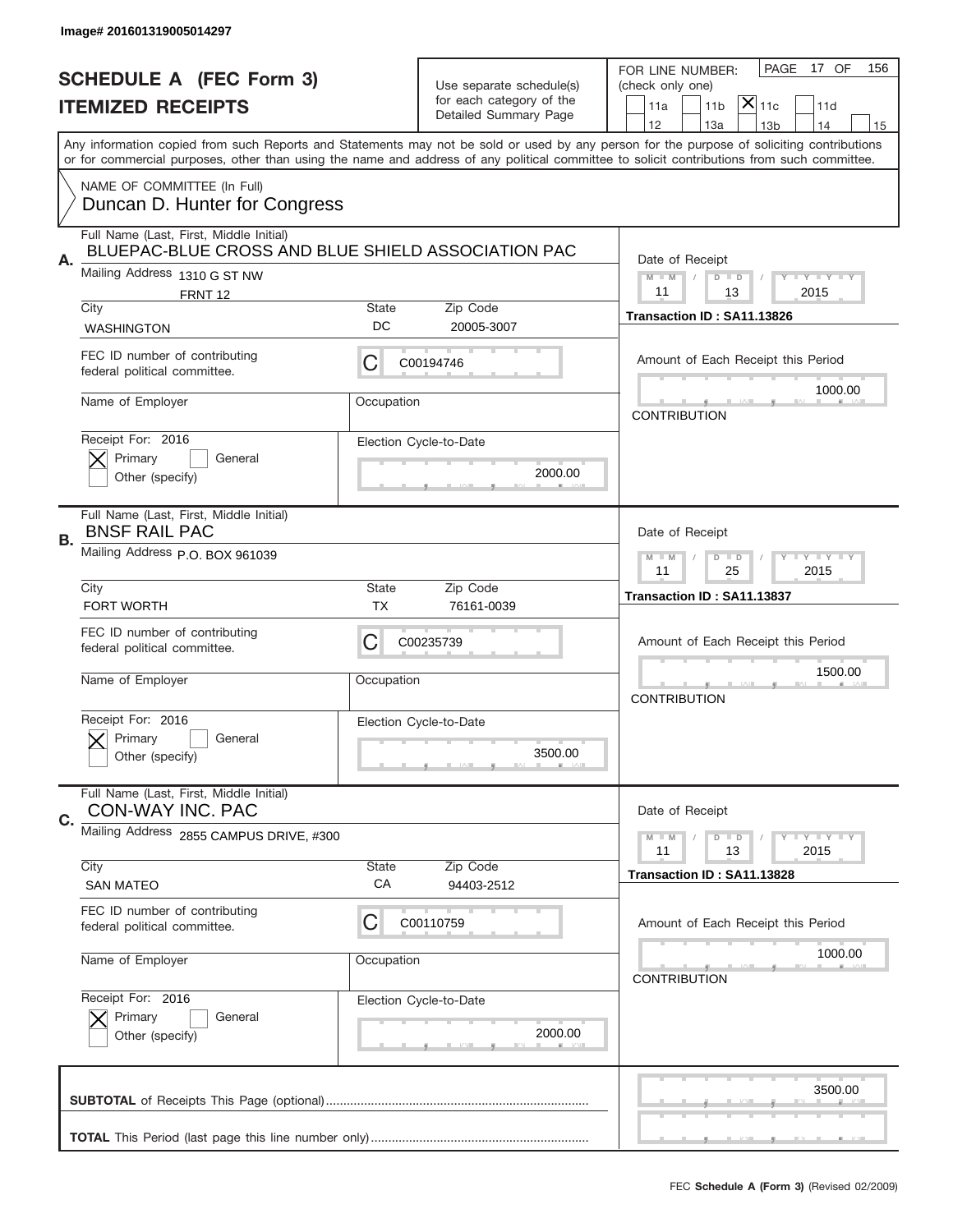|    | Image# 201601319005014298                                                                               |             |                                                   |                                                                                                                                                                                                                                                                                                                                     |
|----|---------------------------------------------------------------------------------------------------------|-------------|---------------------------------------------------|-------------------------------------------------------------------------------------------------------------------------------------------------------------------------------------------------------------------------------------------------------------------------------------------------------------------------------------|
|    | <b>SCHEDULE A (FEC Form 3)</b>                                                                          |             | Use separate schedule(s)                          | 18 OF<br>PAGE<br>156<br>FOR LINE NUMBER:<br>(check only one)                                                                                                                                                                                                                                                                        |
|    | <b>ITEMIZED RECEIPTS</b>                                                                                |             | for each category of the<br>Detailed Summary Page | $\overline{ {\mathsf X} }_{\text{11c}}$<br>11a<br>11 <sub>b</sub><br>11d                                                                                                                                                                                                                                                            |
|    |                                                                                                         |             |                                                   | 12<br>13a<br>13 <sub>b</sub><br>14<br>15<br>Any information copied from such Reports and Statements may not be sold or used by any person for the purpose of soliciting contributions<br>or for commercial purposes, other than using the name and address of any political committee to solicit contributions from such committee. |
|    | NAME OF COMMITTEE (In Full)<br>Duncan D. Hunter for Congress                                            |             |                                                   |                                                                                                                                                                                                                                                                                                                                     |
|    | Full Name (Last, First, Middle Initial)<br><b>CUBIC CORPORATION EMPLOYEES PAC</b>                       |             |                                                   |                                                                                                                                                                                                                                                                                                                                     |
| Α. | Mailing Address 9333 BALBOA AVENUE                                                                      |             |                                                   | Date of Receipt<br>$M$ M<br><b>LEY LEY LEY</b><br>$D$ $D$<br>12<br>2015<br>30                                                                                                                                                                                                                                                       |
|    | City<br><b>SAN DIEGO</b>                                                                                | State<br>CA | Zip Code<br>92123-1515                            | Transaction ID: SA11.13889                                                                                                                                                                                                                                                                                                          |
|    | FEC ID number of contributing<br>federal political committee.                                           | С           | C00151787                                         | Amount of Each Receipt this Period                                                                                                                                                                                                                                                                                                  |
|    | Name of Employer                                                                                        | Occupation  |                                                   | 2000.00<br><b>CONTRIBUTION</b>                                                                                                                                                                                                                                                                                                      |
|    | Receipt For: 2016<br>Primary<br>General<br>Other (specify)                                              |             | Election Cycle-to-Date<br>3000.00                 |                                                                                                                                                                                                                                                                                                                                     |
| В. | Full Name (Last, First, Middle Initial)<br>DEALERS ELECTION ACTION COMMITTEE OF THE NATIONAL AUTOMOBILE |             |                                                   | Date of Receipt                                                                                                                                                                                                                                                                                                                     |
|    | Mailing Address 412 FIRST ST. SE<br>City                                                                | State       | Zip Code                                          | $M - M$<br>$D$ $D$<br><b>LYLYLY</b><br>12<br>17<br>2015                                                                                                                                                                                                                                                                             |
|    | <b>WASHINGTON</b>                                                                                       | DC          | 20003-1804                                        | Transaction ID: SA11.13862                                                                                                                                                                                                                                                                                                          |
|    |                                                                                                         |             |                                                   |                                                                                                                                                                                                                                                                                                                                     |
|    | FEC ID number of contributing<br>federal political committee.                                           | C           | C00040998                                         | Amount of Each Receipt this Period                                                                                                                                                                                                                                                                                                  |
|    | Name of Employer                                                                                        | Occupation  |                                                   | 5000.00<br><b>CONTRIBUTION</b>                                                                                                                                                                                                                                                                                                      |
|    | Receipt For: 2016<br>Primary<br>General<br>Other (specify)                                              |             | Election Cycle-to-Date<br>5000.00                 |                                                                                                                                                                                                                                                                                                                                     |
| C. | Full Name (Last, First, Middle Initial)<br>DELOITTE FEDERAL PAC                                         |             |                                                   | Date of Receipt                                                                                                                                                                                                                                                                                                                     |
|    | Mailing Address P.O. BOX 365                                                                            |             |                                                   | <b>LY LY LY</b><br>$M - M$<br>$D$ $D$<br>2015<br>12<br>10                                                                                                                                                                                                                                                                           |
|    | City<br><b>WASHINGTON</b>                                                                               | State<br>DC | Zip Code<br>20044-0365                            | Transaction ID: SA11.13851                                                                                                                                                                                                                                                                                                          |
|    | FEC ID number of contributing<br>federal political committee.                                           | C           | C00211318                                         | Amount of Each Receipt this Period                                                                                                                                                                                                                                                                                                  |
|    | Name of Employer                                                                                        | Occupation  |                                                   | 1500.00<br><b>CONTRIBUTION</b>                                                                                                                                                                                                                                                                                                      |
|    | Receipt For: 2016<br>Primary<br>General<br>Other (specify)                                              |             | Election Cycle-to-Date<br>4000.00                 |                                                                                                                                                                                                                                                                                                                                     |
|    |                                                                                                         |             |                                                   | 8500.00                                                                                                                                                                                                                                                                                                                             |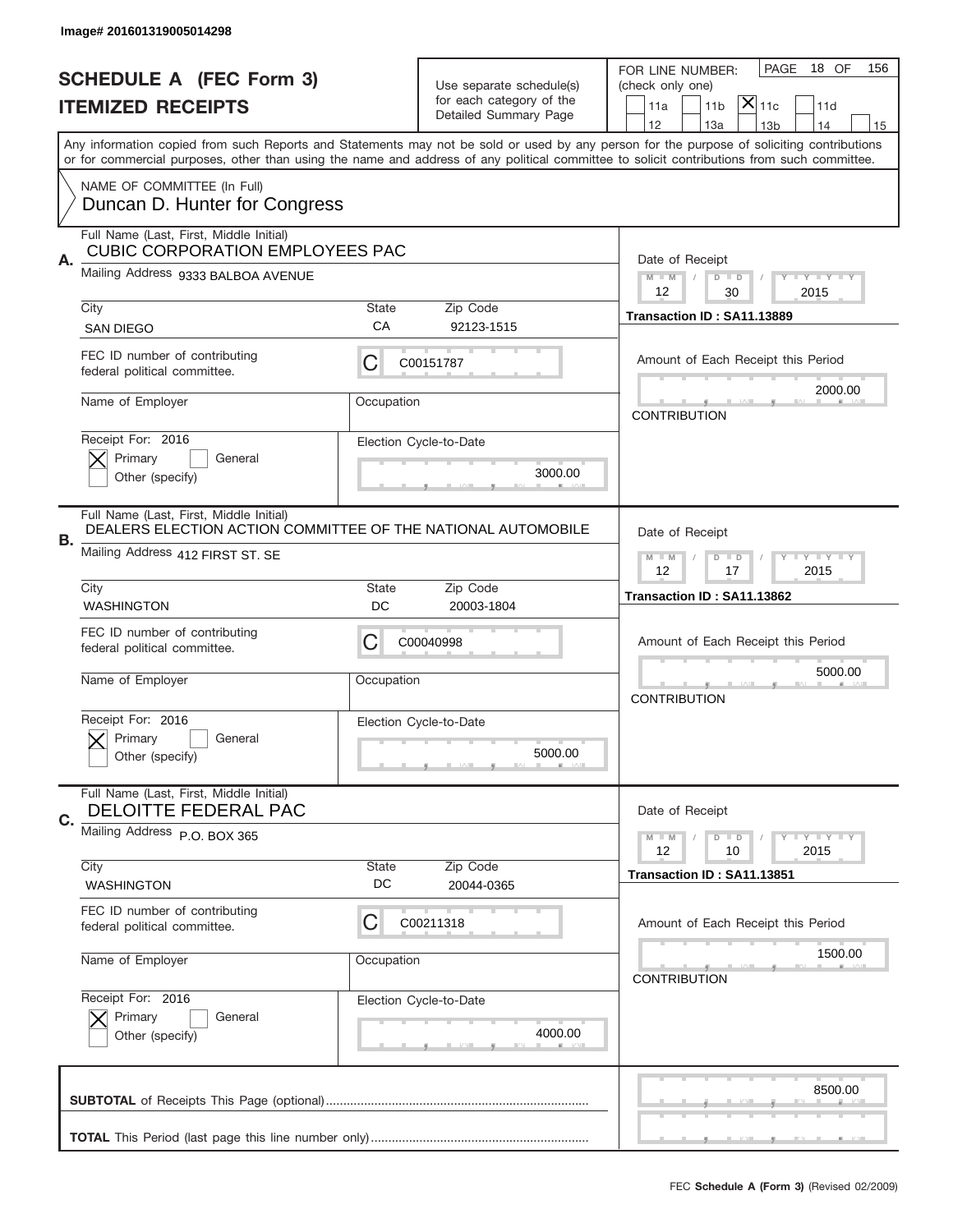|    | Image# 201601319005014299                                                                                                         |                    |                                                   |                                                                                                                                                                                                                                                                                                                                     |
|----|-----------------------------------------------------------------------------------------------------------------------------------|--------------------|---------------------------------------------------|-------------------------------------------------------------------------------------------------------------------------------------------------------------------------------------------------------------------------------------------------------------------------------------------------------------------------------------|
|    | <b>SCHEDULE A (FEC Form 3)</b>                                                                                                    |                    | Use separate schedule(s)                          | PAGE<br>19 OF<br>156<br>FOR LINE NUMBER:<br>(check only one)                                                                                                                                                                                                                                                                        |
|    | <b>ITEMIZED RECEIPTS</b>                                                                                                          |                    | for each category of the<br>Detailed Summary Page | $ \mathsf{\overline{X}} _{\mathsf{11c}}$<br>11a<br>11 <sub>b</sub><br>11d                                                                                                                                                                                                                                                           |
|    |                                                                                                                                   |                    |                                                   | 12<br>13a<br>13 <sub>b</sub><br>14<br>15<br>Any information copied from such Reports and Statements may not be sold or used by any person for the purpose of soliciting contributions<br>or for commercial purposes, other than using the name and address of any political committee to solicit contributions from such committee. |
|    | NAME OF COMMITTEE (In Full)<br>Duncan D. Hunter for Congress                                                                      |                    |                                                   |                                                                                                                                                                                                                                                                                                                                     |
| Α. | Full Name (Last, First, Middle Initial)<br><b>ENPRO INDUSTRIES PAC</b>                                                            |                    |                                                   | Date of Receipt                                                                                                                                                                                                                                                                                                                     |
|    | Mailing Address 5605 CARNEGIE BLVD SUITE 500                                                                                      |                    |                                                   | <b>LY LY LY</b><br>$M - M$<br>$D$ $D$<br>12<br>30<br>2015                                                                                                                                                                                                                                                                           |
|    | City<br><b>CHARLOTTE</b>                                                                                                          | State<br><b>NC</b> | Zip Code<br>28209-4674                            | Transaction ID: SA11.13891                                                                                                                                                                                                                                                                                                          |
|    | FEC ID number of contributing<br>federal political committee.                                                                     | С                  | C00379784                                         | Amount of Each Receipt this Period                                                                                                                                                                                                                                                                                                  |
|    | Name of Employer                                                                                                                  | Occupation         |                                                   | 1500.00<br><b>CONTRIBUTION</b>                                                                                                                                                                                                                                                                                                      |
|    | Receipt For: 2016<br>Primary<br>General<br>Other (specify)                                                                        |                    | Election Cycle-to-Date<br>2500.00                 |                                                                                                                                                                                                                                                                                                                                     |
| В. | Full Name (Last, First, Middle Initial)<br>EXXON MOBILE CORPORATION PAC (EXXONMOBIL PAC)<br>Mailing Address 5959 LAS COLINAS BLVD |                    |                                                   | Date of Receipt<br>$D$ $D$<br><b>LYLYLY</b><br>$M - M$                                                                                                                                                                                                                                                                              |
|    | City<br><b>IRVING</b>                                                                                                             | State<br>TX        | Zip Code<br>75039-4202                            | 11<br>2015<br>10<br>Transaction ID: SA11.13745                                                                                                                                                                                                                                                                                      |
|    | FEC ID number of contributing<br>federal political committee.                                                                     | C                  | C00121368                                         | Amount of Each Receipt this Period                                                                                                                                                                                                                                                                                                  |
|    |                                                                                                                                   |                    |                                                   | 2500.00                                                                                                                                                                                                                                                                                                                             |
|    | Name of Employer                                                                                                                  | Occupation         |                                                   | <b>CONTRIBUTION</b>                                                                                                                                                                                                                                                                                                                 |
|    | Receipt For: 2016<br>Primary<br>General<br>Other (specify)                                                                        |                    | Election Cycle-to-Date<br>2500.00                 |                                                                                                                                                                                                                                                                                                                                     |
|    | Full Name (Last, First, Middle Initial)<br>FEDERAL EXPRESS PAC                                                                    |                    |                                                   | Date of Receipt                                                                                                                                                                                                                                                                                                                     |
| C. | Mailing Address 942 S. SHADY GROVE ROAD, 1ST FLOOR                                                                                |                    |                                                   | <b>LYLYLY</b><br>$M - M$<br>$D$ $D$<br>2015<br>11<br>25                                                                                                                                                                                                                                                                             |
|    | City<br><b>MEMPHIS</b>                                                                                                            | State<br>TN        | Zip Code<br>38120-4117                            | Transaction ID: SA11.13836                                                                                                                                                                                                                                                                                                          |
|    | FEC ID number of contributing<br>federal political committee.                                                                     | С                  | C00068692                                         | Amount of Each Receipt this Period                                                                                                                                                                                                                                                                                                  |
|    | Name of Employer                                                                                                                  | Occupation         |                                                   | 1000.00<br><b>CONTRIBUTION</b>                                                                                                                                                                                                                                                                                                      |
|    | Receipt For: 2016<br>Primary<br>General<br>Other (specify)                                                                        |                    | Election Cycle-to-Date<br>3500.00                 |                                                                                                                                                                                                                                                                                                                                     |
|    |                                                                                                                                   |                    |                                                   | 5000.00                                                                                                                                                                                                                                                                                                                             |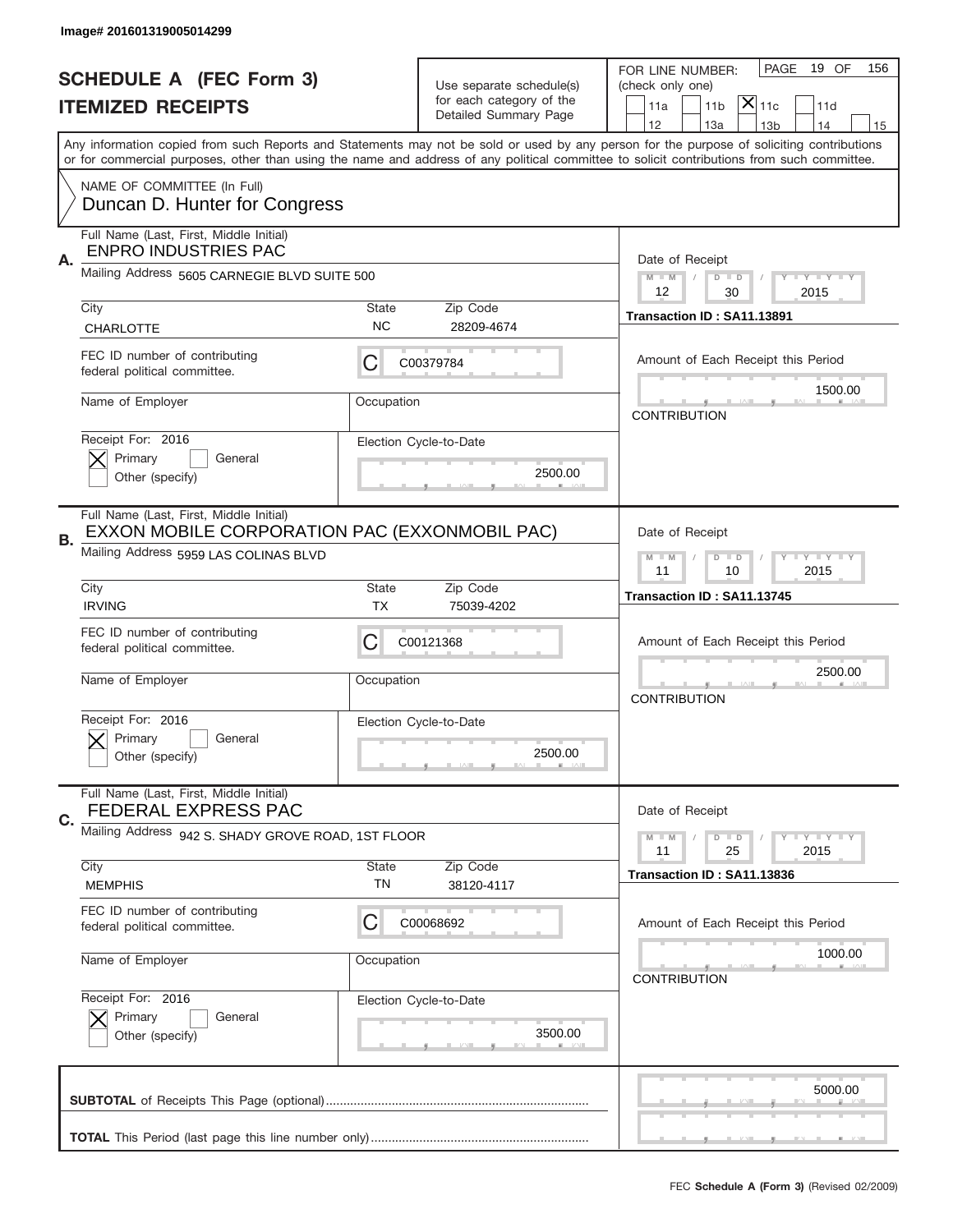|                                                                                                                                                                                                                                                                                         | Image# 201601319005014300                                                                    |                                                             |                                   |                                                                                 |
|-----------------------------------------------------------------------------------------------------------------------------------------------------------------------------------------------------------------------------------------------------------------------------------------|----------------------------------------------------------------------------------------------|-------------------------------------------------------------|-----------------------------------|---------------------------------------------------------------------------------|
|                                                                                                                                                                                                                                                                                         | <b>SCHEDULE A (FEC Form 3)</b>                                                               |                                                             | Use separate schedule(s)          | 20 OF<br>PAGE<br>156<br>FOR LINE NUMBER:<br>(check only one)                    |
|                                                                                                                                                                                                                                                                                         | <b>ITEMIZED RECEIPTS</b>                                                                     |                                                             | for each category of the          | $\mathsf{\bar{X}}\vert_{\mathsf{11c}}$<br>11 <sub>b</sub><br>11a<br>11d         |
| Any information copied from such Reports and Statements may not be sold or used by any person for the purpose of soliciting contributions<br>or for commercial purposes, other than using the name and address of any political committee to solicit contributions from such committee. |                                                                                              |                                                             | Detailed Summary Page             | 12<br>13a<br>13 <sub>b</sub><br>14<br>15                                        |
|                                                                                                                                                                                                                                                                                         |                                                                                              |                                                             |                                   |                                                                                 |
|                                                                                                                                                                                                                                                                                         | NAME OF COMMITTEE (In Full)<br>Duncan D. Hunter for Congress                                 |                                                             |                                   |                                                                                 |
|                                                                                                                                                                                                                                                                                         | Full Name (Last, First, Middle Initial)<br><b>GENERAL ATOMICS POLITICAL ACTION COMMITTEE</b> |                                                             |                                   |                                                                                 |
| Α.                                                                                                                                                                                                                                                                                      | Mailing Address P.O. BOX 85608                                                               |                                                             |                                   | Date of Receipt<br>$M - M$<br><b>LEY LEY LEY</b><br>$D$ $D$<br>11<br>2015<br>25 |
|                                                                                                                                                                                                                                                                                         | City<br><b>SAN DIEGO</b>                                                                     | State<br>СA                                                 | Zip Code<br>92186-5608            | Transaction ID: SA11.13835                                                      |
|                                                                                                                                                                                                                                                                                         | FEC ID number of contributing<br>federal political committee.                                | С                                                           | C00215285                         | Amount of Each Receipt this Period                                              |
|                                                                                                                                                                                                                                                                                         | Name of Employer                                                                             | Occupation                                                  |                                   | 2500.00<br><b>CONTRIBUTION</b>                                                  |
|                                                                                                                                                                                                                                                                                         | Receipt For: 2016<br>Primary<br>General<br>Other (specify)                                   |                                                             | Election Cycle-to-Date<br>5000.00 |                                                                                 |
| В.                                                                                                                                                                                                                                                                                      | Full Name (Last, First, Middle Initial)<br><b>GENERAL ELECTRIC PAC</b>                       |                                                             |                                   | Date of Receipt                                                                 |
|                                                                                                                                                                                                                                                                                         | Mailing Address 1299 PENNSYLVANIA AVE NW                                                     | $D$ $D$<br><b>LEYTEY LEY</b><br>$M - M$<br>12<br>05<br>2015 |                                   |                                                                                 |
|                                                                                                                                                                                                                                                                                         | City<br><b>WASHINGTON</b>                                                                    | State<br>DC                                                 | Zip Code<br>20004-2400            | Transaction ID: SA11.13844                                                      |
|                                                                                                                                                                                                                                                                                         | FEC ID number of contributing<br>federal political committee.                                | С                                                           | C00024869                         | Amount of Each Receipt this Period                                              |
|                                                                                                                                                                                                                                                                                         | Name of Employer                                                                             | Occupation                                                  |                                   | 1000.00<br><b>CONTRIBUTION</b>                                                  |
|                                                                                                                                                                                                                                                                                         | Receipt For: 2016<br>Primary<br>General<br>Other (specify)                                   |                                                             | Election Cycle-to-Date<br>4000.00 |                                                                                 |
|                                                                                                                                                                                                                                                                                         | Full Name (Last, First, Middle Initial)                                                      |                                                             |                                   |                                                                                 |
| C.                                                                                                                                                                                                                                                                                      | <b>GENESEE &amp; WYOMING INC. PAC</b>                                                        |                                                             |                                   | Date of Receipt                                                                 |
|                                                                                                                                                                                                                                                                                         | Mailing Address 3601 CONCORD RD                                                              |                                                             |                                   | <b>LYLYLY</b><br>$M - M$<br>$D$ $D$                                             |
|                                                                                                                                                                                                                                                                                         | FL <sub>2</sub><br>City<br><b>YORK</b>                                                       | <b>State</b><br>PA                                          | Zip Code<br>17402-8741            | 12<br>2015<br>10<br>Transaction ID: SA11.13849                                  |
|                                                                                                                                                                                                                                                                                         | FEC ID number of contributing<br>federal political committee.                                | С                                                           | C00289058                         | Amount of Each Receipt this Period                                              |
|                                                                                                                                                                                                                                                                                         | Name of Employer                                                                             | Occupation                                                  |                                   | 1000.00<br><b>CONTRIBUTION</b>                                                  |
|                                                                                                                                                                                                                                                                                         | Receipt For: 2016<br>Primary<br>General<br>Other (specify)                                   |                                                             | Election Cycle-to-Date<br>1000.00 |                                                                                 |
|                                                                                                                                                                                                                                                                                         |                                                                                              |                                                             |                                   | 4500.00                                                                         |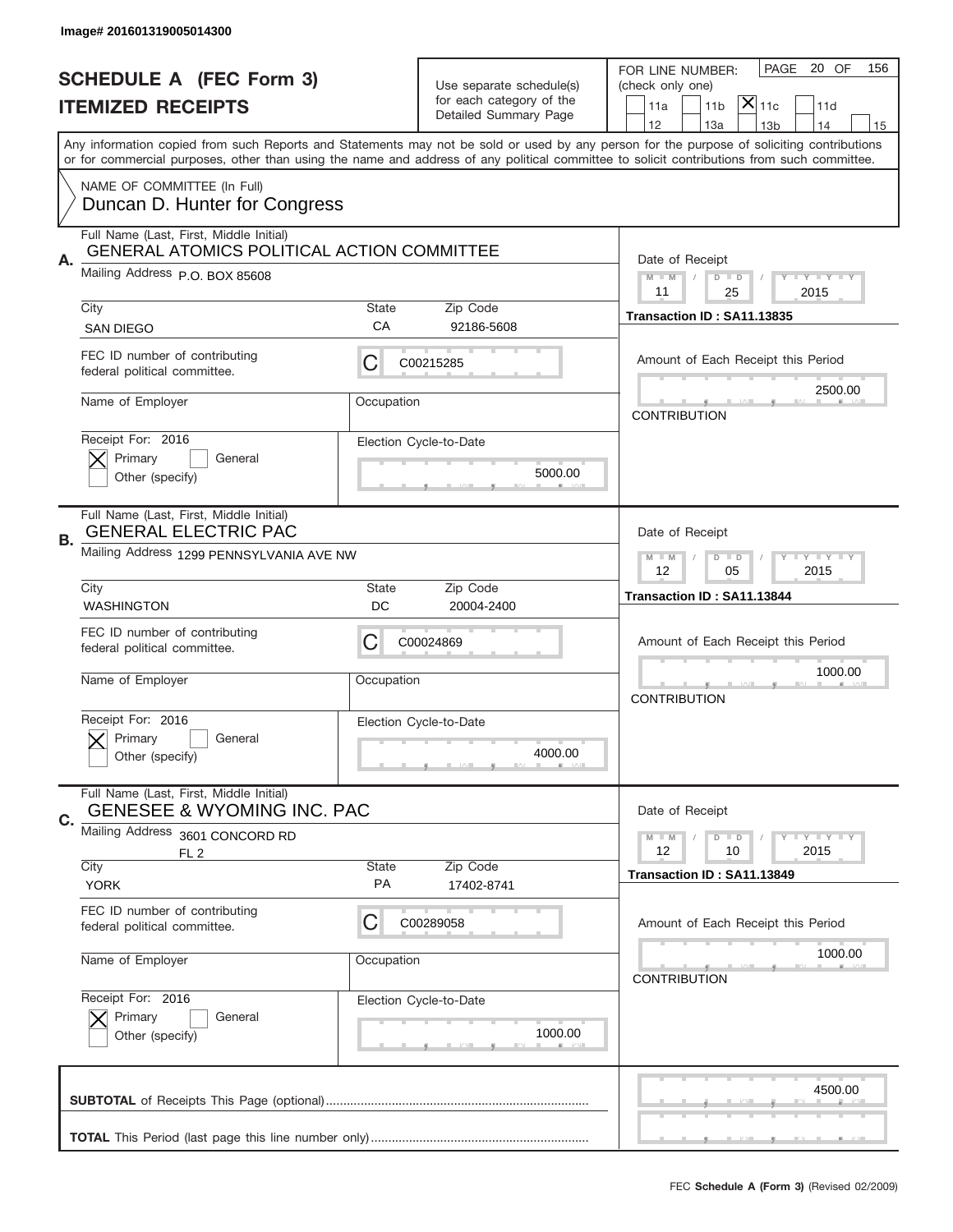|    | Image# 201601319005014301                                                                              |             |                                                   |                                                                                                                                                                                                                                                                                                                                     |
|----|--------------------------------------------------------------------------------------------------------|-------------|---------------------------------------------------|-------------------------------------------------------------------------------------------------------------------------------------------------------------------------------------------------------------------------------------------------------------------------------------------------------------------------------------|
|    | <b>SCHEDULE A (FEC Form 3)</b>                                                                         |             | Use separate schedule(s)                          | PAGE 21 OF<br>156<br>FOR LINE NUMBER:<br>(check only one)                                                                                                                                                                                                                                                                           |
|    | <b>ITEMIZED RECEIPTS</b>                                                                               |             | for each category of the<br>Detailed Summary Page | $ \overline{\mathsf{X}} _{\mathsf{11c}}$<br>11d<br>11a<br>11 <sub>b</sub>                                                                                                                                                                                                                                                           |
|    |                                                                                                        |             |                                                   | 12<br>13a<br>14<br>13 <sub>b</sub><br>15<br>Any information copied from such Reports and Statements may not be sold or used by any person for the purpose of soliciting contributions<br>or for commercial purposes, other than using the name and address of any political committee to solicit contributions from such committee. |
|    | NAME OF COMMITTEE (In Full)<br>Duncan D. Hunter for Congress                                           |             |                                                   |                                                                                                                                                                                                                                                                                                                                     |
| Α. | Full Name (Last, First, Middle Initial)<br><b>HOTEL PAC</b>                                            |             |                                                   | Date of Receipt                                                                                                                                                                                                                                                                                                                     |
|    | Mailing Address 1201 NEW YORK AVE. NW, #600                                                            |             |                                                   | $M - M$<br><b>LEY LEY LEY</b><br>$D$ $D$<br>2015<br>11<br>25                                                                                                                                                                                                                                                                        |
|    | City<br><b>WASHINGTON</b>                                                                              | State<br>DC | Zip Code<br>20005-3917                            | Transaction ID: SA11.13838                                                                                                                                                                                                                                                                                                          |
|    | FEC ID number of contributing<br>federal political committee.                                          | C           | C00001198                                         | Amount of Each Receipt this Period                                                                                                                                                                                                                                                                                                  |
|    | Name of Employer                                                                                       | Occupation  |                                                   | 2500.00<br><b>CONTRIBUTION</b>                                                                                                                                                                                                                                                                                                      |
|    | Receipt For: 2016<br>Primary<br>General<br>Other (specify)                                             |             | Election Cycle-to-Date<br>2500.00                 |                                                                                                                                                                                                                                                                                                                                     |
| В. | Full Name (Last, First, Middle Initial)<br>INDEPENDENT ELECTRICAL CONTRACTORS INC. PAC (ICE PRIDE PAC) |             |                                                   | Date of Receipt                                                                                                                                                                                                                                                                                                                     |
|    | Mailing Address 4401 FORD AVENUE, SUITE 1100                                                           |             |                                                   | $M - M$<br>$D$ $D$<br><b>LYLYLY</b><br>12<br>30<br>2015                                                                                                                                                                                                                                                                             |
|    | City<br>ALEXANDRIA                                                                                     | State<br>VA | Zip Code<br>22302-1464                            | Transaction ID: SA11.13882                                                                                                                                                                                                                                                                                                          |
|    | FEC ID number of contributing<br>federal political committee.                                          | C           | C00332031                                         | Amount of Each Receipt this Period                                                                                                                                                                                                                                                                                                  |
|    | Name of Employer                                                                                       | Occupation  |                                                   | 1000.00<br><b>CONTRIBUTION</b>                                                                                                                                                                                                                                                                                                      |
|    | Receipt For: 2016<br>General<br>Primary<br>Other (specify)                                             |             | Election Cycle-to-Date<br>1000.00                 |                                                                                                                                                                                                                                                                                                                                     |
| C. | Full Name (Last, First, Middle Initial)<br><b>INVESTMENT COMPANY INSTITUTE PAC</b>                     |             |                                                   | Date of Receipt                                                                                                                                                                                                                                                                                                                     |
|    | Mailing Address 1401 H STREET NW, #1200                                                                |             |                                                   | <b>LYLYLY</b><br>$M - M$<br>$D$ $D$<br>12<br>2015<br>30                                                                                                                                                                                                                                                                             |
|    | City<br><b>WASHINGTON</b>                                                                              | State<br>DC | Zip Code<br>20005-2110                            | Transaction ID: SA11.13871                                                                                                                                                                                                                                                                                                          |
|    |                                                                                                        |             |                                                   |                                                                                                                                                                                                                                                                                                                                     |
|    | FEC ID number of contributing<br>federal political committee.                                          | C           | C00105981                                         | Amount of Each Receipt this Period                                                                                                                                                                                                                                                                                                  |
|    | Name of Employer                                                                                       | Occupation  |                                                   | 1000.00<br><b>CONTRIBUTION</b>                                                                                                                                                                                                                                                                                                      |
|    | Receipt For: 2016<br>Primary<br>General<br>Other (specify)                                             |             | Election Cycle-to-Date<br>3500.00                 |                                                                                                                                                                                                                                                                                                                                     |
|    |                                                                                                        |             |                                                   | 4500.00                                                                                                                                                                                                                                                                                                                             |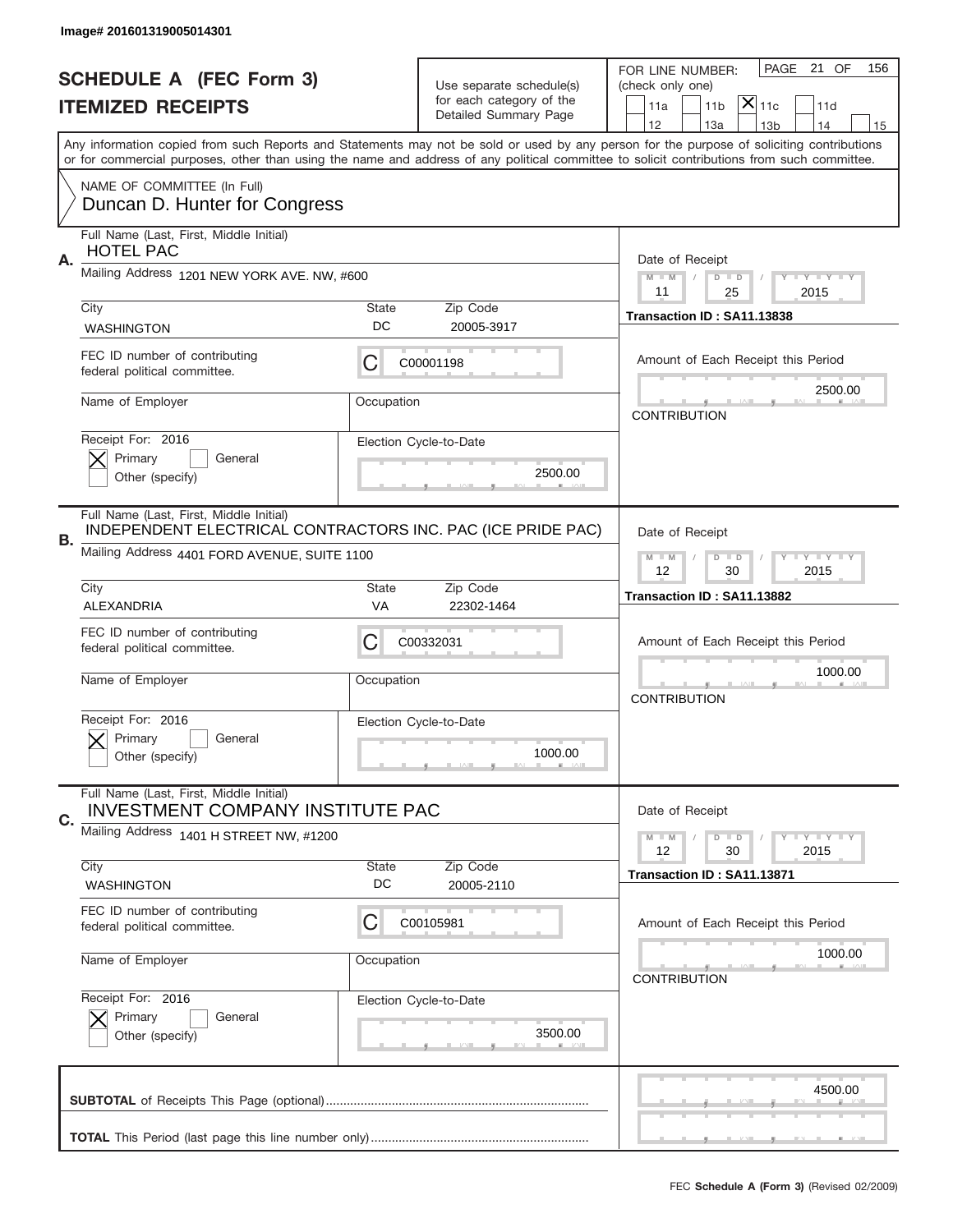|    | Image# 201601319005014302                                                |                                                             |                                                   |                                                                                                                                                                                                                                                                                                                                     |
|----|--------------------------------------------------------------------------|-------------------------------------------------------------|---------------------------------------------------|-------------------------------------------------------------------------------------------------------------------------------------------------------------------------------------------------------------------------------------------------------------------------------------------------------------------------------------|
|    | <b>SCHEDULE A (FEC Form 3)</b>                                           |                                                             | Use separate schedule(s)                          | PAGE 22 OF<br>156<br>FOR LINE NUMBER:<br>(check only one)                                                                                                                                                                                                                                                                           |
|    | <b>ITEMIZED RECEIPTS</b>                                                 |                                                             | for each category of the<br>Detailed Summary Page | $ \mathsf{\overline{X}} _{\mathsf{11c}}$<br>11a<br>11 <sub>b</sub><br>11d                                                                                                                                                                                                                                                           |
|    |                                                                          |                                                             |                                                   | 12<br>13a<br>13 <sub>b</sub><br>14<br>15<br>Any information copied from such Reports and Statements may not be sold or used by any person for the purpose of soliciting contributions<br>or for commercial purposes, other than using the name and address of any political committee to solicit contributions from such committee. |
|    | NAME OF COMMITTEE (In Full)<br>Duncan D. Hunter for Congress             |                                                             |                                                   |                                                                                                                                                                                                                                                                                                                                     |
| Α. | Full Name (Last, First, Middle Initial)<br><b>LEHIGH HANSON INC. PAC</b> |                                                             |                                                   | Date of Receipt                                                                                                                                                                                                                                                                                                                     |
|    | Mailing Address 300 E JOHN CARPENTER FREEWAY                             |                                                             |                                                   | <b>LEY LEY LEY</b><br>$M - M$<br>$D$ $D$<br>11<br>25<br>2015                                                                                                                                                                                                                                                                        |
|    | City<br><b>IRVING</b>                                                    | State<br><b>TX</b>                                          | Zip Code<br>75062-2727                            | Transaction ID: SA11.13839                                                                                                                                                                                                                                                                                                          |
|    | FEC ID number of contributing<br>federal political committee.            | С                                                           | C00493270                                         | Amount of Each Receipt this Period                                                                                                                                                                                                                                                                                                  |
|    | Name of Employer                                                         | Occupation                                                  |                                                   | 1500.00<br><b>CONTRIBUTION</b>                                                                                                                                                                                                                                                                                                      |
|    | Receipt For: 2016<br>Primary<br>General<br>Other (specify)               |                                                             | Election Cycle-to-Date<br>2500.00                 |                                                                                                                                                                                                                                                                                                                                     |
| В. | Full Name (Last, First, Middle Initial)<br>LPL FINANCIAL LLC PAC         |                                                             |                                                   | Date of Receipt                                                                                                                                                                                                                                                                                                                     |
|    | Mailing Address 75 STATE STREET, 24TH FLOOR                              | $D$ $D$<br><b>LEYTEY LEY</b><br>$M - M$<br>12<br>30<br>2015 |                                                   |                                                                                                                                                                                                                                                                                                                                     |
|    | City<br><b>BOSTON</b>                                                    | State<br>МA                                                 | Zip Code<br>02109-1827                            | Transaction ID: SA11.13883                                                                                                                                                                                                                                                                                                          |
|    |                                                                          |                                                             |                                                   |                                                                                                                                                                                                                                                                                                                                     |
|    | FEC ID number of contributing<br>federal political committee.            | C                                                           | C00486217                                         | Amount of Each Receipt this Period                                                                                                                                                                                                                                                                                                  |
|    | Name of Employer                                                         | Occupation                                                  |                                                   | 2500.00<br><b>CONTRIBUTION</b>                                                                                                                                                                                                                                                                                                      |
|    | Receipt For: 2016<br>Primary<br>General<br>Other (specify)               |                                                             | Election Cycle-to-Date<br>4000.00                 |                                                                                                                                                                                                                                                                                                                                     |
|    | Full Name (Last, First, Middle Initial)<br>LPL FINANCIAL LLC PAC         |                                                             |                                                   | Date of Receipt                                                                                                                                                                                                                                                                                                                     |
| C. | Mailing Address 75 STATE STREET, 24TH FLOOR                              |                                                             |                                                   | <b>LYLYLY</b><br>$M - M$<br>$D$ $D$<br>2015<br>12<br>30                                                                                                                                                                                                                                                                             |
|    | City<br><b>BOSTON</b>                                                    | State<br>МA                                                 | Zip Code<br>02109-1827                            | Transaction ID: SA11.13884                                                                                                                                                                                                                                                                                                          |
|    | FEC ID number of contributing<br>federal political committee.            | C                                                           | C00486217                                         | Amount of Each Receipt this Period                                                                                                                                                                                                                                                                                                  |
|    | Name of Employer                                                         | Occupation                                                  |                                                   | 1500.00<br><b>CONTRIBUTION</b>                                                                                                                                                                                                                                                                                                      |
|    | Receipt For: 2016<br>Primary<br>General<br>Other (specify)               |                                                             | Election Cycle-to-Date<br>4000.00                 |                                                                                                                                                                                                                                                                                                                                     |
|    |                                                                          |                                                             |                                                   | 5500.00                                                                                                                                                                                                                                                                                                                             |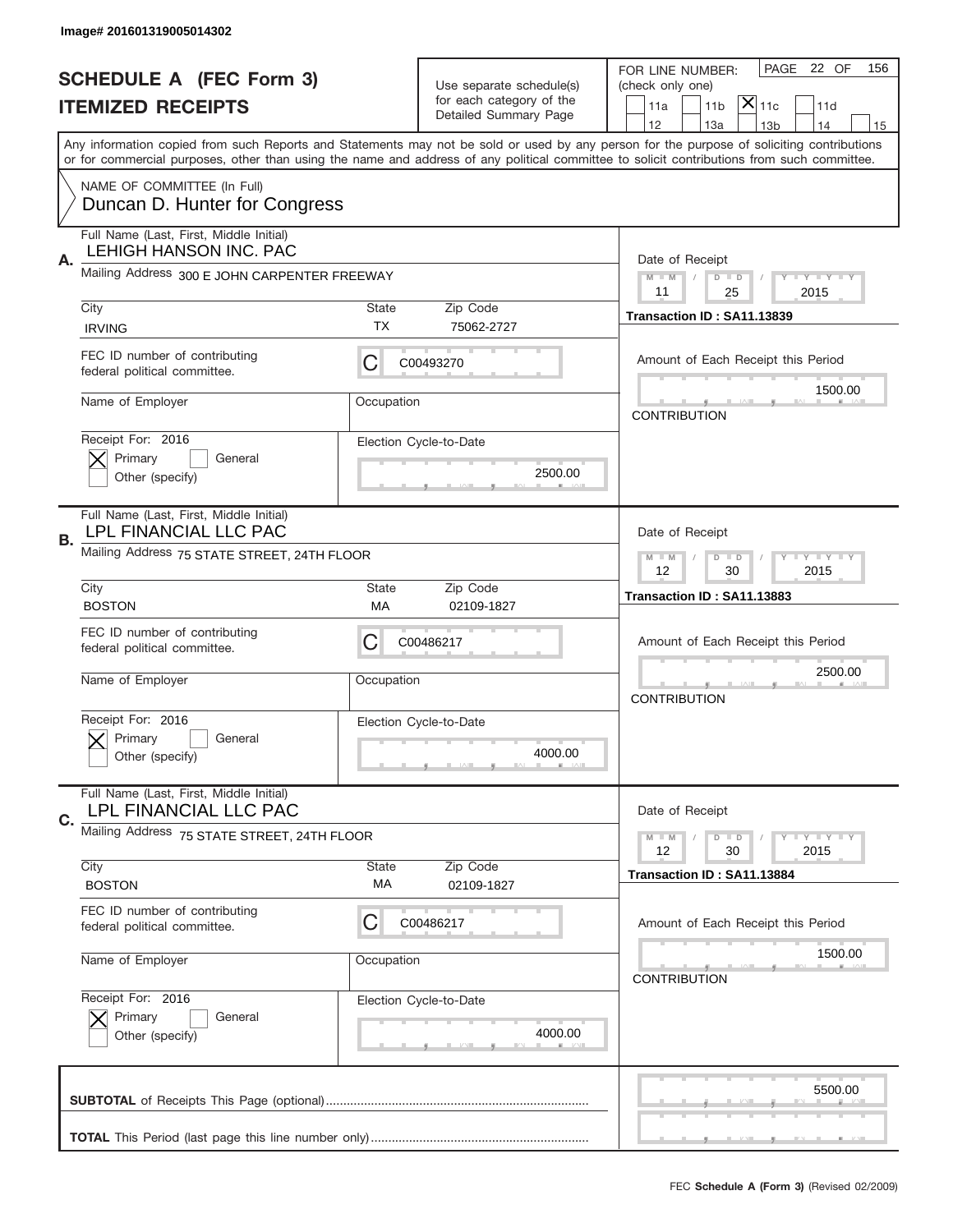|    | Image# 201601319005014303                                                                               |                                                           |                                                                   |                                                                                                                                                                                                                                                                                                                                     |
|----|---------------------------------------------------------------------------------------------------------|-----------------------------------------------------------|-------------------------------------------------------------------|-------------------------------------------------------------------------------------------------------------------------------------------------------------------------------------------------------------------------------------------------------------------------------------------------------------------------------------|
|    | <b>SCHEDULE A (FEC Form 3)</b>                                                                          |                                                           | Use separate schedule(s)                                          | 23 OF<br>PAGE<br>156<br>FOR LINE NUMBER:<br>(check only one)                                                                                                                                                                                                                                                                        |
|    | <b>ITEMIZED RECEIPTS</b>                                                                                |                                                           | for each category of the<br>Detailed Summary Page                 | $ \mathsf{X} _{\mathsf{11c}}$<br>11 <sub>b</sub><br>11d<br>11a                                                                                                                                                                                                                                                                      |
|    |                                                                                                         |                                                           |                                                                   | 12<br>13a<br>14<br>13 <sub>b</sub><br>15<br>Any information copied from such Reports and Statements may not be sold or used by any person for the purpose of soliciting contributions<br>or for commercial purposes, other than using the name and address of any political committee to solicit contributions from such committee. |
|    | NAME OF COMMITTEE (In Full)<br>Duncan D. Hunter for Congress                                            |                                                           |                                                                   |                                                                                                                                                                                                                                                                                                                                     |
| А. | Full Name (Last, First, Middle Initial)<br>MANAGEMENT ASSOCIATION FOR PRIVATE PHOTOGRAMMETRIC SURVEYORS |                                                           |                                                                   | Date of Receipt                                                                                                                                                                                                                                                                                                                     |
|    | Mailing Address 1856 OLD RESTON AVE<br><b>SUITE 205</b>                                                 |                                                           |                                                                   | $M$ M<br>$D$ $D$<br><b>THEY THEY</b><br>12<br>2015<br>30                                                                                                                                                                                                                                                                            |
|    | City<br><b>RESTON</b>                                                                                   | State<br>VA                                               | Zip Code<br>20190-3330                                            | Transaction ID: SA11.13893                                                                                                                                                                                                                                                                                                          |
|    | FEC ID number of contributing<br>federal political committee.                                           | С                                                         | C00233247                                                         | Amount of Each Receipt this Period                                                                                                                                                                                                                                                                                                  |
|    | Name of Employer                                                                                        | Occupation                                                |                                                                   | 1000.00<br><b>CONTRIBUTION</b>                                                                                                                                                                                                                                                                                                      |
|    | Receipt For: 2016<br>Primary<br>General<br>Other (specify)                                              |                                                           | Election Cycle-to-Date<br>1000.00                                 |                                                                                                                                                                                                                                                                                                                                     |
| В. | Full Name (Last, First, Middle Initial)<br>MORONGO BAND OF MISSION INDIANS NATIVE AMERICAN RIGHTS FUND  |                                                           |                                                                   | Date of Receipt                                                                                                                                                                                                                                                                                                                     |
|    | Mailing Address 11581 POTRERO ROAD                                                                      | $M - M$<br>$D$ $D$<br><b>LY LY LY</b><br>12<br>10<br>2015 |                                                                   |                                                                                                                                                                                                                                                                                                                                     |
|    | City<br><b>BANNING</b>                                                                                  | <b>State</b><br>CA                                        | Zip Code<br>92220-6946                                            | Transaction ID: SA11.13850                                                                                                                                                                                                                                                                                                          |
|    | FEC ID number of contributing<br>federal political committee.                                           | C                                                         | C90009622                                                         | Amount of Each Receipt this Period                                                                                                                                                                                                                                                                                                  |
|    | Name of Employer                                                                                        | Occupation                                                |                                                                   | 1000.00<br><b>CONTRIBUTION</b>                                                                                                                                                                                                                                                                                                      |
|    | Receipt For: 2016<br>General<br>Primary<br>Other (specify)                                              |                                                           | Election Cycle-to-Date<br>1000.00                                 |                                                                                                                                                                                                                                                                                                                                     |
| C. | Full Name (Last, First, Middle Initial)<br>NATIONAL COUNCIL OF TEXTILE ORGANIZATIONS PAC TEXTILEPAC     |                                                           |                                                                   | Date of Receipt                                                                                                                                                                                                                                                                                                                     |
|    | Mailing Address 469 HOSPITAL DR<br>STE C                                                                |                                                           | $D$ $D$<br>$I - Y - I - Y - I - Y$<br>$M - M$<br>12<br>30<br>2015 |                                                                                                                                                                                                                                                                                                                                     |
|    | City<br><b>GASTONIA</b>                                                                                 | <b>State</b><br>NC                                        | Zip Code<br>28054-4779                                            | Transaction ID: SA11.13887                                                                                                                                                                                                                                                                                                          |
|    | FEC ID number of contributing<br>federal political committee.                                           | C                                                         | C00405555                                                         | Amount of Each Receipt this Period                                                                                                                                                                                                                                                                                                  |
|    | Name of Employer                                                                                        | Occupation                                                |                                                                   | 1000.00<br><b>CONTRIBUTION</b>                                                                                                                                                                                                                                                                                                      |
|    | Receipt For: 2016<br>Primary<br>General<br>Other (specify)                                              |                                                           | Election Cycle-to-Date<br>1000.00                                 |                                                                                                                                                                                                                                                                                                                                     |
|    |                                                                                                         |                                                           |                                                                   | 3000.00                                                                                                                                                                                                                                                                                                                             |
|    |                                                                                                         |                                                           |                                                                   | __                                                                                                                                                                                                                                                                                                                                  |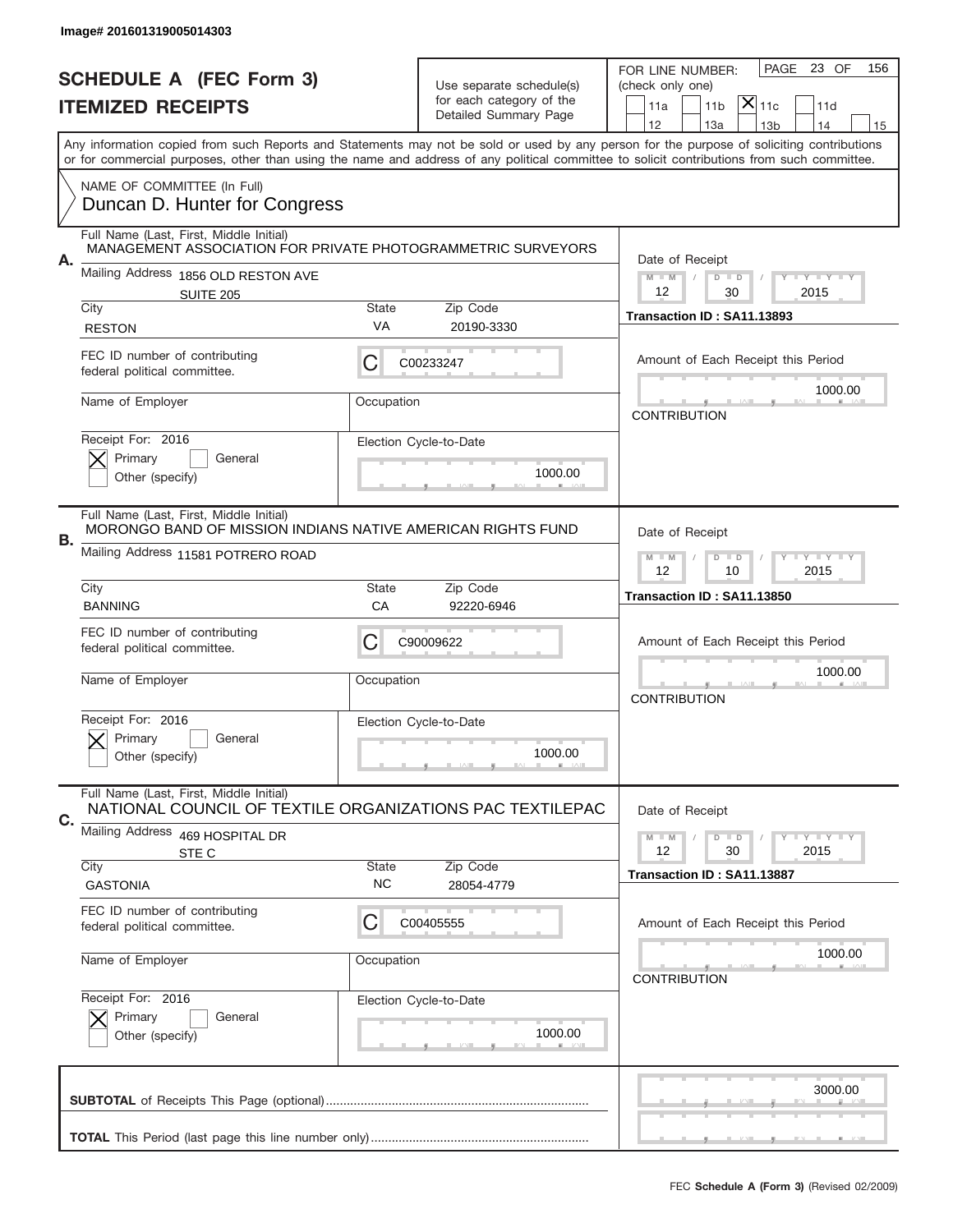|    | Image# 201601319005014304                                                                       |                                                           |                                                   |                                                                                                                                                                                                                                                                                                                                     |
|----|-------------------------------------------------------------------------------------------------|-----------------------------------------------------------|---------------------------------------------------|-------------------------------------------------------------------------------------------------------------------------------------------------------------------------------------------------------------------------------------------------------------------------------------------------------------------------------------|
|    | <b>SCHEDULE A (FEC Form 3)</b>                                                                  |                                                           | Use separate schedule(s)                          | PAGE 24 OF<br>156<br>FOR LINE NUMBER:<br>(check only one)                                                                                                                                                                                                                                                                           |
|    | <b>ITEMIZED RECEIPTS</b>                                                                        |                                                           | for each category of the<br>Detailed Summary Page | $ \mathsf{X} _{\mathsf{11c}}$<br>11 <sub>b</sub><br>11d<br>11a                                                                                                                                                                                                                                                                      |
|    |                                                                                                 |                                                           |                                                   | 12<br>13a<br>14<br>13 <sub>b</sub><br>15<br>Any information copied from such Reports and Statements may not be sold or used by any person for the purpose of soliciting contributions<br>or for commercial purposes, other than using the name and address of any political committee to solicit contributions from such committee. |
|    | NAME OF COMMITTEE (In Full)<br>Duncan D. Hunter for Congress                                    |                                                           |                                                   |                                                                                                                                                                                                                                                                                                                                     |
|    | Full Name (Last, First, Middle Initial)<br>NATIONAL FUNERAL DIRECTORS ASSOCIATION (NFDA)        |                                                           |                                                   |                                                                                                                                                                                                                                                                                                                                     |
| Α. | Mailing Address 13625 BISHOPS DRIVE                                                             |                                                           |                                                   | Date of Receipt<br>$M$ $M$<br><b>LEY LEY LEY</b><br>$D$ $D$<br>12<br>2015<br>10                                                                                                                                                                                                                                                     |
|    | City<br><b>BROOKFIELD</b>                                                                       | <b>State</b><br>WI                                        | Zip Code<br>53005-6600                            | Transaction ID: SA11.13847                                                                                                                                                                                                                                                                                                          |
|    | FEC ID number of contributing<br>federal political committee.                                   | C                                                         | C00204008                                         | Amount of Each Receipt this Period<br>1000.00                                                                                                                                                                                                                                                                                       |
|    | Name of Employer                                                                                | Occupation                                                |                                                   | <b>CONTRIBUTION</b>                                                                                                                                                                                                                                                                                                                 |
|    | Receipt For: 2016<br>Primary<br>General<br>Other (specify)                                      |                                                           | Election Cycle-to-Date<br>4000.00                 |                                                                                                                                                                                                                                                                                                                                     |
| В. | Full Name (Last, First, Middle Initial)<br>NATIONAL STONE SAND AND GRAVEL ASSOCIATION - ROCKPAC |                                                           |                                                   | Date of Receipt                                                                                                                                                                                                                                                                                                                     |
|    | Mailing Address 1605 KING ST.                                                                   | $D$ $D$<br><b>LY LY LY</b><br>$M - M$<br>12<br>05<br>2015 |                                                   |                                                                                                                                                                                                                                                                                                                                     |
|    | City<br>ALEXANDRIA                                                                              | <b>State</b><br>VA                                        | Zip Code<br>22314-2726                            | Transaction ID: SA11.13845                                                                                                                                                                                                                                                                                                          |
|    | FEC ID number of contributing<br>federal political committee.                                   | C                                                         | C00089458                                         | Amount of Each Receipt this Period                                                                                                                                                                                                                                                                                                  |
|    | Name of Employer                                                                                | Occupation                                                |                                                   | 1000.00<br><b>CONTRIBUTION</b>                                                                                                                                                                                                                                                                                                      |
|    | Receipt For: 2016<br>Primary<br>General<br>Other (specify)                                      |                                                           | Election Cycle-to-Date<br>6000.00                 |                                                                                                                                                                                                                                                                                                                                     |
| C. | Full Name (Last, First, Middle Initial)<br>PEACE THROUGH STRENGTH PAC                           |                                                           |                                                   | Date of Receipt                                                                                                                                                                                                                                                                                                                     |
|    | Mailing Address P.O. BOX 26141                                                                  |                                                           |                                                   | <b>LYLYLY</b><br>$M - M$<br>$D$ $D$<br>2015<br>12<br>31                                                                                                                                                                                                                                                                             |
|    | City<br>ALEXANDRIA                                                                              | <b>State</b><br>VA                                        | Zip Code<br>22313-6141                            | Transaction ID: SA11.13899                                                                                                                                                                                                                                                                                                          |
|    | FEC ID number of contributing<br>federal political committee.                                   | C                                                         | C00525824                                         | Amount of Each Receipt this Period                                                                                                                                                                                                                                                                                                  |
|    | Name of Employer                                                                                | Occupation                                                |                                                   | 2700.00<br><b>CONTRIBUTION</b>                                                                                                                                                                                                                                                                                                      |
|    | Receipt For: 2016<br>Primary<br>General<br>Other (specify)                                      |                                                           | Election Cycle-to-Date<br>5400.00                 |                                                                                                                                                                                                                                                                                                                                     |
|    |                                                                                                 |                                                           |                                                   | 4700.00                                                                                                                                                                                                                                                                                                                             |
|    |                                                                                                 |                                                           |                                                   |                                                                                                                                                                                                                                                                                                                                     |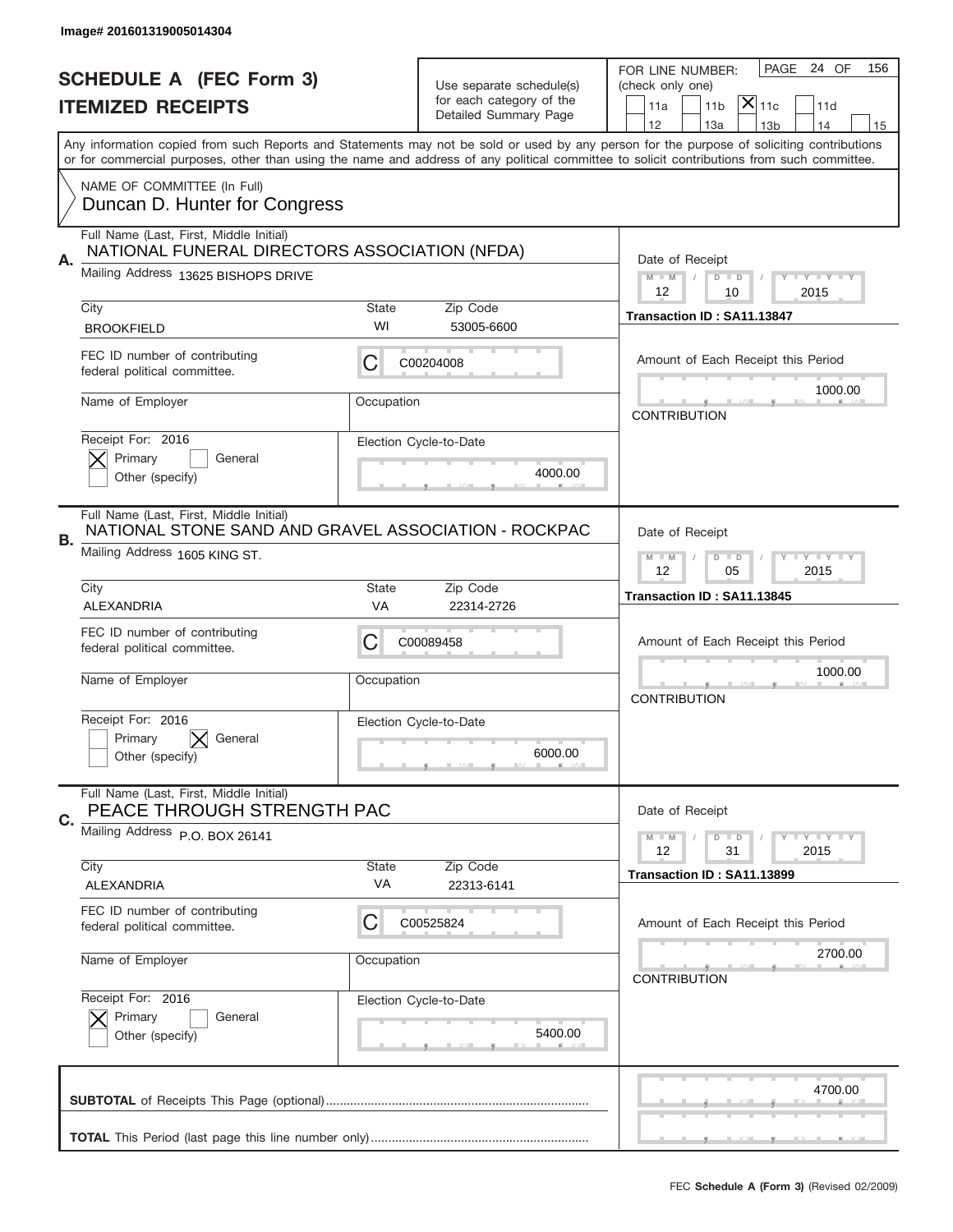|    | Image# 201601319005014305                                                                                                   |                    |                                    |                                                                                                                                                                                                                                                                                         |
|----|-----------------------------------------------------------------------------------------------------------------------------|--------------------|------------------------------------|-----------------------------------------------------------------------------------------------------------------------------------------------------------------------------------------------------------------------------------------------------------------------------------------|
|    | <b>SCHEDULE A (FEC Form 3)</b>                                                                                              |                    | Use separate schedule(s)           | 25 OF<br>PAGE<br>156<br>FOR LINE NUMBER:<br>(check only one)                                                                                                                                                                                                                            |
|    | <b>ITEMIZED RECEIPTS</b>                                                                                                    |                    | for each category of the           | $ \mathsf{X} _{\mathsf{11c}}$<br>11 <sub>b</sub><br>11d<br>11a                                                                                                                                                                                                                          |
|    |                                                                                                                             |                    | Detailed Summary Page              | 12<br>13a<br>14<br>13 <sub>b</sub><br>15                                                                                                                                                                                                                                                |
|    |                                                                                                                             |                    |                                    | Any information copied from such Reports and Statements may not be sold or used by any person for the purpose of soliciting contributions<br>or for commercial purposes, other than using the name and address of any political committee to solicit contributions from such committee. |
|    | NAME OF COMMITTEE (In Full)<br>Duncan D. Hunter for Congress                                                                |                    |                                    |                                                                                                                                                                                                                                                                                         |
| Α. | Full Name (Last, First, Middle Initial)<br>PEACE THROUGH STRENGTH PAC                                                       |                    |                                    | Date of Receipt                                                                                                                                                                                                                                                                         |
|    | Mailing Address P.O. BOX 26141                                                                                              |                    |                                    | $M$ $M$<br>Y FY FY FY<br>$D$ $D$<br>12<br>2015<br>31                                                                                                                                                                                                                                    |
|    | City<br>ALEXANDRIA                                                                                                          | State<br>VA        | Zip Code<br>22313-6141             | Transaction ID: SA11.13900                                                                                                                                                                                                                                                              |
|    | FEC ID number of contributing<br>federal political committee.                                                               | C                  | C00525824                          | Amount of Each Receipt this Period                                                                                                                                                                                                                                                      |
|    | Name of Employer                                                                                                            | Occupation         |                                    | 2700.00<br><b>CONTRIBUTION</b>                                                                                                                                                                                                                                                          |
|    | Receipt For: 2016<br>IХ.<br>Primary<br>General<br>Other (specify)                                                           |                    | Election Cycle-to-Date<br>5400.00  |                                                                                                                                                                                                                                                                                         |
| В. | Full Name (Last, First, Middle Initial)<br>RAYTHEON COMPANY POLITICAL ACTION COMMITTTEE<br>Mailing Address 1100 WILSON BLVD |                    |                                    | Date of Receipt<br>$D$ $D$<br><b>LY LY LY</b><br>$M - M$                                                                                                                                                                                                                                |
|    | <b>SUITE 1500</b><br>City                                                                                                   | 12<br>05<br>2015   |                                    |                                                                                                                                                                                                                                                                                         |
|    | <b>ARLINGTON</b>                                                                                                            | <b>State</b><br>VA | Zip Code<br>22209-3900             | Transaction ID: SA11.13841                                                                                                                                                                                                                                                              |
|    | FEC ID number of contributing<br>federal political committee.                                                               | C                  | C00097568                          | Amount of Each Receipt this Period                                                                                                                                                                                                                                                      |
|    | Name of Employer                                                                                                            | Occupation         |                                    | 5000.00<br><b>CONTRIBUTION</b>                                                                                                                                                                                                                                                          |
|    | Receipt For: 2016<br>Primary<br>General<br>Other (specify)                                                                  |                    | Election Cycle-to-Date<br>10000.00 |                                                                                                                                                                                                                                                                                         |
| C. | Full Name (Last, First, Middle Initial)<br>ROCKWELL COLLINS INC. EMPLOYEE PAC                                               |                    |                                    | Date of Receipt                                                                                                                                                                                                                                                                         |
|    | Mailing Address<br>1300 WILSON BLVD<br><b>STE 200</b>                                                                       |                    |                                    | $D$ $D$<br><b>LY LY LY</b><br>$M - M$<br>11<br>13<br>2015                                                                                                                                                                                                                               |
|    | City<br><b>ARLINGTON</b>                                                                                                    | <b>State</b><br>VA | Zip Code<br>22209-2307             | Transaction ID: SA11.13825                                                                                                                                                                                                                                                              |
|    | FEC ID number of contributing<br>federal political committee.                                                               | C                  | C00365684                          | Amount of Each Receipt this Period                                                                                                                                                                                                                                                      |
|    | Name of Employer                                                                                                            | Occupation         |                                    | 1000.00<br><b>CONTRIBUTION</b>                                                                                                                                                                                                                                                          |
|    | Receipt For: 2016<br>Primary<br>General<br>Other (specify)                                                                  |                    | Election Cycle-to-Date<br>7000.00  |                                                                                                                                                                                                                                                                                         |
|    |                                                                                                                             |                    |                                    | 8700.00                                                                                                                                                                                                                                                                                 |
|    |                                                                                                                             |                    |                                    | , , , , , , ,                                                                                                                                                                                                                                                                           |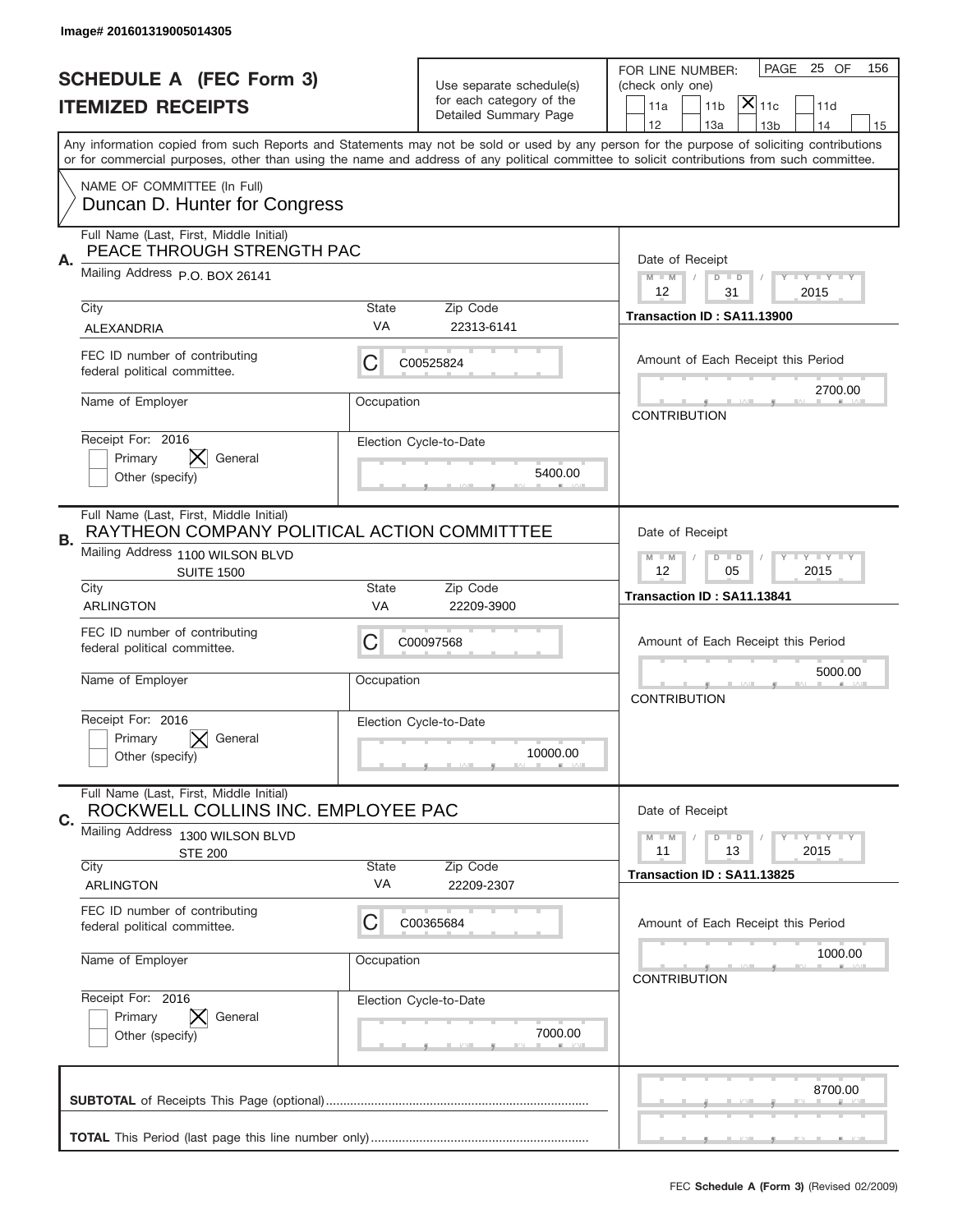|    | Image# 201601319005014306                                                                        |                                                         |                                                   |                                                                                                                                                                                       |
|----|--------------------------------------------------------------------------------------------------|---------------------------------------------------------|---------------------------------------------------|---------------------------------------------------------------------------------------------------------------------------------------------------------------------------------------|
|    | <b>SCHEDULE A (FEC Form 3)</b>                                                                   |                                                         | Use separate schedule(s)                          | PAGE 26 OF<br>156<br>FOR LINE NUMBER:<br>(check only one)                                                                                                                             |
|    | <b>ITEMIZED RECEIPTS</b>                                                                         |                                                         | for each category of the<br>Detailed Summary Page | $\mathsf{\bar{X}}\vert_{\mathsf{11c}}$<br>11 <sub>b</sub><br>11a<br>11d                                                                                                               |
|    |                                                                                                  |                                                         |                                                   | 12<br>13a<br>14<br>13 <sub>b</sub><br>15<br>Any information copied from such Reports and Statements may not be sold or used by any person for the purpose of soliciting contributions |
|    |                                                                                                  |                                                         |                                                   | or for commercial purposes, other than using the name and address of any political committee to solicit contributions from such committee.                                            |
|    | NAME OF COMMITTEE (In Full)<br>Duncan D. Hunter for Congress                                     |                                                         |                                                   |                                                                                                                                                                                       |
| Α. | Full Name (Last, First, Middle Initial)<br><b>SEAFARERS PAC</b>                                  |                                                         |                                                   | Date of Receipt                                                                                                                                                                       |
|    | Mailing Address 5201 AUTH WAY                                                                    |                                                         |                                                   | $M - M$<br><b>LEY LEY LEY</b><br>$D$ $D$<br>12<br>2015<br>17                                                                                                                          |
|    | City<br><b>CAMP SPRINGS</b>                                                                      | State<br>MD                                             | Zip Code<br>20746-4211                            | Transaction ID: SA11.13861                                                                                                                                                            |
|    | FEC ID number of contributing<br>federal political committee.                                    | С                                                       | C00004325                                         | Amount of Each Receipt this Period                                                                                                                                                    |
|    | Name of Employer                                                                                 | Occupation                                              |                                                   | 5000.00<br><b>CONTRIBUTION</b>                                                                                                                                                        |
|    | Receipt For: 2016<br>Primary<br>General<br>Other (specify)                                       |                                                         | Election Cycle-to-Date<br>5000.00                 |                                                                                                                                                                                       |
| В. | Full Name (Last, First, Middle Initial)<br><b>TENCATE PAC</b>                                    |                                                         |                                                   | Date of Receipt                                                                                                                                                                       |
|    | Mailing Address 101 CONSTITUTION AVE., NW 9-CO8E                                                 | $D$ $D$<br><b>LYLYLY</b><br>$M - M$<br>12<br>30<br>2015 |                                                   |                                                                                                                                                                                       |
|    | City<br><b>WASHINGTON</b>                                                                        | State<br>DC                                             | Zip Code<br>20001-2133                            | Transaction ID: SA11.13888                                                                                                                                                            |
|    | FEC ID number of contributing<br>federal political committee.                                    | С                                                       | C00523605                                         | Amount of Each Receipt this Period                                                                                                                                                    |
|    | Name of Employer                                                                                 | Occupation                                              |                                                   | 2500.00<br><b>CONTRIBUTION</b>                                                                                                                                                        |
|    | Receipt For: 2016<br>General<br>Primary<br>Other (specify)                                       |                                                         | Election Cycle-to-Date<br>2500.00                 |                                                                                                                                                                                       |
| C. | Full Name (Last, First, Middle Initial)<br>VERIZON COMMUNICATIONS, INC. PAC GOOD GOVERNMENT FUND |                                                         |                                                   | Date of Receipt                                                                                                                                                                       |
|    | Mailing Address 1300 I ST., NW, SUITE 400 W                                                      |                                                         |                                                   | <b>LY LY LY</b><br>$M - M$<br>$D$ $D$<br>12<br>2015<br>30                                                                                                                             |
|    | City<br>WASHINGTON                                                                               | State<br>DC                                             | Zip Code<br>20005-3314                            | Transaction ID: SA11.13880                                                                                                                                                            |
|    | FEC ID number of contributing<br>federal political committee.                                    | С                                                       | C00186288                                         | Amount of Each Receipt this Period                                                                                                                                                    |
|    | Name of Employer                                                                                 | Occupation                                              |                                                   | 2000.00<br><b>CONTRIBUTION</b>                                                                                                                                                        |
|    | Receipt For: 2016<br>Primary<br>General<br>Other (specify)                                       |                                                         | Election Cycle-to-Date<br>2000.00                 |                                                                                                                                                                                       |
|    |                                                                                                  |                                                         |                                                   | 9500.00                                                                                                                                                                               |
|    |                                                                                                  |                                                         |                                                   |                                                                                                                                                                                       |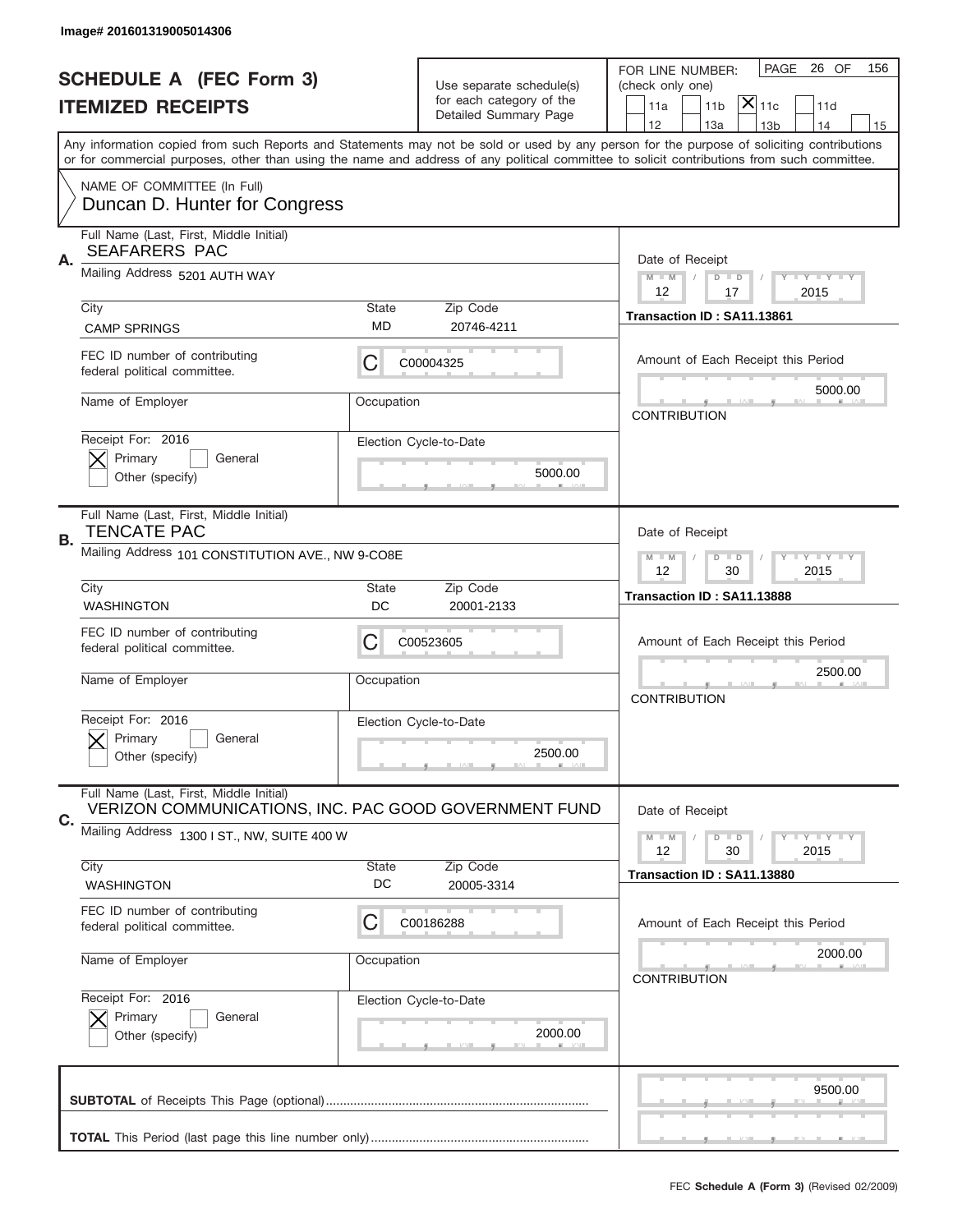|                          | Image# 201601319005014307                                                        |                    |                                                      |                                                                                                                                                                                                                                                                                         |
|--------------------------|----------------------------------------------------------------------------------|--------------------|------------------------------------------------------|-----------------------------------------------------------------------------------------------------------------------------------------------------------------------------------------------------------------------------------------------------------------------------------------|
|                          | <b>SCHEDULE A (FEC Form 3)</b>                                                   |                    |                                                      | PAGE<br>27 OF<br>156<br>FOR LINE NUMBER:                                                                                                                                                                                                                                                |
| <b>ITEMIZED RECEIPTS</b> |                                                                                  |                    | Use separate schedule(s)<br>for each category of the | (check only one)<br>$ \mathsf{X} _{\mathsf{11c}}$<br>11 <sub>b</sub><br>11d<br>11a                                                                                                                                                                                                      |
|                          |                                                                                  |                    | Detailed Summary Page                                | 12<br>13a<br>13 <sub>b</sub><br>14<br>15                                                                                                                                                                                                                                                |
|                          |                                                                                  |                    |                                                      | Any information copied from such Reports and Statements may not be sold or used by any person for the purpose of soliciting contributions<br>or for commercial purposes, other than using the name and address of any political committee to solicit contributions from such committee. |
|                          | NAME OF COMMITTEE (In Full)<br>Duncan D. Hunter for Congress                     |                    |                                                      |                                                                                                                                                                                                                                                                                         |
| Α.                       | Full Name (Last, First, Middle Initial)<br><b>WHAT A COUNTRY PAC</b>             |                    |                                                      | Date of Receipt                                                                                                                                                                                                                                                                         |
|                          | Mailing Address 824 S MILLEDGE AVE STE 101                                       |                    |                                                      | $M - M$<br><b>THEY THEY</b><br>$D$ $D$<br>12<br>2015<br>30                                                                                                                                                                                                                              |
|                          | City<br><b>ATHENS</b>                                                            | <b>State</b><br>GA | Zip Code<br>30605-1332                               | Transaction ID: SA11.13894                                                                                                                                                                                                                                                              |
|                          | FEC ID number of contributing<br>federal political committee.                    | С                  | C00571646                                            | Amount of Each Receipt this Period                                                                                                                                                                                                                                                      |
|                          | Name of Employer                                                                 | Occupation         |                                                      | 1000.00<br><b>CONTRIBUTION</b>                                                                                                                                                                                                                                                          |
|                          | Receipt For: 2016<br>Primary<br>General<br>Other (specify)                       |                    | Election Cycle-to-Date<br>1000.00                    |                                                                                                                                                                                                                                                                                         |
| В.                       | Full Name (Last, First, Middle Initial)<br>WINE & SPIRITS WHOLESALERS OF AMERICA |                    |                                                      | Date of Receipt                                                                                                                                                                                                                                                                         |
|                          | Mailing Address 805 FIFTEENTH ST., NW, SUITE 430                                 |                    |                                                      | <b>LY LY LY</b><br>$M - M$<br>$D$ $D$<br>11<br>13<br>2015                                                                                                                                                                                                                               |
|                          | City<br><b>WASHINGTON</b>                                                        | <b>State</b><br>DC | Zip Code<br>20005-2273                               | Transaction ID: SA11.13827                                                                                                                                                                                                                                                              |
|                          | FEC ID number of contributing<br>federal political committee.                    | C                  | C00147173                                            | Amount of Each Receipt this Period                                                                                                                                                                                                                                                      |
|                          | Name of Employer                                                                 | Occupation         |                                                      | 2000.00<br><b>CONTRIBUTION</b>                                                                                                                                                                                                                                                          |
|                          | Receipt For: 2016<br>General<br>Primary<br>Other (specify)                       |                    | Election Cycle-to-Date<br>2000.00                    |                                                                                                                                                                                                                                                                                         |
|                          | Full Name (Last, First, Middle Initial)                                          |                    |                                                      | Date of Receipt                                                                                                                                                                                                                                                                         |
| C.                       | <b>Mailing Address</b>                                                           |                    |                                                      | Y TY TY TY<br>$D$ $D$<br>$M - M$                                                                                                                                                                                                                                                        |
|                          | City                                                                             | State              | Zip Code                                             |                                                                                                                                                                                                                                                                                         |
|                          | FEC ID number of contributing<br>federal political committee.                    | C                  |                                                      | Amount of Each Receipt this Period                                                                                                                                                                                                                                                      |
|                          | Name of Employer                                                                 | Occupation         |                                                      |                                                                                                                                                                                                                                                                                         |
|                          | Receipt For:<br>Primary<br>General<br>Other (specify)                            |                    | Election Cycle-to-Date                               |                                                                                                                                                                                                                                                                                         |
|                          |                                                                                  |                    |                                                      | 3000.00                                                                                                                                                                                                                                                                                 |
|                          |                                                                                  |                    |                                                      | 80400.00                                                                                                                                                                                                                                                                                |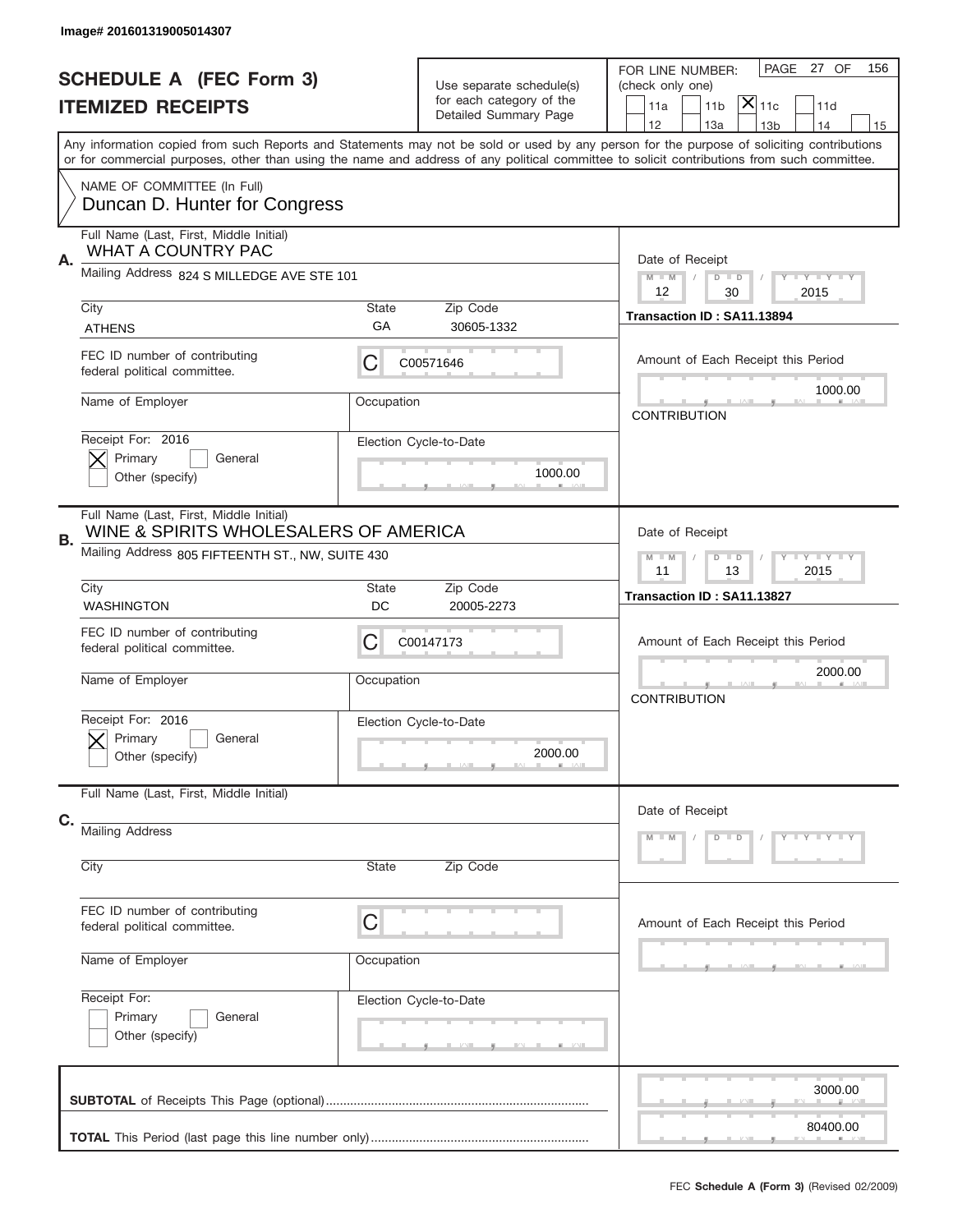| Image# 201601319005014308                                         |                                                                                                                                            |                                                                                                                                                           |
|-------------------------------------------------------------------|--------------------------------------------------------------------------------------------------------------------------------------------|-----------------------------------------------------------------------------------------------------------------------------------------------------------|
| <b>SCHEDULE A (FEC Form 3)</b><br><b>ITEMIZED RECEIPTS</b>        | Use separate schedule(s)<br>for each category of the<br>Detailed Summary Page                                                              | PAGE 28 OF<br>156<br>FOR LINE NUMBER:<br>(check only one)<br>11a<br>11 <sub>b</sub><br>11c<br>11d<br>$\times$<br>12<br>13a<br>13 <sub>b</sub><br>14<br>15 |
|                                                                   | or for commercial purposes, other than using the name and address of any political committee to solicit contributions from such committee. | Any information copied from such Reports and Statements may not be sold or used by any person for the purpose of soliciting contributions                 |
| NAME OF COMMITTEE (In Full)<br>Duncan D. Hunter for Congress      |                                                                                                                                            |                                                                                                                                                           |
| Full Name (Last, First, Middle Initial)<br><b>JOE BROWNING</b>    |                                                                                                                                            |                                                                                                                                                           |
| А.<br>Mailing Address 6161 EL CAJON BLVD_X000D_APT 522<br>#522    |                                                                                                                                            | Date of Receipt<br>$M$ M<br>$D$ $D$<br>Y FY FY FY<br>12<br>2015<br>17                                                                                     |
| City<br><b>SAN DIEGO</b>                                          | State<br>Zip Code<br>CA<br>92115-3922                                                                                                      | Transaction ID: SA14.7520                                                                                                                                 |
| FEC ID number of contributing<br>federal political committee.     | C                                                                                                                                          | Amount of Each Receipt this Period                                                                                                                        |
| Name of Employer                                                  | Occupation                                                                                                                                 | 592.72<br><b>VOIDED DUPLICATE CHECK FOR MILEAGE REIMB</b>                                                                                                 |
| Receipt For:<br>Primary<br>General<br>Other (specify)             | Election Cycle-to-Date<br>592.72                                                                                                           |                                                                                                                                                           |
| Full Name (Last, First, Middle Initial)<br><b>MARGARET HUNTER</b> |                                                                                                                                            | Date of Receipt                                                                                                                                           |
| В.<br>Mailing Address P.O. BOX 877                                | $D$ $D$<br>$Y - Y - Y - Y - Y$<br>$M - M$<br>10<br>21<br>2015                                                                              |                                                                                                                                                           |
| City<br><b>LA MESA</b>                                            | State<br>Zip Code<br>CA<br>91944-0877                                                                                                      | Transaction ID: SA14.7189                                                                                                                                 |
| FEC ID number of contributing<br>federal political committee.     | C                                                                                                                                          | Amount of Each Receipt this Period                                                                                                                        |
| Name of Employer<br><b>NONE</b>                                   | Occupation<br>HOMEMAKER                                                                                                                    | 169.21<br>REPAYMENT FOR PERSONAL EXPENSES                                                                                                                 |
| Receipt For:<br>Primary<br>General<br>Other (specify)             | Election Cycle-to-Date<br>294.21                                                                                                           |                                                                                                                                                           |
| Full Name (Last, First, Middle Initial)                           |                                                                                                                                            | Date of Receipt                                                                                                                                           |
| C.<br><b>Mailing Address</b>                                      |                                                                                                                                            | $D$ $D$<br>$Y - Y - Y - Y - Y$<br>$M - M$                                                                                                                 |
| City                                                              | State<br>Zip Code                                                                                                                          |                                                                                                                                                           |
| FEC ID number of contributing<br>federal political committee.     | C                                                                                                                                          | Amount of Each Receipt this Period                                                                                                                        |
| Name of Employer                                                  | Occupation                                                                                                                                 |                                                                                                                                                           |
| Receipt For:<br>Primary<br>General<br>Other (specify)             | Election Cycle-to-Date                                                                                                                     |                                                                                                                                                           |
|                                                                   |                                                                                                                                            | 761.93                                                                                                                                                    |
|                                                                   |                                                                                                                                            | 761.93                                                                                                                                                    |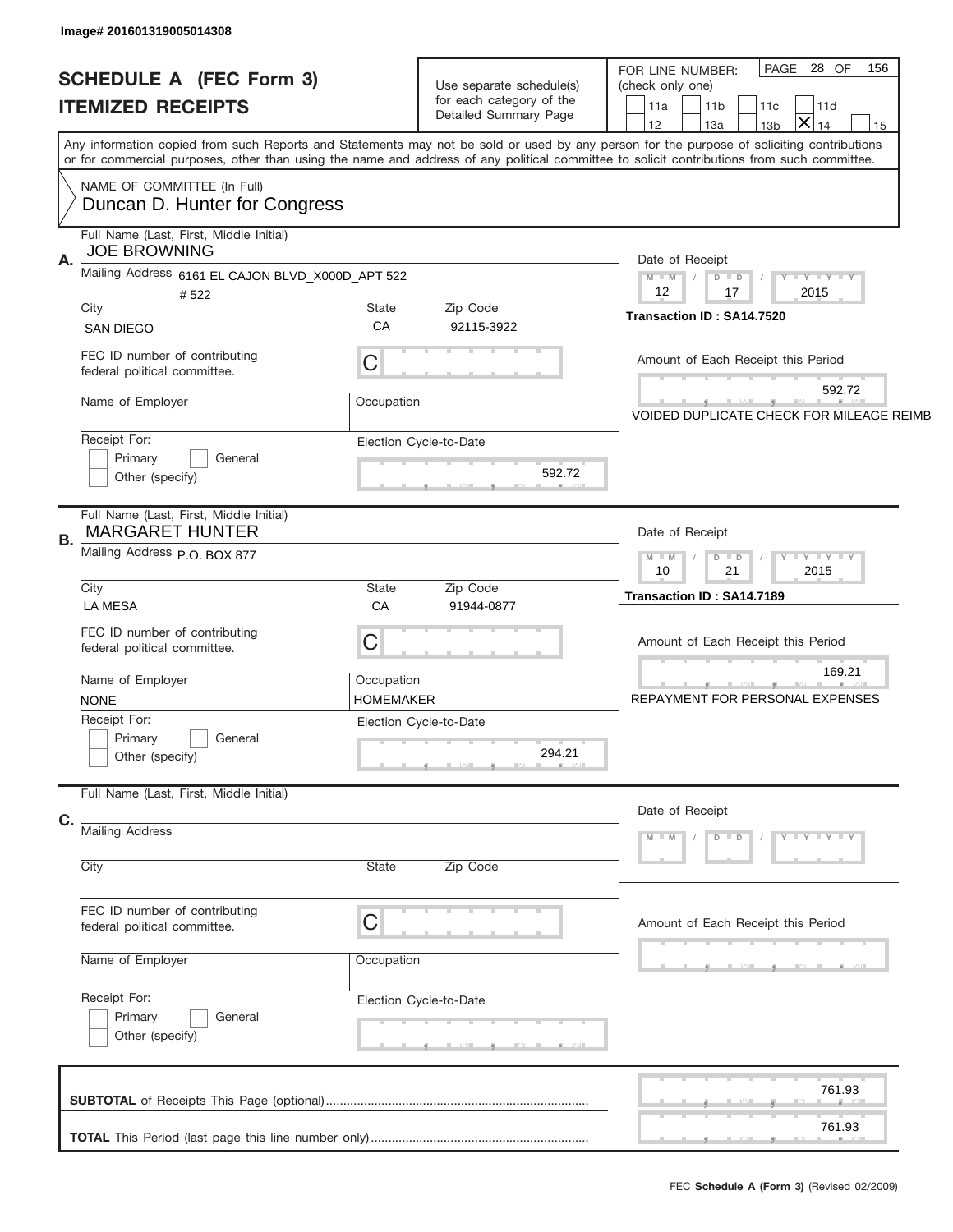| Image# 201601319005014309                                                                                                                                                                                                                                                               |                                                                               |                                                            |                                                                                                                                                                               |  |  |  |
|-----------------------------------------------------------------------------------------------------------------------------------------------------------------------------------------------------------------------------------------------------------------------------------------|-------------------------------------------------------------------------------|------------------------------------------------------------|-------------------------------------------------------------------------------------------------------------------------------------------------------------------------------|--|--|--|
| <b>SCHEDULE B (FEC Form 3)</b><br><b>ITEMIZED DISBURSEMENTS</b>                                                                                                                                                                                                                         | Use separate schedule(s)<br>for each category of the<br>Detailed Summary Page |                                                            | 156<br>PAGE 29 OF<br>FOR LINE NUMBER:<br>(check only one)<br>$ \boldsymbol{\times} $<br>17<br>18<br>19a<br>19 <sub>b</sub><br>20a<br>20 <sub>b</sub><br>20 <sub>c</sub><br>21 |  |  |  |
| Any information copied from such Reports and Statements may not be sold or used by any person for the purpose of soliciting contributions<br>or for commercial purposes, other than using the name and address of any political committee to solicit contributions from such committee. |                                                                               |                                                            |                                                                                                                                                                               |  |  |  |
| NAME OF COMMITTEE (In Full)<br>Duncan D. Hunter for Congress                                                                                                                                                                                                                            |                                                                               |                                                            |                                                                                                                                                                               |  |  |  |
| Full Name (Last, First, Middle Initial)<br><b>JIM FRANKEY</b>                                                                                                                                                                                                                           |                                                                               |                                                            | Date of Disbursement                                                                                                                                                          |  |  |  |
| Mailing Address 8025 PROSPECT WAY                                                                                                                                                                                                                                                       |                                                                               |                                                            | Y FY FY FY<br>$M - M$<br>$D$ $D$<br>2015<br>08<br>10                                                                                                                          |  |  |  |
| City<br>СA<br><b>LA MESA</b>                                                                                                                                                                                                                                                            | State<br>Zip Code<br>91941-6426                                               |                                                            | Amount of Each Disbursement this Period                                                                                                                                       |  |  |  |
| Purpose of Disbursement<br>REIMBURSEMENT                                                                                                                                                                                                                                                |                                                                               |                                                            | 767.57<br>Transaction ID: SB17.I7116                                                                                                                                          |  |  |  |
| Candidate Name                                                                                                                                                                                                                                                                          |                                                                               | Category/<br>Type                                          |                                                                                                                                                                               |  |  |  |
| Office Sought:<br>House<br>Senate<br>President                                                                                                                                                                                                                                          | Disbursement For:<br>Primary<br>General<br>Other (specify)                    |                                                            |                                                                                                                                                                               |  |  |  |
| State:<br>District:<br>Full Name (Last, First, Middle Initial)                                                                                                                                                                                                                          |                                                                               |                                                            |                                                                                                                                                                               |  |  |  |
| <b>JIM FRANKEY</b><br><b>B.</b>                                                                                                                                                                                                                                                         |                                                                               |                                                            | Date of Disbursement<br>ү " ү " ү " ү<br>$M - M$                                                                                                                              |  |  |  |
| Mailing Address 8025 PROSPECT WAY                                                                                                                                                                                                                                                       | D<br>$\Box$<br>2015<br>09<br>01                                               |                                                            |                                                                                                                                                                               |  |  |  |
| City<br><b>LA MESA</b>                                                                                                                                                                                                                                                                  | State<br>Zip Code<br>CA<br>91941-6426                                         |                                                            | Amount of Each Disbursement this Period                                                                                                                                       |  |  |  |
| Purpose of Disbursement<br>MILEAGE REIMBURSEMENT<br>Candidate Name                                                                                                                                                                                                                      | Category/<br>Type                                                             | 175.09<br>___<br>Transaction ID: SB17.I7341<br>[MEMO ITEM] |                                                                                                                                                                               |  |  |  |
| Disbursement For:<br>Office Sought:<br>House<br>Senate<br>President                                                                                                                                                                                                                     | Primary<br>General<br>Other (specify)                                         |                                                            | FRANKEY 10/8                                                                                                                                                                  |  |  |  |
| State:<br>District:<br>Full Name (Last, First, Middle Initial)                                                                                                                                                                                                                          |                                                                               |                                                            |                                                                                                                                                                               |  |  |  |
| c. VONS                                                                                                                                                                                                                                                                                 | Date of Disbursement<br>$Y$ $Y$ $Y$ $Y$ $Y$<br>$-M$<br>M                      |                                                            |                                                                                                                                                                               |  |  |  |
| Mailing Address 618 MICHILLINDA AVE                                                                                                                                                                                                                                                     | D<br>D<br>09<br>2015<br>01                                                    |                                                            |                                                                                                                                                                               |  |  |  |
| City<br><b>State</b><br><b>ARCADIA</b><br>СA                                                                                                                                                                                                                                            | Zip Code<br>91007                                                             |                                                            |                                                                                                                                                                               |  |  |  |
| Purpose of Disbursement<br>FOOD/BEVERAGES<br>Candidate Name                                                                                                                                                                                                                             |                                                                               | 592.48<br>Transaction ID: SB17.I7317                       |                                                                                                                                                                               |  |  |  |
| Office Sought:<br>Disbursement For:<br>House<br>Senate<br>President<br>State:<br>District:                                                                                                                                                                                              | Primary<br>General<br>Other (specify)                                         | Category/<br>Type                                          | [MEMO ITEM]<br>FRANKEY 10/8                                                                                                                                                   |  |  |  |
|                                                                                                                                                                                                                                                                                         |                                                                               |                                                            | 767.57                                                                                                                                                                        |  |  |  |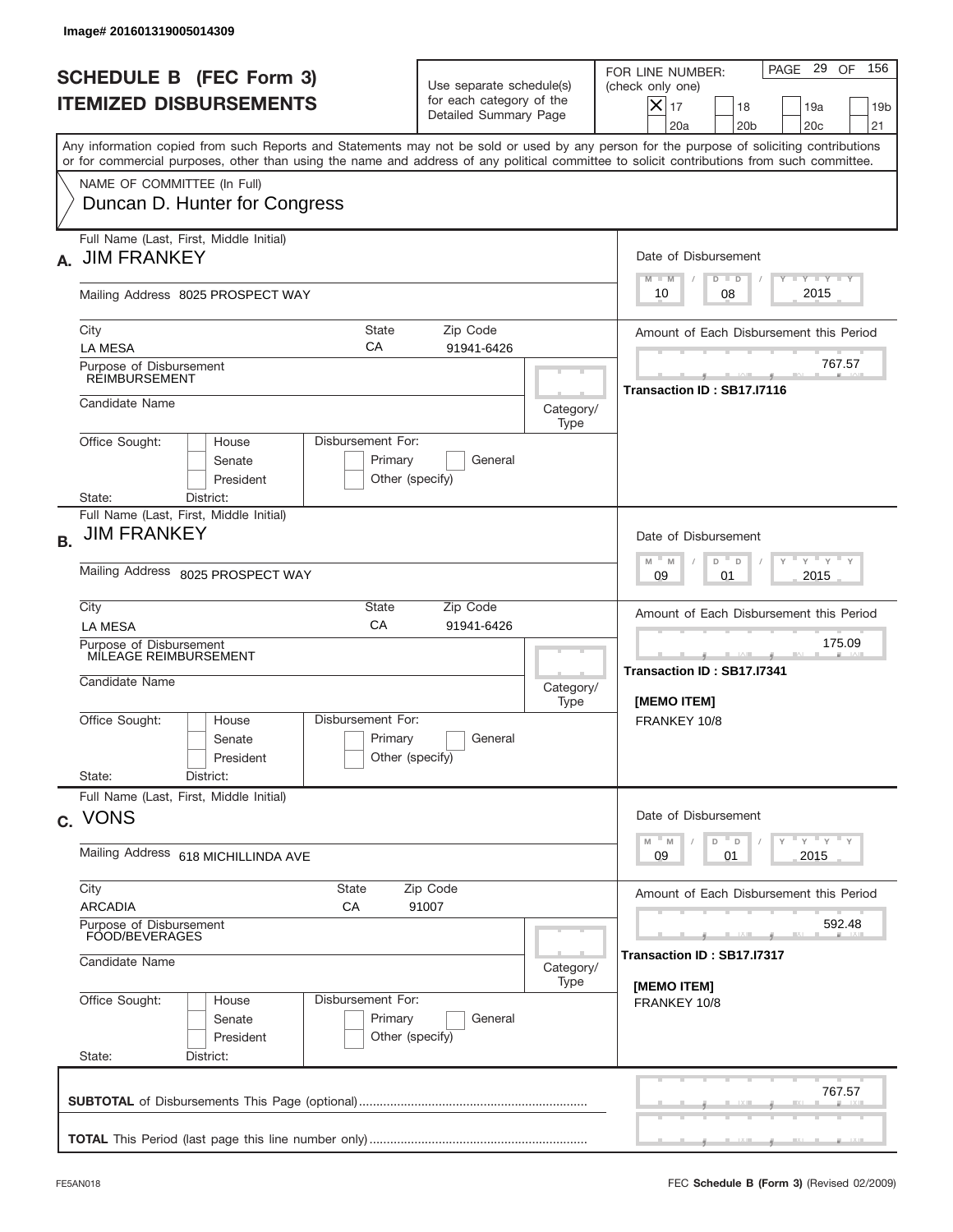| Image# 201601319005014310                                                                                                                                                                                                                                                                                              |                                                                               |                                       |                                                                                                                                                           |  |  |
|------------------------------------------------------------------------------------------------------------------------------------------------------------------------------------------------------------------------------------------------------------------------------------------------------------------------|-------------------------------------------------------------------------------|---------------------------------------|-----------------------------------------------------------------------------------------------------------------------------------------------------------|--|--|
| <b>SCHEDULE B (FEC Form 3)</b><br><b>ITEMIZED DISBURSEMENTS</b>                                                                                                                                                                                                                                                        | Use separate schedule(s)<br>for each category of the<br>Detailed Summary Page |                                       | PAGE 30 OF<br>156<br>FOR LINE NUMBER:<br>(check only one)<br>$X _{17}$<br>18<br>19a<br>19 <sub>b</sub><br>20a<br>20 <sub>b</sub><br>20 <sub>c</sub><br>21 |  |  |
| Any information copied from such Reports and Statements may not be sold or used by any person for the purpose of soliciting contributions<br>or for commercial purposes, other than using the name and address of any political committee to solicit contributions from such committee.<br>NAME OF COMMITTEE (In Full) |                                                                               |                                       |                                                                                                                                                           |  |  |
| Duncan D. Hunter for Congress                                                                                                                                                                                                                                                                                          |                                                                               |                                       |                                                                                                                                                           |  |  |
| Full Name (Last, First, Middle Initial)<br><b>MARGARET HUNTER</b>                                                                                                                                                                                                                                                      |                                                                               |                                       | Date of Disbursement<br>Y I Y I Y I Y<br>$M - M$<br>$D$ $D$                                                                                               |  |  |
| Mailing Address P.O. BOX 877                                                                                                                                                                                                                                                                                           |                                                                               |                                       | 2015<br>29<br>10                                                                                                                                          |  |  |
| City<br>State<br>СA<br><b>LA MESA</b>                                                                                                                                                                                                                                                                                  | Zip Code<br>91944-0877                                                        |                                       | Amount of Each Disbursement this Period                                                                                                                   |  |  |
| Purpose of Disbursement<br><b>CAMPAIGN CONSULTING</b>                                                                                                                                                                                                                                                                  |                                                                               |                                       | 3000.00<br>Transaction ID: SB17.I7125                                                                                                                     |  |  |
| Candidate Name                                                                                                                                                                                                                                                                                                         |                                                                               | Category/<br>Type                     |                                                                                                                                                           |  |  |
| Office Sought:<br>House<br>Senate<br>President<br>State:<br>District:                                                                                                                                                                                                                                                  | Disbursement For:<br>Primary<br>General<br>Other (specify)                    |                                       |                                                                                                                                                           |  |  |
| Full Name (Last, First, Middle Initial)<br><b>MARGARET HUNTER</b><br><b>B.</b>                                                                                                                                                                                                                                         |                                                                               |                                       | Date of Disbursement<br>ү " ү " ү " ү<br>$-$ M<br>M<br>D<br>D                                                                                             |  |  |
| Mailing Address P.O. BOX 877                                                                                                                                                                                                                                                                                           | 2015<br>12<br>01                                                              |                                       |                                                                                                                                                           |  |  |
| City<br>State<br>CA<br><b>LA MESA</b>                                                                                                                                                                                                                                                                                  | Zip Code<br>91944-0877                                                        |                                       | Amount of Each Disbursement this Period                                                                                                                   |  |  |
| Purpose of Disbursement<br>CAMPAIGN CONSULTING<br>Candidate Name                                                                                                                                                                                                                                                       | Category/<br>Type                                                             | 3000.00<br>Transaction ID: SB17.I7126 |                                                                                                                                                           |  |  |
| Disbursement For:<br>Office Sought:<br>House<br>Senate<br>President<br>State:                                                                                                                                                                                                                                          | Primary<br>General<br>Other (specify)                                         |                                       |                                                                                                                                                           |  |  |
| District:<br>Full Name (Last, First, Middle Initial)                                                                                                                                                                                                                                                                   |                                                                               |                                       |                                                                                                                                                           |  |  |
| c. A-1 SELF STORAGE<br>Mailing Address 1370 N MAGNOLIA AVE                                                                                                                                                                                                                                                             |                                                                               |                                       | Date of Disbursement<br>ү" ү" ү" ү<br>$-M$<br>D<br>M<br>D<br>2015<br>10<br>06                                                                             |  |  |
| City<br>State                                                                                                                                                                                                                                                                                                          | Amount of Each Disbursement this Period                                       |                                       |                                                                                                                                                           |  |  |
| Purpose of Disbursement<br><b>RENT</b>                                                                                                                                                                                                                                                                                 | <b>EL CAJON</b><br>СA<br>92020-1620                                           |                                       |                                                                                                                                                           |  |  |
| Candidate Name                                                                                                                                                                                                                                                                                                         | Transaction ID: SB17.I7058                                                    |                                       |                                                                                                                                                           |  |  |
| Office Sought:<br>Disbursement For:<br>House<br>Senate<br>President<br>State:<br>District:                                                                                                                                                                                                                             | Primary<br>General<br>Other (specify)                                         | Type                                  |                                                                                                                                                           |  |  |
|                                                                                                                                                                                                                                                                                                                        |                                                                               |                                       | 6269.00                                                                                                                                                   |  |  |
|                                                                                                                                                                                                                                                                                                                        |                                                                               |                                       |                                                                                                                                                           |  |  |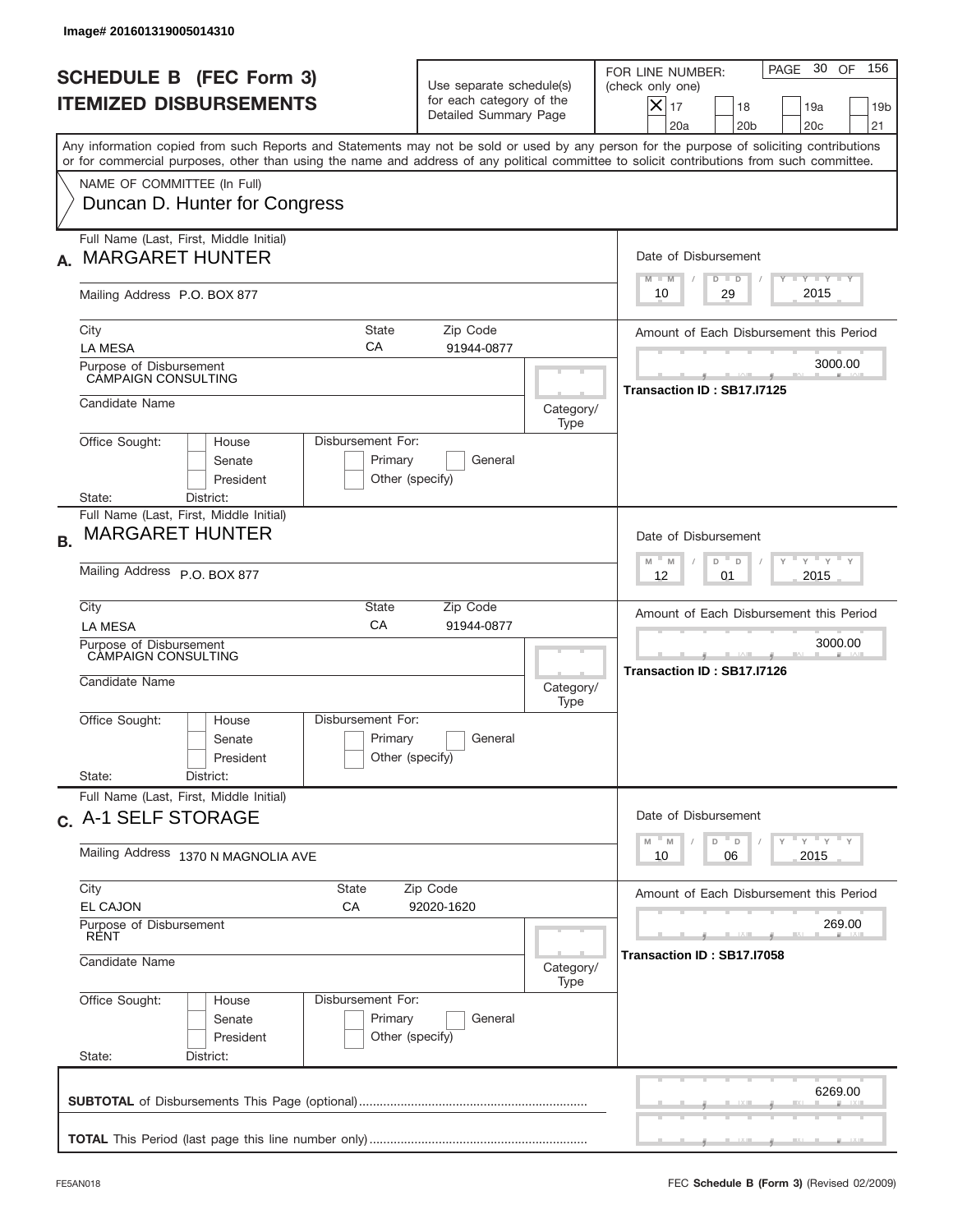| Image# 201601319005014311                                                                                                                                                                                                                                                                                              |                                                                               |                                     |                                                                                                                                                         |  |  |
|------------------------------------------------------------------------------------------------------------------------------------------------------------------------------------------------------------------------------------------------------------------------------------------------------------------------|-------------------------------------------------------------------------------|-------------------------------------|---------------------------------------------------------------------------------------------------------------------------------------------------------|--|--|
| <b>SCHEDULE B (FEC Form 3)</b><br><b>ITEMIZED DISBURSEMENTS</b>                                                                                                                                                                                                                                                        | Use separate schedule(s)<br>for each category of the<br>Detailed Summary Page |                                     | PAGE 31 OF<br>156<br>FOR LINE NUMBER:<br>(check only one)<br>$ \mathsf{X} _{17}$<br>18<br>19a<br>19 <sub>b</sub><br>20a<br>20 <sub>b</sub><br>20c<br>21 |  |  |
| Any information copied from such Reports and Statements may not be sold or used by any person for the purpose of soliciting contributions<br>or for commercial purposes, other than using the name and address of any political committee to solicit contributions from such committee.<br>NAME OF COMMITTEE (In Full) |                                                                               |                                     |                                                                                                                                                         |  |  |
| Duncan D. Hunter for Congress                                                                                                                                                                                                                                                                                          |                                                                               |                                     |                                                                                                                                                         |  |  |
| Full Name (Last, First, Middle Initial)<br>A-1 SELF STORAGE                                                                                                                                                                                                                                                            |                                                                               |                                     | Date of Disbursement<br>Y TY TY TY<br>$M - M$<br>$D$ $D$                                                                                                |  |  |
| Mailing Address 1370 N MAGNOLIA AVE                                                                                                                                                                                                                                                                                    |                                                                               |                                     | 2015<br>06<br>11                                                                                                                                        |  |  |
| City<br><b>State</b><br>CA<br><b>EL CAJON</b>                                                                                                                                                                                                                                                                          | Zip Code<br>92020-1620                                                        |                                     | Amount of Each Disbursement this Period                                                                                                                 |  |  |
| Purpose of Disbursement<br><b>RENT</b>                                                                                                                                                                                                                                                                                 |                                                                               |                                     | 269.00<br>Transaction ID: SB17.I7059                                                                                                                    |  |  |
| Candidate Name                                                                                                                                                                                                                                                                                                         |                                                                               | Category/<br>Type                   |                                                                                                                                                         |  |  |
| Disbursement For:<br>Office Sought:<br>House<br>Senate<br>President                                                                                                                                                                                                                                                    | Primary<br>General<br>Other (specify)                                         |                                     |                                                                                                                                                         |  |  |
| District:<br>State:<br>Full Name (Last, First, Middle Initial)<br>A-1 SELF STORAGE<br><b>B.</b>                                                                                                                                                                                                                        |                                                                               |                                     | Date of Disbursement<br>ү " ү " ү " ү<br>$M - M$<br>D<br>D                                                                                              |  |  |
| Mailing Address 1370 N MAGNOLIA AVE                                                                                                                                                                                                                                                                                    | 2015<br>12<br>07                                                              |                                     |                                                                                                                                                         |  |  |
| City<br>State<br>CA<br><b>EL CAJON</b>                                                                                                                                                                                                                                                                                 | Zip Code<br>92020-1620                                                        |                                     | Amount of Each Disbursement this Period<br>269.00                                                                                                       |  |  |
| Purpose of Disbursement<br>RĖNT<br>Candidate Name                                                                                                                                                                                                                                                                      |                                                                               | Category/<br>Type                   | Transaction ID: SB17.I7060                                                                                                                              |  |  |
| Disbursement For:<br>Office Sought:<br>House<br>Senate<br>President                                                                                                                                                                                                                                                    | Primary<br>General<br>Other (specify)                                         |                                     |                                                                                                                                                         |  |  |
| State:<br>District:<br>Full Name (Last, First, Middle Initial)                                                                                                                                                                                                                                                         |                                                                               |                                     |                                                                                                                                                         |  |  |
| c. ADY UBER TECHNOLOGIES                                                                                                                                                                                                                                                                                               |                                                                               |                                     | Date of Disbursement<br>$\gamma$ = $\gamma$ = $\gamma$ = $\gamma$<br>D<br>M<br>M<br>D                                                                   |  |  |
| Mailing Address 182 HOWARD ST., SUITE 8                                                                                                                                                                                                                                                                                | 2015<br>10<br>01                                                              |                                     |                                                                                                                                                         |  |  |
| City<br>State<br><b>SAN FRANCISCO</b><br>СA                                                                                                                                                                                                                                                                            | Zip Code<br>94105                                                             |                                     | Amount of Each Disbursement this Period                                                                                                                 |  |  |
| Purpose of Disbursement<br><b>TRANSPORTATION</b><br>Candidate Name                                                                                                                                                                                                                                                     | Category/                                                                     | 29.62<br>Transaction ID: SB17.I7061 |                                                                                                                                                         |  |  |
| Office Sought:<br>Disbursement For:<br>House<br>Senate<br>President<br>State:<br>District:                                                                                                                                                                                                                             | Primary<br>General<br>Other (specify)                                         | Type                                |                                                                                                                                                         |  |  |
|                                                                                                                                                                                                                                                                                                                        |                                                                               |                                     | 567.62                                                                                                                                                  |  |  |
|                                                                                                                                                                                                                                                                                                                        |                                                                               |                                     |                                                                                                                                                         |  |  |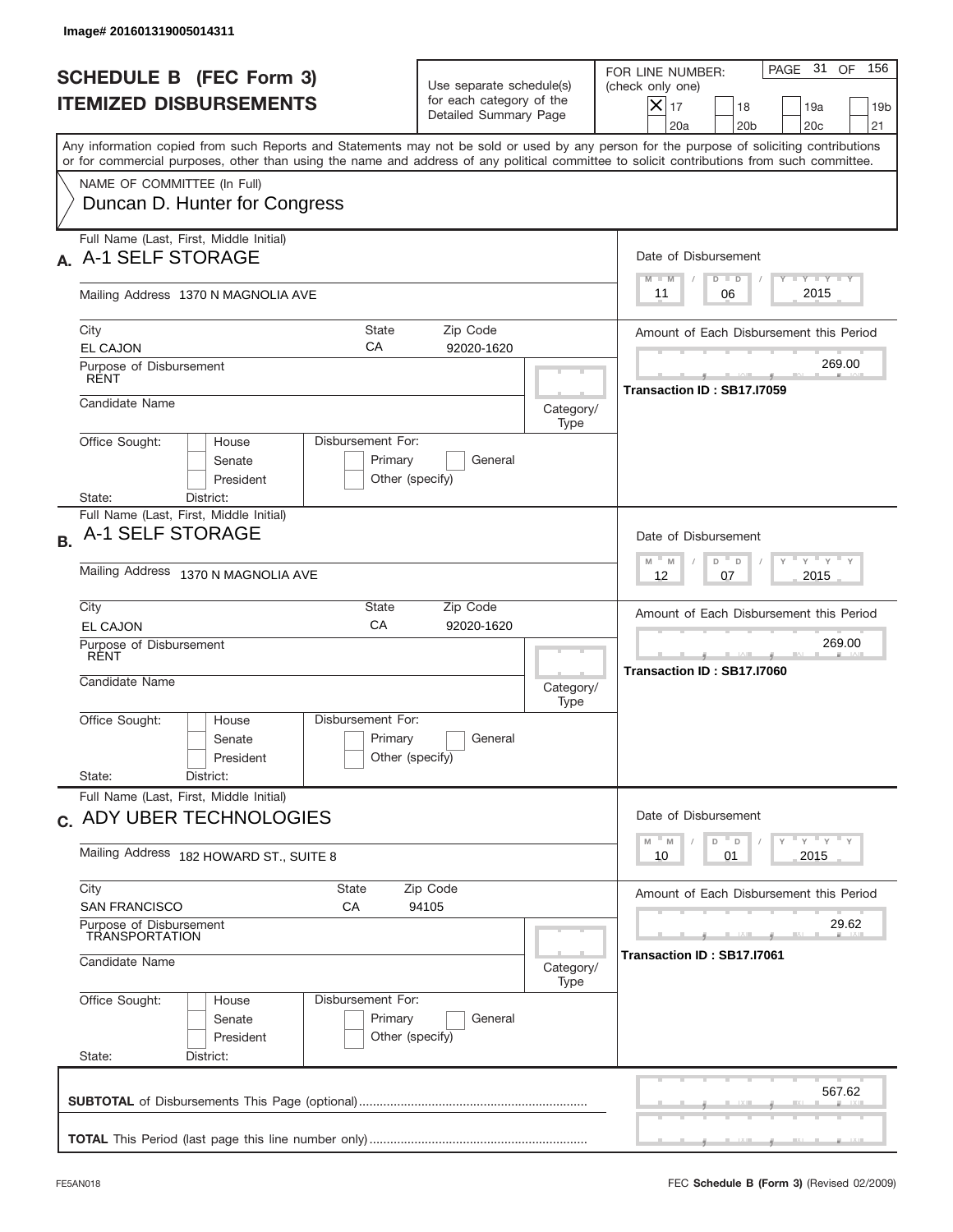|           | Image# 201601319005014312                                             |                                                                                     |                                                                               |                   |                                                                                                                                                                                                                                                                                         |
|-----------|-----------------------------------------------------------------------|-------------------------------------------------------------------------------------|-------------------------------------------------------------------------------|-------------------|-----------------------------------------------------------------------------------------------------------------------------------------------------------------------------------------------------------------------------------------------------------------------------------------|
|           | <b>SCHEDULE B (FEC Form 3)</b><br><b>ITEMIZED DISBURSEMENTS</b>       |                                                                                     | Use separate schedule(s)<br>for each category of the<br>Detailed Summary Page |                   | 156<br>PAGE 32 OF<br>FOR LINE NUMBER:<br>(check only one)<br>$X _{17}$<br>18<br>19a<br>19 <sub>b</sub><br>20a<br>20 <sub>b</sub><br>20 <sub>c</sub><br>21                                                                                                                               |
|           |                                                                       |                                                                                     |                                                                               |                   | Any information copied from such Reports and Statements may not be sold or used by any person for the purpose of soliciting contributions<br>or for commercial purposes, other than using the name and address of any political committee to solicit contributions from such committee. |
|           | NAME OF COMMITTEE (In Full)<br>Duncan D. Hunter for Congress          |                                                                                     |                                                                               |                   |                                                                                                                                                                                                                                                                                         |
| А.        | Full Name (Last, First, Middle Initial)<br><b>ALBERTSONS</b>          |                                                                                     |                                                                               |                   | Date of Disbursement<br><b>TAYLY LY</b>                                                                                                                                                                                                                                                 |
|           | Mailing Address 250 E PARKCENTER BLVD                                 |                                                                                     |                                                                               |                   | $M - M$<br>$D$ $D$<br>2015<br>17<br>11                                                                                                                                                                                                                                                  |
|           | City<br><b>BOISE</b>                                                  | <b>State</b><br>ID                                                                  | Zip Code<br>83706-3940                                                        |                   | Amount of Each Disbursement this Period                                                                                                                                                                                                                                                 |
|           | Purpose of Disbursement<br>FOOD/BEVERAGES                             |                                                                                     |                                                                               |                   | 10.79<br>Transaction ID: SB17.I7062                                                                                                                                                                                                                                                     |
|           | Candidate Name                                                        |                                                                                     |                                                                               | Category/<br>Type |                                                                                                                                                                                                                                                                                         |
|           | Office Sought:<br>House<br>Senate<br>President                        | Disbursement For:<br>Primary<br>Other (specify)                                     | General                                                                       |                   |                                                                                                                                                                                                                                                                                         |
|           | State:<br>District:<br>Full Name (Last, First, Middle Initial)        |                                                                                     |                                                                               |                   |                                                                                                                                                                                                                                                                                         |
| <b>B.</b> | <b>ALBERTSONS</b>                                                     |                                                                                     |                                                                               |                   | Date of Disbursement                                                                                                                                                                                                                                                                    |
|           | Mailing Address 250 E PARKCENTER BLVD                                 | $M - M$<br>≡ γ ≡ γ ≡<br>D<br>D<br>2015<br>12<br>28                                  |                                                                               |                   |                                                                                                                                                                                                                                                                                         |
|           | City<br><b>BOISE</b>                                                  | State<br>ID                                                                         | Zip Code<br>83706-3940                                                        |                   | Amount of Each Disbursement this Period                                                                                                                                                                                                                                                 |
|           | Purpose of Disbursement<br>FOOD/BEVERAGES<br>Candidate Name           |                                                                                     |                                                                               |                   | 299.55<br>Transaction ID: SB17.I7063                                                                                                                                                                                                                                                    |
|           | Office Sought:<br>House<br>Senate<br>President<br>State:<br>District: | Disbursement For:<br>Primary<br>Other (specify)                                     | General                                                                       | Category/<br>Type |                                                                                                                                                                                                                                                                                         |
|           | Full Name (Last, First, Middle Initial)<br>c. ALBERTSONS              |                                                                                     |                                                                               |                   | Date of Disbursement                                                                                                                                                                                                                                                                    |
|           | Mailing Address 250 E PARKCENTER BLVD                                 | $\gamma$ $\gamma$ $\gamma$ $\gamma$ $\gamma$<br>$M$ M<br>D<br>D<br>2015<br>12<br>28 |                                                                               |                   |                                                                                                                                                                                                                                                                                         |
|           | City<br><b>BOISE</b>                                                  | State<br>ID                                                                         | Zip Code<br>83706-3940                                                        |                   | Amount of Each Disbursement this Period                                                                                                                                                                                                                                                 |
|           | Purpose of Disbursement<br>FOOD/BEVERAGES                             |                                                                                     |                                                                               |                   | 290.36<br>Transaction ID: SB17.I7064                                                                                                                                                                                                                                                    |
|           | Candidate Name                                                        |                                                                                     |                                                                               | Category/<br>Type |                                                                                                                                                                                                                                                                                         |
|           | Office Sought:<br>House<br>Senate<br>President<br>State:<br>District: | Disbursement For:<br>Primary<br>Other (specify)                                     | General                                                                       |                   |                                                                                                                                                                                                                                                                                         |
|           |                                                                       |                                                                                     |                                                                               |                   | 600.70                                                                                                                                                                                                                                                                                  |
|           |                                                                       |                                                                                     |                                                                               |                   |                                                                                                                                                                                                                                                                                         |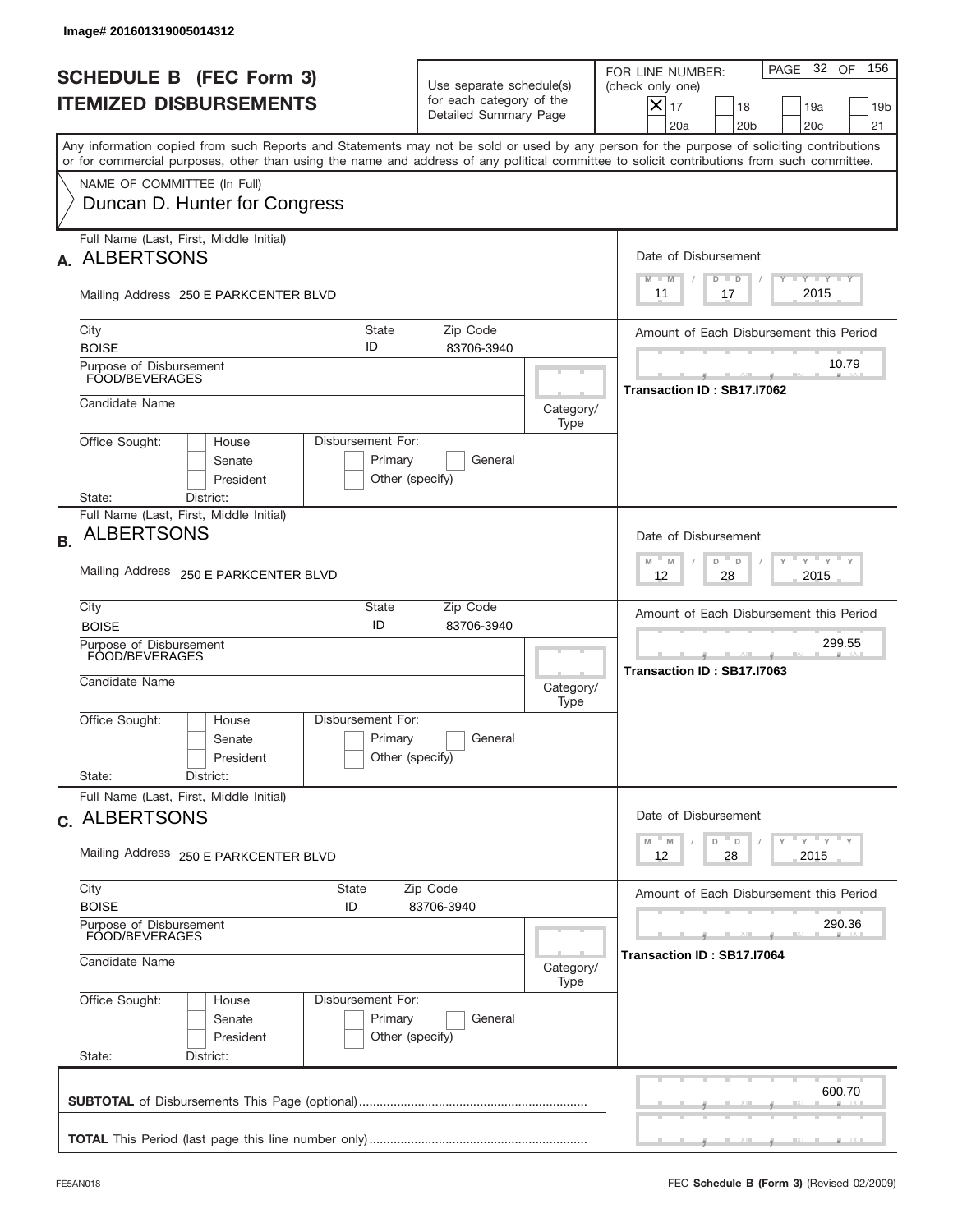| Image# 201601319005014313                                                                                              |                                                                                              |                                                                               |                                      |                                                                                                                                                                                                                                                                                         |
|------------------------------------------------------------------------------------------------------------------------|----------------------------------------------------------------------------------------------|-------------------------------------------------------------------------------|--------------------------------------|-----------------------------------------------------------------------------------------------------------------------------------------------------------------------------------------------------------------------------------------------------------------------------------------|
| <b>SCHEDULE B (FEC Form 3)</b><br><b>ITEMIZED DISBURSEMENTS</b>                                                        |                                                                                              | Use separate schedule(s)<br>for each category of the<br>Detailed Summary Page |                                      | 156<br>PAGE 33 OF<br>FOR LINE NUMBER:<br>(check only one)<br>$ \boldsymbol{\times} $<br>17<br>18<br>19 <sub>b</sub><br>19a<br>20a<br>20 <sub>b</sub><br>20c<br>21                                                                                                                       |
| NAME OF COMMITTEE (In Full)                                                                                            |                                                                                              |                                                                               |                                      | Any information copied from such Reports and Statements may not be sold or used by any person for the purpose of soliciting contributions<br>or for commercial purposes, other than using the name and address of any political committee to solicit contributions from such committee. |
|                                                                                                                        | Duncan D. Hunter for Congress                                                                |                                                                               |                                      |                                                                                                                                                                                                                                                                                         |
| Full Name (Last, First, Middle Initial)                                                                                | ALPINE MOUNTAIN EMPIRE CHAMBER OF COMMERCE                                                   |                                                                               |                                      | Date of Disbursement<br>Y TY TY TY<br>$M - M$<br>$D$ $D$                                                                                                                                                                                                                                |
|                                                                                                                        | Mailing Address 2710 ALPINE BLVD_X000D_STE G                                                 |                                                                               |                                      | 2015<br>31<br>12                                                                                                                                                                                                                                                                        |
| City<br><b>ALPINE</b>                                                                                                  | State<br>СA                                                                                  | Zip Code<br>91901                                                             |                                      | Amount of Each Disbursement this Period                                                                                                                                                                                                                                                 |
| Purpose of Disbursement<br>MEMBERSHIP                                                                                  |                                                                                              |                                                                               |                                      | 250.00<br>Transaction ID: SB17.I7065                                                                                                                                                                                                                                                    |
| Candidate Name                                                                                                         |                                                                                              |                                                                               | Category/<br>Type                    |                                                                                                                                                                                                                                                                                         |
| Office Sought:<br>State:                                                                                               | Disbursement For:<br>House<br>Senate<br>Primary<br>President<br>Other (specify)<br>District: | General                                                                       |                                      |                                                                                                                                                                                                                                                                                         |
| Full Name (Last, First, Middle Initial)<br><b>APPLE</b><br><b>B.</b>                                                   |                                                                                              |                                                                               |                                      | Date of Disbursement                                                                                                                                                                                                                                                                    |
| Mailing Address 1 INFINITE LOOP                                                                                        |                                                                                              | $-\gamma + \gamma - \gamma$<br>D<br>M<br>M<br>D<br>2015<br>11<br>23           |                                      |                                                                                                                                                                                                                                                                                         |
| City<br><b>CUPERTINO</b>                                                                                               | State<br>CA                                                                                  | Zip Code<br>95014-2083                                                        |                                      | Amount of Each Disbursement this Period                                                                                                                                                                                                                                                 |
| Purpose of Disbursement<br>OFFICE SUPPLIES<br>Candidate Name                                                           |                                                                                              | Category/                                                                     | 252.18<br>Transaction ID: SB17.I7066 |                                                                                                                                                                                                                                                                                         |
| Office Sought:                                                                                                         | Disbursement For:<br>House<br>Primary<br>Senate<br>Other (specify)<br>President              | General                                                                       | Type                                 |                                                                                                                                                                                                                                                                                         |
| State:                                                                                                                 | District:                                                                                    |                                                                               |                                      |                                                                                                                                                                                                                                                                                         |
| Full Name (Last, First, Middle Initial)<br>c. APPLE                                                                    |                                                                                              |                                                                               |                                      | Date of Disbursement<br>$\gamma$ $\gamma$ $\gamma$ $\gamma$ $\gamma$<br>$-M$<br>D<br>D<br>M                                                                                                                                                                                             |
| Mailing Address 1 INFINITE LOOP                                                                                        |                                                                                              | 2015<br>11<br>23                                                              |                                      |                                                                                                                                                                                                                                                                                         |
| City<br><b>State</b><br>Zip Code<br><b>CUPERTINO</b><br>СA<br>95014-2083<br>Purpose of Disbursement<br>OFFICE SUPPLIES |                                                                                              |                                                                               |                                      | Amount of Each Disbursement this Period<br>157.94                                                                                                                                                                                                                                       |
| Candidate Name<br>Category/<br>Type                                                                                    |                                                                                              |                                                                               |                                      | Transaction ID: SB17.I7067                                                                                                                                                                                                                                                              |
| Office Sought:<br>State:                                                                                               | Disbursement For:<br>House<br>Primary<br>Senate<br>President<br>Other (specify)<br>District: | General                                                                       |                                      |                                                                                                                                                                                                                                                                                         |
|                                                                                                                        |                                                                                              |                                                                               |                                      | 660.12                                                                                                                                                                                                                                                                                  |
|                                                                                                                        |                                                                                              |                                                                               |                                      |                                                                                                                                                                                                                                                                                         |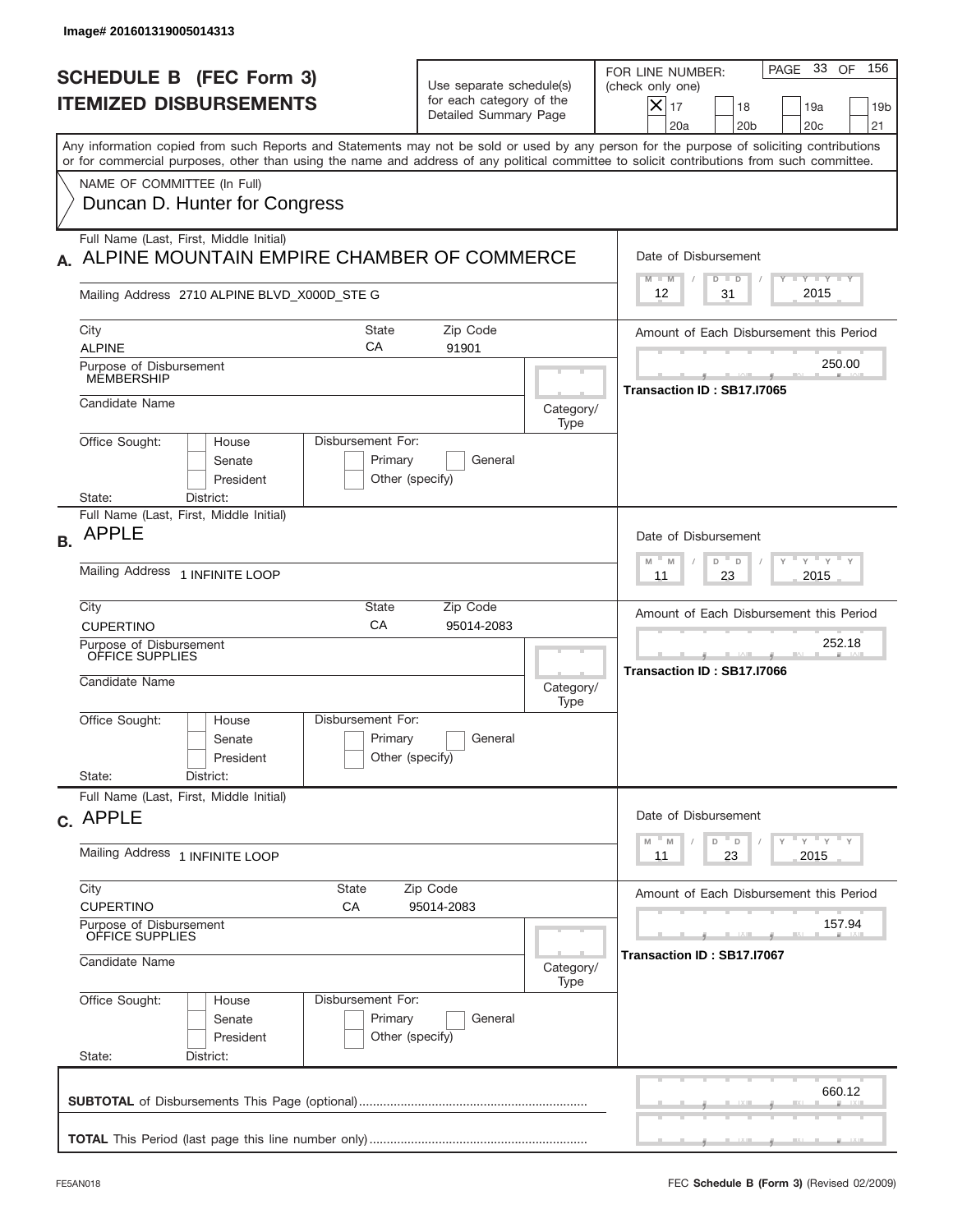|           | Image# 201601319005014314                                                                                                                                                                                                                                                               |                                                                                                |                                         |                                                                                                                                                         |  |  |
|-----------|-----------------------------------------------------------------------------------------------------------------------------------------------------------------------------------------------------------------------------------------------------------------------------------------|------------------------------------------------------------------------------------------------|-----------------------------------------|---------------------------------------------------------------------------------------------------------------------------------------------------------|--|--|
|           | <b>SCHEDULE B (FEC Form 3)</b><br><b>ITEMIZED DISBURSEMENTS</b>                                                                                                                                                                                                                         | Use separate schedule(s)<br>for each category of the<br>Detailed Summary Page                  |                                         | PAGE 34 OF<br>156<br>FOR LINE NUMBER:<br>(check only one)<br>X<br>17<br>18<br>19a<br>19 <sub>b</sub><br>20 <sub>c</sub><br>21<br>20a<br>20 <sub>b</sub> |  |  |
|           | Any information copied from such Reports and Statements may not be sold or used by any person for the purpose of soliciting contributions<br>or for commercial purposes, other than using the name and address of any political committee to solicit contributions from such committee. |                                                                                                |                                         |                                                                                                                                                         |  |  |
|           | NAME OF COMMITTEE (In Full)<br>Duncan D. Hunter for Congress                                                                                                                                                                                                                            |                                                                                                |                                         |                                                                                                                                                         |  |  |
|           | Full Name (Last, First, Middle Initial)<br>A. APPLE                                                                                                                                                                                                                                     | Date of Disbursement<br>$T - Y$ $T - Y$<br>$M - M$<br>$D$ $D$                                  |                                         |                                                                                                                                                         |  |  |
|           | Mailing Address 1 INFINITE LOOP                                                                                                                                                                                                                                                         | 2015<br>23<br>11                                                                               |                                         |                                                                                                                                                         |  |  |
|           | <b>State</b><br>City<br>CA<br><b>CUPERTINO</b>                                                                                                                                                                                                                                          | Zip Code<br>95014-2083                                                                         | Amount of Each Disbursement this Period |                                                                                                                                                         |  |  |
|           | Purpose of Disbursement<br>OFFICE SUPPLIES                                                                                                                                                                                                                                              | 115.54<br>Transaction ID: SB17.I7068                                                           |                                         |                                                                                                                                                         |  |  |
|           | Candidate Name                                                                                                                                                                                                                                                                          |                                                                                                | Category/<br>Type                       |                                                                                                                                                         |  |  |
|           | Disbursement For:<br>Office Sought:<br>House<br>Senate<br>President<br>State:<br>District:                                                                                                                                                                                              | Primary<br>General<br>Other (specify)                                                          |                                         |                                                                                                                                                         |  |  |
| <b>B.</b> | Full Name (Last, First, Middle Initial)<br><b>APPLE</b>                                                                                                                                                                                                                                 |                                                                                                |                                         | Date of Disbursement                                                                                                                                    |  |  |
|           | Mailing Address 1 INFINITE LOOP                                                                                                                                                                                                                                                         | $\cdots$ $\gamma$ $\cdots$ $\gamma$ $\cdots$ $\gamma$<br>$M - M$<br>D<br>D<br>2015<br>12<br>07 |                                         |                                                                                                                                                         |  |  |
|           | City<br>State<br>CA<br><b>CUPERTINO</b>                                                                                                                                                                                                                                                 | Zip Code<br>95014-2083                                                                         |                                         | Amount of Each Disbursement this Period                                                                                                                 |  |  |
|           | Purpose of Disbursement<br>OFFICE SUPPLIES<br>Candidate Name                                                                                                                                                                                                                            | Category/<br>Type                                                                              | 1267.32<br>Transaction ID: SB17.I7069   |                                                                                                                                                         |  |  |
|           | Disbursement For:<br>Office Sought:<br>House<br>Senate<br>President                                                                                                                                                                                                                     | Primary<br>General<br>Other (specify)                                                          |                                         |                                                                                                                                                         |  |  |
|           | State:<br>District:                                                                                                                                                                                                                                                                     |                                                                                                |                                         |                                                                                                                                                         |  |  |
|           | Full Name (Last, First, Middle Initial)<br>$c.$ AT&T                                                                                                                                                                                                                                    |                                                                                                |                                         | Date of Disbursement                                                                                                                                    |  |  |
|           | Mailing Address 208 S AKARD ST                                                                                                                                                                                                                                                          | $\gamma$ $\gamma$ $\gamma$ $\gamma$ $\gamma$<br>$M$ $M$<br>D<br>D<br>2015<br>10<br>13          |                                         |                                                                                                                                                         |  |  |
|           | City<br>State<br><b>DALLAS</b><br>ТX                                                                                                                                                                                                                                                    | Amount of Each Disbursement this Period                                                        |                                         |                                                                                                                                                         |  |  |
|           | Purpose of Disbursement<br>PHONES<br>Candidate Name<br>Category/                                                                                                                                                                                                                        |                                                                                                |                                         | 69.48<br>Transaction ID: SB17.I7070                                                                                                                     |  |  |
|           | Office Sought:<br>Disbursement For:<br>House<br>Senate<br>President<br>State:<br>District:                                                                                                                                                                                              | Primary<br>General<br>Other (specify)                                                          | Type                                    |                                                                                                                                                         |  |  |
|           |                                                                                                                                                                                                                                                                                         |                                                                                                |                                         | 1452.34                                                                                                                                                 |  |  |
|           |                                                                                                                                                                                                                                                                                         |                                                                                                |                                         |                                                                                                                                                         |  |  |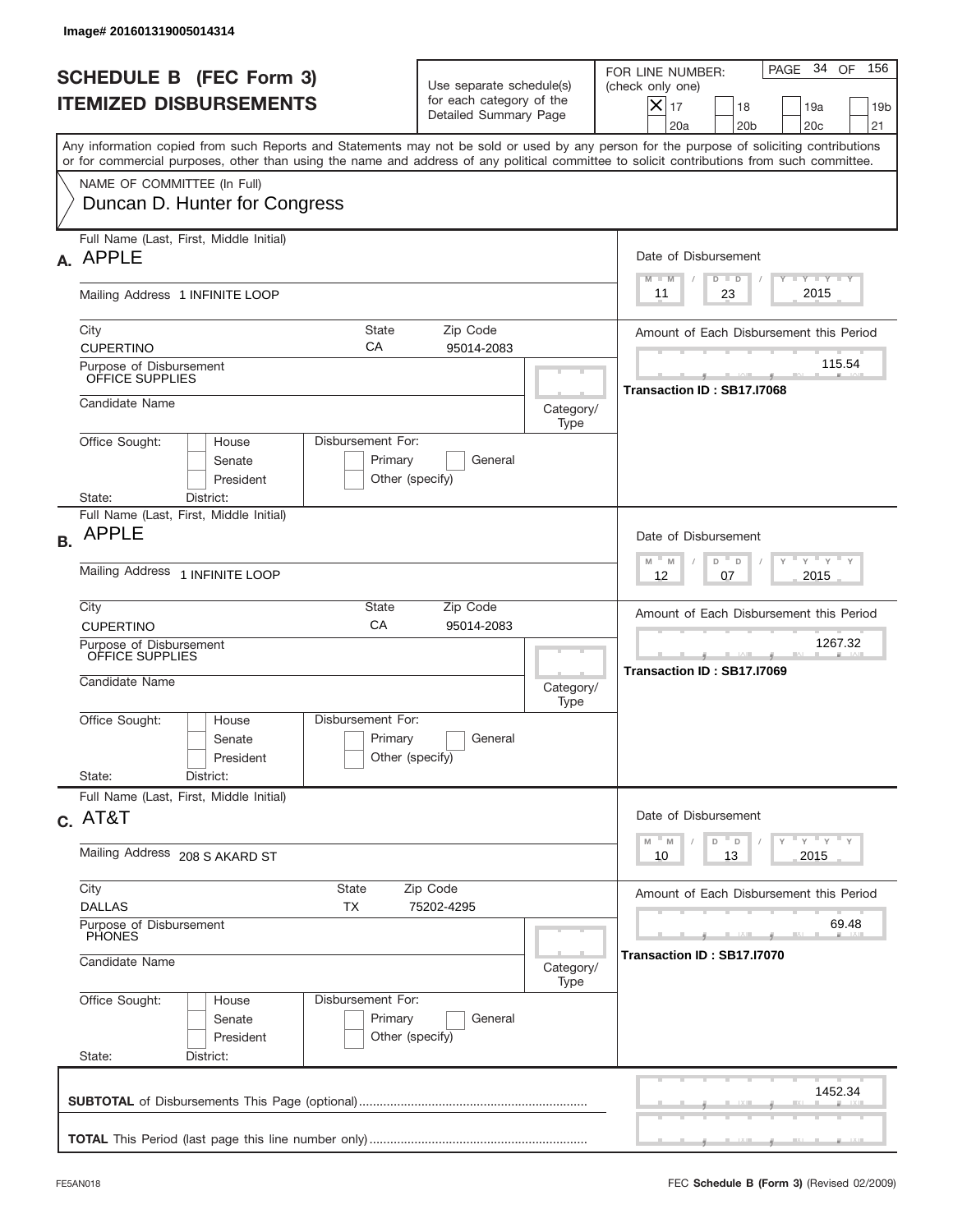|           | Image# 201601319005014315                                                                                                                                                                                                                                                               |                                                                               |      |                                                                                                                                                           |  |  |
|-----------|-----------------------------------------------------------------------------------------------------------------------------------------------------------------------------------------------------------------------------------------------------------------------------------------|-------------------------------------------------------------------------------|------|-----------------------------------------------------------------------------------------------------------------------------------------------------------|--|--|
|           | <b>SCHEDULE B (FEC Form 3)</b><br><b>ITEMIZED DISBURSEMENTS</b>                                                                                                                                                                                                                         | Use separate schedule(s)<br>for each category of the<br>Detailed Summary Page |      | 156<br>PAGE 35 OF<br>FOR LINE NUMBER:<br>(check only one)<br>$X _{17}$<br>18<br>19a<br>19 <sub>b</sub><br>20 <sub>c</sub><br>20a<br>20 <sub>b</sub><br>21 |  |  |
|           | Any information copied from such Reports and Statements may not be sold or used by any person for the purpose of soliciting contributions<br>or for commercial purposes, other than using the name and address of any political committee to solicit contributions from such committee. |                                                                               |      |                                                                                                                                                           |  |  |
|           | NAME OF COMMITTEE (In Full)<br>Duncan D. Hunter for Congress                                                                                                                                                                                                                            |                                                                               |      |                                                                                                                                                           |  |  |
|           | Full Name (Last, First, Middle Initial)<br>A. AT&T                                                                                                                                                                                                                                      | Date of Disbursement                                                          |      |                                                                                                                                                           |  |  |
|           | Mailing Address 208 S AKARD ST                                                                                                                                                                                                                                                          | <b>TANK TANK</b><br>$M - M$<br>$D$ $D$<br>2015<br>09<br>11                    |      |                                                                                                                                                           |  |  |
|           | City<br><b>TX</b><br><b>DALLAS</b><br>Purpose of Disbursement                                                                                                                                                                                                                           | <b>State</b><br>Zip Code<br>75202-4295                                        |      | Amount of Each Disbursement this Period<br>507.20                                                                                                         |  |  |
|           | PHONES<br>Candidate Name                                                                                                                                                                                                                                                                | Transaction ID: SB17.I7071                                                    |      |                                                                                                                                                           |  |  |
|           | Disbursement For:<br>Office Sought:<br>House<br>Senate<br>President<br>State:<br>District:                                                                                                                                                                                              | Primary<br>General<br>Other (specify)                                         | Type |                                                                                                                                                           |  |  |
| <b>B.</b> | Full Name (Last, First, Middle Initial)<br>AT&T                                                                                                                                                                                                                                         |                                                                               |      | Date of Disbursement                                                                                                                                      |  |  |
|           | Mailing Address 208 S AKARD ST                                                                                                                                                                                                                                                          | $-\gamma + \gamma - \gamma$<br>$M - M$<br>D<br>$\Box$<br>2015<br>11<br>10     |      |                                                                                                                                                           |  |  |
|           | City<br><b>DALLAS</b>                                                                                                                                                                                                                                                                   | State<br>Zip Code<br><b>TX</b><br>75202-4295                                  |      | Amount of Each Disbursement this Period<br>69.41                                                                                                          |  |  |
|           | Purpose of Disbursement<br><b>PHONES</b><br>Candidate Name                                                                                                                                                                                                                              |                                                                               |      | --<br>Transaction ID: SB17.I7072                                                                                                                          |  |  |
|           | Disbursement For:<br>Office Sought:<br>House<br>Senate<br>President                                                                                                                                                                                                                     | Primary<br>General<br>Other (specify)                                         | Type |                                                                                                                                                           |  |  |
|           | State:<br>District:<br>Full Name (Last, First, Middle Initial)                                                                                                                                                                                                                          |                                                                               |      |                                                                                                                                                           |  |  |
|           | $C.$ AT&T                                                                                                                                                                                                                                                                               |                                                                               |      | Date of Disbursement<br>ү"ү"ү"ү<br>$M$ $M$<br>D<br>D                                                                                                      |  |  |
|           | Mailing Address 208 S AKARD ST                                                                                                                                                                                                                                                          | 03<br>2015<br>12                                                              |      |                                                                                                                                                           |  |  |
|           | City<br>State<br><b>DALLAS</b><br>TX                                                                                                                                                                                                                                                    | Amount of Each Disbursement this Period                                       |      |                                                                                                                                                           |  |  |
|           | Purpose of Disbursement<br>PHONES<br>Candidate Name<br>Category/                                                                                                                                                                                                                        |                                                                               |      | 572.77<br>Transaction ID: SB17.I7073                                                                                                                      |  |  |
|           | Office Sought:<br>Disbursement For:<br>House<br>Senate<br>President<br>State:<br>District:                                                                                                                                                                                              | Primary<br>General<br>Other (specify)                                         | Type |                                                                                                                                                           |  |  |
|           |                                                                                                                                                                                                                                                                                         |                                                                               |      | 1149.38                                                                                                                                                   |  |  |
|           |                                                                                                                                                                                                                                                                                         |                                                                               |      |                                                                                                                                                           |  |  |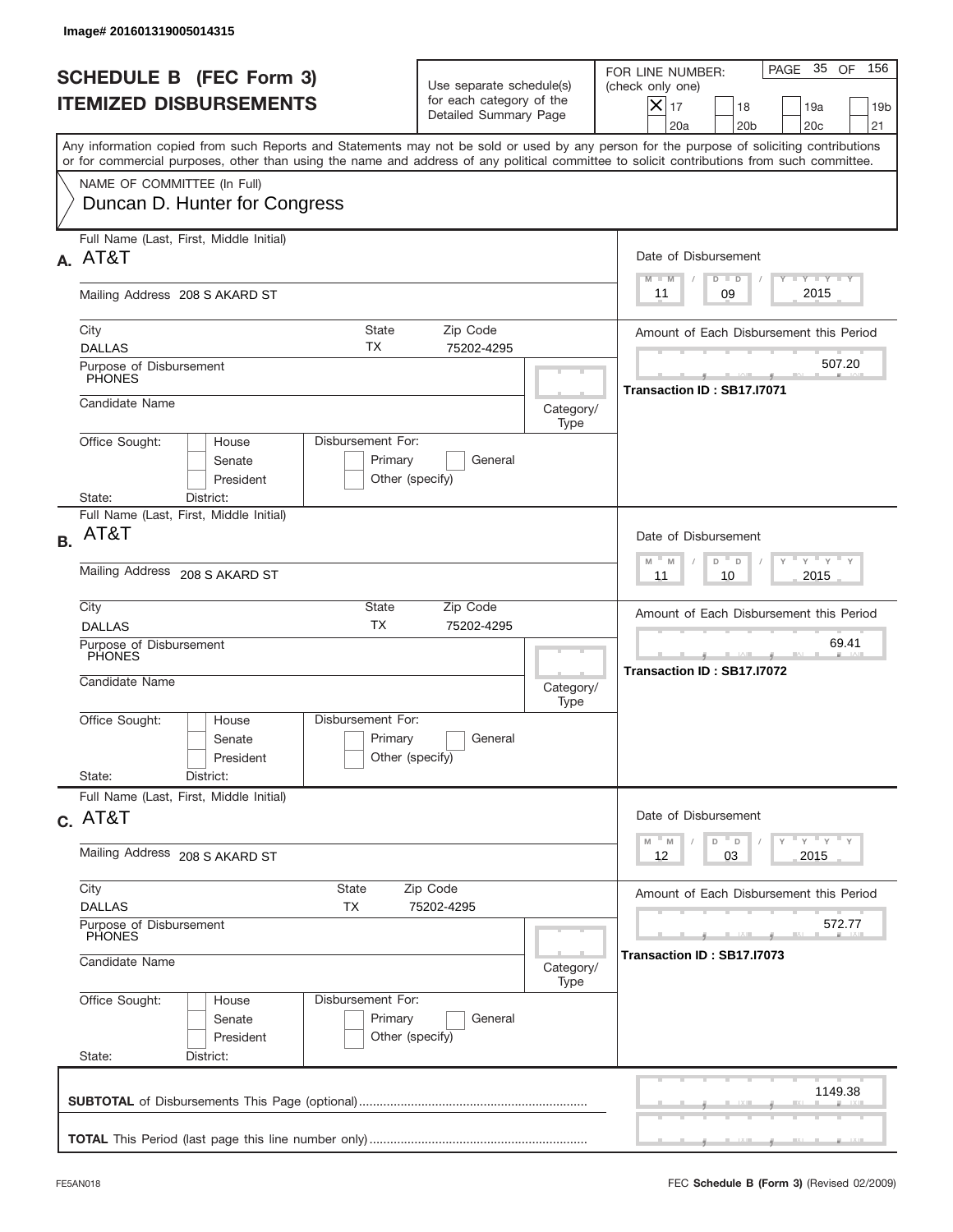|           | Image# 201601319005014316                                              |                                                 |                                                                               |                                                                                          |                                                                                                                                                                                                                                                                                         |  |  |
|-----------|------------------------------------------------------------------------|-------------------------------------------------|-------------------------------------------------------------------------------|------------------------------------------------------------------------------------------|-----------------------------------------------------------------------------------------------------------------------------------------------------------------------------------------------------------------------------------------------------------------------------------------|--|--|
|           | <b>SCHEDULE B (FEC Form 3)</b><br><b>ITEMIZED DISBURSEMENTS</b>        |                                                 | Use separate schedule(s)<br>for each category of the<br>Detailed Summary Page |                                                                                          | 156<br>PAGE 36<br>OF<br>FOR LINE NUMBER:<br>(check only one)<br>$X _{17}$<br>18<br>19a<br>19 <sub>b</sub><br>20 <sub>c</sub><br>20a<br>20 <sub>b</sub><br>21                                                                                                                            |  |  |
|           |                                                                        |                                                 |                                                                               |                                                                                          | Any information copied from such Reports and Statements may not be sold or used by any person for the purpose of soliciting contributions<br>or for commercial purposes, other than using the name and address of any political committee to solicit contributions from such committee. |  |  |
|           | NAME OF COMMITTEE (In Full)<br>Duncan D. Hunter for Congress           |                                                 |                                                                               |                                                                                          |                                                                                                                                                                                                                                                                                         |  |  |
|           | Full Name (Last, First, Middle Initial)<br>A. AT&T                     |                                                 |                                                                               |                                                                                          | Date of Disbursement                                                                                                                                                                                                                                                                    |  |  |
|           | Mailing Address 208 S AKARD ST                                         |                                                 |                                                                               |                                                                                          | <b>TANK TANK</b><br>$M - M$<br>$D$ $D$<br>2015<br>12<br>10                                                                                                                                                                                                                              |  |  |
|           | City<br><b>DALLAS</b>                                                  | State<br>ТX                                     | Zip Code<br>75202-4295                                                        | Amount of Each Disbursement this Period                                                  |                                                                                                                                                                                                                                                                                         |  |  |
|           | Purpose of Disbursement<br><b>PHONES</b>                               |                                                 |                                                                               | 69.41<br>Transaction ID: SB17.I7074                                                      |                                                                                                                                                                                                                                                                                         |  |  |
|           | Candidate Name<br>Office Sought:<br>House                              | Disbursement For:                               |                                                                               | Category/<br>Type                                                                        |                                                                                                                                                                                                                                                                                         |  |  |
|           | Senate<br>President<br>State:<br>District:                             | Primary<br>Other (specify)                      | General                                                                       |                                                                                          |                                                                                                                                                                                                                                                                                         |  |  |
| <b>B.</b> | Full Name (Last, First, Middle Initial)<br><b>BEST BUY</b>             |                                                 |                                                                               | Date of Disbursement                                                                     |                                                                                                                                                                                                                                                                                         |  |  |
|           | Mailing Address 7601 PENN AVE S                                        |                                                 |                                                                               | $\cdots$ $\gamma$ $\cdots$ $\gamma$ $\cdots$<br>$M - M$<br>D<br>D<br>2015<br>12<br>28    |                                                                                                                                                                                                                                                                                         |  |  |
|           | City<br><b>MINNEAPOLIS</b>                                             | State<br><b>MN</b>                              | Zip Code<br>55423-3645                                                        |                                                                                          | Amount of Each Disbursement this Period                                                                                                                                                                                                                                                 |  |  |
|           | Purpose of Disbursement<br>OFFICE SUPPLIES<br>Candidate Name           |                                                 |                                                                               | Category/<br>Type                                                                        | 414.92<br>Transaction ID: SB17.I7075                                                                                                                                                                                                                                                    |  |  |
|           | Office Sought:<br>House<br>Senate<br>President                         | Disbursement For:<br>Primary<br>Other (specify) | General                                                                       |                                                                                          |                                                                                                                                                                                                                                                                                         |  |  |
|           | State:<br>District:<br>Full Name (Last, First, Middle Initial)         |                                                 |                                                                               |                                                                                          |                                                                                                                                                                                                                                                                                         |  |  |
|           | c. BILL.COM                                                            |                                                 |                                                                               | Date of Disbursement<br>$\gamma$ $\gamma$ $\gamma$ $\gamma$ $\gamma$<br>M<br>D<br>M<br>D |                                                                                                                                                                                                                                                                                         |  |  |
|           | Mailing Address 1810 EMBARCADERO RDSUITE 100 B                         |                                                 |                                                                               |                                                                                          | 29<br>2015<br>10                                                                                                                                                                                                                                                                        |  |  |
|           | City<br>PALO ALTO                                                      | <b>State</b><br>Zip Code<br>СA<br>94303-2239    | Amount of Each Disbursement this Period                                       |                                                                                          |                                                                                                                                                                                                                                                                                         |  |  |
|           | Purpose of Disbursement<br>ACCOUNTS PAYABLE SERVICES<br>Candidate Name |                                                 |                                                                               | Category/                                                                                | 71.73<br>Transaction ID : SB17.I7076                                                                                                                                                                                                                                                    |  |  |
|           | Office Sought:<br>House<br>Senate<br>President<br>State:<br>District:  | Disbursement For:<br>Primary<br>Other (specify) | General                                                                       | Type                                                                                     |                                                                                                                                                                                                                                                                                         |  |  |
|           |                                                                        |                                                 |                                                                               |                                                                                          | 556.06                                                                                                                                                                                                                                                                                  |  |  |
|           |                                                                        |                                                 |                                                                               |                                                                                          |                                                                                                                                                                                                                                                                                         |  |  |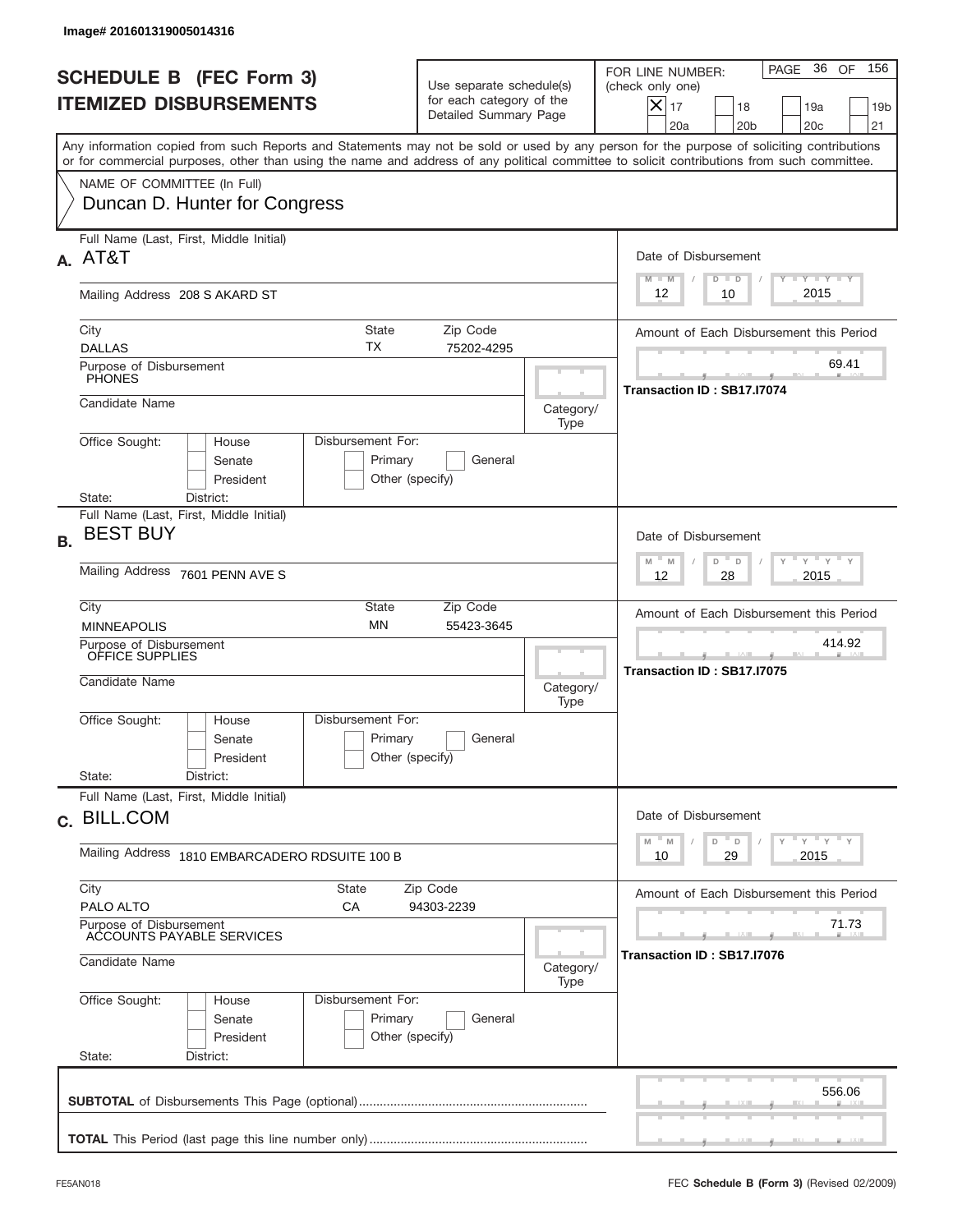|           | Image# 201601319005014317                                                                                                                                                                                                                                                               |                                                                               |                                     |                                                                                                                                                                             |
|-----------|-----------------------------------------------------------------------------------------------------------------------------------------------------------------------------------------------------------------------------------------------------------------------------------------|-------------------------------------------------------------------------------|-------------------------------------|-----------------------------------------------------------------------------------------------------------------------------------------------------------------------------|
|           | <b>SCHEDULE B (FEC Form 3)</b><br><b>ITEMIZED DISBURSEMENTS</b>                                                                                                                                                                                                                         | Use separate schedule(s)<br>for each category of the<br>Detailed Summary Page |                                     | 156<br>PAGE 37 OF<br>FOR LINE NUMBER:<br>(check only one)<br>$\boldsymbol{\times}$<br>17<br>18<br>19a<br>19 <sub>b</sub><br>20a<br>20 <sub>b</sub><br>20 <sub>c</sub><br>21 |
|           | Any information copied from such Reports and Statements may not be sold or used by any person for the purpose of soliciting contributions<br>or for commercial purposes, other than using the name and address of any political committee to solicit contributions from such committee. |                                                                               |                                     |                                                                                                                                                                             |
|           | NAME OF COMMITTEE (In Full)<br>Duncan D. Hunter for Congress                                                                                                                                                                                                                            |                                                                               |                                     |                                                                                                                                                                             |
| А.        | Full Name (Last, First, Middle Initial)<br><b>BILL.COM</b>                                                                                                                                                                                                                              |                                                                               |                                     | Date of Disbursement<br>Y TY TY TY<br>$M - M$<br>$D$ $D$                                                                                                                    |
|           | Mailing Address 1810 EMBARCADERO RDSUITE 100 B                                                                                                                                                                                                                                          |                                                                               |                                     | 2015<br>30<br>11                                                                                                                                                            |
|           | City<br>State<br>CA<br>PALO ALTO                                                                                                                                                                                                                                                        | Zip Code<br>94303-2239                                                        |                                     | Amount of Each Disbursement this Period                                                                                                                                     |
|           | Purpose of Disbursement<br>ACCOUNTS PAYABLE SERVICES                                                                                                                                                                                                                                    |                                                                               |                                     | 52.07<br>Transaction ID: SB17.I7077                                                                                                                                         |
|           | Candidate Name                                                                                                                                                                                                                                                                          |                                                                               | Category/<br>Type                   |                                                                                                                                                                             |
|           | Disbursement For:<br>Office Sought:<br>House<br>Senate<br>President<br>State:<br>District:                                                                                                                                                                                              | Primary<br>General<br>Other (specify)                                         |                                     |                                                                                                                                                                             |
| <b>B.</b> | Full Name (Last, First, Middle Initial)<br><b>BILL.COM</b>                                                                                                                                                                                                                              |                                                                               |                                     | Date of Disbursement<br>$\cdots$ $\gamma$ $\cdots$ $\gamma$ $\cdots$ $\gamma$<br>$M - M$<br>D<br>$\Box$                                                                     |
|           | Mailing Address<br>1810 EMBARCADERO RDSUITE 100 B                                                                                                                                                                                                                                       | 2015<br>12<br>29                                                              |                                     |                                                                                                                                                                             |
|           | City<br>State<br>CA<br>PALO ALTO                                                                                                                                                                                                                                                        | Zip Code<br>94303-2239                                                        |                                     | Amount of Each Disbursement this Period                                                                                                                                     |
|           | Purpose of Disbursement<br>ACCOUNTS PAYABLE SERVICES<br>Candidate Name                                                                                                                                                                                                                  | Category/<br>Type                                                             | 60.30<br>Transaction ID: SB17.I7078 |                                                                                                                                                                             |
|           | Disbursement For:<br>Office Sought:<br>House<br>Senate<br>President                                                                                                                                                                                                                     | Primary<br>General<br>Other (specify)                                         |                                     |                                                                                                                                                                             |
|           | State:<br>District:<br>Full Name (Last, First, Middle Initial)                                                                                                                                                                                                                          |                                                                               |                                     |                                                                                                                                                                             |
|           | c. CHEVRON                                                                                                                                                                                                                                                                              | Date of Disbursement<br>$Y$ $Y$ $Y$ $Y$ $Y$<br>$-M$<br>D<br>M<br>D            |                                     |                                                                                                                                                                             |
|           | Mailing Address 6001 BOLLINGER CANYON RD                                                                                                                                                                                                                                                | 2015<br>10<br>26                                                              |                                     |                                                                                                                                                                             |
|           | City<br><b>State</b><br><b>SAN RAMON</b><br>СA                                                                                                                                                                                                                                          | Zip Code<br>94583                                                             |                                     | Amount of Each Disbursement this Period                                                                                                                                     |
|           | Purpose of Disbursement<br>GÅS<br>Candidate Name                                                                                                                                                                                                                                        | Category/<br>Type                                                             | 73.58<br>Transaction ID: SB17.I7081 |                                                                                                                                                                             |
|           | Office Sought:<br>Disbursement For:<br>House<br>Senate<br>President<br>State:<br>District:                                                                                                                                                                                              | Primary<br>General<br>Other (specify)                                         |                                     |                                                                                                                                                                             |
|           |                                                                                                                                                                                                                                                                                         |                                                                               |                                     | 185.95                                                                                                                                                                      |
|           |                                                                                                                                                                                                                                                                                         |                                                                               |                                     |                                                                                                                                                                             |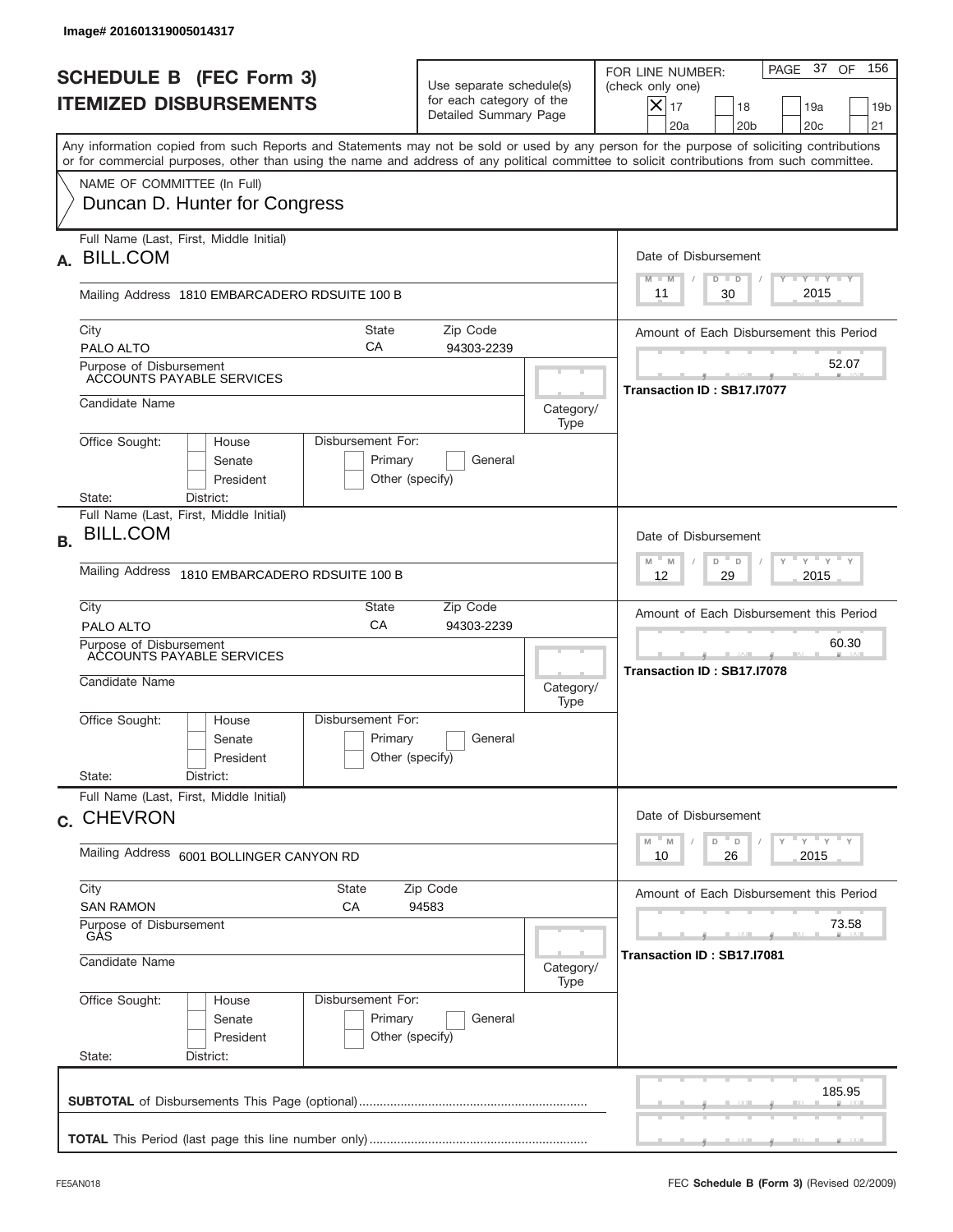|           | Image# 201601319005014318                                                                                                                                                                                                                                                               |                                                                                                |                   |                                                                                                                                                                   |
|-----------|-----------------------------------------------------------------------------------------------------------------------------------------------------------------------------------------------------------------------------------------------------------------------------------------|------------------------------------------------------------------------------------------------|-------------------|-------------------------------------------------------------------------------------------------------------------------------------------------------------------|
|           | <b>SCHEDULE B (FEC Form 3)</b><br><b>ITEMIZED DISBURSEMENTS</b>                                                                                                                                                                                                                         | Use separate schedule(s)<br>for each category of the<br>Detailed Summary Page                  |                   | 156<br>PAGE 38<br>OF<br>FOR LINE NUMBER:<br>(check only one)<br>$\times$<br>17<br>18<br>19a<br>19 <sub>b</sub><br>20 <sub>c</sub><br>21<br>20a<br>20 <sub>b</sub> |
|           | Any information copied from such Reports and Statements may not be sold or used by any person for the purpose of soliciting contributions<br>or for commercial purposes, other than using the name and address of any political committee to solicit contributions from such committee. |                                                                                                |                   |                                                                                                                                                                   |
|           | NAME OF COMMITTEE (In Full)<br>Duncan D. Hunter for Congress                                                                                                                                                                                                                            |                                                                                                |                   |                                                                                                                                                                   |
| А.        | Full Name (Last, First, Middle Initial)<br><b>CHEVRON</b>                                                                                                                                                                                                                               |                                                                                                |                   | Date of Disbursement<br>$T - Y$ $T - Y$<br>$M - M$<br>$D$ $D$                                                                                                     |
|           | Mailing Address 6001 BOLLINGER CANYON RD                                                                                                                                                                                                                                                |                                                                                                |                   | 2015<br>02<br>11                                                                                                                                                  |
|           | <b>State</b><br>City<br>CA<br><b>SAN RAMON</b>                                                                                                                                                                                                                                          | Zip Code<br>94583                                                                              |                   | Amount of Each Disbursement this Period                                                                                                                           |
|           | Purpose of Disbursement<br>GAS                                                                                                                                                                                                                                                          |                                                                                                |                   | 58.14<br>Transaction ID: SB17.I7082                                                                                                                               |
|           | Candidate Name                                                                                                                                                                                                                                                                          |                                                                                                | Category/<br>Type |                                                                                                                                                                   |
|           | Disbursement For:<br>Office Sought:<br>House<br>Senate<br>President<br>State:<br>District:                                                                                                                                                                                              | Primary<br>General<br>Other (specify)                                                          |                   |                                                                                                                                                                   |
| <b>B.</b> | Full Name (Last, First, Middle Initial)<br><b>CHEVRON</b>                                                                                                                                                                                                                               |                                                                                                |                   | Date of Disbursement                                                                                                                                              |
|           | Mailing Address<br>6001 BOLLINGER CANYON RD                                                                                                                                                                                                                                             | $\cdots$ $\gamma$ $\cdots$ $\gamma$ $\cdots$ $\gamma$<br>$M - M$<br>D<br>D<br>2015<br>11<br>16 |                   |                                                                                                                                                                   |
|           | City<br>State<br>CA<br><b>SAN RAMON</b>                                                                                                                                                                                                                                                 | Zip Code<br>94583                                                                              |                   | Amount of Each Disbursement this Period                                                                                                                           |
|           | Purpose of Disbursement<br>GÀS<br>Candidate Name                                                                                                                                                                                                                                        |                                                                                                | Category/<br>Type | 59.26<br>__<br>Transaction ID: SB17.I7083                                                                                                                         |
|           | Disbursement For:<br>Office Sought:<br>House<br>Senate<br>President                                                                                                                                                                                                                     | Primary<br>General<br>Other (specify)                                                          |                   |                                                                                                                                                                   |
|           | State:<br>District:<br>Full Name (Last, First, Middle Initial)                                                                                                                                                                                                                          |                                                                                                |                   |                                                                                                                                                                   |
|           | c. CHEVRON                                                                                                                                                                                                                                                                              |                                                                                                |                   | Date of Disbursement<br>$\gamma$ $\gamma$ $\gamma$ $\gamma$ $\gamma$<br>$-$ M<br>D<br>M<br>D                                                                      |
|           | Mailing Address 6001 BOLLINGER CANYON RD                                                                                                                                                                                                                                                | 19<br>2015<br>11                                                                               |                   |                                                                                                                                                                   |
|           | City<br>State<br>CA<br><b>SAN RAMON</b>                                                                                                                                                                                                                                                 | Zip Code<br>94583                                                                              |                   | Amount of Each Disbursement this Period                                                                                                                           |
|           | Purpose of Disbursement<br>GÁS<br>Candidate Name                                                                                                                                                                                                                                        | 58.30<br>Transaction ID: SB17.I7084                                                            |                   |                                                                                                                                                                   |
|           | Office Sought:<br>Disbursement For:<br>House                                                                                                                                                                                                                                            | Category/<br>Type                                                                              |                   |                                                                                                                                                                   |
|           | Senate<br>President<br>State:<br>District:                                                                                                                                                                                                                                              | Primary<br>General<br>Other (specify)                                                          |                   |                                                                                                                                                                   |
|           |                                                                                                                                                                                                                                                                                         |                                                                                                |                   | 175.70                                                                                                                                                            |
|           |                                                                                                                                                                                                                                                                                         |                                                                                                |                   |                                                                                                                                                                   |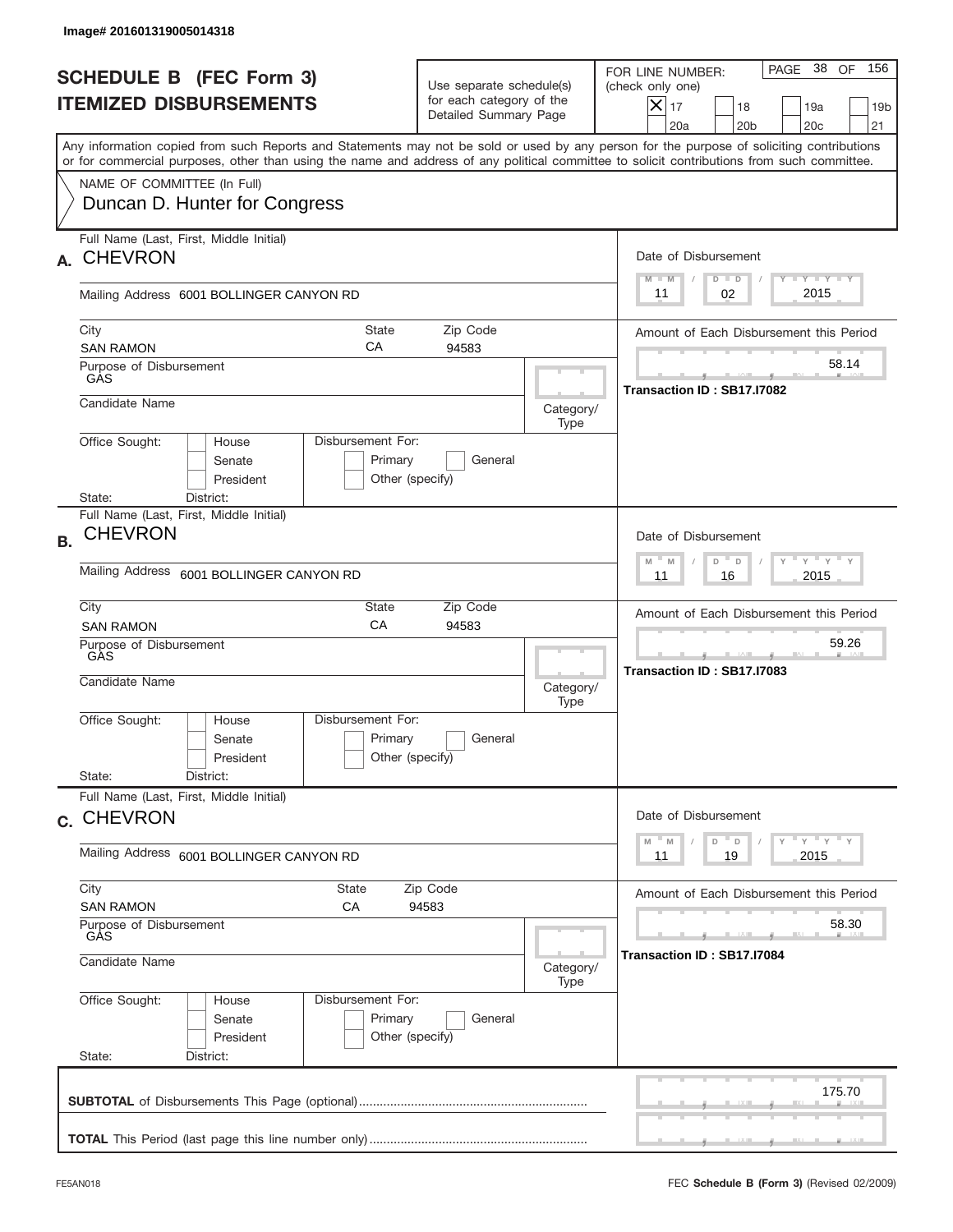|           | Image# 201601319005014319                                                                                                                                                                                                                                                               |                                                 |                                                                               |                                                                      |                                                                                                                                                              |
|-----------|-----------------------------------------------------------------------------------------------------------------------------------------------------------------------------------------------------------------------------------------------------------------------------------------|-------------------------------------------------|-------------------------------------------------------------------------------|----------------------------------------------------------------------|--------------------------------------------------------------------------------------------------------------------------------------------------------------|
|           | <b>SCHEDULE B (FEC Form 3)</b><br><b>ITEMIZED DISBURSEMENTS</b>                                                                                                                                                                                                                         |                                                 | Use separate schedule(s)<br>for each category of the<br>Detailed Summary Page |                                                                      | 156<br>PAGE 39<br>OF<br>FOR LINE NUMBER:<br>(check only one)<br>$X _{17}$<br>18<br>19a<br>19 <sub>b</sub><br>20 <sub>c</sub><br>20a<br>20 <sub>b</sub><br>21 |
|           | Any information copied from such Reports and Statements may not be sold or used by any person for the purpose of soliciting contributions<br>or for commercial purposes, other than using the name and address of any political committee to solicit contributions from such committee. |                                                 |                                                                               |                                                                      |                                                                                                                                                              |
|           | NAME OF COMMITTEE (In Full)<br>Duncan D. Hunter for Congress                                                                                                                                                                                                                            |                                                 |                                                                               |                                                                      |                                                                                                                                                              |
| А.        | Full Name (Last, First, Middle Initial)<br><b>CHEVRON</b>                                                                                                                                                                                                                               |                                                 |                                                                               |                                                                      | Date of Disbursement<br><b>TAYLY LY</b>                                                                                                                      |
|           | Mailing Address 6001 BOLLINGER CANYON RD                                                                                                                                                                                                                                                |                                                 |                                                                               |                                                                      | $M - M$<br>$D$ $D$<br>2015<br>12<br>07                                                                                                                       |
|           | City<br>State<br>Zip Code<br>СA<br><b>SAN RAMON</b><br>94583                                                                                                                                                                                                                            |                                                 |                                                                               |                                                                      | Amount of Each Disbursement this Period                                                                                                                      |
|           | Purpose of Disbursement<br>GAS                                                                                                                                                                                                                                                          |                                                 |                                                                               |                                                                      | 61.73<br>Transaction ID: SB17.I7085                                                                                                                          |
|           | Candidate Name                                                                                                                                                                                                                                                                          |                                                 |                                                                               | Category/<br>Type                                                    |                                                                                                                                                              |
|           | Office Sought:<br>House<br>Senate<br>President<br>State:<br>District:                                                                                                                                                                                                                   | Disbursement For:<br>Primary<br>Other (specify) | General                                                                       |                                                                      |                                                                                                                                                              |
| <b>B.</b> | Full Name (Last, First, Middle Initial)<br><b>CHEVRON</b>                                                                                                                                                                                                                               |                                                 |                                                                               |                                                                      | Date of Disbursement                                                                                                                                         |
|           | Mailing Address<br>6001 BOLLINGER CANYON RD                                                                                                                                                                                                                                             |                                                 |                                                                               |                                                                      | $-\gamma + \gamma - \gamma$<br>$M - M$<br>D<br>$\Box$<br>2015<br>12<br>15                                                                                    |
|           | City<br><b>SAN RAMON</b>                                                                                                                                                                                                                                                                | State<br>CA                                     | Zip Code<br>94583                                                             |                                                                      | Amount of Each Disbursement this Period                                                                                                                      |
|           | Purpose of Disbursement<br>GÀS<br>Candidate Name                                                                                                                                                                                                                                        |                                                 |                                                                               | Category/<br>Type                                                    | 57.89<br>--<br>Transaction ID: SB17.I7086                                                                                                                    |
|           | Office Sought:<br>House<br>Senate<br>President                                                                                                                                                                                                                                          | Disbursement For:<br>Primary<br>Other (specify) | General                                                                       |                                                                      |                                                                                                                                                              |
|           | State:<br>District:<br>Full Name (Last, First, Middle Initial)                                                                                                                                                                                                                          |                                                 |                                                                               |                                                                      |                                                                                                                                                              |
|           | c. CMDI                                                                                                                                                                                                                                                                                 |                                                 |                                                                               | Date of Disbursement<br>$\gamma$ $\gamma$ $\gamma$ $\gamma$ $\gamma$ |                                                                                                                                                              |
|           | Mailing Address 7704 LEESBURG PIKE                                                                                                                                                                                                                                                      |                                                 |                                                                               |                                                                      | M<br>D<br>M<br>D<br>2015<br>10<br>05                                                                                                                         |
|           | City<br>State<br>Zip Code<br><b>FALLS CHURCH</b><br>VA<br>22043                                                                                                                                                                                                                         |                                                 |                                                                               |                                                                      | Amount of Each Disbursement this Period                                                                                                                      |
|           | Purpose of Disbursement<br>CC PROCESSING<br>Candidate Name                                                                                                                                                                                                                              |                                                 |                                                                               | Category/                                                            | 262.05<br>Transaction ID : SB17.I7087                                                                                                                        |
|           | Office Sought:<br>House<br>Senate<br>President<br>State:<br>District:                                                                                                                                                                                                                   | Disbursement For:<br>Primary<br>Other (specify) | General                                                                       | Type                                                                 |                                                                                                                                                              |
|           |                                                                                                                                                                                                                                                                                         |                                                 |                                                                               |                                                                      | 381.67                                                                                                                                                       |
|           |                                                                                                                                                                                                                                                                                         |                                                 |                                                                               |                                                                      |                                                                                                                                                              |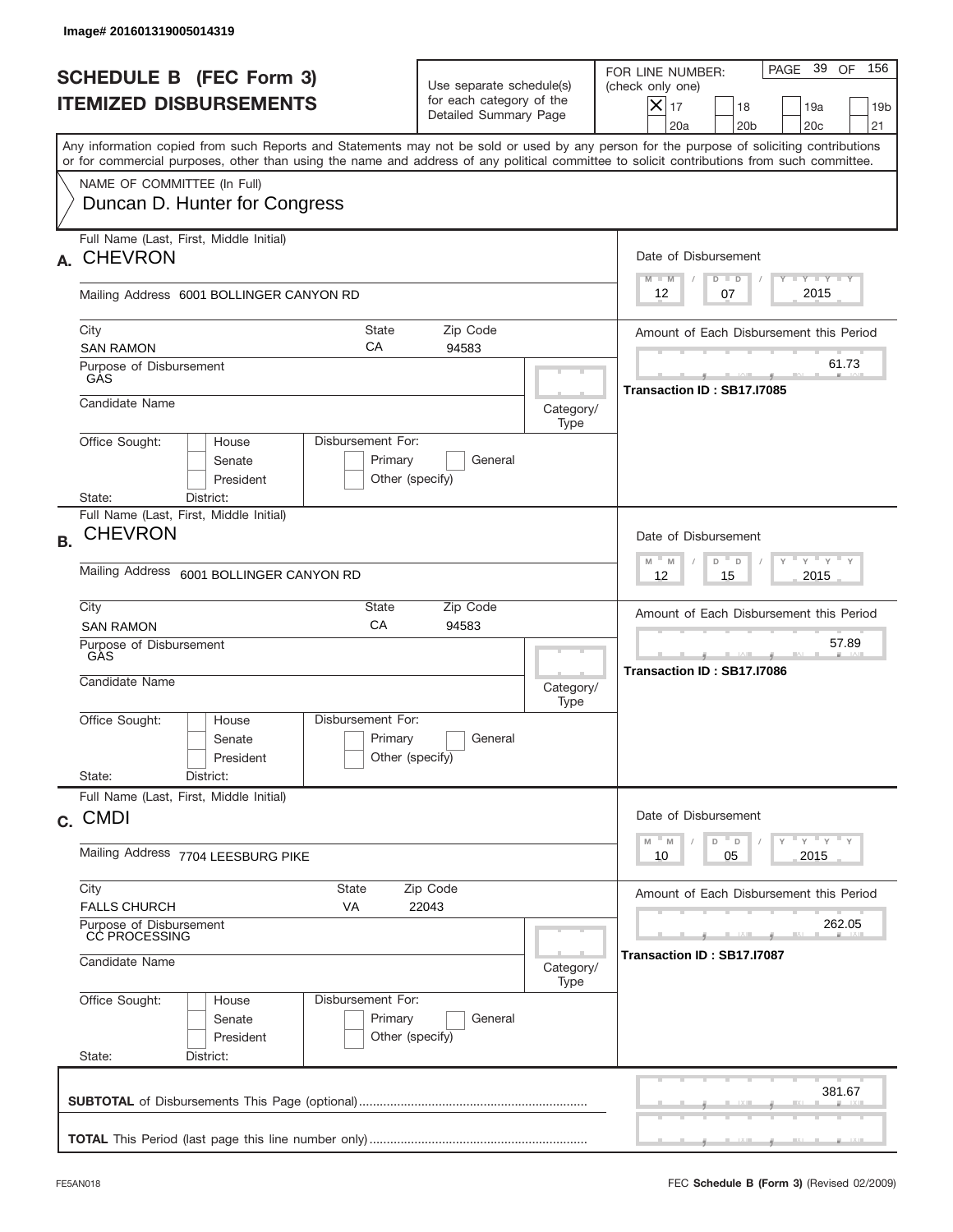|           | Image# 201601319005014320                                                                                                                                                                                                                                                               |                                                                                        |                   |                                                                                                                                                              |
|-----------|-----------------------------------------------------------------------------------------------------------------------------------------------------------------------------------------------------------------------------------------------------------------------------------------|----------------------------------------------------------------------------------------|-------------------|--------------------------------------------------------------------------------------------------------------------------------------------------------------|
|           | <b>SCHEDULE B (FEC Form 3)</b><br><b>ITEMIZED DISBURSEMENTS</b>                                                                                                                                                                                                                         | Use separate schedule(s)<br>for each category of the<br>Detailed Summary Page          |                   | 156<br>PAGE 40<br>OF<br>FOR LINE NUMBER:<br>(check only one)<br>$X _{17}$<br>18<br>19a<br>19 <sub>b</sub><br>20a<br>20 <sub>b</sub><br>20 <sub>c</sub><br>21 |
|           | Any information copied from such Reports and Statements may not be sold or used by any person for the purpose of soliciting contributions<br>or for commercial purposes, other than using the name and address of any political committee to solicit contributions from such committee. |                                                                                        |                   |                                                                                                                                                              |
|           | NAME OF COMMITTEE (In Full)<br>Duncan D. Hunter for Congress                                                                                                                                                                                                                            |                                                                                        |                   |                                                                                                                                                              |
| А.        | Full Name (Last, First, Middle Initial)<br><b>CMDI</b>                                                                                                                                                                                                                                  |                                                                                        |                   | Date of Disbursement                                                                                                                                         |
|           | Mailing Address 7704 LEESBURG PIKE                                                                                                                                                                                                                                                      |                                                                                        |                   | $T - Y$ $T - Y$<br>$M - M$<br>$D$ $D$<br>2015<br>10<br>05                                                                                                    |
|           | City<br><b>State</b><br>VA<br><b>FALLS CHURCH</b>                                                                                                                                                                                                                                       | Amount of Each Disbursement this Period                                                |                   |                                                                                                                                                              |
|           | Purpose of Disbursement<br>CC PROCESSING                                                                                                                                                                                                                                                |                                                                                        |                   | 13.20<br>Transaction ID: SB17.I7088                                                                                                                          |
|           | Candidate Name                                                                                                                                                                                                                                                                          |                                                                                        | Category/<br>Type |                                                                                                                                                              |
|           | Disbursement For:<br>Office Sought:<br>House<br>Senate<br>Primary<br>President<br>State:<br>District:                                                                                                                                                                                   | General<br>Other (specify)                                                             |                   |                                                                                                                                                              |
| <b>B.</b> | Full Name (Last, First, Middle Initial)<br><b>CMDI</b>                                                                                                                                                                                                                                  |                                                                                        |                   | Date of Disbursement                                                                                                                                         |
|           | Mailing Address 7704 LEESBURG PIKE                                                                                                                                                                                                                                                      | $M - M$<br>≡ γ ≡ γ ≡<br>D<br>D<br>2015<br>10<br>19                                     |                   |                                                                                                                                                              |
|           | City<br>State<br>VA<br><b>FALLS CHURCH</b>                                                                                                                                                                                                                                              | Amount of Each Disbursement this Period                                                |                   |                                                                                                                                                              |
|           | Purpose of Disbursement<br>CC PROCESSING<br>Candidate Name                                                                                                                                                                                                                              |                                                                                        |                   | 24.75<br>Transaction ID: SB17.I7089                                                                                                                          |
|           | Disbursement For:<br>Office Sought:<br>House<br>Primary<br>Senate<br>President                                                                                                                                                                                                          | General<br>Other (specify)                                                             | Type              |                                                                                                                                                              |
|           | State:<br>District:<br>Full Name (Last, First, Middle Initial)                                                                                                                                                                                                                          |                                                                                        |                   |                                                                                                                                                              |
|           | c. CMDI                                                                                                                                                                                                                                                                                 | Date of Disbursement<br>$\gamma$ $\gamma$ $\gamma$ $\gamma$ $\gamma$<br>$-M$<br>M<br>D |                   |                                                                                                                                                              |
|           | Mailing Address 7704 LEESBURG PIKE                                                                                                                                                                                                                                                      | $\mathsf D$<br>19<br>2015<br>10                                                        |                   |                                                                                                                                                              |
|           | City<br>State<br><b>FALLS CHURCH</b><br>VA                                                                                                                                                                                                                                              | Zip Code<br>22043                                                                      |                   | Amount of Each Disbursement this Period                                                                                                                      |
|           | Purpose of Disbursement<br><b>EMAIL SERVICES</b>                                                                                                                                                                                                                                        | 99.00<br>Transaction ID: SB17.I7090                                                    |                   |                                                                                                                                                              |
|           | Candidate Name                                                                                                                                                                                                                                                                          |                                                                                        |                   |                                                                                                                                                              |
|           | Office Sought:<br>Disbursement For:<br>House<br>Primary<br>Senate<br>President<br>State:<br>District:                                                                                                                                                                                   | General<br>Other (specify)                                                             |                   |                                                                                                                                                              |
|           |                                                                                                                                                                                                                                                                                         |                                                                                        |                   | 136.95                                                                                                                                                       |
|           |                                                                                                                                                                                                                                                                                         |                                                                                        |                   |                                                                                                                                                              |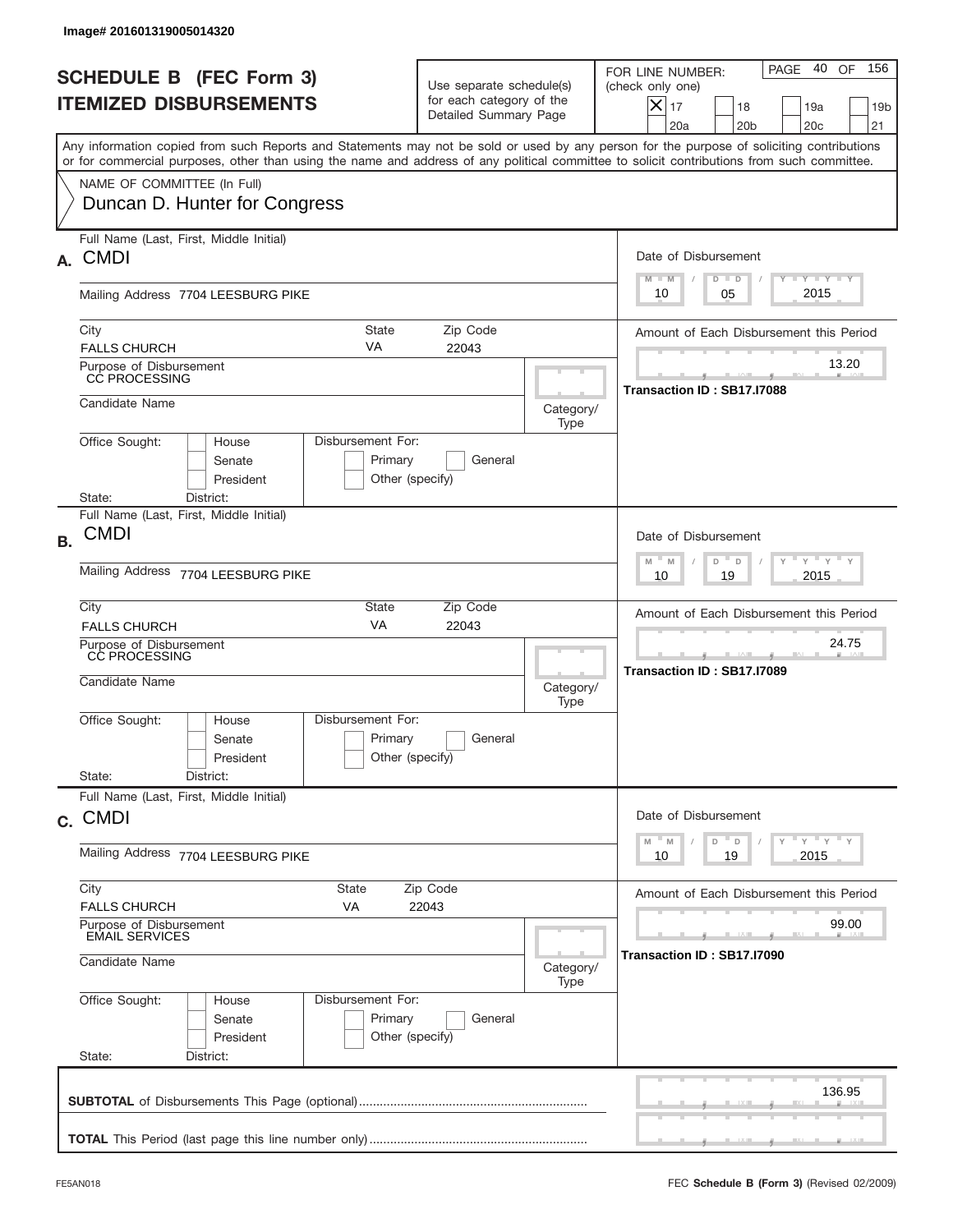|           | Image# 201601319005014321                                                                                                                                                                                                                                                               |                                                                                       |                                         |                                                                                                                                                              |
|-----------|-----------------------------------------------------------------------------------------------------------------------------------------------------------------------------------------------------------------------------------------------------------------------------------------|---------------------------------------------------------------------------------------|-----------------------------------------|--------------------------------------------------------------------------------------------------------------------------------------------------------------|
|           | <b>SCHEDULE B (FEC Form 3)</b><br><b>ITEMIZED DISBURSEMENTS</b>                                                                                                                                                                                                                         | Use separate schedule(s)<br>for each category of the<br>Detailed Summary Page         |                                         | 156<br>PAGE 41<br>OF<br>FOR LINE NUMBER:<br>(check only one)<br>$X _{17}$<br>18<br>19a<br>19 <sub>b</sub><br>20 <sub>c</sub><br>20a<br>20 <sub>b</sub><br>21 |
|           | Any information copied from such Reports and Statements may not be sold or used by any person for the purpose of soliciting contributions<br>or for commercial purposes, other than using the name and address of any political committee to solicit contributions from such committee. |                                                                                       |                                         |                                                                                                                                                              |
|           | NAME OF COMMITTEE (In Full)<br>Duncan D. Hunter for Congress                                                                                                                                                                                                                            |                                                                                       |                                         |                                                                                                                                                              |
| А.        | Full Name (Last, First, Middle Initial)<br><b>CMDI</b>                                                                                                                                                                                                                                  |                                                                                       |                                         | Date of Disbursement<br>$T - Y$ $T - Y$<br>$M - M$<br>$D$ $D$                                                                                                |
|           | Mailing Address 7704 LEESBURG PIKE                                                                                                                                                                                                                                                      |                                                                                       |                                         | 2015<br>21<br>10                                                                                                                                             |
|           | State<br>City<br>VA<br><b>FALLS CHURCH</b>                                                                                                                                                                                                                                              | Zip Code<br>22043                                                                     |                                         | Amount of Each Disbursement this Period                                                                                                                      |
|           | Purpose of Disbursement<br>DATABASE SERVICES                                                                                                                                                                                                                                            |                                                                                       |                                         | 798.00<br>Transaction ID: SB17.I7091                                                                                                                         |
|           | Candidate Name                                                                                                                                                                                                                                                                          |                                                                                       | Category/<br>Type                       |                                                                                                                                                              |
|           | Disbursement For:<br>Office Sought:<br>House<br>Senate<br>Primary<br>President<br>State:                                                                                                                                                                                                | General<br>Other (specify)                                                            |                                         |                                                                                                                                                              |
| <b>B.</b> | District:<br>Full Name (Last, First, Middle Initial)<br><b>CMDI</b>                                                                                                                                                                                                                     |                                                                                       |                                         | Date of Disbursement                                                                                                                                         |
|           | Mailing Address 7704 LEESBURG PIKE                                                                                                                                                                                                                                                      | $\cdots$ $\gamma$ $\cdots$ $\gamma$ $\cdots$<br>$M - M$<br>D<br>D<br>2015<br>10<br>26 |                                         |                                                                                                                                                              |
|           | City<br>State<br>VA<br><b>FALLS CHURCH</b>                                                                                                                                                                                                                                              |                                                                                       | Amount of Each Disbursement this Period |                                                                                                                                                              |
|           | Purpose of Disbursement<br>CC PROCESSING<br>Candidate Name                                                                                                                                                                                                                              | Category/<br>Type                                                                     | 127.65<br>Transaction ID: SB17.I7092    |                                                                                                                                                              |
|           | Disbursement For:<br>Office Sought:<br>House<br>Primary<br>Senate<br>President                                                                                                                                                                                                          | General<br>Other (specify)                                                            |                                         |                                                                                                                                                              |
|           | State:<br>District:<br>Full Name (Last, First, Middle Initial)                                                                                                                                                                                                                          |                                                                                       |                                         |                                                                                                                                                              |
|           | c. CMDI                                                                                                                                                                                                                                                                                 | Date of Disbursement<br>$\cdots$ $\gamma$ $\cdots$ $\gamma$ $\cdots$ $\gamma$<br>D    |                                         |                                                                                                                                                              |
|           | Mailing Address 7704 LEESBURG PIKE                                                                                                                                                                                                                                                      | M<br>M<br>D<br>Y<br>2015<br>11<br>05                                                  |                                         |                                                                                                                                                              |
|           | City<br>State<br>Zip Code<br><b>FALLS CHURCH</b><br>VA                                                                                                                                                                                                                                  | Amount of Each Disbursement this Period                                               |                                         |                                                                                                                                                              |
|           | Purpose of Disbursement<br>CC PROCESSING<br>Candidate Name                                                                                                                                                                                                                              | Category/                                                                             | 6.58<br>Transaction ID : SB17.I7093     |                                                                                                                                                              |
|           | Office Sought:<br>Disbursement For:<br>House<br>Primary<br>Senate<br>President<br>State:<br>District:                                                                                                                                                                                   | General<br>Other (specify)                                                            | Type                                    |                                                                                                                                                              |
|           |                                                                                                                                                                                                                                                                                         |                                                                                       |                                         | 932.23                                                                                                                                                       |
|           |                                                                                                                                                                                                                                                                                         |                                                                                       |                                         |                                                                                                                                                              |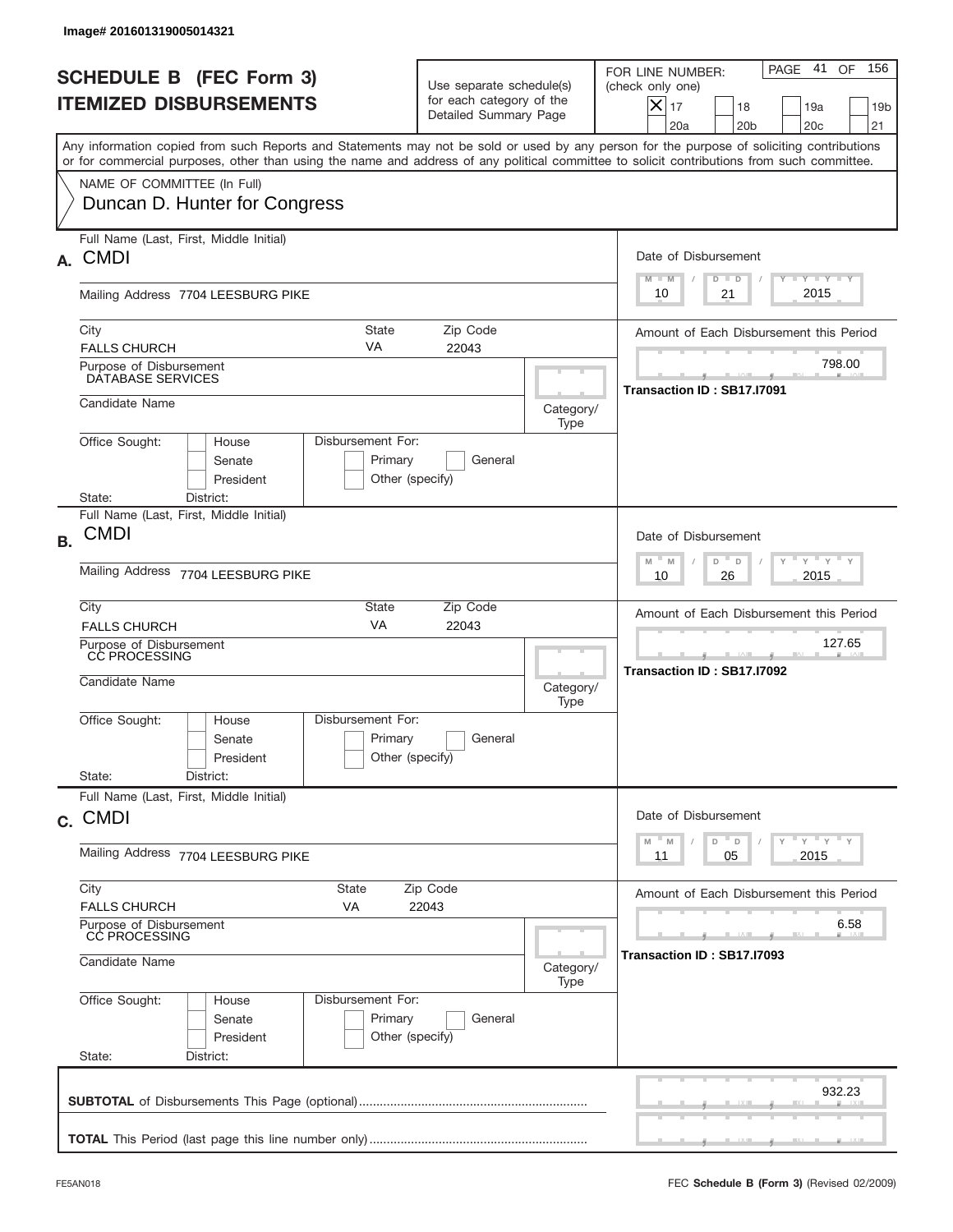|           | Image# 201601319005014322                                                                                                                                                                                                                                                               |                                                                               |                                     |                                                                                                                                                           |
|-----------|-----------------------------------------------------------------------------------------------------------------------------------------------------------------------------------------------------------------------------------------------------------------------------------------|-------------------------------------------------------------------------------|-------------------------------------|-----------------------------------------------------------------------------------------------------------------------------------------------------------|
|           | <b>SCHEDULE B (FEC Form 3)</b><br><b>ITEMIZED DISBURSEMENTS</b>                                                                                                                                                                                                                         | Use separate schedule(s)<br>for each category of the<br>Detailed Summary Page |                                     | 156<br>PAGE 42 OF<br>FOR LINE NUMBER:<br>(check only one)<br>$X _{17}$<br>18<br>19a<br>19 <sub>b</sub><br>20a<br>20 <sub>b</sub><br>20 <sub>c</sub><br>21 |
|           | Any information copied from such Reports and Statements may not be sold or used by any person for the purpose of soliciting contributions<br>or for commercial purposes, other than using the name and address of any political committee to solicit contributions from such committee. |                                                                               |                                     |                                                                                                                                                           |
|           | NAME OF COMMITTEE (In Full)<br>Duncan D. Hunter for Congress                                                                                                                                                                                                                            |                                                                               |                                     |                                                                                                                                                           |
| А.        | Full Name (Last, First, Middle Initial)<br><b>CMDI</b>                                                                                                                                                                                                                                  |                                                                               |                                     | Date of Disbursement                                                                                                                                      |
|           | Mailing Address 7704 LEESBURG PIKE                                                                                                                                                                                                                                                      |                                                                               |                                     | <b>TAYLY LY</b><br>$M - M$<br>$D$ $D$<br>2015<br>09<br>11                                                                                                 |
|           | City<br><b>State</b><br>VA<br><b>FALLS CHURCH</b>                                                                                                                                                                                                                                       | Zip Code<br>22043                                                             |                                     | Amount of Each Disbursement this Period                                                                                                                   |
|           | Purpose of Disbursement<br>CC PROCESSING                                                                                                                                                                                                                                                |                                                                               |                                     | 6.62<br>Transaction ID: SB17.I7094                                                                                                                        |
|           | Candidate Name                                                                                                                                                                                                                                                                          |                                                                               | Category/<br>Type                   |                                                                                                                                                           |
|           | Disbursement For:<br>Office Sought:<br>House<br>Senate<br>Primary<br>President<br>State:<br>District:                                                                                                                                                                                   | General<br>Other (specify)                                                    |                                     |                                                                                                                                                           |
| <b>B.</b> | Full Name (Last, First, Middle Initial)<br><b>CMDI</b>                                                                                                                                                                                                                                  |                                                                               |                                     | Date of Disbursement<br>$-$ M<br>≡ γ ≡ γ ≡<br>M<br>D<br>D                                                                                                 |
|           | Mailing Address 7704 LEESBURG PIKE                                                                                                                                                                                                                                                      | 2015<br>11<br>17                                                              |                                     |                                                                                                                                                           |
|           | City<br>State<br>VA<br><b>FALLS CHURCH</b>                                                                                                                                                                                                                                              | Amount of Each Disbursement this Period                                       |                                     |                                                                                                                                                           |
|           | Purpose of Disbursement<br>EMAIL SERVICES<br>Candidate Name                                                                                                                                                                                                                             | Category/<br>Type                                                             | 99.00<br>Transaction ID: SB17.I7095 |                                                                                                                                                           |
|           | Disbursement For:<br>Office Sought:<br>House<br>Primary<br>Senate<br>President<br>State:<br>District:                                                                                                                                                                                   | General<br>Other (specify)                                                    |                                     |                                                                                                                                                           |
|           | Full Name (Last, First, Middle Initial)<br>c. CMDI                                                                                                                                                                                                                                      |                                                                               |                                     | Date of Disbursement                                                                                                                                      |
|           | Mailing Address 7704 LEESBURG PIKE                                                                                                                                                                                                                                                      | $-\gamma + \gamma - \gamma$<br>M<br>M<br>D<br>D<br>Y<br>2015<br>11<br>24      |                                     |                                                                                                                                                           |
|           | City<br>State<br><b>FALLS CHURCH</b><br>VA                                                                                                                                                                                                                                              | Zip Code<br>22043                                                             |                                     | Amount of Each Disbursement this Period                                                                                                                   |
|           | Purpose of Disbursement<br>DATABASE SERVICES                                                                                                                                                                                                                                            |                                                                               | 798.00                              |                                                                                                                                                           |
|           | Candidate Name                                                                                                                                                                                                                                                                          | Transaction ID: SB17.I7096                                                    |                                     |                                                                                                                                                           |
|           | Office Sought:<br>Disbursement For:<br>House<br>Primary<br>Senate<br>President<br>State:<br>District:                                                                                                                                                                                   | General<br>Other (specify)                                                    |                                     |                                                                                                                                                           |
|           |                                                                                                                                                                                                                                                                                         |                                                                               |                                     | 903.62                                                                                                                                                    |
|           |                                                                                                                                                                                                                                                                                         |                                                                               |                                     |                                                                                                                                                           |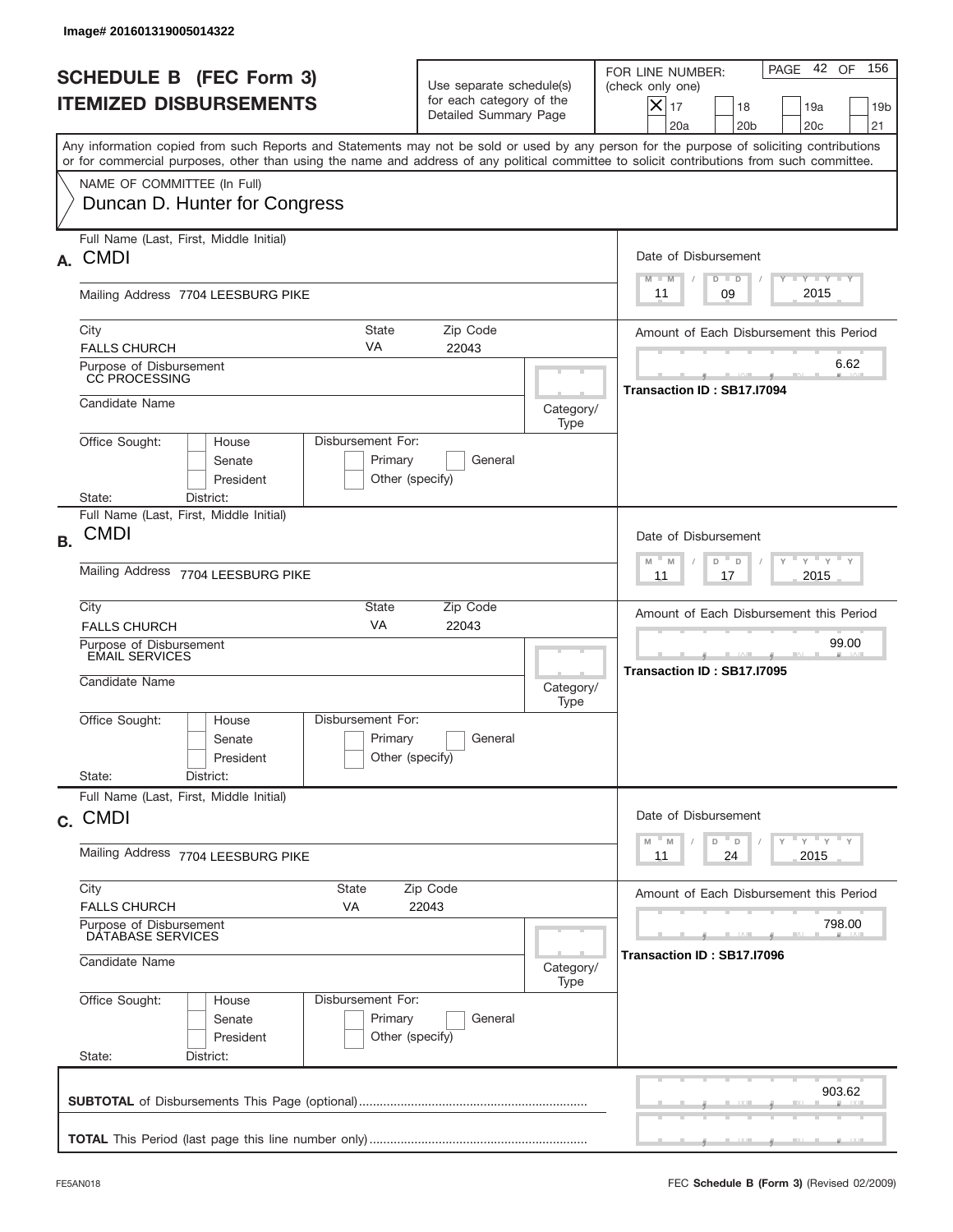|           | Image# 201601319005014323                                                                                                                                                                                                                                                               |                                                                               |                                     |                                                                                                                                                              |
|-----------|-----------------------------------------------------------------------------------------------------------------------------------------------------------------------------------------------------------------------------------------------------------------------------------------|-------------------------------------------------------------------------------|-------------------------------------|--------------------------------------------------------------------------------------------------------------------------------------------------------------|
|           | <b>SCHEDULE B (FEC Form 3)</b><br><b>ITEMIZED DISBURSEMENTS</b>                                                                                                                                                                                                                         | Use separate schedule(s)<br>for each category of the<br>Detailed Summary Page |                                     | 156<br>PAGE 43<br>OF<br>FOR LINE NUMBER:<br>(check only one)<br>$X _{17}$<br>18<br>19a<br>19 <sub>b</sub><br>20a<br>20 <sub>b</sub><br>20 <sub>c</sub><br>21 |
|           | Any information copied from such Reports and Statements may not be sold or used by any person for the purpose of soliciting contributions<br>or for commercial purposes, other than using the name and address of any political committee to solicit contributions from such committee. |                                                                               |                                     |                                                                                                                                                              |
|           | NAME OF COMMITTEE (In Full)<br>Duncan D. Hunter for Congress                                                                                                                                                                                                                            |                                                                               |                                     |                                                                                                                                                              |
| А.        | Full Name (Last, First, Middle Initial)<br><b>CMDI</b>                                                                                                                                                                                                                                  |                                                                               |                                     | Date of Disbursement<br><b>TAYLY LY</b><br>$M - M$<br>$D$ $D$                                                                                                |
|           | Mailing Address 7704 LEESBURG PIKE                                                                                                                                                                                                                                                      |                                                                               |                                     | 2015<br>03<br>12                                                                                                                                             |
|           | City<br><b>State</b><br>VA<br><b>FALLS CHURCH</b>                                                                                                                                                                                                                                       | Amount of Each Disbursement this Period                                       |                                     |                                                                                                                                                              |
|           | Purpose of Disbursement<br>CC PROCESSING                                                                                                                                                                                                                                                |                                                                               |                                     | 1.08<br>Transaction ID: SB17.I7097                                                                                                                           |
|           | Candidate Name                                                                                                                                                                                                                                                                          |                                                                               | Category/<br>Type                   |                                                                                                                                                              |
|           | Disbursement For:<br>Office Sought:<br>House<br>Senate<br>Primary<br>President<br>State:<br>District:                                                                                                                                                                                   | General<br>Other (specify)                                                    |                                     |                                                                                                                                                              |
| <b>B.</b> | Full Name (Last, First, Middle Initial)<br><b>CMDI</b>                                                                                                                                                                                                                                  |                                                                               |                                     | Date of Disbursement<br>$M - M$<br>≡ γ ≡ γ ≡<br>D                                                                                                            |
|           | Mailing Address 7704 LEESBURG PIKE                                                                                                                                                                                                                                                      | D<br>2015<br>12<br>07                                                         |                                     |                                                                                                                                                              |
|           | City<br>State<br>VA<br><b>FALLS CHURCH</b>                                                                                                                                                                                                                                              | Amount of Each Disbursement this Period                                       |                                     |                                                                                                                                                              |
|           | Purpose of Disbursement<br>CC PROCESSING<br>Candidate Name                                                                                                                                                                                                                              | Category/<br>Type                                                             | 50.97<br>Transaction ID: SB17.I7098 |                                                                                                                                                              |
|           | Disbursement For:<br>Office Sought:<br>House<br>Primary<br>Senate<br>President                                                                                                                                                                                                          | General<br>Other (specify)                                                    |                                     |                                                                                                                                                              |
|           | State:<br>District:<br>Full Name (Last, First, Middle Initial)                                                                                                                                                                                                                          |                                                                               |                                     |                                                                                                                                                              |
|           | c. CMDI                                                                                                                                                                                                                                                                                 |                                                                               |                                     | Date of Disbursement                                                                                                                                         |
|           | Mailing Address 7704 LEESBURG PIKE                                                                                                                                                                                                                                                      | ү"ү"ү"ү<br>$-M$<br>M<br>D<br>$\mathsf D$<br>2015<br>12<br>14                  |                                     |                                                                                                                                                              |
|           | City<br>State<br><b>FALLS CHURCH</b><br>VA                                                                                                                                                                                                                                              | Zip Code<br>22043                                                             |                                     | Amount of Each Disbursement this Period                                                                                                                      |
|           | Purpose of Disbursement<br>CC PROCESSING                                                                                                                                                                                                                                                | 10.25                                                                         |                                     |                                                                                                                                                              |
|           | Candidate Name                                                                                                                                                                                                                                                                          | Transaction ID: SB17.I7099                                                    |                                     |                                                                                                                                                              |
|           | Office Sought:<br>Disbursement For:<br>House<br>Primary<br>Senate<br>President<br>State:<br>District:                                                                                                                                                                                   | General<br>Other (specify)                                                    | Type                                |                                                                                                                                                              |
|           |                                                                                                                                                                                                                                                                                         |                                                                               |                                     | 62.30                                                                                                                                                        |
|           |                                                                                                                                                                                                                                                                                         |                                                                               |                                     |                                                                                                                                                              |
|           |                                                                                                                                                                                                                                                                                         |                                                                               |                                     |                                                                                                                                                              |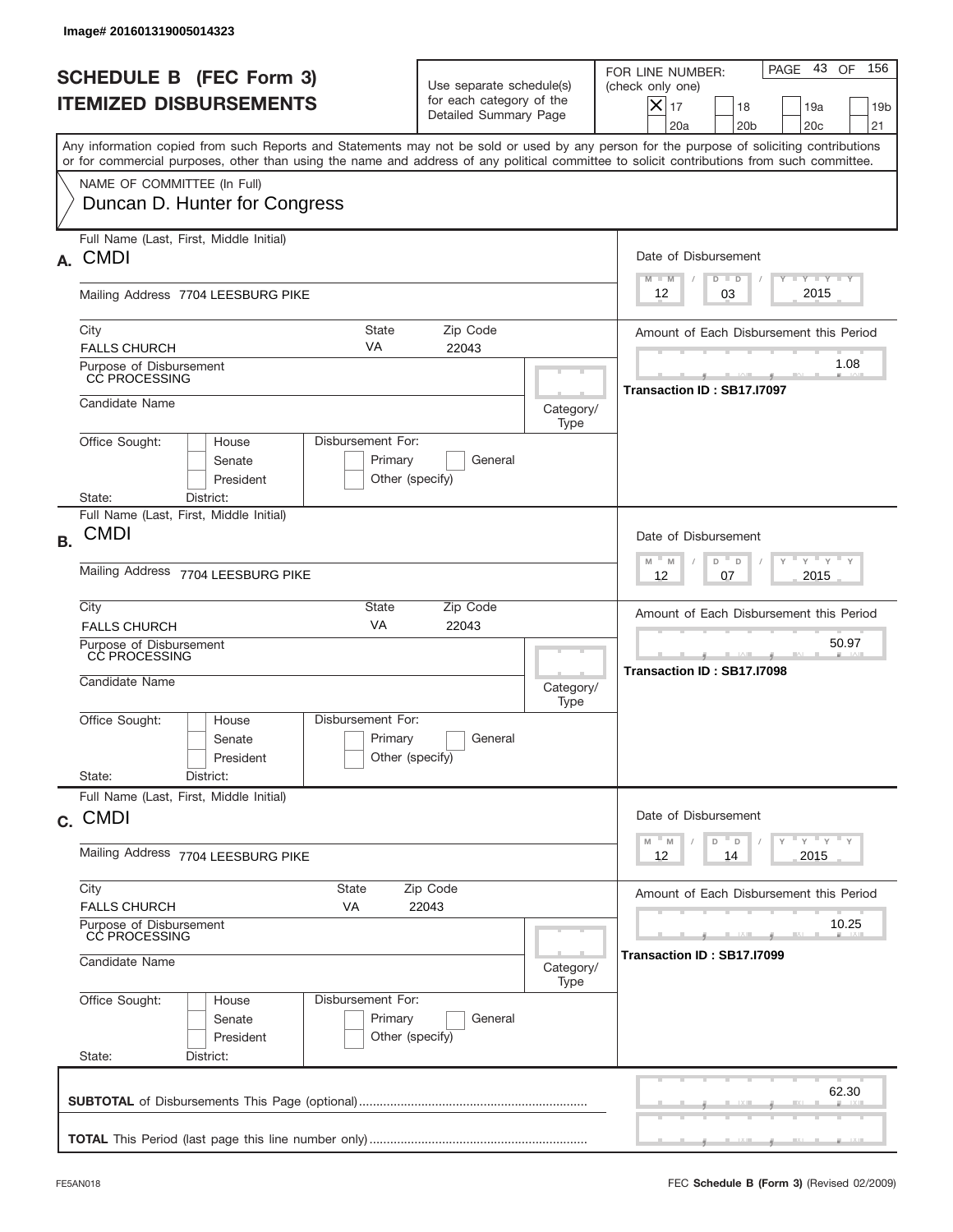| Image# 201601319005014324                                                                                                                                                                                                                                                               |                                                                                         |                                                                                                                                                              |  |  |  |
|-----------------------------------------------------------------------------------------------------------------------------------------------------------------------------------------------------------------------------------------------------------------------------------------|-----------------------------------------------------------------------------------------|--------------------------------------------------------------------------------------------------------------------------------------------------------------|--|--|--|
| <b>SCHEDULE B (FEC Form 3)</b><br><b>ITEMIZED DISBURSEMENTS</b>                                                                                                                                                                                                                         | Use separate schedule(s)<br>for each category of the<br>Detailed Summary Page           | 156<br>PAGE 44<br>OF<br>FOR LINE NUMBER:<br>(check only one)<br>$X _{17}$<br>18<br>19a<br>19 <sub>b</sub><br>20 <sub>c</sub><br>20a<br>20 <sub>b</sub><br>21 |  |  |  |
| Any information copied from such Reports and Statements may not be sold or used by any person for the purpose of soliciting contributions<br>or for commercial purposes, other than using the name and address of any political committee to solicit contributions from such committee. |                                                                                         |                                                                                                                                                              |  |  |  |
| NAME OF COMMITTEE (In Full)<br>Duncan D. Hunter for Congress                                                                                                                                                                                                                            |                                                                                         |                                                                                                                                                              |  |  |  |
| Full Name (Last, First, Middle Initial)<br><b>CMDI</b><br>А.                                                                                                                                                                                                                            |                                                                                         | Date of Disbursement                                                                                                                                         |  |  |  |
| Mailing Address 7704 LEESBURG PIKE                                                                                                                                                                                                                                                      |                                                                                         | <b>TAYLY LY</b><br>$M - M$<br>$D$ $D$<br>2015<br>12<br>17                                                                                                    |  |  |  |
| State<br>City<br>VA<br><b>FALLS CHURCH</b>                                                                                                                                                                                                                                              | Zip Code<br>22043                                                                       | Amount of Each Disbursement this Period                                                                                                                      |  |  |  |
| Purpose of Disbursement<br><b>EMAIL SERVICES</b>                                                                                                                                                                                                                                        |                                                                                         | 99.00<br>Transaction ID: SB17.I7100                                                                                                                          |  |  |  |
| Candidate Name                                                                                                                                                                                                                                                                          |                                                                                         | Category/<br>Type                                                                                                                                            |  |  |  |
| Disbursement For:<br>Office Sought:<br>House<br>Senate<br>President                                                                                                                                                                                                                     | Primary<br>General<br>Other (specify)                                                   |                                                                                                                                                              |  |  |  |
| State:<br>District:<br>Full Name (Last, First, Middle Initial)<br><b>CMDI</b><br><b>B.</b>                                                                                                                                                                                              |                                                                                         | Date of Disbursement<br>$\cdots$ $\gamma$ $\cdots$ $\gamma$ $\cdots$                                                                                         |  |  |  |
| Mailing Address 7704 LEESBURG PIKE                                                                                                                                                                                                                                                      |                                                                                         |                                                                                                                                                              |  |  |  |
| City<br>State<br>VA<br><b>FALLS CHURCH</b>                                                                                                                                                                                                                                              | Amount of Each Disbursement this Period                                                 |                                                                                                                                                              |  |  |  |
| Purpose of Disbursement<br>DATABASE SERVICES<br>Candidate Name                                                                                                                                                                                                                          |                                                                                         | 798.00<br>Transaction ID: SB17.I7101<br>Category/<br>Type                                                                                                    |  |  |  |
| Disbursement For:<br>Office Sought:<br>House<br>Senate<br>President                                                                                                                                                                                                                     | Primary<br>General<br>Other (specify)                                                   |                                                                                                                                                              |  |  |  |
| State:<br>District:<br>Full Name (Last, First, Middle Initial)                                                                                                                                                                                                                          |                                                                                         |                                                                                                                                                              |  |  |  |
| c. COSTCO                                                                                                                                                                                                                                                                               |                                                                                         |                                                                                                                                                              |  |  |  |
| Mailing Address 999 LAKE DR.                                                                                                                                                                                                                                                            | $\gamma$ $\gamma$ $\gamma$ $\gamma$ $\gamma$<br>$-M$<br>D<br>M<br>D<br>2015<br>10<br>26 |                                                                                                                                                              |  |  |  |
| City<br>State<br><b>ISSAQUAH</b><br>WA                                                                                                                                                                                                                                                  | Zip Code<br>98027-8990                                                                  | Amount of Each Disbursement this Period                                                                                                                      |  |  |  |
| Purpose of Disbursement<br>FOOD/BEVERAGES<br>Candidate Name                                                                                                                                                                                                                             |                                                                                         | 476.56<br>Transaction ID : SB17.I7102<br>Category/                                                                                                           |  |  |  |
| Office Sought:<br>Disbursement For:<br>House<br>Senate<br>President<br>State:<br>District:                                                                                                                                                                                              | Primary<br>General<br>Other (specify)                                                   | Type                                                                                                                                                         |  |  |  |
|                                                                                                                                                                                                                                                                                         |                                                                                         | 1373.56                                                                                                                                                      |  |  |  |
|                                                                                                                                                                                                                                                                                         |                                                                                         |                                                                                                                                                              |  |  |  |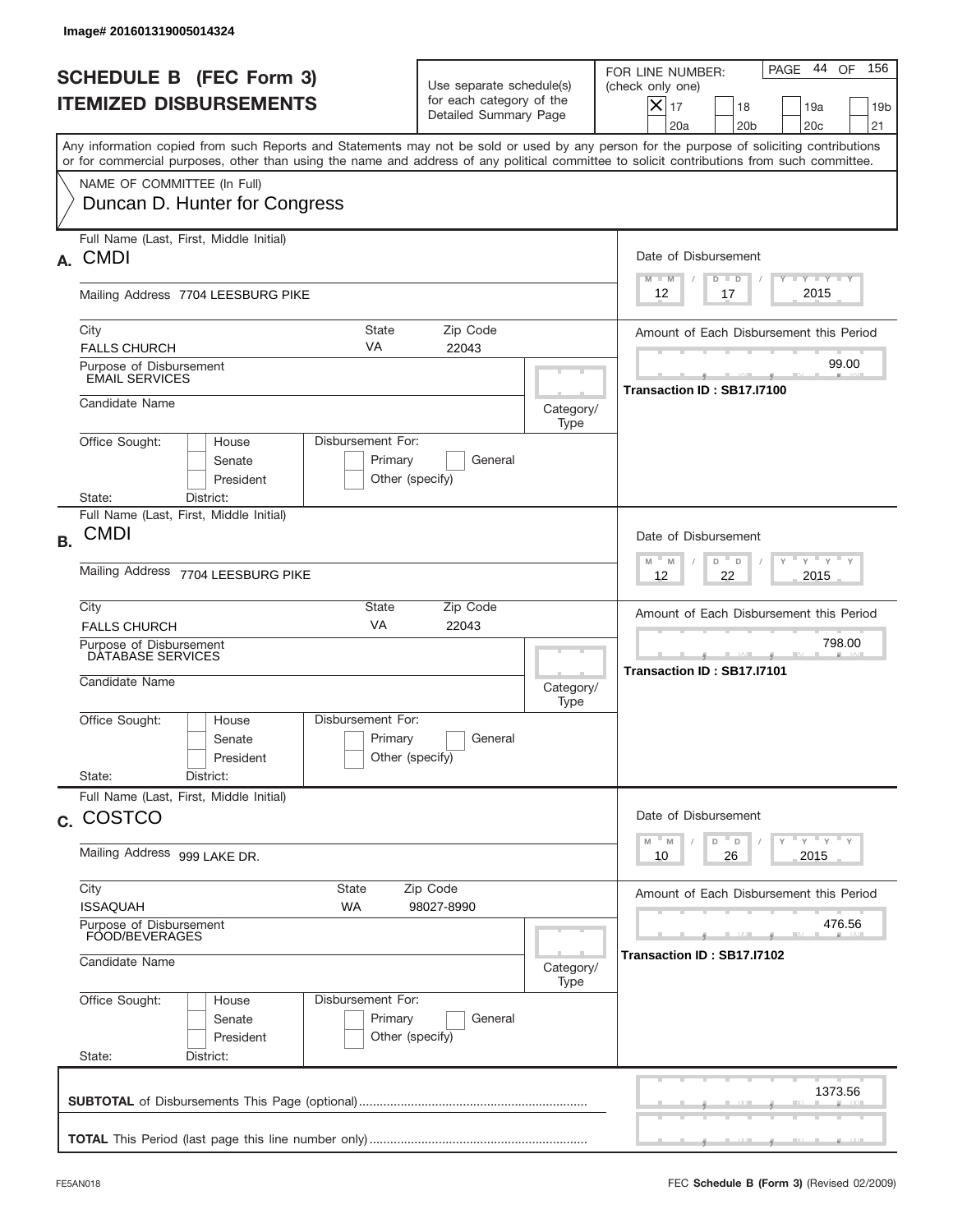|              | Image# 201601319005014325                                                         |                                                                                                           |                                                                               |                   |                                                                                                                                                                                                                                                                                         |
|--------------|-----------------------------------------------------------------------------------|-----------------------------------------------------------------------------------------------------------|-------------------------------------------------------------------------------|-------------------|-----------------------------------------------------------------------------------------------------------------------------------------------------------------------------------------------------------------------------------------------------------------------------------------|
|              | <b>SCHEDULE B (FEC Form 3)</b><br><b>ITEMIZED DISBURSEMENTS</b>                   |                                                                                                           | Use separate schedule(s)<br>for each category of the<br>Detailed Summary Page |                   | 156<br>PAGE 45<br>OF<br>FOR LINE NUMBER:<br>(check only one)<br>$X _{17}$<br>18<br>19a<br>19 <sub>b</sub><br>20a<br>20 <sub>b</sub><br>20 <sub>c</sub><br>21                                                                                                                            |
|              | NAME OF COMMITTEE (In Full)                                                       |                                                                                                           |                                                                               |                   | Any information copied from such Reports and Statements may not be sold or used by any person for the purpose of soliciting contributions<br>or for commercial purposes, other than using the name and address of any political committee to solicit contributions from such committee. |
|              | Duncan D. Hunter for Congress                                                     |                                                                                                           |                                                                               |                   |                                                                                                                                                                                                                                                                                         |
| $\mathbf{A}$ | Full Name (Last, First, Middle Initial)<br><b>COSTCO</b>                          |                                                                                                           |                                                                               |                   | Date of Disbursement<br><b>TAYLY LY</b><br>$M - M$<br>$D$ $D$                                                                                                                                                                                                                           |
|              | Mailing Address 999 LAKE DR.                                                      |                                                                                                           |                                                                               |                   | 2015<br>06<br>11                                                                                                                                                                                                                                                                        |
|              | City<br><b>ISSAQUAH</b>                                                           | Amount of Each Disbursement this Period                                                                   |                                                                               |                   |                                                                                                                                                                                                                                                                                         |
|              | Purpose of Disbursement<br>OFFICE SUPPLIES                                        |                                                                                                           |                                                                               |                   | 525.12<br>Transaction ID: SB17.I7103                                                                                                                                                                                                                                                    |
|              | Candidate Name                                                                    |                                                                                                           |                                                                               | Category/<br>Type |                                                                                                                                                                                                                                                                                         |
|              | Office Sought:<br>House<br>Senate<br>President<br>State:<br>District:             | Disbursement For:<br>Primary<br>Other (specify)                                                           | General                                                                       |                   |                                                                                                                                                                                                                                                                                         |
| <b>B.</b>    | Full Name (Last, First, Middle Initial)<br><b>COSTCO</b>                          |                                                                                                           |                                                                               |                   | Date of Disbursement                                                                                                                                                                                                                                                                    |
|              | Mailing Address 999 LAKE DR.                                                      | $\mathbb{F}$ $\mathbb{Y}$ $\mathbb{F}$ $\mathbb{Y}$ $\mathbb{F}$<br>$M - M$<br>D<br>D<br>2015<br>12<br>14 |                                                                               |                   |                                                                                                                                                                                                                                                                                         |
|              | City<br><b>ISSAQUAH</b>                                                           | Amount of Each Disbursement this Period                                                                   |                                                                               |                   |                                                                                                                                                                                                                                                                                         |
|              | Purpose of Disbursement<br>OFFICE SUPPLIES<br>Candidate Name<br>Category/<br>Type |                                                                                                           |                                                                               |                   | 846.15<br>Transaction ID: SB17.I7104                                                                                                                                                                                                                                                    |
|              | Office Sought:<br>House<br>Senate<br>President<br>District:                       | Disbursement For:<br>Primary<br>Other (specify)                                                           | General                                                                       |                   |                                                                                                                                                                                                                                                                                         |
|              | State:<br>Full Name (Last, First, Middle Initial)                                 |                                                                                                           |                                                                               |                   |                                                                                                                                                                                                                                                                                         |
|              | c. COSTCO                                                                         |                                                                                                           |                                                                               |                   | Date of Disbursement<br>$\gamma$ $\gamma$ $\gamma$ $\gamma$ $\gamma$<br>$-M$<br>M<br>D<br>D                                                                                                                                                                                             |
|              | Mailing Address 999 LAKE DR.                                                      | 2015<br>12<br>21                                                                                          |                                                                               |                   |                                                                                                                                                                                                                                                                                         |
|              | City<br><b>ISSAQUAH</b>                                                           | State<br>WA                                                                                               | Zip Code<br>98027-8990                                                        |                   | Amount of Each Disbursement this Period                                                                                                                                                                                                                                                 |
|              | Purpose of Disbursement<br>OFFICE SUPPLIES<br>Candidate Name<br>Category/         |                                                                                                           |                                                                               |                   | 898.11<br>Transaction ID: SB17.I7105                                                                                                                                                                                                                                                    |
|              | Office Sought:<br>House<br>Senate<br>President<br>State:<br>District:             | Disbursement For:<br>Primary<br>Other (specify)                                                           | General                                                                       | Type              |                                                                                                                                                                                                                                                                                         |
|              |                                                                                   |                                                                                                           |                                                                               |                   | 2269.38                                                                                                                                                                                                                                                                                 |
|              |                                                                                   |                                                                                                           |                                                                               |                   |                                                                                                                                                                                                                                                                                         |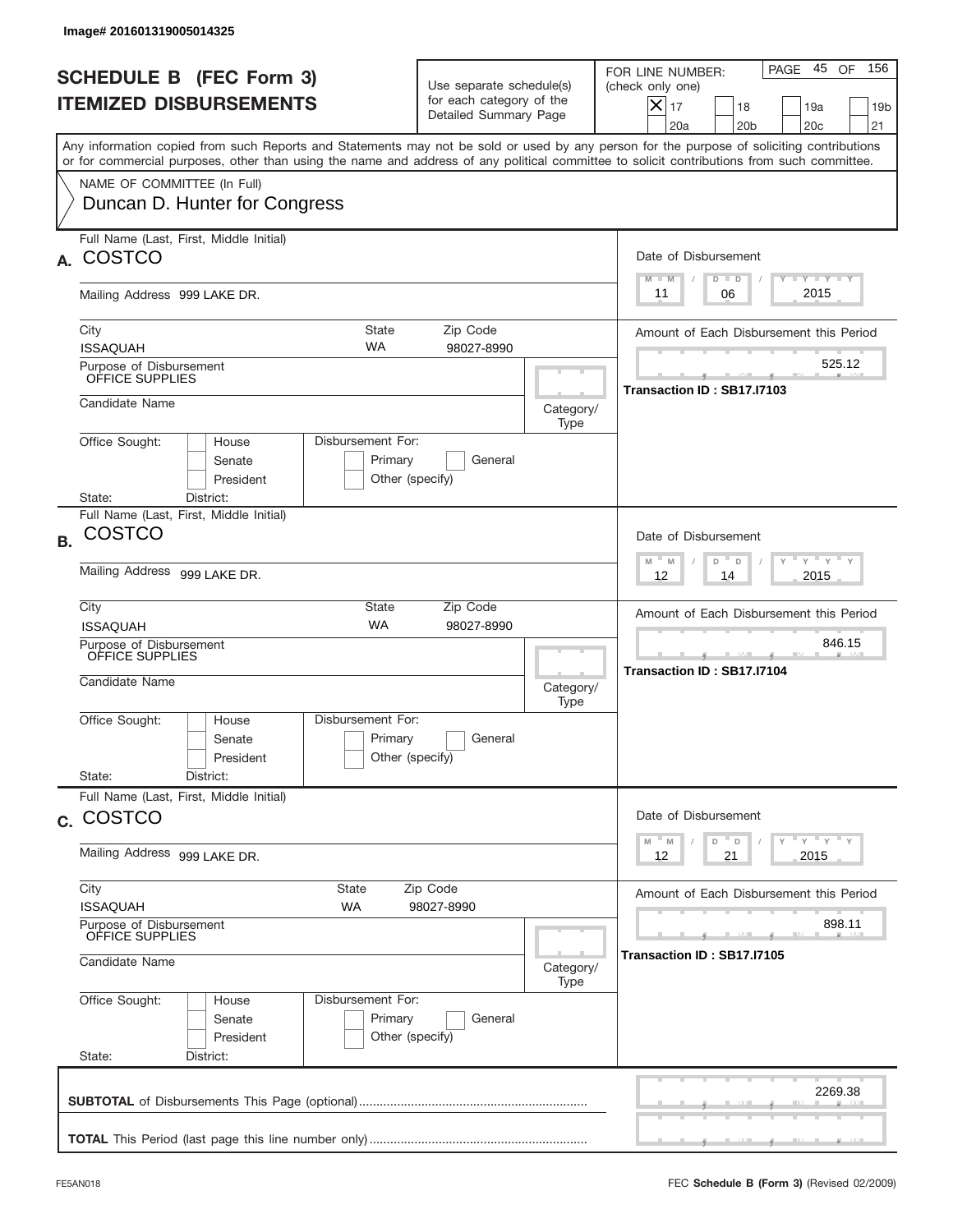| Image# 201601319005014326                                                                                                                                                                                                                                                               |                                                                                                  |                                         |                                                                                                                                                              |
|-----------------------------------------------------------------------------------------------------------------------------------------------------------------------------------------------------------------------------------------------------------------------------------------|--------------------------------------------------------------------------------------------------|-----------------------------------------|--------------------------------------------------------------------------------------------------------------------------------------------------------------|
| <b>SCHEDULE B (FEC Form 3)</b><br><b>ITEMIZED DISBURSEMENTS</b>                                                                                                                                                                                                                         | Use separate schedule(s)<br>for each category of the<br>Detailed Summary Page                    |                                         | 46 OF<br>156<br>PAGE<br>FOR LINE NUMBER:<br>(check only one)<br>$X _{17}$<br>18<br>19a<br>19 <sub>b</sub><br>20a<br>20 <sub>b</sub><br>20 <sub>c</sub><br>21 |
| Any information copied from such Reports and Statements may not be sold or used by any person for the purpose of soliciting contributions<br>or for commercial purposes, other than using the name and address of any political committee to solicit contributions from such committee. |                                                                                                  |                                         |                                                                                                                                                              |
| NAME OF COMMITTEE (In Full)<br>Duncan D. Hunter for Congress                                                                                                                                                                                                                            |                                                                                                  |                                         |                                                                                                                                                              |
| Full Name (Last, First, Middle Initial)<br><b>COX COMMUNICATIONS</b>                                                                                                                                                                                                                    |                                                                                                  |                                         | Date of Disbursement<br>Y I Y I Y I Y<br>$M - M$<br>$D$ $D$                                                                                                  |
| Mailing Address 1400 LAKE HEARN DR.                                                                                                                                                                                                                                                     |                                                                                                  |                                         | 2015<br>21<br>12                                                                                                                                             |
| City<br>State<br>GA<br><b>ATLANTA</b>                                                                                                                                                                                                                                                   | Amount of Each Disbursement this Period                                                          |                                         |                                                                                                                                                              |
| Purpose of Disbursement<br>UTILITIES                                                                                                                                                                                                                                                    |                                                                                                  |                                         | 277.55<br>Transaction ID: SB17.I7106                                                                                                                         |
| Candidate Name                                                                                                                                                                                                                                                                          |                                                                                                  | Category/<br>Type                       |                                                                                                                                                              |
| Office Sought:<br>Disbursement For:<br>House<br>Senate<br>President<br>District:<br>State:                                                                                                                                                                                              | Primary<br>General<br>Other (specify)                                                            |                                         |                                                                                                                                                              |
| Full Name (Last, First, Middle Initial)<br><b>DENNY'S</b>                                                                                                                                                                                                                               |                                                                                                  |                                         | Date of Disbursement                                                                                                                                         |
| Mailing Address 203 E MAIN ST                                                                                                                                                                                                                                                           | $\cdots$ $\gamma$ $\cdots$ $\gamma$ $\cdots$ $\gamma$<br>$-M$<br>M<br>D<br>D<br>31<br>2015<br>12 |                                         |                                                                                                                                                              |
| City<br>State<br>SC<br><b>SPARTANBURG</b>                                                                                                                                                                                                                                               |                                                                                                  | Amount of Each Disbursement this Period |                                                                                                                                                              |
| Purpose of Disbursement<br>FOOD/BEVERAGES<br>Candidate Name                                                                                                                                                                                                                             |                                                                                                  | Category/<br>Type                       | 20.34<br>Transaction ID: SB17.I7107                                                                                                                          |
| Disbursement For:<br>Office Sought:<br>House<br>Senate<br>President<br>State:<br>District:                                                                                                                                                                                              | Primary<br>General<br>Other (specify)                                                            |                                         |                                                                                                                                                              |
| Full Name (Last, First, Middle Initial)<br>c. ELECTION CFO, LLC                                                                                                                                                                                                                         |                                                                                                  |                                         | Date of Disbursement                                                                                                                                         |
| Mailing Address P.O. BOX 26141                                                                                                                                                                                                                                                          | ү" ү" ү" ү<br>$-M$<br>D<br>M<br>$\mathsf D$<br>2015<br>12<br>01                                  |                                         |                                                                                                                                                              |
| City<br>State<br>ALEXANDRIA<br>VA                                                                                                                                                                                                                                                       | Zip Code<br>22313-6141                                                                           |                                         | Amount of Each Disbursement this Period                                                                                                                      |
| Purpose of Disbursement<br>COMPLIANCE CONSULTING                                                                                                                                                                                                                                        |                                                                                                  |                                         | 5487.23<br>Transaction ID: SB17.I7110                                                                                                                        |
| Candidate Name                                                                                                                                                                                                                                                                          | Category/<br>Type                                                                                |                                         |                                                                                                                                                              |
| Office Sought:<br>Disbursement For:<br>House<br>Senate<br>President<br>State:<br>District:                                                                                                                                                                                              | Primary<br>General<br>Other (specify)                                                            |                                         |                                                                                                                                                              |
|                                                                                                                                                                                                                                                                                         |                                                                                                  |                                         | 5785.12                                                                                                                                                      |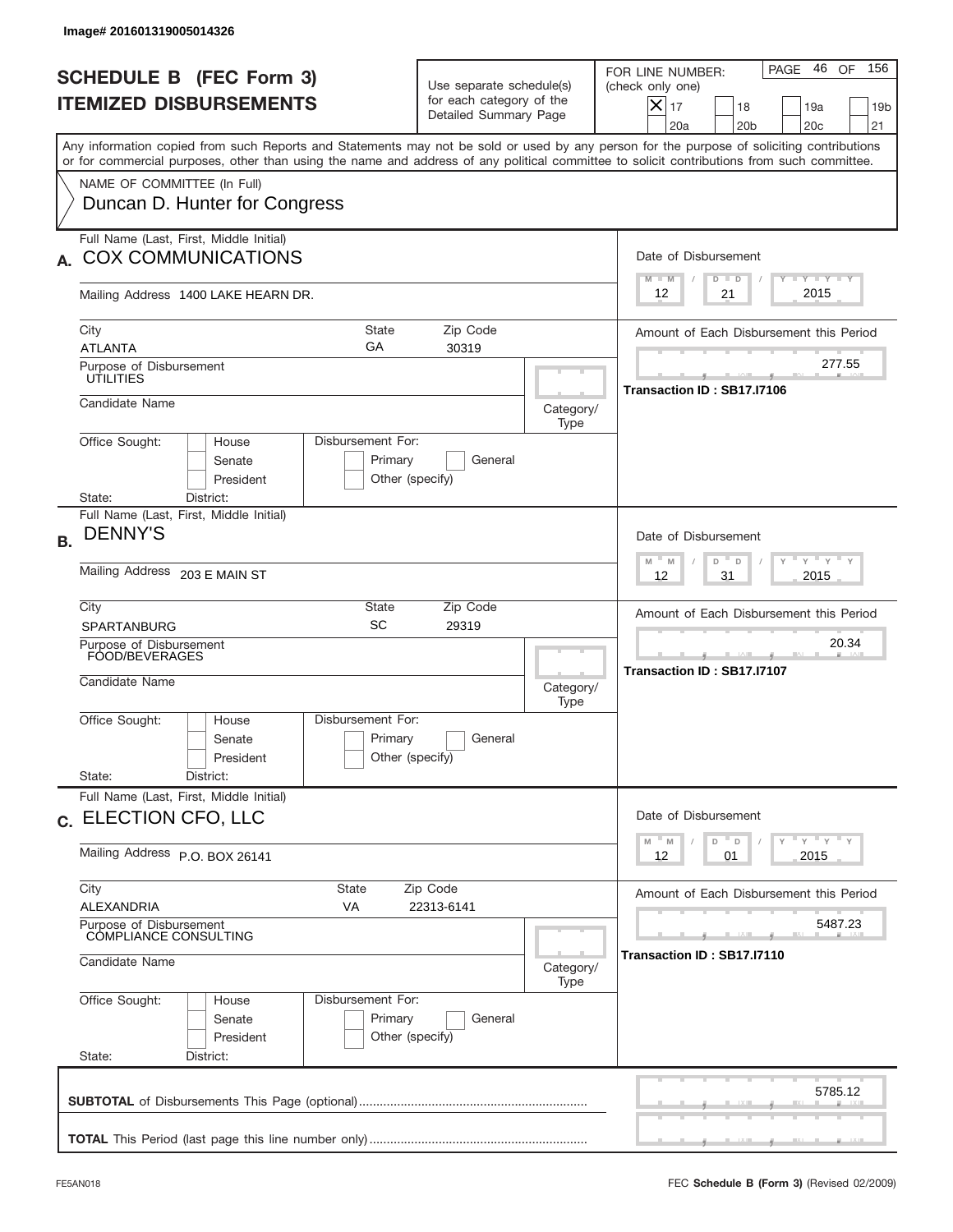|           | Image# 201601319005014327                                                                                                                                                                                                                                                               |                                                                           |                                                                               |                   |                                                                                                                                                                   |  |  |
|-----------|-----------------------------------------------------------------------------------------------------------------------------------------------------------------------------------------------------------------------------------------------------------------------------------------|---------------------------------------------------------------------------|-------------------------------------------------------------------------------|-------------------|-------------------------------------------------------------------------------------------------------------------------------------------------------------------|--|--|
|           | <b>SCHEDULE B (FEC Form 3)</b><br><b>ITEMIZED DISBURSEMENTS</b>                                                                                                                                                                                                                         |                                                                           | Use separate schedule(s)<br>for each category of the<br>Detailed Summary Page |                   | 156<br>PAGE 47<br>OF<br>FOR LINE NUMBER:<br>(check only one)<br>$\times$<br>17<br>18<br>19a<br>19 <sub>b</sub><br>20a<br>20 <sub>b</sub><br>20 <sub>c</sub><br>21 |  |  |
|           | Any information copied from such Reports and Statements may not be sold or used by any person for the purpose of soliciting contributions<br>or for commercial purposes, other than using the name and address of any political committee to solicit contributions from such committee. |                                                                           |                                                                               |                   |                                                                                                                                                                   |  |  |
|           | NAME OF COMMITTEE (In Full)<br>Duncan D. Hunter for Congress                                                                                                                                                                                                                            |                                                                           |                                                                               |                   |                                                                                                                                                                   |  |  |
| А.        | Full Name (Last, First, Middle Initial)<br><b>EXPEDIA</b>                                                                                                                                                                                                                               |                                                                           |                                                                               |                   | Date of Disbursement                                                                                                                                              |  |  |
|           | Mailing Address 333 108TH AVE NE                                                                                                                                                                                                                                                        |                                                                           |                                                                               |                   | $T - Y$ $T - Y$ $T - Y$<br>$M - M$<br>$D$ $D$<br>2015<br>30<br>11                                                                                                 |  |  |
|           | City<br><b>State</b><br><b>WA</b><br><b>BELLVUE</b>                                                                                                                                                                                                                                     | Amount of Each Disbursement this Period                                   |                                                                               |                   |                                                                                                                                                                   |  |  |
|           | Purpose of Disbursement<br><b>TRAVEL</b>                                                                                                                                                                                                                                                |                                                                           |                                                                               |                   | 275.77<br>Transaction ID: SB17.I7111                                                                                                                              |  |  |
|           | Candidate Name                                                                                                                                                                                                                                                                          |                                                                           |                                                                               | Category/<br>Type |                                                                                                                                                                   |  |  |
|           | Disbursement For:<br>Office Sought:<br>House<br>Senate<br>President                                                                                                                                                                                                                     | Primary<br>Other (specify)                                                | General                                                                       |                   |                                                                                                                                                                   |  |  |
| <b>B.</b> | State:<br>District:<br>Full Name (Last, First, Middle Initial)<br><b>EXPEDIA</b>                                                                                                                                                                                                        |                                                                           |                                                                               |                   | Date of Disbursement                                                                                                                                              |  |  |
|           | <b>Mailing Address</b><br>333 108TH AVE NE                                                                                                                                                                                                                                              | $-\gamma + \gamma - \gamma$<br>$M - M$<br>D<br>$\Box$<br>30<br>2015<br>11 |                                                                               |                   |                                                                                                                                                                   |  |  |
|           | City<br>State<br>Zip Code<br><b>WA</b><br><b>BELLVUE</b><br>98004                                                                                                                                                                                                                       |                                                                           |                                                                               |                   | Amount of Each Disbursement this Period                                                                                                                           |  |  |
|           | Purpose of Disbursement<br>TRAVEL<br>Candidate Name<br>Category/<br>Type                                                                                                                                                                                                                |                                                                           |                                                                               |                   | 190.92<br>__<br>Transaction ID: SB17.I7112                                                                                                                        |  |  |
|           | Disbursement For:<br>Office Sought:<br>House<br>Senate<br>President                                                                                                                                                                                                                     | Primary<br>Other (specify)                                                | General                                                                       |                   |                                                                                                                                                                   |  |  |
|           | State:<br>District:<br>Full Name (Last, First, Middle Initial)                                                                                                                                                                                                                          |                                                                           |                                                                               |                   |                                                                                                                                                                   |  |  |
|           | c. FEDERAL EXPRESS                                                                                                                                                                                                                                                                      |                                                                           |                                                                               |                   | Date of Disbursement<br>ү " ү " ү " ү<br>M<br>D<br>M<br>D                                                                                                         |  |  |
|           | Mailing Address 942 S SHADY GROVE RD                                                                                                                                                                                                                                                    | 23<br>2015<br>11                                                          |                                                                               |                   |                                                                                                                                                                   |  |  |
|           | City<br>State<br><b>MEMPHIS</b><br>TN                                                                                                                                                                                                                                                   | Amount of Each Disbursement this Period                                   |                                                                               |                   |                                                                                                                                                                   |  |  |
|           | Purpose of Disbursement<br><b>SHIPPING</b><br>Candidate Name<br>Category/                                                                                                                                                                                                               |                                                                           |                                                                               |                   | 105.44<br>Transaction ID: SB17.I7113                                                                                                                              |  |  |
|           | Office Sought:<br>Disbursement For:<br>House<br>Senate<br>President<br>State:<br>District:                                                                                                                                                                                              | Primary<br>Other (specify)                                                | General                                                                       | Type              |                                                                                                                                                                   |  |  |
|           |                                                                                                                                                                                                                                                                                         |                                                                           |                                                                               |                   | 572.13                                                                                                                                                            |  |  |
|           |                                                                                                                                                                                                                                                                                         |                                                                           |                                                                               |                   |                                                                                                                                                                   |  |  |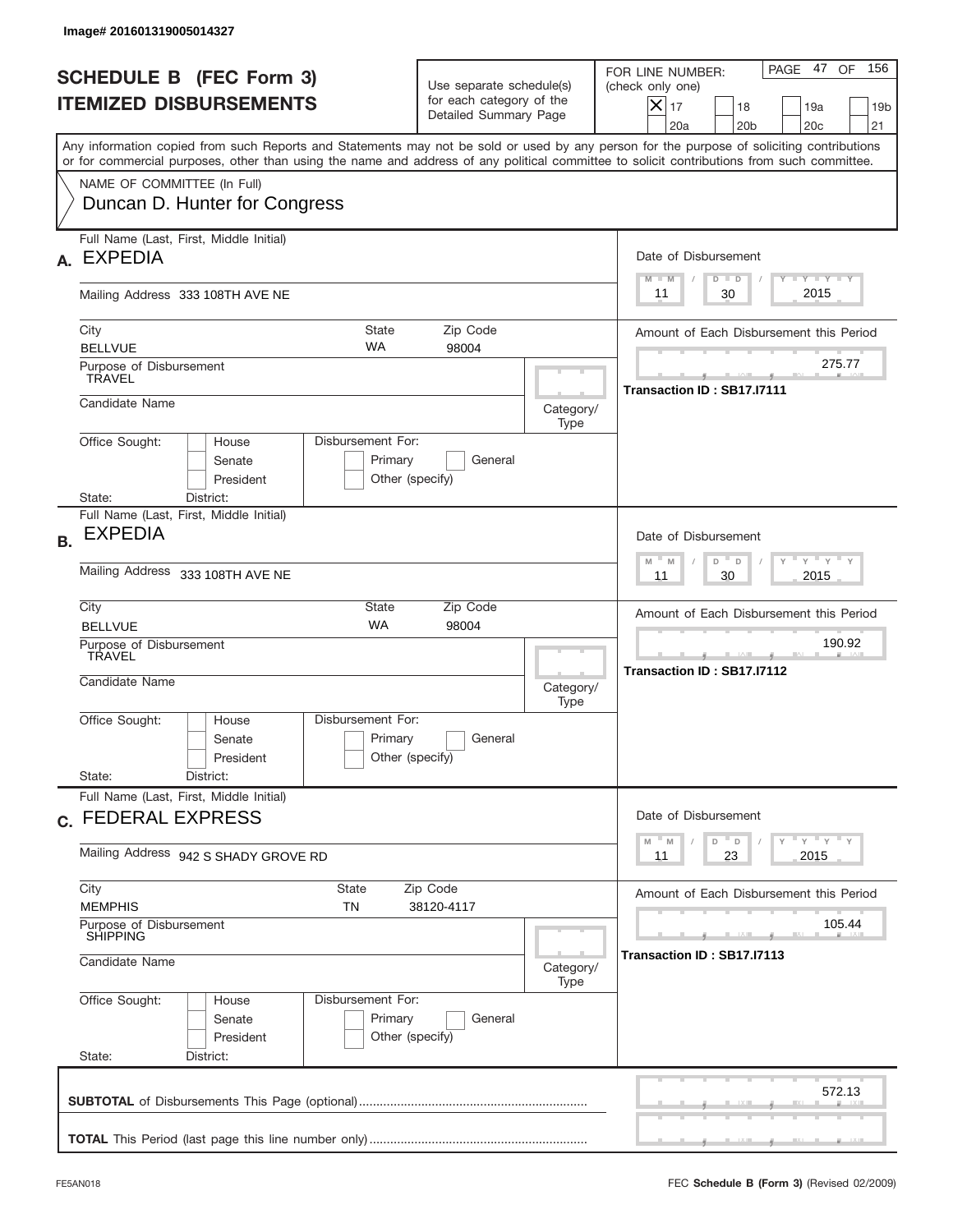| Image# 201601319005014328                                                                                                                                                                                                                                                               |                                                                               |                                                                |                                                                                                                                                            |  |
|-----------------------------------------------------------------------------------------------------------------------------------------------------------------------------------------------------------------------------------------------------------------------------------------|-------------------------------------------------------------------------------|----------------------------------------------------------------|------------------------------------------------------------------------------------------------------------------------------------------------------------|--|
| <b>SCHEDULE B (FEC Form 3)</b><br><b>ITEMIZED DISBURSEMENTS</b>                                                                                                                                                                                                                         | Use separate schedule(s)<br>for each category of the<br>Detailed Summary Page |                                                                | 48 OF<br>156<br>PAGE<br>FOR LINE NUMBER:<br>(check only one)<br>$ \mathsf{X} _{17}$<br>18<br>19a<br>19 <sub>b</sub><br>20a<br>20 <sub>b</sub><br>20c<br>21 |  |
| Any information copied from such Reports and Statements may not be sold or used by any person for the purpose of soliciting contributions<br>or for commercial purposes, other than using the name and address of any political committee to solicit contributions from such committee. |                                                                               |                                                                |                                                                                                                                                            |  |
| NAME OF COMMITTEE (In Full)<br>Duncan D. Hunter for Congress                                                                                                                                                                                                                            |                                                                               |                                                                |                                                                                                                                                            |  |
| Full Name (Last, First, Middle Initial)<br><b>FEDERAL EXPRESS</b>                                                                                                                                                                                                                       |                                                                               |                                                                | Date of Disbursement<br>Y TY TY TY                                                                                                                         |  |
| Mailing Address 942 S SHADY GROVE RD                                                                                                                                                                                                                                                    |                                                                               |                                                                | $M - M$<br>$D$ $D$<br>2015<br>12<br>21                                                                                                                     |  |
| City<br><b>State</b><br>ΤN<br><b>MEMPHIS</b>                                                                                                                                                                                                                                            | Amount of Each Disbursement this Period                                       |                                                                |                                                                                                                                                            |  |
| Purpose of Disbursement<br><b>SHIPPING</b>                                                                                                                                                                                                                                              |                                                                               |                                                                | 34.50<br>Transaction ID: SB17.I7114                                                                                                                        |  |
| Candidate Name                                                                                                                                                                                                                                                                          |                                                                               | Category/<br>Type                                              |                                                                                                                                                            |  |
| Disbursement For:<br>Office Sought:<br>House<br>Senate<br>President<br>District:<br>State:                                                                                                                                                                                              | Primary<br>General<br>Other (specify)                                         |                                                                |                                                                                                                                                            |  |
| Full Name (Last, First, Middle Initial)<br><b>FIRST BANKCARD</b><br><b>B.</b>                                                                                                                                                                                                           |                                                                               |                                                                | Date of Disbursement                                                                                                                                       |  |
| Mailing Address P.O. BOX 3331                                                                                                                                                                                                                                                           |                                                                               | ү " ү " ү " ү<br>$-$ M<br>M<br>D<br>$\Box$<br>2015<br>12<br>04 |                                                                                                                                                            |  |
| City<br>State<br><b>NE</b><br><b>OMAHA</b>                                                                                                                                                                                                                                              | Zip Code<br>68103-2557                                                        |                                                                | Amount of Each Disbursement this Period                                                                                                                    |  |
| Purpose of Disbursement<br>CC PAYMENT<br>Candidate Name                                                                                                                                                                                                                                 |                                                                               | Category/<br>Type                                              | 3225.26<br>Transaction ID: SB17.I7183                                                                                                                      |  |
| Disbursement For:<br>Office Sought:<br>House<br>Senate<br>President<br>State:<br>District:                                                                                                                                                                                              | Primary<br>General<br>Other (specify)                                         |                                                                |                                                                                                                                                            |  |
| Full Name (Last, First, Middle Initial)                                                                                                                                                                                                                                                 |                                                                               |                                                                |                                                                                                                                                            |  |
| c. ADY UBER TECHNOLOGIES                                                                                                                                                                                                                                                                |                                                                               |                                                                | Date of Disbursement<br>ү" ү" ү" ү<br>$-M$<br>$\mathsf D$<br>M<br>D                                                                                        |  |
| Mailing Address 182 HOWARD ST., SUITE 8<br>City<br>State                                                                                                                                                                                                                                | 2015<br>23<br>11<br>Amount of Each Disbursement this Period                   |                                                                |                                                                                                                                                            |  |
| <b>SAN FRANCISCO</b><br>СA                                                                                                                                                                                                                                                              | Zip Code<br>94105                                                             |                                                                |                                                                                                                                                            |  |
| Purpose of Disbursement<br><b>TRAVEL</b><br>Candidate Name                                                                                                                                                                                                                              |                                                                               |                                                                | 47.03<br>Transaction ID: SB17.I7488                                                                                                                        |  |
| Office Sought:<br>Disbursement For:<br>House<br>Senate<br>President<br>State:<br>District:                                                                                                                                                                                              | Primary<br>General<br>Other (specify)                                         | Type                                                           | [MEMO ITEM]<br>FBC 12/3                                                                                                                                    |  |
|                                                                                                                                                                                                                                                                                         |                                                                               |                                                                | 3259.76                                                                                                                                                    |  |
|                                                                                                                                                                                                                                                                                         |                                                                               |                                                                |                                                                                                                                                            |  |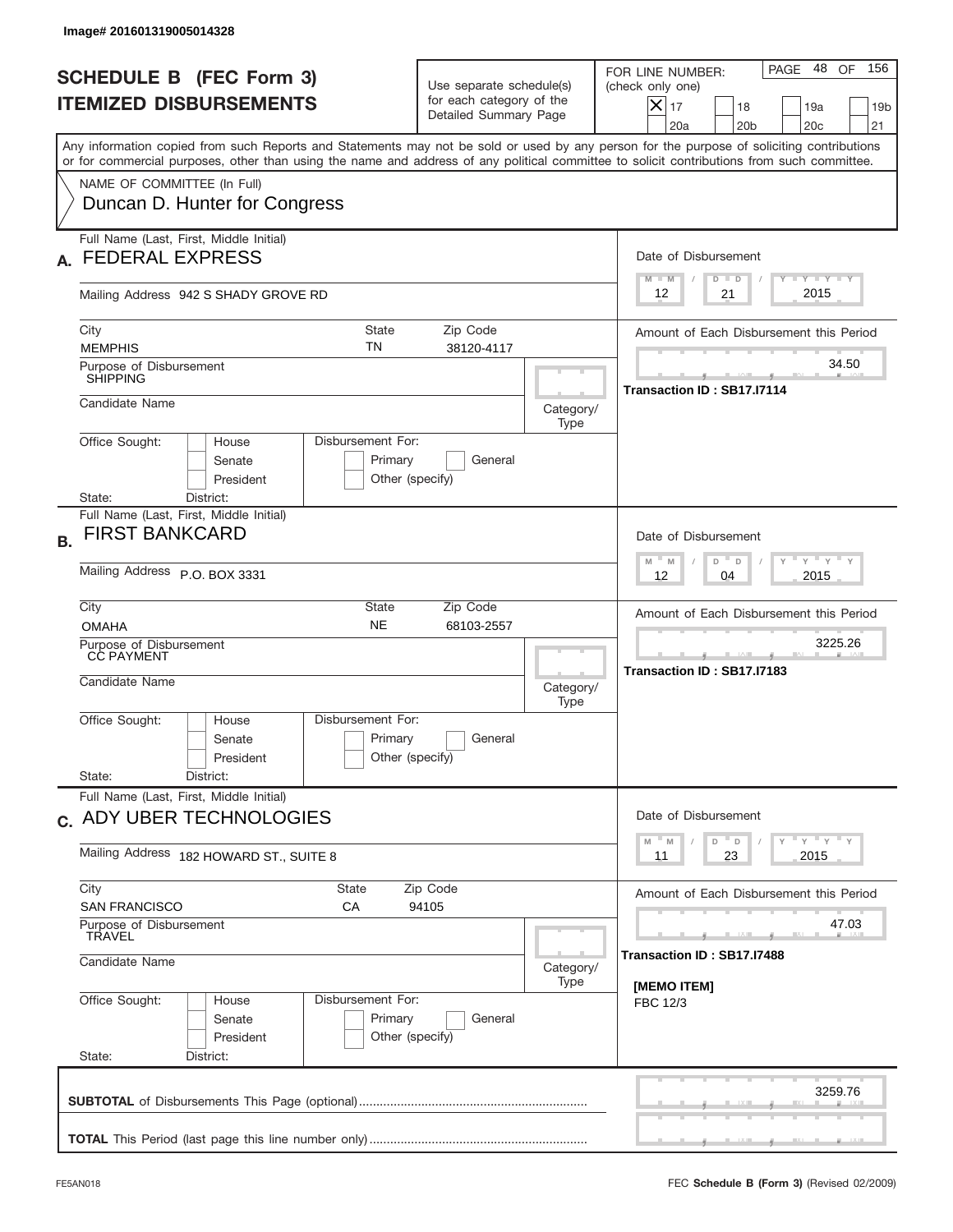| PAGE<br>FOR LINE NUMBER:<br><b>SCHEDULE B (FEC Form 3)</b><br>Use separate schedule(s)<br>(check only one)<br>for each category of the<br><b>ITEMIZED DISBURSEMENTS</b><br>$ \mathsf{X} _{17}$<br>18<br>19a<br>Detailed Summary Page<br>20a<br>20 <sub>b</sub><br>20c<br>Any information copied from such Reports and Statements may not be sold or used by any person for the purpose of soliciting contributions<br>or for commercial purposes, other than using the name and address of any political committee to solicit contributions from such committee.<br>NAME OF COMMITTEE (In Full)<br>Duncan D. Hunter for Congress<br>Full Name (Last, First, Middle Initial)<br>ADY UBER TECHNOLOGIES<br>Date of Disbursement<br>Y TY TY TY<br>$D$ $D$<br>$M - M$<br>2015<br>23<br>11<br>Mailing Address 182 HOWARD ST., SUITE 8<br>City<br><b>State</b><br>Zip Code<br>CA<br>94105<br><b>SAN FRANCISCO</b><br>Purpose of Disbursement<br><b>TRAVEL</b><br>Transaction ID: SB17.I7489<br>Candidate Name<br>Category/<br>Type<br>[MEMO ITEM]<br>Office Sought:<br>Disbursement For:<br>House<br>FBC 12/3<br>Senate<br>Primary<br>General<br>President<br>Other (specify)<br>District:<br>State:<br>Full Name (Last, First, Middle Initial)<br>ADY UBER TECHNOLOGIES<br>Date of Disbursement<br><b>B.</b><br>ү " ү " ү " ү<br>$-$ M<br>M<br>D<br>D<br>Mailing Address 182 HOWARD ST., SUITE 8<br>2015<br>11<br>23<br>City<br>Zip Code<br>State<br>CA<br>94105<br><b>SAN FRANCISCO</b><br>25.25<br>Purpose of Disbursement<br>TRAVEL<br>____<br>Transaction ID: SB17.I7490<br>Candidate Name<br>Category/<br>[MEMO ITEM]<br>Type<br>Disbursement For:<br>Office Sought:<br>House<br>FBC 12/3<br>Primary<br>General<br>Senate<br>Other (specify)<br>President<br>State:<br>District:<br>Full Name (Last, First, Middle Initial)<br>Date of Disbursement<br>c. ADY UBER TECHNOLOGIES<br>$-M$<br>$\mathsf D$<br>M<br>D<br>Mailing Address 182 HOWARD ST., SUITE 8<br>2015<br>23<br>11<br>City<br>State<br>Zip Code<br><b>SAN FRANCISCO</b><br>СA<br>94105<br>Purpose of Disbursement<br><b>TRAVEL</b><br>Transaction ID: SB17.I7491<br>Candidate Name<br>Category/<br>Type<br>[MEMO ITEM]<br>Office Sought:<br>Disbursement For:<br>House<br>FBC 12/3<br>Primary<br>Senate<br>General<br>President<br>Other (specify)<br>State:<br>District: | Image# 201601319005014329 |            |                                         |                                         |  |  |
|---------------------------------------------------------------------------------------------------------------------------------------------------------------------------------------------------------------------------------------------------------------------------------------------------------------------------------------------------------------------------------------------------------------------------------------------------------------------------------------------------------------------------------------------------------------------------------------------------------------------------------------------------------------------------------------------------------------------------------------------------------------------------------------------------------------------------------------------------------------------------------------------------------------------------------------------------------------------------------------------------------------------------------------------------------------------------------------------------------------------------------------------------------------------------------------------------------------------------------------------------------------------------------------------------------------------------------------------------------------------------------------------------------------------------------------------------------------------------------------------------------------------------------------------------------------------------------------------------------------------------------------------------------------------------------------------------------------------------------------------------------------------------------------------------------------------------------------------------------------------------------------------------------------------------------------------------------------------------------------------------------------------------------------------------------------------------------------------------------------------------------------------------------------------------------------------------------------------------------------------------------------------------------------------------------------------------------------|---------------------------|------------|-----------------------------------------|-----------------------------------------|--|--|
|                                                                                                                                                                                                                                                                                                                                                                                                                                                                                                                                                                                                                                                                                                                                                                                                                                                                                                                                                                                                                                                                                                                                                                                                                                                                                                                                                                                                                                                                                                                                                                                                                                                                                                                                                                                                                                                                                                                                                                                                                                                                                                                                                                                                                                                                                                                                       |                           |            |                                         | 49 OF<br>156<br>19 <sub>b</sub><br>21   |  |  |
|                                                                                                                                                                                                                                                                                                                                                                                                                                                                                                                                                                                                                                                                                                                                                                                                                                                                                                                                                                                                                                                                                                                                                                                                                                                                                                                                                                                                                                                                                                                                                                                                                                                                                                                                                                                                                                                                                                                                                                                                                                                                                                                                                                                                                                                                                                                                       |                           |            |                                         |                                         |  |  |
|                                                                                                                                                                                                                                                                                                                                                                                                                                                                                                                                                                                                                                                                                                                                                                                                                                                                                                                                                                                                                                                                                                                                                                                                                                                                                                                                                                                                                                                                                                                                                                                                                                                                                                                                                                                                                                                                                                                                                                                                                                                                                                                                                                                                                                                                                                                                       |                           |            |                                         |                                         |  |  |
|                                                                                                                                                                                                                                                                                                                                                                                                                                                                                                                                                                                                                                                                                                                                                                                                                                                                                                                                                                                                                                                                                                                                                                                                                                                                                                                                                                                                                                                                                                                                                                                                                                                                                                                                                                                                                                                                                                                                                                                                                                                                                                                                                                                                                                                                                                                                       |                           |            |                                         |                                         |  |  |
|                                                                                                                                                                                                                                                                                                                                                                                                                                                                                                                                                                                                                                                                                                                                                                                                                                                                                                                                                                                                                                                                                                                                                                                                                                                                                                                                                                                                                                                                                                                                                                                                                                                                                                                                                                                                                                                                                                                                                                                                                                                                                                                                                                                                                                                                                                                                       |                           |            |                                         |                                         |  |  |
|                                                                                                                                                                                                                                                                                                                                                                                                                                                                                                                                                                                                                                                                                                                                                                                                                                                                                                                                                                                                                                                                                                                                                                                                                                                                                                                                                                                                                                                                                                                                                                                                                                                                                                                                                                                                                                                                                                                                                                                                                                                                                                                                                                                                                                                                                                                                       |                           |            | Amount of Each Disbursement this Period |                                         |  |  |
|                                                                                                                                                                                                                                                                                                                                                                                                                                                                                                                                                                                                                                                                                                                                                                                                                                                                                                                                                                                                                                                                                                                                                                                                                                                                                                                                                                                                                                                                                                                                                                                                                                                                                                                                                                                                                                                                                                                                                                                                                                                                                                                                                                                                                                                                                                                                       |                           |            |                                         | 15.15                                   |  |  |
|                                                                                                                                                                                                                                                                                                                                                                                                                                                                                                                                                                                                                                                                                                                                                                                                                                                                                                                                                                                                                                                                                                                                                                                                                                                                                                                                                                                                                                                                                                                                                                                                                                                                                                                                                                                                                                                                                                                                                                                                                                                                                                                                                                                                                                                                                                                                       |                           |            |                                         |                                         |  |  |
|                                                                                                                                                                                                                                                                                                                                                                                                                                                                                                                                                                                                                                                                                                                                                                                                                                                                                                                                                                                                                                                                                                                                                                                                                                                                                                                                                                                                                                                                                                                                                                                                                                                                                                                                                                                                                                                                                                                                                                                                                                                                                                                                                                                                                                                                                                                                       |                           |            |                                         |                                         |  |  |
|                                                                                                                                                                                                                                                                                                                                                                                                                                                                                                                                                                                                                                                                                                                                                                                                                                                                                                                                                                                                                                                                                                                                                                                                                                                                                                                                                                                                                                                                                                                                                                                                                                                                                                                                                                                                                                                                                                                                                                                                                                                                                                                                                                                                                                                                                                                                       |                           |            |                                         |                                         |  |  |
|                                                                                                                                                                                                                                                                                                                                                                                                                                                                                                                                                                                                                                                                                                                                                                                                                                                                                                                                                                                                                                                                                                                                                                                                                                                                                                                                                                                                                                                                                                                                                                                                                                                                                                                                                                                                                                                                                                                                                                                                                                                                                                                                                                                                                                                                                                                                       |                           |            |                                         |                                         |  |  |
|                                                                                                                                                                                                                                                                                                                                                                                                                                                                                                                                                                                                                                                                                                                                                                                                                                                                                                                                                                                                                                                                                                                                                                                                                                                                                                                                                                                                                                                                                                                                                                                                                                                                                                                                                                                                                                                                                                                                                                                                                                                                                                                                                                                                                                                                                                                                       |                           |            | Amount of Each Disbursement this Period |                                         |  |  |
|                                                                                                                                                                                                                                                                                                                                                                                                                                                                                                                                                                                                                                                                                                                                                                                                                                                                                                                                                                                                                                                                                                                                                                                                                                                                                                                                                                                                                                                                                                                                                                                                                                                                                                                                                                                                                                                                                                                                                                                                                                                                                                                                                                                                                                                                                                                                       |                           |            |                                         |                                         |  |  |
|                                                                                                                                                                                                                                                                                                                                                                                                                                                                                                                                                                                                                                                                                                                                                                                                                                                                                                                                                                                                                                                                                                                                                                                                                                                                                                                                                                                                                                                                                                                                                                                                                                                                                                                                                                                                                                                                                                                                                                                                                                                                                                                                                                                                                                                                                                                                       |                           |            |                                         |                                         |  |  |
|                                                                                                                                                                                                                                                                                                                                                                                                                                                                                                                                                                                                                                                                                                                                                                                                                                                                                                                                                                                                                                                                                                                                                                                                                                                                                                                                                                                                                                                                                                                                                                                                                                                                                                                                                                                                                                                                                                                                                                                                                                                                                                                                                                                                                                                                                                                                       |                           |            |                                         |                                         |  |  |
|                                                                                                                                                                                                                                                                                                                                                                                                                                                                                                                                                                                                                                                                                                                                                                                                                                                                                                                                                                                                                                                                                                                                                                                                                                                                                                                                                                                                                                                                                                                                                                                                                                                                                                                                                                                                                                                                                                                                                                                                                                                                                                                                                                                                                                                                                                                                       |                           | ү" ү" ү" ү |                                         |                                         |  |  |
|                                                                                                                                                                                                                                                                                                                                                                                                                                                                                                                                                                                                                                                                                                                                                                                                                                                                                                                                                                                                                                                                                                                                                                                                                                                                                                                                                                                                                                                                                                                                                                                                                                                                                                                                                                                                                                                                                                                                                                                                                                                                                                                                                                                                                                                                                                                                       |                           |            |                                         | Amount of Each Disbursement this Period |  |  |
|                                                                                                                                                                                                                                                                                                                                                                                                                                                                                                                                                                                                                                                                                                                                                                                                                                                                                                                                                                                                                                                                                                                                                                                                                                                                                                                                                                                                                                                                                                                                                                                                                                                                                                                                                                                                                                                                                                                                                                                                                                                                                                                                                                                                                                                                                                                                       |                           |            | 17.44                                   |                                         |  |  |
|                                                                                                                                                                                                                                                                                                                                                                                                                                                                                                                                                                                                                                                                                                                                                                                                                                                                                                                                                                                                                                                                                                                                                                                                                                                                                                                                                                                                                                                                                                                                                                                                                                                                                                                                                                                                                                                                                                                                                                                                                                                                                                                                                                                                                                                                                                                                       |                           |            |                                         |                                         |  |  |
|                                                                                                                                                                                                                                                                                                                                                                                                                                                                                                                                                                                                                                                                                                                                                                                                                                                                                                                                                                                                                                                                                                                                                                                                                                                                                                                                                                                                                                                                                                                                                                                                                                                                                                                                                                                                                                                                                                                                                                                                                                                                                                                                                                                                                                                                                                                                       |                           |            |                                         |                                         |  |  |
|                                                                                                                                                                                                                                                                                                                                                                                                                                                                                                                                                                                                                                                                                                                                                                                                                                                                                                                                                                                                                                                                                                                                                                                                                                                                                                                                                                                                                                                                                                                                                                                                                                                                                                                                                                                                                                                                                                                                                                                                                                                                                                                                                                                                                                                                                                                                       |                           |            |                                         | 0.00                                    |  |  |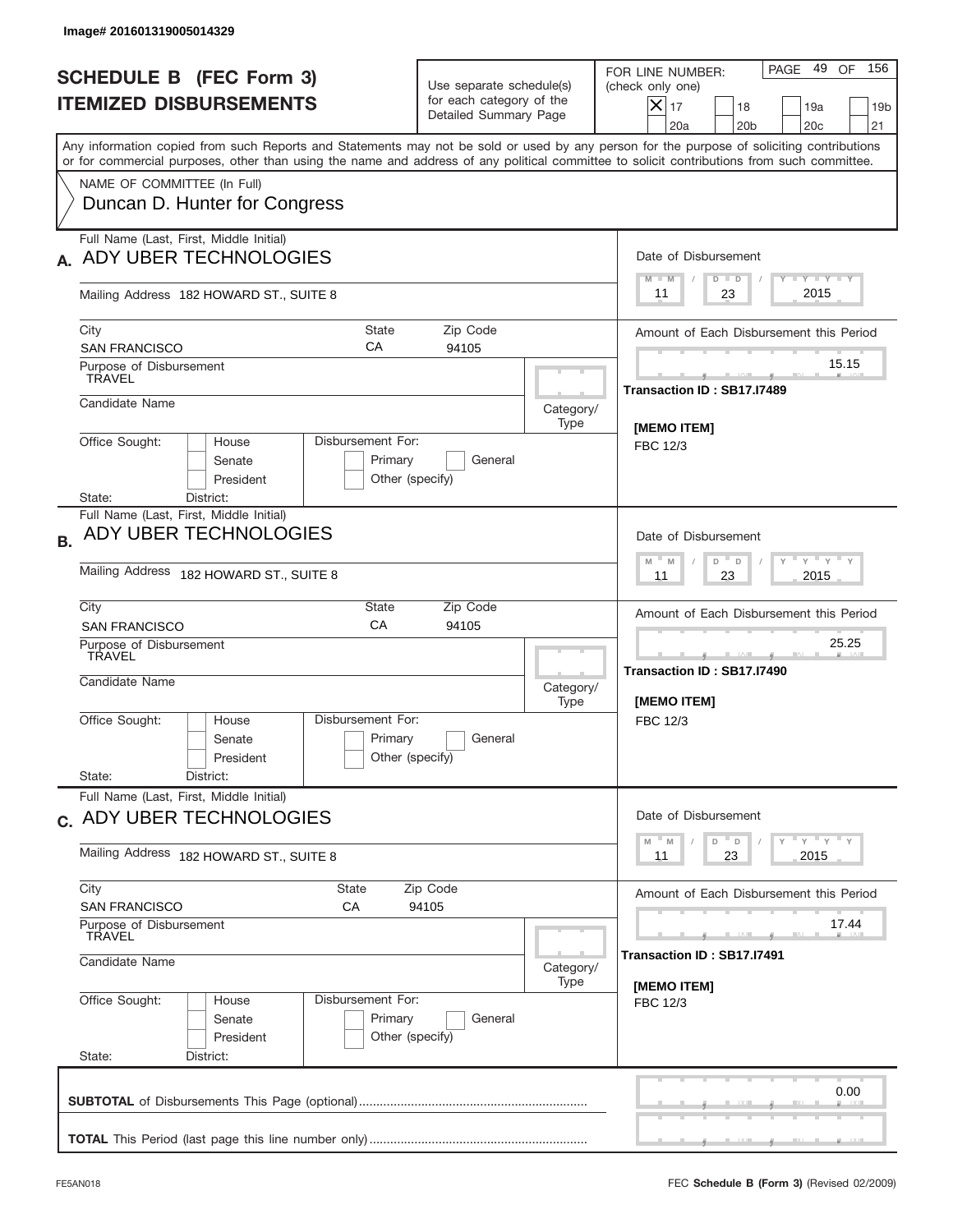| <b>SCHEDULE B (FEC Form 3)</b><br><b>ITEMIZED DISBURSEMENTS</b><br>Any information copied from such Reports and Statements may not be sold or used by any person for the purpose of soliciting contributions<br>or for commercial purposes, other than using the name and address of any political committee to solicit contributions from such committee.<br>NAME OF COMMITTEE (In Full)<br>Duncan D. Hunter for Congress<br>Full Name (Last, First, Middle Initial)<br>ADY UBER TECHNOLOGIES<br>Mailing Address 182 HOWARD ST., SUITE 8<br>City<br><b>State</b><br>CA<br><b>SAN FRANCISCO</b><br>Purpose of Disbursement<br><b>TRAVEL</b><br>Candidate Name<br>Office Sought:<br>Disbursement For:<br>House<br>Senate<br>Primary<br>President<br>District:<br>State:<br>Full Name (Last, First, Middle Initial)<br>ADY UBER TECHNOLOGIES<br><b>B.</b><br>Mailing Address 182 HOWARD ST., SUITE 8 | Use separate schedule(s)<br>for each category of the<br>Detailed Summary Page<br>Zip Code<br>94105 | PAGE 50 OF<br>156<br>FOR LINE NUMBER:<br>(check only one)<br>$ \mathsf{X} _{17}$<br>18<br>19a<br>19 <sub>b</sub><br>20a<br>20 <sub>b</sub><br>20c<br>21<br>Date of Disbursement<br>Y TY TY TY<br>$D$ $D$<br>$M - M$<br>2015<br>23<br>11<br>Amount of Each Disbursement this Period |  |  |  |
|----------------------------------------------------------------------------------------------------------------------------------------------------------------------------------------------------------------------------------------------------------------------------------------------------------------------------------------------------------------------------------------------------------------------------------------------------------------------------------------------------------------------------------------------------------------------------------------------------------------------------------------------------------------------------------------------------------------------------------------------------------------------------------------------------------------------------------------------------------------------------------------------------|----------------------------------------------------------------------------------------------------|------------------------------------------------------------------------------------------------------------------------------------------------------------------------------------------------------------------------------------------------------------------------------------|--|--|--|
|                                                                                                                                                                                                                                                                                                                                                                                                                                                                                                                                                                                                                                                                                                                                                                                                                                                                                                    |                                                                                                    |                                                                                                                                                                                                                                                                                    |  |  |  |
|                                                                                                                                                                                                                                                                                                                                                                                                                                                                                                                                                                                                                                                                                                                                                                                                                                                                                                    |                                                                                                    |                                                                                                                                                                                                                                                                                    |  |  |  |
|                                                                                                                                                                                                                                                                                                                                                                                                                                                                                                                                                                                                                                                                                                                                                                                                                                                                                                    |                                                                                                    |                                                                                                                                                                                                                                                                                    |  |  |  |
|                                                                                                                                                                                                                                                                                                                                                                                                                                                                                                                                                                                                                                                                                                                                                                                                                                                                                                    |                                                                                                    |                                                                                                                                                                                                                                                                                    |  |  |  |
|                                                                                                                                                                                                                                                                                                                                                                                                                                                                                                                                                                                                                                                                                                                                                                                                                                                                                                    |                                                                                                    |                                                                                                                                                                                                                                                                                    |  |  |  |
|                                                                                                                                                                                                                                                                                                                                                                                                                                                                                                                                                                                                                                                                                                                                                                                                                                                                                                    |                                                                                                    |                                                                                                                                                                                                                                                                                    |  |  |  |
|                                                                                                                                                                                                                                                                                                                                                                                                                                                                                                                                                                                                                                                                                                                                                                                                                                                                                                    |                                                                                                    | 25.25<br>Transaction ID: SB17.I7492                                                                                                                                                                                                                                                |  |  |  |
|                                                                                                                                                                                                                                                                                                                                                                                                                                                                                                                                                                                                                                                                                                                                                                                                                                                                                                    | Category/<br>Type                                                                                  | [MEMO ITEM]                                                                                                                                                                                                                                                                        |  |  |  |
|                                                                                                                                                                                                                                                                                                                                                                                                                                                                                                                                                                                                                                                                                                                                                                                                                                                                                                    | General<br>Other (specify)                                                                         |                                                                                                                                                                                                                                                                                    |  |  |  |
|                                                                                                                                                                                                                                                                                                                                                                                                                                                                                                                                                                                                                                                                                                                                                                                                                                                                                                    |                                                                                                    |                                                                                                                                                                                                                                                                                    |  |  |  |
|                                                                                                                                                                                                                                                                                                                                                                                                                                                                                                                                                                                                                                                                                                                                                                                                                                                                                                    | ү " ү " ү " ү<br>$-$ M<br>M<br>D<br>D<br>2015<br>11<br>23                                          |                                                                                                                                                                                                                                                                                    |  |  |  |
| City<br>State<br>CA<br><b>SAN FRANCISCO</b>                                                                                                                                                                                                                                                                                                                                                                                                                                                                                                                                                                                                                                                                                                                                                                                                                                                        | Zip Code<br>94105                                                                                  | Amount of Each Disbursement this Period                                                                                                                                                                                                                                            |  |  |  |
| Purpose of Disbursement<br>TRAVEL<br>Candidate Name                                                                                                                                                                                                                                                                                                                                                                                                                                                                                                                                                                                                                                                                                                                                                                                                                                                | Category/<br>Type                                                                                  | 25.25<br>Transaction ID: SB17.I7493<br>[MEMO ITEM]                                                                                                                                                                                                                                 |  |  |  |
| Disbursement For:<br>Office Sought:<br>House<br>Primary<br>Senate<br>Other (specify)<br>President<br>State:<br>District:                                                                                                                                                                                                                                                                                                                                                                                                                                                                                                                                                                                                                                                                                                                                                                           | General                                                                                            | FBC 12/3                                                                                                                                                                                                                                                                           |  |  |  |
| Full Name (Last, First, Middle Initial)<br>c. ADY UBER TECHNOLOGIES                                                                                                                                                                                                                                                                                                                                                                                                                                                                                                                                                                                                                                                                                                                                                                                                                                |                                                                                                    |                                                                                                                                                                                                                                                                                    |  |  |  |
| Mailing Address 182 HOWARD ST., SUITE 8                                                                                                                                                                                                                                                                                                                                                                                                                                                                                                                                                                                                                                                                                                                                                                                                                                                            | ү" ү" ү" ү<br>$-M$<br>D<br>M<br>D<br>2015<br>30<br>11                                              |                                                                                                                                                                                                                                                                                    |  |  |  |
| City<br>State<br><b>SAN FRANCISCO</b><br>СA                                                                                                                                                                                                                                                                                                                                                                                                                                                                                                                                                                                                                                                                                                                                                                                                                                                        | Zip Code<br>94105                                                                                  | Amount of Each Disbursement this Period                                                                                                                                                                                                                                            |  |  |  |
| Purpose of Disbursement<br><b>TRAVEL</b>                                                                                                                                                                                                                                                                                                                                                                                                                                                                                                                                                                                                                                                                                                                                                                                                                                                           |                                                                                                    | 5.40                                                                                                                                                                                                                                                                               |  |  |  |
| Candidate Name                                                                                                                                                                                                                                                                                                                                                                                                                                                                                                                                                                                                                                                                                                                                                                                                                                                                                     | Category/<br>Type                                                                                  | Transaction ID: SB17.I7497<br>[MEMO ITEM]                                                                                                                                                                                                                                          |  |  |  |
| Office Sought:<br>Disbursement For:<br>House<br>Primary<br>Senate<br>President<br>Other (specify)<br>State:<br>District:                                                                                                                                                                                                                                                                                                                                                                                                                                                                                                                                                                                                                                                                                                                                                                           | General                                                                                            | FBC 12/3                                                                                                                                                                                                                                                                           |  |  |  |
|                                                                                                                                                                                                                                                                                                                                                                                                                                                                                                                                                                                                                                                                                                                                                                                                                                                                                                    |                                                                                                    |                                                                                                                                                                                                                                                                                    |  |  |  |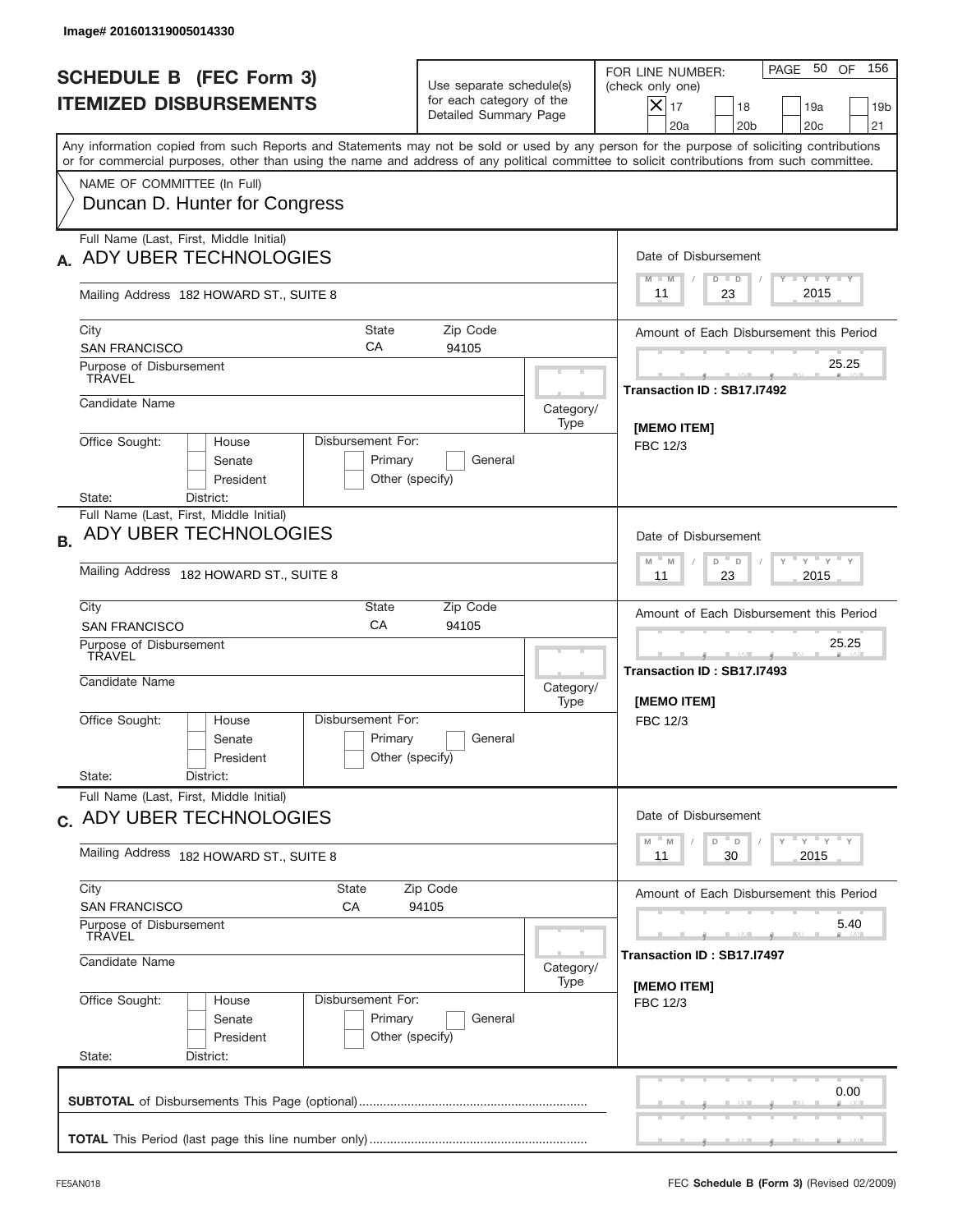| Image# 201601319005014331                                                                                                                                                                                                                                                               |                                                                               |                                           |                                                                                                                                                         |  |  |
|-----------------------------------------------------------------------------------------------------------------------------------------------------------------------------------------------------------------------------------------------------------------------------------------|-------------------------------------------------------------------------------|-------------------------------------------|---------------------------------------------------------------------------------------------------------------------------------------------------------|--|--|
| <b>SCHEDULE B (FEC Form 3)</b><br><b>ITEMIZED DISBURSEMENTS</b>                                                                                                                                                                                                                         | Use separate schedule(s)<br>for each category of the<br>Detailed Summary Page |                                           | PAGE 51 OF<br>156<br>FOR LINE NUMBER:<br>(check only one)<br>$ \mathsf{X} _{17}$<br>18<br>19a<br>19 <sub>b</sub><br>20a<br>20 <sub>b</sub><br>20c<br>21 |  |  |
| Any information copied from such Reports and Statements may not be sold or used by any person for the purpose of soliciting contributions<br>or for commercial purposes, other than using the name and address of any political committee to solicit contributions from such committee. |                                                                               |                                           |                                                                                                                                                         |  |  |
| NAME OF COMMITTEE (In Full)<br>Duncan D. Hunter for Congress                                                                                                                                                                                                                            |                                                                               |                                           |                                                                                                                                                         |  |  |
| Full Name (Last, First, Middle Initial)<br>ADY UBER TECHNOLOGIES                                                                                                                                                                                                                        |                                                                               |                                           | Date of Disbursement                                                                                                                                    |  |  |
| Mailing Address 182 HOWARD ST., SUITE 8                                                                                                                                                                                                                                                 |                                                                               |                                           | Y TY TY TY<br>$M - M$<br>$D$ $D$<br>2015<br>12<br>01                                                                                                    |  |  |
| City<br><b>State</b><br>CA<br><b>SAN FRANCISCO</b>                                                                                                                                                                                                                                      |                                                                               | Amount of Each Disbursement this Period   |                                                                                                                                                         |  |  |
| Purpose of Disbursement<br><b>TRAVEL</b>                                                                                                                                                                                                                                                |                                                                               |                                           | 5.52<br>Transaction ID: SB17.I7498                                                                                                                      |  |  |
| Candidate Name                                                                                                                                                                                                                                                                          |                                                                               | Category/<br>Type                         | [MEMO ITEM]                                                                                                                                             |  |  |
| Office Sought:<br>Disbursement For:<br>House<br>Senate<br>Primary<br>President<br>Other (specify)<br>District:<br>State:                                                                                                                                                                | FBC 12/3                                                                      |                                           |                                                                                                                                                         |  |  |
| Full Name (Last, First, Middle Initial)<br>ADY UBER TECHNOLOGIES<br><b>B.</b>                                                                                                                                                                                                           |                                                                               |                                           | Date of Disbursement                                                                                                                                    |  |  |
| Mailing Address 182 HOWARD ST., SUITE 8                                                                                                                                                                                                                                                 | ү " ү " ү " ү<br>$M - M$<br>D<br>D<br>2015<br>12<br>01                        |                                           |                                                                                                                                                         |  |  |
| City<br>Zip Code<br>State<br>CA<br><b>SAN FRANCISCO</b><br>94105                                                                                                                                                                                                                        |                                                                               |                                           | Amount of Each Disbursement this Period                                                                                                                 |  |  |
| Purpose of Disbursement<br>TRAVEL<br>Candidate Name                                                                                                                                                                                                                                     |                                                                               | Category/<br>Type                         | 16.03<br>____<br>Transaction ID: SB17.I7499<br>[MEMO ITEM]                                                                                              |  |  |
| Disbursement For:<br>Office Sought:<br>House<br>Primary<br>Senate<br>President<br>State:<br>District:                                                                                                                                                                                   | General<br>Other (specify)                                                    |                                           | FBC 12/3                                                                                                                                                |  |  |
| Full Name (Last, First, Middle Initial)<br>c. ADY UBER TECHNOLOGIES                                                                                                                                                                                                                     |                                                                               |                                           | Date of Disbursement                                                                                                                                    |  |  |
| Mailing Address 182 HOWARD ST., SUITE 8                                                                                                                                                                                                                                                 | ү" ү" ү" ү<br>$-M$<br>D<br>M<br>D<br>02<br>2015<br>12                         |                                           |                                                                                                                                                         |  |  |
| City<br>State<br><b>SAN FRANCISCO</b><br>СA                                                                                                                                                                                                                                             | Zip Code<br>94105                                                             |                                           | Amount of Each Disbursement this Period                                                                                                                 |  |  |
| Purpose of Disbursement<br><b>TRAVEL</b>                                                                                                                                                                                                                                                |                                                                               | 18.28                                     |                                                                                                                                                         |  |  |
| Candidate Name                                                                                                                                                                                                                                                                          | Category/<br>Type                                                             | Transaction ID: SB17.I7500<br>[MEMO ITEM] |                                                                                                                                                         |  |  |
| Office Sought:<br>Disbursement For:<br>House<br>Primary<br>Senate<br>President<br>State:<br>District:                                                                                                                                                                                   | General<br>Other (specify)                                                    |                                           | FBC 12/3                                                                                                                                                |  |  |
|                                                                                                                                                                                                                                                                                         |                                                                               |                                           | 0.00                                                                                                                                                    |  |  |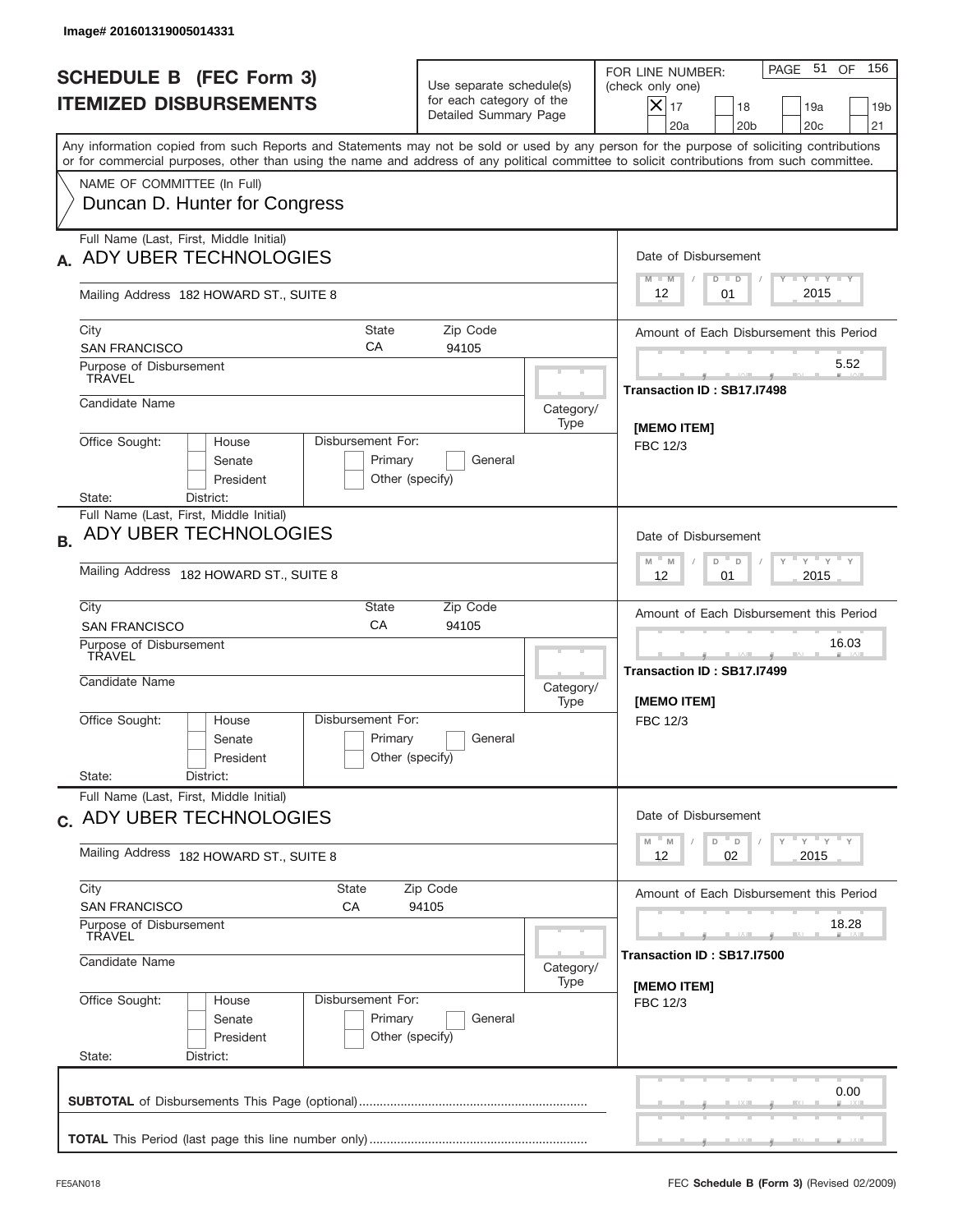| FOR LINE NUMBER:<br><b>SCHEDULE B (FEC Form 3)</b><br>Use separate schedule(s)<br>(check only one)<br>for each category of the<br><b>ITEMIZED DISBURSEMENTS</b><br>$ \mathsf{X} _{17}$<br>18<br>19a<br>Detailed Summary Page<br>20a<br>20 <sub>b</sub><br>20c<br>Any information copied from such Reports and Statements may not be sold or used by any person for the purpose of soliciting contributions<br>or for commercial purposes, other than using the name and address of any political committee to solicit contributions from such committee.<br>NAME OF COMMITTEE (In Full)<br>Duncan D. Hunter for Congress<br>Full Name (Last, First, Middle Initial)<br>ADY UBER TECHNOLOGIES<br>Date of Disbursement<br>Y TY TY TY<br>$M - M$<br>$D$ $D$<br>2015<br>02<br>12<br>Mailing Address 182 HOWARD ST., SUITE 8<br>City<br><b>State</b><br>Zip Code<br>CA<br>94105<br><b>SAN FRANCISCO</b><br>Purpose of Disbursement<br><b>TRAVEL</b><br>Transaction ID: SB17.I7501<br>Candidate Name<br>Category/<br>Type<br>[MEMO ITEM]<br>Office Sought:<br>Disbursement For:<br>House<br>FBC 12/3<br>Senate<br>Primary<br>General<br>President<br>Other (specify)<br>District:<br>State:<br>Full Name (Last, First, Middle Initial)<br>ADY UBER TECHNOLOGIES<br>Date of Disbursement<br><b>B.</b><br>ү " ү " ү " ү<br>$M - M$<br>D<br>D<br>Mailing Address 182 HOWARD ST., SUITE 8<br>2015<br>12<br>03<br>City<br>Zip Code<br>State<br>CA<br>94105<br><b>SAN FRANCISCO</b><br>Purpose of Disbursement<br>TRAVEL<br>Transaction ID: SB17.I7502<br>Candidate Name<br>Category/<br>[MEMO ITEM]<br>Type<br>Disbursement For:<br>Office Sought:<br>House<br>FBC 12/3<br>Primary<br>General<br>Senate<br>Other (specify)<br>President<br>State:<br>District:<br>Full Name (Last, First, Middle Initial)<br>Date of Disbursement<br>c. ADY UBER TECHNOLOGIES<br>$-M$<br>D<br>M<br>D<br>Mailing Address 182 HOWARD ST., SUITE 8<br>2015<br>12<br>03<br>City<br>State<br>Zip Code<br><b>SAN FRANCISCO</b><br>СA<br>94105<br>Purpose of Disbursement<br><b>TRAVEL</b><br>Transaction ID: SB17.I7503<br>Candidate Name<br>Category/<br>Type<br>[MEMO ITEM]<br>Office Sought:<br>Disbursement For:<br>House<br>FBC 12/3<br>Primary<br>Senate<br>General<br>President<br>Other (specify)<br>State:<br>District: | Image# 201601319005014332 |  |                                         |       |                                            |  |  |
|-------------------------------------------------------------------------------------------------------------------------------------------------------------------------------------------------------------------------------------------------------------------------------------------------------------------------------------------------------------------------------------------------------------------------------------------------------------------------------------------------------------------------------------------------------------------------------------------------------------------------------------------------------------------------------------------------------------------------------------------------------------------------------------------------------------------------------------------------------------------------------------------------------------------------------------------------------------------------------------------------------------------------------------------------------------------------------------------------------------------------------------------------------------------------------------------------------------------------------------------------------------------------------------------------------------------------------------------------------------------------------------------------------------------------------------------------------------------------------------------------------------------------------------------------------------------------------------------------------------------------------------------------------------------------------------------------------------------------------------------------------------------------------------------------------------------------------------------------------------------------------------------------------------------------------------------------------------------------------------------------------------------------------------------------------------------------------------------------------------------------------------------------------------------------------------------------------------------------------------------------------------------------------------------------|---------------------------|--|-----------------------------------------|-------|--------------------------------------------|--|--|
|                                                                                                                                                                                                                                                                                                                                                                                                                                                                                                                                                                                                                                                                                                                                                                                                                                                                                                                                                                                                                                                                                                                                                                                                                                                                                                                                                                                                                                                                                                                                                                                                                                                                                                                                                                                                                                                                                                                                                                                                                                                                                                                                                                                                                                                                                                 |                           |  |                                         |       | PAGE 52 OF<br>156<br>19 <sub>b</sub><br>21 |  |  |
|                                                                                                                                                                                                                                                                                                                                                                                                                                                                                                                                                                                                                                                                                                                                                                                                                                                                                                                                                                                                                                                                                                                                                                                                                                                                                                                                                                                                                                                                                                                                                                                                                                                                                                                                                                                                                                                                                                                                                                                                                                                                                                                                                                                                                                                                                                 |                           |  |                                         |       |                                            |  |  |
|                                                                                                                                                                                                                                                                                                                                                                                                                                                                                                                                                                                                                                                                                                                                                                                                                                                                                                                                                                                                                                                                                                                                                                                                                                                                                                                                                                                                                                                                                                                                                                                                                                                                                                                                                                                                                                                                                                                                                                                                                                                                                                                                                                                                                                                                                                 |                           |  |                                         |       |                                            |  |  |
|                                                                                                                                                                                                                                                                                                                                                                                                                                                                                                                                                                                                                                                                                                                                                                                                                                                                                                                                                                                                                                                                                                                                                                                                                                                                                                                                                                                                                                                                                                                                                                                                                                                                                                                                                                                                                                                                                                                                                                                                                                                                                                                                                                                                                                                                                                 |                           |  |                                         |       |                                            |  |  |
|                                                                                                                                                                                                                                                                                                                                                                                                                                                                                                                                                                                                                                                                                                                                                                                                                                                                                                                                                                                                                                                                                                                                                                                                                                                                                                                                                                                                                                                                                                                                                                                                                                                                                                                                                                                                                                                                                                                                                                                                                                                                                                                                                                                                                                                                                                 |                           |  |                                         |       |                                            |  |  |
|                                                                                                                                                                                                                                                                                                                                                                                                                                                                                                                                                                                                                                                                                                                                                                                                                                                                                                                                                                                                                                                                                                                                                                                                                                                                                                                                                                                                                                                                                                                                                                                                                                                                                                                                                                                                                                                                                                                                                                                                                                                                                                                                                                                                                                                                                                 |                           |  | Amount of Each Disbursement this Period |       |                                            |  |  |
|                                                                                                                                                                                                                                                                                                                                                                                                                                                                                                                                                                                                                                                                                                                                                                                                                                                                                                                                                                                                                                                                                                                                                                                                                                                                                                                                                                                                                                                                                                                                                                                                                                                                                                                                                                                                                                                                                                                                                                                                                                                                                                                                                                                                                                                                                                 |                           |  |                                         |       | 22.00                                      |  |  |
|                                                                                                                                                                                                                                                                                                                                                                                                                                                                                                                                                                                                                                                                                                                                                                                                                                                                                                                                                                                                                                                                                                                                                                                                                                                                                                                                                                                                                                                                                                                                                                                                                                                                                                                                                                                                                                                                                                                                                                                                                                                                                                                                                                                                                                                                                                 |                           |  |                                         |       |                                            |  |  |
|                                                                                                                                                                                                                                                                                                                                                                                                                                                                                                                                                                                                                                                                                                                                                                                                                                                                                                                                                                                                                                                                                                                                                                                                                                                                                                                                                                                                                                                                                                                                                                                                                                                                                                                                                                                                                                                                                                                                                                                                                                                                                                                                                                                                                                                                                                 |                           |  |                                         |       |                                            |  |  |
|                                                                                                                                                                                                                                                                                                                                                                                                                                                                                                                                                                                                                                                                                                                                                                                                                                                                                                                                                                                                                                                                                                                                                                                                                                                                                                                                                                                                                                                                                                                                                                                                                                                                                                                                                                                                                                                                                                                                                                                                                                                                                                                                                                                                                                                                                                 |                           |  |                                         |       |                                            |  |  |
|                                                                                                                                                                                                                                                                                                                                                                                                                                                                                                                                                                                                                                                                                                                                                                                                                                                                                                                                                                                                                                                                                                                                                                                                                                                                                                                                                                                                                                                                                                                                                                                                                                                                                                                                                                                                                                                                                                                                                                                                                                                                                                                                                                                                                                                                                                 |                           |  |                                         |       |                                            |  |  |
|                                                                                                                                                                                                                                                                                                                                                                                                                                                                                                                                                                                                                                                                                                                                                                                                                                                                                                                                                                                                                                                                                                                                                                                                                                                                                                                                                                                                                                                                                                                                                                                                                                                                                                                                                                                                                                                                                                                                                                                                                                                                                                                                                                                                                                                                                                 |                           |  |                                         |       | Amount of Each Disbursement this Period    |  |  |
|                                                                                                                                                                                                                                                                                                                                                                                                                                                                                                                                                                                                                                                                                                                                                                                                                                                                                                                                                                                                                                                                                                                                                                                                                                                                                                                                                                                                                                                                                                                                                                                                                                                                                                                                                                                                                                                                                                                                                                                                                                                                                                                                                                                                                                                                                                 |                           |  |                                         | 16.19 |                                            |  |  |
|                                                                                                                                                                                                                                                                                                                                                                                                                                                                                                                                                                                                                                                                                                                                                                                                                                                                                                                                                                                                                                                                                                                                                                                                                                                                                                                                                                                                                                                                                                                                                                                                                                                                                                                                                                                                                                                                                                                                                                                                                                                                                                                                                                                                                                                                                                 |                           |  |                                         |       |                                            |  |  |
|                                                                                                                                                                                                                                                                                                                                                                                                                                                                                                                                                                                                                                                                                                                                                                                                                                                                                                                                                                                                                                                                                                                                                                                                                                                                                                                                                                                                                                                                                                                                                                                                                                                                                                                                                                                                                                                                                                                                                                                                                                                                                                                                                                                                                                                                                                 |                           |  |                                         |       |                                            |  |  |
|                                                                                                                                                                                                                                                                                                                                                                                                                                                                                                                                                                                                                                                                                                                                                                                                                                                                                                                                                                                                                                                                                                                                                                                                                                                                                                                                                                                                                                                                                                                                                                                                                                                                                                                                                                                                                                                                                                                                                                                                                                                                                                                                                                                                                                                                                                 |                           |  |                                         |       | ү" ү" ү" ү                                 |  |  |
|                                                                                                                                                                                                                                                                                                                                                                                                                                                                                                                                                                                                                                                                                                                                                                                                                                                                                                                                                                                                                                                                                                                                                                                                                                                                                                                                                                                                                                                                                                                                                                                                                                                                                                                                                                                                                                                                                                                                                                                                                                                                                                                                                                                                                                                                                                 |                           |  |                                         |       | Amount of Each Disbursement this Period    |  |  |
|                                                                                                                                                                                                                                                                                                                                                                                                                                                                                                                                                                                                                                                                                                                                                                                                                                                                                                                                                                                                                                                                                                                                                                                                                                                                                                                                                                                                                                                                                                                                                                                                                                                                                                                                                                                                                                                                                                                                                                                                                                                                                                                                                                                                                                                                                                 |                           |  |                                         |       | 15.15                                      |  |  |
|                                                                                                                                                                                                                                                                                                                                                                                                                                                                                                                                                                                                                                                                                                                                                                                                                                                                                                                                                                                                                                                                                                                                                                                                                                                                                                                                                                                                                                                                                                                                                                                                                                                                                                                                                                                                                                                                                                                                                                                                                                                                                                                                                                                                                                                                                                 |                           |  |                                         |       |                                            |  |  |
|                                                                                                                                                                                                                                                                                                                                                                                                                                                                                                                                                                                                                                                                                                                                                                                                                                                                                                                                                                                                                                                                                                                                                                                                                                                                                                                                                                                                                                                                                                                                                                                                                                                                                                                                                                                                                                                                                                                                                                                                                                                                                                                                                                                                                                                                                                 |                           |  |                                         |       |                                            |  |  |
|                                                                                                                                                                                                                                                                                                                                                                                                                                                                                                                                                                                                                                                                                                                                                                                                                                                                                                                                                                                                                                                                                                                                                                                                                                                                                                                                                                                                                                                                                                                                                                                                                                                                                                                                                                                                                                                                                                                                                                                                                                                                                                                                                                                                                                                                                                 |                           |  |                                         |       | 0.00                                       |  |  |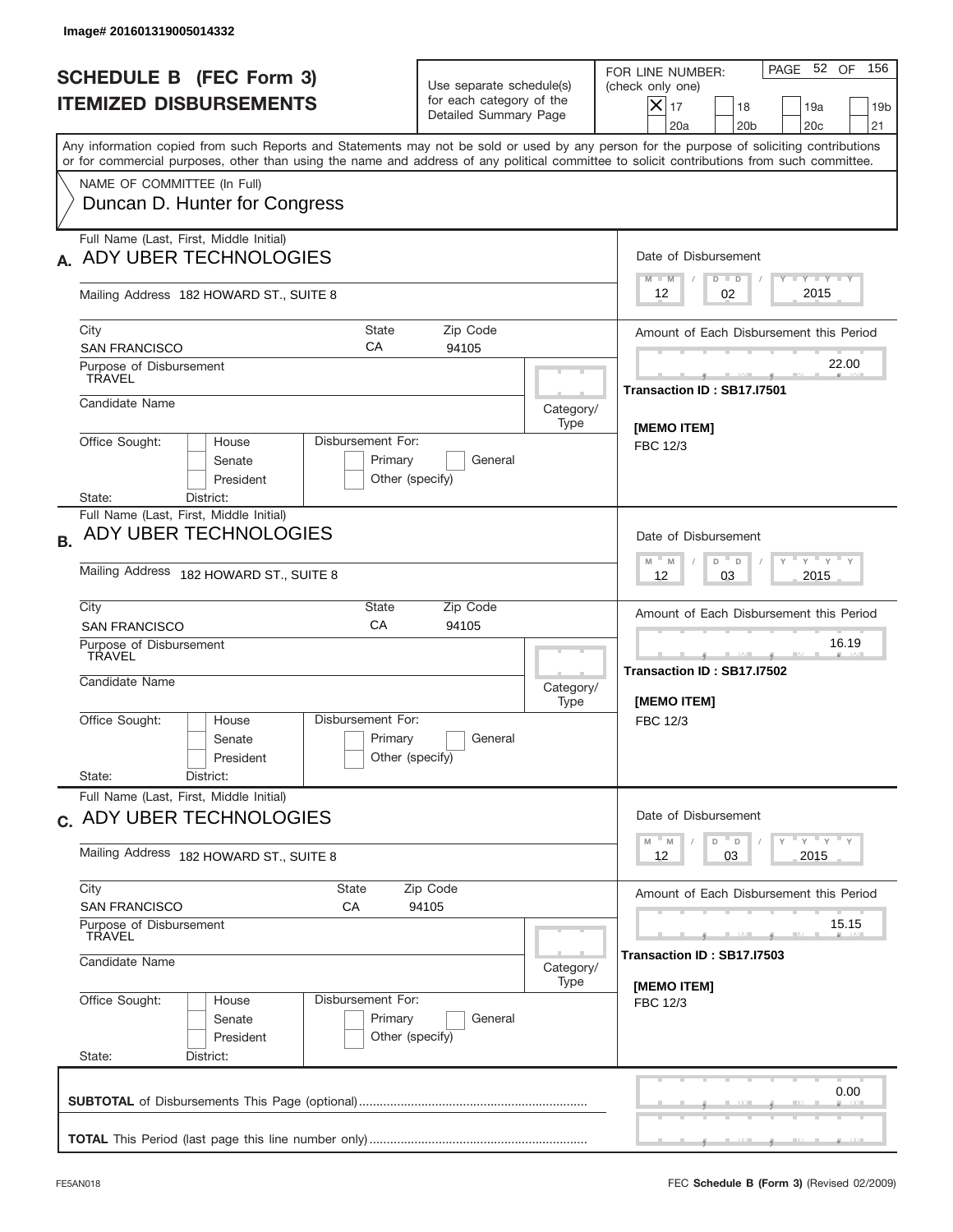| Image# 201601319005014333                                                                                                                                                                                                                                                                                              |                                                                                                                                              |                                                     |                                                                                                                                                                   |  |  |
|------------------------------------------------------------------------------------------------------------------------------------------------------------------------------------------------------------------------------------------------------------------------------------------------------------------------|----------------------------------------------------------------------------------------------------------------------------------------------|-----------------------------------------------------|-------------------------------------------------------------------------------------------------------------------------------------------------------------------|--|--|
| <b>SCHEDULE B (FEC Form 3)</b><br><b>ITEMIZED DISBURSEMENTS</b>                                                                                                                                                                                                                                                        | Use separate schedule(s)<br>for each category of the<br>Detailed Summary Page                                                                |                                                     | 156<br>PAGE 53 OF<br>FOR LINE NUMBER:<br>(check only one)<br>$ \boldsymbol{\times} $<br>17<br>18<br>19a<br>19 <sub>b</sub><br>20a<br>20 <sub>b</sub><br>20c<br>21 |  |  |
| Any information copied from such Reports and Statements may not be sold or used by any person for the purpose of soliciting contributions<br>or for commercial purposes, other than using the name and address of any political committee to solicit contributions from such committee.<br>NAME OF COMMITTEE (In Full) |                                                                                                                                              |                                                     |                                                                                                                                                                   |  |  |
| Duncan D. Hunter for Congress                                                                                                                                                                                                                                                                                          |                                                                                                                                              |                                                     |                                                                                                                                                                   |  |  |
| Full Name (Last, First, Middle Initial)<br>ADY UBER TECHNOLOGIES                                                                                                                                                                                                                                                       |                                                                                                                                              |                                                     | Date of Disbursement<br>Y TY TY TY<br>$M - M$<br>$D$ $D$                                                                                                          |  |  |
| Mailing Address 182 HOWARD ST., SUITE 8                                                                                                                                                                                                                                                                                |                                                                                                                                              |                                                     | 2015<br>12<br>08                                                                                                                                                  |  |  |
| City<br>СA<br><b>SAN FRANCISCO</b>                                                                                                                                                                                                                                                                                     | State<br>Zip Code<br>94105                                                                                                                   |                                                     |                                                                                                                                                                   |  |  |
| Purpose of Disbursement<br><b>TRAVEL</b>                                                                                                                                                                                                                                                                               |                                                                                                                                              |                                                     | 28.71<br>Transaction ID: SB17.I7505                                                                                                                               |  |  |
| Candidate Name                                                                                                                                                                                                                                                                                                         |                                                                                                                                              | Category/<br>Type                                   | [MEMO ITEM]                                                                                                                                                       |  |  |
| Office Sought:<br>Disbursement For:<br>House<br>Senate<br>President<br>State:<br>District:                                                                                                                                                                                                                             | Primary<br>General<br>Other (specify)                                                                                                        |                                                     | FBC 12/3                                                                                                                                                          |  |  |
| Full Name (Last, First, Middle Initial)<br><b>APPLE</b><br><b>B.</b>                                                                                                                                                                                                                                                   | Date of Disbursement                                                                                                                         |                                                     |                                                                                                                                                                   |  |  |
| Mailing Address 1 INFINITE LOOP                                                                                                                                                                                                                                                                                        | $-\gamma + \gamma - \gamma$<br>D<br>M<br>$\mathsf D$<br>M<br>2015<br>12<br>10                                                                |                                                     |                                                                                                                                                                   |  |  |
| City<br>State<br>CA<br><b>CUPERTINO</b>                                                                                                                                                                                                                                                                                | Amount of Each Disbursement this Period                                                                                                      |                                                     |                                                                                                                                                                   |  |  |
| Purpose of Disbursement<br>OFFICE SUPPLIES<br>Candidate Name                                                                                                                                                                                                                                                           | Category/<br>Type                                                                                                                            | 476.85<br>Transaction ID: SB17.I7349<br>[MEMO ITEM] |                                                                                                                                                                   |  |  |
| Disbursement For:<br>Office Sought:<br>House<br>Senate<br>President                                                                                                                                                                                                                                                    | Primary<br>General<br>Other (specify)                                                                                                        |                                                     | FBC 12/3                                                                                                                                                          |  |  |
| State:<br>District:<br>Full Name (Last, First, Middle Initial)                                                                                                                                                                                                                                                         |                                                                                                                                              |                                                     |                                                                                                                                                                   |  |  |
| $c.$ AT&T                                                                                                                                                                                                                                                                                                              | Date of Disbursement<br>$\mathsf{Y} \quad \mathsf{Y} \quad \mathsf{Y} \quad \mathsf{Y} \quad \mathsf{Y}$<br>$\mathbb{F}_{M}$<br>$D$ $D$<br>M |                                                     |                                                                                                                                                                   |  |  |
| Mailing Address 208 S AKARD ST<br>City<br><b>State</b>                                                                                                                                                                                                                                                                 | 2015<br>12<br>10                                                                                                                             |                                                     |                                                                                                                                                                   |  |  |
| <b>DALLAS</b><br>ТX                                                                                                                                                                                                                                                                                                    | Zip Code<br>75202-4295                                                                                                                       |                                                     | Amount of Each Disbursement this Period<br>212.35                                                                                                                 |  |  |
| Purpose of Disbursement<br>PHONES<br>Candidate Name                                                                                                                                                                                                                                                                    | Transaction ID: SB17.I7435                                                                                                                   |                                                     |                                                                                                                                                                   |  |  |
| Disbursement For:<br>Office Sought:<br>House<br>Senate<br>President<br>State:<br>District:                                                                                                                                                                                                                             | Primary<br>General<br>Other (specify)                                                                                                        | Type                                                | [MEMO ITEM]<br>FBC 12/3                                                                                                                                           |  |  |
|                                                                                                                                                                                                                                                                                                                        |                                                                                                                                              |                                                     | 0.00                                                                                                                                                              |  |  |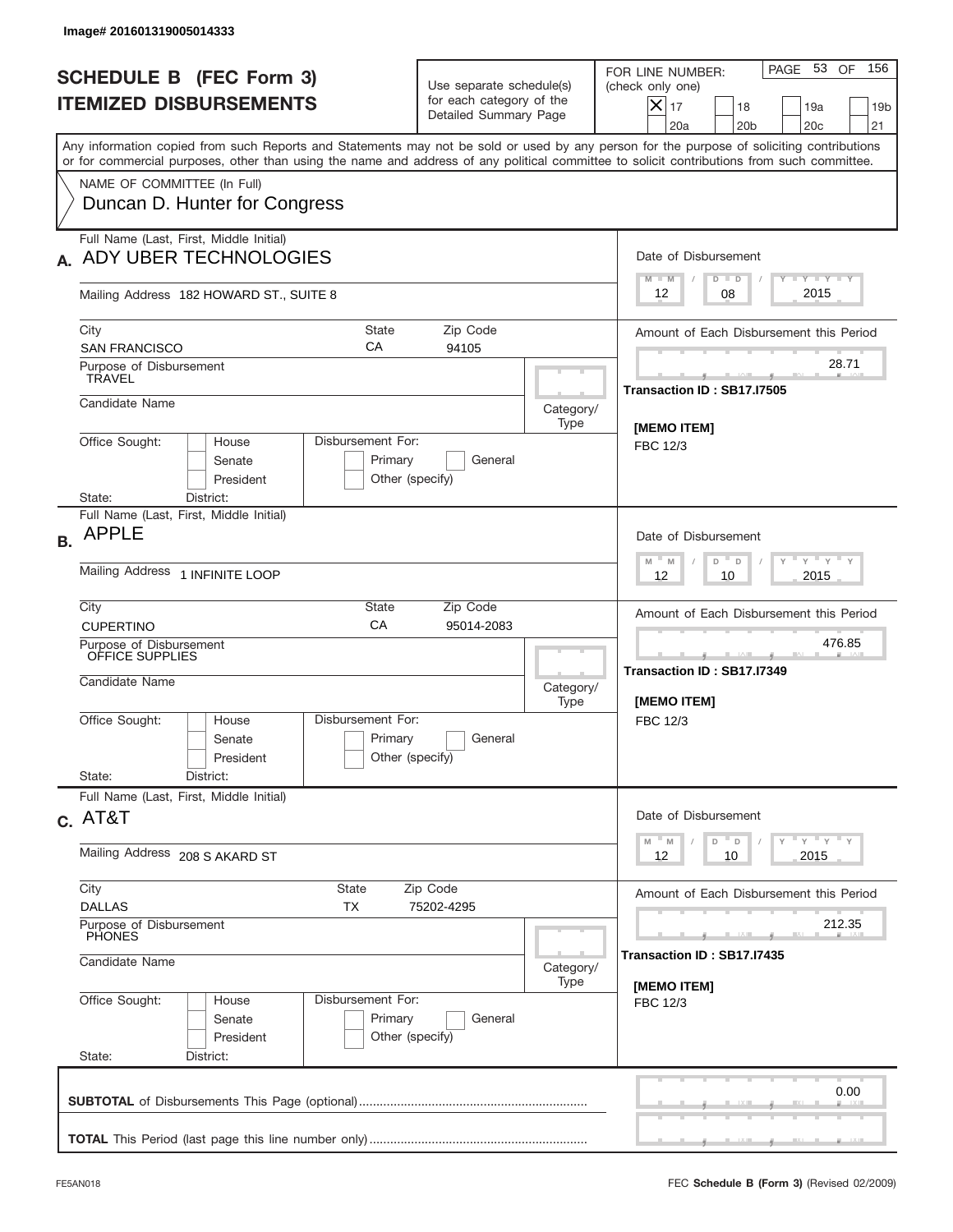|           | Image# 201601319005014334                                                                                                                                                                                                                                                               |                                                                                      |                                                            |                                                                                                                                                              |  |
|-----------|-----------------------------------------------------------------------------------------------------------------------------------------------------------------------------------------------------------------------------------------------------------------------------------------|--------------------------------------------------------------------------------------|------------------------------------------------------------|--------------------------------------------------------------------------------------------------------------------------------------------------------------|--|
|           | <b>SCHEDULE B (FEC Form 3)</b><br><b>ITEMIZED DISBURSEMENTS</b>                                                                                                                                                                                                                         | Use separate schedule(s)<br>for each category of the<br>Detailed Summary Page        |                                                            | 156<br>PAGE 54<br>OF<br>FOR LINE NUMBER:<br>(check only one)<br>$X _{17}$<br>18<br>19a<br>19 <sub>b</sub><br>20a<br>20 <sub>b</sub><br>20 <sub>c</sub><br>21 |  |
|           | Any information copied from such Reports and Statements may not be sold or used by any person for the purpose of soliciting contributions<br>or for commercial purposes, other than using the name and address of any political committee to solicit contributions from such committee. |                                                                                      |                                                            |                                                                                                                                                              |  |
|           | NAME OF COMMITTEE (In Full)<br>Duncan D. Hunter for Congress                                                                                                                                                                                                                            |                                                                                      |                                                            |                                                                                                                                                              |  |
| А.        | Full Name (Last, First, Middle Initial)<br><b>BULL FEATHERS</b>                                                                                                                                                                                                                         |                                                                                      |                                                            | Date of Disbursement<br><b>TAYLY LY</b><br>$M - M$<br>$D$ $D$                                                                                                |  |
|           | Mailing Address 410 FIRST ST SE                                                                                                                                                                                                                                                         |                                                                                      |                                                            | 2015<br>12<br>14                                                                                                                                             |  |
|           | City<br>State<br>DC<br><b>WASHINGTON</b>                                                                                                                                                                                                                                                | Zip Code<br>20003                                                                    |                                                            | Amount of Each Disbursement this Period                                                                                                                      |  |
|           | Purpose of Disbursement<br>FOOD/BEVERAGES                                                                                                                                                                                                                                               |                                                                                      |                                                            | 60.60<br>Transaction ID: SB17.I7306                                                                                                                          |  |
|           | Candidate Name                                                                                                                                                                                                                                                                          |                                                                                      | Category/<br>Type                                          |                                                                                                                                                              |  |
|           | Office Sought:<br>Disbursement For:<br>House<br>Senate<br>Primary<br>President<br>State:<br>District:                                                                                                                                                                                   | General<br>Other (specify)                                                           |                                                            | <b>IMEMO ITEM1</b><br>FBC 12/3                                                                                                                               |  |
| <b>B.</b> | Full Name (Last, First, Middle Initial)<br><b>BULL FEATHERS</b>                                                                                                                                                                                                                         |                                                                                      |                                                            | Date of Disbursement<br>$\cdots$ $\gamma$ $\cdots$ $\gamma$ $\cdots$<br>$-$ M                                                                                |  |
|           | Mailing Address 410 FIRST ST SE                                                                                                                                                                                                                                                         | M<br>D<br>D<br>2015<br>12<br>14                                                      |                                                            |                                                                                                                                                              |  |
|           | City<br>State<br>DC<br><b>WASHINGTON</b>                                                                                                                                                                                                                                                | Amount of Each Disbursement this Period                                              |                                                            |                                                                                                                                                              |  |
|           | Purpose of Disbursement<br>FOOD/BEVERAGES<br>Candidate Name                                                                                                                                                                                                                             | Category/<br>Type                                                                    | 172.70<br>Transaction ID: SB17.I7307<br><b>IMEMO ITEMI</b> |                                                                                                                                                              |  |
|           | Disbursement For:<br>Office Sought:<br>House<br>Primary<br>Senate<br>President<br>State:<br>District:                                                                                                                                                                                   | General<br>Other (specify)                                                           |                                                            | FBC 12/3                                                                                                                                                     |  |
|           | Full Name (Last, First, Middle Initial)<br>c. BULL FEATHERS                                                                                                                                                                                                                             |                                                                                      |                                                            | Date of Disbursement                                                                                                                                         |  |
|           | Mailing Address 410 FIRST ST SE                                                                                                                                                                                                                                                         | $\gamma$ $\gamma$ $\gamma$ $\gamma$ $\gamma$<br>M<br>D<br>M<br>D<br>2015<br>12<br>14 |                                                            |                                                                                                                                                              |  |
|           | City<br>State<br><b>WASHINGTON</b><br>DC                                                                                                                                                                                                                                                | Zip Code<br>20003                                                                    |                                                            | Amount of Each Disbursement this Period                                                                                                                      |  |
|           | Purpose of Disbursement<br>FOOD/BEVERAGES<br>Candidate Name                                                                                                                                                                                                                             | 49.88<br>Transaction ID : SB17.I7308                                                 |                                                            |                                                                                                                                                              |  |
|           | Office Sought:<br>Disbursement For:<br>House<br>Primary<br>Senate<br>President<br>State:<br>District:                                                                                                                                                                                   | General<br>Other (specify)                                                           | Type                                                       | [MEMO ITEM]<br>FBC 12/3                                                                                                                                      |  |
|           |                                                                                                                                                                                                                                                                                         | 0.00                                                                                 |                                                            |                                                                                                                                                              |  |
|           |                                                                                                                                                                                                                                                                                         |                                                                                      |                                                            |                                                                                                                                                              |  |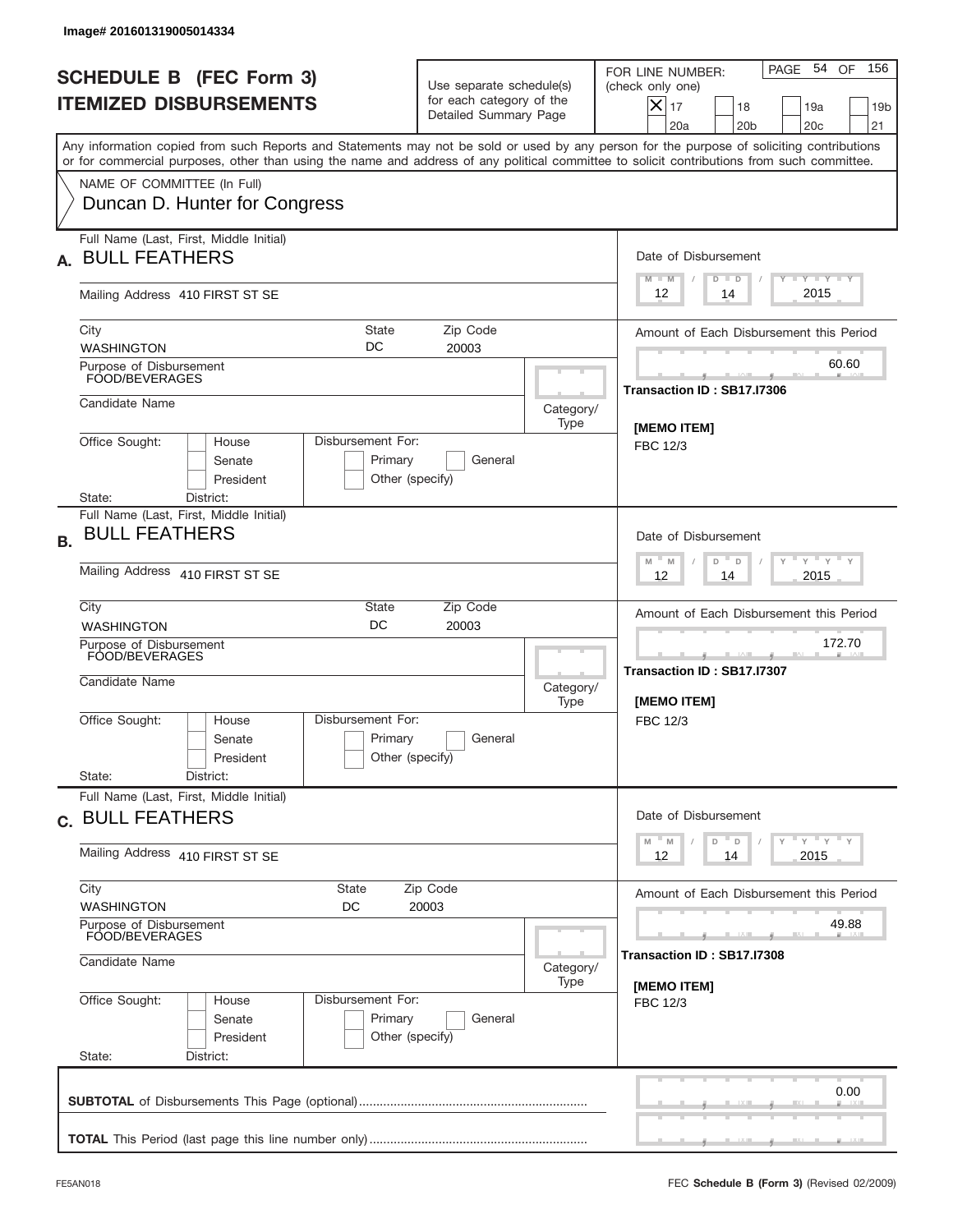| Image# 201601319005014335                                                                                                                                                                                                                                                               |                                                                                                      |                                     |                                                                                                                                                           |  |  |
|-----------------------------------------------------------------------------------------------------------------------------------------------------------------------------------------------------------------------------------------------------------------------------------------|------------------------------------------------------------------------------------------------------|-------------------------------------|-----------------------------------------------------------------------------------------------------------------------------------------------------------|--|--|
| <b>SCHEDULE B (FEC Form 3)</b><br><b>ITEMIZED DISBURSEMENTS</b>                                                                                                                                                                                                                         | Use separate schedule(s)<br>for each category of the<br>Detailed Summary Page                        |                                     | PAGE 55 OF<br>156<br>FOR LINE NUMBER:<br>(check only one)<br>$X _{17}$<br>18<br>19a<br>19 <sub>b</sub><br>20a<br>20 <sub>b</sub><br>20 <sub>c</sub><br>21 |  |  |
| Any information copied from such Reports and Statements may not be sold or used by any person for the purpose of soliciting contributions<br>or for commercial purposes, other than using the name and address of any political committee to solicit contributions from such committee. |                                                                                                      |                                     |                                                                                                                                                           |  |  |
| NAME OF COMMITTEE (In Full)<br>Duncan D. Hunter for Congress                                                                                                                                                                                                                            |                                                                                                      |                                     |                                                                                                                                                           |  |  |
| Full Name (Last, First, Middle Initial)<br><b>CAPITOL HILL CLUB</b>                                                                                                                                                                                                                     |                                                                                                      |                                     |                                                                                                                                                           |  |  |
| Mailing Address 300 FIRST ST SE                                                                                                                                                                                                                                                         |                                                                                                      |                                     | Y TY TY TY<br>$M - M$<br>$D$ $D$<br>2015<br>12<br>18                                                                                                      |  |  |
| City<br><b>WASHINGTON</b>                                                                                                                                                                                                                                                               | Amount of Each Disbursement this Period                                                              |                                     |                                                                                                                                                           |  |  |
| Purpose of Disbursement<br>FOOD/BEVERAGES                                                                                                                                                                                                                                               |                                                                                                      |                                     | 1602.55<br>Transaction ID: SB17.I7309                                                                                                                     |  |  |
| Candidate Name                                                                                                                                                                                                                                                                          |                                                                                                      | Category/<br>Type                   | <b>IMEMO ITEMI</b>                                                                                                                                        |  |  |
| Office Sought:<br>Disbursement For:<br>House<br>Senate<br>President<br>District:<br>State:                                                                                                                                                                                              | FBC 12/3                                                                                             |                                     |                                                                                                                                                           |  |  |
| Full Name (Last, First, Middle Initial)<br><b>STEAM GAMES</b><br><b>B.</b>                                                                                                                                                                                                              | Date of Disbursement<br>ү " ү " ү " ү<br>M<br>D<br>M<br>D                                            |                                     |                                                                                                                                                           |  |  |
| Mailing Address PO BOX 1688                                                                                                                                                                                                                                                             | 2015<br>23<br>11                                                                                     |                                     |                                                                                                                                                           |  |  |
| City<br><b>BELLEVUE</b>                                                                                                                                                                                                                                                                 | State<br>Zip Code<br><b>WA</b><br>98009                                                              |                                     |                                                                                                                                                           |  |  |
| Purpose of Disbursement<br>PERSONAL EXPENSE - TO BE PAID BACK<br>Candidate Name                                                                                                                                                                                                         |                                                                                                      | Category/<br>Type                   | 43.65<br>Transaction ID: SB17.I7412<br>[MEMO ITEM]                                                                                                        |  |  |
| Office Sought:<br>House<br>Senate<br>President<br>State:<br>District:                                                                                                                                                                                                                   | Disbursement For:<br>Primary<br>General<br>Other (specify)                                           |                                     | FBC 12/3                                                                                                                                                  |  |  |
| Full Name (Last, First, Middle Initial)<br>c. STEAM GAMES                                                                                                                                                                                                                               | Date of Disbursement                                                                                 |                                     |                                                                                                                                                           |  |  |
| Mailing Address PO BOX 1688                                                                                                                                                                                                                                                             | $\gamma$ = $\gamma$ = $\gamma$ = $\gamma$<br>$-M$<br>$D$ $-$<br>$\mathsf D$<br>M<br>2015<br>11<br>24 |                                     |                                                                                                                                                           |  |  |
| City<br><b>BELLEVUE</b>                                                                                                                                                                                                                                                                 | State<br>Zip Code<br><b>WA</b><br>98009                                                              |                                     |                                                                                                                                                           |  |  |
| Purpose of Disbursement<br>PERSONAL EXPENSE - TO BE PAID BACK<br>Candidate Name                                                                                                                                                                                                         | Category/                                                                                            | 23.14<br>Transaction ID: SB17.I7413 |                                                                                                                                                           |  |  |
| Office Sought:<br>House<br>Senate<br>President<br>State:<br>District:                                                                                                                                                                                                                   | Disbursement For:<br>Primary<br>General<br>Other (specify)                                           | Type                                | [MEMO ITEM]<br>FBC 12/3                                                                                                                                   |  |  |
|                                                                                                                                                                                                                                                                                         |                                                                                                      |                                     | 0.00                                                                                                                                                      |  |  |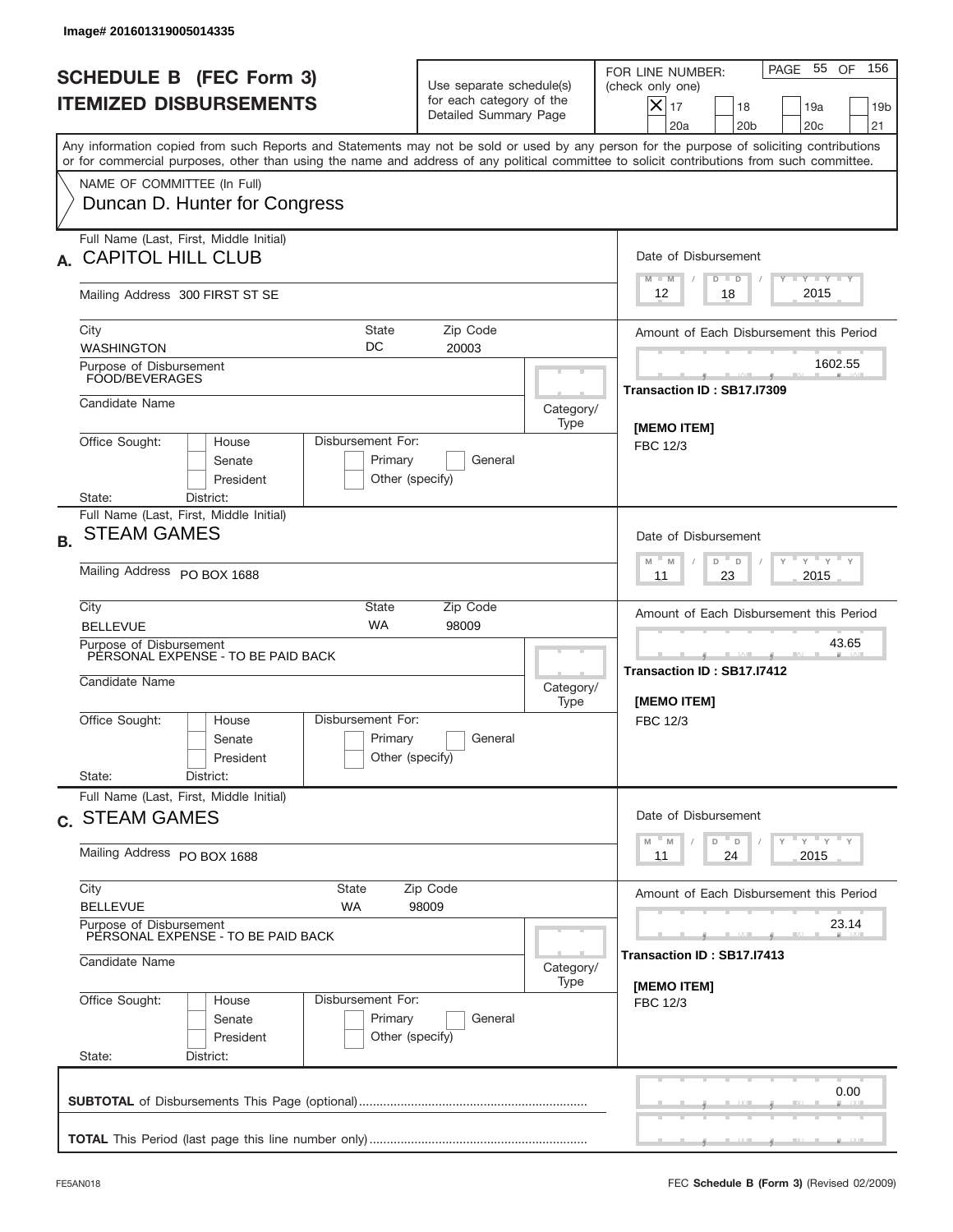|           | Image# 201601319005014336                                                                                                |                                                            |                                                                               |                                         |                                                                                                                                                                                                                                                                                         |  |
|-----------|--------------------------------------------------------------------------------------------------------------------------|------------------------------------------------------------|-------------------------------------------------------------------------------|-----------------------------------------|-----------------------------------------------------------------------------------------------------------------------------------------------------------------------------------------------------------------------------------------------------------------------------------------|--|
|           | <b>SCHEDULE B (FEC Form 3)</b><br><b>ITEMIZED DISBURSEMENTS</b>                                                          |                                                            | Use separate schedule(s)<br>for each category of the<br>Detailed Summary Page |                                         | 156<br>PAGE 56<br>OF<br>FOR LINE NUMBER:<br>(check only one)<br>$X _{17}$<br>18<br>19a<br>19 <sub>b</sub><br>20 <sub>c</sub><br>20a<br>20 <sub>b</sub><br>21                                                                                                                            |  |
|           |                                                                                                                          |                                                            |                                                                               |                                         | Any information copied from such Reports and Statements may not be sold or used by any person for the purpose of soliciting contributions<br>or for commercial purposes, other than using the name and address of any political committee to solicit contributions from such committee. |  |
|           | NAME OF COMMITTEE (In Full)<br>Duncan D. Hunter for Congress                                                             |                                                            |                                                                               |                                         |                                                                                                                                                                                                                                                                                         |  |
|           | Full Name (Last, First, Middle Initial)<br><b>STEAM GAMES</b>                                                            |                                                            |                                                                               | Date of Disbursement<br><b>TAYLY LY</b> |                                                                                                                                                                                                                                                                                         |  |
|           | Mailing Address PO BOX 1688                                                                                              |                                                            |                                                                               |                                         | $D$ $D$<br>$M - M$<br>2015<br>24<br>11                                                                                                                                                                                                                                                  |  |
|           | City<br><b>BELLEVUE</b>                                                                                                  | State<br><b>WA</b>                                         | Zip Code<br>98009                                                             | Amount of Each Disbursement this Period |                                                                                                                                                                                                                                                                                         |  |
|           | Purpose of Disbursement<br>PERSONAL EXPENSE - TO BE PAID BACK                                                            |                                                            |                                                                               |                                         | 5.00<br>Transaction ID: SB17.I7414                                                                                                                                                                                                                                                      |  |
|           | Candidate Name                                                                                                           |                                                            |                                                                               | Category/<br>Type                       | <b>IMEMO ITEM1</b>                                                                                                                                                                                                                                                                      |  |
|           | Office Sought:<br>House<br>Senate<br>President<br>State:<br>District:                                                    | Disbursement For:<br>Primary<br>General<br>Other (specify) |                                                                               |                                         |                                                                                                                                                                                                                                                                                         |  |
| <b>B.</b> | Full Name (Last, First, Middle Initial)<br><b>STEAM GAMES</b><br>Mailing Address PO BOX 1688                             |                                                            |                                                                               |                                         | Date of Disbursement<br>$\cdots$ $\gamma$ $\cdots$ $\gamma$ $\cdots$<br>$M - M$<br>D<br>$\Box$<br>2015<br>12<br>04                                                                                                                                                                      |  |
|           | City                                                                                                                     | <b>State</b><br>Zip Code                                   |                                                                               |                                         |                                                                                                                                                                                                                                                                                         |  |
|           | <b>WA</b><br><b>BELLEVUE</b><br>98009<br>Purpose of Disbursement<br>PERSONAL EXPENSE - TO BE PAID BACK<br>Candidate Name |                                                            |                                                                               | Category/<br>Type                       | 9.07<br>____<br>Transaction ID: SB17.I7415<br>[MEMO ITEM]                                                                                                                                                                                                                               |  |
|           | Office Sought:<br>House<br>Senate<br>President<br>State:<br>District:                                                    | Disbursement For:<br>Primary<br>Other (specify)            | General                                                                       |                                         | FBC 12/3                                                                                                                                                                                                                                                                                |  |
|           | Full Name (Last, First, Middle Initial)<br>c. STEAM GAMES                                                                |                                                            |                                                                               |                                         | Date of Disbursement<br>γ <sup>=</sup> γ <sup>=</sup> γ <sup>=</sup> γ                                                                                                                                                                                                                  |  |
|           | Mailing Address PO BOX 1688                                                                                              | M<br>D<br>M<br>D<br>2015<br>12<br>04                       |                                                                               |                                         |                                                                                                                                                                                                                                                                                         |  |
|           | City<br><b>BELLEVUE</b>                                                                                                  | State<br>WA                                                | Zip Code<br>98009                                                             |                                         | Amount of Each Disbursement this Period                                                                                                                                                                                                                                                 |  |
|           | Purpose of Disbursement<br>PERSONAL EXPENSE - TO BE PAID BACK<br>Candidate Name                                          | Category/                                                  | 56.01<br>Transaction ID : SB17.I7416                                          |                                         |                                                                                                                                                                                                                                                                                         |  |
|           | Office Sought:<br>House<br>Senate<br>President<br>State:<br>District:                                                    | Disbursement For:<br>Primary<br>Other (specify)            | General                                                                       | Type                                    | [MEMO ITEM]<br>FBC 12/3                                                                                                                                                                                                                                                                 |  |
|           |                                                                                                                          |                                                            |                                                                               |                                         | 0.00                                                                                                                                                                                                                                                                                    |  |
|           |                                                                                                                          |                                                            |                                                                               |                                         |                                                                                                                                                                                                                                                                                         |  |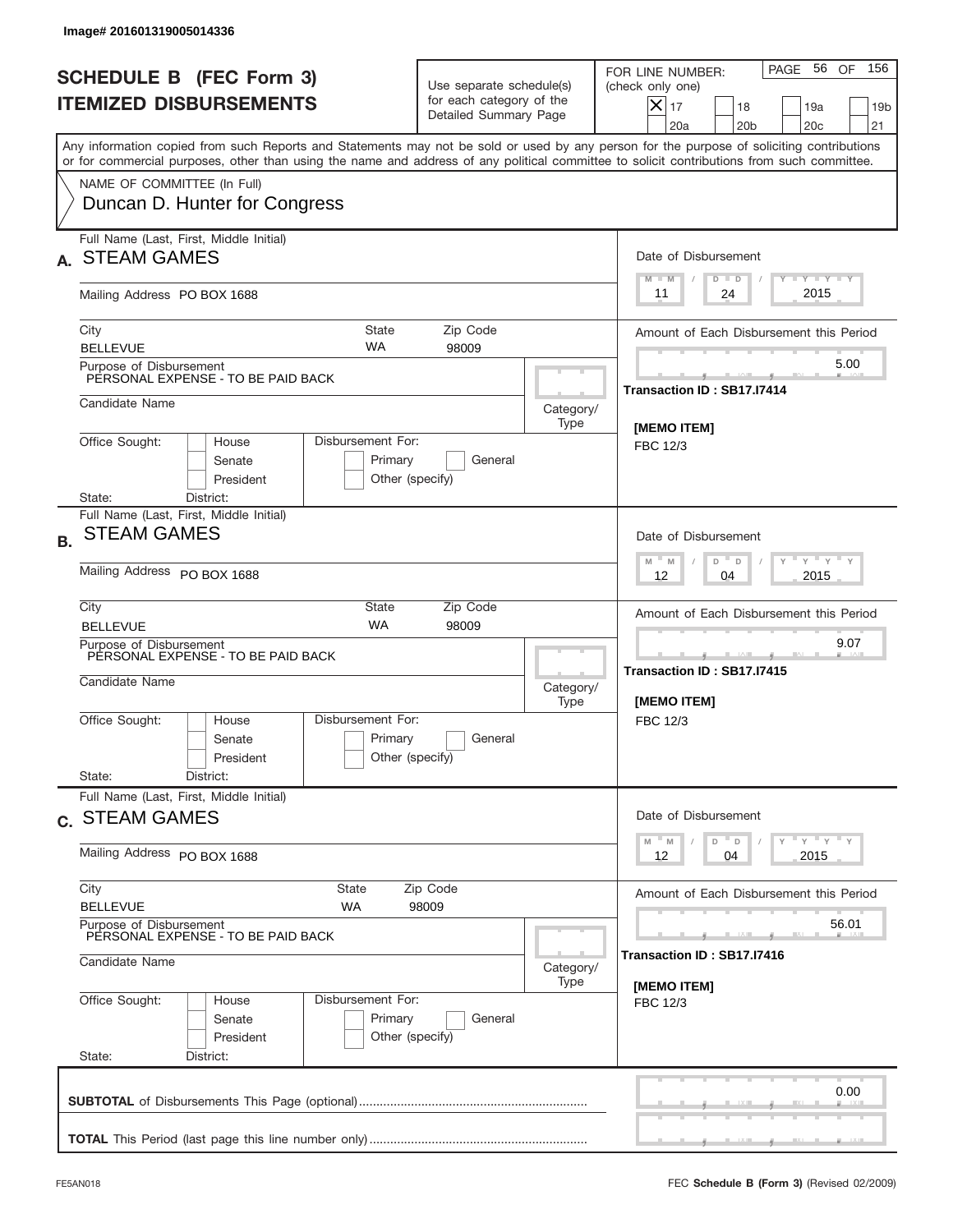|           | Image# 201601319005014337                                                                    |                                                                                   |                                                                               |                                                               |                                                                                                                                                                                                                                                                                         |
|-----------|----------------------------------------------------------------------------------------------|-----------------------------------------------------------------------------------|-------------------------------------------------------------------------------|---------------------------------------------------------------|-----------------------------------------------------------------------------------------------------------------------------------------------------------------------------------------------------------------------------------------------------------------------------------------|
|           | <b>SCHEDULE B (FEC Form 3)</b><br><b>ITEMIZED DISBURSEMENTS</b>                              |                                                                                   | Use separate schedule(s)<br>for each category of the<br>Detailed Summary Page |                                                               | 156<br>PAGE 57<br>OF<br>FOR LINE NUMBER:<br>(check only one)<br>$X _{17}$<br>18<br>19a<br>19 <sub>b</sub><br>20 <sub>c</sub><br>20a<br>20 <sub>b</sub><br>21                                                                                                                            |
|           |                                                                                              |                                                                                   |                                                                               |                                                               | Any information copied from such Reports and Statements may not be sold or used by any person for the purpose of soliciting contributions<br>or for commercial purposes, other than using the name and address of any political committee to solicit contributions from such committee. |
|           | NAME OF COMMITTEE (In Full)<br>Duncan D. Hunter for Congress                                 |                                                                                   |                                                                               |                                                               |                                                                                                                                                                                                                                                                                         |
|           | Full Name (Last, First, Middle Initial)<br><b>STEAM GAMES</b>                                |                                                                                   |                                                                               | Date of Disbursement<br><b>TAYLY LY</b><br>$M - M$<br>$D$ $D$ |                                                                                                                                                                                                                                                                                         |
|           | Mailing Address PO BOX 1688                                                                  |                                                                                   |                                                                               |                                                               | 2015<br>12<br>04                                                                                                                                                                                                                                                                        |
|           | City<br><b>BELLEVUE</b>                                                                      | State<br><b>WA</b>                                                                | Zip Code<br>98009                                                             |                                                               | Amount of Each Disbursement this Period                                                                                                                                                                                                                                                 |
|           | Purpose of Disbursement<br>PERSONAL EXPENSE - TO BE PAID BACK                                |                                                                                   |                                                                               |                                                               | 5.00<br>Transaction ID: SB17.I7417                                                                                                                                                                                                                                                      |
|           | Candidate Name                                                                               |                                                                                   |                                                                               | Category/<br>Type                                             | <b>IMEMO ITEM1</b>                                                                                                                                                                                                                                                                      |
|           | Office Sought:<br>House<br>Senate<br>President<br>State:<br>District:                        | Disbursement For:<br>Primary<br>Other (specify)                                   | <b>FBC 12/3</b>                                                               |                                                               |                                                                                                                                                                                                                                                                                         |
| <b>B.</b> | Full Name (Last, First, Middle Initial)<br><b>STEAM GAMES</b><br>Mailing Address PO BOX 1688 |                                                                                   |                                                                               |                                                               | Date of Disbursement<br>$\cdots$ $\gamma$ $\cdots$ $\gamma$ $\cdots$<br>$M - M$<br>D<br>$\Box$<br>2015<br>12<br>07                                                                                                                                                                      |
|           | City<br><b>BELLEVUE</b>                                                                      | Amount of Each Disbursement this Period<br>76.90                                  |                                                                               |                                                               |                                                                                                                                                                                                                                                                                         |
|           | Purpose of Disbursement<br>PERSONAL EXPENSE - TO BE PAID BACK<br>Candidate Name              |                                                                                   | Category/<br>Type                                                             | ____<br>Transaction ID: SB17.I7418<br>[MEMO ITEM]             |                                                                                                                                                                                                                                                                                         |
|           | Office Sought:<br>House<br>Senate<br>President<br>State:<br>District:                        | Disbursement For:<br>Primary<br>Other (specify)                                   | General                                                                       |                                                               | FBC 12/3                                                                                                                                                                                                                                                                                |
|           | Full Name (Last, First, Middle Initial)<br>c. STEAM GAMES                                    |                                                                                   |                                                                               |                                                               | Date of Disbursement                                                                                                                                                                                                                                                                    |
|           | Mailing Address PO BOX 1688                                                                  | $\gamma$ = $\gamma$ = $\gamma$ = $\gamma$<br>M<br>D<br>M<br>D<br>2015<br>12<br>07 |                                                                               |                                                               |                                                                                                                                                                                                                                                                                         |
|           | City<br>State<br><b>BELLEVUE</b>                                                             | Amount of Each Disbursement this Period                                           |                                                                               |                                                               |                                                                                                                                                                                                                                                                                         |
|           | Purpose of Disbursement<br>PERSONAL EXPENSE - TO BE PAID BACK<br>Candidate Name              | Category/                                                                         | 5.00<br>Transaction ID : SB17.I7419                                           |                                                               |                                                                                                                                                                                                                                                                                         |
|           | Office Sought:<br>House<br>Senate<br>President<br>State:<br>District:                        | Disbursement For:<br>Primary<br>Other (specify)                                   | General                                                                       | Type                                                          | [MEMO ITEM]<br>FBC 12/3                                                                                                                                                                                                                                                                 |
|           |                                                                                              |                                                                                   |                                                                               |                                                               | 0.00                                                                                                                                                                                                                                                                                    |
|           |                                                                                              |                                                                                   |                                                                               |                                                               |                                                                                                                                                                                                                                                                                         |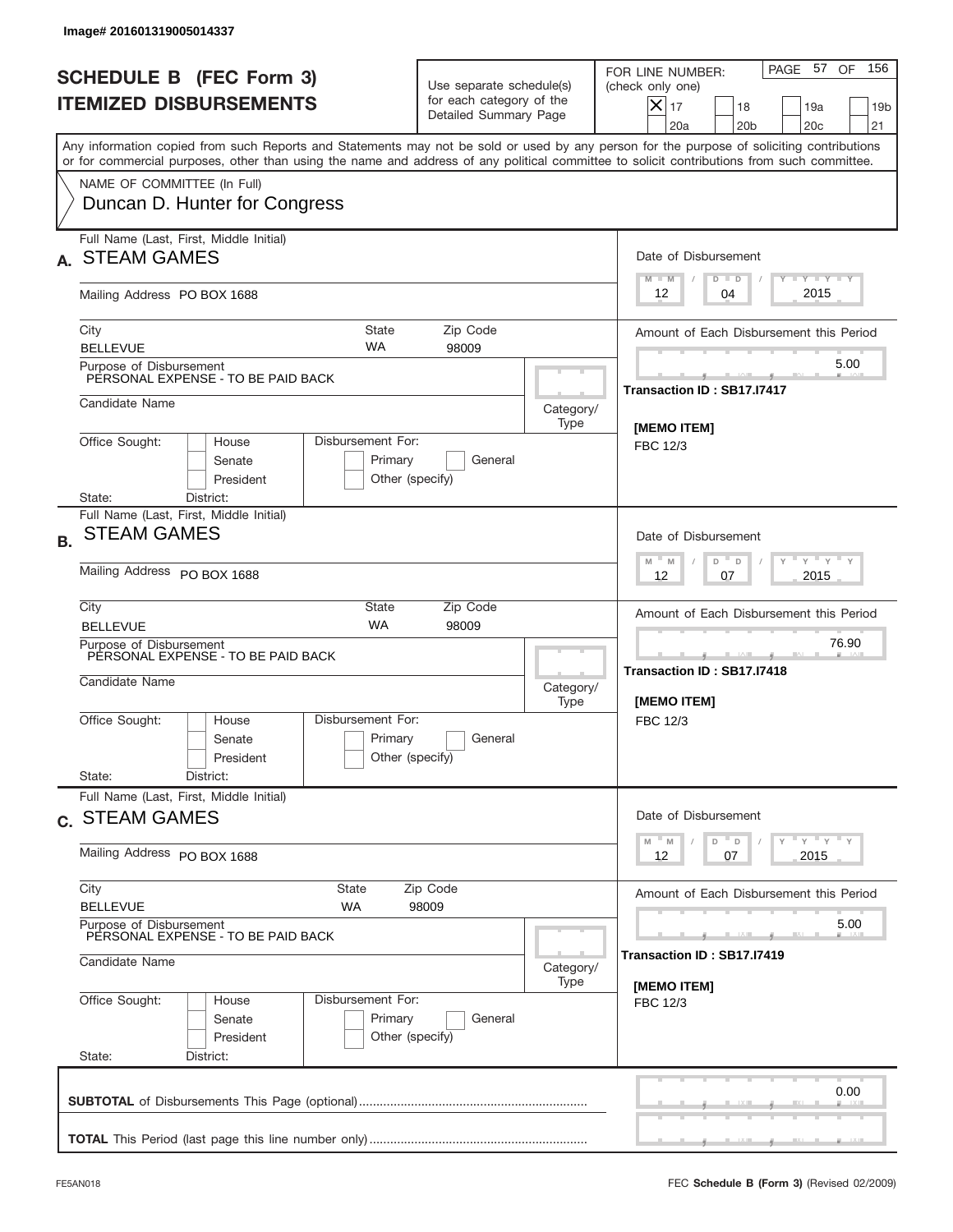|           | Image# 201601319005014338                                             |                                                                                          |                                                                               |                                         |                                                                                                                                                                                                                                                                                         |  |  |
|-----------|-----------------------------------------------------------------------|------------------------------------------------------------------------------------------|-------------------------------------------------------------------------------|-----------------------------------------|-----------------------------------------------------------------------------------------------------------------------------------------------------------------------------------------------------------------------------------------------------------------------------------------|--|--|
|           | <b>SCHEDULE B (FEC Form 3)</b><br><b>ITEMIZED DISBURSEMENTS</b>       |                                                                                          | Use separate schedule(s)<br>for each category of the<br>Detailed Summary Page |                                         | 156<br>PAGE 58<br>OF<br>FOR LINE NUMBER:<br>(check only one)<br>$X _{17}$<br>18<br>19a<br>19 <sub>b</sub><br>20 <sub>c</sub><br>20a<br>20 <sub>b</sub><br>21                                                                                                                            |  |  |
|           |                                                                       |                                                                                          |                                                                               |                                         | Any information copied from such Reports and Statements may not be sold or used by any person for the purpose of soliciting contributions<br>or for commercial purposes, other than using the name and address of any political committee to solicit contributions from such committee. |  |  |
|           | NAME OF COMMITTEE (In Full)<br>Duncan D. Hunter for Congress          |                                                                                          |                                                                               |                                         |                                                                                                                                                                                                                                                                                         |  |  |
|           | Full Name (Last, First, Middle Initial)<br><b>STEAM GAMES</b>         |                                                                                          |                                                                               | Date of Disbursement<br><b>TAYLY LY</b> |                                                                                                                                                                                                                                                                                         |  |  |
|           | Mailing Address PO BOX 1688                                           |                                                                                          |                                                                               |                                         | $M - M$<br>$D$ $D$<br>2015<br>08<br>12                                                                                                                                                                                                                                                  |  |  |
|           | City<br><b>BELLEVUE</b>                                               | State<br><b>WA</b>                                                                       | Zip Code<br>98009                                                             |                                         | Amount of Each Disbursement this Period                                                                                                                                                                                                                                                 |  |  |
|           | Purpose of Disbursement<br>PERSONAL EXPENSE - TO BE PAID BACK         |                                                                                          |                                                                               |                                         | 96.30<br>Transaction ID: SB17.I7420                                                                                                                                                                                                                                                     |  |  |
|           | Candidate Name                                                        |                                                                                          |                                                                               | Category/<br>Type                       | [MEMO ITEM]                                                                                                                                                                                                                                                                             |  |  |
|           | Office Sought:<br>House<br>Senate<br>President<br>State:<br>District: | Disbursement For:<br>Primary<br>General<br>Other (specify)                               |                                                                               |                                         |                                                                                                                                                                                                                                                                                         |  |  |
| <b>B.</b> | Full Name (Last, First, Middle Initial)<br><b>STEAM GAMES</b>         |                                                                                          |                                                                               |                                         | Date of Disbursement<br>$\cdots$ $\gamma$ $\cdots$ $\gamma$ $\cdots$<br>$M - M$<br>D<br>$\Box$                                                                                                                                                                                          |  |  |
|           | Mailing Address PO BOX 1688<br>City                                   | 2015<br>12<br>11                                                                         |                                                                               |                                         |                                                                                                                                                                                                                                                                                         |  |  |
|           | <b>BELLEVUE</b><br>Purpose of Disbursement                            | Amount of Each Disbursement this Period<br>48.82                                         |                                                                               |                                         |                                                                                                                                                                                                                                                                                         |  |  |
|           | PERSONAL EXPENSE - TO BE PAID BACK<br>Candidate Name                  |                                                                                          |                                                                               |                                         | Transaction ID: SB17.I7421<br>[MEMO ITEM]                                                                                                                                                                                                                                               |  |  |
|           | Office Sought:<br>House<br>Senate<br>President                        | Disbursement For:<br>Primary<br>Other (specify)                                          | General                                                                       |                                         | FBC 12/3                                                                                                                                                                                                                                                                                |  |  |
|           | State:<br>District:<br>Full Name (Last, First, Middle Initial)        |                                                                                          |                                                                               |                                         |                                                                                                                                                                                                                                                                                         |  |  |
|           | c. STEAM GAMES<br>Mailing Address PO BOX 1688                         | Date of Disbursement<br>$\gamma$ = $\gamma$ = $\gamma$ = $\gamma$<br>$-M$<br>D<br>M<br>D |                                                                               |                                         |                                                                                                                                                                                                                                                                                         |  |  |
|           | City                                                                  | 2015<br>12<br>14<br>Amount of Each Disbursement this Period                              |                                                                               |                                         |                                                                                                                                                                                                                                                                                         |  |  |
|           | <b>BELLEVUE</b><br>Purpose of Disbursement                            | WA                                                                                       | 98009                                                                         |                                         | 9.99                                                                                                                                                                                                                                                                                    |  |  |
|           | PERSONAL EXPENSE - TO BE PAID BACK<br>Candidate Name                  | Category/                                                                                | Transaction ID : SB17.I7422                                                   |                                         |                                                                                                                                                                                                                                                                                         |  |  |
|           | Office Sought:<br>House<br>Senate<br>President<br>State:<br>District: | Disbursement For:<br>Primary<br>Other (specify)                                          | General                                                                       | Type<br>[MEMO ITEM]<br>FBC 12/3         |                                                                                                                                                                                                                                                                                         |  |  |
|           |                                                                       |                                                                                          |                                                                               |                                         | 0.00                                                                                                                                                                                                                                                                                    |  |  |
|           |                                                                       |                                                                                          |                                                                               |                                         |                                                                                                                                                                                                                                                                                         |  |  |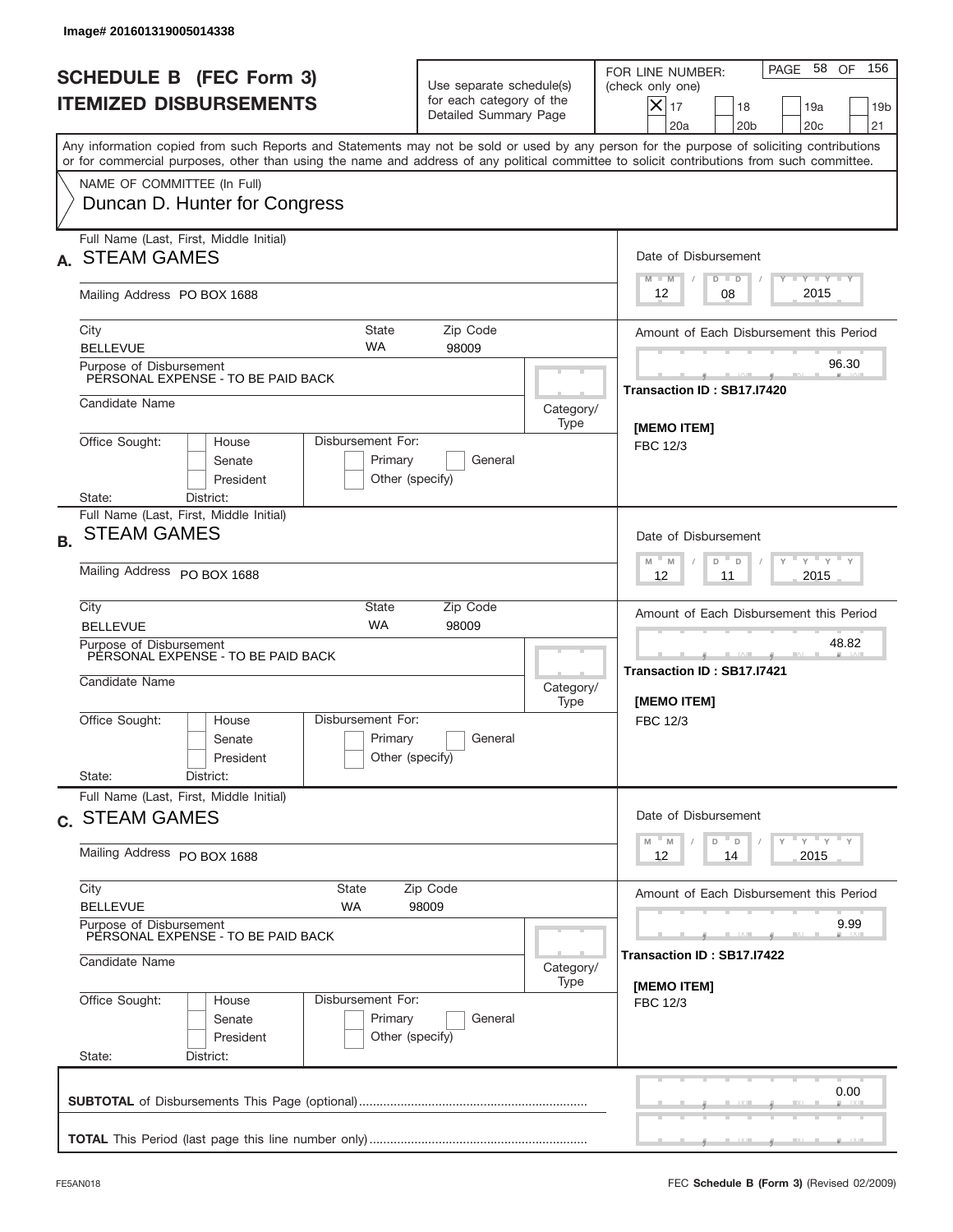|           | Image# 201601319005014339                                                                                           |                                                                                   |                                                                               |                                                                |                                                                                                                                                                                                                                                                                         |
|-----------|---------------------------------------------------------------------------------------------------------------------|-----------------------------------------------------------------------------------|-------------------------------------------------------------------------------|----------------------------------------------------------------|-----------------------------------------------------------------------------------------------------------------------------------------------------------------------------------------------------------------------------------------------------------------------------------------|
|           | <b>SCHEDULE B (FEC Form 3)</b><br><b>ITEMIZED DISBURSEMENTS</b>                                                     |                                                                                   | Use separate schedule(s)<br>for each category of the<br>Detailed Summary Page |                                                                | 156<br>PAGE 59<br>OF<br>FOR LINE NUMBER:<br>(check only one)<br>$X _{17}$<br>18<br>19a<br>19 <sub>b</sub><br>20 <sub>c</sub><br>20a<br>20 <sub>b</sub><br>21                                                                                                                            |
|           |                                                                                                                     |                                                                                   |                                                                               |                                                                | Any information copied from such Reports and Statements may not be sold or used by any person for the purpose of soliciting contributions<br>or for commercial purposes, other than using the name and address of any political committee to solicit contributions from such committee. |
|           | NAME OF COMMITTEE (In Full)<br>Duncan D. Hunter for Congress                                                        |                                                                                   |                                                                               |                                                                |                                                                                                                                                                                                                                                                                         |
|           | Full Name (Last, First, Middle Initial)<br><b>STEAM GAMES</b>                                                       |                                                                                   |                                                                               | Date of Disbursement<br><b>TANK TANK</b><br>$M - M$<br>$D$ $D$ |                                                                                                                                                                                                                                                                                         |
|           | Mailing Address PO BOX 1688                                                                                         |                                                                                   |                                                                               |                                                                | 2015<br>12<br>14                                                                                                                                                                                                                                                                        |
|           | City<br><b>BELLEVUE</b>                                                                                             | State<br><b>WA</b>                                                                | Zip Code<br>98009                                                             |                                                                | Amount of Each Disbursement this Period                                                                                                                                                                                                                                                 |
|           | Purpose of Disbursement<br>PERSONAL EXPENSE - TO BE PAID BACK                                                       |                                                                                   |                                                                               |                                                                | 7.82<br>Transaction ID: SB17.I7423                                                                                                                                                                                                                                                      |
|           | Candidate Name                                                                                                      |                                                                                   |                                                                               | Category/<br>Type                                              | <b>IMEMO ITEM1</b>                                                                                                                                                                                                                                                                      |
|           | Office Sought:<br>Disbursement For:<br>House<br>Senate<br>President                                                 | <b>FBC 12/3</b>                                                                   |                                                                               |                                                                |                                                                                                                                                                                                                                                                                         |
| <b>B.</b> | State:<br>District:<br>Full Name (Last, First, Middle Initial)<br><b>STEAM GAMES</b><br>Mailing Address PO BOX 1688 |                                                                                   |                                                                               |                                                                | Date of Disbursement<br>$\cdots$ $\gamma$ $\cdots$ $\gamma$ $\cdots$<br>$M - M$<br>D<br>$\Box$<br>2015<br>12<br>14                                                                                                                                                                      |
|           | City<br><b>BELLEVUE</b>                                                                                             | Amount of Each Disbursement this Period                                           |                                                                               |                                                                |                                                                                                                                                                                                                                                                                         |
|           | Purpose of Disbursement<br>PERSONAL EXPENSE - TO BE PAID BACK<br>Candidate Name                                     |                                                                                   |                                                                               |                                                                | 25.00<br>Transaction ID: SB17.I7424<br>[MEMO ITEM]                                                                                                                                                                                                                                      |
|           | Office Sought:<br>House<br>Senate<br>President<br>State:<br>District:                                               | Disbursement For:<br>Primary<br>Other (specify)                                   | General                                                                       |                                                                | FBC 12/3                                                                                                                                                                                                                                                                                |
|           | Full Name (Last, First, Middle Initial)<br>c. STEAM GAMES                                                           |                                                                                   |                                                                               |                                                                | Date of Disbursement                                                                                                                                                                                                                                                                    |
|           | Mailing Address PO BOX 1688                                                                                         | $\gamma$ = $\gamma$ = $\gamma$ = $\gamma$<br>M<br>D<br>M<br>D<br>2015<br>12<br>16 |                                                                               |                                                                |                                                                                                                                                                                                                                                                                         |
|           | City<br><b>BELLEVUE</b>                                                                                             | Amount of Each Disbursement this Period                                           |                                                                               |                                                                |                                                                                                                                                                                                                                                                                         |
|           | Purpose of Disbursement<br>PERSONAL EXPENSE - TO BE PAID BACK<br>Candidate Name                                     | Category/                                                                         | 10.00<br>Transaction ID : SB17.I7425                                          |                                                                |                                                                                                                                                                                                                                                                                         |
|           | Office Sought:<br>House<br>Senate<br>President<br>State:<br>District:                                               | Disbursement For:<br>Primary<br>Other (specify)                                   | General                                                                       | Type                                                           | [MEMO ITEM]<br>FBC 12/3                                                                                                                                                                                                                                                                 |
|           |                                                                                                                     |                                                                                   |                                                                               |                                                                | 0.00                                                                                                                                                                                                                                                                                    |
|           |                                                                                                                     |                                                                                   |                                                                               |                                                                |                                                                                                                                                                                                                                                                                         |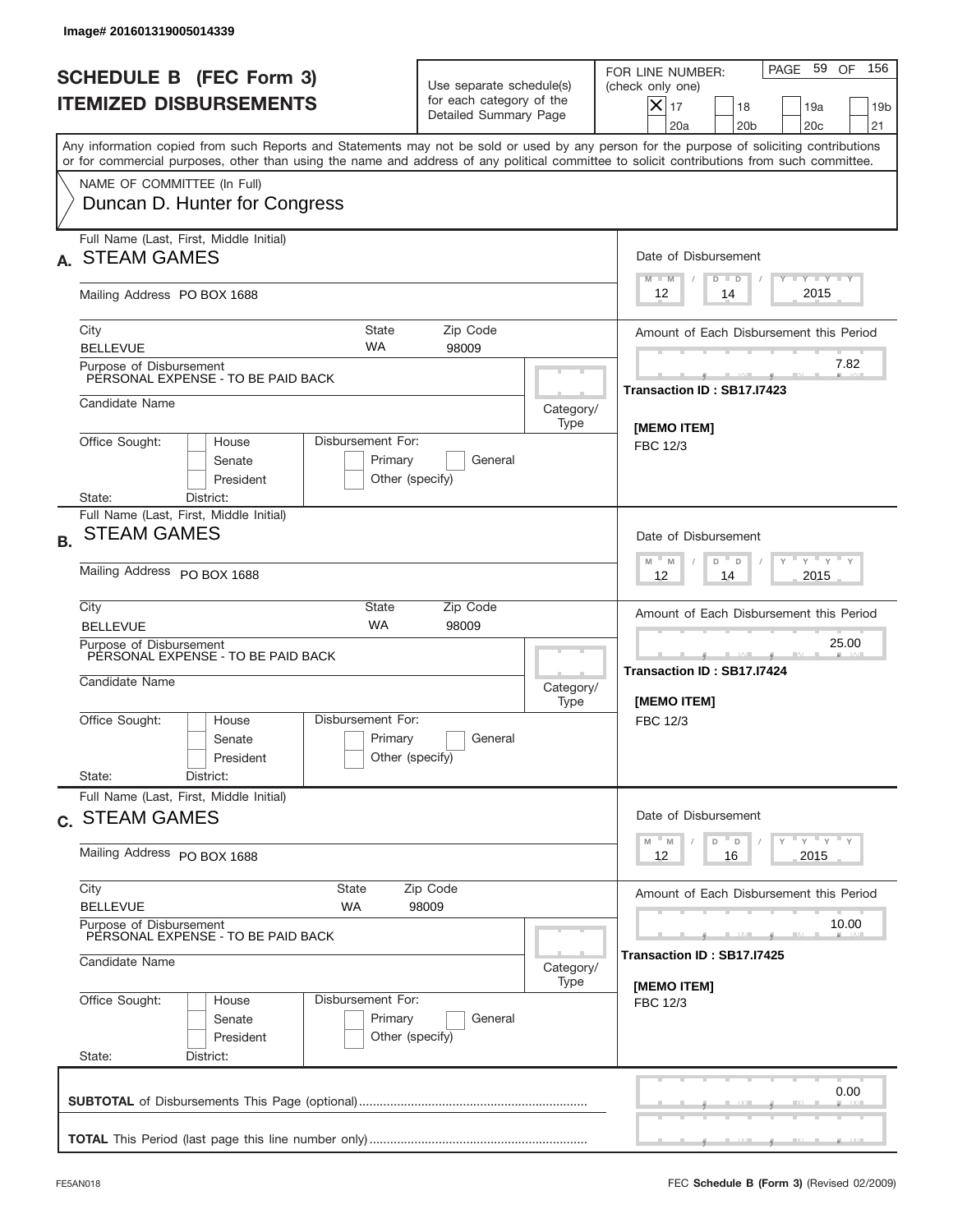|           | Image# 201601319005014340                                                       |                                                  |                                                                               |                                          |                                                                                                                                                                                                                                                                                         |
|-----------|---------------------------------------------------------------------------------|--------------------------------------------------|-------------------------------------------------------------------------------|------------------------------------------|-----------------------------------------------------------------------------------------------------------------------------------------------------------------------------------------------------------------------------------------------------------------------------------------|
|           | <b>SCHEDULE B (FEC Form 3)</b><br><b>ITEMIZED DISBURSEMENTS</b>                 |                                                  | Use separate schedule(s)<br>for each category of the<br>Detailed Summary Page |                                          | 156<br>60<br>OF<br>PAGE<br>FOR LINE NUMBER:<br>(check only one)<br>$X _{17}$<br>18<br>19a<br>19 <sub>b</sub><br>20 <sub>c</sub><br>20a<br>20 <sub>b</sub><br>21                                                                                                                         |
|           |                                                                                 |                                                  |                                                                               |                                          | Any information copied from such Reports and Statements may not be sold or used by any person for the purpose of soliciting contributions<br>or for commercial purposes, other than using the name and address of any political committee to solicit contributions from such committee. |
|           | NAME OF COMMITTEE (In Full)<br>Duncan D. Hunter for Congress                    |                                                  |                                                                               |                                          |                                                                                                                                                                                                                                                                                         |
|           | Full Name (Last, First, Middle Initial)<br><b>STEAM GAMES</b>                   |                                                  |                                                                               | Date of Disbursement<br><b>TANK TANK</b> |                                                                                                                                                                                                                                                                                         |
|           | Mailing Address PO BOX 1688                                                     | $M - M$<br>$D$ $D$<br>2015<br>12<br>16           |                                                                               |                                          |                                                                                                                                                                                                                                                                                         |
|           | City<br><b>BELLEVUE</b>                                                         | State<br><b>WA</b>                               | Zip Code<br>98009                                                             |                                          | Amount of Each Disbursement this Period                                                                                                                                                                                                                                                 |
|           | Purpose of Disbursement<br>PERSONAL EXPENSE - TO BE PAID BACK                   | 9.99<br>Transaction ID: SB17.I7426               |                                                                               |                                          |                                                                                                                                                                                                                                                                                         |
|           | Candidate Name                                                                  |                                                  |                                                                               | Category/<br>Type                        | [MEMO ITEM]                                                                                                                                                                                                                                                                             |
|           | Office Sought:<br>House<br>Senate<br>President<br>State:<br>District:           | Disbursement For:<br>Primary<br>Other (specify)  | <b>FBC 12/3</b>                                                               |                                          |                                                                                                                                                                                                                                                                                         |
| <b>B.</b> | Full Name (Last, First, Middle Initial)<br><b>STEAM GAMES</b>                   |                                                  |                                                                               |                                          | Date of Disbursement<br>$\cdots$ $\gamma$ $\cdots$ $\gamma$ $\cdots$<br>$M - M$<br>D<br>$\Box$                                                                                                                                                                                          |
|           | Mailing Address PO BOX 1688<br>City                                             | 2015<br>12<br>16                                 |                                                                               |                                          |                                                                                                                                                                                                                                                                                         |
|           | <b>BELLEVUE</b><br>Purpose of Disbursement                                      | Amount of Each Disbursement this Period<br>23.26 |                                                                               |                                          |                                                                                                                                                                                                                                                                                         |
|           | PERSONAL EXPENSE - TO BE PAID BACK<br>Candidate Name                            |                                                  |                                                                               |                                          | Transaction ID: SB17.I7427<br>[MEMO ITEM]                                                                                                                                                                                                                                               |
|           | Office Sought:<br>House<br>Senate<br>President                                  | Disbursement For:<br>Primary<br>Other (specify)  | General                                                                       |                                          | FBC 12/3                                                                                                                                                                                                                                                                                |
|           | State:<br>District:<br>Full Name (Last, First, Middle Initial)                  |                                                  |                                                                               |                                          | Date of Disbursement                                                                                                                                                                                                                                                                    |
|           |                                                                                 | c. STEAM GAMES                                   |                                                                               |                                          |                                                                                                                                                                                                                                                                                         |
|           | Mailing Address PO BOX 1688<br>City                                             | 2015<br>12<br>16                                 |                                                                               |                                          |                                                                                                                                                                                                                                                                                         |
|           | <b>BELLEVUE</b>                                                                 | State<br>WA                                      | Zip Code<br>98009                                                             |                                          | Amount of Each Disbursement this Period                                                                                                                                                                                                                                                 |
|           | Purpose of Disbursement<br>PERSONAL EXPENSE - TO BE PAID BACK<br>Candidate Name | Category/                                        | 5.00<br>Transaction ID : SB17.I7428                                           |                                          |                                                                                                                                                                                                                                                                                         |
|           | Office Sought:<br>House<br>Senate<br>President<br>State:<br>District:           | Disbursement For:<br>Primary<br>Other (specify)  | General                                                                       | Type                                     | [MEMO ITEM]<br>FBC 12/3                                                                                                                                                                                                                                                                 |
|           |                                                                                 |                                                  |                                                                               |                                          | 0.00                                                                                                                                                                                                                                                                                    |
|           |                                                                                 |                                                  |                                                                               |                                          |                                                                                                                                                                                                                                                                                         |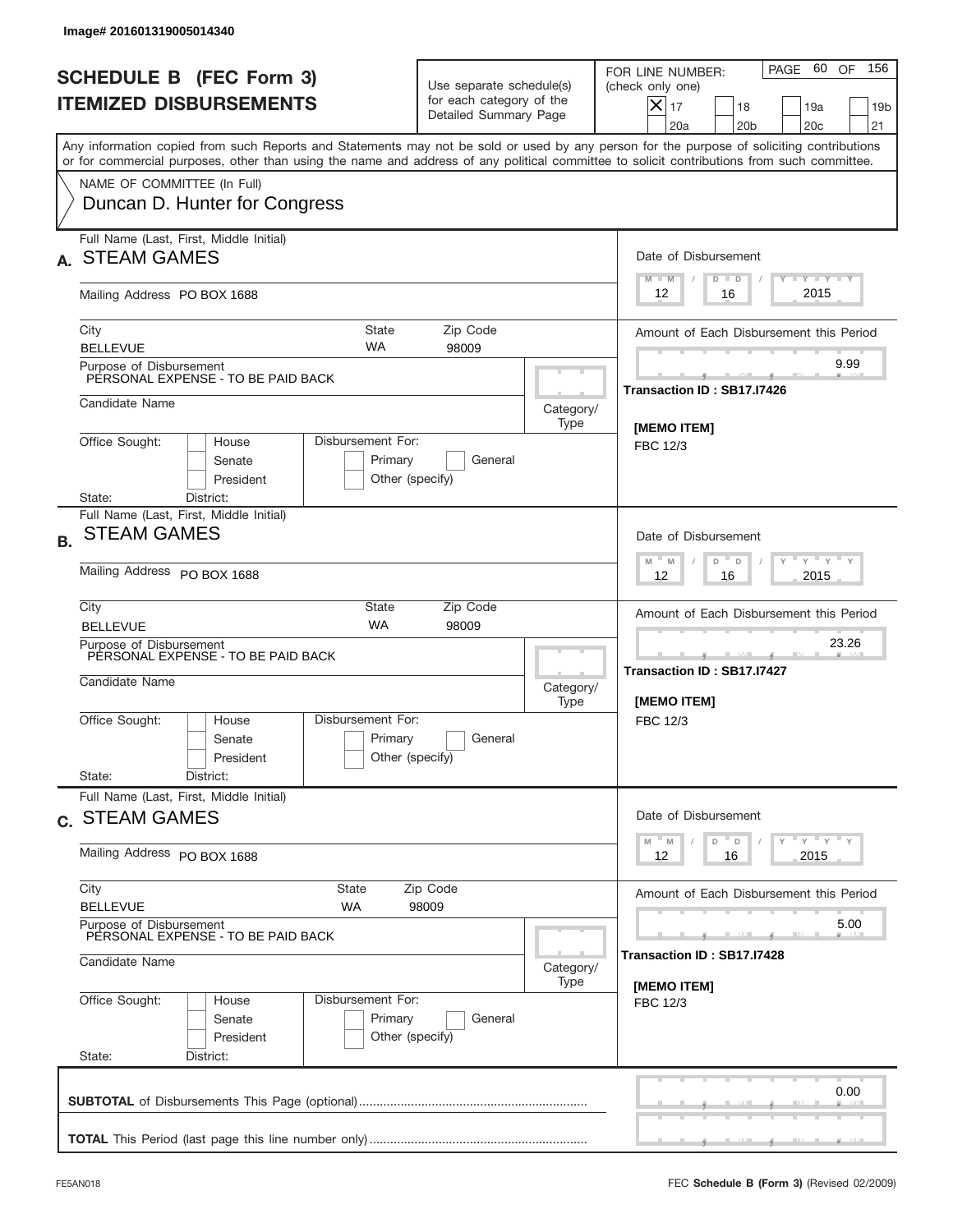|                                                                 | Image# 201601319005014341                                                                                                                                                                                                                                                               |                                                                |                                                                               |                   |                                                                                                                                                                     |
|-----------------------------------------------------------------|-----------------------------------------------------------------------------------------------------------------------------------------------------------------------------------------------------------------------------------------------------------------------------------------|----------------------------------------------------------------|-------------------------------------------------------------------------------|-------------------|---------------------------------------------------------------------------------------------------------------------------------------------------------------------|
| <b>SCHEDULE B (FEC Form 3)</b><br><b>ITEMIZED DISBURSEMENTS</b> |                                                                                                                                                                                                                                                                                         |                                                                | Use separate schedule(s)<br>for each category of the<br>Detailed Summary Page |                   | 156<br>PAGE 61 OF<br>FOR LINE NUMBER:<br>(check only one)<br>$ \mathsf{X} _{17}$<br>18<br>19a<br>19 <sub>b</sub><br>20a<br>20 <sub>b</sub><br>20 <sub>c</sub><br>21 |
|                                                                 | Any information copied from such Reports and Statements may not be sold or used by any person for the purpose of soliciting contributions<br>or for commercial purposes, other than using the name and address of any political committee to solicit contributions from such committee. |                                                                |                                                                               |                   |                                                                                                                                                                     |
|                                                                 | NAME OF COMMITTEE (In Full)<br>Duncan D. Hunter for Congress                                                                                                                                                                                                                            |                                                                |                                                                               |                   |                                                                                                                                                                     |
|                                                                 | Full Name (Last, First, Middle Initial)<br><b>STEAM GAMES</b>                                                                                                                                                                                                                           |                                                                |                                                                               |                   | Date of Disbursement<br>Y FY FY FY<br>$M - M$<br>$D$ $D$                                                                                                            |
|                                                                 | Mailing Address PO BOX 1688                                                                                                                                                                                                                                                             |                                                                |                                                                               |                   | 2015<br>12<br>16                                                                                                                                                    |
|                                                                 | City<br><b>WA</b><br><b>BELLEVUE</b>                                                                                                                                                                                                                                                    | <b>State</b>                                                   | Zip Code<br>98009                                                             |                   | Amount of Each Disbursement this Period                                                                                                                             |
|                                                                 | Purpose of Disbursement<br>PERSONAL EXPENSE - TO BE PAID BACK                                                                                                                                                                                                                           |                                                                |                                                                               |                   | 5.00<br>Transaction ID: SB17.I7429                                                                                                                                  |
|                                                                 | Candidate Name                                                                                                                                                                                                                                                                          |                                                                |                                                                               | Category/<br>Type | <b>IMEMO ITEMI</b>                                                                                                                                                  |
|                                                                 | Office Sought:<br>House<br>Senate<br>President<br>District:<br>State:                                                                                                                                                                                                                   | Disbursement For:<br>Primary<br>General<br>Other (specify)     |                                                                               |                   | FBC 12/3                                                                                                                                                            |
| <b>B.</b>                                                       | Full Name (Last, First, Middle Initial)<br><b>UNITED AIRLINES</b>                                                                                                                                                                                                                       |                                                                |                                                                               |                   | Date of Disbursement<br>ү " ү " ү " ү<br>$M - M$<br>D<br>D                                                                                                          |
|                                                                 | Mailing Address P.O. BOX 66100                                                                                                                                                                                                                                                          | 2015<br>11<br>30                                               |                                                                               |                   |                                                                                                                                                                     |
|                                                                 | City<br><b>CHICAGO</b>                                                                                                                                                                                                                                                                  | State<br>IL                                                    | Zip Code<br>60666-1604                                                        |                   | Amount of Each Disbursement this Period                                                                                                                             |
|                                                                 | Purpose of Disbursement<br>RÉFUND - AIRLINE FEE<br>Candidate Name                                                                                                                                                                                                                       |                                                                |                                                                               | Category/<br>Type | $-14.90$<br>____<br>Transaction ID: SB17.I7443<br>[MEMO ITEM]                                                                                                       |
|                                                                 | Disbursement For:<br>Office Sought:<br>House<br>Senate<br>President<br>State:<br>District:                                                                                                                                                                                              | Primary<br>Other (specify)                                     | General                                                                       |                   | FBC 12/3                                                                                                                                                            |
|                                                                 | Full Name (Last, First, Middle Initial)<br>c. UNITED AIRLINES                                                                                                                                                                                                                           |                                                                |                                                                               |                   | Date of Disbursement                                                                                                                                                |
|                                                                 | Mailing Address P.O. BOX 66100                                                                                                                                                                                                                                                          | $Y$ $Y$ $Y$ $Y$ $Y$<br>$-M$<br>D<br>M<br>D<br>2015<br>11<br>30 |                                                                               |                   |                                                                                                                                                                     |
|                                                                 | City<br>State<br><b>CHICAGO</b><br>IL.                                                                                                                                                                                                                                                  | Amount of Each Disbursement this Period                        |                                                                               |                   |                                                                                                                                                                     |
|                                                                 | Purpose of Disbursement<br>REFUND - AIRLINE FEE<br>Candidate Name                                                                                                                                                                                                                       | Category/<br>Type                                              | $-14.90$<br>Transaction ID : SB17.I7444                                       |                   |                                                                                                                                                                     |
|                                                                 | Office Sought:<br>Disbursement For:<br>House<br>Senate<br>President<br>State:<br>District:                                                                                                                                                                                              | Primary<br>Other (specify)                                     | General                                                                       |                   | [MEMO ITEM]<br>FBC 12/3                                                                                                                                             |
|                                                                 |                                                                                                                                                                                                                                                                                         |                                                                |                                                                               |                   | 0.00                                                                                                                                                                |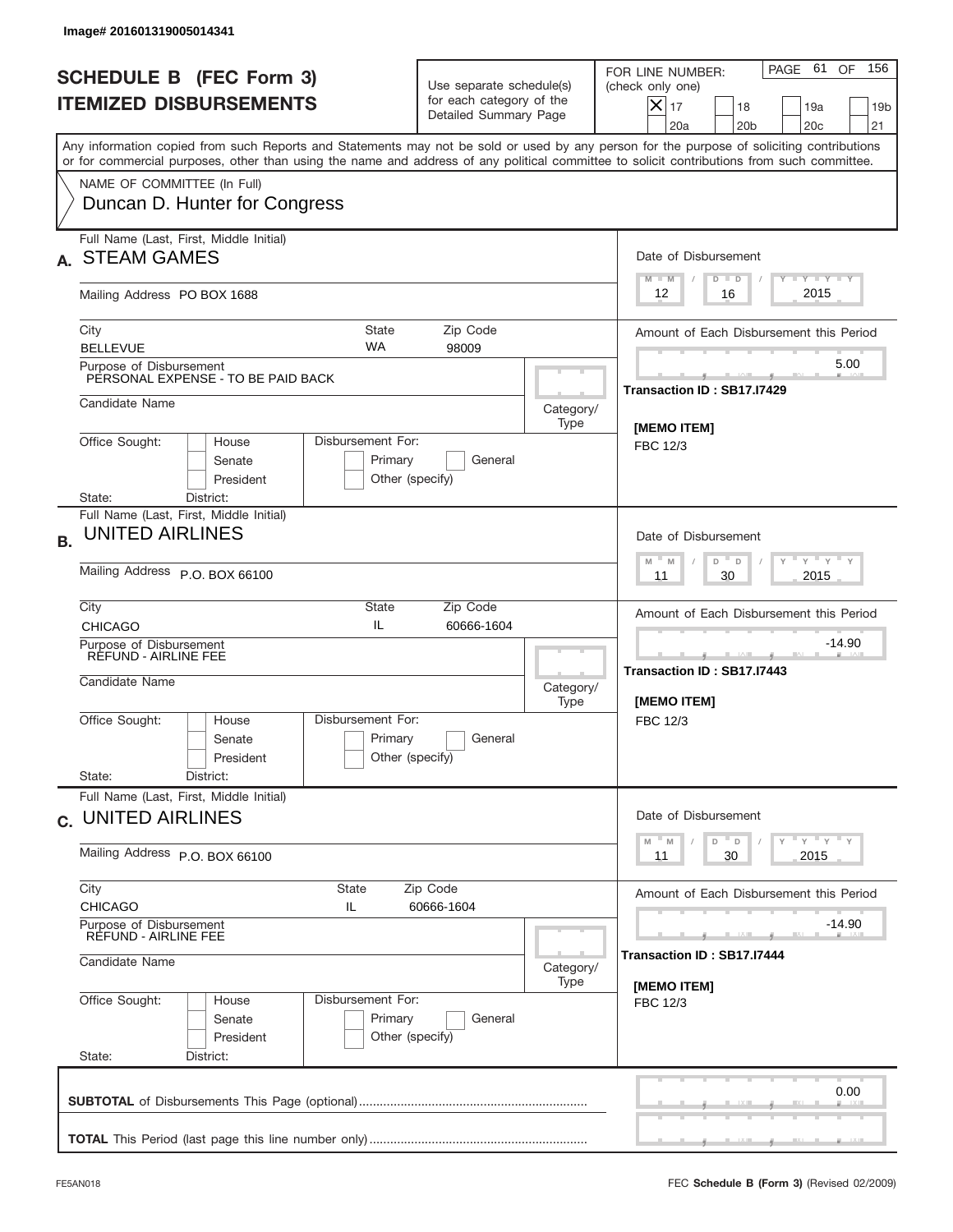|                                                                 | Image# 201601319005014342                                             |                                                           |                                                                               |                                                                      |                                                                                                                                                                                                                                                                                         |
|-----------------------------------------------------------------|-----------------------------------------------------------------------|-----------------------------------------------------------|-------------------------------------------------------------------------------|----------------------------------------------------------------------|-----------------------------------------------------------------------------------------------------------------------------------------------------------------------------------------------------------------------------------------------------------------------------------------|
| <b>SCHEDULE B (FEC Form 3)</b><br><b>ITEMIZED DISBURSEMENTS</b> |                                                                       |                                                           | Use separate schedule(s)<br>for each category of the<br>Detailed Summary Page |                                                                      | 156<br>PAGE 62 OF<br>FOR LINE NUMBER:<br>(check only one)<br>$X _{17}$<br>18<br>19a<br>19 <sub>b</sub><br>20a<br>20 <sub>b</sub><br>20 <sub>c</sub><br>21                                                                                                                               |
|                                                                 |                                                                       |                                                           |                                                                               |                                                                      | Any information copied from such Reports and Statements may not be sold or used by any person for the purpose of soliciting contributions<br>or for commercial purposes, other than using the name and address of any political committee to solicit contributions from such committee. |
|                                                                 | NAME OF COMMITTEE (In Full)<br>Duncan D. Hunter for Congress          |                                                           |                                                                               |                                                                      |                                                                                                                                                                                                                                                                                         |
| А.                                                              | Full Name (Last, First, Middle Initial)<br><b>UNITED AIRLINES</b>     |                                                           |                                                                               |                                                                      | Date of Disbursement<br><b>TANK TANK</b><br>$D$ $D$<br>$M - M$                                                                                                                                                                                                                          |
|                                                                 | Mailing Address P.O. BOX 66100                                        |                                                           |                                                                               |                                                                      | 2015<br>30<br>11                                                                                                                                                                                                                                                                        |
|                                                                 | City<br><b>CHICAGO</b>                                                | <b>State</b><br>IL                                        | Zip Code<br>60666-1604                                                        |                                                                      | Amount of Each Disbursement this Period                                                                                                                                                                                                                                                 |
|                                                                 | Purpose of Disbursement<br>REFUND - AIRLINE FEE                       |                                                           |                                                                               |                                                                      | $-14.90$<br>Transaction ID: SB17.I7445                                                                                                                                                                                                                                                  |
|                                                                 | Candidate Name                                                        |                                                           |                                                                               | Category/<br>Type                                                    |                                                                                                                                                                                                                                                                                         |
|                                                                 | Office Sought:<br>House<br>Senate<br>President<br>District:<br>State: | Disbursement For:<br>Primary<br>Other (specify)           | [MEMO ITEM]<br>FBC 12/3                                                       |                                                                      |                                                                                                                                                                                                                                                                                         |
| <b>B.</b>                                                       | Full Name (Last, First, Middle Initial)<br><b>UNITED AIRLINES</b>     | Date of Disbursement<br>$-$ M<br>≡ γ ≡ γ ≡<br>D<br>M<br>D |                                                                               |                                                                      |                                                                                                                                                                                                                                                                                         |
|                                                                 | Mailing Address P.O. BOX 66100                                        | 2015<br>11<br>30                                          |                                                                               |                                                                      |                                                                                                                                                                                                                                                                                         |
|                                                                 | City<br><b>CHICAGO</b>                                                | State<br>IL                                               | Zip Code<br>60666-1604                                                        | Amount of Each Disbursement this Period                              |                                                                                                                                                                                                                                                                                         |
|                                                                 | Purpose of Disbursement<br>RÉFUND - AIRLINE FEE<br>Candidate Name     |                                                           | Category/<br>Type                                                             | $-14.90$<br>____<br>Transaction ID: SB17.I7446<br><b>IMEMO ITEMI</b> |                                                                                                                                                                                                                                                                                         |
|                                                                 | Office Sought:<br>House<br>Senate<br>President                        | Disbursement For:<br>Primary<br>Other (specify)           | General                                                                       |                                                                      | FBC 12/3                                                                                                                                                                                                                                                                                |
|                                                                 | State:<br>District:<br>Full Name (Last, First, Middle Initial)        |                                                           |                                                                               |                                                                      |                                                                                                                                                                                                                                                                                         |
|                                                                 | c. UNITED AIRLINES                                                    |                                                           |                                                                               |                                                                      | Date of Disbursement<br>$Y$ $Y$ $Y$ $Y$ $Y$<br>$M$ M<br>D<br>D                                                                                                                                                                                                                          |
|                                                                 | Mailing Address P.O. BOX 66100                                        | 23<br>2015<br>11                                          |                                                                               |                                                                      |                                                                                                                                                                                                                                                                                         |
|                                                                 | City<br><b>CHICAGO</b><br>Purpose of Disbursement                     | Amount of Each Disbursement this Period<br>16.99          |                                                                               |                                                                      |                                                                                                                                                                                                                                                                                         |
|                                                                 | TRAVEL<br>Candidate Name<br>Category/<br>Type                         |                                                           |                                                                               |                                                                      | Transaction ID: SB17.I7494<br>[MEMO ITEM]                                                                                                                                                                                                                                               |
|                                                                 | Office Sought:<br>House<br>Senate<br>President<br>State:<br>District: | Disbursement For:<br>Primary<br>Other (specify)           | General                                                                       |                                                                      | FBC 12/3                                                                                                                                                                                                                                                                                |
|                                                                 |                                                                       |                                                           |                                                                               |                                                                      | 0.00                                                                                                                                                                                                                                                                                    |
|                                                                 |                                                                       |                                                           |                                                                               |                                                                      |                                                                                                                                                                                                                                                                                         |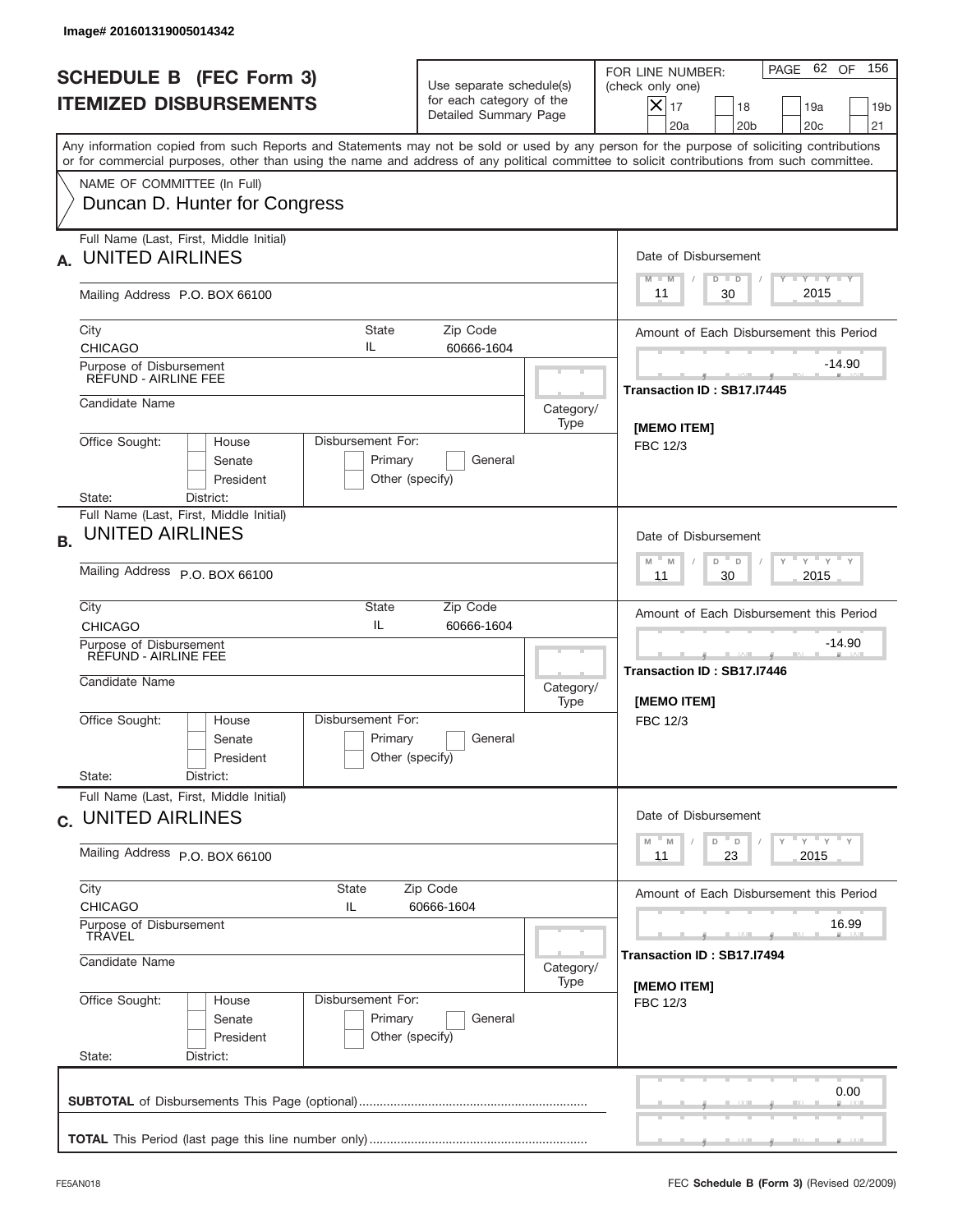|                                                                 | Image# 201601319005014343                                                                            |                                                                             |                                                                               |                                |                                                                                                                                                                                                                                                                                         |
|-----------------------------------------------------------------|------------------------------------------------------------------------------------------------------|-----------------------------------------------------------------------------|-------------------------------------------------------------------------------|--------------------------------|-----------------------------------------------------------------------------------------------------------------------------------------------------------------------------------------------------------------------------------------------------------------------------------------|
| <b>SCHEDULE B (FEC Form 3)</b><br><b>ITEMIZED DISBURSEMENTS</b> |                                                                                                      |                                                                             | Use separate schedule(s)<br>for each category of the<br>Detailed Summary Page |                                | 156<br>PAGE 63<br>OF<br>FOR LINE NUMBER:<br>(check only one)<br>$X _{17}$<br>18<br>19a<br>19 <sub>b</sub><br>20a<br>20 <sub>b</sub><br>20 <sub>c</sub><br>21                                                                                                                            |
|                                                                 |                                                                                                      |                                                                             |                                                                               |                                | Any information copied from such Reports and Statements may not be sold or used by any person for the purpose of soliciting contributions<br>or for commercial purposes, other than using the name and address of any political committee to solicit contributions from such committee. |
|                                                                 | NAME OF COMMITTEE (In Full)<br>Duncan D. Hunter for Congress                                         |                                                                             |                                                                               |                                |                                                                                                                                                                                                                                                                                         |
| А.                                                              | Full Name (Last, First, Middle Initial)<br><b>UNITED AIRLINES</b>                                    |                                                                             |                                                                               |                                | Date of Disbursement<br>$T - Y$ $T - Y$ $T - Y$<br>$M - M$<br>$D$ $D$                                                                                                                                                                                                                   |
|                                                                 | Mailing Address P.O. BOX 66100                                                                       |                                                                             |                                                                               |                                | 2015<br>23<br>11                                                                                                                                                                                                                                                                        |
|                                                                 | City<br><b>CHICAGO</b>                                                                               | <b>State</b><br>IL                                                          | Zip Code<br>60666-1604                                                        |                                | Amount of Each Disbursement this Period                                                                                                                                                                                                                                                 |
|                                                                 | Purpose of Disbursement<br><b>TRAVEL</b>                                                             |                                                                             |                                                                               |                                | 16.99                                                                                                                                                                                                                                                                                   |
|                                                                 | Candidate Name                                                                                       |                                                                             |                                                                               | Category/<br>Type              | Transaction ID: SB17.I7495                                                                                                                                                                                                                                                              |
|                                                                 | Office Sought:<br>House<br>Senate<br>President<br>District:<br>State:                                | Disbursement For:<br>Primary<br>Other (specify)                             | General                                                                       | <b>IMEMO ITEM1</b><br>FBC 12/3 |                                                                                                                                                                                                                                                                                         |
| <b>B.</b>                                                       | Full Name (Last, First, Middle Initial)<br><b>UNITED AIRLINES</b>                                    | Date of Disbursement<br>$-\gamma + \gamma - \gamma$<br>$-$ M<br>M<br>D<br>D |                                                                               |                                |                                                                                                                                                                                                                                                                                         |
|                                                                 | Mailing Address P.O. BOX 66100                                                                       | 2015<br>11<br>23                                                            |                                                                               |                                |                                                                                                                                                                                                                                                                                         |
|                                                                 | City<br><b>CHICAGO</b>                                                                               | State<br>IL                                                                 | Amount of Each Disbursement this Period                                       |                                |                                                                                                                                                                                                                                                                                         |
|                                                                 | Purpose of Disbursement<br>TRAVEL<br>Candidate Name                                                  | Category/<br>Type                                                           |                                                                               |                                | 6.99<br>________<br>Transaction ID: SB17.I7496<br>[MEMO ITEM]                                                                                                                                                                                                                           |
|                                                                 | Office Sought:<br>House<br>Senate<br>President<br>State:<br>District:                                | Disbursement For:<br>Primary<br>Other (specify)                             | General                                                                       |                                | FBC 12/3                                                                                                                                                                                                                                                                                |
|                                                                 | Full Name (Last, First, Middle Initial)<br>c. UNITED AIRLINES                                        |                                                                             |                                                                               |                                | Date of Disbursement                                                                                                                                                                                                                                                                    |
|                                                                 | Mailing Address P.O. BOX 66100                                                                       | $Y$ $Y$ $Y$ $Y$ $Y$<br>$M$ $M$<br>D<br>D<br>2015<br>12<br>07                |                                                                               |                                |                                                                                                                                                                                                                                                                                         |
|                                                                 | City<br>State<br>Zip Code<br><b>CHICAGO</b><br>IL<br>60666-1604<br>Purpose of Disbursement<br>TRAVEL |                                                                             |                                                                               |                                | Amount of Each Disbursement this Period<br>15.99                                                                                                                                                                                                                                        |
|                                                                 | Candidate Name<br>Category/<br>Type                                                                  |                                                                             |                                                                               |                                | Transaction ID: SB17.I7504                                                                                                                                                                                                                                                              |
|                                                                 | Office Sought:<br>House<br>Senate<br>President<br>State:<br>District:                                | Disbursement For:<br>Primary<br>Other (specify)                             | General                                                                       |                                | [MEMO ITEM]<br>FBC 12/3                                                                                                                                                                                                                                                                 |
|                                                                 |                                                                                                      |                                                                             |                                                                               |                                | 0.00                                                                                                                                                                                                                                                                                    |
|                                                                 |                                                                                                      |                                                                             |                                                                               |                                |                                                                                                                                                                                                                                                                                         |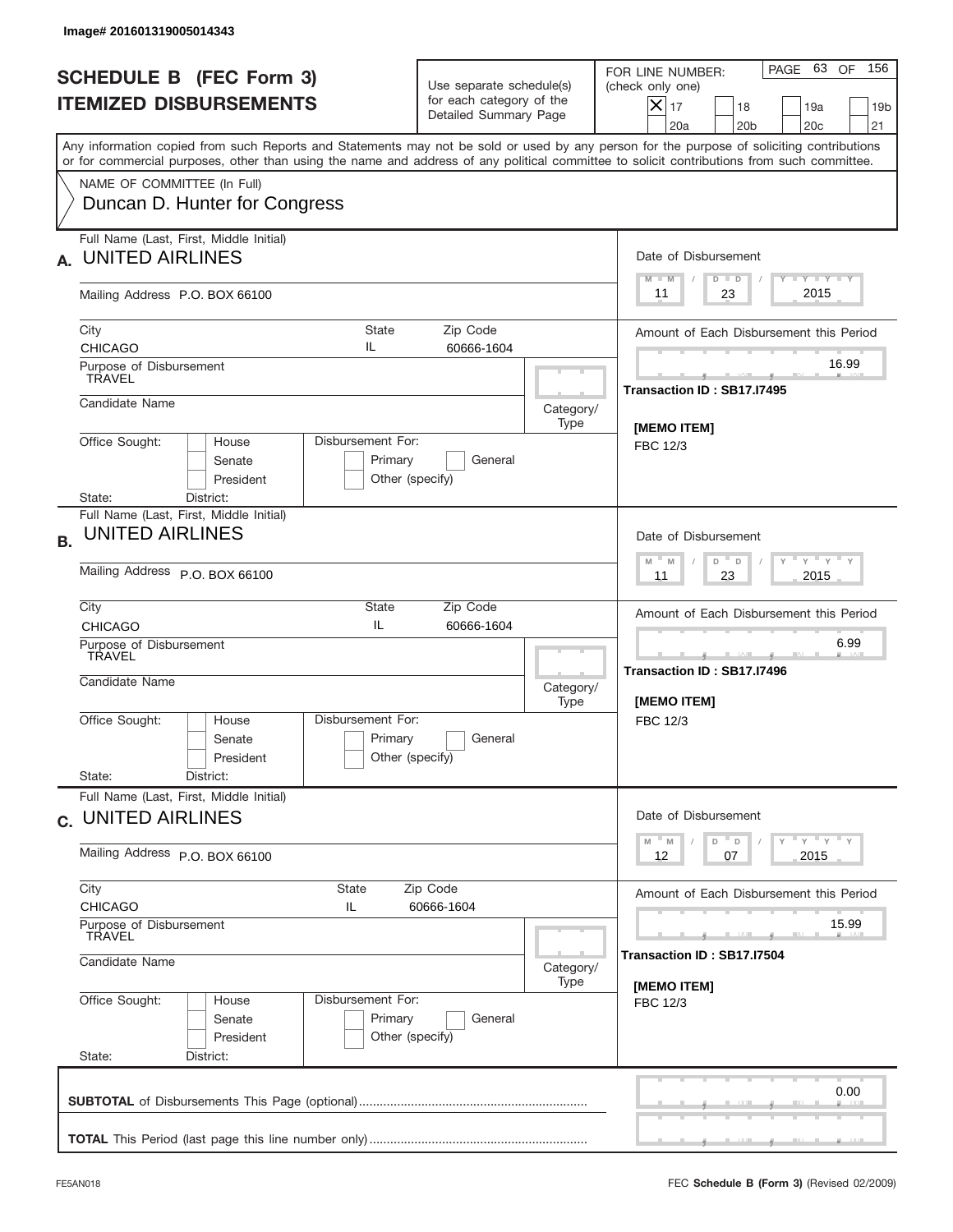|                                                                 | Image# 201601319005014344                                                                            |                                                                               |                                                                               |                                 |                                                                                                                                                                                                                                                                                         |  |
|-----------------------------------------------------------------|------------------------------------------------------------------------------------------------------|-------------------------------------------------------------------------------|-------------------------------------------------------------------------------|---------------------------------|-----------------------------------------------------------------------------------------------------------------------------------------------------------------------------------------------------------------------------------------------------------------------------------------|--|
| <b>SCHEDULE B (FEC Form 3)</b><br><b>ITEMIZED DISBURSEMENTS</b> |                                                                                                      |                                                                               | Use separate schedule(s)<br>for each category of the<br>Detailed Summary Page |                                 | 156<br>PAGE 64<br>OF<br>FOR LINE NUMBER:<br>(check only one)<br>$X _{17}$<br>18<br>19a<br>19 <sub>b</sub><br>20a<br>20 <sub>b</sub><br>20 <sub>c</sub><br>21                                                                                                                            |  |
|                                                                 |                                                                                                      |                                                                               |                                                                               |                                 | Any information copied from such Reports and Statements may not be sold or used by any person for the purpose of soliciting contributions<br>or for commercial purposes, other than using the name and address of any political committee to solicit contributions from such committee. |  |
|                                                                 | NAME OF COMMITTEE (In Full)<br>Duncan D. Hunter for Congress                                         |                                                                               |                                                                               |                                 |                                                                                                                                                                                                                                                                                         |  |
| А.                                                              | Full Name (Last, First, Middle Initial)<br><b>UNITED AIRLINES</b>                                    |                                                                               |                                                                               |                                 | Date of Disbursement<br>$T - Y$ $T - Y$ $T - Y$<br>$M - M$<br>$D$ $D$                                                                                                                                                                                                                   |  |
|                                                                 | Mailing Address P.O. BOX 66100                                                                       |                                                                               |                                                                               |                                 | 2015<br>08<br>12                                                                                                                                                                                                                                                                        |  |
|                                                                 | City<br><b>CHICAGO</b>                                                                               | <b>State</b><br>IL                                                            | Zip Code<br>60666-1604                                                        |                                 | Amount of Each Disbursement this Period                                                                                                                                                                                                                                                 |  |
|                                                                 | Purpose of Disbursement<br><b>TRAVEL</b>                                                             |                                                                               |                                                                               |                                 | 15.96<br>Transaction ID: SB17.I7506                                                                                                                                                                                                                                                     |  |
|                                                                 | Candidate Name                                                                                       |                                                                               |                                                                               | Category/<br>Type               |                                                                                                                                                                                                                                                                                         |  |
|                                                                 | Office Sought:<br>House<br>Senate<br>President<br>District:<br>State:                                | Disbursement For:<br>Primary<br>Other (specify)                               | General                                                                       | [MEMO ITEM]<br>FBC 12/3         |                                                                                                                                                                                                                                                                                         |  |
| <b>B.</b>                                                       | Full Name (Last, First, Middle Initial)<br><b>UNITED AIRLINES</b>                                    | Date of Disbursement<br>$-\gamma + \gamma - \gamma$<br>$M - M$<br>D<br>$\Box$ |                                                                               |                                 |                                                                                                                                                                                                                                                                                         |  |
|                                                                 | Mailing Address P.O. BOX 66100                                                                       | 2015<br>12<br>09                                                              |                                                                               |                                 |                                                                                                                                                                                                                                                                                         |  |
|                                                                 | City<br><b>CHICAGO</b>                                                                               | State<br>IL                                                                   | Amount of Each Disbursement this Period<br>7.99                               |                                 |                                                                                                                                                                                                                                                                                         |  |
|                                                                 | Purpose of Disbursement<br>TRAVEL<br>Candidate Name                                                  | Category/<br>Type                                                             |                                                                               |                                 | <u> 1999 - Jan Jan Jan</u><br>Transaction ID: SB17.I7507<br>[MEMO ITEM]                                                                                                                                                                                                                 |  |
|                                                                 | Office Sought:<br>House<br>Senate<br>President<br>State:<br>District:                                | Disbursement For:<br>Primary<br>Other (specify)                               | General                                                                       |                                 | FBC 12/3                                                                                                                                                                                                                                                                                |  |
|                                                                 | Full Name (Last, First, Middle Initial)<br>c. UNITED AIRLINES                                        |                                                                               |                                                                               |                                 | Date of Disbursement                                                                                                                                                                                                                                                                    |  |
|                                                                 | Mailing Address P.O. BOX 66100                                                                       | $Y$ $Y$ $Y$ $Y$ $Y$<br>$M$ $M$<br>D<br>D<br>2015<br>12<br>10                  |                                                                               |                                 |                                                                                                                                                                                                                                                                                         |  |
|                                                                 | City<br>State<br>Zip Code<br><b>CHICAGO</b><br>IL<br>60666-1604<br>Purpose of Disbursement<br>TRAVEL |                                                                               |                                                                               |                                 | Amount of Each Disbursement this Period<br>11.20                                                                                                                                                                                                                                        |  |
|                                                                 | Candidate Name<br>Category/                                                                          |                                                                               |                                                                               |                                 | Transaction ID: SB17.I7508                                                                                                                                                                                                                                                              |  |
|                                                                 | Office Sought:<br>House<br>Senate<br>President<br>State:<br>District:                                | Disbursement For:<br>Primary<br>Other (specify)                               | General                                                                       | Type<br>[MEMO ITEM]<br>FBC 12/3 |                                                                                                                                                                                                                                                                                         |  |
|                                                                 |                                                                                                      |                                                                               |                                                                               |                                 | 0.00                                                                                                                                                                                                                                                                                    |  |
|                                                                 |                                                                                                      |                                                                               |                                                                               |                                 |                                                                                                                                                                                                                                                                                         |  |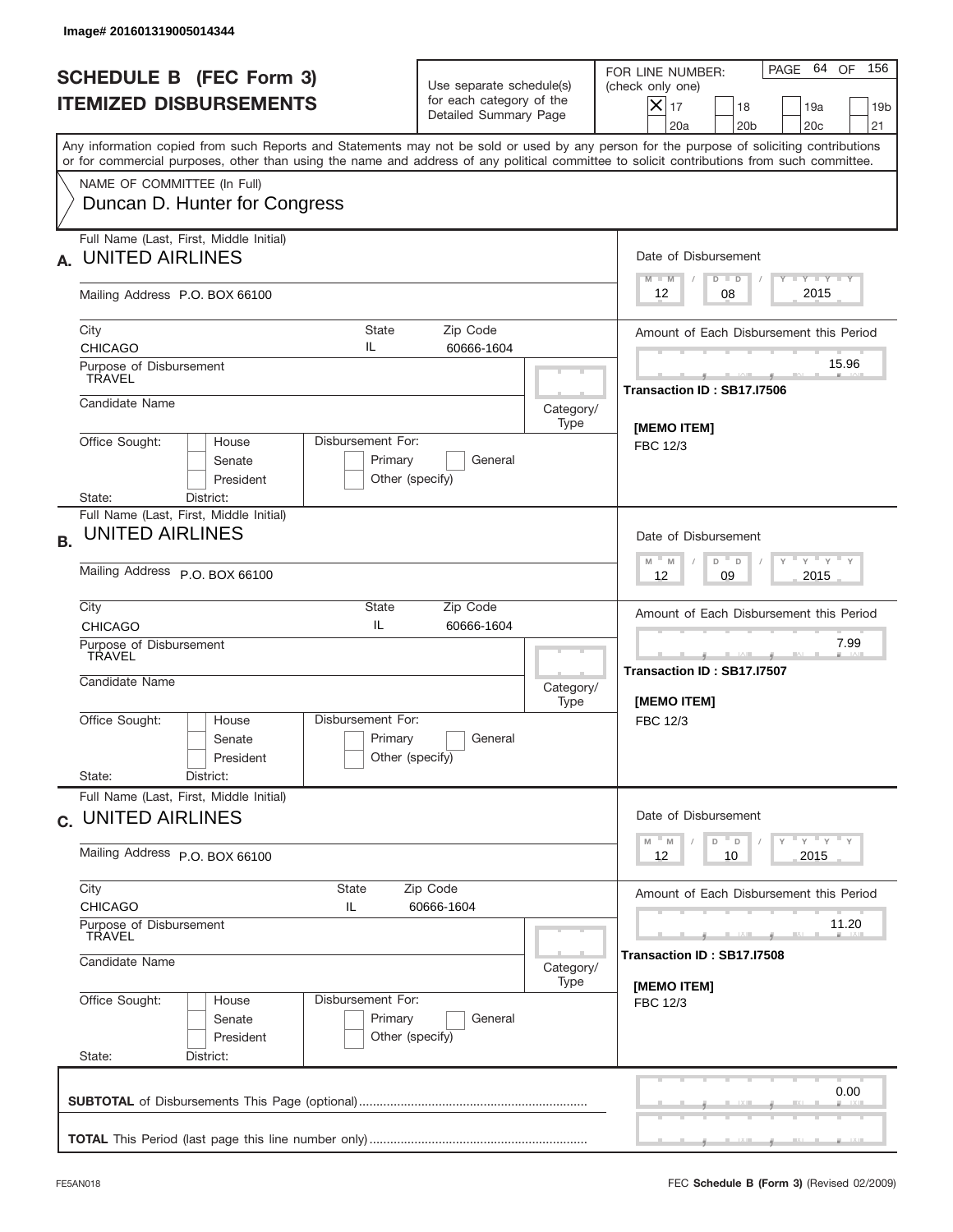|           | Image# 201601319005014345                                                                                                                                                                                                                                                               |                                                                               |                                                               |                                                                                                                                                           |
|-----------|-----------------------------------------------------------------------------------------------------------------------------------------------------------------------------------------------------------------------------------------------------------------------------------------|-------------------------------------------------------------------------------|---------------------------------------------------------------|-----------------------------------------------------------------------------------------------------------------------------------------------------------|
|           | <b>SCHEDULE B (FEC Form 3)</b><br><b>ITEMIZED DISBURSEMENTS</b>                                                                                                                                                                                                                         | Use separate schedule(s)<br>for each category of the<br>Detailed Summary Page |                                                               | 156<br>PAGE 65 OF<br>FOR LINE NUMBER:<br>(check only one)<br>$X _{17}$<br>18<br>19a<br>19 <sub>b</sub><br>20a<br>20 <sub>b</sub><br>20 <sub>c</sub><br>21 |
|           | Any information copied from such Reports and Statements may not be sold or used by any person for the purpose of soliciting contributions<br>or for commercial purposes, other than using the name and address of any political committee to solicit contributions from such committee. |                                                                               |                                                               |                                                                                                                                                           |
|           | NAME OF COMMITTEE (In Full)<br>Duncan D. Hunter for Congress                                                                                                                                                                                                                            |                                                                               |                                                               |                                                                                                                                                           |
| А.        | Full Name (Last, First, Middle Initial)<br><b>UNITED AIRLINES</b>                                                                                                                                                                                                                       |                                                                               |                                                               | Date of Disbursement<br>$T - Y$ $T - Y$ $T - Y$<br>$M - M$<br>$D$ $D$                                                                                     |
|           | Mailing Address P.O. BOX 66100                                                                                                                                                                                                                                                          |                                                                               |                                                               | 2015<br>12<br>10                                                                                                                                          |
|           | City<br><b>State</b><br>IL<br><b>CHICAGO</b>                                                                                                                                                                                                                                            | Zip Code<br>60666-1604                                                        |                                                               | Amount of Each Disbursement this Period<br>11.20                                                                                                          |
|           | Purpose of Disbursement<br><b>TRAVEL</b>                                                                                                                                                                                                                                                |                                                                               |                                                               | Transaction ID: SB17.I7509                                                                                                                                |
|           | Candidate Name<br>Disbursement For:<br>Office Sought:<br>House                                                                                                                                                                                                                          |                                                                               | Category/<br>Type                                             | [MEMO ITEM]                                                                                                                                               |
|           | Senate<br>Primary<br>President<br>Other (specify)<br>District:<br>State:                                                                                                                                                                                                                | FBC 12/3                                                                      |                                                               |                                                                                                                                                           |
| <b>B.</b> | Full Name (Last, First, Middle Initial)<br><b>UNITED AIRLINES</b>                                                                                                                                                                                                                       |                                                                               |                                                               | Date of Disbursement                                                                                                                                      |
|           | Mailing Address P.O. BOX 66100                                                                                                                                                                                                                                                          | $-\gamma + \gamma - \gamma$<br>$M - M$<br>D<br>D<br>2015<br>12<br>14          |                                                               |                                                                                                                                                           |
|           | City<br>State<br>IL<br><b>CHICAGO</b>                                                                                                                                                                                                                                                   | Amount of Each Disbursement this Period                                       |                                                               |                                                                                                                                                           |
|           | Purpose of Disbursement<br>TRAVEL<br>Candidate Name                                                                                                                                                                                                                                     | Category/<br>Type                                                             | 11.97<br>_______<br>Transaction ID: SB17.I7510<br>[MEMO ITEM] |                                                                                                                                                           |
|           | Disbursement For:<br>Office Sought:<br>House<br>Senate<br>President<br>State:<br>District:                                                                                                                                                                                              | Primary<br>General<br>Other (specify)                                         |                                                               | FBC 12/3                                                                                                                                                  |
|           | Full Name (Last, First, Middle Initial)<br>c. UNITED AIRLINES                                                                                                                                                                                                                           |                                                                               |                                                               | Date of Disbursement                                                                                                                                      |
|           | Mailing Address P.O. BOX 66100                                                                                                                                                                                                                                                          | $Y$ $Y$ $Y$ $Y$ $Y$<br>$M$ $M$<br>D<br>D<br>2015<br>12<br>15                  |                                                               |                                                                                                                                                           |
|           | City<br>State<br><b>CHICAGO</b><br>IL                                                                                                                                                                                                                                                   | Zip Code<br>60666-1604                                                        |                                                               | Amount of Each Disbursement this Period                                                                                                                   |
|           | Purpose of Disbursement<br>TRAVEL                                                                                                                                                                                                                                                       | 15.99<br>Transaction ID: SB17.I7511                                           |                                                               |                                                                                                                                                           |
|           | Candidate Name                                                                                                                                                                                                                                                                          | [MEMO ITEM]                                                                   |                                                               |                                                                                                                                                           |
|           | Office Sought:<br>Disbursement For:<br>House<br>Senate<br>President<br>State:<br>District:                                                                                                                                                                                              | Primary<br>General<br>Other (specify)                                         |                                                               | FBC 12/3                                                                                                                                                  |
|           |                                                                                                                                                                                                                                                                                         |                                                                               |                                                               | 0.00                                                                                                                                                      |
|           |                                                                                                                                                                                                                                                                                         |                                                                               |                                                               |                                                                                                                                                           |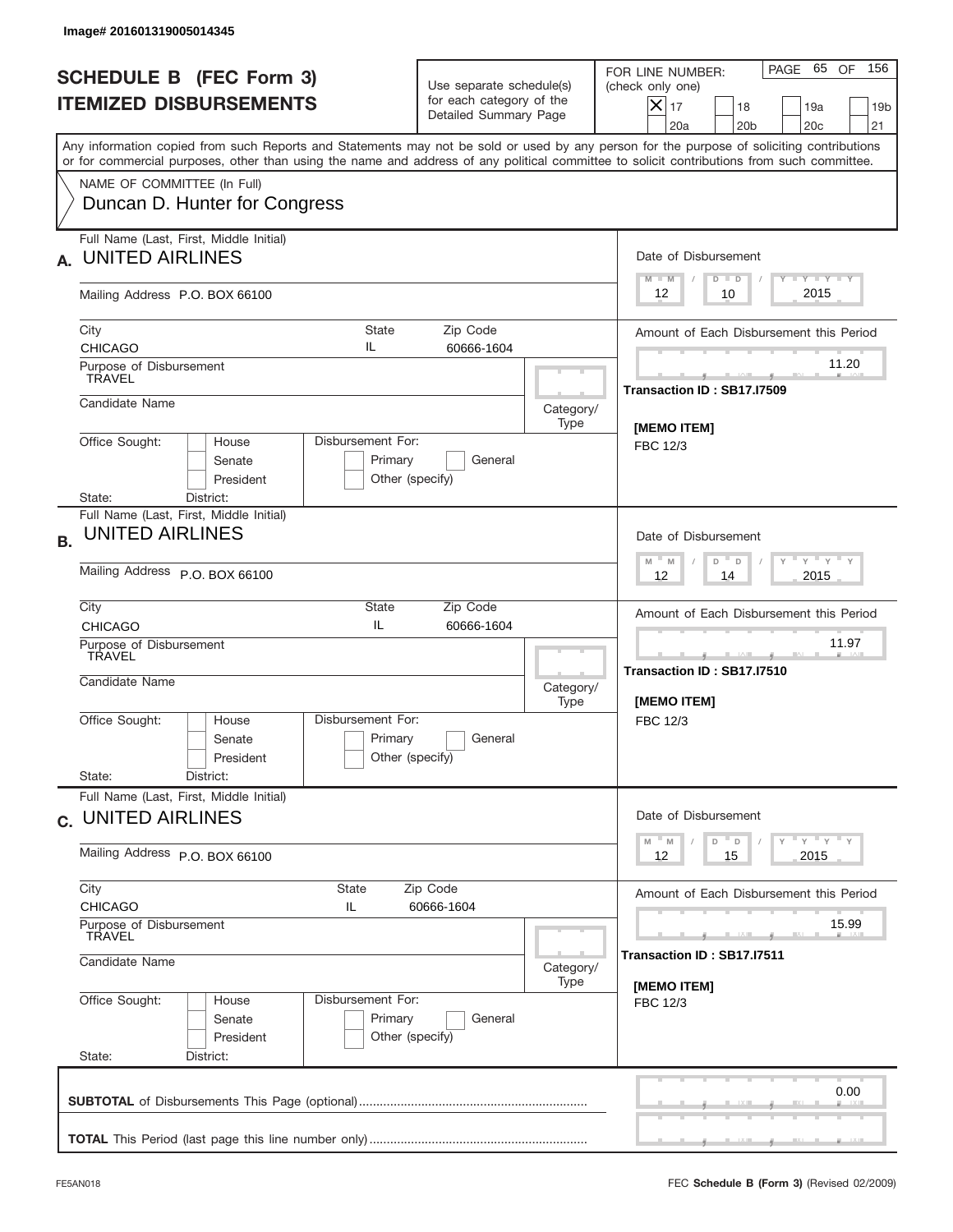| Image# 201601319005014346                                                                                                                                                                                                                                                               |                                                                               |                                                             |                                                                                                                                                              |  |  |
|-----------------------------------------------------------------------------------------------------------------------------------------------------------------------------------------------------------------------------------------------------------------------------------------|-------------------------------------------------------------------------------|-------------------------------------------------------------|--------------------------------------------------------------------------------------------------------------------------------------------------------------|--|--|
| <b>SCHEDULE B (FEC Form 3)</b><br><b>ITEMIZED DISBURSEMENTS</b>                                                                                                                                                                                                                         | Use separate schedule(s)<br>for each category of the<br>Detailed Summary Page |                                                             | 66 OF<br>156<br>PAGE<br>FOR LINE NUMBER:<br>(check only one)<br>$X _{17}$<br>18<br>19a<br>19 <sub>b</sub><br>20a<br>20 <sub>b</sub><br>20 <sub>c</sub><br>21 |  |  |
| Any information copied from such Reports and Statements may not be sold or used by any person for the purpose of soliciting contributions<br>or for commercial purposes, other than using the name and address of any political committee to solicit contributions from such committee. |                                                                               |                                                             |                                                                                                                                                              |  |  |
| NAME OF COMMITTEE (In Full)<br>Duncan D. Hunter for Congress                                                                                                                                                                                                                            |                                                                               |                                                             |                                                                                                                                                              |  |  |
| Full Name (Last, First, Middle Initial)<br><b>FIRST BANKCARD</b>                                                                                                                                                                                                                        |                                                                               |                                                             |                                                                                                                                                              |  |  |
| Mailing Address P.O. BOX 3331                                                                                                                                                                                                                                                           |                                                                               |                                                             | $Y$ $Y$ $Y$ $Y$ $Y$<br>$D$ $D$<br>$M - M$<br>2015<br>23<br>11                                                                                                |  |  |
| City<br><b>OMAHA</b>                                                                                                                                                                                                                                                                    | <b>State</b><br>Zip Code<br><b>NE</b><br>68103-2557                           |                                                             | Amount of Each Disbursement this Period                                                                                                                      |  |  |
| Purpose of Disbursement<br><b>CC PAYMENT</b>                                                                                                                                                                                                                                            |                                                                               |                                                             | 8191.91<br>Transaction ID: SB17.I7184                                                                                                                        |  |  |
| Candidate Name                                                                                                                                                                                                                                                                          |                                                                               | Category/<br>Type                                           |                                                                                                                                                              |  |  |
| Office Sought:<br>House<br>Senate<br>President                                                                                                                                                                                                                                          | Disbursement For:<br>Primary<br>General<br>Other (specify)                    |                                                             |                                                                                                                                                              |  |  |
| District:<br>State:<br>Full Name (Last, First, Middle Initial)<br>ADY UBER TECHNOLOGIES                                                                                                                                                                                                 |                                                                               |                                                             | Date of Disbursement<br>$-\gamma + \gamma - \gamma$<br>$M - M$<br>D<br>$\Box$                                                                                |  |  |
| Mailing Address 182 HOWARD ST., SUITE 8                                                                                                                                                                                                                                                 | 2015<br>11<br>12                                                              |                                                             |                                                                                                                                                              |  |  |
| City<br>Zip Code<br>State<br>CA<br><b>SAN FRANCISCO</b><br>94105                                                                                                                                                                                                                        |                                                                               |                                                             | Amount of Each Disbursement this Period                                                                                                                      |  |  |
| Purpose of Disbursement<br>TRAVEL<br>Candidate Name                                                                                                                                                                                                                                     | Category/<br>Type                                                             | 134.13<br>____<br>Transaction ID: SB17.I7485<br>[MEMO ITEM] |                                                                                                                                                              |  |  |
| Office Sought:<br>House<br>Senate<br>President<br>State:<br>District:                                                                                                                                                                                                                   | Disbursement For:<br>Primary<br>General<br>Other (specify)                    |                                                             | FBC 11/23                                                                                                                                                    |  |  |
| Full Name (Last, First, Middle Initial)                                                                                                                                                                                                                                                 |                                                                               |                                                             | Date of Disbursement                                                                                                                                         |  |  |
| c. ADY UBER TECHNOLOGIES<br>Mailing Address 182 HOWARD ST., SUITE 8                                                                                                                                                                                                                     | ү" ү" ү" ү<br>$-M$<br>D<br>M<br>D<br>2015<br>11<br>18                         |                                                             |                                                                                                                                                              |  |  |
| City<br>State                                                                                                                                                                                                                                                                           | Amount of Each Disbursement this Period                                       |                                                             |                                                                                                                                                              |  |  |
| <b>SAN FRANCISCO</b><br>СA<br>94105<br>Purpose of Disbursement<br>TRAVEL                                                                                                                                                                                                                |                                                                               |                                                             | 15.24                                                                                                                                                        |  |  |
| Candidate Name                                                                                                                                                                                                                                                                          | Transaction ID : SB17.I7487<br>[MEMO ITEM]                                    |                                                             |                                                                                                                                                              |  |  |
| Office Sought:<br>House<br>Senate<br>President<br>State:<br>District:                                                                                                                                                                                                                   | Disbursement For:<br>Primary<br>General<br>Other (specify)                    | Type                                                        | FBC 11/23                                                                                                                                                    |  |  |
|                                                                                                                                                                                                                                                                                         |                                                                               |                                                             | 8191.91                                                                                                                                                      |  |  |
|                                                                                                                                                                                                                                                                                         |                                                                               |                                                             |                                                                                                                                                              |  |  |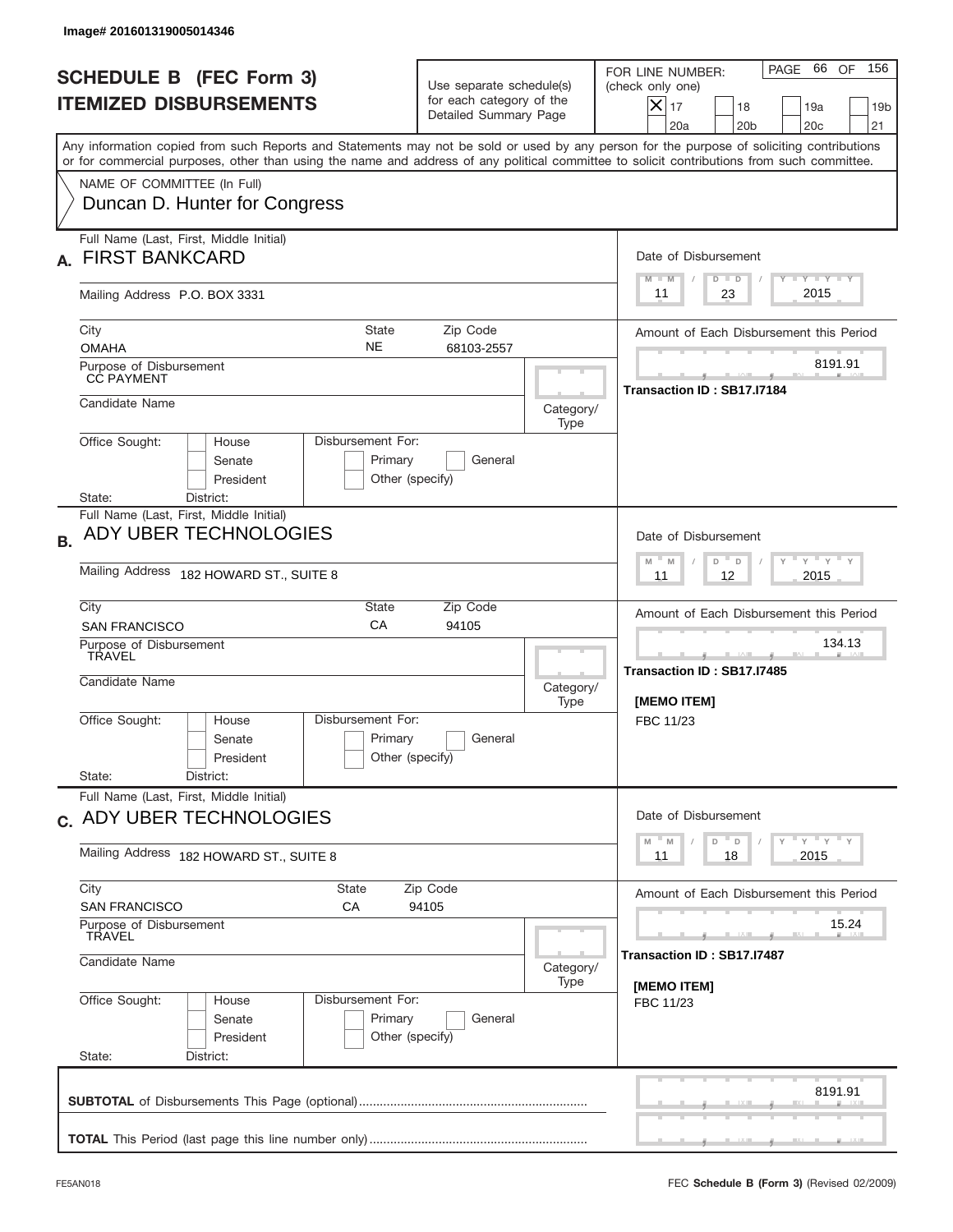|           | Image# 201601319005014347                                                                                                                                                                                                                                                               |                                                                                      |                                                                       |                                                                                                                                                              |
|-----------|-----------------------------------------------------------------------------------------------------------------------------------------------------------------------------------------------------------------------------------------------------------------------------------------|--------------------------------------------------------------------------------------|-----------------------------------------------------------------------|--------------------------------------------------------------------------------------------------------------------------------------------------------------|
|           | <b>SCHEDULE B (FEC Form 3)</b><br><b>ITEMIZED DISBURSEMENTS</b>                                                                                                                                                                                                                         | Use separate schedule(s)<br>for each category of the<br>Detailed Summary Page        |                                                                       | 156<br>PAGE 67<br>OF<br>FOR LINE NUMBER:<br>(check only one)<br>$X _{17}$<br>18<br>19a<br>19 <sub>b</sub><br>20 <sub>c</sub><br>20a<br>20 <sub>b</sub><br>21 |
|           | Any information copied from such Reports and Statements may not be sold or used by any person for the purpose of soliciting contributions<br>or for commercial purposes, other than using the name and address of any political committee to solicit contributions from such committee. |                                                                                      |                                                                       |                                                                                                                                                              |
|           | NAME OF COMMITTEE (In Full)<br>Duncan D. Hunter for Congress                                                                                                                                                                                                                            |                                                                                      |                                                                       |                                                                                                                                                              |
|           | Full Name (Last, First, Middle Initial)<br>A. AT&T                                                                                                                                                                                                                                      |                                                                                      |                                                                       | Date of Disbursement<br><b>TANK TANK</b><br>$M - M$<br>$D$ $D$                                                                                               |
|           | Mailing Address 208 S AKARD ST                                                                                                                                                                                                                                                          |                                                                                      |                                                                       | 2015<br>10<br>11                                                                                                                                             |
|           | State<br>City<br>ТX<br><b>DALLAS</b>                                                                                                                                                                                                                                                    | Zip Code<br>75202-4295                                                               |                                                                       | Amount of Each Disbursement this Period                                                                                                                      |
|           | Purpose of Disbursement<br><b>PHONES</b>                                                                                                                                                                                                                                                |                                                                                      |                                                                       | 464.97                                                                                                                                                       |
|           | Candidate Name                                                                                                                                                                                                                                                                          |                                                                                      | Category/<br>Type                                                     | Transaction ID: SB17.I7434                                                                                                                                   |
|           | Office Sought:<br>Disbursement For:<br>House<br>Senate<br>Primary<br>President<br>Other (specify)<br>State:<br>District:                                                                                                                                                                | <b>IMEMO ITEM1</b><br>FBC 11/23                                                      |                                                                       |                                                                                                                                                              |
| <b>B.</b> | Full Name (Last, First, Middle Initial)<br><b>BULL FEATHERS</b>                                                                                                                                                                                                                         |                                                                                      |                                                                       | Date of Disbursement<br>$\cdots$ $\gamma$ $\cdots$ $\gamma$ $\cdots$<br>$-$ M                                                                                |
|           | Mailing Address 410 FIRST ST SE                                                                                                                                                                                                                                                         | M<br>D<br>D<br>2015<br>11<br>06                                                      |                                                                       |                                                                                                                                                              |
|           | City<br>State<br>DC<br><b>WASHINGTON</b>                                                                                                                                                                                                                                                | Zip Code<br>20003                                                                    |                                                                       | Amount of Each Disbursement this Period                                                                                                                      |
|           | Purpose of Disbursement<br>FOOD/BEVERAGES<br>Candidate Name                                                                                                                                                                                                                             | Category/<br>Type                                                                    | 351.89<br>المساحب<br>Transaction ID: SB17.I7295<br><b>IMEMO ITEMI</b> |                                                                                                                                                              |
|           | Disbursement For:<br>Office Sought:<br>House<br>Primary<br>Senate<br>President<br>State:<br>District:                                                                                                                                                                                   | General<br>Other (specify)                                                           |                                                                       | FBC 11/23                                                                                                                                                    |
|           | Full Name (Last, First, Middle Initial)<br>c. BULL FEATHERS                                                                                                                                                                                                                             |                                                                                      |                                                                       | Date of Disbursement                                                                                                                                         |
|           | Mailing Address 410 FIRST ST SE                                                                                                                                                                                                                                                         | $\gamma$ $\gamma$ $\gamma$ $\gamma$ $\gamma$<br>M<br>D<br>M<br>D<br>2015<br>11<br>06 |                                                                       |                                                                                                                                                              |
|           | City<br>State<br>Zip Code<br><b>WASHINGTON</b><br>DC<br>20003<br>Purpose of Disbursement                                                                                                                                                                                                | Amount of Each Disbursement this Period<br>72.15                                     |                                                                       |                                                                                                                                                              |
|           | FOOD/BEVERAGES<br>Candidate Name                                                                                                                                                                                                                                                        | Transaction ID : SB17.I7296                                                          |                                                                       |                                                                                                                                                              |
|           | Office Sought:<br>Disbursement For:<br>House<br>Primary<br>Senate<br>President<br>State:<br>District:                                                                                                                                                                                   | General<br>Other (specify)                                                           | Type                                                                  | [MEMO ITEM]<br>FBC 11/23                                                                                                                                     |
|           |                                                                                                                                                                                                                                                                                         |                                                                                      |                                                                       | 0.00                                                                                                                                                         |
|           |                                                                                                                                                                                                                                                                                         |                                                                                      |                                                                       |                                                                                                                                                              |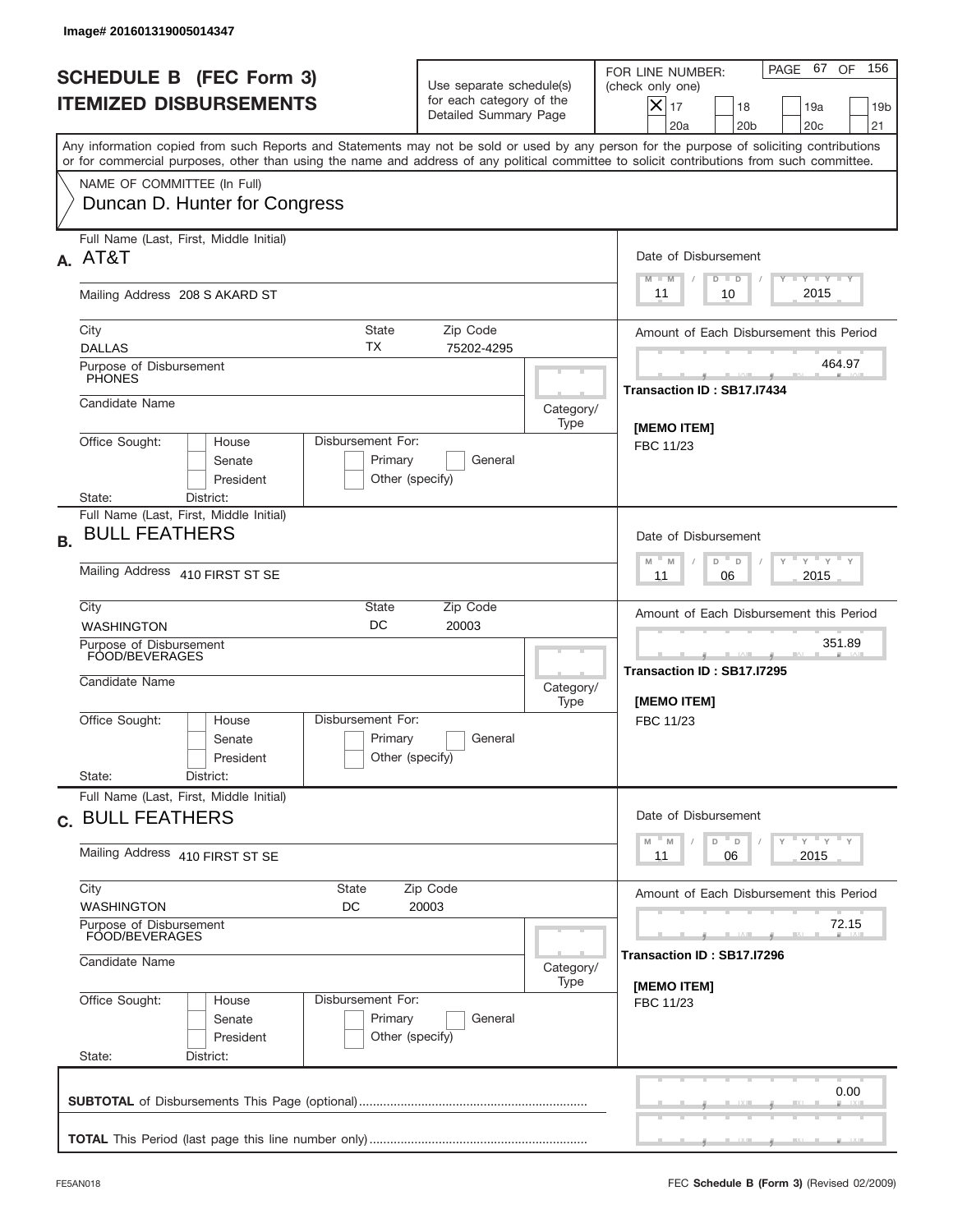|           | Image# 201601319005014348                                                                                                                                                                                                                                                               |                                                                                          |                                                     |                                                                                                                                                                 |  |  |
|-----------|-----------------------------------------------------------------------------------------------------------------------------------------------------------------------------------------------------------------------------------------------------------------------------------------|------------------------------------------------------------------------------------------|-----------------------------------------------------|-----------------------------------------------------------------------------------------------------------------------------------------------------------------|--|--|
|           | <b>SCHEDULE B (FEC Form 3)</b><br><b>ITEMIZED DISBURSEMENTS</b>                                                                                                                                                                                                                         | Use separate schedule(s)<br>for each category of the<br>Detailed Summary Page            |                                                     | 156<br>68<br>OF<br>PAGE<br>FOR LINE NUMBER:<br>(check only one)<br>$X _{17}$<br>18<br>19a<br>19 <sub>b</sub><br>20a<br>20 <sub>b</sub><br>20 <sub>c</sub><br>21 |  |  |
|           | Any information copied from such Reports and Statements may not be sold or used by any person for the purpose of soliciting contributions<br>or for commercial purposes, other than using the name and address of any political committee to solicit contributions from such committee. |                                                                                          |                                                     |                                                                                                                                                                 |  |  |
|           | NAME OF COMMITTEE (In Full)<br>Duncan D. Hunter for Congress                                                                                                                                                                                                                            |                                                                                          |                                                     |                                                                                                                                                                 |  |  |
| А.        | Full Name (Last, First, Middle Initial)<br><b>BULL FEATHERS</b>                                                                                                                                                                                                                         |                                                                                          |                                                     | Date of Disbursement<br><b>TANK TANK</b>                                                                                                                        |  |  |
|           | Mailing Address 410 FIRST ST SE                                                                                                                                                                                                                                                         |                                                                                          |                                                     | $D$ $D$<br>$M - M$<br>2015<br>06<br>11                                                                                                                          |  |  |
|           | State<br>City<br>DC<br><b>WASHINGTON</b>                                                                                                                                                                                                                                                | Zip Code<br>20003                                                                        |                                                     | Amount of Each Disbursement this Period<br>201.46                                                                                                               |  |  |
|           | Purpose of Disbursement<br>FOOD/BEVERAGES                                                                                                                                                                                                                                               |                                                                                          |                                                     | Transaction ID: SB17.I7297                                                                                                                                      |  |  |
|           | Candidate Name                                                                                                                                                                                                                                                                          |                                                                                          | Category/<br>Type                                   | [MEMO ITEM]                                                                                                                                                     |  |  |
|           | Office Sought:<br>Disbursement For:<br>House<br>Senate<br>Primary<br>President<br>Other (specify)<br>State:<br>District:                                                                                                                                                                | FBC 11/23                                                                                |                                                     |                                                                                                                                                                 |  |  |
| <b>B.</b> | Full Name (Last, First, Middle Initial)<br><b>BULL FEATHERS</b>                                                                                                                                                                                                                         |                                                                                          |                                                     | Date of Disbursement                                                                                                                                            |  |  |
|           | Mailing Address 410 FIRST ST SE                                                                                                                                                                                                                                                         | $\cdots$ $\gamma$ $\cdots$ $\gamma$ $\cdots$<br>$-$ M<br>M<br>D<br>D<br>2015<br>11<br>19 |                                                     |                                                                                                                                                                 |  |  |
|           | City<br>State<br>DC<br><b>WASHINGTON</b>                                                                                                                                                                                                                                                | Zip Code<br>20003                                                                        |                                                     |                                                                                                                                                                 |  |  |
|           | Purpose of Disbursement<br>FOOD/BEVERAGES<br>Candidate Name                                                                                                                                                                                                                             | Category/<br>Type                                                                        | 109.26<br>Transaction ID: SB17.I7302<br>[MEMO ITEM] |                                                                                                                                                                 |  |  |
|           | Disbursement For:<br>Office Sought:<br>House<br>Primary<br>Senate<br>Other (specify)<br>President<br>State:<br>District:                                                                                                                                                                | General                                                                                  |                                                     | FBC 11/23                                                                                                                                                       |  |  |
|           | Full Name (Last, First, Middle Initial)                                                                                                                                                                                                                                                 |                                                                                          |                                                     |                                                                                                                                                                 |  |  |
|           | c. CAPITOL HILL CLUB                                                                                                                                                                                                                                                                    |                                                                                          |                                                     | Date of Disbursement<br>γ <sup>=</sup> γ <sup>=</sup> γ <sup>=</sup> γ<br>$-M$<br>D<br>M<br>D                                                                   |  |  |
|           | Mailing Address 300 FIRST ST SE<br>City<br><b>State</b>                                                                                                                                                                                                                                 | 2015<br>11<br>18                                                                         |                                                     |                                                                                                                                                                 |  |  |
|           | <b>WASHINGTON</b><br>DC                                                                                                                                                                                                                                                                 | Zip Code<br>20003                                                                        |                                                     | Amount of Each Disbursement this Period                                                                                                                         |  |  |
|           | Purpose of Disbursement<br>FOOD/BEVERAGES<br>Candidate Name                                                                                                                                                                                                                             | Category/                                                                                | 2396.86<br>Transaction ID : SB17.I7300              |                                                                                                                                                                 |  |  |
|           | Office Sought:<br>Disbursement For:<br>House<br>Primary<br>Senate<br>President<br>Other (specify)<br>State:<br>District:                                                                                                                                                                | General                                                                                  | Type                                                | [MEMO ITEM]<br>FBC 11/23                                                                                                                                        |  |  |
|           |                                                                                                                                                                                                                                                                                         |                                                                                          |                                                     | 0.00                                                                                                                                                            |  |  |
|           |                                                                                                                                                                                                                                                                                         |                                                                                          |                                                     |                                                                                                                                                                 |  |  |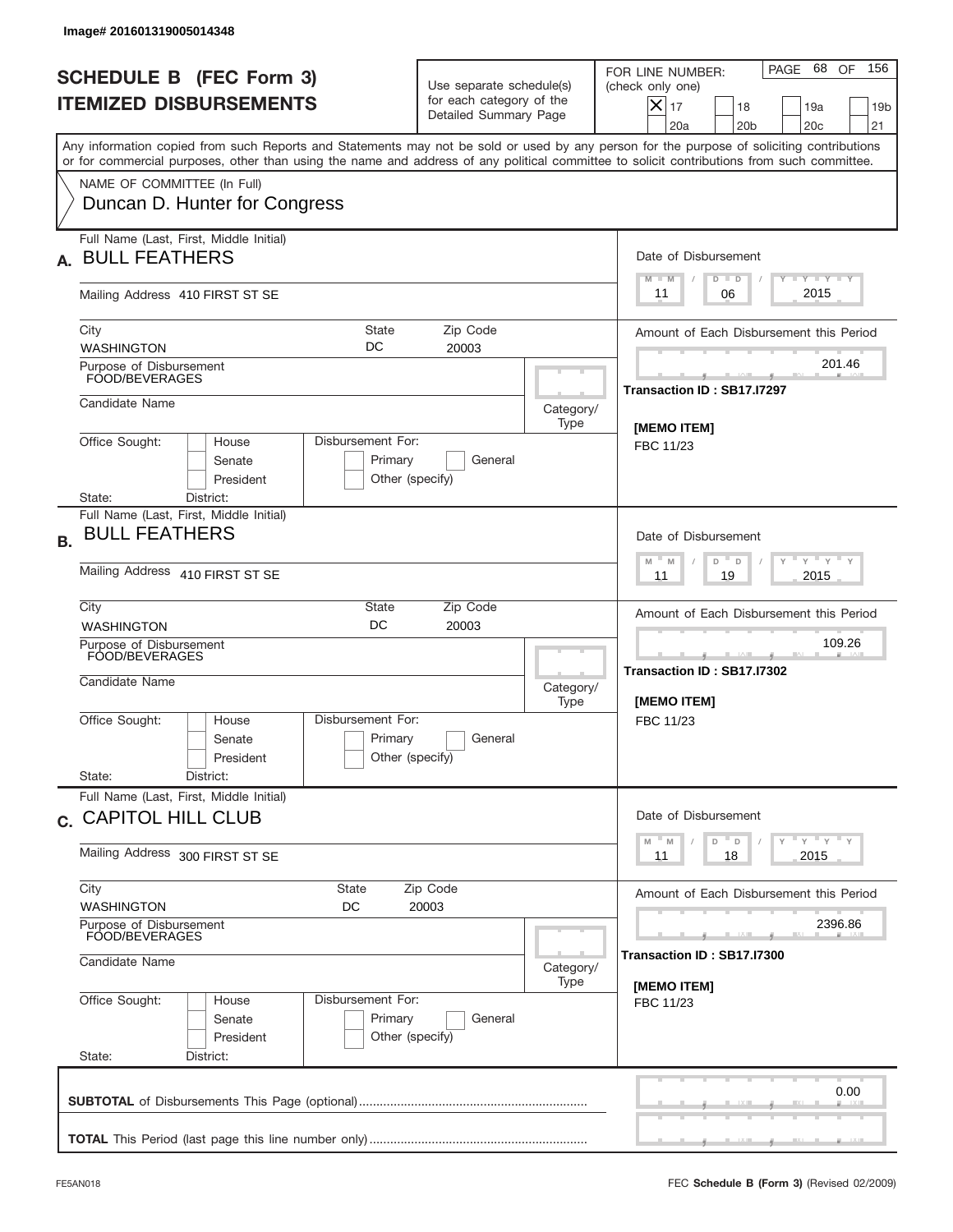| Image# 201601319005014349                                                                                                                                                                                                                                                                                              |                                                                                           |                                                           |                                                                                                                                                                   |  |  |
|------------------------------------------------------------------------------------------------------------------------------------------------------------------------------------------------------------------------------------------------------------------------------------------------------------------------|-------------------------------------------------------------------------------------------|-----------------------------------------------------------|-------------------------------------------------------------------------------------------------------------------------------------------------------------------|--|--|
| <b>SCHEDULE B (FEC Form 3)</b><br><b>ITEMIZED DISBURSEMENTS</b>                                                                                                                                                                                                                                                        | Use separate schedule(s)<br>for each category of the<br>Detailed Summary Page             |                                                           | 156<br>PAGE 69 OF<br>FOR LINE NUMBER:<br>(check only one)<br>$ \boldsymbol{\times} $<br>17<br>18<br>19a<br>19 <sub>b</sub><br>20a<br>20 <sub>b</sub><br>20c<br>21 |  |  |
| Any information copied from such Reports and Statements may not be sold or used by any person for the purpose of soliciting contributions<br>or for commercial purposes, other than using the name and address of any political committee to solicit contributions from such committee.<br>NAME OF COMMITTEE (In Full) |                                                                                           |                                                           |                                                                                                                                                                   |  |  |
| Duncan D. Hunter for Congress                                                                                                                                                                                                                                                                                          |                                                                                           |                                                           |                                                                                                                                                                   |  |  |
| <b>COX COMMUNICATIONS</b>                                                                                                                                                                                                                                                                                              | Full Name (Last, First, Middle Initial)                                                   |                                                           |                                                                                                                                                                   |  |  |
| Mailing Address 1400 LAKE HEARN DR.                                                                                                                                                                                                                                                                                    |                                                                                           |                                                           | Y TY TY TY<br>$M - M$<br>$D$ $D$<br>2015<br>19<br>11                                                                                                              |  |  |
| City<br>State<br>GA<br><b>ATLANTA</b>                                                                                                                                                                                                                                                                                  | Zip Code<br>30319                                                                         |                                                           | Amount of Each Disbursement this Period                                                                                                                           |  |  |
| Purpose of Disbursement<br>UTILITIES                                                                                                                                                                                                                                                                                   |                                                                                           |                                                           | 341.07<br>Transaction ID: SB17.I7518                                                                                                                              |  |  |
| Candidate Name                                                                                                                                                                                                                                                                                                         |                                                                                           | Category/<br>Type                                         | [MEMO ITEM]                                                                                                                                                       |  |  |
| Office Sought:<br>Disbursement For:<br>House<br>Senate<br>Primary<br>President<br>Other (specify)<br>District:<br>State:                                                                                                                                                                                               | FBC 11/23                                                                                 |                                                           |                                                                                                                                                                   |  |  |
| Full Name (Last, First, Middle Initial)<br><b>KI'S RESTAURANT</b><br><b>B.</b>                                                                                                                                                                                                                                         | Date of Disbursement<br>$-\gamma + \gamma - \gamma$<br>D<br>M<br>M<br>D                   |                                                           |                                                                                                                                                                   |  |  |
| Mailing Address 2591 S COAST HWY 101                                                                                                                                                                                                                                                                                   | 2015<br>11<br>06                                                                          |                                                           |                                                                                                                                                                   |  |  |
| City<br>State<br>CA<br><b>ENCINITAS</b>                                                                                                                                                                                                                                                                                | Amount of Each Disbursement this Period                                                   |                                                           |                                                                                                                                                                   |  |  |
| Purpose of Disbursement<br>FOOD/BEVERAGES<br>Candidate Name                                                                                                                                                                                                                                                            | Category/<br>Type                                                                         | 46.05<br>Transaction ID: SB17.I7298<br><b>IMEMO ITEMI</b> |                                                                                                                                                                   |  |  |
| Disbursement For:<br>Office Sought:<br>House<br>Senate<br>President                                                                                                                                                                                                                                                    | Primary<br>General<br>Other (specify)                                                     |                                                           | FBC 11/23                                                                                                                                                         |  |  |
| State:<br>District:<br>Full Name (Last, First, Middle Initial)                                                                                                                                                                                                                                                         |                                                                                           |                                                           | Date of Disbursement                                                                                                                                              |  |  |
| c. MOLLY MALONE'S<br>Mailing Address 713 8TH ST SE                                                                                                                                                                                                                                                                     | $\gamma$ $\gamma$ $\gamma$ $\gamma$ $\gamma$<br>$- M$<br>$D$ $D$<br>M<br>2015<br>11<br>05 |                                                           |                                                                                                                                                                   |  |  |
| City<br><b>State</b><br><b>WASHINGTON</b><br>DC                                                                                                                                                                                                                                                                        | Zip Code<br>20003-2802                                                                    |                                                           | Amount of Each Disbursement this Period                                                                                                                           |  |  |
| Purpose of Disbursement<br>FOOD/BEVERAGES                                                                                                                                                                                                                                                                              | 158.17                                                                                    |                                                           |                                                                                                                                                                   |  |  |
| Candidate Name                                                                                                                                                                                                                                                                                                         | Transaction ID: SB17.I7294<br>[MEMO ITEM]                                                 |                                                           |                                                                                                                                                                   |  |  |
| Disbursement For:<br>Office Sought:<br>House<br>Senate<br>President<br>State:<br>District:                                                                                                                                                                                                                             | Primary<br>General<br>Other (specify)                                                     | Type                                                      | FBC 11/23                                                                                                                                                         |  |  |
|                                                                                                                                                                                                                                                                                                                        |                                                                                           |                                                           | 0.00                                                                                                                                                              |  |  |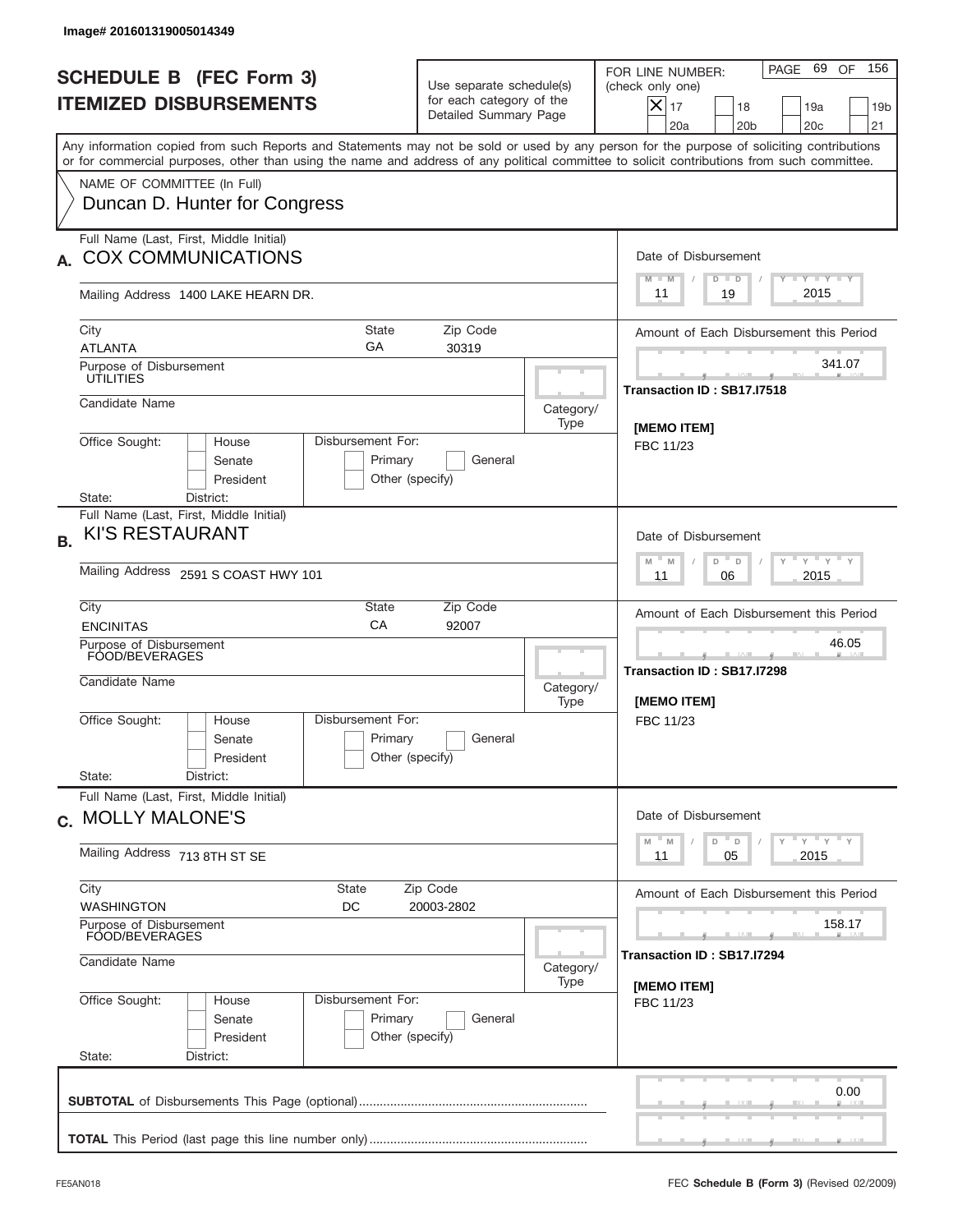|           | Image# 201601319005014350                                                       |                                                  |                                                                               |                                          |                                                                                                                                                                                                                                                                                         |
|-----------|---------------------------------------------------------------------------------|--------------------------------------------------|-------------------------------------------------------------------------------|------------------------------------------|-----------------------------------------------------------------------------------------------------------------------------------------------------------------------------------------------------------------------------------------------------------------------------------------|
|           | <b>SCHEDULE B (FEC Form 3)</b><br><b>ITEMIZED DISBURSEMENTS</b>                 |                                                  | Use separate schedule(s)<br>for each category of the<br>Detailed Summary Page |                                          | 156<br>PAGE 70<br>OF<br>FOR LINE NUMBER:<br>(check only one)<br>$X _{17}$<br>18<br>19a<br>19 <sub>b</sub><br>20 <sub>c</sub><br>20a<br>20 <sub>b</sub><br>21                                                                                                                            |
|           |                                                                                 |                                                  |                                                                               |                                          | Any information copied from such Reports and Statements may not be sold or used by any person for the purpose of soliciting contributions<br>or for commercial purposes, other than using the name and address of any political committee to solicit contributions from such committee. |
|           | NAME OF COMMITTEE (In Full)<br>Duncan D. Hunter for Congress                    |                                                  |                                                                               |                                          |                                                                                                                                                                                                                                                                                         |
|           | Full Name (Last, First, Middle Initial)<br><b>STEAM GAMES</b>                   |                                                  |                                                                               | Date of Disbursement<br><b>TANK TANK</b> |                                                                                                                                                                                                                                                                                         |
|           | Mailing Address PO BOX 1688                                                     |                                                  |                                                                               |                                          | $D$ $D$<br>$M - M$<br>2015<br>06<br>11                                                                                                                                                                                                                                                  |
|           | City<br><b>BELLEVUE</b>                                                         | State<br><b>WA</b>                               | Zip Code<br>98009                                                             |                                          | Amount of Each Disbursement this Period                                                                                                                                                                                                                                                 |
|           | Purpose of Disbursement<br>PERSONAL EXPENSE - TO BE PAID BACK                   |                                                  |                                                                               |                                          | 25.00<br>Transaction ID: SB17.I7380                                                                                                                                                                                                                                                     |
|           | Candidate Name                                                                  |                                                  |                                                                               | Category/<br>Type                        | [MEMO ITEM]                                                                                                                                                                                                                                                                             |
|           | Office Sought:<br>House<br>Senate<br>President<br>State:                        | Disbursement For:<br>Primary<br>Other (specify)  | General                                                                       |                                          | FBC 11/23                                                                                                                                                                                                                                                                               |
| <b>B.</b> | District:<br>Full Name (Last, First, Middle Initial)<br><b>STEAM GAMES</b>      |                                                  |                                                                               |                                          | Date of Disbursement<br>$\cdots$ $\gamma$ $\cdots$ $\gamma$ $\cdots$<br>$-$ M<br>M<br>D<br>D                                                                                                                                                                                            |
|           | Mailing Address PO BOX 1688<br>City                                             | 2015<br>11<br>06                                 |                                                                               |                                          |                                                                                                                                                                                                                                                                                         |
|           | <b>BELLEVUE</b><br>Purpose of Disbursement                                      | Amount of Each Disbursement this Period<br>50.00 |                                                                               |                                          |                                                                                                                                                                                                                                                                                         |
|           | PERSONAL EXPENSE - TO BE PAID BACK<br>Candidate Name                            |                                                  |                                                                               | Category/<br>Type                        | ___<br>Transaction ID: SB17.I7381<br>[MEMO ITEM]                                                                                                                                                                                                                                        |
|           | Office Sought:<br>House<br>Senate<br>President                                  | Disbursement For:<br>Primary<br>Other (specify)  | General                                                                       |                                          | FBC 11/23                                                                                                                                                                                                                                                                               |
|           | State:<br>District:<br>Full Name (Last, First, Middle Initial)                  |                                                  |                                                                               |                                          |                                                                                                                                                                                                                                                                                         |
|           | c. STEAM GAMES                                                                  |                                                  |                                                                               |                                          | Date of Disbursement<br>γ <sup>=</sup> γ <sup>=</sup> γ <sup>=</sup> γ<br>$-M$<br>D<br>M<br>D                                                                                                                                                                                           |
|           | Mailing Address PO BOX 1688                                                     | 09<br>2015<br>11                                 |                                                                               |                                          |                                                                                                                                                                                                                                                                                         |
|           | City<br><b>BELLEVUE</b>                                                         | <b>State</b><br>WA                               | Zip Code<br>98009                                                             |                                          | Amount of Each Disbursement this Period                                                                                                                                                                                                                                                 |
|           | Purpose of Disbursement<br>PERSONAL EXPENSE - TO BE PAID BACK<br>Candidate Name | 5.00<br>Transaction ID : SB17.I7382              |                                                                               |                                          |                                                                                                                                                                                                                                                                                         |
|           | Office Sought:<br>House<br>Senate<br>President                                  | Disbursement For:<br>Primary<br>Other (specify)  | General                                                                       | Category/<br>Type                        | [MEMO ITEM]<br>FBC 11/23                                                                                                                                                                                                                                                                |
|           | State:<br>District:                                                             |                                                  |                                                                               |                                          | 0.00                                                                                                                                                                                                                                                                                    |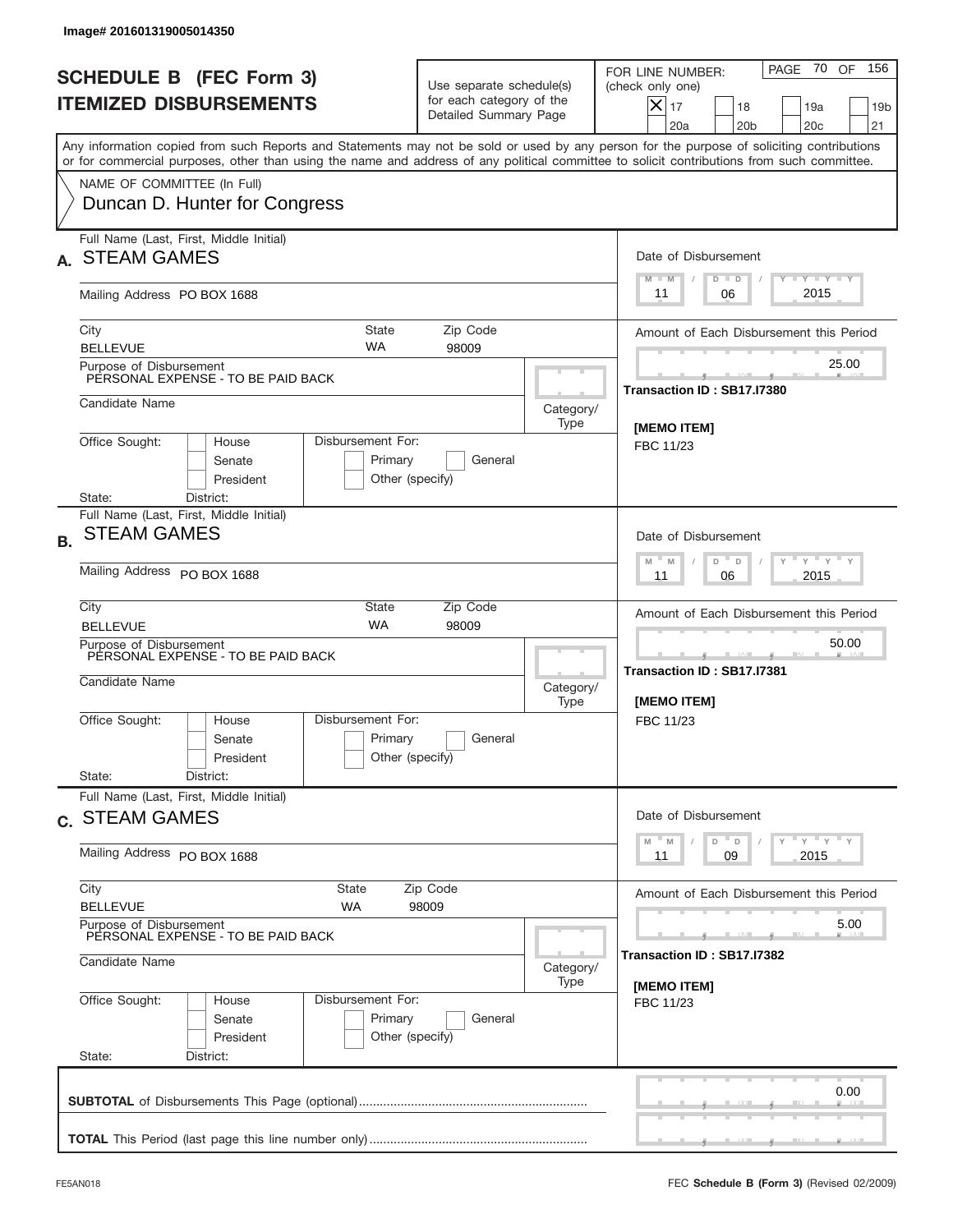|           | Image# 201601319005014351                                                            |                                                                                               |                                                                               |                   |                                                                                                                                                                                                                                                                                         |
|-----------|--------------------------------------------------------------------------------------|-----------------------------------------------------------------------------------------------|-------------------------------------------------------------------------------|-------------------|-----------------------------------------------------------------------------------------------------------------------------------------------------------------------------------------------------------------------------------------------------------------------------------------|
|           | <b>SCHEDULE B (FEC Form 3)</b><br><b>ITEMIZED DISBURSEMENTS</b>                      |                                                                                               | Use separate schedule(s)<br>for each category of the<br>Detailed Summary Page |                   | 156<br>PAGE 71<br>OF<br>FOR LINE NUMBER:<br>(check only one)<br>$X _{17}$<br>18<br>19a<br>19 <sub>b</sub><br>20 <sub>c</sub><br>20a<br>20 <sub>b</sub><br>21                                                                                                                            |
|           |                                                                                      |                                                                                               |                                                                               |                   | Any information copied from such Reports and Statements may not be sold or used by any person for the purpose of soliciting contributions<br>or for commercial purposes, other than using the name and address of any political committee to solicit contributions from such committee. |
|           | NAME OF COMMITTEE (In Full)<br>Duncan D. Hunter for Congress                         |                                                                                               |                                                                               |                   |                                                                                                                                                                                                                                                                                         |
|           | Full Name (Last, First, Middle Initial)<br><b>STEAM GAMES</b>                        |                                                                                               |                                                                               |                   | Date of Disbursement<br><b>TANK TANK</b><br>$D$ $D$<br>$M - M$                                                                                                                                                                                                                          |
|           | Mailing Address PO BOX 1688                                                          |                                                                                               |                                                                               |                   | 2015<br>09<br>11                                                                                                                                                                                                                                                                        |
|           | City<br><b>BELLEVUE</b>                                                              | State<br><b>WA</b>                                                                            | Zip Code<br>98009                                                             |                   | Amount of Each Disbursement this Period                                                                                                                                                                                                                                                 |
|           | Purpose of Disbursement<br>PERSONAL EXPENSE - TO BE PAID BACK                        |                                                                                               |                                                                               |                   | 5.00<br>Transaction ID: SB17.I7383                                                                                                                                                                                                                                                      |
|           | Candidate Name                                                                       |                                                                                               |                                                                               | Category/<br>Type | [MEMO ITEM]                                                                                                                                                                                                                                                                             |
|           | Office Sought:<br>House<br>Senate<br>President                                       | Disbursement For:<br>Primary<br>Other (specify)                                               | General                                                                       |                   | FBC 11/23                                                                                                                                                                                                                                                                               |
| <b>B.</b> | State:<br>District:<br>Full Name (Last, First, Middle Initial)<br><b>STEAM GAMES</b> |                                                                                               |                                                                               |                   | Date of Disbursement                                                                                                                                                                                                                                                                    |
|           | Mailing Address PO BOX 1688                                                          | $\cdots$ $\gamma$ $\cdots$ $\gamma$ $\cdots$<br>$-$ M<br>M<br>D<br>$\Box$<br>2015<br>11<br>10 |                                                                               |                   |                                                                                                                                                                                                                                                                                         |
|           | City<br><b>BELLEVUE</b>                                                              | Amount of Each Disbursement this Period                                                       |                                                                               |                   |                                                                                                                                                                                                                                                                                         |
|           | Purpose of Disbursement<br>PERSONAL EXPENSE - TO BE PAID BACK<br>Candidate Name      |                                                                                               |                                                                               |                   | 5.00<br>Transaction ID: SB17.I7384<br>[MEMO ITEM]                                                                                                                                                                                                                                       |
|           | Office Sought:<br>House<br>Senate<br>President<br>State:<br>District:                | Disbursement For:<br>Primary<br>Other (specify)                                               | General                                                                       |                   | FBC 11/23                                                                                                                                                                                                                                                                               |
|           | Full Name (Last, First, Middle Initial)<br>c. STEAM GAMES                            |                                                                                               |                                                                               |                   | Date of Disbursement                                                                                                                                                                                                                                                                    |
|           | Mailing Address PO BOX 1688                                                          | γ <sup>=</sup> γ <sup>=</sup> γ <sup>=</sup> γ<br>$-M$<br>D<br>M<br>D<br>2015<br>11<br>10     |                                                                               |                   |                                                                                                                                                                                                                                                                                         |
|           | City<br><b>BELLEVUE</b>                                                              | Amount of Each Disbursement this Period                                                       |                                                                               |                   |                                                                                                                                                                                                                                                                                         |
|           | Purpose of Disbursement<br>PERSONAL EXPENSE - TO BE PAID BACK                        | 10.00<br>Transaction ID : SB17.I7385                                                          |                                                                               |                   |                                                                                                                                                                                                                                                                                         |
|           | Candidate Name                                                                       | [MEMO ITEM]                                                                                   |                                                                               |                   |                                                                                                                                                                                                                                                                                         |
|           | Office Sought:<br>House<br>Senate<br>President<br>State:<br>District:                | Disbursement For:<br>Primary<br>Other (specify)                                               | General                                                                       |                   | FBC 11/23                                                                                                                                                                                                                                                                               |
|           |                                                                                      |                                                                                               |                                                                               |                   | 0.00                                                                                                                                                                                                                                                                                    |
|           |                                                                                      |                                                                                               |                                                                               |                   |                                                                                                                                                                                                                                                                                         |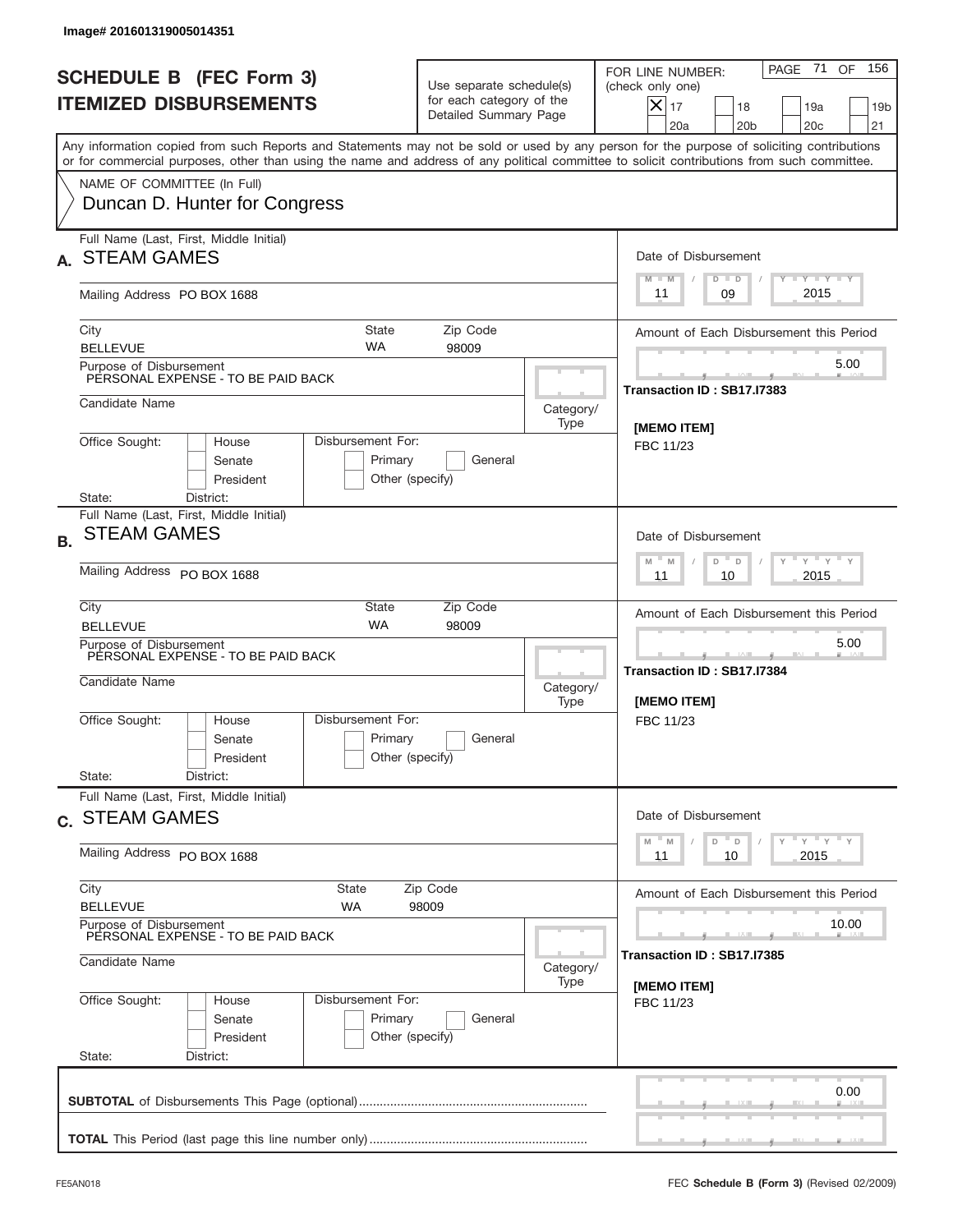|           | Image# 201601319005014352                                                                    |                                                                                           |                                                                               |                   |                                                                                                                                                                                                                                                                                         |
|-----------|----------------------------------------------------------------------------------------------|-------------------------------------------------------------------------------------------|-------------------------------------------------------------------------------|-------------------|-----------------------------------------------------------------------------------------------------------------------------------------------------------------------------------------------------------------------------------------------------------------------------------------|
|           | <b>SCHEDULE B (FEC Form 3)</b><br><b>ITEMIZED DISBURSEMENTS</b>                              |                                                                                           | Use separate schedule(s)<br>for each category of the<br>Detailed Summary Page |                   | PAGE 72 OF<br>156<br>FOR LINE NUMBER:<br>(check only one)<br>$X _{17}$<br>18<br>19a<br>19 <sub>b</sub><br>20 <sub>c</sub><br>20a<br>20 <sub>b</sub><br>21                                                                                                                               |
|           |                                                                                              |                                                                                           |                                                                               |                   | Any information copied from such Reports and Statements may not be sold or used by any person for the purpose of soliciting contributions<br>or for commercial purposes, other than using the name and address of any political committee to solicit contributions from such committee. |
|           | NAME OF COMMITTEE (In Full)<br>Duncan D. Hunter for Congress                                 |                                                                                           |                                                                               |                   |                                                                                                                                                                                                                                                                                         |
|           | Full Name (Last, First, Middle Initial)<br><b>STEAM GAMES</b>                                |                                                                                           |                                                                               |                   | Date of Disbursement<br><b>TANK TANK</b><br>$D$ $D$<br>$M - M$                                                                                                                                                                                                                          |
|           | Mailing Address PO BOX 1688                                                                  |                                                                                           |                                                                               |                   | 2015<br>10<br>11                                                                                                                                                                                                                                                                        |
|           | City<br><b>BELLEVUE</b>                                                                      | State<br><b>WA</b>                                                                        | Zip Code<br>98009                                                             |                   | Amount of Each Disbursement this Period                                                                                                                                                                                                                                                 |
|           | Purpose of Disbursement<br>PERSONAL EXPENSE - TO BE PAID BACK                                |                                                                                           |                                                                               |                   | 25.00<br>Transaction ID: SB17.I7386                                                                                                                                                                                                                                                     |
|           | Candidate Name                                                                               |                                                                                           |                                                                               | Category/<br>Type | [MEMO ITEM]                                                                                                                                                                                                                                                                             |
|           | Office Sought:<br>House<br>Senate<br>President<br>State:<br>District:                        | Disbursement For:<br>Primary<br>Other (specify)                                           | General                                                                       |                   | FBC 11/23                                                                                                                                                                                                                                                                               |
| <b>B.</b> | Full Name (Last, First, Middle Initial)<br><b>STEAM GAMES</b><br>Mailing Address PO BOX 1688 |                                                                                           |                                                                               |                   | Date of Disbursement<br>$\cdots$ $\gamma$ $\cdots$ $\gamma$ $\cdots$<br>$-$ M<br>M<br>D<br>$\Box$<br>2015<br>11<br>10                                                                                                                                                                   |
|           | City<br><b>BELLEVUE</b>                                                                      | Amount of Each Disbursement this Period                                                   |                                                                               |                   |                                                                                                                                                                                                                                                                                         |
|           | Purpose of Disbursement<br>PERSONAL EXPENSE - TO BE PAID BACK<br>Candidate Name              | <b>WA</b>                                                                                 | 98009                                                                         | Category/<br>Type | 25.00<br>Transaction ID: SB17.I7387<br>[MEMO ITEM]                                                                                                                                                                                                                                      |
|           | Office Sought:<br>House<br>Senate<br>President<br>State:<br>District:                        | Disbursement For:<br>Primary<br>Other (specify)                                           | General                                                                       |                   | FBC 11/23                                                                                                                                                                                                                                                                               |
|           | Full Name (Last, First, Middle Initial)<br>c. STEAM GAMES                                    |                                                                                           |                                                                               |                   | Date of Disbursement                                                                                                                                                                                                                                                                    |
|           | Mailing Address PO BOX 1688                                                                  | γ <sup>=</sup> γ <sup>=</sup> γ <sup>=</sup> γ<br>$-M$<br>D<br>M<br>D<br>2015<br>11<br>10 |                                                                               |                   |                                                                                                                                                                                                                                                                                         |
|           | City<br><b>BELLEVUE</b>                                                                      | Amount of Each Disbursement this Period                                                   |                                                                               |                   |                                                                                                                                                                                                                                                                                         |
|           | Purpose of Disbursement<br>PERSONAL EXPENSE - TO BE PAID BACK<br>Candidate Name              | 6.02<br>Transaction ID : SB17.I7388                                                       |                                                                               |                   |                                                                                                                                                                                                                                                                                         |
|           | Office Sought:<br>House<br>Senate<br>President<br>State:<br>District:                        | Disbursement For:<br>Primary<br>Other (specify)                                           | General                                                                       | Category/<br>Type | [MEMO ITEM]<br>FBC 11/23                                                                                                                                                                                                                                                                |
|           |                                                                                              |                                                                                           |                                                                               |                   | 0.00                                                                                                                                                                                                                                                                                    |
|           |                                                                                              |                                                                                           |                                                                               |                   |                                                                                                                                                                                                                                                                                         |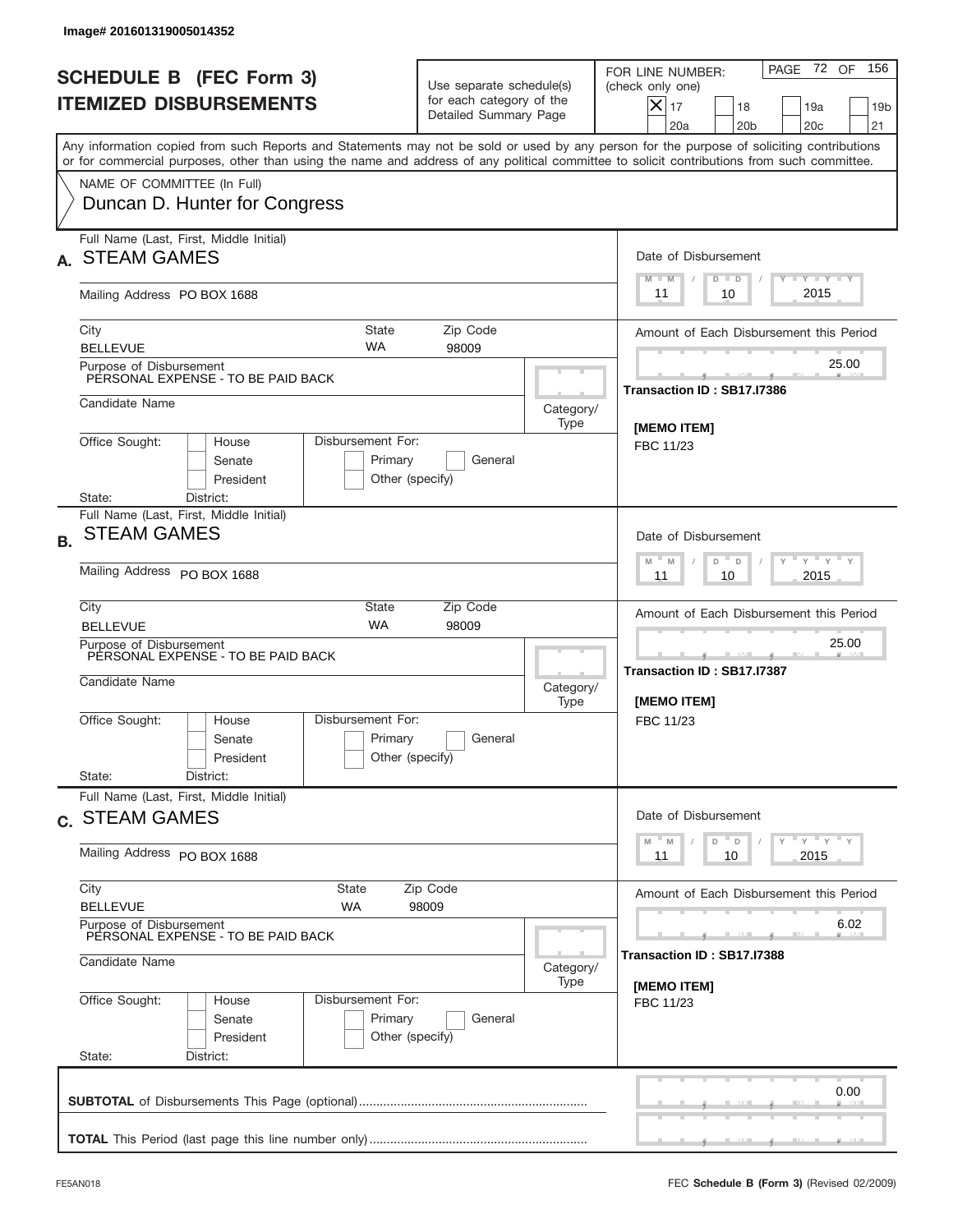|           | Image# 201601319005014353                                                                    |                                                                                                                       |                                                                               |                   |                                                                                                                                                                                                                                                                                         |
|-----------|----------------------------------------------------------------------------------------------|-----------------------------------------------------------------------------------------------------------------------|-------------------------------------------------------------------------------|-------------------|-----------------------------------------------------------------------------------------------------------------------------------------------------------------------------------------------------------------------------------------------------------------------------------------|
|           | <b>SCHEDULE B (FEC Form 3)</b><br><b>ITEMIZED DISBURSEMENTS</b>                              |                                                                                                                       | Use separate schedule(s)<br>for each category of the<br>Detailed Summary Page |                   | PAGE 73<br>156<br>OF<br>FOR LINE NUMBER:<br>(check only one)<br>$X _{17}$<br>18<br>19a<br>19 <sub>b</sub><br>20 <sub>c</sub><br>20a<br>20 <sub>b</sub><br>21                                                                                                                            |
|           |                                                                                              |                                                                                                                       |                                                                               |                   | Any information copied from such Reports and Statements may not be sold or used by any person for the purpose of soliciting contributions<br>or for commercial purposes, other than using the name and address of any political committee to solicit contributions from such committee. |
|           | NAME OF COMMITTEE (In Full)<br>Duncan D. Hunter for Congress                                 |                                                                                                                       |                                                                               |                   |                                                                                                                                                                                                                                                                                         |
|           | Full Name (Last, First, Middle Initial)<br><b>STEAM GAMES</b>                                |                                                                                                                       |                                                                               |                   | Date of Disbursement<br><b>TAYLY LY</b><br>$D$ $D$<br>$M - M$                                                                                                                                                                                                                           |
|           | Mailing Address PO BOX 1688                                                                  |                                                                                                                       |                                                                               |                   | 2015<br>10<br>11                                                                                                                                                                                                                                                                        |
|           | City<br><b>BELLEVUE</b>                                                                      | <b>State</b><br><b>WA</b>                                                                                             | Zip Code<br>98009                                                             |                   | Amount of Each Disbursement this Period                                                                                                                                                                                                                                                 |
|           | Purpose of Disbursement<br>PERSONAL EXPENSE - TO BE PAID BACK                                |                                                                                                                       |                                                                               |                   | 24.50<br>Transaction ID: SB17.I7389                                                                                                                                                                                                                                                     |
|           | Candidate Name                                                                               |                                                                                                                       |                                                                               | Category/<br>Type | [MEMO ITEM]                                                                                                                                                                                                                                                                             |
|           | Office Sought:<br>House<br>Senate<br>President<br>State:<br>District:                        | Disbursement For:<br>Primary<br>Other (specify)                                                                       | General                                                                       |                   | FBC 11/23                                                                                                                                                                                                                                                                               |
| <b>B.</b> | Full Name (Last, First, Middle Initial)<br><b>STEAM GAMES</b><br>Mailing Address PO BOX 1688 | Date of Disbursement<br>$\cdots$ $\gamma$ $\cdots$ $\gamma$ $\cdots$<br>$-$ M<br>M<br>D<br>$\Box$<br>2015<br>11<br>10 |                                                                               |                   |                                                                                                                                                                                                                                                                                         |
|           | City<br><b>BELLEVUE</b>                                                                      | <b>State</b><br><b>WA</b>                                                                                             | Zip Code<br>98009                                                             |                   | Amount of Each Disbursement this Period                                                                                                                                                                                                                                                 |
|           | Purpose of Disbursement<br>PERSONAL EXPENSE - TO BE PAID BACK<br>Candidate Name              |                                                                                                                       |                                                                               | Category/<br>Type | 19.69<br>___<br>Transaction ID: SB17.I7390<br>[MEMO ITEM]                                                                                                                                                                                                                               |
|           | Office Sought:<br>House<br>Senate<br>President<br>State:<br>District:                        | Disbursement For:<br>Primary<br>Other (specify)                                                                       | General                                                                       |                   | FBC 11/23                                                                                                                                                                                                                                                                               |
|           | Full Name (Last, First, Middle Initial)<br>c. STEAM GAMES                                    | Date of Disbursement                                                                                                  |                                                                               |                   |                                                                                                                                                                                                                                                                                         |
|           | Mailing Address PO BOX 1688                                                                  |                                                                                                                       |                                                                               |                   | γ <sup>=</sup> γ <sup>=</sup> γ <sup>=</sup> γ<br>$-M$<br>D<br>M<br>D<br>2015<br>11<br>10                                                                                                                                                                                               |
|           | City<br><b>BELLEVUE</b>                                                                      | <b>State</b><br>WA                                                                                                    | Zip Code<br>98009                                                             |                   | Amount of Each Disbursement this Period                                                                                                                                                                                                                                                 |
|           | Purpose of Disbursement<br>PERSONAL EXPENSE - TO BE PAID BACK<br>Candidate Name              | Category/                                                                                                             | 21.03<br>Transaction ID : SB17.I7391                                          |                   |                                                                                                                                                                                                                                                                                         |
|           | Office Sought:<br>House<br>Senate<br>President<br>State:<br>District:                        | Disbursement For:<br>Primary<br>Other (specify)                                                                       | General                                                                       | Type              | [MEMO ITEM]<br>FBC 11/23                                                                                                                                                                                                                                                                |
|           |                                                                                              |                                                                                                                       |                                                                               |                   | 0.00                                                                                                                                                                                                                                                                                    |
|           |                                                                                              |                                                                                                                       |                                                                               |                   |                                                                                                                                                                                                                                                                                         |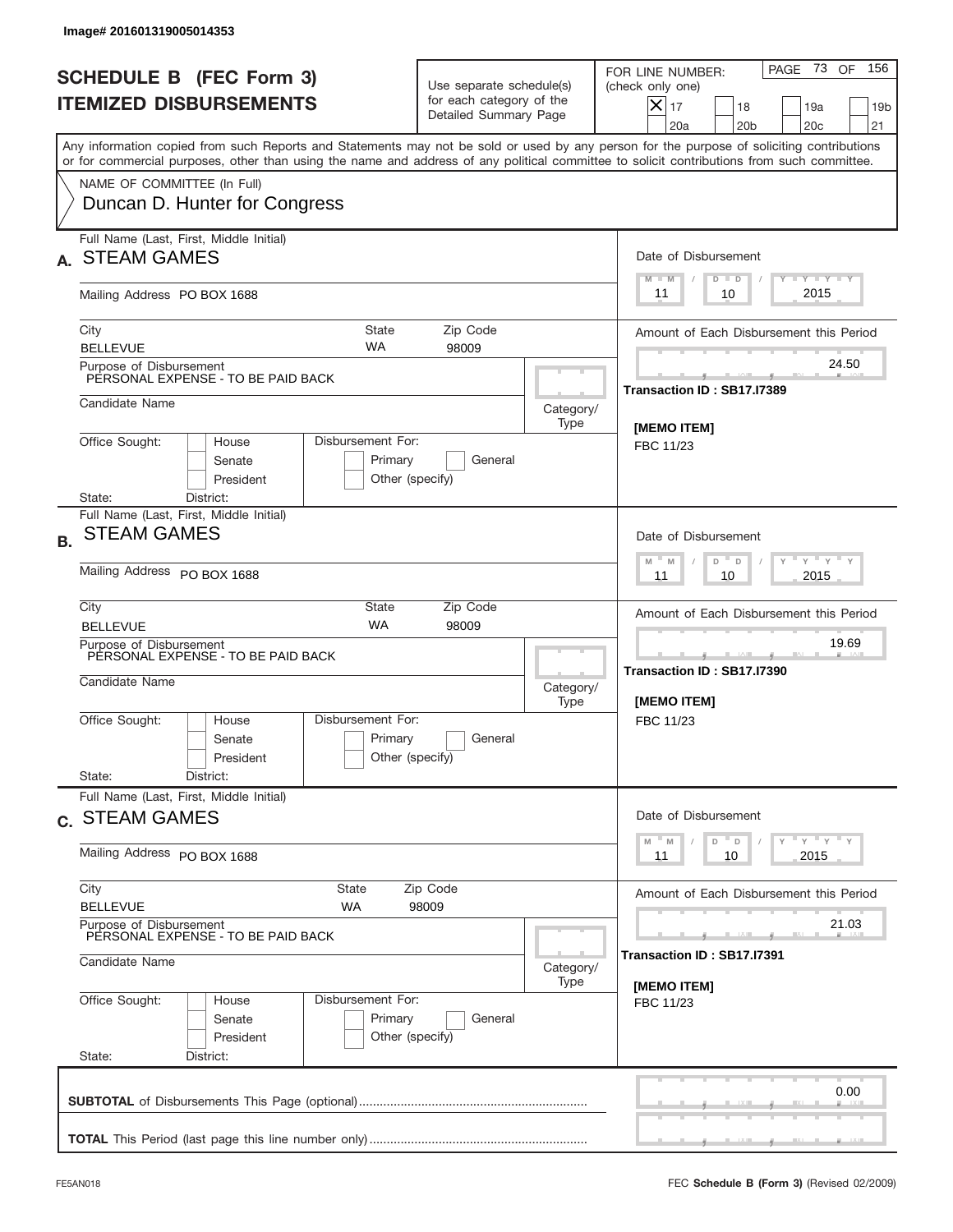|           | Image# 201601319005014354                                                       |                                                                                                   |                                                                               |                   |                                                                                                                                                                                                                                                                                         |
|-----------|---------------------------------------------------------------------------------|---------------------------------------------------------------------------------------------------|-------------------------------------------------------------------------------|-------------------|-----------------------------------------------------------------------------------------------------------------------------------------------------------------------------------------------------------------------------------------------------------------------------------------|
|           | <b>SCHEDULE B (FEC Form 3)</b><br><b>ITEMIZED DISBURSEMENTS</b>                 |                                                                                                   | Use separate schedule(s)<br>for each category of the<br>Detailed Summary Page |                   | PAGE 74 OF<br>156<br>FOR LINE NUMBER:<br>(check only one)<br>$X _{17}$<br>18<br>19a<br>19 <sub>b</sub><br>20 <sub>c</sub><br>20a<br>20 <sub>b</sub><br>21                                                                                                                               |
|           |                                                                                 |                                                                                                   |                                                                               |                   | Any information copied from such Reports and Statements may not be sold or used by any person for the purpose of soliciting contributions<br>or for commercial purposes, other than using the name and address of any political committee to solicit contributions from such committee. |
|           | NAME OF COMMITTEE (In Full)<br>Duncan D. Hunter for Congress                    |                                                                                                   |                                                                               |                   |                                                                                                                                                                                                                                                                                         |
|           | Full Name (Last, First, Middle Initial)<br><b>STEAM GAMES</b>                   |                                                                                                   |                                                                               |                   | Date of Disbursement<br><b>TAYLY LY</b><br>$D$ $D$<br>$M - M$                                                                                                                                                                                                                           |
|           | Mailing Address PO BOX 1688                                                     |                                                                                                   |                                                                               |                   | 2015<br>12<br>11                                                                                                                                                                                                                                                                        |
|           | City<br><b>BELLEVUE</b>                                                         | <b>State</b><br><b>WA</b>                                                                         | Zip Code<br>98009                                                             |                   | Amount of Each Disbursement this Period                                                                                                                                                                                                                                                 |
|           | Purpose of Disbursement<br>PERSONAL EXPENSE - TO BE PAID BACK                   |                                                                                                   |                                                                               |                   | 5.00<br>Transaction ID: SB17.I7392                                                                                                                                                                                                                                                      |
|           | Candidate Name                                                                  |                                                                                                   |                                                                               | Category/<br>Type | [MEMO ITEM]                                                                                                                                                                                                                                                                             |
|           | Office Sought:<br>House<br>Senate<br>President                                  | Disbursement For:<br>Primary<br>Other (specify)                                                   | General                                                                       |                   | FBC 11/23                                                                                                                                                                                                                                                                               |
|           | State:<br>District:<br>Full Name (Last, First, Middle Initial)                  |                                                                                                   |                                                                               |                   |                                                                                                                                                                                                                                                                                         |
| <b>B.</b> | <b>STEAM GAMES</b>                                                              | Date of Disbursement<br>$\cdots$ $\gamma$ $\cdots$ $\gamma$ $\cdots$<br>$-$ M<br>M<br>D<br>$\Box$ |                                                                               |                   |                                                                                                                                                                                                                                                                                         |
|           | Mailing Address PO BOX 1688                                                     | 2015<br>11<br>13                                                                                  |                                                                               |                   |                                                                                                                                                                                                                                                                                         |
|           | City<br><b>BELLEVUE</b>                                                         | <b>State</b><br><b>WA</b>                                                                         | Zip Code<br>98009                                                             |                   | Amount of Each Disbursement this Period                                                                                                                                                                                                                                                 |
|           | Purpose of Disbursement<br>PERSONAL EXPENSE - TO BE PAID BACK<br>Candidate Name |                                                                                                   |                                                                               | Category/<br>Type | 12.48<br>Transaction ID: SB17.I7393<br>[MEMO ITEM]                                                                                                                                                                                                                                      |
|           | Office Sought:<br>House<br>Senate<br>President<br>State:<br>District:           | Disbursement For:<br>Primary<br>Other (specify)                                                   | General                                                                       |                   | FBC 11/23                                                                                                                                                                                                                                                                               |
|           | Full Name (Last, First, Middle Initial)                                         |                                                                                                   |                                                                               |                   |                                                                                                                                                                                                                                                                                         |
|           | c. STEAM GAMES<br>Mailing Address PO BOX 1688                                   |                                                                                                   |                                                                               |                   | Date of Disbursement<br>$\gamma$ = $\gamma$ = $\gamma$ = $\gamma$<br>$-M$<br>D<br>M<br>D<br>13<br>2015<br>11                                                                                                                                                                            |
|           | City                                                                            | <b>State</b>                                                                                      | Zip Code                                                                      |                   | Amount of Each Disbursement this Period                                                                                                                                                                                                                                                 |
|           | <b>BELLEVUE</b><br>Purpose of Disbursement                                      | 5.00                                                                                              |                                                                               |                   |                                                                                                                                                                                                                                                                                         |
|           | PERSONAL EXPENSE - TO BE PAID BACK<br>Candidate Name                            | Category/                                                                                         | Transaction ID : SB17.I7394                                                   |                   |                                                                                                                                                                                                                                                                                         |
|           | Office Sought:<br>House<br>Senate<br>President<br>State:<br>District:           | Disbursement For:<br>Primary<br>Other (specify)                                                   | General                                                                       | Type              | [MEMO ITEM]<br>FBC 11/23                                                                                                                                                                                                                                                                |
|           |                                                                                 |                                                                                                   |                                                                               |                   | 0.00                                                                                                                                                                                                                                                                                    |
|           |                                                                                 |                                                                                                   |                                                                               |                   |                                                                                                                                                                                                                                                                                         |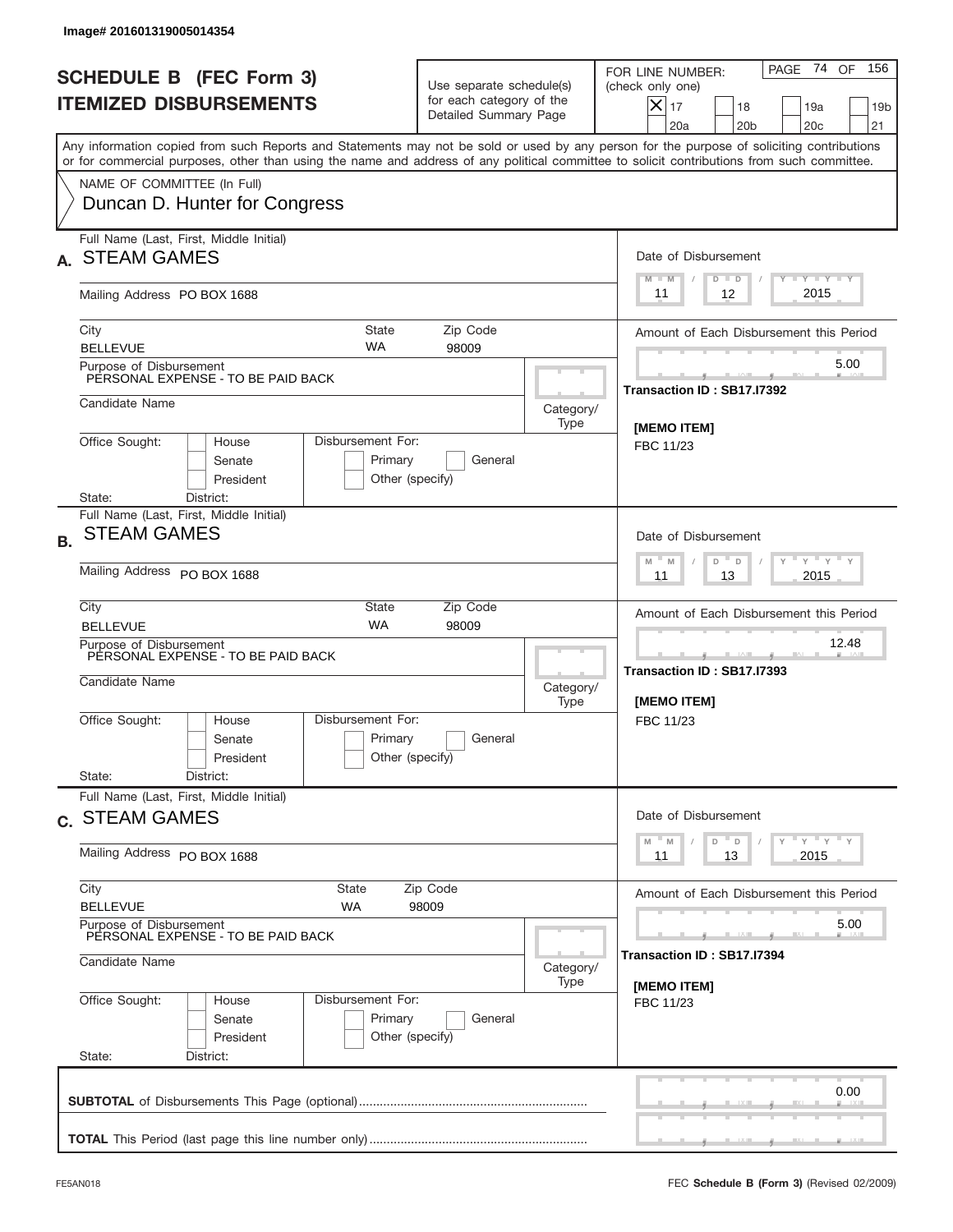|           | Image# 201601319005014355                                                                                 |                                                                                                                       |                                                                               |                                  |                                                                                                                                                                                                                                                                                         |  |  |
|-----------|-----------------------------------------------------------------------------------------------------------|-----------------------------------------------------------------------------------------------------------------------|-------------------------------------------------------------------------------|----------------------------------|-----------------------------------------------------------------------------------------------------------------------------------------------------------------------------------------------------------------------------------------------------------------------------------------|--|--|
|           | <b>SCHEDULE B (FEC Form 3)</b><br><b>ITEMIZED DISBURSEMENTS</b>                                           |                                                                                                                       | Use separate schedule(s)<br>for each category of the<br>Detailed Summary Page |                                  | 156<br>PAGE 75 OF<br>FOR LINE NUMBER:<br>(check only one)<br>$X _{17}$<br>18<br>19a<br>19 <sub>b</sub><br>20 <sub>c</sub><br>20a<br>20 <sub>b</sub><br>21                                                                                                                               |  |  |
|           |                                                                                                           |                                                                                                                       |                                                                               |                                  | Any information copied from such Reports and Statements may not be sold or used by any person for the purpose of soliciting contributions<br>or for commercial purposes, other than using the name and address of any political committee to solicit contributions from such committee. |  |  |
|           | NAME OF COMMITTEE (In Full)<br>Duncan D. Hunter for Congress                                              |                                                                                                                       |                                                                               |                                  |                                                                                                                                                                                                                                                                                         |  |  |
|           | Full Name (Last, First, Middle Initial)<br><b>STEAM GAMES</b>                                             |                                                                                                                       |                                                                               |                                  | Date of Disbursement<br><b>TAYLY LY</b>                                                                                                                                                                                                                                                 |  |  |
|           | Mailing Address PO BOX 1688                                                                               |                                                                                                                       |                                                                               |                                  | $D$ $D$<br>$M - M$<br>2015<br>16<br>11                                                                                                                                                                                                                                                  |  |  |
|           | City<br><b>BELLEVUE</b>                                                                                   | <b>State</b><br><b>WA</b>                                                                                             | Zip Code<br>98009                                                             |                                  | Amount of Each Disbursement this Period                                                                                                                                                                                                                                                 |  |  |
|           | Purpose of Disbursement<br>PERSONAL EXPENSE - TO BE PAID BACK                                             |                                                                                                                       |                                                                               |                                  | 13.94<br>Transaction ID: SB17.I7395                                                                                                                                                                                                                                                     |  |  |
|           | Candidate Name                                                                                            |                                                                                                                       |                                                                               | Category/<br>Type                | [MEMO ITEM]                                                                                                                                                                                                                                                                             |  |  |
|           | Office Sought:<br>House<br>Senate<br>President<br>State:                                                  | Disbursement For:<br>Primary<br>Other (specify)                                                                       | General                                                                       |                                  | FBC 11/23                                                                                                                                                                                                                                                                               |  |  |
| <b>B.</b> | District:<br>Full Name (Last, First, Middle Initial)<br><b>STEAM GAMES</b><br>Mailing Address PO BOX 1688 | Date of Disbursement<br>$\cdots$ $\gamma$ $\cdots$ $\gamma$ $\cdots$<br>$-$ M<br>M<br>D<br>$\Box$<br>2015<br>11<br>16 |                                                                               |                                  |                                                                                                                                                                                                                                                                                         |  |  |
|           | City                                                                                                      | <b>State</b><br>Zip Code                                                                                              |                                                                               |                                  |                                                                                                                                                                                                                                                                                         |  |  |
|           | <b>BELLEVUE</b><br>Purpose of Disbursement<br>PERSONAL EXPENSE - TO BE PAID BACK<br>Candidate Name        | <b>WA</b>                                                                                                             | 98009                                                                         | Category/<br>Type                | 5.00<br>Transaction ID: SB17.I7396<br>[MEMO ITEM]                                                                                                                                                                                                                                       |  |  |
|           | Office Sought:<br>House<br>Senate<br>President<br>State:<br>District:                                     | Disbursement For:<br>Primary<br>Other (specify)                                                                       | General                                                                       |                                  | FBC 11/23                                                                                                                                                                                                                                                                               |  |  |
|           | Full Name (Last, First, Middle Initial)<br>c. STEAM GAMES                                                 |                                                                                                                       |                                                                               |                                  | Date of Disbursement<br>$\gamma$ = $\gamma$ = $\gamma$ = $\gamma$<br>$-M$<br>D<br>M<br>D                                                                                                                                                                                                |  |  |
|           | Mailing Address PO BOX 1688                                                                               | 2015<br>11<br>16                                                                                                      |                                                                               |                                  |                                                                                                                                                                                                                                                                                         |  |  |
|           | City<br><b>BELLEVUE</b>                                                                                   | State<br>WA                                                                                                           | Zip Code<br>98009                                                             |                                  | Amount of Each Disbursement this Period                                                                                                                                                                                                                                                 |  |  |
|           | Purpose of Disbursement<br>PERSONAL EXPENSE - TO BE PAID BACK<br>Candidate Name                           | Category/                                                                                                             | 25.00<br>Transaction ID : SB17.I7397                                          |                                  |                                                                                                                                                                                                                                                                                         |  |  |
|           | Office Sought:<br>House<br>Senate<br>President<br>State:<br>District:                                     | Disbursement For:<br>Primary<br>Other (specify)                                                                       | General                                                                       | Type<br>[MEMO ITEM]<br>FBC 11/23 |                                                                                                                                                                                                                                                                                         |  |  |
|           |                                                                                                           |                                                                                                                       |                                                                               |                                  | 0.00                                                                                                                                                                                                                                                                                    |  |  |
|           |                                                                                                           |                                                                                                                       |                                                                               |                                  |                                                                                                                                                                                                                                                                                         |  |  |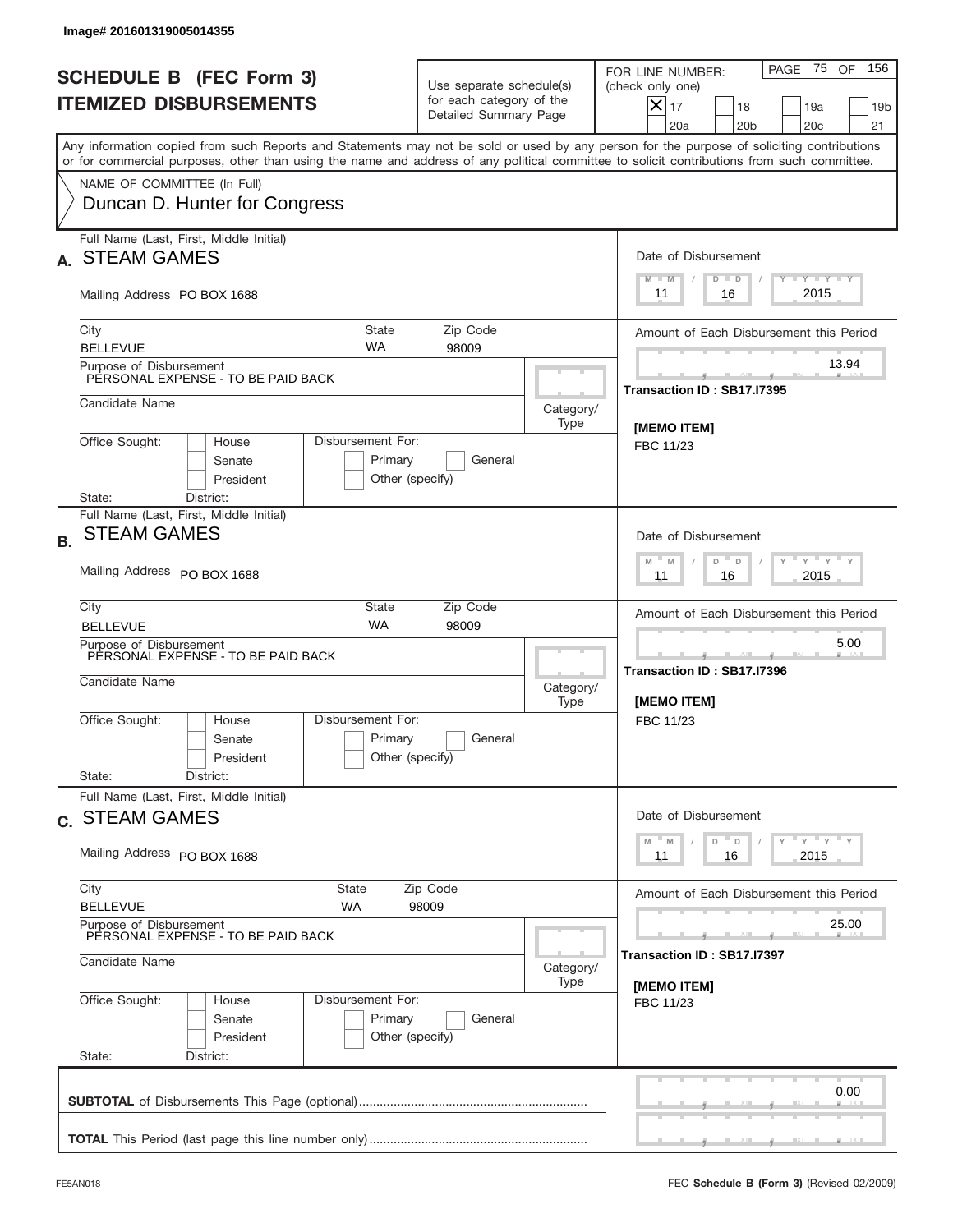|           | Image# 201601319005014356                                                       |                                                 |                                                                               |                   |                                                                                                                                                                                                                                                                                         |
|-----------|---------------------------------------------------------------------------------|-------------------------------------------------|-------------------------------------------------------------------------------|-------------------|-----------------------------------------------------------------------------------------------------------------------------------------------------------------------------------------------------------------------------------------------------------------------------------------|
|           | <b>SCHEDULE B (FEC Form 3)</b><br><b>ITEMIZED DISBURSEMENTS</b>                 |                                                 | Use separate schedule(s)<br>for each category of the<br>Detailed Summary Page |                   | 156<br>PAGE 76 OF<br>FOR LINE NUMBER:<br>(check only one)<br>$X _{17}$<br>18<br>19a<br>19 <sub>b</sub><br>20 <sub>c</sub><br>20a<br>20 <sub>b</sub><br>21                                                                                                                               |
|           |                                                                                 |                                                 |                                                                               |                   | Any information copied from such Reports and Statements may not be sold or used by any person for the purpose of soliciting contributions<br>or for commercial purposes, other than using the name and address of any political committee to solicit contributions from such committee. |
|           | NAME OF COMMITTEE (In Full)<br>Duncan D. Hunter for Congress                    |                                                 |                                                                               |                   |                                                                                                                                                                                                                                                                                         |
|           | Full Name (Last, First, Middle Initial)<br><b>STEAM GAMES</b>                   |                                                 |                                                                               |                   | Date of Disbursement<br><b>TANK TANK</b><br>$M - M$<br>$D$ $D$                                                                                                                                                                                                                          |
|           | Mailing Address PO BOX 1688                                                     |                                                 |                                                                               |                   | 2015<br>17<br>11                                                                                                                                                                                                                                                                        |
|           | City<br><b>BELLEVUE</b>                                                         | <b>State</b><br><b>WA</b>                       | Zip Code<br>98009                                                             |                   | Amount of Each Disbursement this Period                                                                                                                                                                                                                                                 |
|           | Purpose of Disbursement<br>PERSONAL EXPENSE - TO BE PAID BACK                   |                                                 |                                                                               |                   | 9.18<br>Transaction ID: SB17.I7398                                                                                                                                                                                                                                                      |
|           | Candidate Name                                                                  |                                                 |                                                                               | Category/<br>Type | [MEMO ITEM]                                                                                                                                                                                                                                                                             |
|           | Office Sought:<br>House<br>Senate<br>President<br>State:<br>District:           | Disbursement For:<br>Primary<br>Other (specify) | General                                                                       |                   | FBC 11/23                                                                                                                                                                                                                                                                               |
| <b>B.</b> | Full Name (Last, First, Middle Initial)<br><b>STEAM GAMES</b>                   |                                                 |                                                                               |                   | Date of Disbursement<br>$\cdots$ $\gamma$ $\cdots$ $\gamma$ $\cdots$<br>$-$ M<br>M<br>D<br>$\Box$                                                                                                                                                                                       |
|           | Mailing Address PO BOX 1688                                                     | 2015<br>11<br>17                                |                                                                               |                   |                                                                                                                                                                                                                                                                                         |
|           | City<br><b>BELLEVUE</b>                                                         | Amount of Each Disbursement this Period         |                                                                               |                   |                                                                                                                                                                                                                                                                                         |
|           | Purpose of Disbursement<br>PERSONAL EXPENSE - TO BE PAID BACK<br>Candidate Name |                                                 |                                                                               | Category/<br>Type | 5.00<br>Transaction ID: SB17.I7399<br>[MEMO ITEM]                                                                                                                                                                                                                                       |
|           | Office Sought:<br>House<br>Senate<br>President<br>State:<br>District:           | Disbursement For:<br>Primary<br>Other (specify) | General                                                                       |                   | FBC 11/23                                                                                                                                                                                                                                                                               |
|           | Full Name (Last, First, Middle Initial)<br>c. STEAM GAMES                       |                                                 |                                                                               |                   | Date of Disbursement                                                                                                                                                                                                                                                                    |
|           | Mailing Address PO BOX 1688                                                     |                                                 |                                                                               |                   | $\gamma$ = $\gamma$ = $\gamma$ = $\gamma$<br>$-M$<br>D<br>M<br>D<br>2015<br>11<br>17                                                                                                                                                                                                    |
|           | City<br><b>BELLEVUE</b>                                                         | Amount of Each Disbursement this Period         |                                                                               |                   |                                                                                                                                                                                                                                                                                         |
|           | Purpose of Disbursement<br>PERSONAL EXPENSE - TO BE PAID BACK<br>Candidate Name | 50.00<br>Transaction ID : SB17.I7400            |                                                                               |                   |                                                                                                                                                                                                                                                                                         |
|           | Office Sought:<br>House                                                         | Category/<br>Type                               | [MEMO ITEM]                                                                   |                   |                                                                                                                                                                                                                                                                                         |
|           | Senate<br>President<br>State:<br>District:                                      | Disbursement For:<br>Primary<br>Other (specify) | General                                                                       |                   | FBC 11/23                                                                                                                                                                                                                                                                               |
|           |                                                                                 |                                                 |                                                                               |                   | 0.00                                                                                                                                                                                                                                                                                    |
|           |                                                                                 |                                                 |                                                                               |                   |                                                                                                                                                                                                                                                                                         |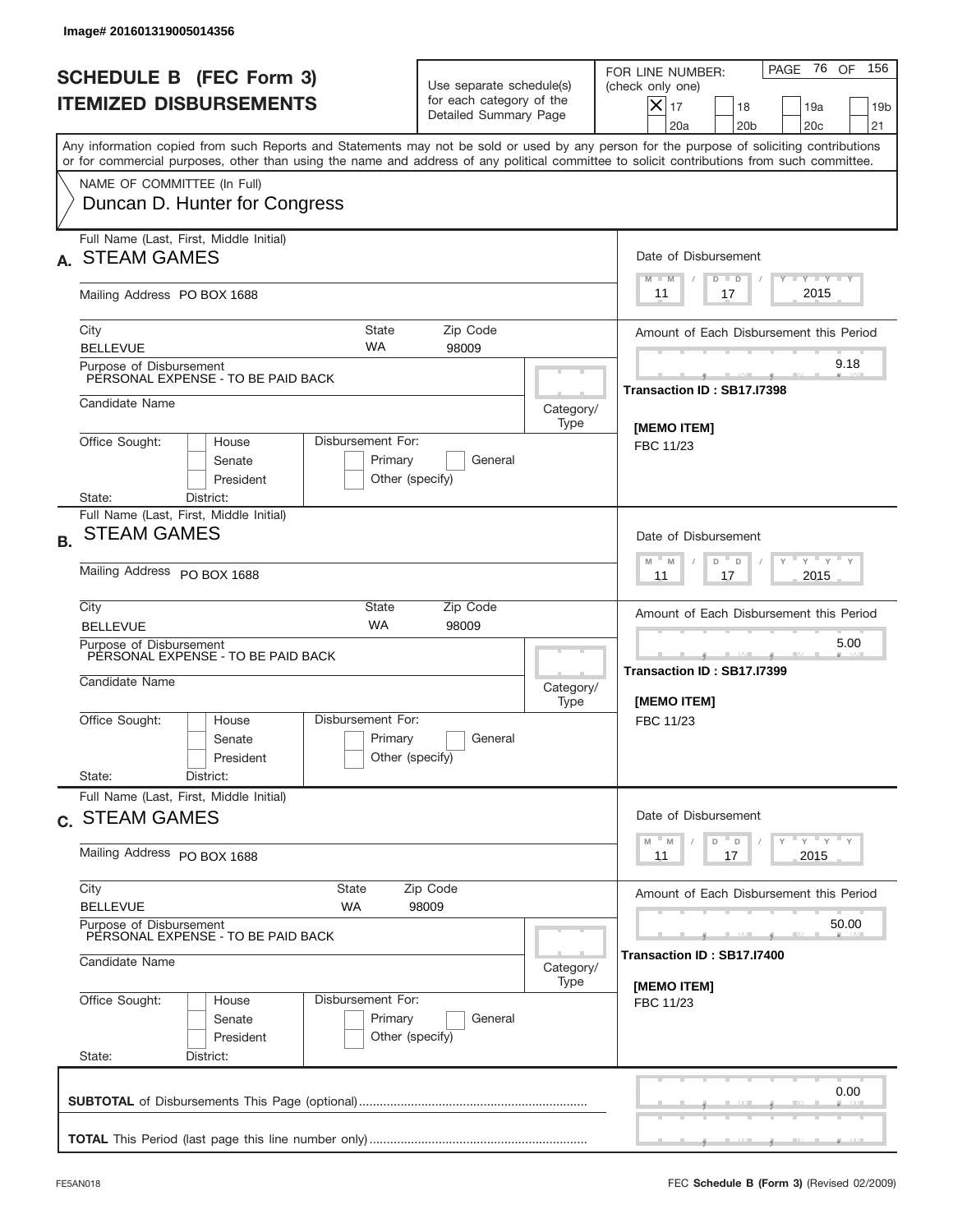|           | Image# 201601319005014357                                                                                 |                                                                                                                       |                                                                               |                   |                                                                                                                                                                                                                                                                                         |
|-----------|-----------------------------------------------------------------------------------------------------------|-----------------------------------------------------------------------------------------------------------------------|-------------------------------------------------------------------------------|-------------------|-----------------------------------------------------------------------------------------------------------------------------------------------------------------------------------------------------------------------------------------------------------------------------------------|
|           | <b>SCHEDULE B (FEC Form 3)</b><br><b>ITEMIZED DISBURSEMENTS</b>                                           |                                                                                                                       | Use separate schedule(s)<br>for each category of the<br>Detailed Summary Page |                   | 156<br>PAGE 77<br>OF<br>FOR LINE NUMBER:<br>(check only one)<br>$X _{17}$<br>18<br>19a<br>19 <sub>b</sub><br>20 <sub>c</sub><br>20a<br>20 <sub>b</sub><br>21                                                                                                                            |
|           |                                                                                                           |                                                                                                                       |                                                                               |                   | Any information copied from such Reports and Statements may not be sold or used by any person for the purpose of soliciting contributions<br>or for commercial purposes, other than using the name and address of any political committee to solicit contributions from such committee. |
|           | NAME OF COMMITTEE (In Full)<br>Duncan D. Hunter for Congress                                              |                                                                                                                       |                                                                               |                   |                                                                                                                                                                                                                                                                                         |
|           | Full Name (Last, First, Middle Initial)<br><b>STEAM GAMES</b>                                             |                                                                                                                       |                                                                               |                   | Date of Disbursement<br><b>TANK TANK</b><br>$M - M$<br>$D$ $D$                                                                                                                                                                                                                          |
|           | Mailing Address PO BOX 1688                                                                               |                                                                                                                       |                                                                               |                   | 2015<br>17<br>11                                                                                                                                                                                                                                                                        |
|           | City<br><b>BELLEVUE</b>                                                                                   | <b>State</b><br><b>WA</b>                                                                                             | Zip Code<br>98009                                                             |                   | Amount of Each Disbursement this Period                                                                                                                                                                                                                                                 |
|           | Purpose of Disbursement<br>PERSONAL EXPENSE - TO BE PAID BACK                                             |                                                                                                                       |                                                                               |                   | 25.00<br>Transaction ID: SB17.I7401                                                                                                                                                                                                                                                     |
|           | Candidate Name                                                                                            |                                                                                                                       |                                                                               | Category/<br>Type | [MEMO ITEM]                                                                                                                                                                                                                                                                             |
|           | Office Sought:<br>House<br>Senate<br>President<br>State:                                                  | Disbursement For:<br>Primary<br>Other (specify)                                                                       | General                                                                       |                   | FBC 11/23                                                                                                                                                                                                                                                                               |
| <b>B.</b> | District:<br>Full Name (Last, First, Middle Initial)<br><b>STEAM GAMES</b><br>Mailing Address PO BOX 1688 | Date of Disbursement<br>$\cdots$ $\gamma$ $\cdots$ $\gamma$ $\cdots$<br>$-$ M<br>M<br>D<br>$\Box$<br>2015<br>11<br>17 |                                                                               |                   |                                                                                                                                                                                                                                                                                         |
|           | City<br><b>BELLEVUE</b><br>Purpose of Disbursement<br>PERSONAL EXPENSE - TO BE PAID BACK                  | <b>State</b><br><b>WA</b>                                                                                             | Zip Code<br>98009                                                             |                   | Amount of Each Disbursement this Period<br>5.00<br>Transaction ID: SB17.I7402                                                                                                                                                                                                           |
|           | Candidate Name<br>Office Sought:<br>House<br>Senate<br>President<br>State:<br>District:                   | Disbursement For:<br>Primary<br>Other (specify)                                                                       | General                                                                       | Category/<br>Type | [MEMO ITEM]<br>FBC 11/23                                                                                                                                                                                                                                                                |
|           | Full Name (Last, First, Middle Initial)<br>c. STEAM GAMES                                                 | Date of Disbursement<br>$\gamma$ = $\gamma$ = $\gamma$ = $\gamma$<br>$-M$<br>D<br>M<br>D                              |                                                                               |                   |                                                                                                                                                                                                                                                                                         |
|           | Mailing Address PO BOX 1688                                                                               | 2015<br>11<br>17                                                                                                      |                                                                               |                   |                                                                                                                                                                                                                                                                                         |
|           | City<br><b>BELLEVUE</b>                                                                                   | Amount of Each Disbursement this Period                                                                               |                                                                               |                   |                                                                                                                                                                                                                                                                                         |
|           | Purpose of Disbursement<br>PERSONAL EXPENSE - TO BE PAID BACK<br>Candidate Name                           | 50.00<br>Transaction ID : SB17.I7403                                                                                  |                                                                               |                   |                                                                                                                                                                                                                                                                                         |
|           | Office Sought:<br>House<br>Senate<br>President<br>State:<br>District:                                     | Disbursement For:<br>Primary<br>Other (specify)                                                                       | General                                                                       | Type              | [MEMO ITEM]<br>FBC 11/23                                                                                                                                                                                                                                                                |
|           |                                                                                                           |                                                                                                                       |                                                                               |                   | 0.00                                                                                                                                                                                                                                                                                    |
|           |                                                                                                           |                                                                                                                       |                                                                               |                   |                                                                                                                                                                                                                                                                                         |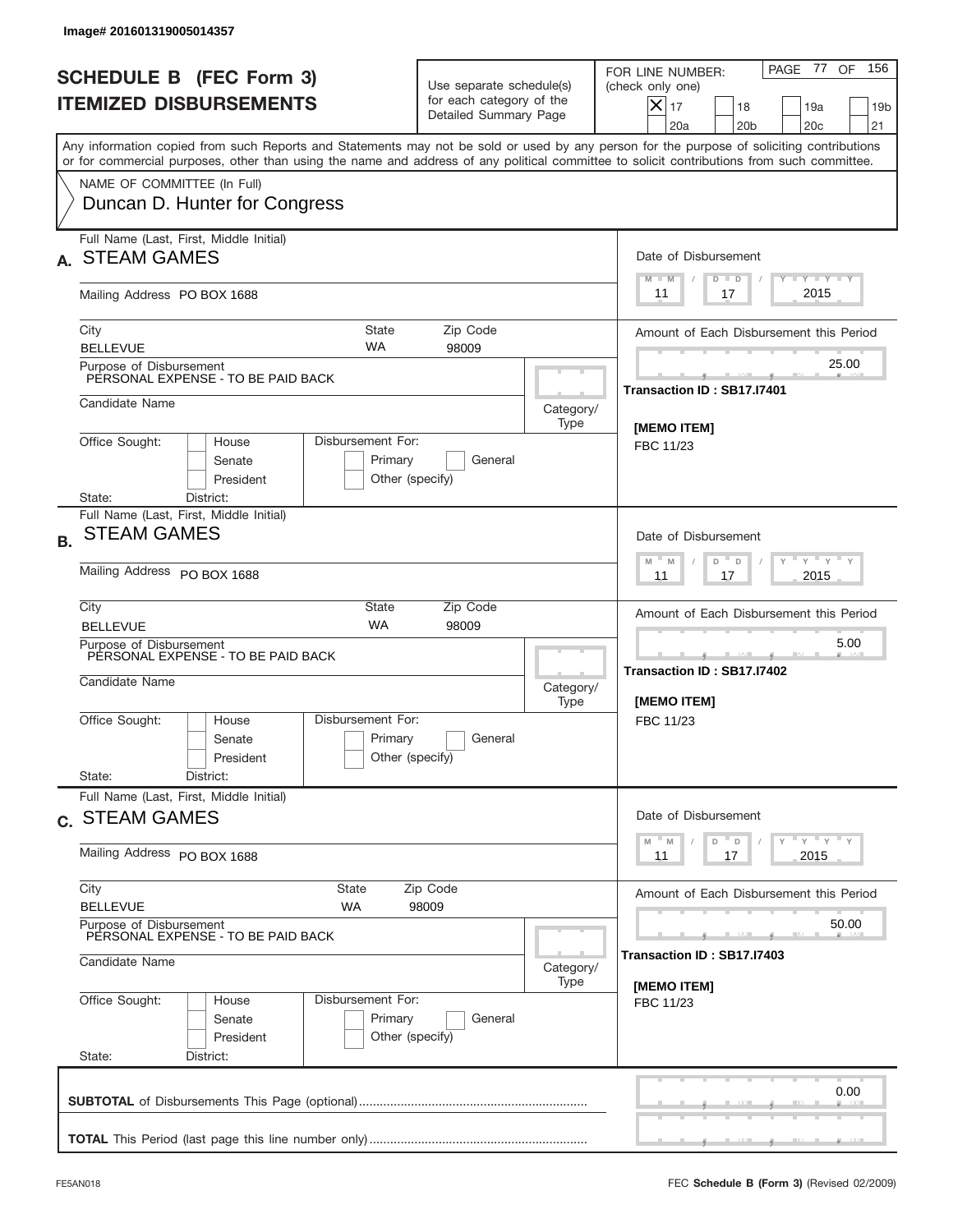|           | Image# 201601319005014358                                                                                           |                                                                                                                       |                                                                               |                   |                                                                                                                                                                                                                                                                                         |
|-----------|---------------------------------------------------------------------------------------------------------------------|-----------------------------------------------------------------------------------------------------------------------|-------------------------------------------------------------------------------|-------------------|-----------------------------------------------------------------------------------------------------------------------------------------------------------------------------------------------------------------------------------------------------------------------------------------|
|           | <b>SCHEDULE B (FEC Form 3)</b><br><b>ITEMIZED DISBURSEMENTS</b>                                                     |                                                                                                                       | Use separate schedule(s)<br>for each category of the<br>Detailed Summary Page |                   | PAGE 78<br>156<br>OF<br>FOR LINE NUMBER:<br>(check only one)<br>$X _{17}$<br>18<br>19a<br>19 <sub>b</sub><br>20 <sub>c</sub><br>20a<br>20 <sub>b</sub><br>21                                                                                                                            |
|           |                                                                                                                     |                                                                                                                       |                                                                               |                   | Any information copied from such Reports and Statements may not be sold or used by any person for the purpose of soliciting contributions<br>or for commercial purposes, other than using the name and address of any political committee to solicit contributions from such committee. |
|           | NAME OF COMMITTEE (In Full)<br>Duncan D. Hunter for Congress                                                        |                                                                                                                       |                                                                               |                   |                                                                                                                                                                                                                                                                                         |
|           | Full Name (Last, First, Middle Initial)<br><b>STEAM GAMES</b>                                                       |                                                                                                                       |                                                                               |                   | Date of Disbursement<br><b>TANK TANK</b><br>$M - M$<br>$D$ $D$                                                                                                                                                                                                                          |
|           | Mailing Address PO BOX 1688                                                                                         |                                                                                                                       |                                                                               |                   | 2015<br>17<br>11                                                                                                                                                                                                                                                                        |
|           | City<br><b>BELLEVUE</b>                                                                                             | <b>State</b><br><b>WA</b>                                                                                             | Zip Code<br>98009                                                             |                   | Amount of Each Disbursement this Period                                                                                                                                                                                                                                                 |
|           | Purpose of Disbursement<br>PERSONAL EXPENSE - TO BE PAID BACK                                                       |                                                                                                                       |                                                                               |                   | 25.00<br>Transaction ID: SB17.I7404                                                                                                                                                                                                                                                     |
|           | Candidate Name                                                                                                      |                                                                                                                       |                                                                               | Category/<br>Type | [MEMO ITEM]                                                                                                                                                                                                                                                                             |
|           | Office Sought:<br>House<br>Senate<br>President                                                                      | Disbursement For:<br>Primary<br>Other (specify)                                                                       | General                                                                       |                   | FBC 11/23                                                                                                                                                                                                                                                                               |
| <b>B.</b> | State:<br>District:<br>Full Name (Last, First, Middle Initial)<br><b>STEAM GAMES</b><br>Mailing Address PO BOX 1688 | Date of Disbursement<br>$\cdots$ $\gamma$ $\cdots$ $\gamma$ $\cdots$<br>$-$ M<br>M<br>D<br>$\Box$<br>2015<br>11<br>18 |                                                                               |                   |                                                                                                                                                                                                                                                                                         |
|           | City<br><b>BELLEVUE</b>                                                                                             | <b>State</b><br><b>WA</b>                                                                                             | Zip Code<br>98009                                                             |                   | Amount of Each Disbursement this Period                                                                                                                                                                                                                                                 |
|           | Purpose of Disbursement<br>PERSONAL EXPENSE - TO BE PAID BACK<br>Candidate Name                                     |                                                                                                                       |                                                                               | Category/<br>Type | 5.00<br>____<br>Transaction ID: SB17.I7405<br>[MEMO ITEM]                                                                                                                                                                                                                               |
|           | Office Sought:<br>House<br>Senate<br>President<br>State:<br>District:                                               | Disbursement For:<br>Primary<br>Other (specify)                                                                       | General                                                                       |                   | FBC 11/23                                                                                                                                                                                                                                                                               |
|           | Full Name (Last, First, Middle Initial)<br>c. STEAM GAMES                                                           | Date of Disbursement                                                                                                  |                                                                               |                   |                                                                                                                                                                                                                                                                                         |
|           | Mailing Address PO BOX 1688                                                                                         |                                                                                                                       |                                                                               |                   | γ <sup>=</sup> γ <sup>=</sup> γ <sup>=</sup> γ<br>$-M$<br>D<br>M<br>D<br>2015<br>11<br>20                                                                                                                                                                                               |
|           | City<br><b>BELLEVUE</b>                                                                                             | Amount of Each Disbursement this Period                                                                               |                                                                               |                   |                                                                                                                                                                                                                                                                                         |
|           | Purpose of Disbursement<br>PERSONAL EXPENSE - TO BE PAID BACK<br>Candidate Name                                     | 5.00<br>Transaction ID : SB17.I7406                                                                                   |                                                                               |                   |                                                                                                                                                                                                                                                                                         |
|           | Office Sought:<br>House<br>Senate<br>President<br>State:<br>District:                                               | Disbursement For:<br>Primary<br>Other (specify)                                                                       | General                                                                       | Category/<br>Type | [MEMO ITEM]<br>FBC 11/23                                                                                                                                                                                                                                                                |
|           |                                                                                                                     |                                                                                                                       |                                                                               |                   | 0.00                                                                                                                                                                                                                                                                                    |
|           |                                                                                                                     |                                                                                                                       |                                                                               |                   |                                                                                                                                                                                                                                                                                         |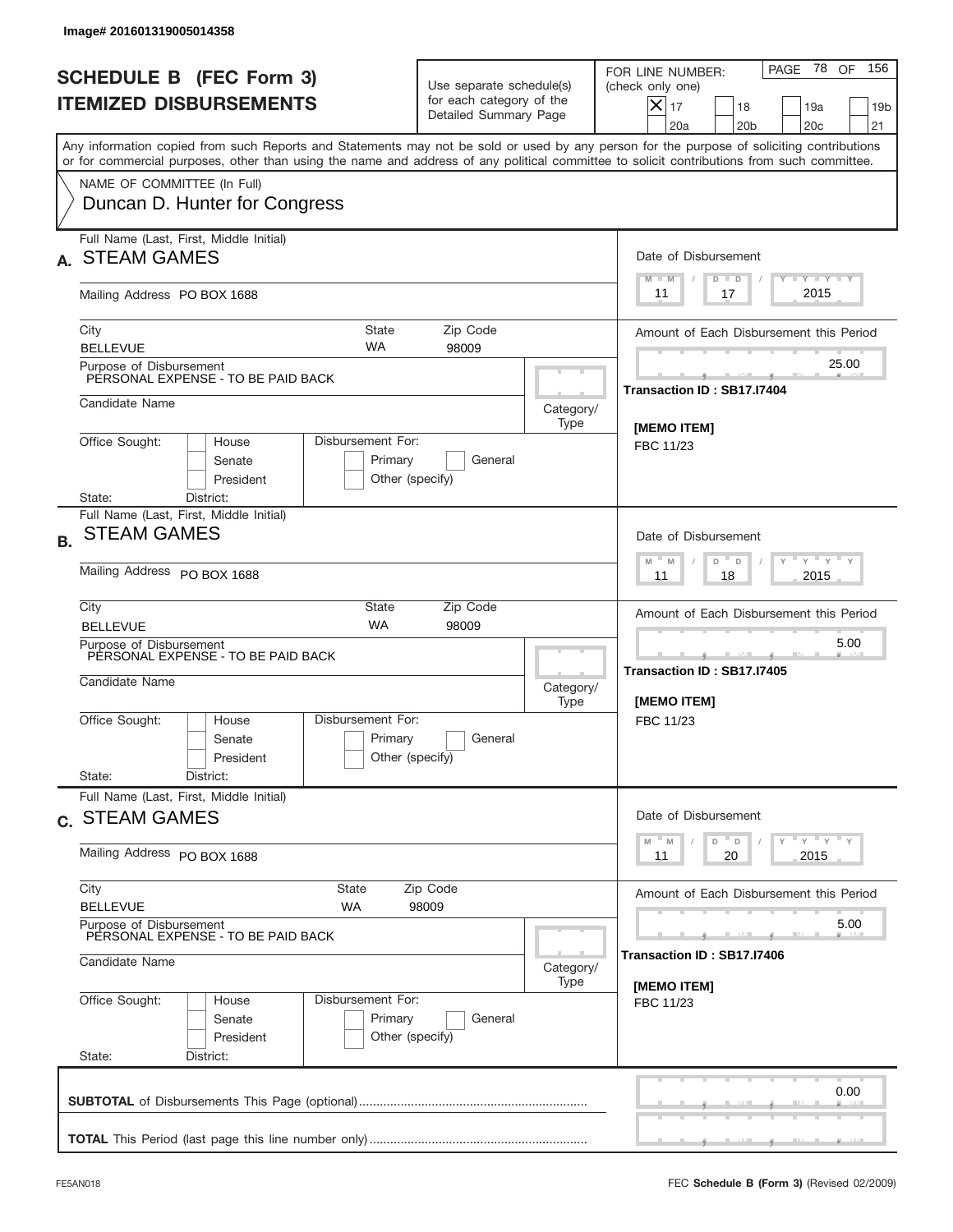|           | Image# 201601319005014359                                                                                           |                                                                                                                  |                                                                               |                   |                                                                                                                                                                                                                                                                                         |
|-----------|---------------------------------------------------------------------------------------------------------------------|------------------------------------------------------------------------------------------------------------------|-------------------------------------------------------------------------------|-------------------|-----------------------------------------------------------------------------------------------------------------------------------------------------------------------------------------------------------------------------------------------------------------------------------------|
|           | <b>SCHEDULE B (FEC Form 3)</b><br><b>ITEMIZED DISBURSEMENTS</b>                                                     |                                                                                                                  | Use separate schedule(s)<br>for each category of the<br>Detailed Summary Page |                   | PAGE 79<br>156<br>OF<br>FOR LINE NUMBER:<br>(check only one)<br>$X _{17}$<br>18<br>19a<br>19 <sub>b</sub><br>20 <sub>c</sub><br>20a<br>20 <sub>b</sub><br>21                                                                                                                            |
|           |                                                                                                                     |                                                                                                                  |                                                                               |                   | Any information copied from such Reports and Statements may not be sold or used by any person for the purpose of soliciting contributions<br>or for commercial purposes, other than using the name and address of any political committee to solicit contributions from such committee. |
|           | NAME OF COMMITTEE (In Full)<br>Duncan D. Hunter for Congress                                                        |                                                                                                                  |                                                                               |                   |                                                                                                                                                                                                                                                                                         |
|           | Full Name (Last, First, Middle Initial)<br><b>STEAM GAMES</b>                                                       |                                                                                                                  |                                                                               |                   | Date of Disbursement<br><b>TANK TANK</b><br>$D$ $D$<br>$M - M$                                                                                                                                                                                                                          |
|           | Mailing Address PO BOX 1688                                                                                         |                                                                                                                  |                                                                               |                   | 2015<br>20<br>11                                                                                                                                                                                                                                                                        |
|           | City<br><b>BELLEVUE</b>                                                                                             | <b>State</b><br><b>WA</b>                                                                                        | Zip Code<br>98009                                                             |                   | Amount of Each Disbursement this Period                                                                                                                                                                                                                                                 |
|           | Purpose of Disbursement<br>PERSONAL EXPENSE - TO BE PAID BACK                                                       |                                                                                                                  |                                                                               |                   | 25.00<br>Transaction ID: SB17.I7407                                                                                                                                                                                                                                                     |
|           | Candidate Name                                                                                                      |                                                                                                                  |                                                                               | Category/<br>Type | [MEMO ITEM]                                                                                                                                                                                                                                                                             |
|           | Office Sought:<br>House<br>Senate<br>President                                                                      | Disbursement For:<br>Primary<br>Other (specify)                                                                  | General                                                                       |                   | FBC 11/23                                                                                                                                                                                                                                                                               |
| <b>B.</b> | State:<br>District:<br>Full Name (Last, First, Middle Initial)<br><b>STEAM GAMES</b><br>Mailing Address PO BOX 1688 | Date of Disbursement<br>$\cdots$ $\gamma$ $\cdots$ $\gamma$ $\cdots$<br>$-$ M<br>M<br>D<br>D<br>2015<br>11<br>20 |                                                                               |                   |                                                                                                                                                                                                                                                                                         |
|           | City<br><b>BELLEVUE</b>                                                                                             | <b>State</b><br><b>WA</b>                                                                                        | Zip Code<br>98009                                                             |                   | Amount of Each Disbursement this Period                                                                                                                                                                                                                                                 |
|           | Purpose of Disbursement<br>PERSONAL EXPENSE - TO BE PAID BACK<br>Candidate Name                                     |                                                                                                                  |                                                                               | Category/<br>Type | 5.00<br>Transaction ID: SB17.I7408<br>[MEMO ITEM]                                                                                                                                                                                                                                       |
|           | Office Sought:<br>House<br>Senate<br>President<br>State:<br>District:                                               | Disbursement For:<br>Primary<br>Other (specify)                                                                  | General                                                                       |                   | FBC 11/23                                                                                                                                                                                                                                                                               |
|           | Full Name (Last, First, Middle Initial)<br>c. STEAM GAMES                                                           |                                                                                                                  |                                                                               |                   | Date of Disbursement                                                                                                                                                                                                                                                                    |
|           | Mailing Address PO BOX 1688                                                                                         |                                                                                                                  |                                                                               |                   | γ <sup>=</sup> γ <sup>=</sup> γ <sup>=</sup> γ<br>$-M$<br>D<br>M<br>D<br>2015<br>11<br>20                                                                                                                                                                                               |
|           | City<br><b>BELLEVUE</b>                                                                                             | Amount of Each Disbursement this Period                                                                          |                                                                               |                   |                                                                                                                                                                                                                                                                                         |
|           | Purpose of Disbursement<br>PERSONAL EXPENSE - TO BE PAID BACK<br>Candidate Name                                     | 5.00<br>Transaction ID : SB17.I7409                                                                              |                                                                               |                   |                                                                                                                                                                                                                                                                                         |
|           | Office Sought:<br>House<br>Senate<br>President<br>State:<br>District:                                               | Disbursement For:<br>Primary<br>Other (specify)                                                                  | General                                                                       | Category/<br>Type | [MEMO ITEM]<br>FBC 11/23                                                                                                                                                                                                                                                                |
|           |                                                                                                                     |                                                                                                                  |                                                                               |                   | 0.00                                                                                                                                                                                                                                                                                    |
|           |                                                                                                                     |                                                                                                                  |                                                                               |                   |                                                                                                                                                                                                                                                                                         |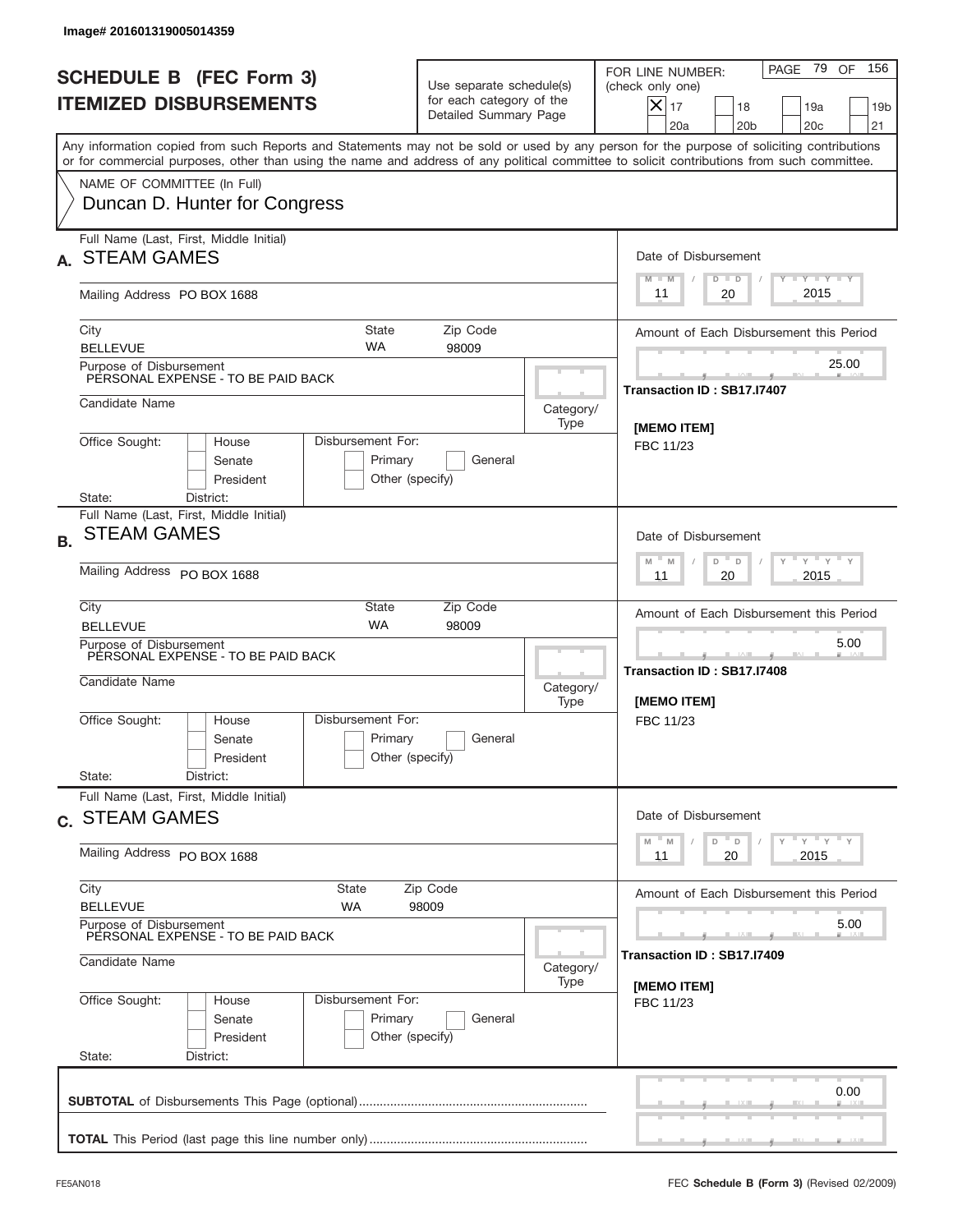|           | Image# 201601319005014360                                                                                                                                                                                                                                                               |                                                                               |                             |                                                                                                                                                                     |
|-----------|-----------------------------------------------------------------------------------------------------------------------------------------------------------------------------------------------------------------------------------------------------------------------------------------|-------------------------------------------------------------------------------|-----------------------------|---------------------------------------------------------------------------------------------------------------------------------------------------------------------|
|           | <b>SCHEDULE B (FEC Form 3)</b><br><b>ITEMIZED DISBURSEMENTS</b>                                                                                                                                                                                                                         | Use separate schedule(s)<br>for each category of the<br>Detailed Summary Page |                             | PAGE 80 OF<br>156<br>FOR LINE NUMBER:<br>(check only one)<br>$ \mathsf{X} _{17}$<br>18<br>19a<br>19 <sub>b</sub><br>20a<br>20 <sub>b</sub><br>20 <sub>c</sub><br>21 |
|           | Any information copied from such Reports and Statements may not be sold or used by any person for the purpose of soliciting contributions<br>or for commercial purposes, other than using the name and address of any political committee to solicit contributions from such committee. |                                                                               |                             |                                                                                                                                                                     |
|           | NAME OF COMMITTEE (In Full)<br>Duncan D. Hunter for Congress                                                                                                                                                                                                                            |                                                                               |                             |                                                                                                                                                                     |
|           | Full Name (Last, First, Middle Initial)<br><b>STEAM GAMES</b>                                                                                                                                                                                                                           |                                                                               |                             | Date of Disbursement<br>Y FY FY FY<br>$M - M$<br>$D$ $D$                                                                                                            |
|           | Mailing Address PO BOX 1688                                                                                                                                                                                                                                                             |                                                                               |                             | 2015<br>20<br>11                                                                                                                                                    |
|           | <b>State</b><br>City<br><b>WA</b><br><b>BELLEVUE</b>                                                                                                                                                                                                                                    | Zip Code<br>98009                                                             |                             | Amount of Each Disbursement this Period                                                                                                                             |
|           | Purpose of Disbursement<br>PERSONAL EXPENSE - TO BE PAID BACK                                                                                                                                                                                                                           |                                                                               |                             | 25.00<br>Transaction ID: SB17.I7410                                                                                                                                 |
|           | Candidate Name                                                                                                                                                                                                                                                                          |                                                                               | Category/<br>Type           |                                                                                                                                                                     |
|           | Disbursement For:<br>Office Sought:<br>House<br>Senate<br>Primary<br>President<br>Other (specify)<br>District:<br>State:                                                                                                                                                                | [MEMO ITEM]<br>FBC 11/23                                                      |                             |                                                                                                                                                                     |
| <b>B.</b> | Full Name (Last, First, Middle Initial)<br>SYCUAN GOLF & TENNIS RESORT                                                                                                                                                                                                                  | Date of Disbursement<br>$-\gamma + \gamma + \gamma$<br>$M - M$<br>D<br>D      |                             |                                                                                                                                                                     |
|           | Mailing Address 3007 DEHESA RD                                                                                                                                                                                                                                                          | 2015<br>11<br>16                                                              |                             |                                                                                                                                                                     |
|           | City<br>State<br>CA<br>EL CAJON                                                                                                                                                                                                                                                         | Zip Code<br>92019                                                             |                             | Amount of Each Disbursement this Period                                                                                                                             |
|           | Purpose of Disbursement<br>FOOD/BEVERAGES<br>Candidate Name                                                                                                                                                                                                                             |                                                                               |                             | 36.94<br>Transaction ID: SB17.I7299<br>[MEMO ITEM]                                                                                                                  |
|           | Disbursement For:<br>Office Sought:<br>House<br>Primary<br>Senate<br>President<br>State:<br>District:                                                                                                                                                                                   | General<br>Other (specify)                                                    | Type                        | FBC 11/23                                                                                                                                                           |
|           | Full Name (Last, First, Middle Initial)<br>c. UNITED AIRLINES                                                                                                                                                                                                                           | Date of Disbursement                                                          |                             |                                                                                                                                                                     |
|           | Mailing Address P.O. BOX 66100                                                                                                                                                                                                                                                          | $Y$ $Y$ $Y$ $Y$ $Y$<br>$-M$<br>D =<br>M<br>D<br>2015<br>11<br>04              |                             |                                                                                                                                                                     |
|           | City<br>State<br>Zip Code<br><b>CHICAGO</b><br>IL.<br>Purpose of Disbursement<br>TRAVEL                                                                                                                                                                                                 | Amount of Each Disbursement this Period<br>403.20                             |                             |                                                                                                                                                                     |
|           | Candidate Name                                                                                                                                                                                                                                                                          | Category/<br>Type                                                             | Transaction ID : SB17.I7475 |                                                                                                                                                                     |
|           | Disbursement For:<br>Office Sought:<br>House<br>Primary<br>Senate<br>President<br>State:<br>District:                                                                                                                                                                                   | General<br>Other (specify)                                                    |                             | [MEMO ITEM]<br>FBC 11/23                                                                                                                                            |
|           |                                                                                                                                                                                                                                                                                         |                                                                               |                             | 0.00                                                                                                                                                                |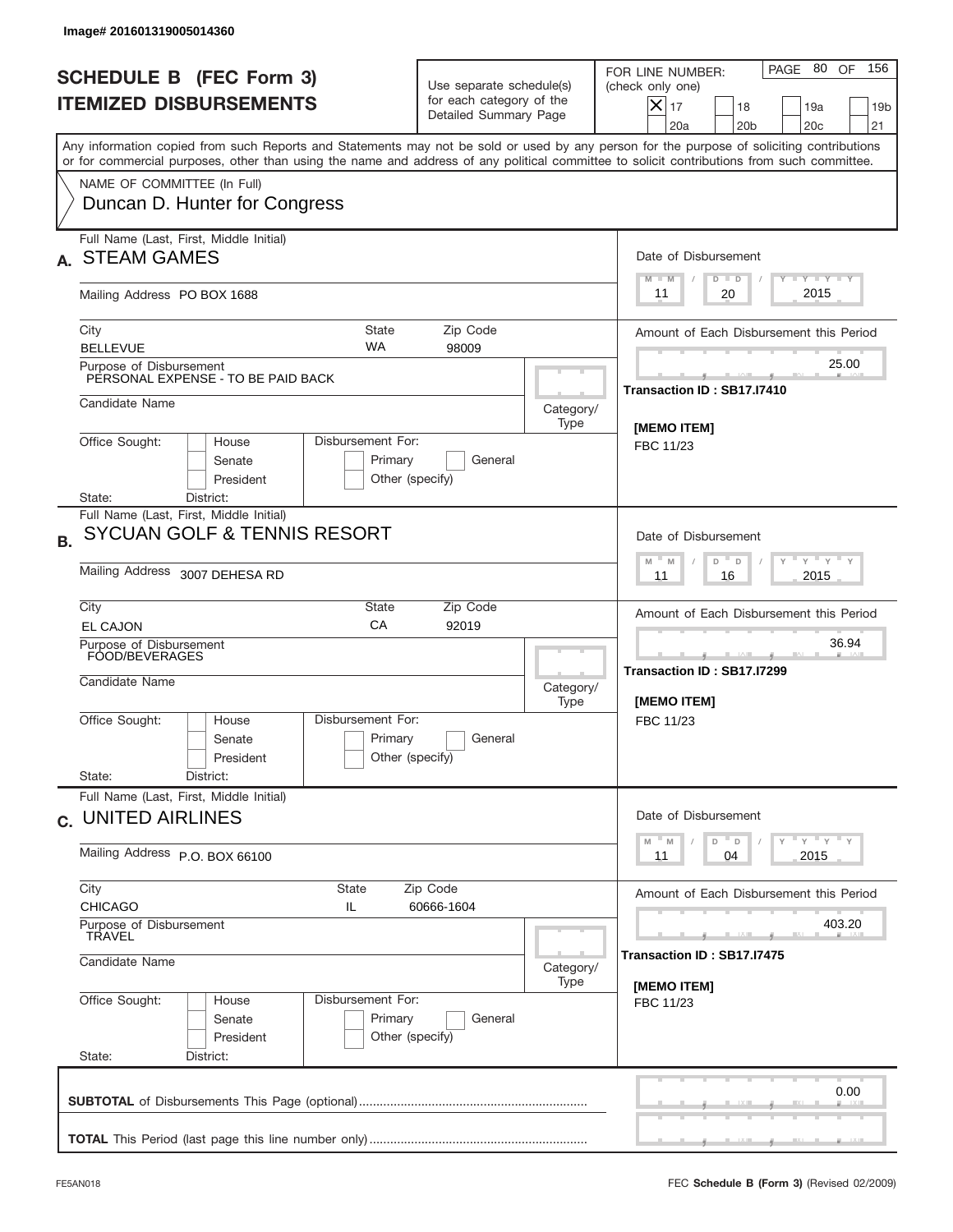|           | Image# 201601319005014361                                                                                                                                                                                                                                                               |                                                                               |                                                             |                                                                                                                                                           |
|-----------|-----------------------------------------------------------------------------------------------------------------------------------------------------------------------------------------------------------------------------------------------------------------------------------------|-------------------------------------------------------------------------------|-------------------------------------------------------------|-----------------------------------------------------------------------------------------------------------------------------------------------------------|
|           | <b>SCHEDULE B (FEC Form 3)</b><br><b>ITEMIZED DISBURSEMENTS</b>                                                                                                                                                                                                                         | Use separate schedule(s)<br>for each category of the<br>Detailed Summary Page |                                                             | PAGE 81 OF<br>156<br>FOR LINE NUMBER:<br>(check only one)<br>$X _{17}$<br>18<br>19a<br>19 <sub>b</sub><br>20a<br>20 <sub>b</sub><br>20 <sub>c</sub><br>21 |
|           | Any information copied from such Reports and Statements may not be sold or used by any person for the purpose of soliciting contributions<br>or for commercial purposes, other than using the name and address of any political committee to solicit contributions from such committee. |                                                                               |                                                             |                                                                                                                                                           |
|           | NAME OF COMMITTEE (In Full)<br>Duncan D. Hunter for Congress                                                                                                                                                                                                                            |                                                                               |                                                             |                                                                                                                                                           |
| А.        | Full Name (Last, First, Middle Initial)<br><b>UNITED AIRLINES</b>                                                                                                                                                                                                                       |                                                                               |                                                             | Date of Disbursement<br>Y I Y I Y I Y                                                                                                                     |
|           | Mailing Address P.O. BOX 66100                                                                                                                                                                                                                                                          |                                                                               |                                                             | $M - M$<br>$D$ $D$<br>2015<br>04<br>11                                                                                                                    |
|           | City<br>State<br>IL<br><b>CHICAGO</b>                                                                                                                                                                                                                                                   | Zip Code<br>60666-1604                                                        |                                                             | Amount of Each Disbursement this Period                                                                                                                   |
|           | Purpose of Disbursement<br><b>TRAVEL</b>                                                                                                                                                                                                                                                |                                                                               |                                                             | 1399.20<br>Transaction ID: SB17.I7476                                                                                                                     |
|           | Candidate Name                                                                                                                                                                                                                                                                          |                                                                               | Category/<br>Type                                           | <b>IMEMO ITEMI</b>                                                                                                                                        |
|           | Office Sought:<br>Disbursement For:<br>House<br>Senate<br>Primary<br>President<br>Other (specify)<br>District:<br>State:                                                                                                                                                                |                                                                               | FBC 11/23                                                   |                                                                                                                                                           |
| <b>B.</b> | Full Name (Last, First, Middle Initial)<br><b>UNITED AIRLINES</b>                                                                                                                                                                                                                       |                                                                               |                                                             | Date of Disbursement<br>$\gamma$ $\gamma$ $\gamma$ $\gamma$ $\gamma$<br>$-M$<br>D<br>M<br>$\Box$                                                          |
|           | Mailing Address P.O. BOX 66100                                                                                                                                                                                                                                                          | 2015<br>11<br>04                                                              |                                                             |                                                                                                                                                           |
|           | City<br>State<br>IL<br><b>CHICAGO</b>                                                                                                                                                                                                                                                   | Zip Code<br>60666-1604                                                        |                                                             | Amount of Each Disbursement this Period                                                                                                                   |
|           | Purpose of Disbursement<br>TRAVEL<br>Candidate Name                                                                                                                                                                                                                                     | Category/<br>Type                                                             | 105.30<br>____<br>Transaction ID: SB17.I7477<br>[MEMO ITEM] |                                                                                                                                                           |
|           | Disbursement For:<br>Office Sought:<br>House<br>Primary<br>Senate<br>President<br>State:<br>District:                                                                                                                                                                                   | General<br>Other (specify)                                                    |                                                             | FBC 11/23                                                                                                                                                 |
|           | Full Name (Last, First, Middle Initial)<br>c. UNITED AIRLINES                                                                                                                                                                                                                           | Date of Disbursement                                                          |                                                             |                                                                                                                                                           |
|           | Mailing Address P.O. BOX 66100                                                                                                                                                                                                                                                          | ү "ү "ү "ү<br>M<br>$D$ $D$<br>M<br>2015<br>11<br>04                           |                                                             |                                                                                                                                                           |
|           | City<br>State<br><b>CHICAGO</b><br>IL<br>Purpose of Disbursement<br>TRAVEL                                                                                                                                                                                                              | Amount of Each Disbursement this Period<br>403.20                             |                                                             |                                                                                                                                                           |
|           | Candidate Name                                                                                                                                                                                                                                                                          | Category/<br>Type                                                             | Transaction ID: SB17.I7478                                  |                                                                                                                                                           |
|           | Office Sought:<br>Disbursement For:<br>House<br>Primary<br>Senate<br>President<br>State:<br>District:                                                                                                                                                                                   | General<br>Other (specify)                                                    |                                                             | [MEMO ITEM]<br>FBC 11/23                                                                                                                                  |
|           |                                                                                                                                                                                                                                                                                         |                                                                               |                                                             | 0.00                                                                                                                                                      |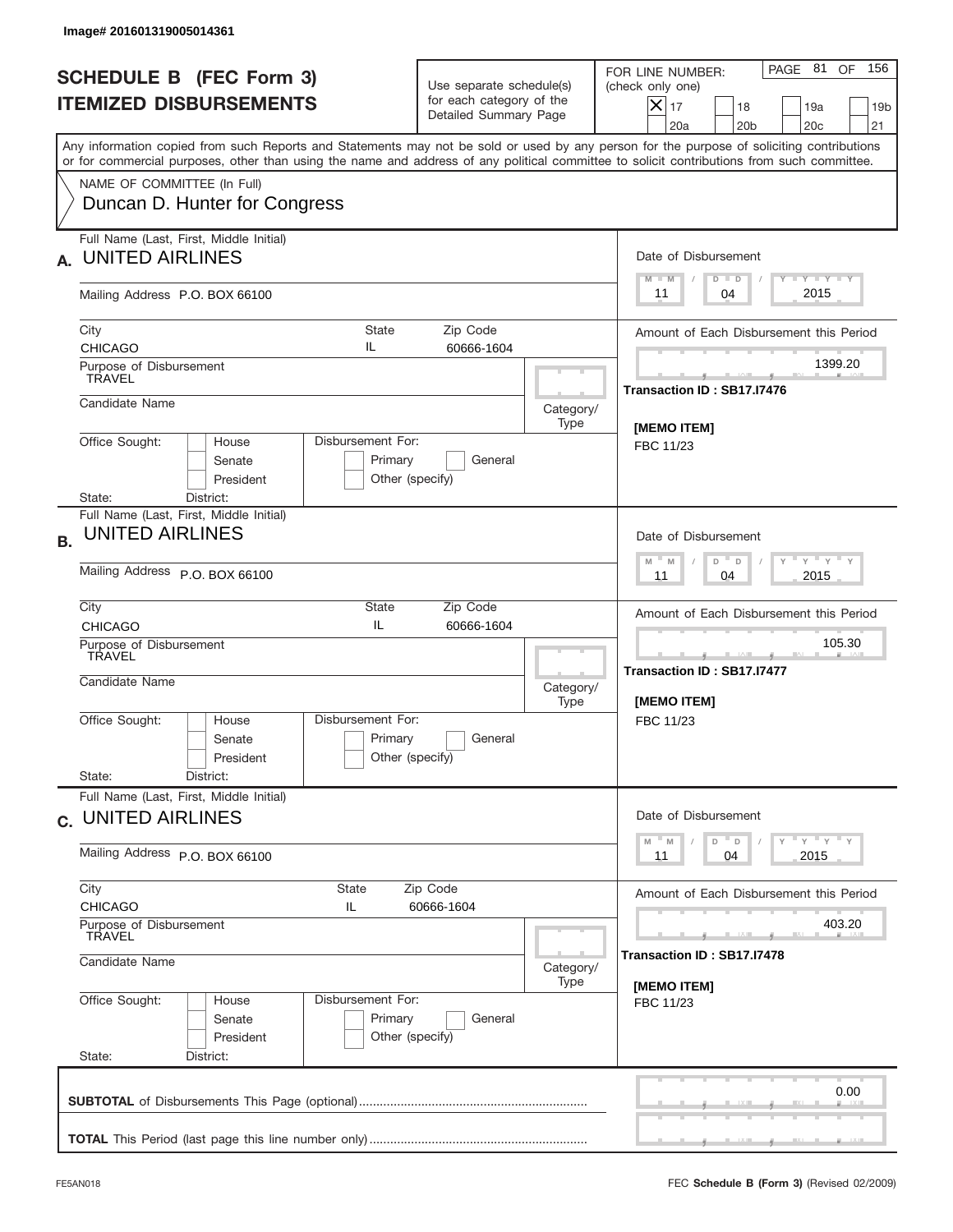|           | Image# 201601319005014362                                                                             |                                                                  |                                                                               |                   |                                                                                                                                                                                                                                                                                         |
|-----------|-------------------------------------------------------------------------------------------------------|------------------------------------------------------------------|-------------------------------------------------------------------------------|-------------------|-----------------------------------------------------------------------------------------------------------------------------------------------------------------------------------------------------------------------------------------------------------------------------------------|
|           | <b>SCHEDULE B (FEC Form 3)</b><br><b>ITEMIZED DISBURSEMENTS</b>                                       |                                                                  | Use separate schedule(s)<br>for each category of the<br>Detailed Summary Page |                   | PAGE 82 OF<br>156<br>FOR LINE NUMBER:<br>(check only one)<br>$ \mathsf{X} _{17}$<br>18<br>19a<br>19 <sub>b</sub><br>20a<br>20 <sub>b</sub><br>20 <sub>c</sub><br>21                                                                                                                     |
|           |                                                                                                       |                                                                  |                                                                               |                   | Any information copied from such Reports and Statements may not be sold or used by any person for the purpose of soliciting contributions<br>or for commercial purposes, other than using the name and address of any political committee to solicit contributions from such committee. |
|           | NAME OF COMMITTEE (In Full)<br>Duncan D. Hunter for Congress                                          |                                                                  |                                                                               |                   |                                                                                                                                                                                                                                                                                         |
| А.        | Full Name (Last, First, Middle Initial)<br><b>UNITED AIRLINES</b>                                     |                                                                  |                                                                               |                   | Date of Disbursement<br>Y FY FY FY                                                                                                                                                                                                                                                      |
|           | Mailing Address P.O. BOX 66100                                                                        |                                                                  |                                                                               |                   | $M - M$<br>$D$ $D$<br>2015<br>04<br>11                                                                                                                                                                                                                                                  |
|           | City<br><b>CHICAGO</b>                                                                                | State<br>IL                                                      | Zip Code<br>60666-1604                                                        |                   | Amount of Each Disbursement this Period                                                                                                                                                                                                                                                 |
|           | Purpose of Disbursement<br><b>TRAVEL</b>                                                              |                                                                  |                                                                               |                   | 403.20<br>Transaction ID: SB17.I7479                                                                                                                                                                                                                                                    |
|           | Candidate Name                                                                                        |                                                                  |                                                                               | Category/<br>Type |                                                                                                                                                                                                                                                                                         |
|           | Office Sought:<br>House<br>Senate<br>President<br>District:<br>State:                                 | Disbursement For:<br>Primary<br>Other (specify)                  | General                                                                       |                   | [MEMO ITEM]<br>FBC 11/23                                                                                                                                                                                                                                                                |
| <b>B.</b> | Full Name (Last, First, Middle Initial)<br><b>UNITED AIRLINES</b>                                     |                                                                  |                                                                               |                   | Date of Disbursement<br>$-\gamma + \gamma + \gamma$<br>$M - M$<br>D<br>$\Box$                                                                                                                                                                                                           |
|           | Mailing Address P.O. BOX 66100                                                                        | 2015<br>11<br>04                                                 |                                                                               |                   |                                                                                                                                                                                                                                                                                         |
|           | City<br><b>CHICAGO</b>                                                                                | State<br>IL                                                      | Zip Code<br>60666-1604                                                        |                   | Amount of Each Disbursement this Period                                                                                                                                                                                                                                                 |
|           | Purpose of Disbursement<br>TRAVEL<br>Candidate Name                                                   |                                                                  |                                                                               | Category/<br>Type | 105.30<br>____<br>Transaction ID: SB17.I7480<br>[MEMO ITEM]                                                                                                                                                                                                                             |
|           | Office Sought:<br>House<br>Senate<br>President                                                        | Disbursement For:<br>Primary<br>Other (specify)                  | General                                                                       |                   | FBC 11/23                                                                                                                                                                                                                                                                               |
|           | State:<br>District:<br>Full Name (Last, First, Middle Initial)<br>c. UNITED AIRLINES                  |                                                                  |                                                                               |                   | Date of Disbursement                                                                                                                                                                                                                                                                    |
|           | Mailing Address P.O. BOX 66100                                                                        | $Y$ $Y$ $Y$ $Y$ $Y$<br>$-M$<br>D =<br>M<br>D<br>2015<br>11<br>04 |                                                                               |                   |                                                                                                                                                                                                                                                                                         |
|           | City<br>State<br>Zip Code<br><b>CHICAGO</b><br>IL.<br>60666-1604<br>Purpose of Disbursement<br>TRAVEL |                                                                  |                                                                               |                   | Amount of Each Disbursement this Period<br>403.20                                                                                                                                                                                                                                       |
|           | Candidate Name<br>Category/                                                                           |                                                                  |                                                                               |                   | Transaction ID : SB17.I7481                                                                                                                                                                                                                                                             |
|           | Office Sought:<br>House<br>Senate<br>President<br>State:<br>District:                                 | Disbursement For:<br>Primary<br>Other (specify)                  | General                                                                       | Type              | [MEMO ITEM]<br>FBC 11/23                                                                                                                                                                                                                                                                |
|           |                                                                                                       |                                                                  |                                                                               |                   | 0.00                                                                                                                                                                                                                                                                                    |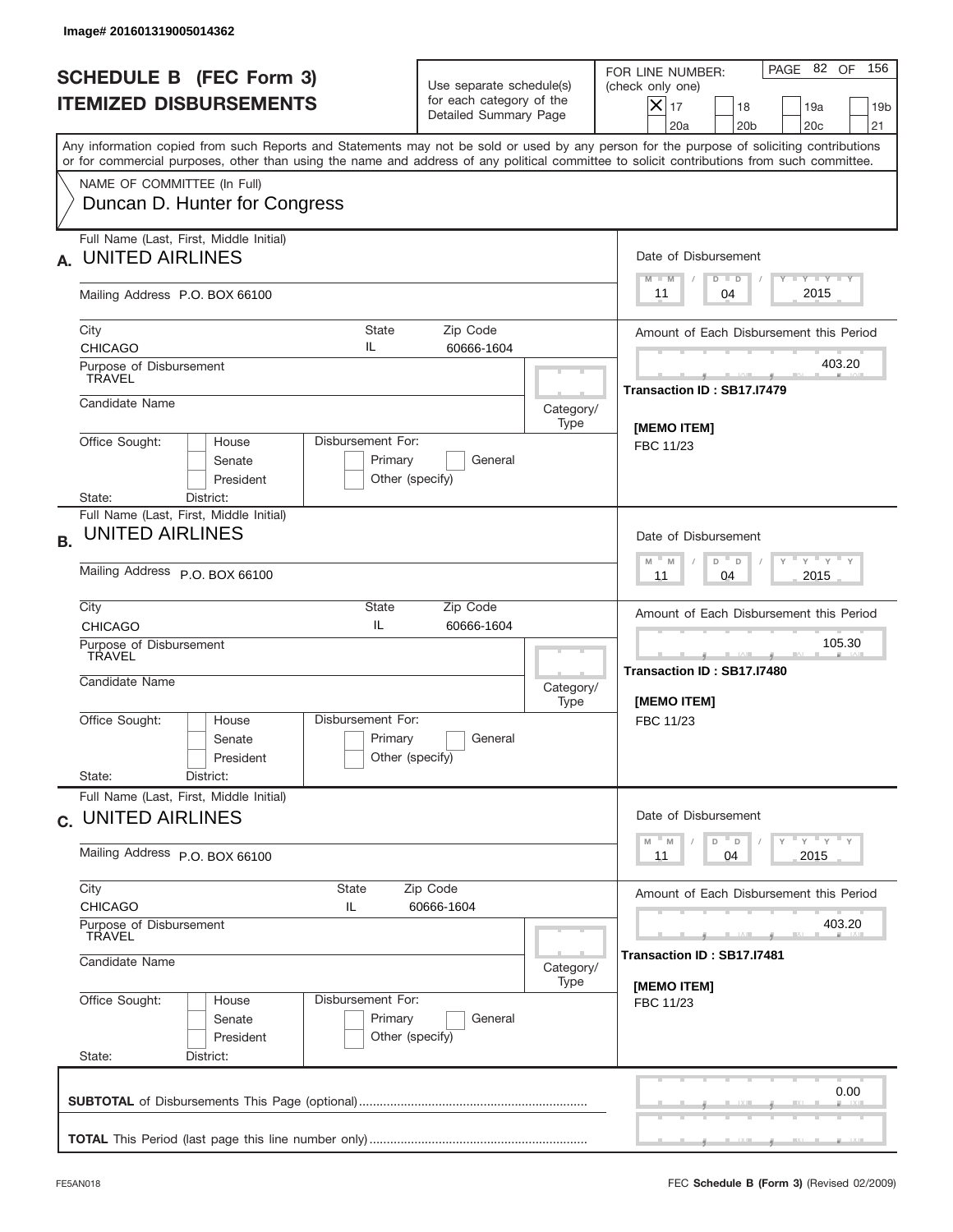| Image# 201601319005014363                                                                                                                                                                                                                                                               |                                                                                         |                                                    |                                                                                                                                                           |  |  |
|-----------------------------------------------------------------------------------------------------------------------------------------------------------------------------------------------------------------------------------------------------------------------------------------|-----------------------------------------------------------------------------------------|----------------------------------------------------|-----------------------------------------------------------------------------------------------------------------------------------------------------------|--|--|
| <b>SCHEDULE B (FEC Form 3)</b><br><b>ITEMIZED DISBURSEMENTS</b>                                                                                                                                                                                                                         | Use separate schedule(s)<br>for each category of the<br>Detailed Summary Page           |                                                    | PAGE 83 OF<br>156<br>FOR LINE NUMBER:<br>(check only one)<br>$X _{17}$<br>18<br>19a<br>19 <sub>b</sub><br>20a<br>20 <sub>b</sub><br>20 <sub>c</sub><br>21 |  |  |
| Any information copied from such Reports and Statements may not be sold or used by any person for the purpose of soliciting contributions<br>or for commercial purposes, other than using the name and address of any political committee to solicit contributions from such committee. |                                                                                         |                                                    |                                                                                                                                                           |  |  |
| NAME OF COMMITTEE (In Full)<br>Duncan D. Hunter for Congress                                                                                                                                                                                                                            |                                                                                         |                                                    |                                                                                                                                                           |  |  |
| Full Name (Last, First, Middle Initial)<br><b>UNITED AIRLINES</b><br>А.                                                                                                                                                                                                                 |                                                                                         |                                                    | Date of Disbursement                                                                                                                                      |  |  |
| Mailing Address P.O. BOX 66100                                                                                                                                                                                                                                                          |                                                                                         |                                                    | Y TY TY TY<br>$M - M$<br>$D$ $D$<br>2015<br>17<br>11                                                                                                      |  |  |
| City<br>State<br>IL<br><b>CHICAGO</b>                                                                                                                                                                                                                                                   | Zip Code<br>60666-1604                                                                  |                                                    | Amount of Each Disbursement this Period                                                                                                                   |  |  |
| Purpose of Disbursement<br><b>TRAVEL</b>                                                                                                                                                                                                                                                |                                                                                         |                                                    | 11.97<br>Transaction ID: SB17.I7486                                                                                                                       |  |  |
| Candidate Name                                                                                                                                                                                                                                                                          |                                                                                         | Category/<br>Type                                  | <b>IMEMO ITEMI</b>                                                                                                                                        |  |  |
| Office Sought:<br>Disbursement For:<br>House<br>Senate<br>President                                                                                                                                                                                                                     | Primary<br>General<br>Other (specify)                                                   |                                                    | FBC 11/23                                                                                                                                                 |  |  |
| State:<br>District:<br>Full Name (Last, First, Middle Initial)<br><b>FIRST BANKCARD</b><br><b>B.</b>                                                                                                                                                                                    | Date of Disbursement<br>ү " ү " ү " ү<br>$-M$<br>M<br>$D$ $-$<br>D                      |                                                    |                                                                                                                                                           |  |  |
| Mailing Address P.O. BOX 3331<br>City<br>State                                                                                                                                                                                                                                          | 23<br>2015<br>11                                                                        |                                                    |                                                                                                                                                           |  |  |
| <b>NE</b><br><b>OMAHA</b>                                                                                                                                                                                                                                                               |                                                                                         | Amount of Each Disbursement this Period<br>2341.52 |                                                                                                                                                           |  |  |
| Purpose of Disbursement<br>CC PAYMENT<br>Candidate Name                                                                                                                                                                                                                                 | Category/<br>Type                                                                       | Transaction ID: SB17.I7185                         |                                                                                                                                                           |  |  |
| Disbursement For:<br>Office Sought:<br>House<br>Senate<br>President                                                                                                                                                                                                                     | Primary<br>General<br>Other (specify)                                                   |                                                    |                                                                                                                                                           |  |  |
| State:<br>District:<br>Full Name (Last, First, Middle Initial)                                                                                                                                                                                                                          |                                                                                         |                                                    |                                                                                                                                                           |  |  |
| c. BEST BUY<br>Mailing Address 7601 PENN AVE S                                                                                                                                                                                                                                          | Date of Disbursement<br>ү" ү" ү" ү<br>$-M$<br>D<br>M<br>$\mathsf D$<br>2015<br>11<br>12 |                                                    |                                                                                                                                                           |  |  |
| City<br>State                                                                                                                                                                                                                                                                           | Zip Code                                                                                |                                                    | Amount of Each Disbursement this Period                                                                                                                   |  |  |
| <b>MINNEAPOLIS</b><br><b>MN</b>                                                                                                                                                                                                                                                         | 55423-3645                                                                              |                                                    | 54.24                                                                                                                                                     |  |  |
| Purpose of Disbursement<br>OFFICE SUPPLIES<br>Candidate Name                                                                                                                                                                                                                            | Category/                                                                               | Transaction ID: SB17.I7351                         |                                                                                                                                                           |  |  |
| Office Sought:<br>Disbursement For:<br>House<br>Senate<br>President<br>State:<br>District:                                                                                                                                                                                              | Primary<br>General<br>Other (specify)                                                   | Type                                               | [MEMO ITEM]<br>FBC 11/23                                                                                                                                  |  |  |
|                                                                                                                                                                                                                                                                                         |                                                                                         |                                                    | 2341.52                                                                                                                                                   |  |  |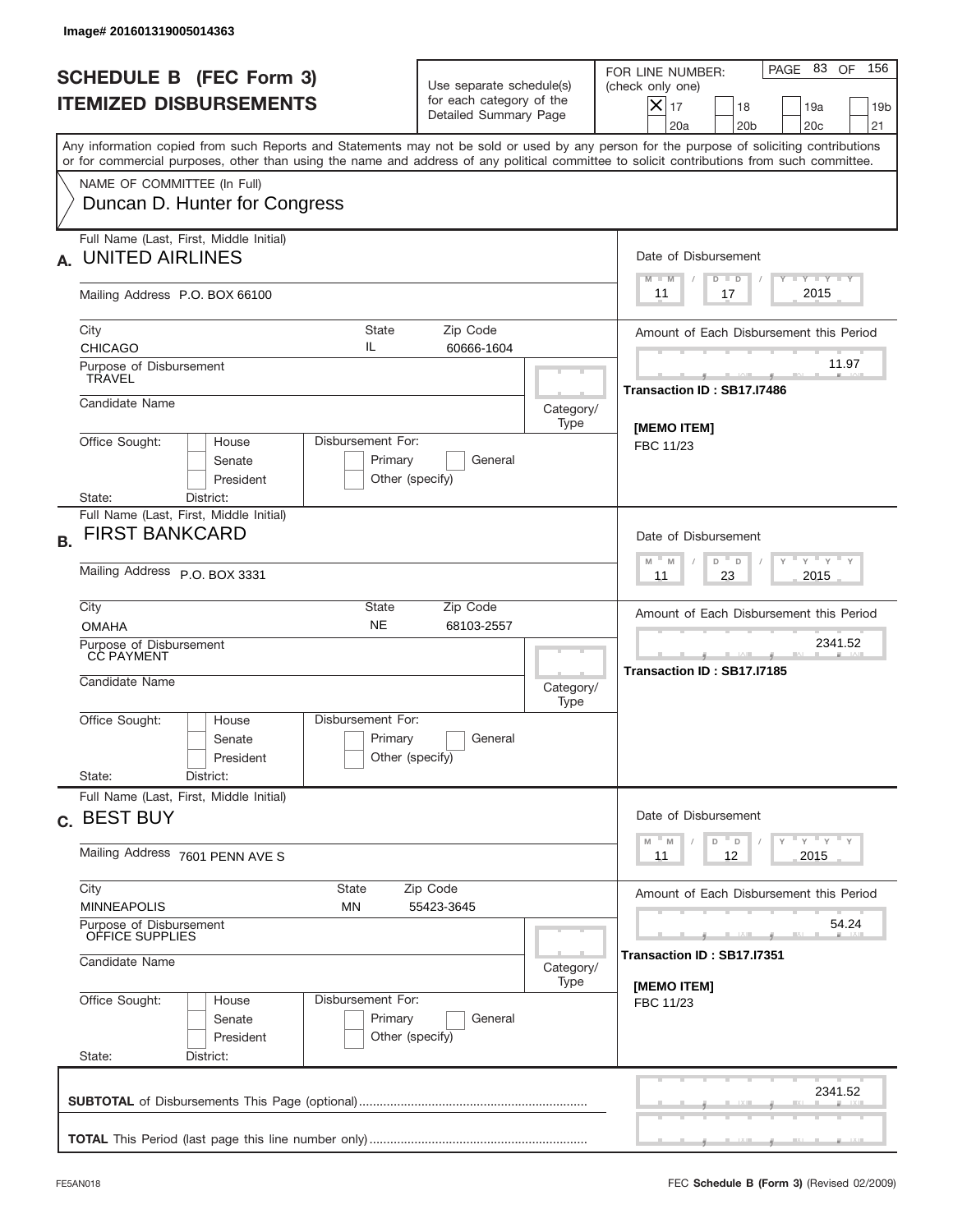|           | Image# 201601319005014364                                                                |                                                                           |                                                                               |                   |                                                                                                                                                                                                                                                                                         |  |  |
|-----------|------------------------------------------------------------------------------------------|---------------------------------------------------------------------------|-------------------------------------------------------------------------------|-------------------|-----------------------------------------------------------------------------------------------------------------------------------------------------------------------------------------------------------------------------------------------------------------------------------------|--|--|
|           | <b>SCHEDULE B (FEC Form 3)</b><br><b>ITEMIZED DISBURSEMENTS</b>                          |                                                                           | Use separate schedule(s)<br>for each category of the<br>Detailed Summary Page |                   | 156<br>PAGE 84<br>OF<br>FOR LINE NUMBER:<br>(check only one)<br>$\overline{\mathsf{x}}$ 17<br>18<br>19a<br>19 <sub>b</sub><br>20 <sub>c</sub><br>20a<br>20 <sub>b</sub><br>21                                                                                                           |  |  |
|           | NAME OF COMMITTEE (In Full)                                                              |                                                                           |                                                                               |                   | Any information copied from such Reports and Statements may not be sold or used by any person for the purpose of soliciting contributions<br>or for commercial purposes, other than using the name and address of any political committee to solicit contributions from such committee. |  |  |
|           | Duncan D. Hunter for Congress                                                            |                                                                           |                                                                               |                   |                                                                                                                                                                                                                                                                                         |  |  |
| A.        | Full Name (Last, First, Middle Initial)<br><b>CHEVRON</b>                                |                                                                           |                                                                               |                   | Date of Disbursement<br>Y TY TY TY<br>$D$ $D$<br>$M - M$                                                                                                                                                                                                                                |  |  |
|           | Mailing Address 6001 BOLLINGER CANYON RD                                                 |                                                                           |                                                                               |                   | 2015<br>11<br>06                                                                                                                                                                                                                                                                        |  |  |
|           | City<br><b>SAN RAMON</b>                                                                 | <b>State</b><br>СA                                                        | Zip Code<br>94583                                                             |                   | Amount of Each Disbursement this Period                                                                                                                                                                                                                                                 |  |  |
|           | Purpose of Disbursement<br>GAS                                                           |                                                                           |                                                                               |                   | 30.00<br>Transaction ID: SB17.I7337                                                                                                                                                                                                                                                     |  |  |
|           | Candidate Name                                                                           |                                                                           |                                                                               | Category/<br>Type | [MEMO ITEM]                                                                                                                                                                                                                                                                             |  |  |
|           | Office Sought:<br>House<br>Senate<br>President<br>State:<br>District:                    | Disbursement For:<br>Primary<br>Other (specify)                           | General                                                                       |                   | FBC 11/23                                                                                                                                                                                                                                                                               |  |  |
| <b>B.</b> | Full Name (Last, First, Middle Initial)<br><b>CHEVRON</b>                                | Date of Disbursement                                                      |                                                                               |                   |                                                                                                                                                                                                                                                                                         |  |  |
|           | Mailing Address<br>6001 BOLLINGER CANYON RD                                              | $-\gamma + \gamma - \gamma$<br>$M - M$<br>D<br>$\Box$<br>2015<br>11<br>09 |                                                                               |                   |                                                                                                                                                                                                                                                                                         |  |  |
|           | City<br><b>SAN RAMON</b>                                                                 | State<br>Zip Code<br>CA<br>94583                                          |                                                                               |                   |                                                                                                                                                                                                                                                                                         |  |  |
|           | Purpose of Disbursement<br>GAS<br>Candidate Name                                         |                                                                           |                                                                               | Category/<br>Type | 26.07<br>________<br>Transaction ID: SB17.I7338<br>[MEMO ITEM]                                                                                                                                                                                                                          |  |  |
|           | Office Sought:<br>House<br>Senate<br>President                                           | Disbursement For:<br>Primary<br>Other (specify)                           | General                                                                       |                   | FBC 11/23                                                                                                                                                                                                                                                                               |  |  |
|           | State:<br>District:<br>Full Name (Last, First, Middle Initial)                           |                                                                           |                                                                               |                   |                                                                                                                                                                                                                                                                                         |  |  |
|           | c. CHRISTIAN UNIFIED SCHOOLS<br>Mailing Address 2100 GREENFIELD DR                       |                                                                           |                                                                               |                   | Date of Disbursement<br>$\gamma$ = $\gamma$ = $\gamma$ = $\gamma$<br>M<br>D<br>M<br>D<br>09<br>2015<br>11                                                                                                                                                                               |  |  |
|           | City                                                                                     | State<br>СA                                                               | Zip Code<br>92019                                                             |                   | Amount of Each Disbursement this Period                                                                                                                                                                                                                                                 |  |  |
|           | <b>EL CAJON</b><br>Purpose of Disbursement<br>DONATION FOR LOCAL ORGANIZATION FUNDRAISER |                                                                           | 1000.00                                                                       |                   |                                                                                                                                                                                                                                                                                         |  |  |
|           | Candidate Name<br>Category/                                                              |                                                                           |                                                                               |                   | Transaction ID : SB17.I7218<br>[MEMO ITEM]                                                                                                                                                                                                                                              |  |  |
|           | Office Sought:<br>House<br>Senate<br>President<br>State:<br>District:                    | Disbursement For:<br>Primary<br>Other (specify)                           | General                                                                       | Type              | FBC 11/23                                                                                                                                                                                                                                                                               |  |  |
|           |                                                                                          |                                                                           |                                                                               |                   | 0.00                                                                                                                                                                                                                                                                                    |  |  |
|           |                                                                                          |                                                                           |                                                                               |                   |                                                                                                                                                                                                                                                                                         |  |  |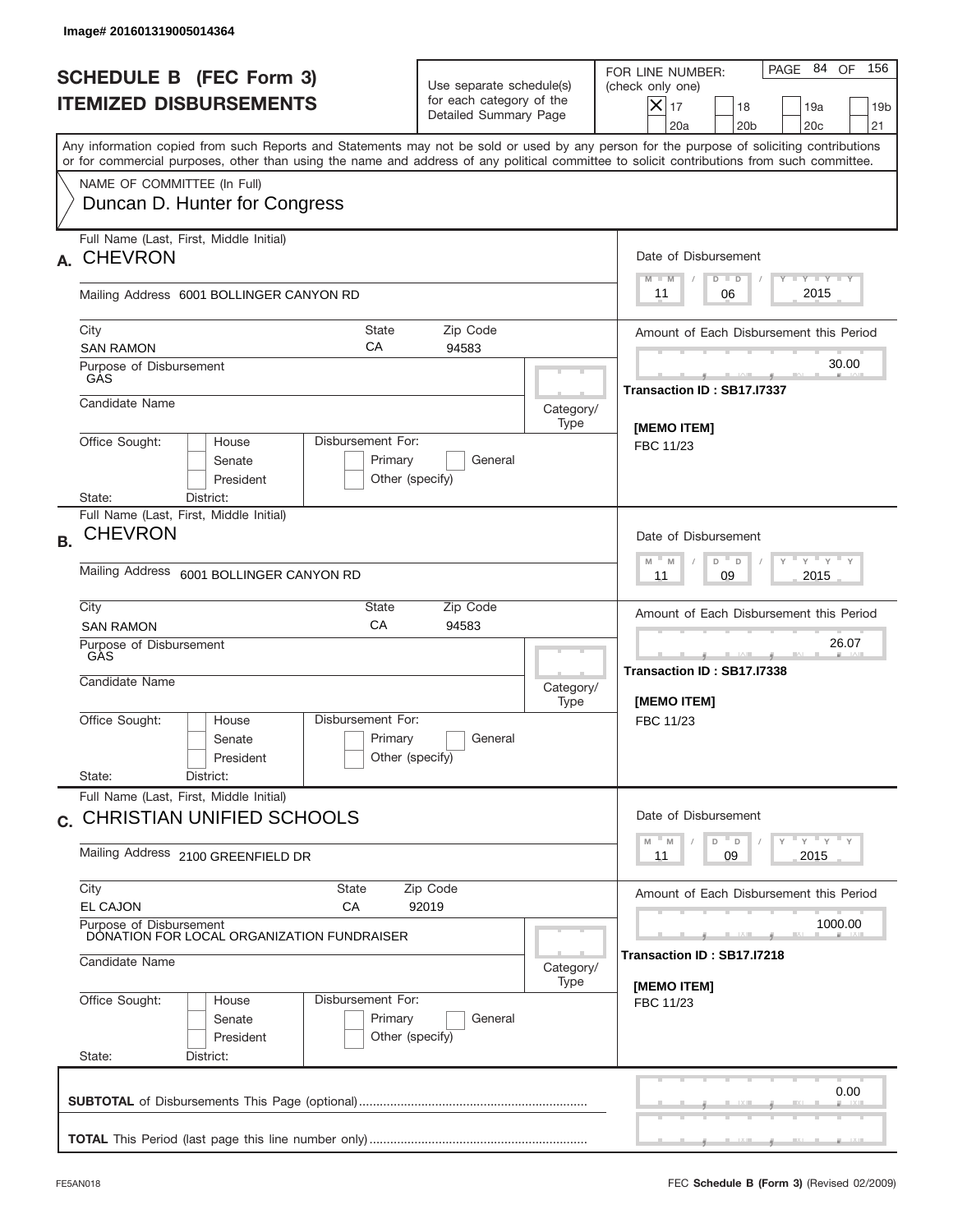| Image# 201601319005014365                                                                                                                                                                                                                                                               |                                                                                      |                                           |                                                                                                                                                    |
|-----------------------------------------------------------------------------------------------------------------------------------------------------------------------------------------------------------------------------------------------------------------------------------------|--------------------------------------------------------------------------------------|-------------------------------------------|----------------------------------------------------------------------------------------------------------------------------------------------------|
| <b>SCHEDULE B (FEC Form 3)</b><br><b>ITEMIZED DISBURSEMENTS</b>                                                                                                                                                                                                                         | Use separate schedule(s)<br>for each category of the<br>Detailed Summary Page        |                                           | 156<br>PAGE 85 OF<br>FOR LINE NUMBER:<br>(check only one)<br>$\boldsymbol{\times}$<br>17<br>18<br>19a<br>20a<br>20 <sub>b</sub><br>20 <sub>c</sub> |
| Any information copied from such Reports and Statements may not be sold or used by any person for the purpose of soliciting contributions<br>or for commercial purposes, other than using the name and address of any political committee to solicit contributions from such committee. |                                                                                      |                                           |                                                                                                                                                    |
| NAME OF COMMITTEE (In Full)<br>Duncan D. Hunter for Congress                                                                                                                                                                                                                            |                                                                                      |                                           |                                                                                                                                                    |
| Full Name (Last, First, Middle Initial)<br><b>HOTEL DEL CORONADO</b>                                                                                                                                                                                                                    |                                                                                      |                                           | Date of Disbursement<br>Y TY TY TY<br>$M - M$<br>$D$ $D$                                                                                           |
| Mailing Address 1500 ORANGE AVE                                                                                                                                                                                                                                                         |                                                                                      |                                           | 2015<br>17<br>11                                                                                                                                   |
| City<br><b>State</b><br>СA<br><b>CORONADO</b>                                                                                                                                                                                                                                           | Zip Code<br>92118-2918                                                               |                                           | Amount of Each Disbursement this Period                                                                                                            |
| Purpose of Disbursement<br>EVENT VENUE                                                                                                                                                                                                                                                  |                                                                                      |                                           | 30.00<br>Transaction ID: SB17.I7232                                                                                                                |
| Candidate Name                                                                                                                                                                                                                                                                          |                                                                                      | Category/<br>Type                         | [MEMO ITEM]                                                                                                                                        |
| Office Sought:<br>Disbursement For:<br>House<br>Senate<br>Primary<br>President<br>State:<br>District:                                                                                                                                                                                   | General<br>Other (specify)                                                           |                                           | FBC 11/23                                                                                                                                          |
| Full Name (Last, First, Middle Initial)<br>JACK IN THE BOX<br><b>B.</b>                                                                                                                                                                                                                 | Date of Disbursement<br>$-\gamma + \gamma - \gamma$<br>D <sup>"</sup><br>M<br>M<br>D |                                           |                                                                                                                                                    |
| Mailing Address 9330 BALBOA AVE<br>City<br>State                                                                                                                                                                                                                                        | 2015<br>11<br>09                                                                     |                                           |                                                                                                                                                    |
| CA<br><b>SAN DIEGO</b><br>Purpose of Disbursement                                                                                                                                                                                                                                       | Amount of Each Disbursement this Period<br>31.84                                     |                                           |                                                                                                                                                    |
| FOOD/BEVERAGES<br>Candidate Name                                                                                                                                                                                                                                                        | Category/<br>Type                                                                    | Transaction ID: SB17.17310<br>[MEMO ITEM] |                                                                                                                                                    |
| Disbursement For:<br>Office Sought:<br>House<br>Primary<br>Senate<br>President<br>State:<br>District:                                                                                                                                                                                   | General<br>Other (specify)                                                           |                                           | FBC 11/23                                                                                                                                          |
| Full Name (Last, First, Middle Initial)<br>c. JACK IN THE BOX                                                                                                                                                                                                                           |                                                                                      |                                           | Date of Disbursement                                                                                                                               |
| Mailing Address 9330 BALBOA AVE                                                                                                                                                                                                                                                         | ү "ү "ү "ү<br>$-M$<br>D<br>D<br>M<br>2015<br>11<br>12                                |                                           |                                                                                                                                                    |
| City<br>State<br><b>SAN DIEGO</b><br>СA                                                                                                                                                                                                                                                 | Zip Code<br>92123                                                                    |                                           | Amount of Each Disbursement this Period                                                                                                            |
| Purpose of Disbursement<br>FOOD/BEVERAGES                                                                                                                                                                                                                                               |                                                                                      | 26.83                                     |                                                                                                                                                    |
| Candidate Name                                                                                                                                                                                                                                                                          | Transaction ID: SB17.I7312<br>Category/<br>[MEMO ITEM]                               |                                           |                                                                                                                                                    |
| Office Sought:<br>Disbursement For:<br>House<br>Primary<br>Senate<br>President<br>State:<br>District:                                                                                                                                                                                   | General<br>Other (specify)                                                           |                                           | FBC 11/23                                                                                                                                          |
|                                                                                                                                                                                                                                                                                         |                                                                                      |                                           | 0.00                                                                                                                                               |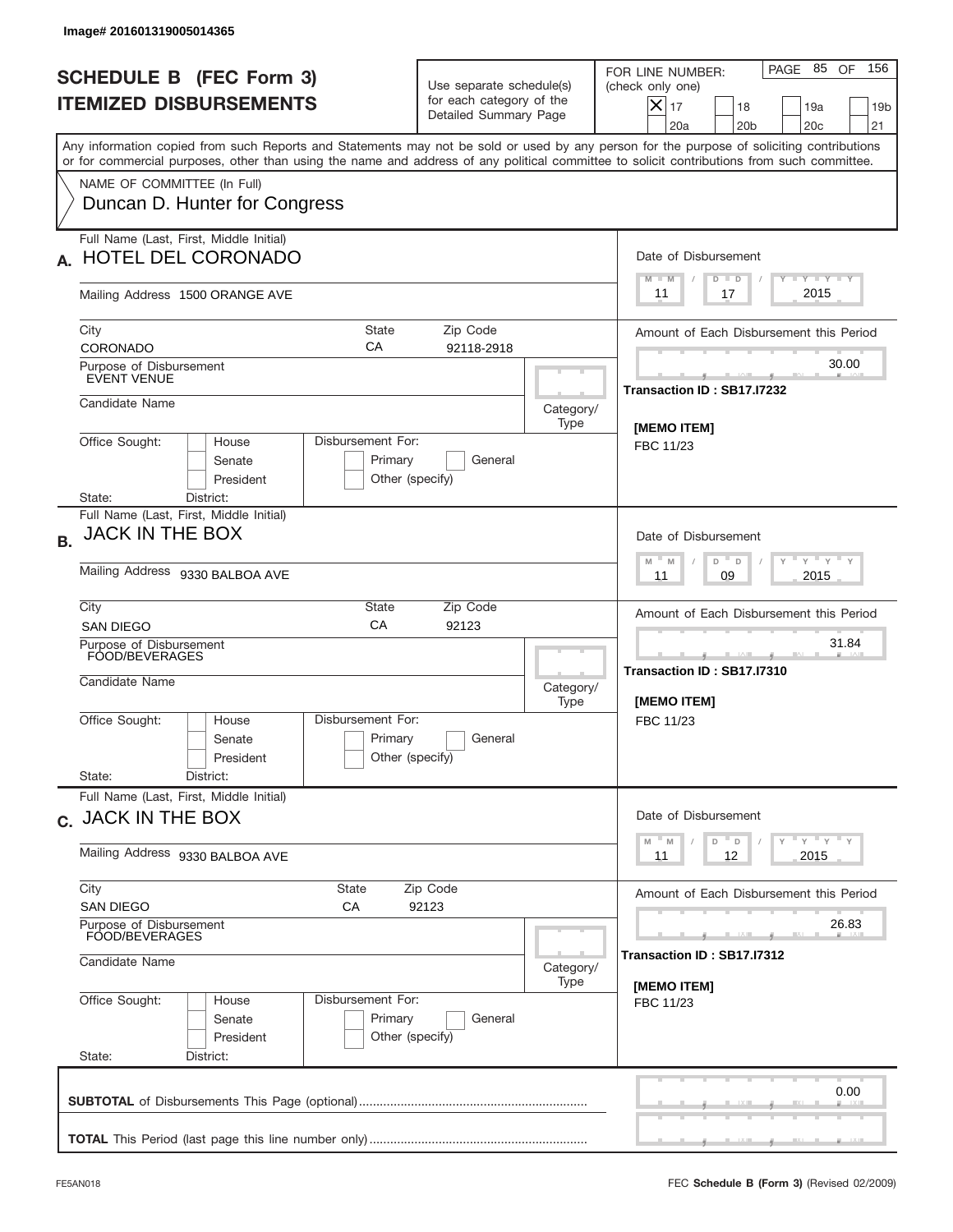|           | Image# 201601319005014366                                                                                                                                                                                                                                                               |                                                                               |                                                            |                                                                                                                                                              |
|-----------|-----------------------------------------------------------------------------------------------------------------------------------------------------------------------------------------------------------------------------------------------------------------------------------------|-------------------------------------------------------------------------------|------------------------------------------------------------|--------------------------------------------------------------------------------------------------------------------------------------------------------------|
|           | <b>SCHEDULE B (FEC Form 3)</b><br><b>ITEMIZED DISBURSEMENTS</b>                                                                                                                                                                                                                         | Use separate schedule(s)<br>for each category of the<br>Detailed Summary Page |                                                            | 156<br>PAGE 86<br>OF<br>FOR LINE NUMBER:<br>(check only one)<br>$X _{17}$<br>18<br>19a<br>19 <sub>b</sub><br>20 <sub>c</sub><br>20a<br>20 <sub>b</sub><br>21 |
|           | Any information copied from such Reports and Statements may not be sold or used by any person for the purpose of soliciting contributions<br>or for commercial purposes, other than using the name and address of any political committee to solicit contributions from such committee. |                                                                               |                                                            |                                                                                                                                                              |
|           | NAME OF COMMITTEE (In Full)<br>Duncan D. Hunter for Congress                                                                                                                                                                                                                            |                                                                               |                                                            |                                                                                                                                                              |
| А.        | Full Name (Last, First, Middle Initial)<br><b>MACY'S</b>                                                                                                                                                                                                                                |                                                                               |                                                            | Date of Disbursement<br><b>TANK TANK</b>                                                                                                                     |
|           | Mailing Address 7 W SEVENTH ST                                                                                                                                                                                                                                                          |                                                                               |                                                            | $D$ $D$<br>$M - M$<br>2015<br>16<br>11                                                                                                                       |
|           | City<br>State<br>OН<br><b>CINCINNATI</b>                                                                                                                                                                                                                                                | Zip Code<br>45202                                                             |                                                            | Amount of Each Disbursement this Period                                                                                                                      |
|           | Purpose of Disbursement<br>DONATIONS FOR GIFT BASKETS FOR LOCAL ORGANIZATIONS                                                                                                                                                                                                           |                                                                               |                                                            | 286.41<br>Transaction ID: SB17.I7227                                                                                                                         |
|           | Candidate Name<br>Disbursement For:<br>House                                                                                                                                                                                                                                            |                                                                               | Category/<br>Type                                          | [MEMO ITEM]                                                                                                                                                  |
|           | Office Sought:<br>Senate<br>Primary<br>President<br>State:<br>District:                                                                                                                                                                                                                 | General<br>Other (specify)                                                    |                                                            | FBC 11/23                                                                                                                                                    |
| <b>B.</b> | Full Name (Last, First, Middle Initial)<br>SHELL OIL CO                                                                                                                                                                                                                                 | Date of Disbursement                                                          |                                                            |                                                                                                                                                              |
|           | Mailing Address 910 LOUISIANA ST                                                                                                                                                                                                                                                        | $-\gamma + \gamma - \gamma$<br>$M - M$<br>D<br>$\Box$<br>2015<br>11<br>10     |                                                            |                                                                                                                                                              |
|           | City<br>State<br><b>TX</b><br><b>HOUSTON</b>                                                                                                                                                                                                                                            | Amount of Each Disbursement this Period                                       |                                                            |                                                                                                                                                              |
|           | Purpose of Disbursement<br>GÀS<br>Candidate Name                                                                                                                                                                                                                                        | Category/<br>Type                                                             | 44.77<br>____<br>Transaction ID: SB17.I7339<br>[MEMO ITEM] |                                                                                                                                                              |
|           | Disbursement For:<br>Office Sought:<br>House<br>Primary<br>Senate<br>President                                                                                                                                                                                                          | General<br>Other (specify)                                                    |                                                            | FBC 11/23                                                                                                                                                    |
|           | State:<br>District:<br>Full Name (Last, First, Middle Initial)                                                                                                                                                                                                                          |                                                                               |                                                            |                                                                                                                                                              |
|           | c. SHELL OIL CO                                                                                                                                                                                                                                                                         | Date of Disbursement<br>$Y$ $Y$ $Y$ $Y$ $Y$<br>$-M$<br>D<br>M<br>D            |                                                            |                                                                                                                                                              |
|           | Mailing Address 910 LOUISIANA ST<br>City<br>State                                                                                                                                                                                                                                       | 12<br>2015<br>11                                                              |                                                            |                                                                                                                                                              |
|           | <b>HOUSTON</b><br>TX<br>Purpose of Disbursement                                                                                                                                                                                                                                         | Zip Code<br>77002-4916                                                        |                                                            | Amount of Each Disbursement this Period<br>57.45                                                                                                             |
|           | GÅS<br>Candidate Name                                                                                                                                                                                                                                                                   | Transaction ID : SB17.I7340<br>Category/                                      |                                                            |                                                                                                                                                              |
|           | Office Sought:<br>Disbursement For:<br>House<br>Primary<br>Senate<br>President<br>State:<br>District:                                                                                                                                                                                   | General<br>Other (specify)                                                    | Type                                                       | [MEMO ITEM]<br>FBC 11/23                                                                                                                                     |
|           |                                                                                                                                                                                                                                                                                         |                                                                               |                                                            | 0.00                                                                                                                                                         |
|           |                                                                                                                                                                                                                                                                                         |                                                                               |                                                            |                                                                                                                                                              |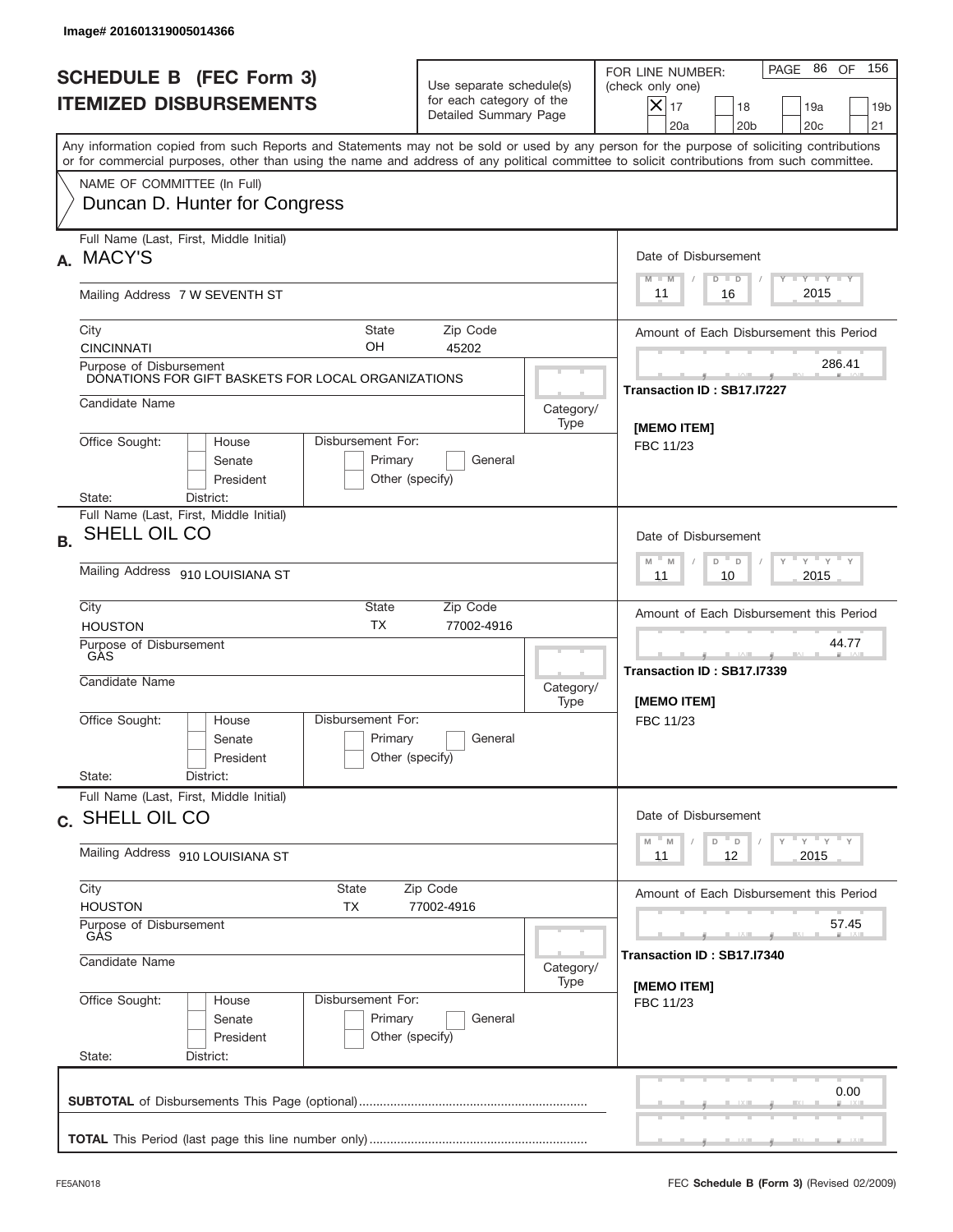|           | Image# 201601319005014367                                                                                                                                                                                                                                                               |                                                                                           |                                                                               |                   |                                                                                                                                                              |  |  |
|-----------|-----------------------------------------------------------------------------------------------------------------------------------------------------------------------------------------------------------------------------------------------------------------------------------------|-------------------------------------------------------------------------------------------|-------------------------------------------------------------------------------|-------------------|--------------------------------------------------------------------------------------------------------------------------------------------------------------|--|--|
|           | <b>SCHEDULE B (FEC Form 3)</b><br><b>ITEMIZED DISBURSEMENTS</b>                                                                                                                                                                                                                         |                                                                                           | Use separate schedule(s)<br>for each category of the<br>Detailed Summary Page |                   | 156<br>PAGE 87<br>OF<br>FOR LINE NUMBER:<br>(check only one)<br>$X _{17}$<br>18<br>19a<br>19 <sub>b</sub><br>20 <sub>c</sub><br>20a<br>20 <sub>b</sub><br>21 |  |  |
|           | Any information copied from such Reports and Statements may not be sold or used by any person for the purpose of soliciting contributions<br>or for commercial purposes, other than using the name and address of any political committee to solicit contributions from such committee. |                                                                                           |                                                                               |                   |                                                                                                                                                              |  |  |
|           | NAME OF COMMITTEE (In Full)<br>Duncan D. Hunter for Congress                                                                                                                                                                                                                            |                                                                                           |                                                                               |                   |                                                                                                                                                              |  |  |
| А.        | Full Name (Last, First, Middle Initial)<br><b>STARBUCKS</b>                                                                                                                                                                                                                             |                                                                                           |                                                                               |                   | Date of Disbursement<br><b>TANK TANK</b>                                                                                                                     |  |  |
|           | Mailing Address 2401 UTAH AVE. SOUTH                                                                                                                                                                                                                                                    |                                                                                           |                                                                               |                   | $M - M$<br>$D$ $D$<br>2015<br>13<br>11                                                                                                                       |  |  |
|           | City<br><b>SEATTLE</b>                                                                                                                                                                                                                                                                  | State<br><b>WA</b>                                                                        | Zip Code<br>98134                                                             |                   | Amount of Each Disbursement this Period                                                                                                                      |  |  |
|           | Purpose of Disbursement<br>FOOD/BEVERAGES                                                                                                                                                                                                                                               |                                                                                           |                                                                               |                   | 13.65<br>Transaction ID: SB17.I7313                                                                                                                          |  |  |
|           | Candidate Name                                                                                                                                                                                                                                                                          |                                                                                           |                                                                               | Category/<br>Type | [MEMO ITEM]                                                                                                                                                  |  |  |
|           | Office Sought:<br>House<br>Senate<br>President<br>State:<br>District:                                                                                                                                                                                                                   | Disbursement For:<br>Primary<br>Other (specify)                                           | General                                                                       |                   | FBC 11/23                                                                                                                                                    |  |  |
| <b>B.</b> | Full Name (Last, First, Middle Initial)<br>TARGET                                                                                                                                                                                                                                       | Date of Disbursement                                                                      |                                                                               |                   |                                                                                                                                                              |  |  |
|           | Mailing Address<br>1000 NICOLLET MALL                                                                                                                                                                                                                                                   | $\cdots$ $\gamma$ $\cdots$ $\gamma$ $\cdots$<br>$-$ M<br>M<br>D<br>D<br>2015<br>11<br>09  |                                                                               |                   |                                                                                                                                                              |  |  |
|           | City<br>State<br><b>MINNEAPOLIS</b>                                                                                                                                                                                                                                                     | Amount of Each Disbursement this Period                                                   |                                                                               |                   |                                                                                                                                                              |  |  |
|           | Purpose of Disbursement<br>OFFICE SUPPLIES<br>Candidate Name                                                                                                                                                                                                                            | Category/<br>Type                                                                         | 102.94<br>المسامد<br>Transaction ID: SB17.I7350<br>[MEMO ITEM]                |                   |                                                                                                                                                              |  |  |
|           | Office Sought:<br>House<br>Senate<br>President<br>State:                                                                                                                                                                                                                                | Disbursement For:<br>Primary<br>Other (specify)                                           | General                                                                       |                   | FBC 11/23                                                                                                                                                    |  |  |
|           | District:<br>Full Name (Last, First, Middle Initial)                                                                                                                                                                                                                                    |                                                                                           |                                                                               |                   | Date of Disbursement                                                                                                                                         |  |  |
|           | c. TRADE JOE'S<br>Mailing Address 800 S SHAMROCK AVE                                                                                                                                                                                                                                    | γ <sup>=</sup> γ <sup>=</sup> γ <sup>=</sup> γ<br>$-M$<br>D<br>M<br>D<br>2015<br>11<br>10 |                                                                               |                   |                                                                                                                                                              |  |  |
|           | City<br>State<br><b>MONROVIA</b><br>СA                                                                                                                                                                                                                                                  |                                                                                           | Zip Code<br>91016                                                             |                   | Amount of Each Disbursement this Period                                                                                                                      |  |  |
|           | Purpose of Disbursement<br>FOOD/BEVERAGES                                                                                                                                                                                                                                               | 144.27<br>Transaction ID : SB17.I7311                                                     |                                                                               |                   |                                                                                                                                                              |  |  |
|           | Candidate Name                                                                                                                                                                                                                                                                          | Category/<br>Type                                                                         | [MEMO ITEM]                                                                   |                   |                                                                                                                                                              |  |  |
|           | Office Sought:<br>House<br>Senate<br>President<br>State:<br>District:                                                                                                                                                                                                                   | Disbursement For:<br>Primary<br>Other (specify)                                           | General                                                                       |                   | FBC 11/23                                                                                                                                                    |  |  |
|           |                                                                                                                                                                                                                                                                                         |                                                                                           |                                                                               |                   | 0.00                                                                                                                                                         |  |  |
|           |                                                                                                                                                                                                                                                                                         |                                                                                           |                                                                               |                   |                                                                                                                                                              |  |  |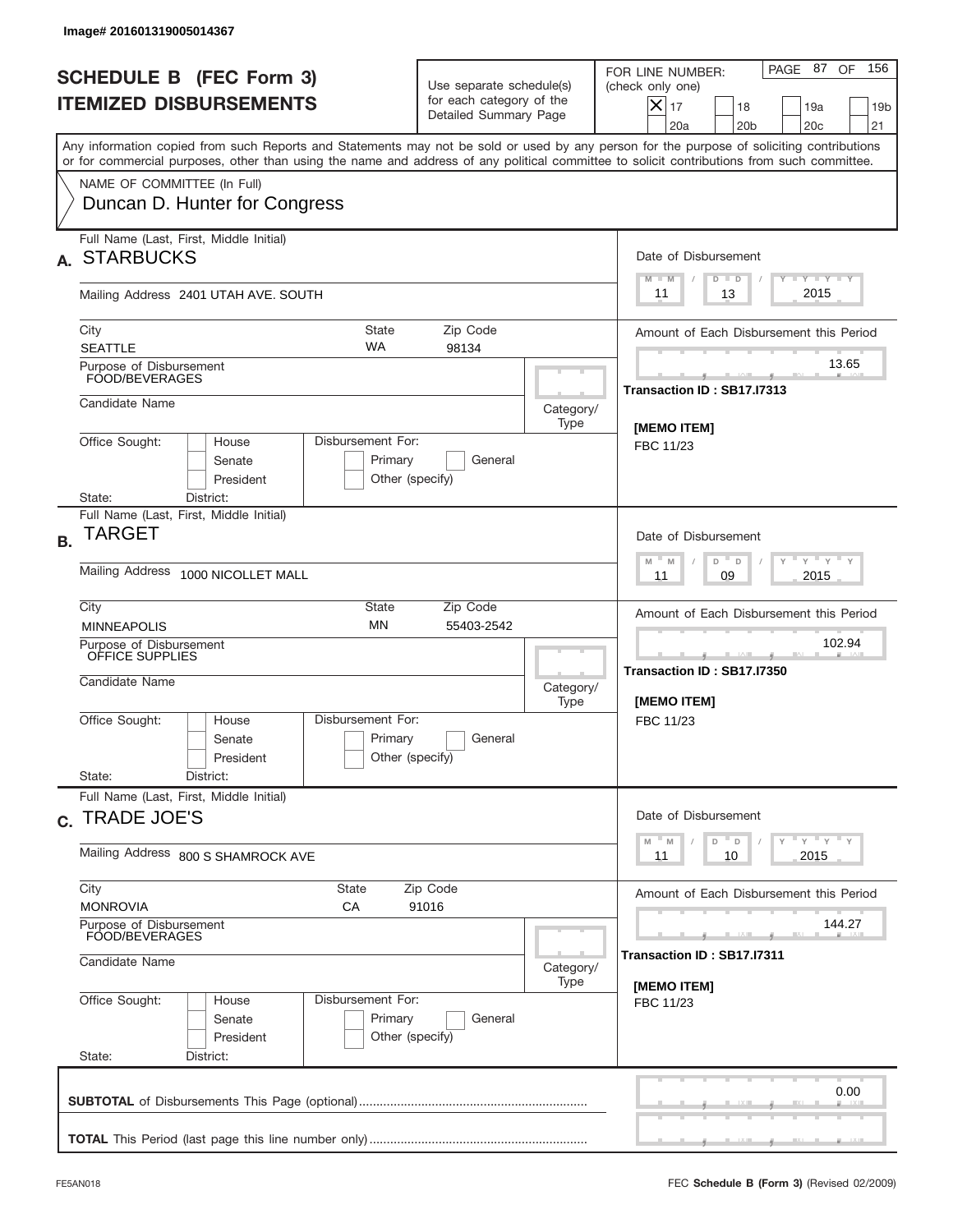|           | Image# 201601319005014368                                                                                                                                                                                                                                                               |                                                                                                   |                                                                               |                   |                                                                                                                                                              |
|-----------|-----------------------------------------------------------------------------------------------------------------------------------------------------------------------------------------------------------------------------------------------------------------------------------------|---------------------------------------------------------------------------------------------------|-------------------------------------------------------------------------------|-------------------|--------------------------------------------------------------------------------------------------------------------------------------------------------------|
|           | <b>SCHEDULE B (FEC Form 3)</b><br><b>ITEMIZED DISBURSEMENTS</b>                                                                                                                                                                                                                         |                                                                                                   | Use separate schedule(s)<br>for each category of the<br>Detailed Summary Page |                   | 156<br>PAGE 88<br>OF<br>FOR LINE NUMBER:<br>(check only one)<br>$X _{17}$<br>18<br>19a<br>19 <sub>b</sub><br>20 <sub>c</sub><br>20a<br>20 <sub>b</sub><br>21 |
|           | Any information copied from such Reports and Statements may not be sold or used by any person for the purpose of soliciting contributions<br>or for commercial purposes, other than using the name and address of any political committee to solicit contributions from such committee. |                                                                                                   |                                                                               |                   |                                                                                                                                                              |
|           | NAME OF COMMITTEE (In Full)<br>Duncan D. Hunter for Congress                                                                                                                                                                                                                            |                                                                                                   |                                                                               |                   |                                                                                                                                                              |
| А.        | Full Name (Last, First, Middle Initial)<br><b>USPS</b>                                                                                                                                                                                                                                  |                                                                                                   |                                                                               |                   | Date of Disbursement<br><b>TANK TANK</b>                                                                                                                     |
|           | Mailing Address 475 L'ENFANT PLZ                                                                                                                                                                                                                                                        |                                                                                                   |                                                                               |                   | $M - M$<br>$D$ $D$<br>2015<br>18<br>11                                                                                                                       |
|           | City<br>DC<br><b>WASHINGTON</b>                                                                                                                                                                                                                                                         | State                                                                                             | Zip Code<br>20024-0001                                                        |                   | Amount of Each Disbursement this Period                                                                                                                      |
|           | Purpose of Disbursement<br>PÓSTAGE                                                                                                                                                                                                                                                      |                                                                                                   |                                                                               |                   | 5.75<br>Transaction ID: SB17.I7441                                                                                                                           |
|           | Candidate Name                                                                                                                                                                                                                                                                          |                                                                                                   |                                                                               | Category/<br>Type | [MEMO ITEM]                                                                                                                                                  |
|           | Office Sought:<br>Disbursement For:<br>House<br>Senate<br>President<br>State:<br>District:                                                                                                                                                                                              | Primary<br>Other (specify)                                                                        | General                                                                       |                   | FBC 11/23                                                                                                                                                    |
| <b>B.</b> | Full Name (Last, First, Middle Initial)<br><b>USPS</b>                                                                                                                                                                                                                                  | Date of Disbursement                                                                              |                                                                               |                   |                                                                                                                                                              |
|           | Mailing Address 475 L'ENFANT PLZ                                                                                                                                                                                                                                                        | $\cdots$ $\gamma$ $\cdots$ $\gamma$ $\cdots$ $\gamma$<br>$M$ M<br>D<br>$\Box$<br>2015<br>11<br>18 |                                                                               |                   |                                                                                                                                                              |
|           | City<br>State<br>DC<br><b>WASHINGTON</b>                                                                                                                                                                                                                                                |                                                                                                   | Amount of Each Disbursement this Period                                       |                   |                                                                                                                                                              |
|           | Purpose of Disbursement<br>POSTAGE<br>Candidate Name                                                                                                                                                                                                                                    | Category/<br>Type                                                                                 | 18.00<br>_______<br>Transaction ID: SB17.I7442<br>[MEMO ITEM]                 |                   |                                                                                                                                                              |
|           | Disbursement For:<br>Office Sought:<br>House<br>Senate<br>President<br>State:<br>District:                                                                                                                                                                                              | Primary<br>Other (specify)                                                                        | General                                                                       |                   | FBC 11/23                                                                                                                                                    |
|           | Full Name (Last, First, Middle Initial)                                                                                                                                                                                                                                                 |                                                                                                   |                                                                               |                   |                                                                                                                                                              |
|           | c. WALMART<br>Mailing Address 702 SW 8TH ST                                                                                                                                                                                                                                             | Date of Disbursement<br>$Y$ $Y$ $Y$ $Y$ $Y$<br>$-M$<br>D<br>M<br>D<br>2015<br>11<br>16            |                                                                               |                   |                                                                                                                                                              |
|           | City<br>State<br><b>BENTONVILLE</b><br>AR                                                                                                                                                                                                                                               |                                                                                                   | Zip Code<br>72716-6209                                                        |                   | Amount of Each Disbursement this Period                                                                                                                      |
|           | Purpose of Disbursement<br>OFFICE SUPPLIES                                                                                                                                                                                                                                              | 234.69                                                                                            |                                                                               |                   |                                                                                                                                                              |
|           | Candidate Name                                                                                                                                                                                                                                                                          | Transaction ID : SB17.I7353<br>[MEMO ITEM]                                                        |                                                                               |                   |                                                                                                                                                              |
|           | Office Sought:<br>Disbursement For:<br>House<br>Senate<br>President<br>State:<br>District:                                                                                                                                                                                              | Primary<br>Other (specify)                                                                        | General                                                                       |                   | FBC 11/23                                                                                                                                                    |
|           |                                                                                                                                                                                                                                                                                         |                                                                                                   |                                                                               |                   | 0.00                                                                                                                                                         |
|           |                                                                                                                                                                                                                                                                                         |                                                                                                   |                                                                               |                   |                                                                                                                                                              |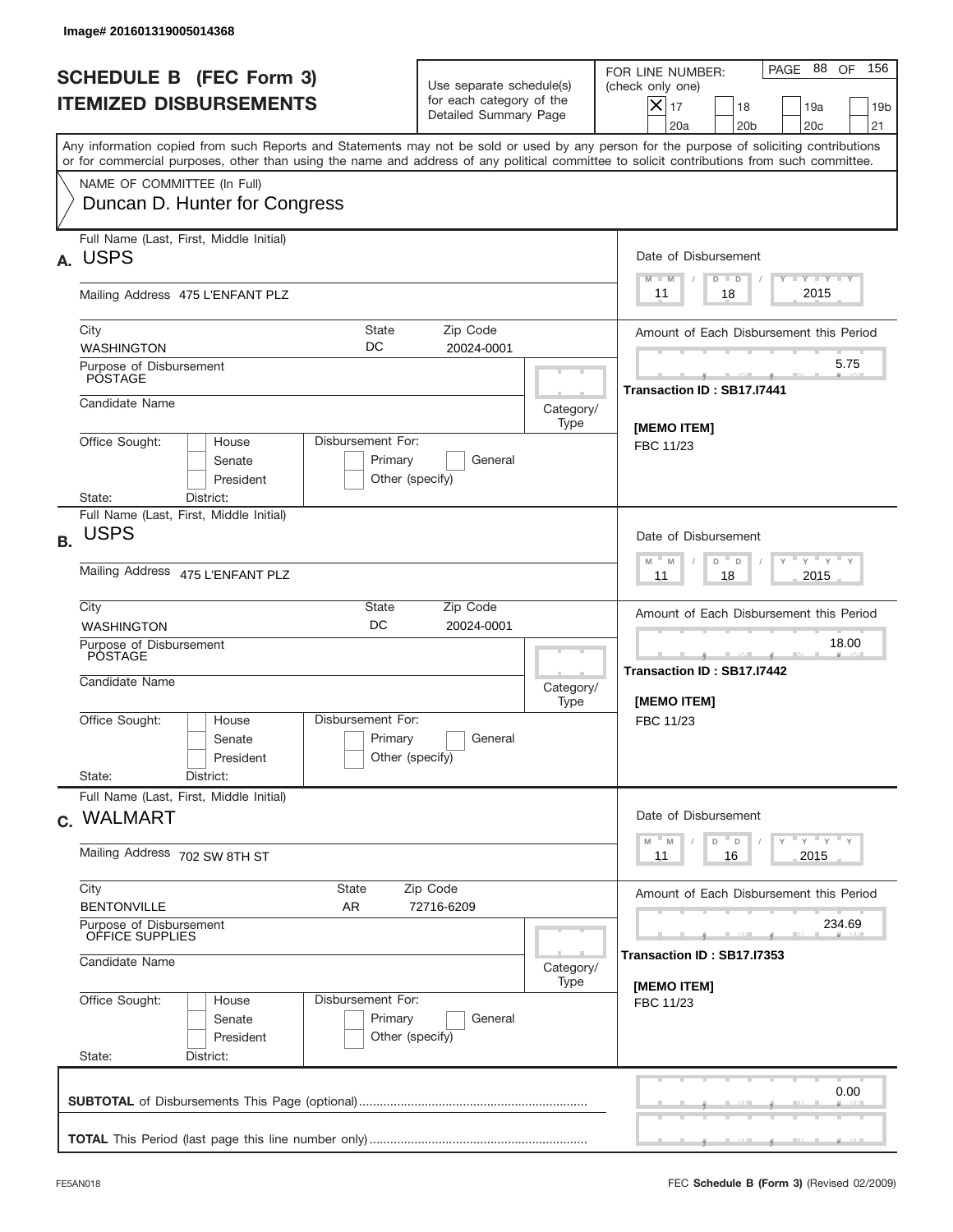| <b>SCHEDULE B (FEC Form 3)</b>                                                                                                                                                                                                                                                          |                                                                               |                                                             |                                                                                                                                                              |
|-----------------------------------------------------------------------------------------------------------------------------------------------------------------------------------------------------------------------------------------------------------------------------------------|-------------------------------------------------------------------------------|-------------------------------------------------------------|--------------------------------------------------------------------------------------------------------------------------------------------------------------|
| <b>ITEMIZED DISBURSEMENTS</b>                                                                                                                                                                                                                                                           | Use separate schedule(s)<br>for each category of the<br>Detailed Summary Page |                                                             | PAGE 89<br>OF<br>156<br>FOR LINE NUMBER:<br>(check only one)<br>$X _{17}$<br>18<br>19a<br>19 <sub>b</sub><br>20a<br>20 <sub>b</sub><br>20 <sub>c</sub><br>21 |
| Any information copied from such Reports and Statements may not be sold or used by any person for the purpose of soliciting contributions<br>or for commercial purposes, other than using the name and address of any political committee to solicit contributions from such committee. |                                                                               |                                                             |                                                                                                                                                              |
| NAME OF COMMITTEE (In Full)<br>Duncan D. Hunter for Congress                                                                                                                                                                                                                            |                                                                               |                                                             |                                                                                                                                                              |
| Full Name (Last, First, Middle Initial)<br><b>FIRST BANKCARD</b>                                                                                                                                                                                                                        |                                                                               |                                                             | Date of Disbursement                                                                                                                                         |
| Mailing Address P.O. BOX 3331                                                                                                                                                                                                                                                           |                                                                               |                                                             | $Y$ $Y$ $Y$ $Y$ $Y$<br>$D$ $D$<br>$M - M$<br>2015<br>11<br>04                                                                                                |
| City<br><b>State</b><br><b>NE</b><br><b>OMAHA</b>                                                                                                                                                                                                                                       | Amount of Each Disbursement this Period                                       |                                                             |                                                                                                                                                              |
| Purpose of Disbursement<br><b>CC PAYMENT</b>                                                                                                                                                                                                                                            |                                                                               |                                                             | 6411.96<br>Transaction ID: SB17.I7186                                                                                                                        |
| Candidate Name                                                                                                                                                                                                                                                                          |                                                                               | Category/<br>Type                                           |                                                                                                                                                              |
| Office Sought:<br>Disbursement For:<br>House<br>Senate<br>President                                                                                                                                                                                                                     | Primary<br>General<br>Other (specify)                                         |                                                             |                                                                                                                                                              |
| District:<br>State:<br>Full Name (Last, First, Middle Initial)<br>ADY UBER TECHNOLOGIES<br><b>B.</b><br>Mailing Address 182 HOWARD ST., SUITE 8                                                                                                                                         | Date of Disbursement<br>ү " ү " ү " ү<br>$M - M$<br>D<br>$\Box$               |                                                             |                                                                                                                                                              |
| City<br>State<br>CA<br><b>SAN FRANCISCO</b>                                                                                                                                                                                                                                             |                                                                               | 2015<br>10<br>21<br>Amount of Each Disbursement this Period |                                                                                                                                                              |
| 94105<br>Purpose of Disbursement<br>TRAVEL<br>Candidate Name                                                                                                                                                                                                                            |                                                                               |                                                             | 15.15<br>____<br>Transaction ID: SB17.I7457<br>[MEMO ITEM]                                                                                                   |
| Disbursement For:<br>Office Sought:<br>House<br>Senate<br>President<br>State:<br>District:                                                                                                                                                                                              | Primary<br>General<br>Other (specify)                                         |                                                             | FBC 11/4                                                                                                                                                     |
| Full Name (Last, First, Middle Initial)<br>c. ADY UBER TECHNOLOGIES                                                                                                                                                                                                                     | Date of Disbursement                                                          |                                                             |                                                                                                                                                              |
| Mailing Address 182 HOWARD ST., SUITE 8                                                                                                                                                                                                                                                 | ү" ү" ү" ү<br>$-M$<br>D<br>M<br>D<br>2015<br>10<br>21                         |                                                             |                                                                                                                                                              |
| City<br>State<br><b>SAN FRANCISCO</b><br>СA                                                                                                                                                                                                                                             | Zip Code<br>94105                                                             |                                                             | Amount of Each Disbursement this Period                                                                                                                      |
| Purpose of Disbursement<br>TRAVEL<br>Candidate Name                                                                                                                                                                                                                                     | Category/                                                                     | 18.36<br>Transaction ID : SB17.I7458                        |                                                                                                                                                              |
| Office Sought:<br>Disbursement For:<br>House<br>Senate<br>President<br>State:<br>District:                                                                                                                                                                                              | Primary<br>General<br>Other (specify)                                         | Type                                                        | [MEMO ITEM]<br><b>FBC 11/4</b>                                                                                                                               |
|                                                                                                                                                                                                                                                                                         |                                                                               |                                                             | 6411.96                                                                                                                                                      |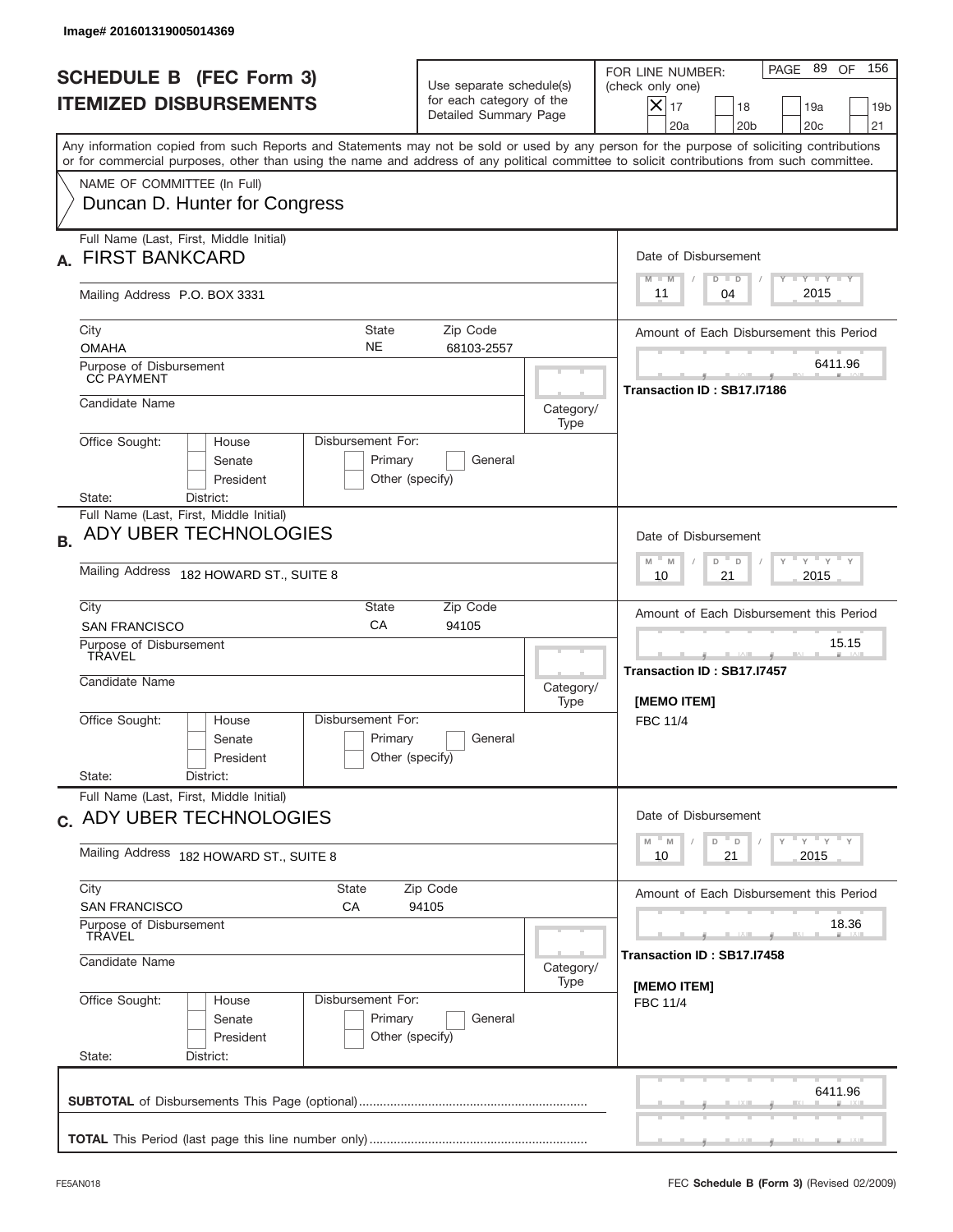| <b>SCHEDULE B (FEC Form 3)</b><br><b>ITEMIZED DISBURSEMENTS</b>                                                                                                                                                                                                                         | Use separate schedule(s)<br>for each category of the<br>Detailed Summary Page |                                                   | PAGE 90 OF<br>156<br>FOR LINE NUMBER:<br>(check only one)<br>$ \mathsf{X} _{17}$<br>18<br>19a<br>19 <sub>b</sub><br>20a<br>20 <sub>b</sub><br>20c<br>21 |
|-----------------------------------------------------------------------------------------------------------------------------------------------------------------------------------------------------------------------------------------------------------------------------------------|-------------------------------------------------------------------------------|---------------------------------------------------|---------------------------------------------------------------------------------------------------------------------------------------------------------|
| Any information copied from such Reports and Statements may not be sold or used by any person for the purpose of soliciting contributions<br>or for commercial purposes, other than using the name and address of any political committee to solicit contributions from such committee. |                                                                               |                                                   |                                                                                                                                                         |
| NAME OF COMMITTEE (In Full)<br>Duncan D. Hunter for Congress                                                                                                                                                                                                                            |                                                                               |                                                   |                                                                                                                                                         |
| Full Name (Last, First, Middle Initial)<br>ADY UBER TECHNOLOGIES                                                                                                                                                                                                                        |                                                                               |                                                   | Date of Disbursement                                                                                                                                    |
| Mailing Address 182 HOWARD ST., SUITE 8                                                                                                                                                                                                                                                 |                                                                               |                                                   | Y TY TY TY<br>$M - M$<br>$D$ $D$<br>2015<br>10<br>21                                                                                                    |
| City<br><b>State</b><br>CA<br><b>SAN FRANCISCO</b>                                                                                                                                                                                                                                      | Zip Code<br>94105                                                             |                                                   | Amount of Each Disbursement this Period                                                                                                                 |
| Purpose of Disbursement<br><b>TRAVEL</b>                                                                                                                                                                                                                                                |                                                                               |                                                   | 25.16<br>Transaction ID: SB17.I7459                                                                                                                     |
| Candidate Name                                                                                                                                                                                                                                                                          |                                                                               | Category/<br>Type                                 | <b>IMEMO ITEM1</b>                                                                                                                                      |
| Office Sought:<br>Disbursement For:<br>House<br>Senate<br>President<br>District:                                                                                                                                                                                                        | Primary<br>General<br>Other (specify)                                         |                                                   | <b>FBC 11/4</b>                                                                                                                                         |
| State:<br>Full Name (Last, First, Middle Initial)<br>ADY UBER TECHNOLOGIES<br><b>B.</b>                                                                                                                                                                                                 | Date of Disbursement<br>ү " ү " ү " ү<br>$M - M$<br>D<br>D                    |                                                   |                                                                                                                                                         |
| Mailing Address 182 HOWARD ST., SUITE 8                                                                                                                                                                                                                                                 | 2015<br>10<br>22                                                              |                                                   |                                                                                                                                                         |
| City<br>State<br>CA<br><b>SAN FRANCISCO</b>                                                                                                                                                                                                                                             |                                                                               | Amount of Each Disbursement this Period<br>84.96  |                                                                                                                                                         |
| Purpose of Disbursement<br>TRAVEL<br>Candidate Name                                                                                                                                                                                                                                     | Category/<br>Type                                                             | ____<br>Transaction ID: SB17.I7461<br>[MEMO ITEM] |                                                                                                                                                         |
| Disbursement For:<br>Office Sought:<br>House<br>Senate<br>President<br>State:<br>District:                                                                                                                                                                                              | Primary<br>General<br>Other (specify)                                         |                                                   | FBC 11/4                                                                                                                                                |
| Full Name (Last, First, Middle Initial)                                                                                                                                                                                                                                                 |                                                                               |                                                   | Date of Disbursement                                                                                                                                    |
| c. ADY UBER TECHNOLOGIES<br>Mailing Address 182 HOWARD ST., SUITE 8                                                                                                                                                                                                                     | ү" ү" ү" ү<br>$-M$<br>D<br>M<br>D<br>2015<br>10<br>28                         |                                                   |                                                                                                                                                         |
| City<br>State                                                                                                                                                                                                                                                                           | Zip Code<br>94105                                                             |                                                   | Amount of Each Disbursement this Period                                                                                                                 |
| <b>SAN FRANCISCO</b><br>СA<br>Purpose of Disbursement<br><b>TRAVEL</b>                                                                                                                                                                                                                  |                                                                               | 24.96                                             |                                                                                                                                                         |
| Candidate Name                                                                                                                                                                                                                                                                          | Category/<br>Type                                                             | Transaction ID: SB17.I7463<br>[MEMO ITEM]         |                                                                                                                                                         |
| Office Sought:<br>Disbursement For:<br>House<br>Senate<br>President<br>State:<br>District:                                                                                                                                                                                              | Primary<br>General<br>Other (specify)                                         |                                                   | <b>FBC 11/4</b>                                                                                                                                         |
|                                                                                                                                                                                                                                                                                         |                                                                               |                                                   | 0.00                                                                                                                                                    |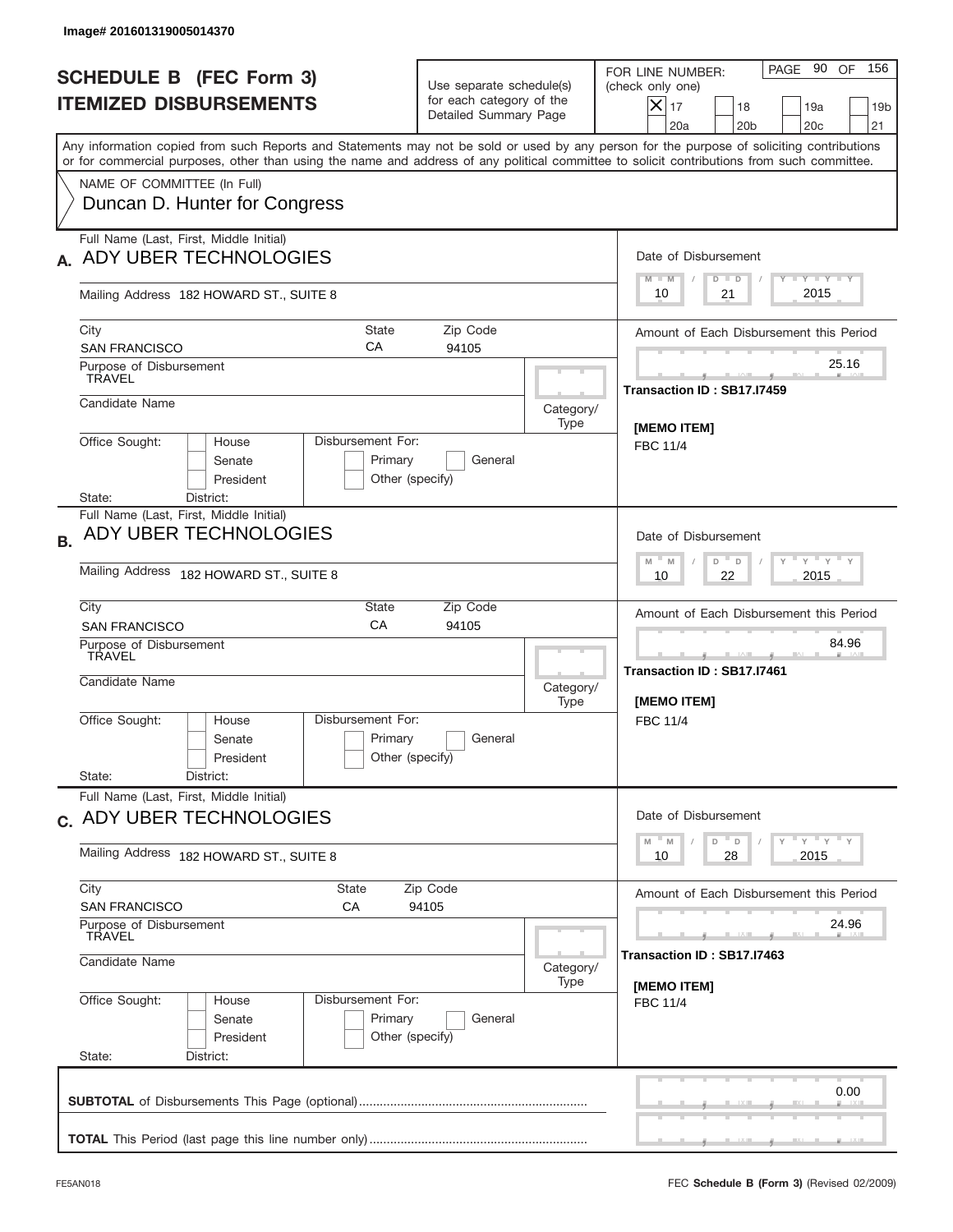| <b>SCHEDULE B (FEC Form 3)</b><br><b>ITEMIZED DISBURSEMENTS</b>                                                                                                                                                                                                                         | Use separate schedule(s)<br>for each category of the<br>Detailed Summary Page |                                                            | PAGE 91<br>OF<br>156<br>FOR LINE NUMBER:<br>(check only one)<br>$ \mathsf{X} _{17}$<br>18<br>19a<br>19 <sub>b</sub><br>20a<br>20 <sub>b</sub><br>20c<br>21 |
|-----------------------------------------------------------------------------------------------------------------------------------------------------------------------------------------------------------------------------------------------------------------------------------------|-------------------------------------------------------------------------------|------------------------------------------------------------|------------------------------------------------------------------------------------------------------------------------------------------------------------|
| Any information copied from such Reports and Statements may not be sold or used by any person for the purpose of soliciting contributions<br>or for commercial purposes, other than using the name and address of any political committee to solicit contributions from such committee. |                                                                               |                                                            |                                                                                                                                                            |
| NAME OF COMMITTEE (In Full)<br>Duncan D. Hunter for Congress                                                                                                                                                                                                                            |                                                                               |                                                            |                                                                                                                                                            |
| Full Name (Last, First, Middle Initial)<br>ADY UBER TECHNOLOGIES                                                                                                                                                                                                                        |                                                                               |                                                            | Date of Disbursement<br>Y TY TY TY                                                                                                                         |
| Mailing Address 182 HOWARD ST., SUITE 8                                                                                                                                                                                                                                                 |                                                                               |                                                            | $M - M$<br>$D$ $D$<br>2015<br>10<br>28                                                                                                                     |
| City<br><b>State</b><br>CA<br><b>SAN FRANCISCO</b>                                                                                                                                                                                                                                      | Zip Code<br>94105                                                             |                                                            | Amount of Each Disbursement this Period                                                                                                                    |
| Purpose of Disbursement<br><b>TRAVEL</b>                                                                                                                                                                                                                                                |                                                                               |                                                            | 19.72<br>Transaction ID: SB17.I7464                                                                                                                        |
| Candidate Name                                                                                                                                                                                                                                                                          |                                                                               | Category/<br>Type                                          | <b>IMEMO ITEM1</b>                                                                                                                                         |
| Office Sought:<br>Disbursement For:<br>House<br>Senate<br>President<br>District:<br>State:                                                                                                                                                                                              | Primary<br>General<br>Other (specify)                                         |                                                            | <b>FBC 11/4</b>                                                                                                                                            |
| Full Name (Last, First, Middle Initial)<br>ADY UBER TECHNOLOGIES                                                                                                                                                                                                                        | Date of Disbursement<br>ү " ү " ү " ү<br>$M - M$<br>D<br>D                    |                                                            |                                                                                                                                                            |
| Mailing Address 182 HOWARD ST., SUITE 8                                                                                                                                                                                                                                                 | 2015<br>10<br>29                                                              |                                                            |                                                                                                                                                            |
| City<br>State<br>CA<br><b>SAN FRANCISCO</b>                                                                                                                                                                                                                                             |                                                                               | Amount of Each Disbursement this Period                    |                                                                                                                                                            |
| Purpose of Disbursement<br>TRAVEL<br>Candidate Name                                                                                                                                                                                                                                     | Category/<br>Type                                                             | 17.40<br>____<br>Transaction ID: SB17.I7465<br>[MEMO ITEM] |                                                                                                                                                            |
| Disbursement For:<br>Office Sought:<br>House<br>Senate<br>President<br>State:<br>District:                                                                                                                                                                                              | Primary<br>General<br>Other (specify)                                         |                                                            | FBC 11/4                                                                                                                                                   |
| Full Name (Last, First, Middle Initial)<br>c. ADY UBER TECHNOLOGIES                                                                                                                                                                                                                     |                                                                               |                                                            | Date of Disbursement                                                                                                                                       |
| Mailing Address 182 HOWARD ST., SUITE 8                                                                                                                                                                                                                                                 | ү" ү" ү" ү<br>$-M$<br>D<br>M<br>D<br>2015<br>10<br>30                         |                                                            |                                                                                                                                                            |
| City<br>State<br><b>SAN FRANCISCO</b><br>СA                                                                                                                                                                                                                                             | Amount of Each Disbursement this Period                                       |                                                            |                                                                                                                                                            |
| Purpose of Disbursement<br><b>TRAVEL</b>                                                                                                                                                                                                                                                |                                                                               | 16.43                                                      |                                                                                                                                                            |
| Candidate Name                                                                                                                                                                                                                                                                          | Category/<br>Type                                                             | Transaction ID: SB17.I7466<br>[MEMO ITEM]                  |                                                                                                                                                            |
| Office Sought:<br>Disbursement For:<br>House<br>Senate<br>President<br>State:<br>District:                                                                                                                                                                                              | Primary<br>General<br>Other (specify)                                         |                                                            | <b>FBC 11/4</b>                                                                                                                                            |
|                                                                                                                                                                                                                                                                                         |                                                                               |                                                            | 0.00                                                                                                                                                       |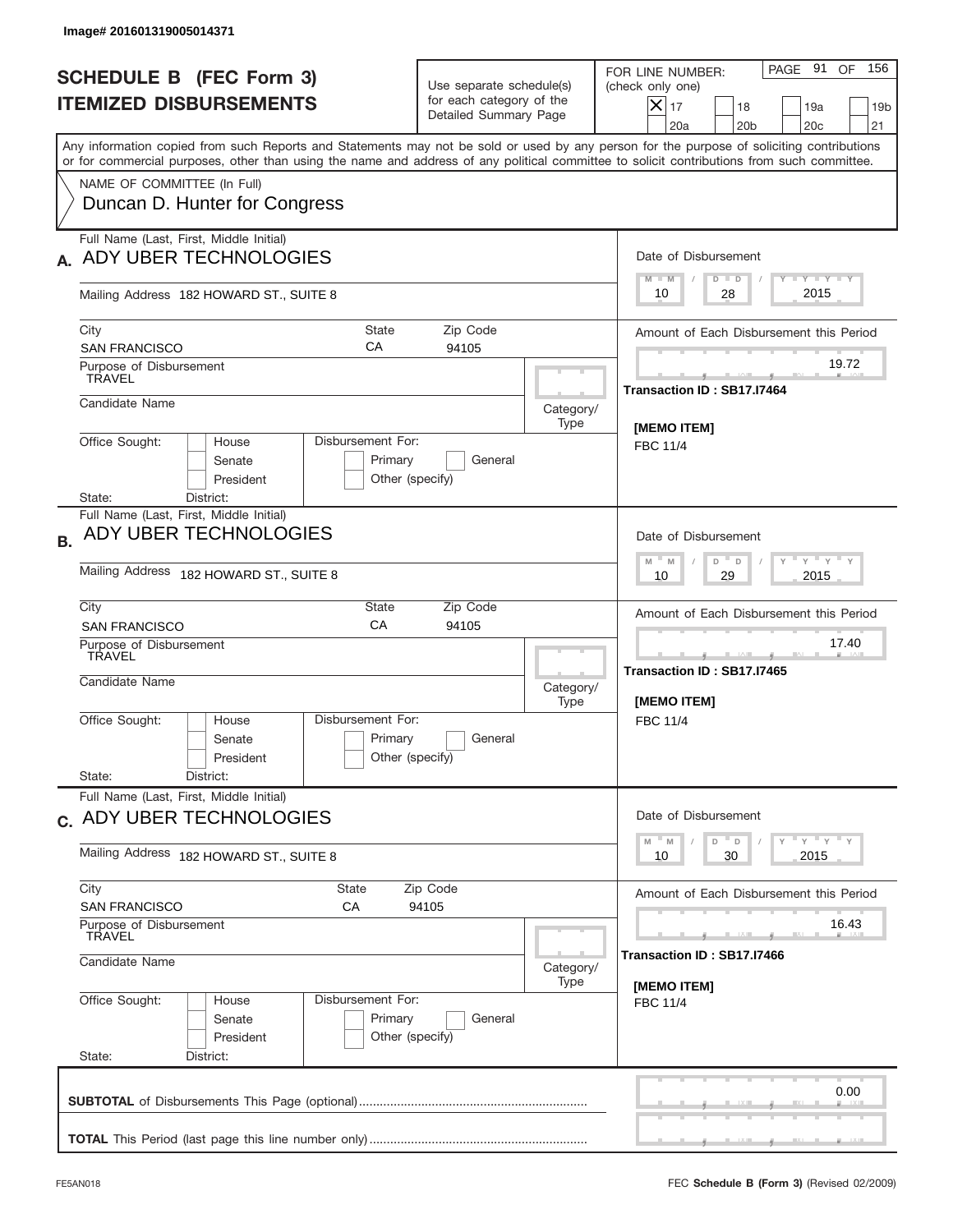| Image# 201601319005014372                                                                                                                                                                                                                                                               |                                                                                             |                                                            |                                                                                                                                                           |
|-----------------------------------------------------------------------------------------------------------------------------------------------------------------------------------------------------------------------------------------------------------------------------------------|---------------------------------------------------------------------------------------------|------------------------------------------------------------|-----------------------------------------------------------------------------------------------------------------------------------------------------------|
| <b>SCHEDULE B (FEC Form 3)</b><br><b>ITEMIZED DISBURSEMENTS</b>                                                                                                                                                                                                                         | Use separate schedule(s)<br>for each category of the<br>Detailed Summary Page               |                                                            | PAGE 92 OF<br>156<br>FOR LINE NUMBER:<br>(check only one)<br>$X _{17}$<br>18<br>19a<br>19 <sub>b</sub><br>20a<br>20 <sub>b</sub><br>20 <sub>c</sub><br>21 |
| Any information copied from such Reports and Statements may not be sold or used by any person for the purpose of soliciting contributions<br>or for commercial purposes, other than using the name and address of any political committee to solicit contributions from such committee. |                                                                                             |                                                            |                                                                                                                                                           |
| NAME OF COMMITTEE (In Full)<br>Duncan D. Hunter for Congress                                                                                                                                                                                                                            |                                                                                             |                                                            |                                                                                                                                                           |
| Full Name (Last, First, Middle Initial)<br>ADY UBER TECHNOLOGIES                                                                                                                                                                                                                        |                                                                                             |                                                            | Date of Disbursement<br>Y TY TY TY<br>$D$ $D$<br>$M - M$                                                                                                  |
| Mailing Address 182 HOWARD ST., SUITE 8                                                                                                                                                                                                                                                 |                                                                                             |                                                            | 2015<br>03<br>11                                                                                                                                          |
| City<br>State<br>CA<br><b>SAN FRANCISCO</b>                                                                                                                                                                                                                                             | Zip Code<br>94105                                                                           |                                                            | Amount of Each Disbursement this Period                                                                                                                   |
| Purpose of Disbursement<br><b>TRAVEL</b>                                                                                                                                                                                                                                                |                                                                                             |                                                            | 32.08<br>Transaction ID: SB17.I7468                                                                                                                       |
| Candidate Name                                                                                                                                                                                                                                                                          |                                                                                             | Category/<br>Type                                          | [MEMO ITEM]                                                                                                                                               |
| Disbursement For:<br>Office Sought:<br>House<br>Senate<br>President<br>District:<br>State:                                                                                                                                                                                              | Primary<br>General<br>Other (specify)                                                       |                                                            | <b>FBC 11/4</b>                                                                                                                                           |
| Full Name (Last, First, Middle Initial)<br>ADY UBER TECHNOLOGIES<br><b>B.</b>                                                                                                                                                                                                           | Date of Disbursement                                                                        |                                                            |                                                                                                                                                           |
| Mailing Address 182 HOWARD ST., SUITE 8                                                                                                                                                                                                                                                 | $-\gamma + \gamma - \gamma$<br>$-$ M<br>M<br>D<br>$\Box$<br>2015<br>11<br>04                |                                                            |                                                                                                                                                           |
| City<br>State<br>CA<br><b>SAN FRANCISCO</b>                                                                                                                                                                                                                                             |                                                                                             | Amount of Each Disbursement this Period                    |                                                                                                                                                           |
| Purpose of Disbursement<br>TRAVEL<br>Candidate Name                                                                                                                                                                                                                                     | Category/<br>Type                                                                           | 29.43<br>____<br>Transaction ID: SB17.I7470<br>[MEMO ITEM] |                                                                                                                                                           |
| Disbursement For:<br>Office Sought:<br>House<br>Senate<br>President                                                                                                                                                                                                                     | Primary<br>General<br>Other (specify)                                                       |                                                            | FBC 11/4                                                                                                                                                  |
| State:<br>District:<br>Full Name (Last, First, Middle Initial)                                                                                                                                                                                                                          |                                                                                             |                                                            |                                                                                                                                                           |
| c. ADY UBER TECHNOLOGIES                                                                                                                                                                                                                                                                | Date of Disbursement<br>$\gamma$ $\gamma$ $\gamma$ $\gamma$ $\gamma$<br>$-M$<br>D<br>M<br>D |                                                            |                                                                                                                                                           |
| Mailing Address 182 HOWARD ST., SUITE 8                                                                                                                                                                                                                                                 | 2015<br>11<br>04                                                                            |                                                            |                                                                                                                                                           |
| City<br>State<br><b>SAN FRANCISCO</b><br>СA                                                                                                                                                                                                                                             | Amount of Each Disbursement this Period                                                     |                                                            |                                                                                                                                                           |
| Purpose of Disbursement<br><b>TRAVEL</b><br>Candidate Name                                                                                                                                                                                                                              | Category/                                                                                   | 24.44<br>Transaction ID: SB17.I7471                        |                                                                                                                                                           |
| Office Sought:<br>Disbursement For:<br>House<br>Senate<br>President<br>State:<br>District:                                                                                                                                                                                              | Primary<br>General<br>Other (specify)                                                       | Type                                                       | [MEMO ITEM]<br><b>FBC 11/4</b>                                                                                                                            |
|                                                                                                                                                                                                                                                                                         |                                                                                             |                                                            | 0.00                                                                                                                                                      |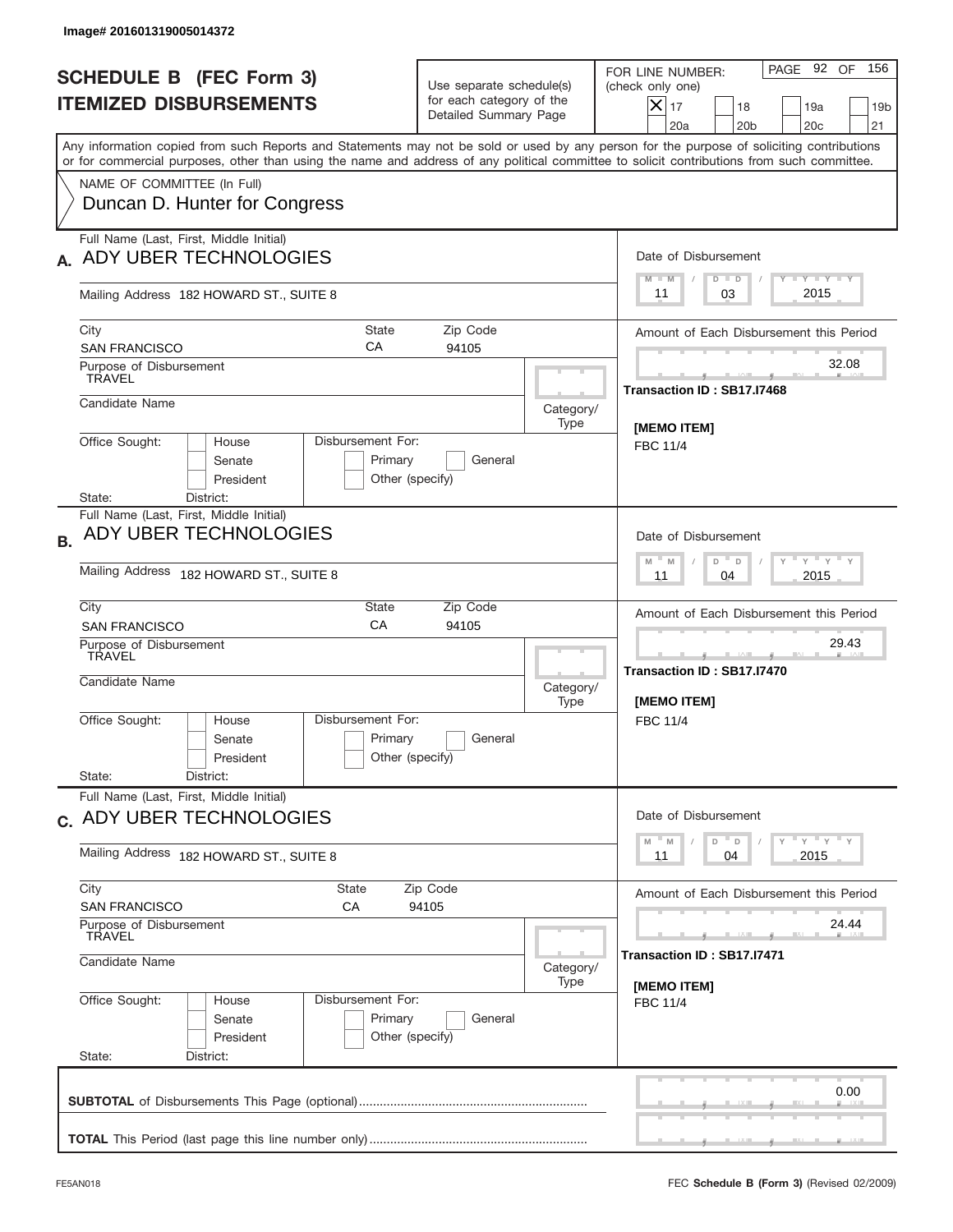|           | Image# 201601319005014373                                                                                                                                                                                                                                                               |                                                                               |                   |                                                                                                                                                                             |
|-----------|-----------------------------------------------------------------------------------------------------------------------------------------------------------------------------------------------------------------------------------------------------------------------------------------|-------------------------------------------------------------------------------|-------------------|-----------------------------------------------------------------------------------------------------------------------------------------------------------------------------|
|           | <b>SCHEDULE B (FEC Form 3)</b><br><b>ITEMIZED DISBURSEMENTS</b>                                                                                                                                                                                                                         | Use separate schedule(s)<br>for each category of the<br>Detailed Summary Page |                   | 156<br>PAGE 93 OF<br>FOR LINE NUMBER:<br>(check only one)<br>$\boldsymbol{\times}$<br>17<br>18<br>19a<br>19 <sub>b</sub><br>20a<br>20 <sub>b</sub><br>20 <sub>c</sub><br>21 |
|           | Any information copied from such Reports and Statements may not be sold or used by any person for the purpose of soliciting contributions<br>or for commercial purposes, other than using the name and address of any political committee to solicit contributions from such committee. |                                                                               |                   |                                                                                                                                                                             |
|           | NAME OF COMMITTEE (In Full)<br>Duncan D. Hunter for Congress                                                                                                                                                                                                                            |                                                                               |                   |                                                                                                                                                                             |
| А.        | Full Name (Last, First, Middle Initial)<br><b>BULL FEATHERS</b>                                                                                                                                                                                                                         |                                                                               |                   | Date of Disbursement<br>Y FY FY FY<br>$M - M$<br>$D$ $D$                                                                                                                    |
|           | Mailing Address 410 FIRST ST SE                                                                                                                                                                                                                                                         |                                                                               |                   | 2015<br>30<br>10                                                                                                                                                            |
|           | State<br>City<br>DC<br><b>WASHINGTON</b>                                                                                                                                                                                                                                                | Zip Code<br>20003                                                             |                   | Amount of Each Disbursement this Period                                                                                                                                     |
|           | Purpose of Disbursement<br>FOOD/BEVERAGES                                                                                                                                                                                                                                               |                                                                               |                   | 171.89<br>Transaction ID: SB17.I7286                                                                                                                                        |
|           | Candidate Name                                                                                                                                                                                                                                                                          |                                                                               | Category/<br>Type | [MEMO ITEM]                                                                                                                                                                 |
|           | Office Sought:<br>Disbursement For:<br>House<br>Senate<br>Primary<br>President<br>Other (specify)<br>State:<br>District:                                                                                                                                                                | General                                                                       |                   | <b>FBC 11/4</b>                                                                                                                                                             |
| <b>B.</b> | Full Name (Last, First, Middle Initial)<br><b>BULL FEATHERS</b>                                                                                                                                                                                                                         |                                                                               |                   | Date of Disbursement                                                                                                                                                        |
|           | Mailing Address 410 FIRST ST SE                                                                                                                                                                                                                                                         | ү " ү " ү " ү<br>$M - M$<br>D<br>$\Box$<br>2015<br>10<br>30                   |                   |                                                                                                                                                                             |
|           | City<br>State<br>DC<br><b>WASHINGTON</b>                                                                                                                                                                                                                                                | Zip Code<br>20003                                                             |                   | Amount of Each Disbursement this Period                                                                                                                                     |
|           | Purpose of Disbursement<br>FOOD/BEVERAGES<br>Candidate Name                                                                                                                                                                                                                             |                                                                               | Category/<br>Type | 45.38<br>Transaction ID: SB17.I7287<br>[MEMO ITEM]                                                                                                                          |
|           | Disbursement For:<br>Office Sought:<br>House<br>Primary<br>Senate<br>Other (specify)<br>President<br>State:<br>District:                                                                                                                                                                | General                                                                       |                   | FBC 11/4                                                                                                                                                                    |
|           | Full Name (Last, First, Middle Initial)<br>c. CAPITOL HILL CLUB                                                                                                                                                                                                                         |                                                                               |                   | Date of Disbursement                                                                                                                                                        |
|           | Mailing Address 300 FIRST ST SE                                                                                                                                                                                                                                                         | $Y$ $Y$ $Y$ $Y$ $Y$<br>M<br>$\mathsf D$<br>M<br>D<br>2015<br>10<br>26         |                   |                                                                                                                                                                             |
|           | City<br><b>State</b><br><b>WASHINGTON</b><br>DC                                                                                                                                                                                                                                         | Zip Code<br>20003                                                             |                   | Amount of Each Disbursement this Period                                                                                                                                     |
|           | Purpose of Disbursement<br>FOOD/BEVERAGES<br>Candidate Name                                                                                                                                                                                                                             | 2065.61<br>Transaction ID: SB17.I7282                                         |                   |                                                                                                                                                                             |
|           | Office Sought:<br>Disbursement For:<br>House<br>Primary<br>Senate<br>Other (specify)<br>President<br>State:<br>District:                                                                                                                                                                | General                                                                       | Type              | [MEMO ITEM]<br><b>FBC 11/4</b>                                                                                                                                              |
|           |                                                                                                                                                                                                                                                                                         |                                                                               |                   | 0.00                                                                                                                                                                        |
|           |                                                                                                                                                                                                                                                                                         |                                                                               |                   |                                                                                                                                                                             |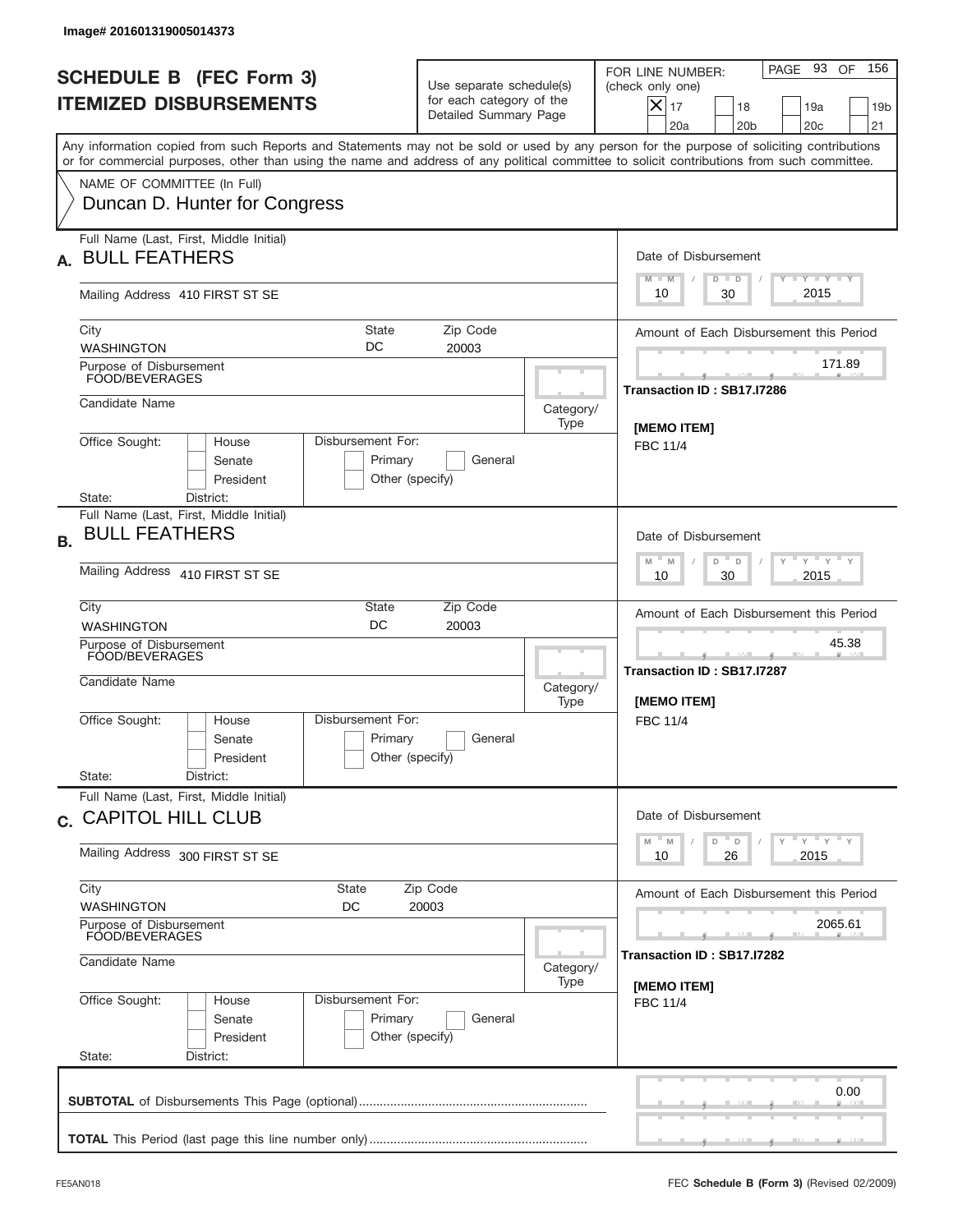|           | Image# 201601319005014374                                                                                                                                                                                                                                                               |                                                                           |                                                                               |                   |                                                                                                                                                              |  |  |
|-----------|-----------------------------------------------------------------------------------------------------------------------------------------------------------------------------------------------------------------------------------------------------------------------------------------|---------------------------------------------------------------------------|-------------------------------------------------------------------------------|-------------------|--------------------------------------------------------------------------------------------------------------------------------------------------------------|--|--|
|           | <b>SCHEDULE B (FEC Form 3)</b><br><b>ITEMIZED DISBURSEMENTS</b>                                                                                                                                                                                                                         |                                                                           | Use separate schedule(s)<br>for each category of the<br>Detailed Summary Page |                   | 156<br>PAGE 94<br>OF<br>FOR LINE NUMBER:<br>(check only one)<br>$X _{17}$<br>18<br>19a<br>19 <sub>b</sub><br>20 <sub>c</sub><br>20a<br>20 <sub>b</sub><br>21 |  |  |
|           | Any information copied from such Reports and Statements may not be sold or used by any person for the purpose of soliciting contributions<br>or for commercial purposes, other than using the name and address of any political committee to solicit contributions from such committee. |                                                                           |                                                                               |                   |                                                                                                                                                              |  |  |
|           | NAME OF COMMITTEE (In Full)<br>Duncan D. Hunter for Congress                                                                                                                                                                                                                            |                                                                           |                                                                               |                   |                                                                                                                                                              |  |  |
| А.        | Full Name (Last, First, Middle Initial)<br><b>EXPEDIA</b>                                                                                                                                                                                                                               |                                                                           |                                                                               |                   | Date of Disbursement                                                                                                                                         |  |  |
|           | Mailing Address 333 108TH AVE NE                                                                                                                                                                                                                                                        |                                                                           |                                                                               |                   | $T - Y$ $T - Y$ $T - Y$<br>$D$ $D$<br>$M - M$<br>2015<br>11<br>04                                                                                            |  |  |
|           | City<br><b>BELLVUE</b>                                                                                                                                                                                                                                                                  | State<br><b>WA</b>                                                        | Zip Code<br>98004                                                             |                   | Amount of Each Disbursement this Period                                                                                                                      |  |  |
|           | Purpose of Disbursement<br><b>TRAVEL</b>                                                                                                                                                                                                                                                |                                                                           |                                                                               |                   | 342.29<br>Transaction ID: SB17.I7472                                                                                                                         |  |  |
|           | Candidate Name<br>Disbursement For:                                                                                                                                                                                                                                                     |                                                                           |                                                                               | Category/<br>Type | [MEMO ITEM]                                                                                                                                                  |  |  |
|           | Office Sought:<br>House<br>Senate<br>President<br>State:<br>District:                                                                                                                                                                                                                   | Primary<br>Other (specify)                                                | General                                                                       |                   | <b>FBC 11/4</b>                                                                                                                                              |  |  |
| <b>B.</b> | Full Name (Last, First, Middle Initial)<br><b>EXPEDIA</b>                                                                                                                                                                                                                               | Date of Disbursement                                                      |                                                                               |                   |                                                                                                                                                              |  |  |
|           | Mailing Address 333 108TH AVE NE                                                                                                                                                                                                                                                        | $-\gamma + \gamma - \gamma$<br>$M - M$<br>D<br>$\Box$<br>2015<br>11<br>04 |                                                                               |                   |                                                                                                                                                              |  |  |
|           | City<br>State<br><b>WA</b><br><b>BELLVUE</b>                                                                                                                                                                                                                                            | Amount of Each Disbursement this Period                                   |                                                                               |                   |                                                                                                                                                              |  |  |
|           | Purpose of Disbursement<br>TRAVEL<br>Candidate Name                                                                                                                                                                                                                                     | Category/<br>Type                                                         | 602.45<br>____<br>Transaction ID: SB17.I7473<br>[MEMO ITEM]                   |                   |                                                                                                                                                              |  |  |
|           | Disbursement For:<br>Office Sought:<br>House<br>Senate<br>President                                                                                                                                                                                                                     | Primary<br>Other (specify)                                                | General                                                                       |                   | FBC 11/4                                                                                                                                                     |  |  |
|           | State:<br>District:<br>Full Name (Last, First, Middle Initial)                                                                                                                                                                                                                          |                                                                           |                                                                               |                   |                                                                                                                                                              |  |  |
|           | c. EXPEDIA                                                                                                                                                                                                                                                                              | Date of Disbursement<br>$Y$ $Y$ $Y$ $Y$ $Y$<br>$-M$<br>D<br>M<br>D        |                                                                               |                   |                                                                                                                                                              |  |  |
|           | Mailing Address 333 108TH AVE NE                                                                                                                                                                                                                                                        | 2015<br>11<br>04                                                          |                                                                               |                   |                                                                                                                                                              |  |  |
|           | City<br>State<br><b>BELLVUE</b><br>WA                                                                                                                                                                                                                                                   |                                                                           | Zip Code<br>98004                                                             |                   | Amount of Each Disbursement this Period                                                                                                                      |  |  |
|           | Purpose of Disbursement<br>TRAVEL<br>Candidate Name                                                                                                                                                                                                                                     | 327.98<br>Transaction ID : SB17.I7474                                     |                                                                               |                   |                                                                                                                                                              |  |  |
|           | Office Sought:<br>Disbursement For:<br>House                                                                                                                                                                                                                                            | [MEMO ITEM]<br><b>FBC 11/4</b>                                            |                                                                               |                   |                                                                                                                                                              |  |  |
|           | Senate<br>President<br>State:<br>District:                                                                                                                                                                                                                                              | Primary<br>Other (specify)                                                | General                                                                       |                   |                                                                                                                                                              |  |  |
|           |                                                                                                                                                                                                                                                                                         |                                                                           |                                                                               |                   | 0.00                                                                                                                                                         |  |  |
|           |                                                                                                                                                                                                                                                                                         |                                                                           |                                                                               |                   |                                                                                                                                                              |  |  |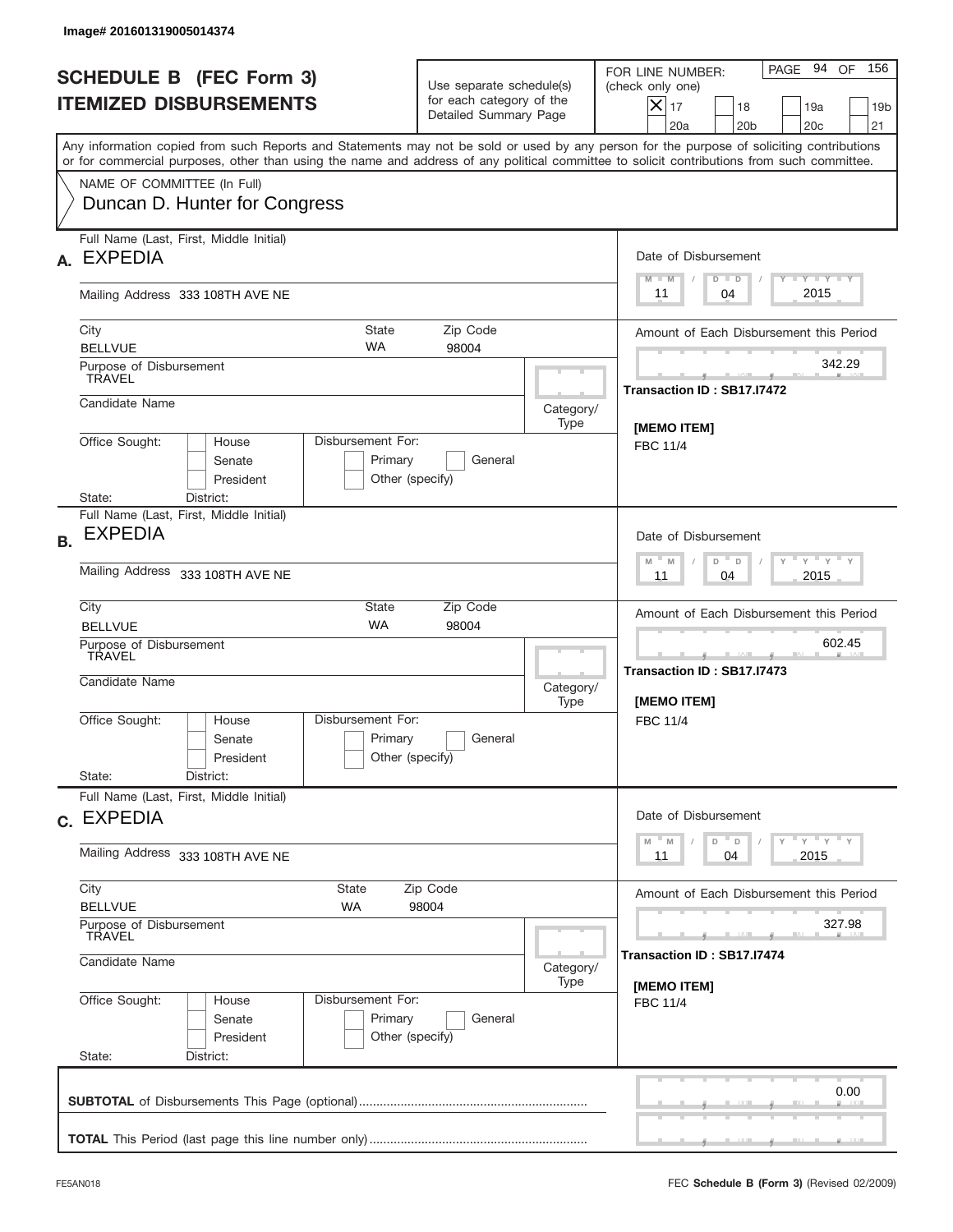| Image# 201601319005014375                                                                                                                                                                                                                                                               |                                                                                                                           |                                                     |                                                                                                                                                                   |  |  |  |
|-----------------------------------------------------------------------------------------------------------------------------------------------------------------------------------------------------------------------------------------------------------------------------------------|---------------------------------------------------------------------------------------------------------------------------|-----------------------------------------------------|-------------------------------------------------------------------------------------------------------------------------------------------------------------------|--|--|--|
| <b>SCHEDULE B (FEC Form 3)</b><br><b>ITEMIZED DISBURSEMENTS</b>                                                                                                                                                                                                                         | Use separate schedule(s)<br>for each category of the<br>Detailed Summary Page                                             |                                                     | 156<br>PAGE 95 OF<br>FOR LINE NUMBER:<br>(check only one)<br>$ \boldsymbol{\times} $<br>17<br>18<br>19 <sub>b</sub><br>19a<br>20a<br>20 <sub>b</sub><br>20c<br>21 |  |  |  |
| Any information copied from such Reports and Statements may not be sold or used by any person for the purpose of soliciting contributions<br>or for commercial purposes, other than using the name and address of any political committee to solicit contributions from such committee. |                                                                                                                           |                                                     |                                                                                                                                                                   |  |  |  |
| NAME OF COMMITTEE (In Full)<br>Duncan D. Hunter for Congress                                                                                                                                                                                                                            |                                                                                                                           |                                                     |                                                                                                                                                                   |  |  |  |
| Full Name (Last, First, Middle Initial)<br><b>HERTZ RENTAL CAR</b><br>А.                                                                                                                                                                                                                |                                                                                                                           |                                                     | Date of Disbursement<br>Y TY TY TY<br>$M - M$<br>$D$ $D$                                                                                                          |  |  |  |
| Mailing Address 225 BRAE BLVD                                                                                                                                                                                                                                                           |                                                                                                                           |                                                     | 2015<br>21<br>10                                                                                                                                                  |  |  |  |
| City<br>State<br>NJ<br><b>PARK RIDGE</b>                                                                                                                                                                                                                                                | Amount of Each Disbursement this Period                                                                                   |                                                     |                                                                                                                                                                   |  |  |  |
| Purpose of Disbursement<br><b>TRAVEL</b>                                                                                                                                                                                                                                                |                                                                                                                           |                                                     | 760.45<br>Transaction ID: SB17.I7460                                                                                                                              |  |  |  |
| Candidate Name                                                                                                                                                                                                                                                                          |                                                                                                                           | Category/<br>Type                                   | [MEMO ITEM]                                                                                                                                                       |  |  |  |
| Office Sought:<br>Disbursement For:<br>House<br>Senate<br>President<br>State:<br>District:                                                                                                                                                                                              | Primary<br>General<br>Other (specify)                                                                                     |                                                     | <b>FBC 11/4</b>                                                                                                                                                   |  |  |  |
| Full Name (Last, First, Middle Initial)<br><b>JAKES DEL MAR</b><br><b>B.</b>                                                                                                                                                                                                            | Date of Disbursement<br>$-\gamma + \gamma - \gamma$<br>D<br>M<br>M                                                        |                                                     |                                                                                                                                                                   |  |  |  |
| Mailing Address 1660 COAST BLVD                                                                                                                                                                                                                                                         | D<br>2015<br>11<br>03                                                                                                     |                                                     |                                                                                                                                                                   |  |  |  |
| City<br>State<br>CA<br><b>DEL MAR</b>                                                                                                                                                                                                                                                   | Amount of Each Disbursement this Period                                                                                   |                                                     |                                                                                                                                                                   |  |  |  |
| Purpose of Disbursement<br>FOOD/BEVERAGES<br>Candidate Name                                                                                                                                                                                                                             | Category/<br>Type                                                                                                         | 223.32<br>Transaction ID: SB17.I7292<br>[MEMO ITEM] |                                                                                                                                                                   |  |  |  |
| Disbursement For:<br>Office Sought:<br>House<br>Senate<br>President                                                                                                                                                                                                                     | Primary<br>General<br>Other (specify)                                                                                     |                                                     | FBC 11/4                                                                                                                                                          |  |  |  |
| State:<br>District:<br>Full Name (Last, First, Middle Initial)                                                                                                                                                                                                                          |                                                                                                                           |                                                     |                                                                                                                                                                   |  |  |  |
| c. KI'S RESTAURANT<br>Mailing Address 2591 S COAST HWY 101                                                                                                                                                                                                                              | Date of Disbursement<br>$\gamma$ $\gamma$ $\gamma$ $\gamma$ $\gamma$<br>M<br>$\overline{D}$<br>M<br>D<br>2015<br>10<br>21 |                                                     |                                                                                                                                                                   |  |  |  |
| City<br><b>State</b>                                                                                                                                                                                                                                                                    | Amount of Each Disbursement this Period                                                                                   |                                                     |                                                                                                                                                                   |  |  |  |
| <b>ENCINITAS</b><br>СA<br>Purpose of Disbursement<br>FOOD/BEVERAGES                                                                                                                                                                                                                     | 57.55                                                                                                                     |                                                     |                                                                                                                                                                   |  |  |  |
| Candidate Name                                                                                                                                                                                                                                                                          | Transaction ID: SB17.I7280                                                                                                |                                                     |                                                                                                                                                                   |  |  |  |
| Disbursement For:<br>Office Sought:<br>House<br>Senate<br>President<br>State:<br>District:                                                                                                                                                                                              | Primary<br>General<br>Other (specify)                                                                                     | Type                                                | [MEMO ITEM]<br><b>FBC 11/4</b>                                                                                                                                    |  |  |  |
|                                                                                                                                                                                                                                                                                         |                                                                                                                           |                                                     | 0.00                                                                                                                                                              |  |  |  |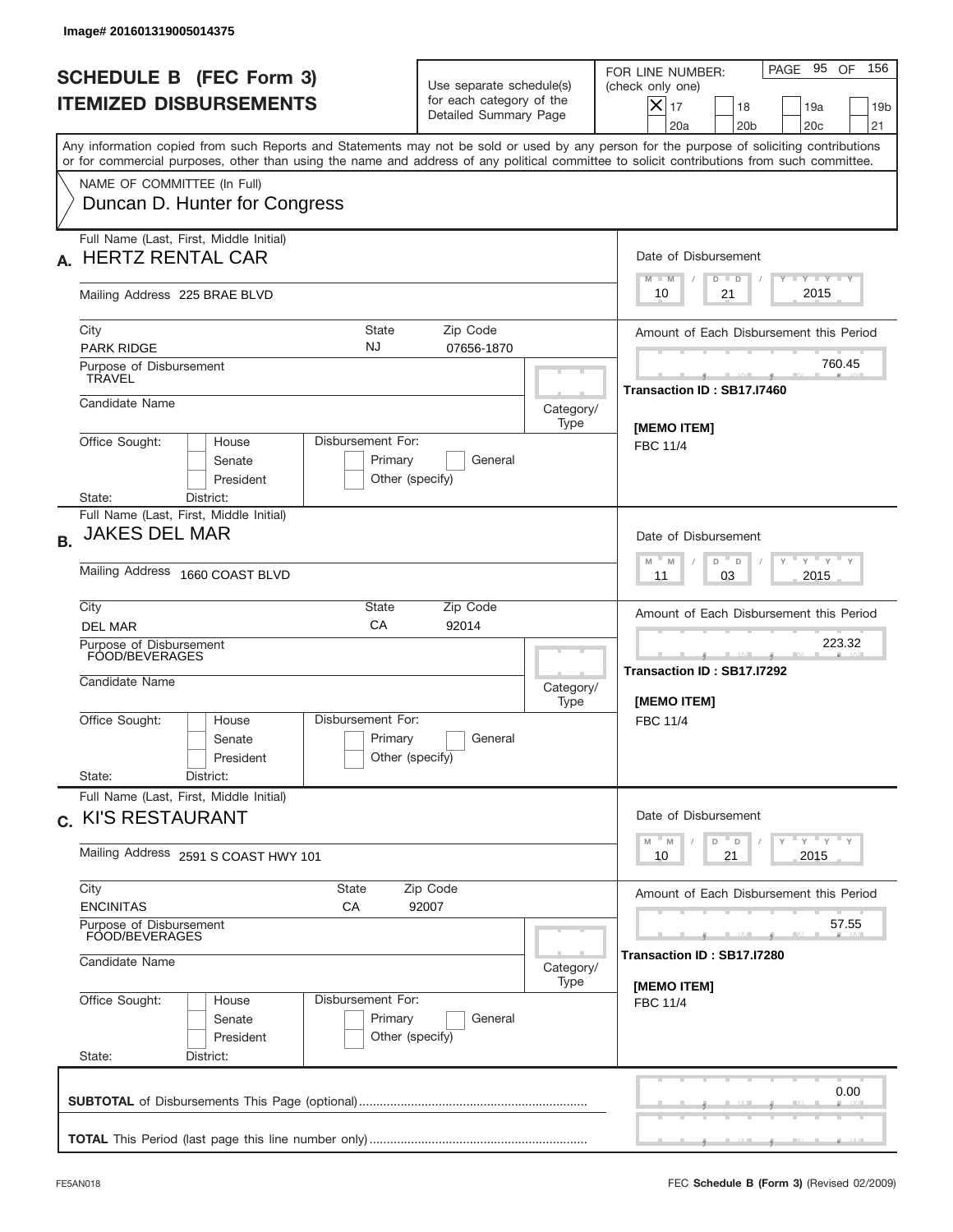|                                                            | Image# 201601319005014376                                                                                                 |                                                                 |                                                 |                                                                               |                                                          |                                                                                                                                                                                                                                                                                         |
|------------------------------------------------------------|---------------------------------------------------------------------------------------------------------------------------|-----------------------------------------------------------------|-------------------------------------------------|-------------------------------------------------------------------------------|----------------------------------------------------------|-----------------------------------------------------------------------------------------------------------------------------------------------------------------------------------------------------------------------------------------------------------------------------------------|
|                                                            |                                                                                                                           | <b>SCHEDULE B (FEC Form 3)</b><br><b>ITEMIZED DISBURSEMENTS</b> |                                                 | Use separate schedule(s)<br>for each category of the<br>Detailed Summary Page |                                                          | PAGE 96 OF<br>156<br>FOR LINE NUMBER:<br>(check only one)<br>$X _{17}$<br>18<br>19a<br>19 <sub>b</sub><br>20a<br>20 <sub>b</sub><br>20 <sub>c</sub><br>21                                                                                                                               |
|                                                            |                                                                                                                           |                                                                 |                                                 |                                                                               |                                                          | Any information copied from such Reports and Statements may not be sold or used by any person for the purpose of soliciting contributions<br>or for commercial purposes, other than using the name and address of any political committee to solicit contributions from such committee. |
|                                                            |                                                                                                                           | NAME OF COMMITTEE (In Full)<br>Duncan D. Hunter for Congress    |                                                 |                                                                               |                                                          |                                                                                                                                                                                                                                                                                         |
| А.                                                         | <b>KI'S RESTAURANT</b>                                                                                                    | Full Name (Last, First, Middle Initial)                         |                                                 |                                                                               |                                                          | Date of Disbursement                                                                                                                                                                                                                                                                    |
|                                                            |                                                                                                                           | Mailing Address 2591 S COAST HWY 101                            |                                                 |                                                                               |                                                          | Y I Y I Y I Y<br>$M - M$<br>$D$ $D$<br>2015<br>10<br>23                                                                                                                                                                                                                                 |
| City<br><b>ENCINITAS</b>                                   |                                                                                                                           |                                                                 | Amount of Each Disbursement this Period         |                                                                               |                                                          |                                                                                                                                                                                                                                                                                         |
|                                                            | Purpose of Disbursement<br>FOOD/BEVERAGES                                                                                 |                                                                 |                                                 |                                                                               |                                                          | 40.50<br>Transaction ID: SB17.I7281                                                                                                                                                                                                                                                     |
|                                                            | Candidate Name                                                                                                            |                                                                 |                                                 |                                                                               | Category/<br>Type                                        | <b>IMEMO ITEMI</b>                                                                                                                                                                                                                                                                      |
|                                                            | Office Sought:                                                                                                            | House<br>Senate<br>President                                    | Disbursement For:<br>Primary<br>Other (specify) | General                                                                       |                                                          | <b>FBC 11/4</b>                                                                                                                                                                                                                                                                         |
| <b>B.</b>                                                  | District:<br>State:<br>Full Name (Last, First, Middle Initial)<br><b>KI'S RESTAURANT</b>                                  |                                                                 |                                                 |                                                                               |                                                          | Date of Disbursement<br>ү " ү " ү " ү<br>$M - M$<br>D<br>D                                                                                                                                                                                                                              |
| City                                                       | Mailing Address 2591 S COAST HWY 101<br>State<br>Zip Code                                                                 |                                                                 |                                                 |                                                                               |                                                          | 2015<br>10<br>27<br>Amount of Each Disbursement this Period                                                                                                                                                                                                                             |
|                                                            | <b>ENCINITAS</b>                                                                                                          |                                                                 | CA                                              | 92007                                                                         |                                                          | 40.50                                                                                                                                                                                                                                                                                   |
|                                                            | Purpose of Disbursement<br>FOOD/BEVERAGES<br>Candidate Name                                                               |                                                                 |                                                 |                                                                               | Category/<br>Type                                        | Transaction ID: SB17.I7285<br><b>IMEMO ITEMI</b>                                                                                                                                                                                                                                        |
|                                                            | Office Sought:                                                                                                            | House<br>Senate<br>President                                    | Disbursement For:<br>Primary<br>Other (specify) | General                                                                       |                                                          | FBC 11/4                                                                                                                                                                                                                                                                                |
| State:                                                     |                                                                                                                           | District:<br>Full Name (Last, First, Middle Initial)            |                                                 |                                                                               |                                                          | Date of Disbursement                                                                                                                                                                                                                                                                    |
| c. KI'S RESTAURANT<br>Mailing Address 2591 S COAST HWY 101 |                                                                                                                           |                                                                 |                                                 |                                                                               | ү" ү" ү" ү<br>M<br>$D$ $-$<br>M<br>D<br>2015<br>10<br>30 |                                                                                                                                                                                                                                                                                         |
| City<br><b>ENCINITAS</b>                                   |                                                                                                                           |                                                                 | <b>State</b><br>СA                              | Zip Code<br>92007                                                             |                                                          | Amount of Each Disbursement this Period                                                                                                                                                                                                                                                 |
| Purpose of Disbursement<br>FOOD/BEVERAGES                  |                                                                                                                           |                                                                 |                                                 |                                                                               |                                                          | 58.30                                                                                                                                                                                                                                                                                   |
|                                                            | Candidate Name<br>Category/<br>Type                                                                                       |                                                                 |                                                 |                                                                               |                                                          | Transaction ID: SB17.I7289<br>[MEMO ITEM]                                                                                                                                                                                                                                               |
| State:                                                     | Office Sought:<br>Disbursement For:<br>House<br>Primary<br>Senate<br>General<br>Other (specify)<br>President<br>District: |                                                                 |                                                 |                                                                               | <b>FBC 11/4</b>                                          |                                                                                                                                                                                                                                                                                         |
|                                                            |                                                                                                                           |                                                                 |                                                 |                                                                               |                                                          | 0.00                                                                                                                                                                                                                                                                                    |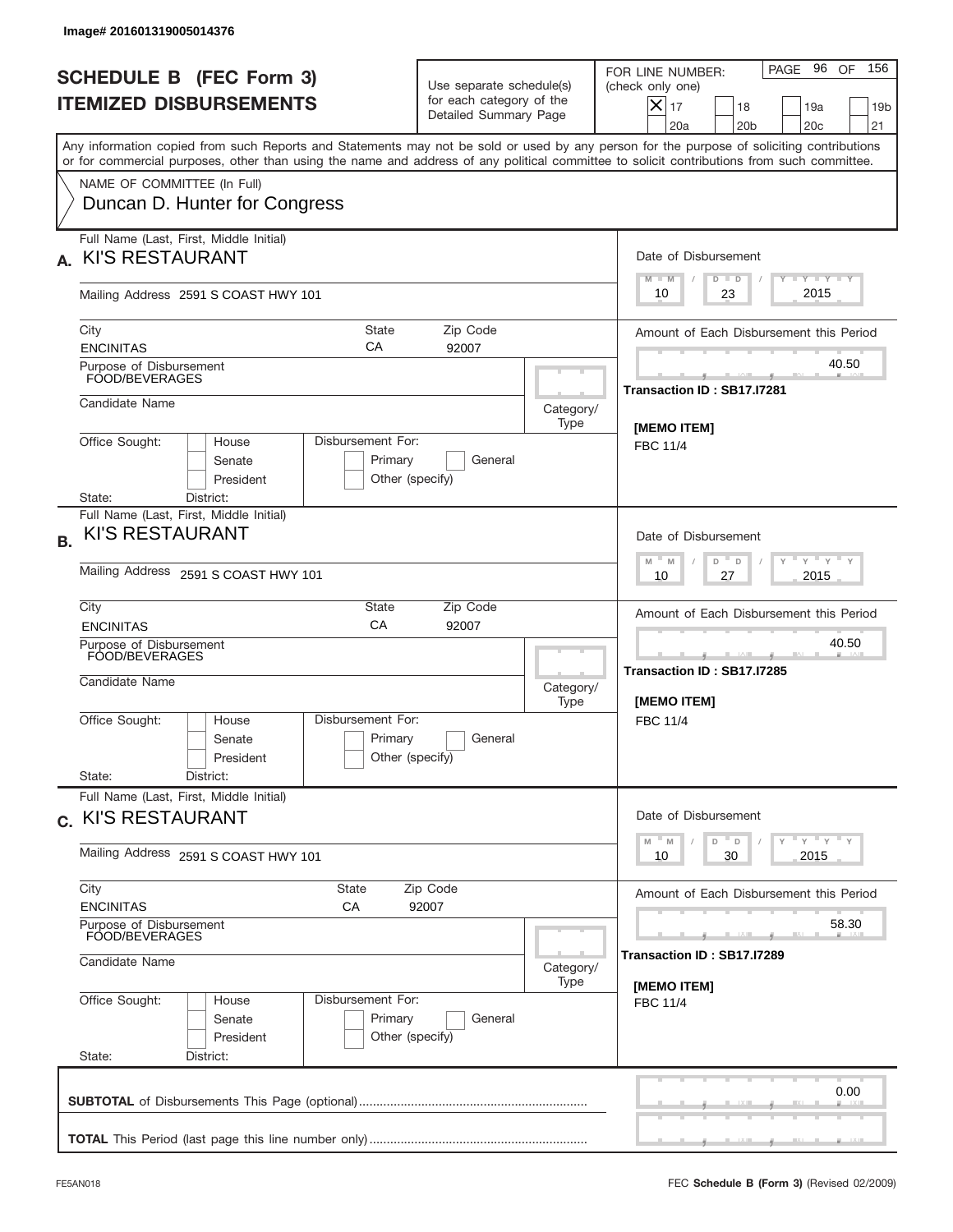| Image# 201601319005014377                                                                                                                                                                                                                                                                                              |                                                                                                                                 |                   |                                                                                                                                                           |
|------------------------------------------------------------------------------------------------------------------------------------------------------------------------------------------------------------------------------------------------------------------------------------------------------------------------|---------------------------------------------------------------------------------------------------------------------------------|-------------------|-----------------------------------------------------------------------------------------------------------------------------------------------------------|
| <b>SCHEDULE B (FEC Form 3)</b><br><b>ITEMIZED DISBURSEMENTS</b>                                                                                                                                                                                                                                                        | Use separate schedule(s)<br>for each category of the<br>Detailed Summary Page                                                   |                   | PAGE 97 OF<br>156<br>FOR LINE NUMBER:<br>(check only one)<br>$X _{17}$<br>18<br>19a<br>19 <sub>b</sub><br>20a<br>20 <sub>b</sub><br>20 <sub>c</sub><br>21 |
| Any information copied from such Reports and Statements may not be sold or used by any person for the purpose of soliciting contributions<br>or for commercial purposes, other than using the name and address of any political committee to solicit contributions from such committee.<br>NAME OF COMMITTEE (In Full) |                                                                                                                                 |                   |                                                                                                                                                           |
| Duncan D. Hunter for Congress                                                                                                                                                                                                                                                                                          |                                                                                                                                 |                   |                                                                                                                                                           |
| Full Name (Last, First, Middle Initial)<br><b>KI'S RESTAURANT</b><br>А.                                                                                                                                                                                                                                                |                                                                                                                                 |                   | Date of Disbursement<br>Y TY TY TY<br>$M - M$<br>$D$ $D$                                                                                                  |
| Mailing Address 2591 S COAST HWY 101                                                                                                                                                                                                                                                                                   |                                                                                                                                 |                   | 2015<br>04<br>11                                                                                                                                          |
| City<br><b>ENCINITAS</b>                                                                                                                                                                                                                                                                                               | <b>State</b><br>Zip Code<br>СA<br>92007                                                                                         |                   | Amount of Each Disbursement this Period                                                                                                                   |
| Purpose of Disbursement<br>FOOD/BEVERAGES                                                                                                                                                                                                                                                                              |                                                                                                                                 |                   | 55.65<br>Transaction ID: SB17.I7293                                                                                                                       |
| Candidate Name                                                                                                                                                                                                                                                                                                         |                                                                                                                                 | Category/<br>Type | <b>IMEMO ITEMI</b>                                                                                                                                        |
| Office Sought:<br>Disbursement For:<br>House<br>Senate<br>President<br>State:<br>District:                                                                                                                                                                                                                             | Primary<br>General<br>Other (specify)                                                                                           |                   | <b>FBC 11/4</b>                                                                                                                                           |
| Full Name (Last, First, Middle Initial)<br><b>LANDING BROTHERS</b><br><b>B.</b>                                                                                                                                                                                                                                        |                                                                                                                                 |                   | Date of Disbursement                                                                                                                                      |
| Mailing Address 115 KING ST                                                                                                                                                                                                                                                                                            | $\cdots$ $\gamma$ $\cdots$ $\gamma$ $\cdots$ $\gamma$<br>$M - M$<br>$D$ <sup><math>-</math></sup><br>$\Box$<br>2015<br>10<br>30 |                   |                                                                                                                                                           |
| City<br><b>ALEXANDRIA</b>                                                                                                                                                                                                                                                                                              | State<br>Zip Code<br>VA<br>22314                                                                                                |                   | Amount of Each Disbursement this Period                                                                                                                   |
| Purpose of Disbursement<br>FOOD/BEVERAGES<br>Candidate Name                                                                                                                                                                                                                                                            |                                                                                                                                 | Category/<br>Type | 331.99<br>Transaction ID: SB17.I7290<br>[MEMO ITEM]                                                                                                       |
| Disbursement For:<br>Office Sought:<br>House<br>Senate<br>President<br>State:<br>District:                                                                                                                                                                                                                             | Primary<br>General<br>Other (specify)                                                                                           |                   | FBC 11/4                                                                                                                                                  |
| Full Name (Last, First, Middle Initial)<br>c. MARRIOTT HOTELS                                                                                                                                                                                                                                                          |                                                                                                                                 |                   | Date of Disbursement                                                                                                                                      |
| Mailing Address 600 UNICORN PARK DR                                                                                                                                                                                                                                                                                    |                                                                                                                                 |                   | ү" ү" ү" ү<br>$-M$<br>$D$ $D$<br>M<br>02<br>2015<br>11                                                                                                    |
| City<br>State<br><b>WOBURN</b><br>МA                                                                                                                                                                                                                                                                                   | Amount of Each Disbursement this Period                                                                                         |                   |                                                                                                                                                           |
| Purpose of Disbursement<br>TRAVEL<br>Candidate Name                                                                                                                                                                                                                                                                    | 75.60<br>Transaction ID: SB17.I7467                                                                                             |                   |                                                                                                                                                           |
| Disbursement For:                                                                                                                                                                                                                                                                                                      | [MEMO ITEM]                                                                                                                     |                   |                                                                                                                                                           |
| Office Sought:<br>House<br>Senate<br>President<br>State:<br>District:                                                                                                                                                                                                                                                  | Primary<br>General<br>Other (specify)                                                                                           |                   | <b>FBC 11/4</b>                                                                                                                                           |
|                                                                                                                                                                                                                                                                                                                        |                                                                                                                                 |                   | 0.00                                                                                                                                                      |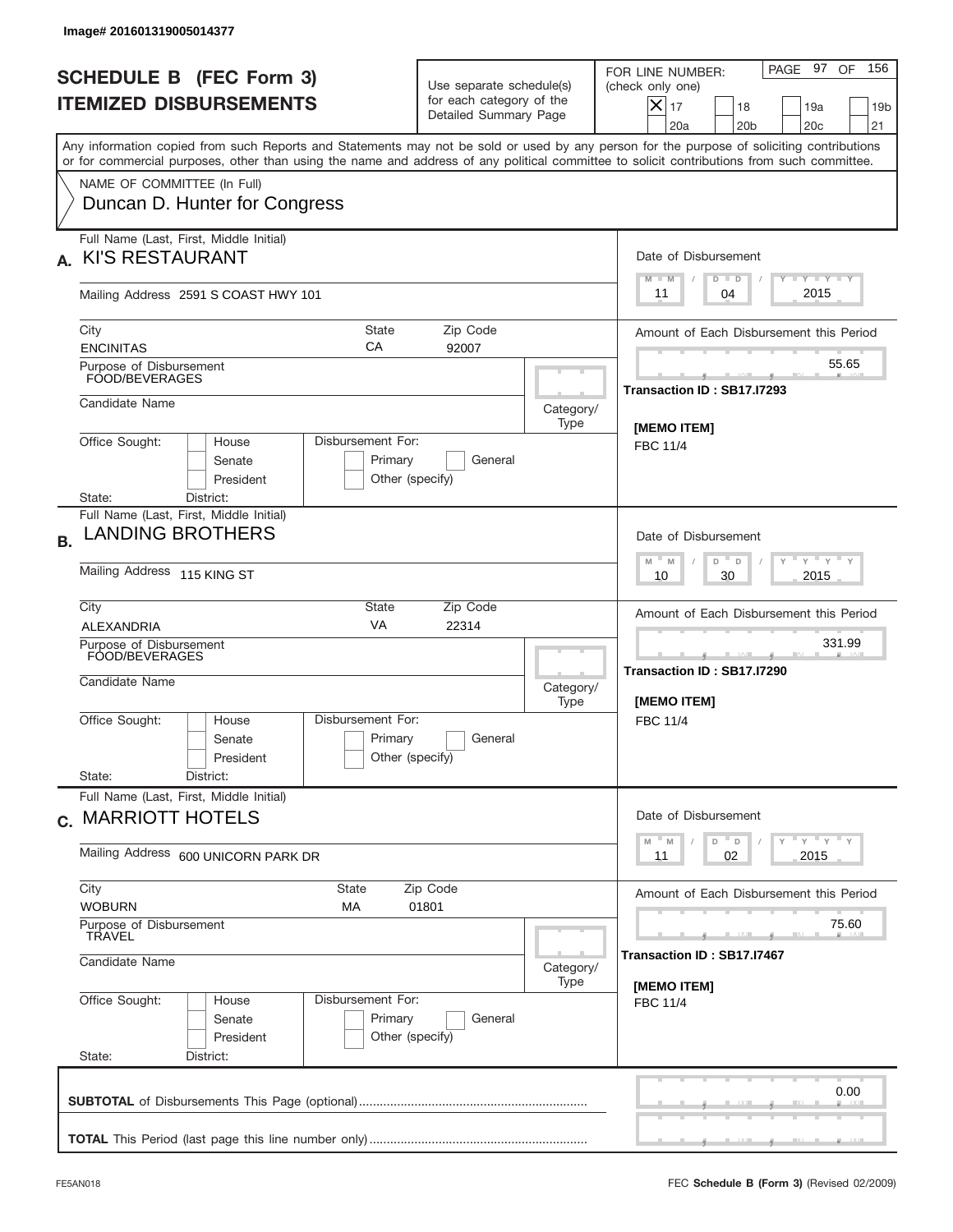|           | Image# 201601319005014378                                                                          |                                                 |                                                                               |                   |                                                                                                                                                                                                                                                                                         |
|-----------|----------------------------------------------------------------------------------------------------|-------------------------------------------------|-------------------------------------------------------------------------------|-------------------|-----------------------------------------------------------------------------------------------------------------------------------------------------------------------------------------------------------------------------------------------------------------------------------------|
|           | <b>SCHEDULE B (FEC Form 3)</b><br><b>ITEMIZED DISBURSEMENTS</b>                                    |                                                 | Use separate schedule(s)<br>for each category of the<br>Detailed Summary Page |                   | 156<br>PAGE 98<br>OF<br>FOR LINE NUMBER:<br>(check only one)<br>$X _{17}$<br>18<br>19a<br>19 <sub>b</sub><br>20 <sub>c</sub><br>20a<br>20 <sub>b</sub><br>21                                                                                                                            |
|           |                                                                                                    |                                                 |                                                                               |                   | Any information copied from such Reports and Statements may not be sold or used by any person for the purpose of soliciting contributions<br>or for commercial purposes, other than using the name and address of any political committee to solicit contributions from such committee. |
|           | NAME OF COMMITTEE (In Full)<br>Duncan D. Hunter for Congress                                       |                                                 |                                                                               |                   |                                                                                                                                                                                                                                                                                         |
|           | Full Name (Last, First, Middle Initial)<br><b>STEAM GAMES</b>                                      |                                                 |                                                                               |                   | Date of Disbursement                                                                                                                                                                                                                                                                    |
|           | Mailing Address PO BOX 1688                                                                        |                                                 |                                                                               |                   | <b>TANK TANK</b><br>$M - M$<br>$D$ $D$<br>2015<br>10<br>21                                                                                                                                                                                                                              |
|           | City<br><b>BELLEVUE</b>                                                                            | State<br><b>WA</b>                              | Zip Code<br>98009                                                             |                   | Amount of Each Disbursement this Period                                                                                                                                                                                                                                                 |
|           | Purpose of Disbursement<br>PERSONAL EXPENSE - TO BE PAID BACK                                      |                                                 |                                                                               |                   | 15.20<br>Transaction ID: SB17.I7374                                                                                                                                                                                                                                                     |
|           | Candidate Name                                                                                     |                                                 |                                                                               | Category/<br>Type | [MEMO ITEM]                                                                                                                                                                                                                                                                             |
|           | Office Sought:<br>House<br>Senate<br>President<br>State:<br>District:                              | Disbursement For:<br>Primary<br>Other (specify) | General                                                                       |                   | <b>FBC 11/4</b>                                                                                                                                                                                                                                                                         |
| <b>B.</b> | Full Name (Last, First, Middle Initial)<br><b>STEAM GAMES</b>                                      |                                                 |                                                                               |                   | Date of Disbursement<br>$\cdots$ $\gamma$ $\cdots$ $\gamma$ $\cdots$<br>$M - M$<br>D<br>$\Box$                                                                                                                                                                                          |
|           | Mailing Address PO BOX 1688<br>City                                                                | <b>State</b>                                    | Zip Code                                                                      |                   | 2015<br>10<br>21<br>Amount of Each Disbursement this Period                                                                                                                                                                                                                             |
|           | <b>BELLEVUE</b><br>Purpose of Disbursement<br>PERSONAL EXPENSE - TO BE PAID BACK<br>Candidate Name | <b>WA</b>                                       | 98009                                                                         | Category/<br>Type | 24.88<br>Transaction ID: SB17.I7375<br>[MEMO ITEM]                                                                                                                                                                                                                                      |
|           | Office Sought:<br>House<br>Senate<br>President<br>State:<br>District:                              | Disbursement For:<br>Primary<br>Other (specify) | General                                                                       |                   | FBC 11/4                                                                                                                                                                                                                                                                                |
|           | Full Name (Last, First, Middle Initial)<br>c. STEAM GAMES                                          |                                                 |                                                                               |                   | Date of Disbursement<br>$\gamma$ = $\gamma$ = $\gamma$ = $\gamma$<br>$-M$<br>D<br>M<br>D                                                                                                                                                                                                |
|           | Mailing Address PO BOX 1688                                                                        |                                                 |                                                                               |                   | 22<br>2015<br>10                                                                                                                                                                                                                                                                        |
|           | City<br><b>BELLEVUE</b>                                                                            | <b>State</b><br>WA                              | Zip Code<br>98009                                                             |                   | Amount of Each Disbursement this Period                                                                                                                                                                                                                                                 |
|           | Purpose of Disbursement<br>PERSONAL EXPENSE - TO BE PAID BACK<br>Candidate Name                    |                                                 |                                                                               | Category/         | 31.14<br>Transaction ID : SB17.I7376                                                                                                                                                                                                                                                    |
|           | Office Sought:<br>House<br>Senate<br>President<br>State:<br>District:                              | Disbursement For:<br>Primary<br>Other (specify) | General                                                                       | Type              | [MEMO ITEM]<br><b>FBC 11/4</b>                                                                                                                                                                                                                                                          |
|           |                                                                                                    |                                                 |                                                                               |                   | 0.00                                                                                                                                                                                                                                                                                    |
|           |                                                                                                    |                                                 |                                                                               |                   |                                                                                                                                                                                                                                                                                         |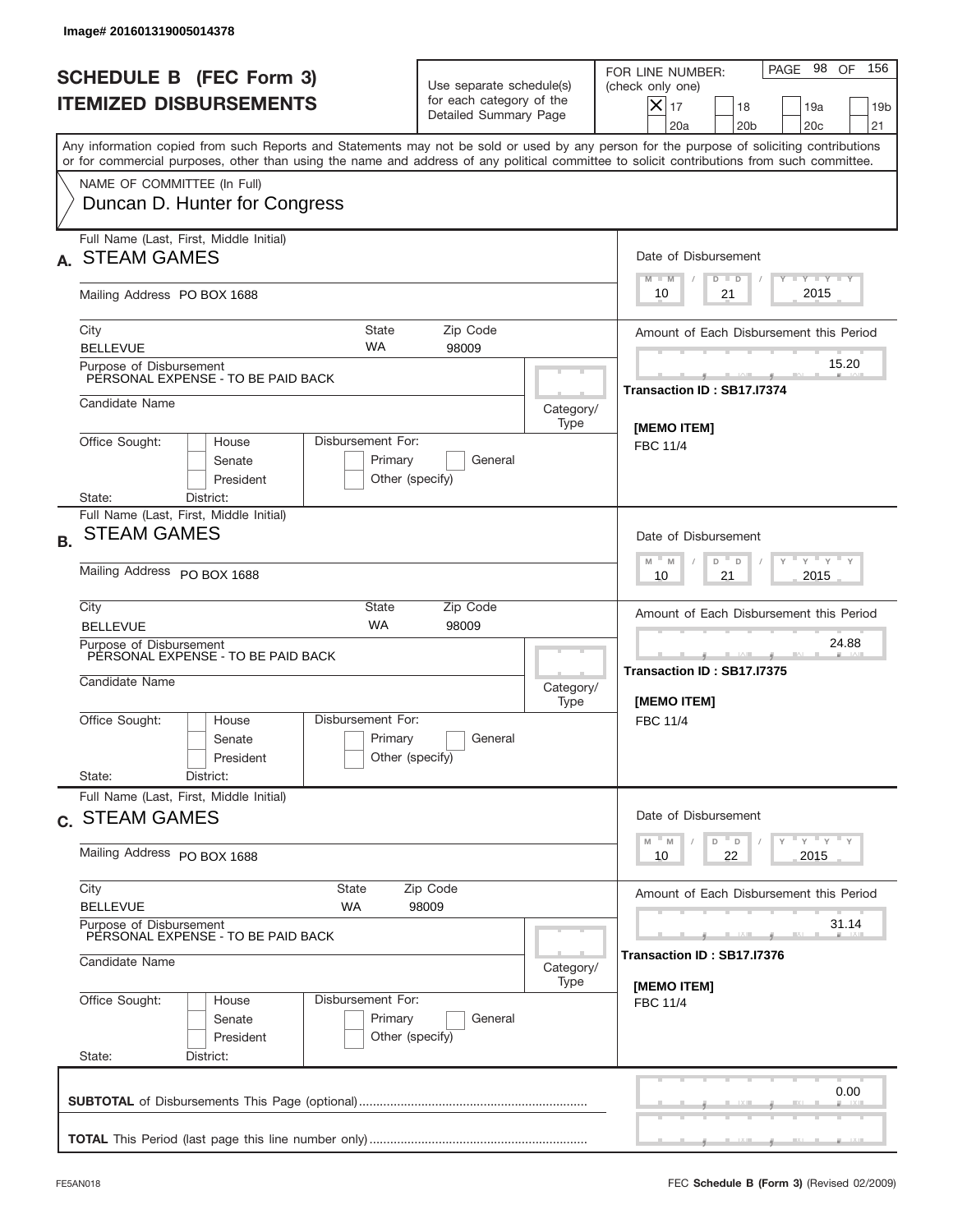|           | Image# 201601319005014379                                                  |                                                 |                                                                               |                   |                                                                                                                                                                                                                                                                                         |
|-----------|----------------------------------------------------------------------------|-------------------------------------------------|-------------------------------------------------------------------------------|-------------------|-----------------------------------------------------------------------------------------------------------------------------------------------------------------------------------------------------------------------------------------------------------------------------------------|
|           | <b>SCHEDULE B (FEC Form 3)</b><br><b>ITEMIZED DISBURSEMENTS</b>            |                                                 | Use separate schedule(s)<br>for each category of the<br>Detailed Summary Page |                   | 156<br>PAGE 99<br>OF<br>FOR LINE NUMBER:<br>(check only one)<br>$X _{17}$<br>18<br>19a<br>19 <sub>b</sub><br>20 <sub>c</sub><br>20a<br>20 <sub>b</sub><br>21                                                                                                                            |
|           |                                                                            |                                                 |                                                                               |                   | Any information copied from such Reports and Statements may not be sold or used by any person for the purpose of soliciting contributions<br>or for commercial purposes, other than using the name and address of any political committee to solicit contributions from such committee. |
|           | NAME OF COMMITTEE (In Full)<br>Duncan D. Hunter for Congress               |                                                 |                                                                               |                   |                                                                                                                                                                                                                                                                                         |
|           | Full Name (Last, First, Middle Initial)<br><b>STEAM GAMES</b>              |                                                 |                                                                               |                   | Date of Disbursement<br><b>TANK TANK</b><br>$M - M$<br>$D$ $D$                                                                                                                                                                                                                          |
|           | Mailing Address PO BOX 1688                                                |                                                 |                                                                               |                   | 2015<br>23<br>10                                                                                                                                                                                                                                                                        |
|           | City<br><b>BELLEVUE</b>                                                    | State<br><b>WA</b>                              | Zip Code<br>98009                                                             |                   | Amount of Each Disbursement this Period                                                                                                                                                                                                                                                 |
|           | Purpose of Disbursement<br>PERSONAL EXPENSE - TO BE PAID BACK              |                                                 |                                                                               |                   | 39.86<br>Transaction ID: SB17.I7378                                                                                                                                                                                                                                                     |
|           | Candidate Name                                                             |                                                 |                                                                               | Category/<br>Type | [MEMO ITEM]                                                                                                                                                                                                                                                                             |
|           | Office Sought:<br>House<br>Senate<br>President<br>State:                   | Disbursement For:<br>Primary<br>Other (specify) | General                                                                       |                   | <b>FBC 11/4</b>                                                                                                                                                                                                                                                                         |
| <b>B.</b> | District:<br>Full Name (Last, First, Middle Initial)<br><b>STEAM GAMES</b> |                                                 |                                                                               |                   | Date of Disbursement<br>$\cdots$ $\gamma$ $\cdots$ $\gamma$ $\cdots$<br>$M - M$<br>D<br>D                                                                                                                                                                                               |
|           | Mailing Address PO BOX 1688<br>City                                        | <b>State</b>                                    | Zip Code                                                                      |                   | 2015<br>10<br>26<br>Amount of Each Disbursement this Period                                                                                                                                                                                                                             |
|           | <b>BELLEVUE</b><br>Purpose of Disbursement                                 | <b>WA</b>                                       | 98009                                                                         |                   | 5.00                                                                                                                                                                                                                                                                                    |
|           | PERSONAL EXPENSE - TO BE PAID BACK<br>Candidate Name                       |                                                 |                                                                               | Category/<br>Type | Transaction ID: SB17.I7379<br>[MEMO ITEM]                                                                                                                                                                                                                                               |
|           | Office Sought:<br>House<br>Senate<br>President<br>State:<br>District:      | Disbursement For:<br>Primary<br>Other (specify) | General                                                                       |                   | FBC 11/4                                                                                                                                                                                                                                                                                |
|           | Full Name (Last, First, Middle Initial)<br>c. UNITED AIRLINES              |                                                 |                                                                               |                   | Date of Disbursement                                                                                                                                                                                                                                                                    |
|           | Mailing Address P.O. BOX 66100                                             |                                                 |                                                                               |                   | $Y$ $Y$ $Y$ $Y$ $Y$<br>$M - M$<br>D<br>D<br>2015<br>10<br>27                                                                                                                                                                                                                            |
|           | City<br><b>CHICAGO</b>                                                     | State<br>IL                                     | Zip Code<br>60666-1604                                                        |                   | Amount of Each Disbursement this Period                                                                                                                                                                                                                                                 |
|           | Purpose of Disbursement<br>TRAVEL<br>Candidate Name                        |                                                 |                                                                               | Category/         | 15.96<br>Transaction ID : SB17.I7462                                                                                                                                                                                                                                                    |
|           | Office Sought:<br>House<br>Senate<br>President<br>State:<br>District:      | Disbursement For:<br>Primary<br>Other (specify) | General                                                                       | Type              | [MEMO ITEM]<br><b>FBC 11/4</b>                                                                                                                                                                                                                                                          |
|           |                                                                            |                                                 |                                                                               |                   | 0.00                                                                                                                                                                                                                                                                                    |
|           |                                                                            |                                                 |                                                                               |                   |                                                                                                                                                                                                                                                                                         |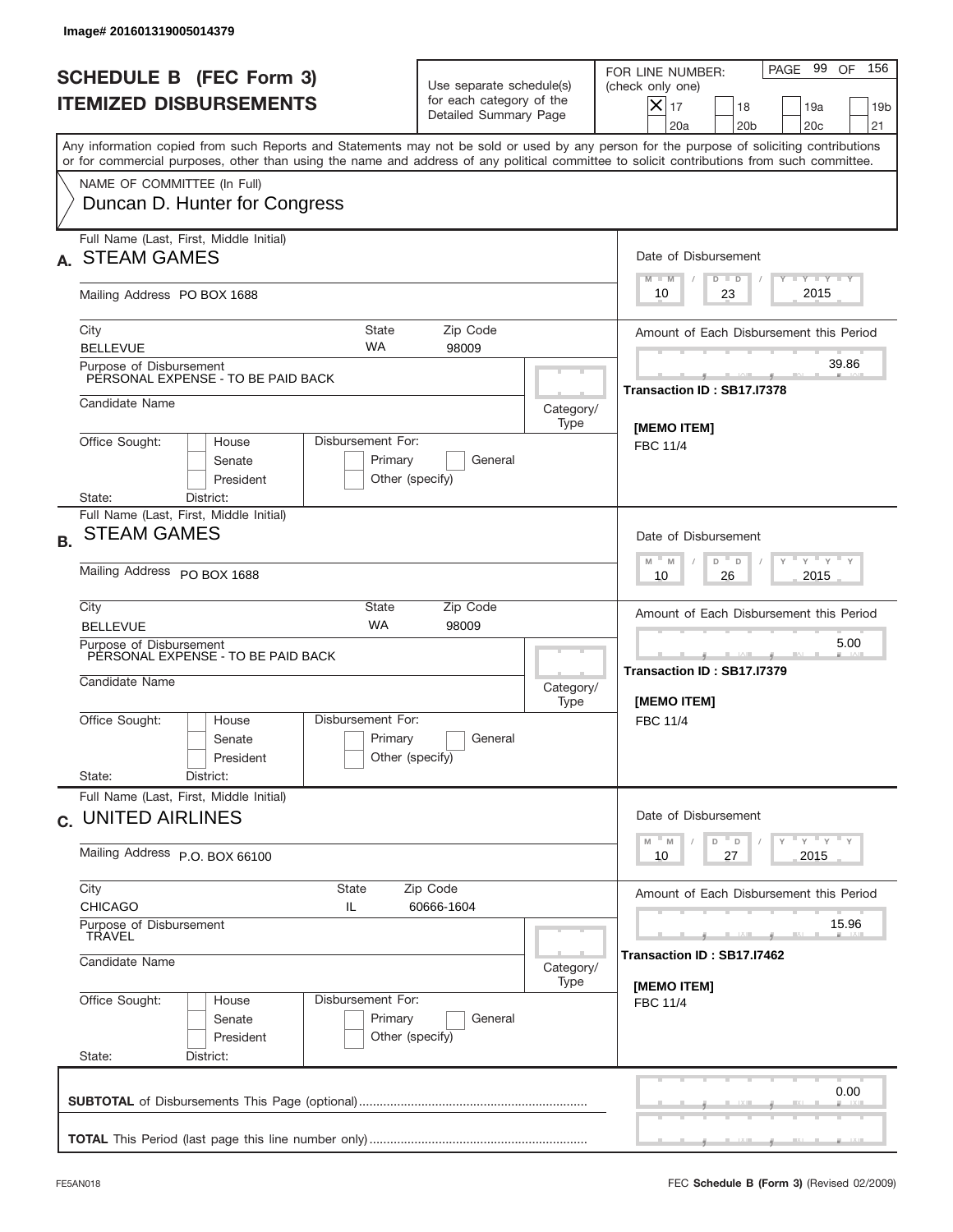| Image# 201601319005014380                                                                                                                                                                                                                                                               |                                                                               |                                                                |                                                                                                                                                                      |  |  |
|-----------------------------------------------------------------------------------------------------------------------------------------------------------------------------------------------------------------------------------------------------------------------------------------|-------------------------------------------------------------------------------|----------------------------------------------------------------|----------------------------------------------------------------------------------------------------------------------------------------------------------------------|--|--|
| <b>SCHEDULE B (FEC Form 3)</b><br><b>ITEMIZED DISBURSEMENTS</b>                                                                                                                                                                                                                         | Use separate schedule(s)<br>for each category of the<br>Detailed Summary Page |                                                                | PAGE 100 OF<br>156<br>FOR LINE NUMBER:<br>(check only one)<br>$ \mathsf{X} _{17}$<br>18<br>19a<br>19 <sub>b</sub><br>20a<br>20 <sub>b</sub><br>20 <sub>c</sub><br>21 |  |  |
| Any information copied from such Reports and Statements may not be sold or used by any person for the purpose of soliciting contributions<br>or for commercial purposes, other than using the name and address of any political committee to solicit contributions from such committee. |                                                                               |                                                                |                                                                                                                                                                      |  |  |
| NAME OF COMMITTEE (In Full)<br>Duncan D. Hunter for Congress                                                                                                                                                                                                                            |                                                                               |                                                                |                                                                                                                                                                      |  |  |
| Full Name (Last, First, Middle Initial)<br><b>UNITED AIRLINES</b>                                                                                                                                                                                                                       |                                                                               |                                                                | Date of Disbursement<br>Y FY FY FY                                                                                                                                   |  |  |
| Mailing Address P.O. BOX 66100                                                                                                                                                                                                                                                          |                                                                               |                                                                | $M - M$<br>$D$ $D$<br>2015<br>03<br>11                                                                                                                               |  |  |
| City<br><b>CHICAGO</b>                                                                                                                                                                                                                                                                  | State<br>Zip Code<br>IL<br>60666-1604                                         |                                                                | Amount of Each Disbursement this Period                                                                                                                              |  |  |
| Purpose of Disbursement<br><b>TRAVEL</b>                                                                                                                                                                                                                                                |                                                                               |                                                                | 15.96<br>Transaction ID: SB17.I7469                                                                                                                                  |  |  |
| Candidate Name                                                                                                                                                                                                                                                                          |                                                                               | Category/<br>Type                                              | <b>IMEMO ITEMI</b>                                                                                                                                                   |  |  |
| Office Sought:<br>House<br>Senate<br>President                                                                                                                                                                                                                                          | Disbursement For:<br>Primary<br>General<br>Other (specify)                    |                                                                | <b>FBC 11/4</b>                                                                                                                                                      |  |  |
| District:<br>State:<br>Full Name (Last, First, Middle Initial)<br><b>UNITED AIRLINES</b><br><b>B.</b>                                                                                                                                                                                   |                                                                               |                                                                | Date of Disbursement<br>ү " ү " ү " ү<br>$M - M$<br>$D$ $D$                                                                                                          |  |  |
| Mailing Address P.O. BOX 66100<br>City                                                                                                                                                                                                                                                  | 2015<br>11<br>04                                                              |                                                                |                                                                                                                                                                      |  |  |
| <b>CHICAGO</b>                                                                                                                                                                                                                                                                          | Amount of Each Disbursement this Period<br>105.30                             |                                                                |                                                                                                                                                                      |  |  |
| Purpose of Disbursement<br>TRAVEL<br>Candidate Name                                                                                                                                                                                                                                     |                                                                               | Category/<br>Type                                              | ____<br>Transaction ID: SB17.I7482<br>[MEMO ITEM]                                                                                                                    |  |  |
| Office Sought:<br>House<br>Senate<br>President<br>State:<br>District:                                                                                                                                                                                                                   | Disbursement For:<br>Primary<br>General<br>Other (specify)                    |                                                                | FBC 11/4                                                                                                                                                             |  |  |
| Full Name (Last, First, Middle Initial)<br>c. UNITED AIRLINES                                                                                                                                                                                                                           |                                                                               |                                                                | Date of Disbursement                                                                                                                                                 |  |  |
| Mailing Address P.O. BOX 66100                                                                                                                                                                                                                                                          |                                                                               | $Y$ $Y$ $Y$ $Y$ $Y$<br>$-M$<br>D<br>M<br>D<br>2015<br>11<br>04 |                                                                                                                                                                      |  |  |
| City<br><b>CHICAGO</b>                                                                                                                                                                                                                                                                  | State<br>Zip Code<br>IL<br>60666-1604                                         |                                                                |                                                                                                                                                                      |  |  |
| Purpose of Disbursement<br>TRAVEL                                                                                                                                                                                                                                                       |                                                                               | 105.30<br>Transaction ID : SB17.I7483                          |                                                                                                                                                                      |  |  |
| Candidate Name                                                                                                                                                                                                                                                                          | [MEMO ITEM]                                                                   |                                                                |                                                                                                                                                                      |  |  |
| Office Sought:<br>House<br>Senate<br>President<br>State:<br>District:                                                                                                                                                                                                                   | Disbursement For:<br>Primary<br>General<br>Other (specify)                    |                                                                | <b>FBC 11/4</b>                                                                                                                                                      |  |  |
|                                                                                                                                                                                                                                                                                         |                                                                               |                                                                | 0.00                                                                                                                                                                 |  |  |
|                                                                                                                                                                                                                                                                                         |                                                                               |                                                                |                                                                                                                                                                      |  |  |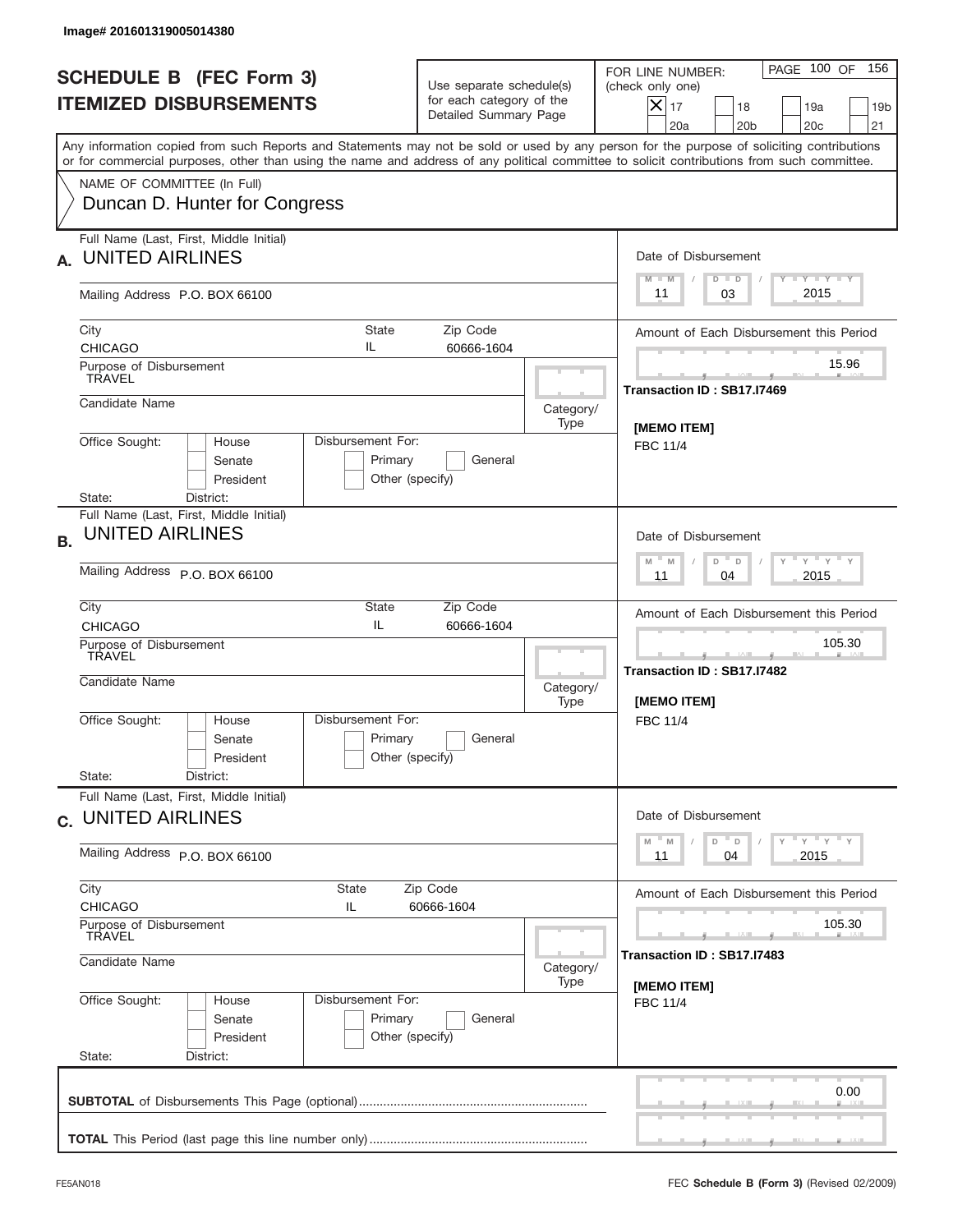| Image# 201601319005014381                                                                                                                                                                                                                                                                                              |                                                                               |                   |                                                                                                                                                                             |
|------------------------------------------------------------------------------------------------------------------------------------------------------------------------------------------------------------------------------------------------------------------------------------------------------------------------|-------------------------------------------------------------------------------|-------------------|-----------------------------------------------------------------------------------------------------------------------------------------------------------------------------|
| <b>SCHEDULE B (FEC Form 3)</b><br><b>ITEMIZED DISBURSEMENTS</b>                                                                                                                                                                                                                                                        | Use separate schedule(s)<br>for each category of the<br>Detailed Summary Page |                   | PAGE 101 OF<br>156<br>FOR LINE NUMBER:<br>(check only one)<br>$\overline{\mathsf{x}}$ 17<br>18<br>19a<br>19 <sub>b</sub><br>20a<br>20 <sub>b</sub><br>20 <sub>c</sub><br>21 |
| Any information copied from such Reports and Statements may not be sold or used by any person for the purpose of soliciting contributions<br>or for commercial purposes, other than using the name and address of any political committee to solicit contributions from such committee.<br>NAME OF COMMITTEE (In Full) |                                                                               |                   |                                                                                                                                                                             |
| Duncan D. Hunter for Congress                                                                                                                                                                                                                                                                                          |                                                                               |                   |                                                                                                                                                                             |
| Full Name (Last, First, Middle Initial)<br><b>UNITED AIRLINES</b><br>А.                                                                                                                                                                                                                                                |                                                                               |                   | Date of Disbursement<br>Y TY TY TY<br>$M - M$<br>$D$ $D$                                                                                                                    |
| Mailing Address P.O. BOX 66100                                                                                                                                                                                                                                                                                         |                                                                               |                   | 2015<br>04<br>11                                                                                                                                                            |
| City<br><b>State</b><br>IL<br><b>CHICAGO</b>                                                                                                                                                                                                                                                                           | Zip Code<br>60666-1604                                                        |                   | Amount of Each Disbursement this Period                                                                                                                                     |
| Purpose of Disbursement<br><b>TRAVEL</b>                                                                                                                                                                                                                                                                               |                                                                               |                   | 246.00<br>Transaction ID: SB17.I7484                                                                                                                                        |
| Candidate Name                                                                                                                                                                                                                                                                                                         |                                                                               | Category/<br>Type | [MEMO ITEM]                                                                                                                                                                 |
| Disbursement For:<br>Office Sought:<br>House<br>Senate<br>President                                                                                                                                                                                                                                                    | Primary<br>General<br>Other (specify)                                         |                   | <b>FBC 11/4</b>                                                                                                                                                             |
| State:<br>District:<br>Full Name (Last, First, Middle Initial)<br><b>FIRST BANKCARD</b><br><b>B.</b>                                                                                                                                                                                                                   |                                                                               |                   | Date of Disbursement                                                                                                                                                        |
| Mailing Address P.O. BOX 3331                                                                                                                                                                                                                                                                                          | $Y$ $Y$ $Y$ $Y$ $Y$<br>$M - M$<br>D<br>$\mathsf D$<br>2015<br>10<br>20        |                   |                                                                                                                                                                             |
| City<br>State<br><b>NE</b><br><b>OMAHA</b>                                                                                                                                                                                                                                                                             | Amount of Each Disbursement this Period                                       |                   |                                                                                                                                                                             |
| Purpose of Disbursement<br>CC PAYMENT<br>Candidate Name                                                                                                                                                                                                                                                                |                                                                               | Category/<br>Type | 10837.45<br>Transaction ID: SB17.I7187                                                                                                                                      |
| Disbursement For:<br>Office Sought:<br>House<br>Senate<br>President                                                                                                                                                                                                                                                    | Primary<br>General<br>Other (specify)                                         |                   |                                                                                                                                                                             |
| State:<br>District:<br>Full Name (Last, First, Middle Initial)                                                                                                                                                                                                                                                         |                                                                               |                   |                                                                                                                                                                             |
| $c.$ AT&T                                                                                                                                                                                                                                                                                                              | Date of Disbursement<br>$\gamma$ = $\gamma$ = $\gamma$ = $\gamma$             |                   |                                                                                                                                                                             |
| Mailing Address 208 S AKARD ST                                                                                                                                                                                                                                                                                         | $-M$<br>$D$ $D$<br>M<br>2015<br>10<br>08                                      |                   |                                                                                                                                                                             |
| City<br>State<br><b>DALLAS</b><br>ТX                                                                                                                                                                                                                                                                                   | Amount of Each Disbursement this Period                                       |                   |                                                                                                                                                                             |
| Purpose of Disbursement<br><b>PHONES</b><br>Candidate Name                                                                                                                                                                                                                                                             | 575.99<br>Transaction ID: SB17.I7431                                          |                   |                                                                                                                                                                             |
| Office Sought:<br>Disbursement For:<br>House<br>Senate<br>President<br>State:<br>District:                                                                                                                                                                                                                             | Primary<br>General<br>Other (specify)                                         | Category/<br>Type | [MEMO ITEM]<br>FBC 10/20                                                                                                                                                    |
|                                                                                                                                                                                                                                                                                                                        |                                                                               |                   | 10837.45                                                                                                                                                                    |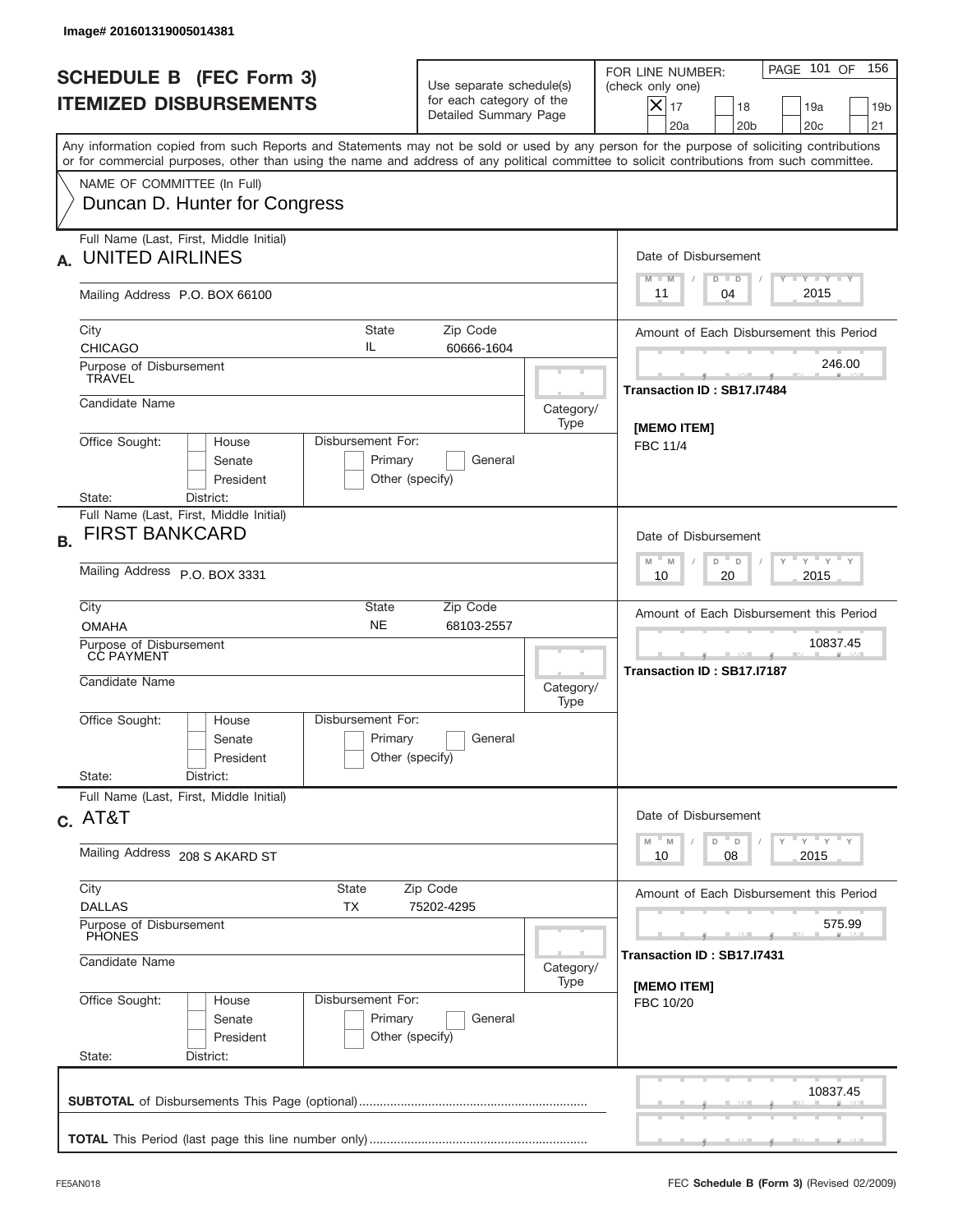| FOR LINE NUMBER:<br><b>SCHEDULE B (FEC Form 3)</b><br>Use separate schedule(s)<br>(check only one)<br>for each category of the<br><b>ITEMIZED DISBURSEMENTS</b><br>$X _{17}$<br>18<br>Detailed Summary Page<br>20a<br>20 <sub>b</sub><br>Any information copied from such Reports and Statements may not be sold or used by any person for the purpose of soliciting contributions<br>or for commercial purposes, other than using the name and address of any political committee to solicit contributions from such committee.<br>NAME OF COMMITTEE (In Full)<br>Duncan D. Hunter for Congress<br>Full Name (Last, First, Middle Initial)<br>A. AT&T<br>Date of Disbursement<br>$M - M$<br>$D$ $D$<br>13<br>10<br>Mailing Address 208 S AKARD ST<br>State<br>Zip Code<br>City<br>ТX<br><b>DALLAS</b><br>75202-4295<br>Purpose of Disbursement<br><b>PHONES</b><br>Transaction ID: SB17.I7432<br>Candidate Name<br>Category/<br>Type<br>[MEMO ITEM]<br>Office Sought:<br>Disbursement For:<br>House<br>FBC 10/20<br>Senate<br>Primary<br>General<br>President<br>Other (specify)<br>State:<br>District:<br>Full Name (Last, First, Middle Initial)<br>AT&T<br>Date of Disbursement<br><b>B.</b><br>$M - M$<br>D<br>$\Box$<br>Mailing Address 208 S AKARD ST<br>10<br>13<br>City<br>State<br>Zip Code<br><b>TX</b><br><b>DALLAS</b><br>75202-4295<br>Purpose of Disbursement<br>PHONES<br>____<br>Transaction ID: SB17.I7433<br>Candidate Name<br>Category/<br>[MEMO ITEM]<br>Type<br>Disbursement For:<br>Office Sought:<br>House<br>FBC 10/20<br>Primary<br>General<br>Senate<br>Other (specify)<br>President<br>State:<br>District:<br>Full Name (Last, First, Middle Initial)<br>Date of Disbursement<br>c. BULL FEATHERS<br>M<br>D<br>M<br>D<br>Mailing Address 410 FIRST ST SE<br>09<br>10<br>City<br>State<br>Zip Code<br><b>WASHINGTON</b><br>DC<br>20003<br>Purpose of Disbursement<br>FOOD/BEVERAGES | Image# 201601319005014382 |                                                                       |
|----------------------------------------------------------------------------------------------------------------------------------------------------------------------------------------------------------------------------------------------------------------------------------------------------------------------------------------------------------------------------------------------------------------------------------------------------------------------------------------------------------------------------------------------------------------------------------------------------------------------------------------------------------------------------------------------------------------------------------------------------------------------------------------------------------------------------------------------------------------------------------------------------------------------------------------------------------------------------------------------------------------------------------------------------------------------------------------------------------------------------------------------------------------------------------------------------------------------------------------------------------------------------------------------------------------------------------------------------------------------------------------------------------------------------------------------------------------------------------------------------------------------------------------------------------------------------------------------------------------------------------------------------------------------------------------------------------------------------------------------------------------------------------------------------------------------------------------------------------------------------------------------------------------|---------------------------|-----------------------------------------------------------------------|
|                                                                                                                                                                                                                                                                                                                                                                                                                                                                                                                                                                                                                                                                                                                                                                                                                                                                                                                                                                                                                                                                                                                                                                                                                                                                                                                                                                                                                                                                                                                                                                                                                                                                                                                                                                                                                                                                                                                |                           | 156<br>PAGE 102 OF<br>19a<br>19 <sub>b</sub><br>20 <sub>c</sub><br>21 |
|                                                                                                                                                                                                                                                                                                                                                                                                                                                                                                                                                                                                                                                                                                                                                                                                                                                                                                                                                                                                                                                                                                                                                                                                                                                                                                                                                                                                                                                                                                                                                                                                                                                                                                                                                                                                                                                                                                                |                           |                                                                       |
|                                                                                                                                                                                                                                                                                                                                                                                                                                                                                                                                                                                                                                                                                                                                                                                                                                                                                                                                                                                                                                                                                                                                                                                                                                                                                                                                                                                                                                                                                                                                                                                                                                                                                                                                                                                                                                                                                                                |                           |                                                                       |
|                                                                                                                                                                                                                                                                                                                                                                                                                                                                                                                                                                                                                                                                                                                                                                                                                                                                                                                                                                                                                                                                                                                                                                                                                                                                                                                                                                                                                                                                                                                                                                                                                                                                                                                                                                                                                                                                                                                |                           |                                                                       |
|                                                                                                                                                                                                                                                                                                                                                                                                                                                                                                                                                                                                                                                                                                                                                                                                                                                                                                                                                                                                                                                                                                                                                                                                                                                                                                                                                                                                                                                                                                                                                                                                                                                                                                                                                                                                                                                                                                                |                           | <b>TANK TANK</b><br>2015                                              |
|                                                                                                                                                                                                                                                                                                                                                                                                                                                                                                                                                                                                                                                                                                                                                                                                                                                                                                                                                                                                                                                                                                                                                                                                                                                                                                                                                                                                                                                                                                                                                                                                                                                                                                                                                                                                                                                                                                                |                           | Amount of Each Disbursement this Period                               |
|                                                                                                                                                                                                                                                                                                                                                                                                                                                                                                                                                                                                                                                                                                                                                                                                                                                                                                                                                                                                                                                                                                                                                                                                                                                                                                                                                                                                                                                                                                                                                                                                                                                                                                                                                                                                                                                                                                                |                           | 949.19                                                                |
|                                                                                                                                                                                                                                                                                                                                                                                                                                                                                                                                                                                                                                                                                                                                                                                                                                                                                                                                                                                                                                                                                                                                                                                                                                                                                                                                                                                                                                                                                                                                                                                                                                                                                                                                                                                                                                                                                                                |                           |                                                                       |
|                                                                                                                                                                                                                                                                                                                                                                                                                                                                                                                                                                                                                                                                                                                                                                                                                                                                                                                                                                                                                                                                                                                                                                                                                                                                                                                                                                                                                                                                                                                                                                                                                                                                                                                                                                                                                                                                                                                |                           |                                                                       |
|                                                                                                                                                                                                                                                                                                                                                                                                                                                                                                                                                                                                                                                                                                                                                                                                                                                                                                                                                                                                                                                                                                                                                                                                                                                                                                                                                                                                                                                                                                                                                                                                                                                                                                                                                                                                                                                                                                                |                           |                                                                       |
|                                                                                                                                                                                                                                                                                                                                                                                                                                                                                                                                                                                                                                                                                                                                                                                                                                                                                                                                                                                                                                                                                                                                                                                                                                                                                                                                                                                                                                                                                                                                                                                                                                                                                                                                                                                                                                                                                                                |                           | $-\gamma + \gamma - \gamma$<br>2015                                   |
|                                                                                                                                                                                                                                                                                                                                                                                                                                                                                                                                                                                                                                                                                                                                                                                                                                                                                                                                                                                                                                                                                                                                                                                                                                                                                                                                                                                                                                                                                                                                                                                                                                                                                                                                                                                                                                                                                                                |                           | Amount of Each Disbursement this Period                               |
|                                                                                                                                                                                                                                                                                                                                                                                                                                                                                                                                                                                                                                                                                                                                                                                                                                                                                                                                                                                                                                                                                                                                                                                                                                                                                                                                                                                                                                                                                                                                                                                                                                                                                                                                                                                                                                                                                                                |                           | 190.50                                                                |
|                                                                                                                                                                                                                                                                                                                                                                                                                                                                                                                                                                                                                                                                                                                                                                                                                                                                                                                                                                                                                                                                                                                                                                                                                                                                                                                                                                                                                                                                                                                                                                                                                                                                                                                                                                                                                                                                                                                |                           |                                                                       |
|                                                                                                                                                                                                                                                                                                                                                                                                                                                                                                                                                                                                                                                                                                                                                                                                                                                                                                                                                                                                                                                                                                                                                                                                                                                                                                                                                                                                                                                                                                                                                                                                                                                                                                                                                                                                                                                                                                                |                           |                                                                       |
|                                                                                                                                                                                                                                                                                                                                                                                                                                                                                                                                                                                                                                                                                                                                                                                                                                                                                                                                                                                                                                                                                                                                                                                                                                                                                                                                                                                                                                                                                                                                                                                                                                                                                                                                                                                                                                                                                                                |                           | γ <sup>=</sup> γ <sup>=</sup> γ <sup>=</sup> γ<br>2015                |
|                                                                                                                                                                                                                                                                                                                                                                                                                                                                                                                                                                                                                                                                                                                                                                                                                                                                                                                                                                                                                                                                                                                                                                                                                                                                                                                                                                                                                                                                                                                                                                                                                                                                                                                                                                                                                                                                                                                |                           | Amount of Each Disbursement this Period                               |
| Transaction ID : SB17.I7278                                                                                                                                                                                                                                                                                                                                                                                                                                                                                                                                                                                                                                                                                                                                                                                                                                                                                                                                                                                                                                                                                                                                                                                                                                                                                                                                                                                                                                                                                                                                                                                                                                                                                                                                                                                                                                                                                    |                           | 496.13                                                                |
| Candidate Name<br>Category/<br>Type<br>[MEMO ITEM]                                                                                                                                                                                                                                                                                                                                                                                                                                                                                                                                                                                                                                                                                                                                                                                                                                                                                                                                                                                                                                                                                                                                                                                                                                                                                                                                                                                                                                                                                                                                                                                                                                                                                                                                                                                                                                                             |                           |                                                                       |
| Office Sought:<br>Disbursement For:<br>House<br>FBC 10/20<br>Primary<br>Senate<br>General<br>President<br>Other (specify)<br>State:<br>District:                                                                                                                                                                                                                                                                                                                                                                                                                                                                                                                                                                                                                                                                                                                                                                                                                                                                                                                                                                                                                                                                                                                                                                                                                                                                                                                                                                                                                                                                                                                                                                                                                                                                                                                                                               |                           |                                                                       |
|                                                                                                                                                                                                                                                                                                                                                                                                                                                                                                                                                                                                                                                                                                                                                                                                                                                                                                                                                                                                                                                                                                                                                                                                                                                                                                                                                                                                                                                                                                                                                                                                                                                                                                                                                                                                                                                                                                                |                           | 0.00                                                                  |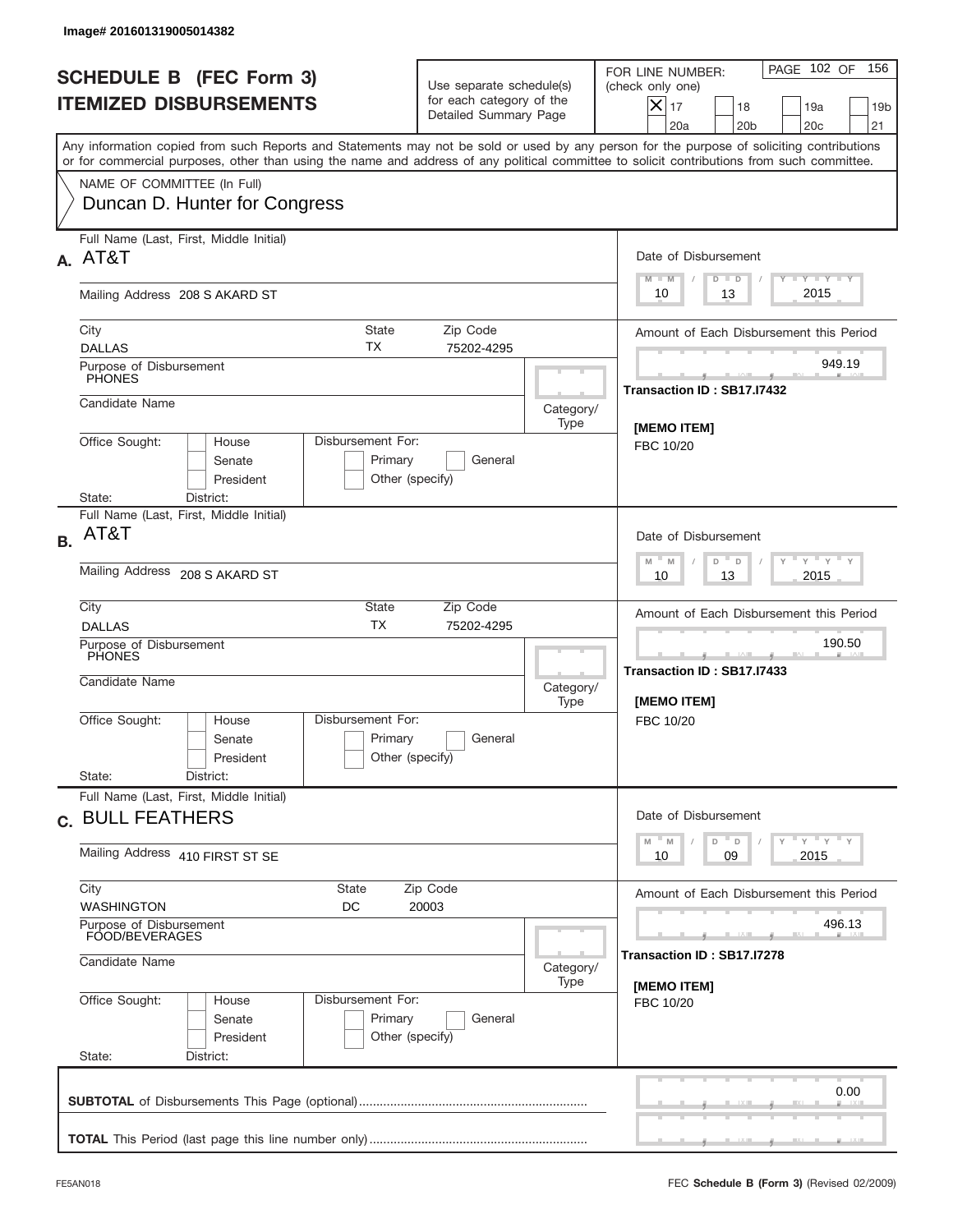|           | Image# 201601319005014383                                                                                                                  |                                                 |                                                                               |                   |                                                                                                                                                                 |
|-----------|--------------------------------------------------------------------------------------------------------------------------------------------|-------------------------------------------------|-------------------------------------------------------------------------------|-------------------|-----------------------------------------------------------------------------------------------------------------------------------------------------------------|
|           | <b>SCHEDULE B (FEC Form 3)</b><br><b>ITEMIZED DISBURSEMENTS</b>                                                                            |                                                 | Use separate schedule(s)<br>for each category of the<br>Detailed Summary Page |                   | 156<br>PAGE 103 OF<br>FOR LINE NUMBER:<br>(check only one)<br>$\times$<br>17<br>18<br>19a<br>19 <sub>b</sub><br>20 <sub>c</sub><br>21<br>20a<br>20 <sub>b</sub> |
|           | or for commercial purposes, other than using the name and address of any political committee to solicit contributions from such committee. |                                                 |                                                                               |                   | Any information copied from such Reports and Statements may not be sold or used by any person for the purpose of soliciting contributions                       |
|           | NAME OF COMMITTEE (In Full)<br>Duncan D. Hunter for Congress                                                                               |                                                 |                                                                               |                   |                                                                                                                                                                 |
| A.        | Full Name (Last, First, Middle Initial)<br><b>CHEVRON</b>                                                                                  |                                                 |                                                                               |                   | Date of Disbursement<br>$T - Y$ $T - Y$<br>$M - M$<br>$D$ $D$                                                                                                   |
|           | Mailing Address 6001 BOLLINGER CANYON RD                                                                                                   |                                                 |                                                                               |                   | 2015<br>09<br>14                                                                                                                                                |
|           | City<br><b>SAN RAMON</b>                                                                                                                   | State<br>СA                                     | Zip Code<br>94583                                                             |                   | Amount of Each Disbursement this Period<br>69.67                                                                                                                |
|           | Purpose of Disbursement<br>GAS                                                                                                             |                                                 |                                                                               |                   | Transaction ID: SB17.I7328                                                                                                                                      |
|           | Candidate Name                                                                                                                             |                                                 |                                                                               | Category/<br>Type |                                                                                                                                                                 |
|           | Office Sought:<br>House<br>Senate<br>President<br>State:                                                                                   | Disbursement For:<br>Primary<br>Other (specify) | General                                                                       |                   | [MEMO ITEM]<br>FBC 10/20                                                                                                                                        |
|           | District:<br>Full Name (Last, First, Middle Initial)                                                                                       |                                                 |                                                                               |                   |                                                                                                                                                                 |
| <b>B.</b> | <b>CHEVRON</b>                                                                                                                             |                                                 |                                                                               |                   | Date of Disbursement                                                                                                                                            |
|           | Mailing Address<br>6001 BOLLINGER CANYON RD                                                                                                |                                                 |                                                                               |                   | $\cdots$ $\gamma$ $\cdots$ $\gamma$ $\cdots$ $\gamma$<br>$M - M$<br>D<br>D<br>2015<br>09<br>17                                                                  |
|           | City<br><b>SAN RAMON</b>                                                                                                                   | Amount of Each Disbursement this Period         |                                                                               |                   |                                                                                                                                                                 |
|           | Purpose of Disbursement<br>GÀS                                                                                                             |                                                 | 65.19<br>____<br>Transaction ID: SB17.I7330                                   |                   |                                                                                                                                                                 |
|           | Candidate Name                                                                                                                             |                                                 |                                                                               | Category/<br>Type | [MEMO ITEM]                                                                                                                                                     |
|           | Office Sought:<br>House<br>Senate<br>President                                                                                             | Disbursement For:<br>Primary<br>Other (specify) | General                                                                       |                   | FBC 10/20                                                                                                                                                       |
|           | State:<br>District:<br>Full Name (Last, First, Middle Initial)                                                                             |                                                 |                                                                               |                   |                                                                                                                                                                 |
|           | c. CHEVRON                                                                                                                                 |                                                 |                                                                               |                   | Date of Disbursement<br>ү" ү" ү" ү<br>$M$ $M$<br>D<br>$\mathsf D$                                                                                               |
|           | Mailing Address 6001 BOLLINGER CANYON RD                                                                                                   | 22<br>2015<br>09                                |                                                                               |                   |                                                                                                                                                                 |
|           | City<br><b>State</b><br><b>SAN RAMON</b><br>СA                                                                                             | Amount of Each Disbursement this Period         |                                                                               |                   |                                                                                                                                                                 |
|           | Purpose of Disbursement<br>GÁS                                                                                                             | 30.03                                           |                                                                               |                   |                                                                                                                                                                 |
|           | Candidate Name                                                                                                                             | Transaction ID: SB17.I7332<br>[MEMO ITEM]       |                                                                               |                   |                                                                                                                                                                 |
|           | Office Sought:<br>House<br>Senate<br>President<br>State:<br>District:                                                                      | Disbursement For:<br>Primary<br>Other (specify) | General                                                                       | Type              | FBC 10/20                                                                                                                                                       |
|           |                                                                                                                                            |                                                 |                                                                               |                   | 0.00                                                                                                                                                            |
|           |                                                                                                                                            |                                                 |                                                                               |                   |                                                                                                                                                                 |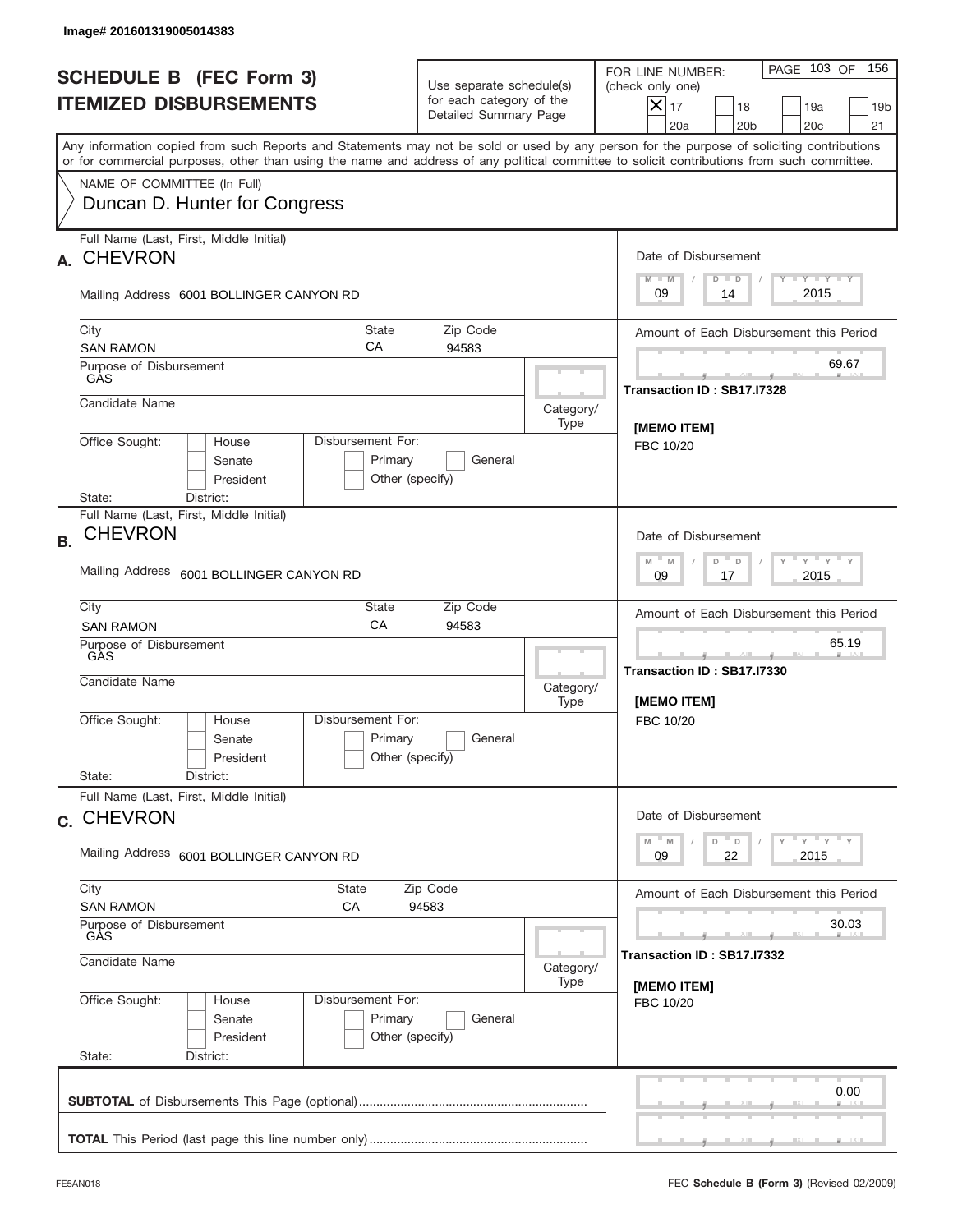|           | Image# 201601319005014384                                             |                                                                           |                                                                               |                   |                                                                                                                                                                                                                                                                                         |
|-----------|-----------------------------------------------------------------------|---------------------------------------------------------------------------|-------------------------------------------------------------------------------|-------------------|-----------------------------------------------------------------------------------------------------------------------------------------------------------------------------------------------------------------------------------------------------------------------------------------|
|           | <b>SCHEDULE B (FEC Form 3)</b><br><b>ITEMIZED DISBURSEMENTS</b>       |                                                                           | Use separate schedule(s)<br>for each category of the<br>Detailed Summary Page |                   | 156<br>PAGE 104 OF<br>FOR LINE NUMBER:<br>(check only one)<br>$\overline{\mathsf{x}}$ 17<br>18<br>19a<br>19 <sub>b</sub><br>20 <sub>c</sub><br>20a<br>20 <sub>b</sub><br>21                                                                                                             |
|           |                                                                       |                                                                           |                                                                               |                   | Any information copied from such Reports and Statements may not be sold or used by any person for the purpose of soliciting contributions<br>or for commercial purposes, other than using the name and address of any political committee to solicit contributions from such committee. |
|           | NAME OF COMMITTEE (In Full)<br>Duncan D. Hunter for Congress          |                                                                           |                                                                               |                   |                                                                                                                                                                                                                                                                                         |
| A.        | Full Name (Last, First, Middle Initial)<br><b>CHEVRON</b>             |                                                                           |                                                                               |                   | Date of Disbursement<br>Y FY FY FY<br>$M - M$<br>$D$ $D$                                                                                                                                                                                                                                |
|           | Mailing Address 6001 BOLLINGER CANYON RD                              |                                                                           |                                                                               |                   | 2015<br>09<br>28                                                                                                                                                                                                                                                                        |
|           | City<br><b>SAN RAMON</b>                                              | <b>State</b><br>СA                                                        | Zip Code<br>94583                                                             |                   | Amount of Each Disbursement this Period                                                                                                                                                                                                                                                 |
|           | Purpose of Disbursement<br>GAS                                        |                                                                           |                                                                               |                   | 65.15<br>Transaction ID: SB17.I7333                                                                                                                                                                                                                                                     |
|           | Candidate Name                                                        |                                                                           |                                                                               | Category/<br>Type | [MEMO ITEM]                                                                                                                                                                                                                                                                             |
|           | Office Sought:<br>House<br>Senate<br>President<br>State:<br>District: | Disbursement For:<br>Primary<br>Other (specify)                           | General                                                                       |                   | FBC 10/20                                                                                                                                                                                                                                                                               |
| <b>B.</b> | Full Name (Last, First, Middle Initial)<br><b>CHEVRON</b>             |                                                                           |                                                                               |                   | Date of Disbursement                                                                                                                                                                                                                                                                    |
|           | Mailing Address<br>6001 BOLLINGER CANYON RD                           | $-\gamma + \gamma - \gamma$<br>$M - M$<br>D<br>$\Box$<br>2015<br>09<br>28 |                                                                               |                   |                                                                                                                                                                                                                                                                                         |
|           | City<br><b>SAN RAMON</b>                                              | Amount of Each Disbursement this Period                                   |                                                                               |                   |                                                                                                                                                                                                                                                                                         |
|           | Purpose of Disbursement<br>GAS<br>Candidate Name                      |                                                                           |                                                                               | Category/<br>Type | 53.31<br>Transaction ID: SB17.I7334<br>[MEMO ITEM]                                                                                                                                                                                                                                      |
|           | Office Sought:<br>House<br>Senate<br>President                        | Disbursement For:<br>Primary<br>Other (specify)                           | General                                                                       |                   | FBC 10/20                                                                                                                                                                                                                                                                               |
|           | State:<br>District:<br>Full Name (Last, First, Middle Initial)        |                                                                           |                                                                               |                   |                                                                                                                                                                                                                                                                                         |
|           | c. CHEVRON                                                            |                                                                           |                                                                               |                   | Date of Disbursement<br>$\gamma$ $\gamma$ $\gamma$ $\gamma$ $\gamma$<br>$-M$<br>$\mathbb M$<br>D<br>D                                                                                                                                                                                   |
|           | Mailing Address 6001 BOLLINGER CANYON RD                              | 29<br>2015<br>09                                                          |                                                                               |                   |                                                                                                                                                                                                                                                                                         |
|           | City<br><b>SAN RAMON</b>                                              | Amount of Each Disbursement this Period                                   |                                                                               |                   |                                                                                                                                                                                                                                                                                         |
|           | Purpose of Disbursement<br>GÁS<br>Candidate Name                      | 60.98<br>Transaction ID : SB17.I7335                                      |                                                                               |                   |                                                                                                                                                                                                                                                                                         |
|           | Office Sought:<br>House<br>Senate<br>President<br>State:<br>District: | Disbursement For:<br>Primary<br>Other (specify)                           | General                                                                       | Category/<br>Type | [MEMO ITEM]<br>FBC 10/20                                                                                                                                                                                                                                                                |
|           |                                                                       |                                                                           |                                                                               |                   | 0.00                                                                                                                                                                                                                                                                                    |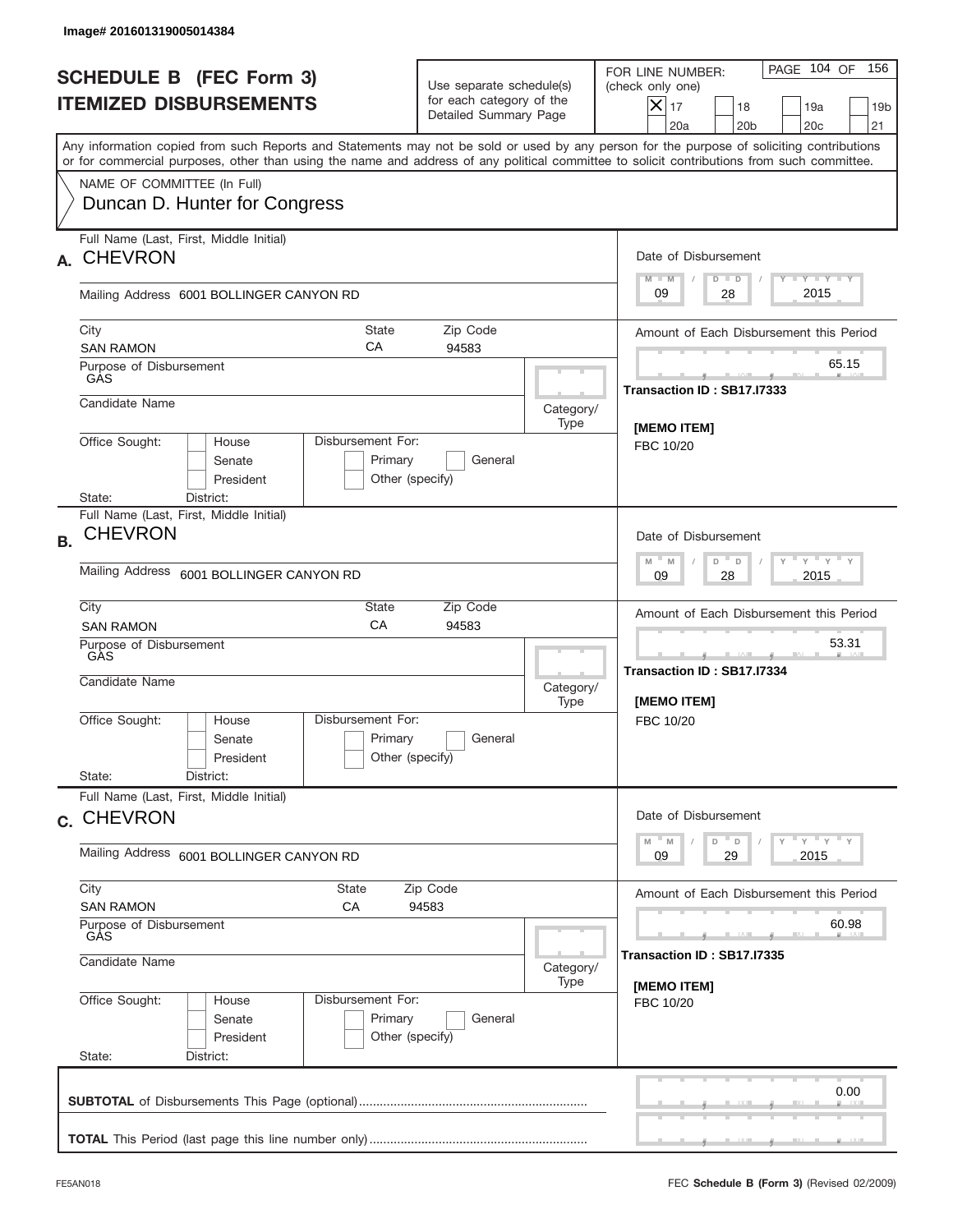|           | Image# 201601319005014385                                                                          |                                                    |                                                                               |                   |                                                                                                                                                                                                                                                                                         |
|-----------|----------------------------------------------------------------------------------------------------|----------------------------------------------------|-------------------------------------------------------------------------------|-------------------|-----------------------------------------------------------------------------------------------------------------------------------------------------------------------------------------------------------------------------------------------------------------------------------------|
|           | <b>SCHEDULE B (FEC Form 3)</b><br><b>ITEMIZED DISBURSEMENTS</b>                                    |                                                    | Use separate schedule(s)<br>for each category of the<br>Detailed Summary Page |                   | 156<br>PAGE 105 OF<br>FOR LINE NUMBER:<br>(check only one)<br>$\times$<br>17<br>18<br>19a<br>19 <sub>b</sub><br>20a<br>20 <sub>b</sub><br>20 <sub>c</sub><br>21                                                                                                                         |
|           |                                                                                                    |                                                    |                                                                               |                   | Any information copied from such Reports and Statements may not be sold or used by any person for the purpose of soliciting contributions<br>or for commercial purposes, other than using the name and address of any political committee to solicit contributions from such committee. |
|           | NAME OF COMMITTEE (In Full)<br>Duncan D. Hunter for Congress                                       |                                                    |                                                                               |                   |                                                                                                                                                                                                                                                                                         |
| А.        | Full Name (Last, First, Middle Initial)<br><b>CHEVRON</b>                                          |                                                    |                                                                               |                   | Date of Disbursement                                                                                                                                                                                                                                                                    |
|           | Mailing Address 6001 BOLLINGER CANYON RD                                                           |                                                    |                                                                               |                   | <b>TANK TANK</b><br>$M - M$<br>$D$ $D$<br>2015<br>05<br>10                                                                                                                                                                                                                              |
| City      | <b>SAN RAMON</b>                                                                                   | State<br>CA                                        | Zip Code<br>94583                                                             |                   | Amount of Each Disbursement this Period<br>61.66                                                                                                                                                                                                                                        |
|           | Purpose of Disbursement<br>GAS                                                                     |                                                    |                                                                               |                   | Transaction ID: SB17.I7336                                                                                                                                                                                                                                                              |
|           | Candidate Name                                                                                     | Disbursement For:                                  |                                                                               | Category/<br>Type | [MEMO ITEM]                                                                                                                                                                                                                                                                             |
|           | Office Sought:<br>House<br>Senate<br>President                                                     | Primary<br>Other (specify)                         | General                                                                       |                   | FBC 10/20                                                                                                                                                                                                                                                                               |
| <b>B.</b> | District:<br>State:<br>Full Name (Last, First, Middle Initial)<br><b>CHRISTIAN UNIFIED SCHOOLS</b> |                                                    |                                                                               |                   | Date of Disbursement                                                                                                                                                                                                                                                                    |
|           | Mailing Address 2100 GREENFIELD DR                                                                 | $M - M$<br>≡ γ ≡ γ ≡<br>D<br>D<br>2015<br>09<br>21 |                                                                               |                   |                                                                                                                                                                                                                                                                                         |
| City      | <b>EL CAJON</b>                                                                                    | <b>State</b><br>CA                                 | Zip Code<br>92019                                                             |                   | Amount of Each Disbursement this Period                                                                                                                                                                                                                                                 |
|           | Purpose of Disbursement<br>PERSONAL EXPENSE - TO BE PAID BACK<br>Candidate Name                    |                                                    |                                                                               | Category/<br>Type | 1650.00<br>المستقبل<br>Transaction ID: SB17.I7359<br>[MEMO ITEM]                                                                                                                                                                                                                        |
|           | Office Sought:<br>House<br>Senate<br>President                                                     | Disbursement For:<br>Primary<br>Other (specify)    | General                                                                       |                   | FBC 10/20                                                                                                                                                                                                                                                                               |
|           | State:<br>District:<br>Full Name (Last, First, Middle Initial)                                     |                                                    |                                                                               |                   |                                                                                                                                                                                                                                                                                         |
|           | c. COX COMMUNICATIONS<br>Mailing Address 1400 LAKE HEARN DR.                                       |                                                    |                                                                               |                   | Date of Disbursement<br>γ <sup>=</sup> γ <sup>=</sup> γ <sup>=</sup> γ<br>$M - M$<br>D<br>D<br>2015<br>09<br>17                                                                                                                                                                         |
| City      | <b>State</b>                                                                                       | Amount of Each Disbursement this Period            |                                                                               |                   |                                                                                                                                                                                                                                                                                         |
|           | <b>ATLANTA</b><br>GА<br>Purpose of Disbursement<br>UTILITIES                                       | 363.83                                             |                                                                               |                   |                                                                                                                                                                                                                                                                                         |
|           | Candidate Name                                                                                     | Transaction ID: SB17.I7514                         |                                                                               |                   |                                                                                                                                                                                                                                                                                         |
|           | Office Sought:<br>House<br>Senate<br>President<br>State:<br>District:                              | Disbursement For:<br>Primary<br>Other (specify)    | General                                                                       | Type              | [MEMO ITEM]<br>FBC 10/20                                                                                                                                                                                                                                                                |
|           |                                                                                                    |                                                    |                                                                               |                   | 0.00                                                                                                                                                                                                                                                                                    |
|           |                                                                                                    |                                                    |                                                                               |                   |                                                                                                                                                                                                                                                                                         |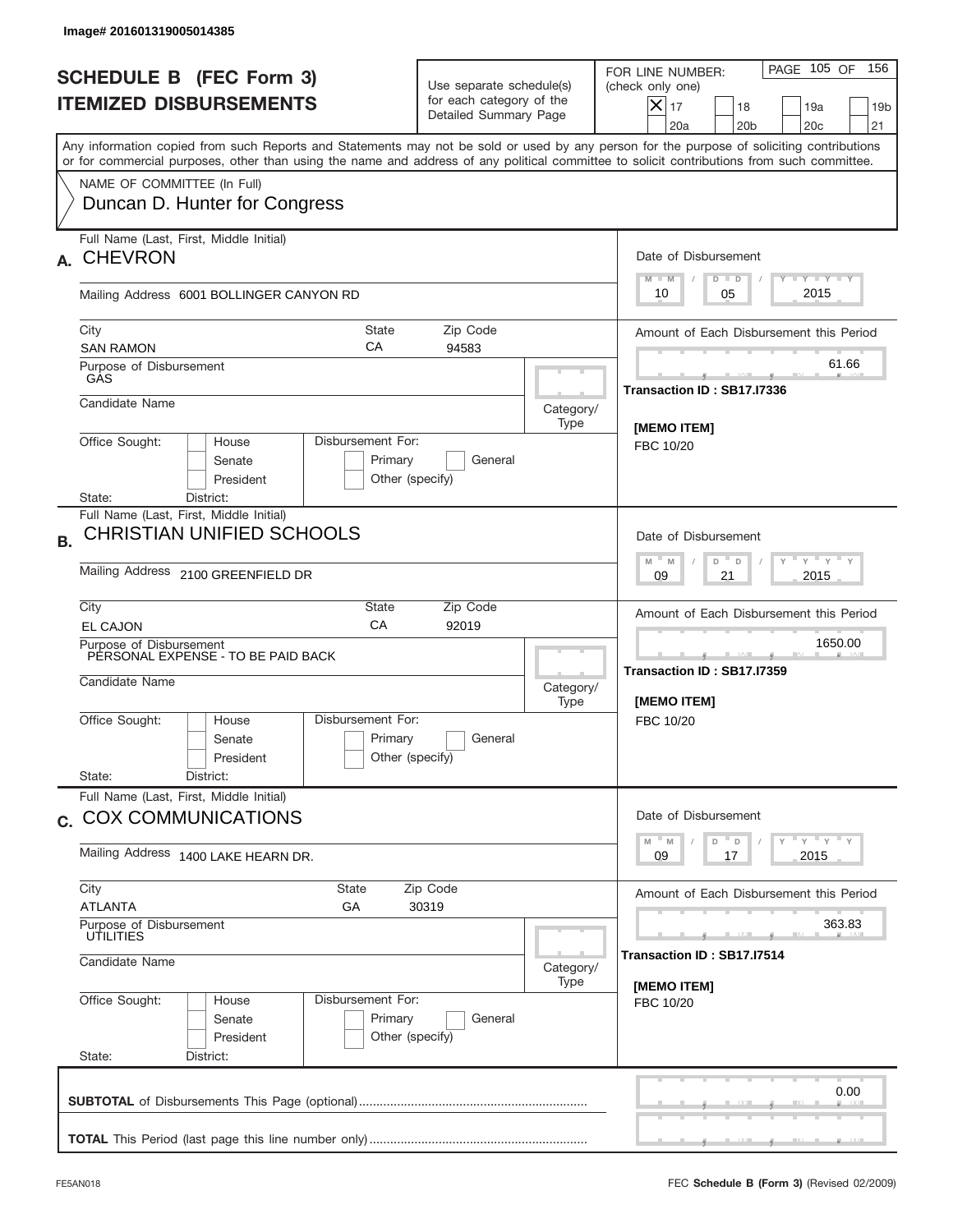| Image# 201601319005014386                                                                                                                                                                                                                                                               |                                                                               |                   |                                                                                                                                                                    |
|-----------------------------------------------------------------------------------------------------------------------------------------------------------------------------------------------------------------------------------------------------------------------------------------|-------------------------------------------------------------------------------|-------------------|--------------------------------------------------------------------------------------------------------------------------------------------------------------------|
| <b>SCHEDULE B (FEC Form 3)</b><br><b>ITEMIZED DISBURSEMENTS</b>                                                                                                                                                                                                                         | Use separate schedule(s)<br>for each category of the<br>Detailed Summary Page |                   | PAGE 106 OF<br>156<br>FOR LINE NUMBER:<br>(check only one)<br>$ \boldsymbol{\times} $<br>17<br>18<br>19a<br>19 <sub>b</sub><br>20a<br>20 <sub>b</sub><br>20c<br>21 |
| Any information copied from such Reports and Statements may not be sold or used by any person for the purpose of soliciting contributions<br>or for commercial purposes, other than using the name and address of any political committee to solicit contributions from such committee. |                                                                               |                   |                                                                                                                                                                    |
| NAME OF COMMITTEE (In Full)<br>Duncan D. Hunter for Congress                                                                                                                                                                                                                            |                                                                               |                   |                                                                                                                                                                    |
| Full Name (Last, First, Middle Initial)<br><b>COX COMMUNICATIONS</b>                                                                                                                                                                                                                    |                                                                               |                   | Date of Disbursement<br>Y TY TY TY<br>$M - M$<br>$D$ $D$                                                                                                           |
| Mailing Address 1400 LAKE HEARN DR.                                                                                                                                                                                                                                                     |                                                                               |                   | 2015<br>10<br>15                                                                                                                                                   |
| City<br>State<br>GA<br><b>ATLANTA</b>                                                                                                                                                                                                                                                   | Zip Code<br>30319                                                             |                   | Amount of Each Disbursement this Period                                                                                                                            |
| Purpose of Disbursement<br><b>ÚTILITIES</b>                                                                                                                                                                                                                                             |                                                                               |                   | 357.41<br>Transaction ID: SB17.I7517                                                                                                                               |
| Candidate Name                                                                                                                                                                                                                                                                          |                                                                               | Category/<br>Type | [MEMO ITEM]                                                                                                                                                        |
| Office Sought:<br>Disbursement For:<br>House<br>Senate<br>Primary<br>President                                                                                                                                                                                                          | General<br>Other (specify)                                                    |                   | FBC 10/20                                                                                                                                                          |
| District:<br>State:<br>Full Name (Last, First, Middle Initial)<br><b>FEIS PRODUCTIONS</b><br><b>B.</b>                                                                                                                                                                                  |                                                                               |                   | Date of Disbursement<br>$-\gamma + \gamma - \gamma$<br>D "<br>M<br>$\mathsf D$<br>M                                                                                |
| Mailing Address PO BOX 1474                                                                                                                                                                                                                                                             | 2015<br>09<br>18                                                              |                   |                                                                                                                                                                    |
| City<br>State<br>CA<br><b>SOLVANG</b>                                                                                                                                                                                                                                                   | Zip Code<br>93464                                                             |                   | Amount of Each Disbursement this Period                                                                                                                            |
| Purpose of Disbursement<br>EVENT ENTERTAINMENT<br>Candidate Name                                                                                                                                                                                                                        |                                                                               | Category/<br>Type | 140.00<br>Transaction ID: SB17.I7224<br><b>IMEMO ITEMI</b>                                                                                                         |
| Disbursement For:<br>Office Sought:<br>House<br>Primary<br>Senate<br>President                                                                                                                                                                                                          | General<br>Other (specify)                                                    |                   | FBC 10/20                                                                                                                                                          |
| State:<br>District:<br>Full Name (Last, First, Middle Initial)                                                                                                                                                                                                                          |                                                                               |                   |                                                                                                                                                                    |
| c. HAGGEN INC.                                                                                                                                                                                                                                                                          | Date of Disbursement<br>$Y$ $Y$ $Y$ $Y$ $Y$<br>$M - M$<br>D<br>D              |                   |                                                                                                                                                                    |
| Mailing Address 49 DISCOVERYSUITE 150                                                                                                                                                                                                                                                   | 2015<br>09<br>10                                                              |                   |                                                                                                                                                                    |
| City<br><b>State</b><br><b>IRVINE</b><br>СA                                                                                                                                                                                                                                             | Amount of Each Disbursement this Period                                       |                   |                                                                                                                                                                    |
| Purpose of Disbursement<br>FOOD/BEVERAGES<br>Candidate Name                                                                                                                                                                                                                             | 29.55<br>Transaction ID: SB17.I7252                                           |                   |                                                                                                                                                                    |
| Disbursement For:<br>Office Sought:<br>House<br>Primary<br>Senate<br>President<br>State:<br>District:                                                                                                                                                                                   | General<br>Other (specify)                                                    | Category/<br>Type | [MEMO ITEM]<br>FBC 10/20                                                                                                                                           |
|                                                                                                                                                                                                                                                                                         |                                                                               |                   | 0.00                                                                                                                                                               |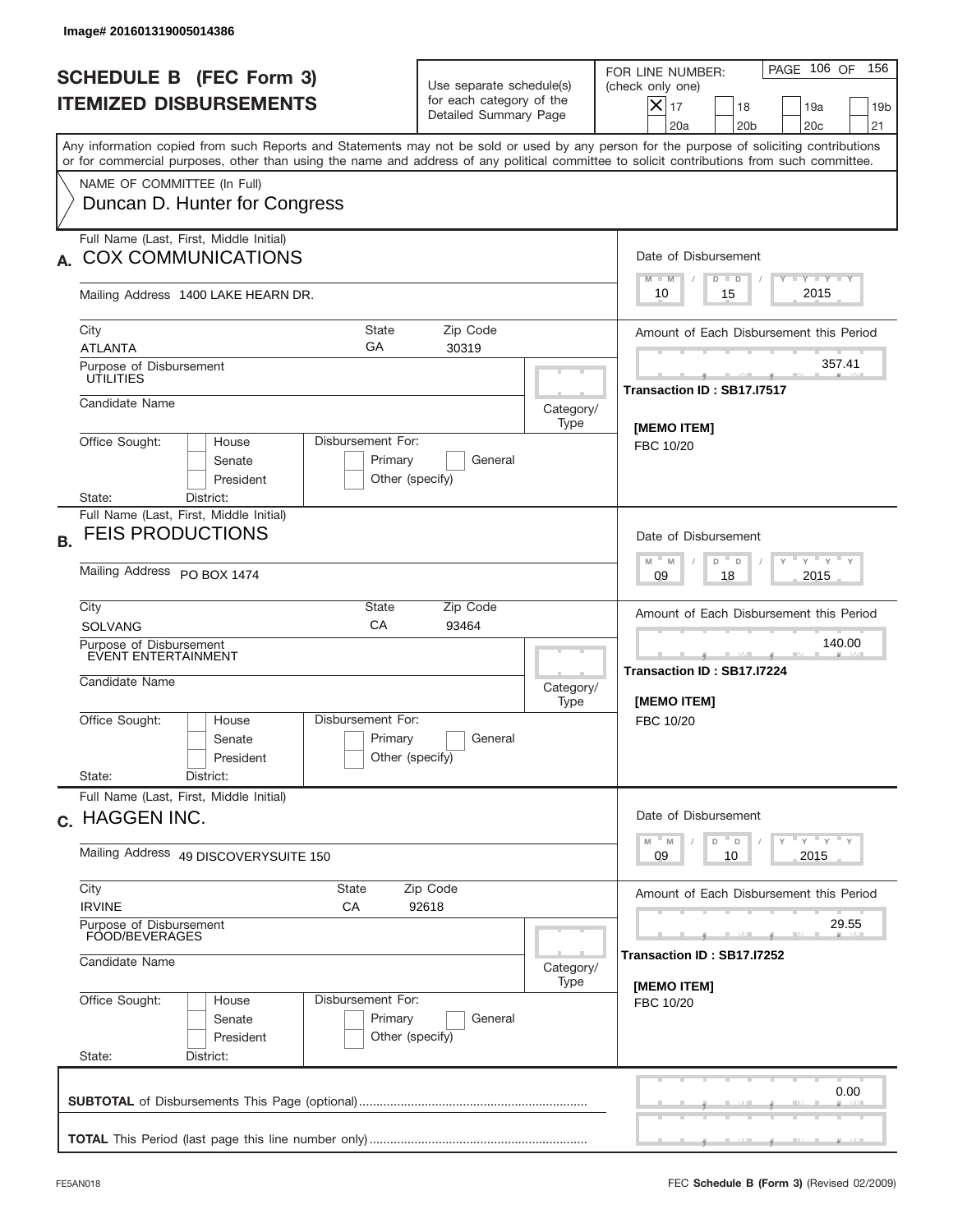| Image# 201601319005014387                                                                                                                                                                                                                                                               |                                                                               |                                     |                                                                                                                                                            |  |  |  |
|-----------------------------------------------------------------------------------------------------------------------------------------------------------------------------------------------------------------------------------------------------------------------------------------|-------------------------------------------------------------------------------|-------------------------------------|------------------------------------------------------------------------------------------------------------------------------------------------------------|--|--|--|
| <b>SCHEDULE B (FEC Form 3)</b><br><b>ITEMIZED DISBURSEMENTS</b>                                                                                                                                                                                                                         | Use separate schedule(s)<br>for each category of the<br>Detailed Summary Page |                                     | PAGE 107 OF<br>156<br>FOR LINE NUMBER:<br>(check only one)<br>$X _{17}$<br>18<br>19a<br>19 <sub>b</sub><br>20a<br>20 <sub>b</sub><br>20 <sub>c</sub><br>21 |  |  |  |
| Any information copied from such Reports and Statements may not be sold or used by any person for the purpose of soliciting contributions<br>or for commercial purposes, other than using the name and address of any political committee to solicit contributions from such committee. |                                                                               |                                     |                                                                                                                                                            |  |  |  |
| NAME OF COMMITTEE (In Full)<br>Duncan D. Hunter for Congress                                                                                                                                                                                                                            |                                                                               |                                     |                                                                                                                                                            |  |  |  |
| Full Name (Last, First, Middle Initial)<br>A. JACK IN THE BOX                                                                                                                                                                                                                           |                                                                               |                                     | Date of Disbursement<br>Y I Y I Y I Y                                                                                                                      |  |  |  |
| Mailing Address 9330 BALBOA AVE                                                                                                                                                                                                                                                         |                                                                               |                                     | $M - M$<br>$D$ $D$<br>2015<br>09<br>10                                                                                                                     |  |  |  |
| City<br>СA<br><b>SAN DIEGO</b>                                                                                                                                                                                                                                                          | State<br>Zip Code<br>92123                                                    |                                     | Amount of Each Disbursement this Period                                                                                                                    |  |  |  |
| Purpose of Disbursement<br>FOOD/BEVERAGES                                                                                                                                                                                                                                               |                                                                               |                                     | 13.20<br>Transaction ID: SB17.I7253                                                                                                                        |  |  |  |
| Candidate Name                                                                                                                                                                                                                                                                          |                                                                               | Category/<br>Type                   | [MEMO ITEM]                                                                                                                                                |  |  |  |
| Office Sought:<br>Disbursement For:<br>House<br>Senate<br>President<br>State:<br>District:                                                                                                                                                                                              | Primary<br>General<br>Other (specify)                                         |                                     | FBC 10/20                                                                                                                                                  |  |  |  |
| Full Name (Last, First, Middle Initial)<br>JACK IN THE BOX<br><b>B.</b>                                                                                                                                                                                                                 |                                                                               |                                     | Date of Disbursement                                                                                                                                       |  |  |  |
| Mailing Address 9330 BALBOA AVE                                                                                                                                                                                                                                                         | ү " ү " ү " ү<br>$M - M$<br>D<br>D<br>2015<br>09<br>11                        |                                     |                                                                                                                                                            |  |  |  |
| City<br>State<br>CA<br><b>SAN DIEGO</b>                                                                                                                                                                                                                                                 | Amount of Each Disbursement this Period                                       |                                     |                                                                                                                                                            |  |  |  |
| Purpose of Disbursement<br>FOOD/BEVERAGES<br>Candidate Name                                                                                                                                                                                                                             |                                                                               | Category/<br>Type                   | 19.14<br>Transaction ID: SB17.I7255<br><b>IMEMO ITEMI</b>                                                                                                  |  |  |  |
| Disbursement For:<br>Office Sought:<br>House<br>Senate<br>President<br>State:<br>District:                                                                                                                                                                                              | Primary<br>General<br>Other (specify)                                         |                                     | FBC 10/20                                                                                                                                                  |  |  |  |
| Full Name (Last, First, Middle Initial)<br>c. JACK IN THE BOX                                                                                                                                                                                                                           | Date of Disbursement                                                          |                                     |                                                                                                                                                            |  |  |  |
| Mailing Address 9330 BALBOA AVE                                                                                                                                                                                                                                                         | ү" ү" ү" ү<br>$M - M$<br>$\mathsf D$<br>$\mathsf D$<br>2015<br>09<br>14       |                                     |                                                                                                                                                            |  |  |  |
| City<br>State<br><b>SAN DIEGO</b><br>СA                                                                                                                                                                                                                                                 | Zip Code<br>92123                                                             |                                     |                                                                                                                                                            |  |  |  |
| Purpose of Disbursement<br>FOOD/BEVERAGES<br>Candidate Name                                                                                                                                                                                                                             |                                                                               | 12.77<br>Transaction ID: SB17.I7256 |                                                                                                                                                            |  |  |  |
| Office Sought:<br>Disbursement For:<br>House                                                                                                                                                                                                                                            |                                                                               | Category/<br>Type                   | [MEMO ITEM]                                                                                                                                                |  |  |  |
| Senate<br>President<br>State:<br>District:                                                                                                                                                                                                                                              | Primary<br>General<br>Other (specify)                                         |                                     | FBC 10/20                                                                                                                                                  |  |  |  |
|                                                                                                                                                                                                                                                                                         |                                                                               |                                     | 0.00                                                                                                                                                       |  |  |  |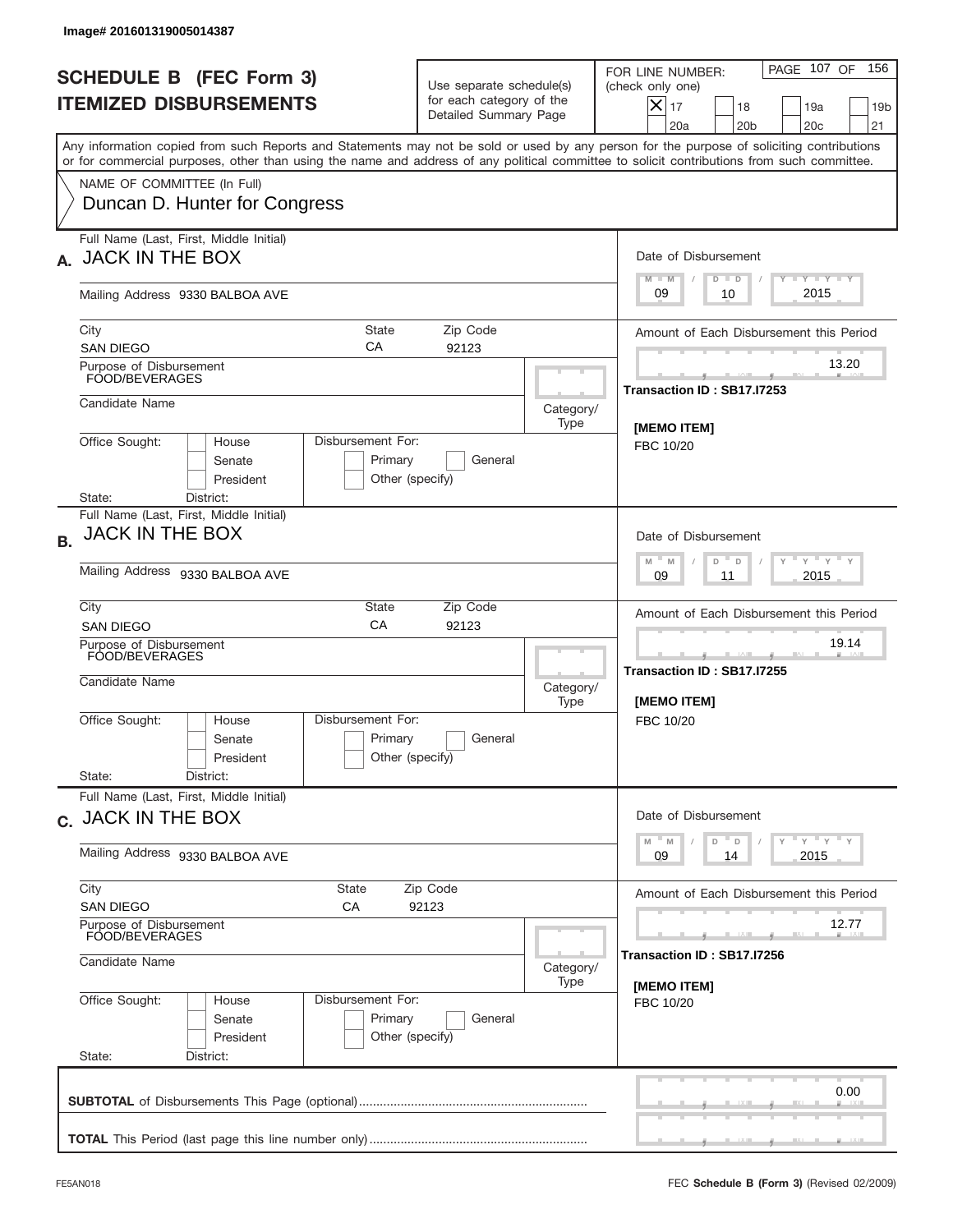| Image# 201601319005014388                                                                                                                                                                                                                                                               |                                                                               |                                     |                                                                                                                                                            |
|-----------------------------------------------------------------------------------------------------------------------------------------------------------------------------------------------------------------------------------------------------------------------------------------|-------------------------------------------------------------------------------|-------------------------------------|------------------------------------------------------------------------------------------------------------------------------------------------------------|
| <b>SCHEDULE B (FEC Form 3)</b><br><b>ITEMIZED DISBURSEMENTS</b>                                                                                                                                                                                                                         | Use separate schedule(s)<br>for each category of the<br>Detailed Summary Page |                                     | PAGE 108 OF<br>156<br>FOR LINE NUMBER:<br>(check only one)<br>$X _{17}$<br>18<br>19a<br>19 <sub>b</sub><br>20a<br>20 <sub>b</sub><br>20 <sub>c</sub><br>21 |
| Any information copied from such Reports and Statements may not be sold or used by any person for the purpose of soliciting contributions<br>or for commercial purposes, other than using the name and address of any political committee to solicit contributions from such committee. |                                                                               |                                     |                                                                                                                                                            |
| NAME OF COMMITTEE (In Full)<br>Duncan D. Hunter for Congress                                                                                                                                                                                                                            |                                                                               |                                     |                                                                                                                                                            |
| Full Name (Last, First, Middle Initial)<br>A. JACK IN THE BOX                                                                                                                                                                                                                           |                                                                               |                                     | Date of Disbursement                                                                                                                                       |
| Mailing Address 9330 BALBOA AVE                                                                                                                                                                                                                                                         |                                                                               |                                     | Y I Y I Y I Y<br>$M - M$<br>$D$ $D$<br>2015<br>30<br>09                                                                                                    |
| State<br>City<br>СA<br><b>SAN DIEGO</b>                                                                                                                                                                                                                                                 | Zip Code<br>92123                                                             |                                     | Amount of Each Disbursement this Period                                                                                                                    |
| Purpose of Disbursement<br>FOOD/BEVERAGES                                                                                                                                                                                                                                               |                                                                               |                                     | 13.53<br>Transaction ID: SB17.I7276                                                                                                                        |
| Candidate Name                                                                                                                                                                                                                                                                          |                                                                               | Category/<br>Type                   | [MEMO ITEM]                                                                                                                                                |
| Office Sought:<br>Disbursement For:<br>House<br>Senate<br>President                                                                                                                                                                                                                     | Primary<br>General<br>Other (specify)                                         |                                     | FBC 10/20                                                                                                                                                  |
| District:<br>State:<br>Full Name (Last, First, Middle Initial)<br><b>KI'S RESTAURANT</b><br><b>B.</b><br>Mailing Address 2591 S COAST HWY 101                                                                                                                                           |                                                                               |                                     | Date of Disbursement<br>$\cdots$ $\gamma$ $\cdots$ $\gamma$ $\cdots$ $\gamma$<br>$M - M$<br>D<br>D<br>2015<br>09<br>10                                     |
| City<br>State<br>CA<br><b>ENCINITAS</b>                                                                                                                                                                                                                                                 | Zip Code<br>92007                                                             |                                     | Amount of Each Disbursement this Period                                                                                                                    |
| Purpose of Disbursement<br>FOOD/BEVERAGES<br>Candidate Name                                                                                                                                                                                                                             |                                                                               | Category/<br>Type                   | 91.20<br>Transaction ID: SB17.I7254<br><b>IMEMO ITEMI</b>                                                                                                  |
| Disbursement For:<br>Office Sought:<br>House<br>Senate<br>President<br>State:<br>District:                                                                                                                                                                                              | Primary<br>General<br>Other (specify)                                         |                                     | FBC 10/20                                                                                                                                                  |
| Full Name (Last, First, Middle Initial)<br>c. KI'S RESTAURANT                                                                                                                                                                                                                           |                                                                               |                                     | Date of Disbursement                                                                                                                                       |
| Mailing Address 2591 S COAST HWY 101                                                                                                                                                                                                                                                    | ү" ү" ү" ү<br>$M - M$<br>D<br>$\mathsf D$<br>2015<br>09<br>15                 |                                     |                                                                                                                                                            |
| City<br><b>State</b><br><b>ENCINITAS</b><br>СA                                                                                                                                                                                                                                          | Amount of Each Disbursement this Period                                       |                                     |                                                                                                                                                            |
| Purpose of Disbursement<br>FOOD/BEVERAGES<br>Candidate Name                                                                                                                                                                                                                             | Category/                                                                     | 40.50<br>Transaction ID: SB17.I7258 |                                                                                                                                                            |
| Disbursement For:<br>Office Sought:<br>House<br>Senate<br>President<br>State:<br>District:                                                                                                                                                                                              | Primary<br>General<br>Other (specify)                                         | Type                                | [MEMO ITEM]<br>FBC 10/20                                                                                                                                   |
|                                                                                                                                                                                                                                                                                         |                                                                               |                                     | 0.00                                                                                                                                                       |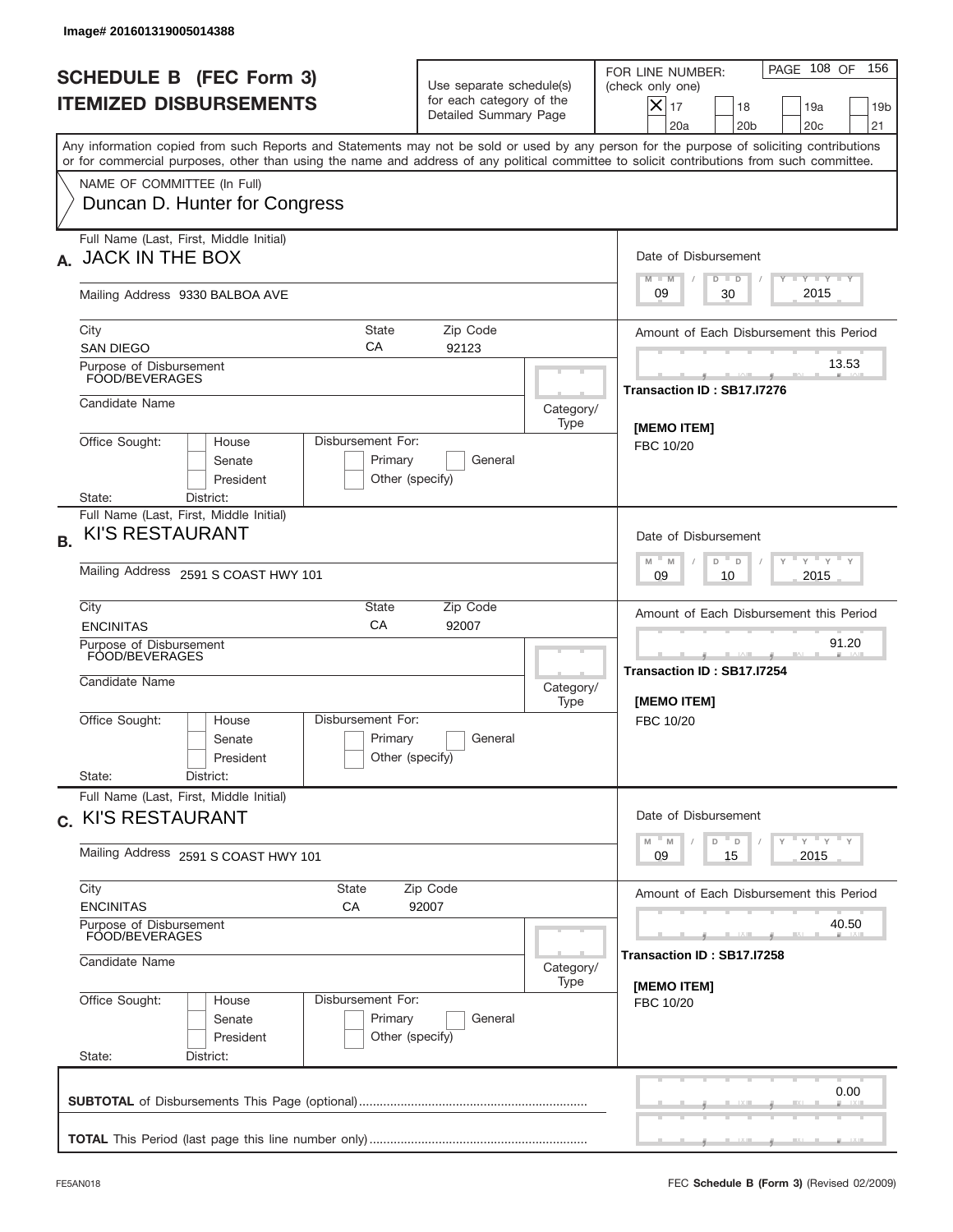|           | Image# 201601319005014389                                                                |                                                                                          |                                                                               |                                                  |                                                                                                                                                                                                                                                                                         |
|-----------|------------------------------------------------------------------------------------------|------------------------------------------------------------------------------------------|-------------------------------------------------------------------------------|--------------------------------------------------|-----------------------------------------------------------------------------------------------------------------------------------------------------------------------------------------------------------------------------------------------------------------------------------------|
|           | <b>SCHEDULE B (FEC Form 3)</b><br><b>ITEMIZED DISBURSEMENTS</b>                          |                                                                                          | Use separate schedule(s)<br>for each category of the<br>Detailed Summary Page |                                                  | PAGE 109 OF<br>156<br>FOR LINE NUMBER:<br>(check only one)<br>$X _{17}$<br>18<br>19a<br>19 <sub>b</sub><br>20a<br>20 <sub>b</sub><br>20 <sub>c</sub><br>21                                                                                                                              |
|           |                                                                                          |                                                                                          |                                                                               |                                                  | Any information copied from such Reports and Statements may not be sold or used by any person for the purpose of soliciting contributions<br>or for commercial purposes, other than using the name and address of any political committee to solicit contributions from such committee. |
|           | NAME OF COMMITTEE (In Full)<br>Duncan D. Hunter for Congress                             |                                                                                          |                                                                               |                                                  |                                                                                                                                                                                                                                                                                         |
| А.        | Full Name (Last, First, Middle Initial)<br><b>KI'S RESTAURANT</b>                        |                                                                                          |                                                                               |                                                  | Date of Disbursement                                                                                                                                                                                                                                                                    |
|           | Mailing Address 2591 S COAST HWY 101                                                     |                                                                                          |                                                                               |                                                  | Y I Y I Y I Y<br>$M - M$<br>$D$ $D$<br>2015<br>09<br>17                                                                                                                                                                                                                                 |
|           | City<br><b>ENCINITAS</b>                                                                 | State<br>СA                                                                              | Zip Code<br>92007                                                             |                                                  | Amount of Each Disbursement this Period                                                                                                                                                                                                                                                 |
|           | Purpose of Disbursement<br>FOOD/BEVERAGES                                                |                                                                                          |                                                                               |                                                  | 40.50<br>Transaction ID: SB17.I7259                                                                                                                                                                                                                                                     |
|           | Candidate Name                                                                           |                                                                                          |                                                                               | Category/<br>Type                                | [MEMO ITEM]                                                                                                                                                                                                                                                                             |
|           | Office Sought:<br>House<br>Senate<br>President                                           | Disbursement For:<br>Primary<br>Other (specify)                                          | General                                                                       |                                                  | FBC 10/20                                                                                                                                                                                                                                                                               |
| <b>B.</b> | District:<br>State:<br>Full Name (Last, First, Middle Initial)<br><b>KI'S RESTAURANT</b> | Date of Disbursement<br>ү " ү " ү " ү<br>$M - M$<br>D<br>D                               |                                                                               |                                                  |                                                                                                                                                                                                                                                                                         |
|           | Mailing Address 2591 S COAST HWY 101<br>City                                             | 2015<br>09<br>17<br>Amount of Each Disbursement this Period                              |                                                                               |                                                  |                                                                                                                                                                                                                                                                                         |
|           | <b>ENCINITAS</b>                                                                         | 70.50                                                                                    |                                                                               |                                                  |                                                                                                                                                                                                                                                                                         |
|           | Purpose of Disbursement<br>FOOD/BEVERAGES<br>Candidate Name                              |                                                                                          | Category/<br>Type                                                             | Transaction ID: SB17.I7260<br><b>IMEMO ITEMI</b> |                                                                                                                                                                                                                                                                                         |
|           | Office Sought:<br>House<br>Senate<br>President                                           | Disbursement For:<br>Primary<br>Other (specify)                                          | General                                                                       |                                                  | FBC 10/20                                                                                                                                                                                                                                                                               |
|           | State:<br>District:<br>Full Name (Last, First, Middle Initial)                           |                                                                                          |                                                                               |                                                  |                                                                                                                                                                                                                                                                                         |
|           | c. KI'S RESTAURANT                                                                       | Date of Disbursement<br>$\gamma$ = $\gamma$ = $\gamma$ = $\gamma$<br>$-M$<br>M<br>D<br>D |                                                                               |                                                  |                                                                                                                                                                                                                                                                                         |
|           | Mailing Address 2591 S COAST HWY 101                                                     | 2015<br>09<br>23                                                                         |                                                                               |                                                  |                                                                                                                                                                                                                                                                                         |
|           | City<br><b>ENCINITAS</b>                                                                 | State<br>СA                                                                              | Zip Code<br>92007                                                             |                                                  | Amount of Each Disbursement this Period                                                                                                                                                                                                                                                 |
|           | Purpose of Disbursement<br>FOOD/BEVERAGES<br>Candidate Name                              | Category/                                                                                | 23.65<br>Transaction ID: SB17.I7265                                           |                                                  |                                                                                                                                                                                                                                                                                         |
|           | Office Sought:<br>House<br>Senate<br>President<br>State:<br>District:                    | Disbursement For:<br>Primary<br>Other (specify)                                          | General                                                                       | Type                                             | [MEMO ITEM]<br>FBC 10/20                                                                                                                                                                                                                                                                |
|           |                                                                                          |                                                                                          |                                                                               |                                                  | 0.00                                                                                                                                                                                                                                                                                    |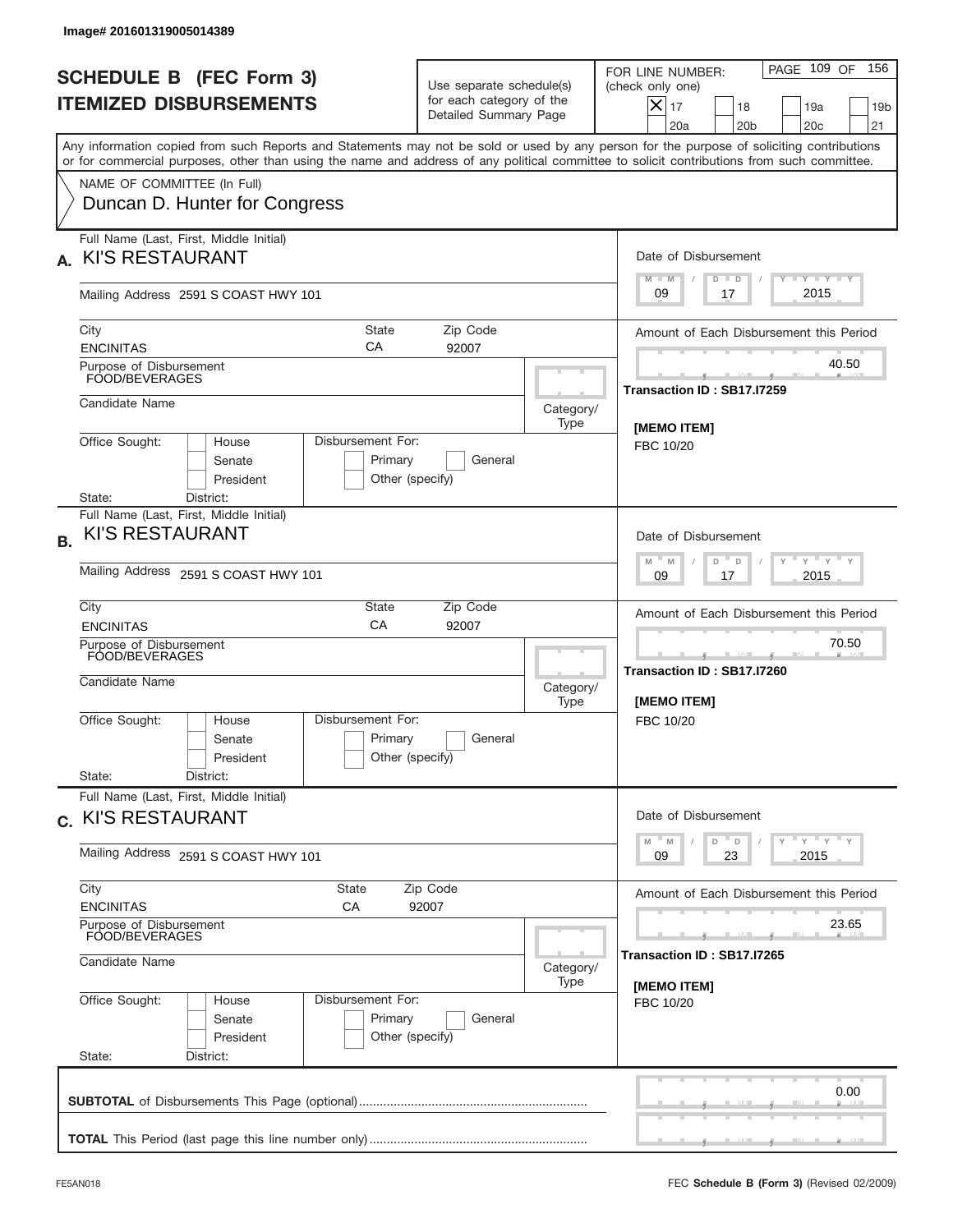|           | Image# 201601319005014390                                                                                                                                                                                                                                                                                              |                                                                                                |                                                                               |                   |                                                                                                                                                            |  |  |  |
|-----------|------------------------------------------------------------------------------------------------------------------------------------------------------------------------------------------------------------------------------------------------------------------------------------------------------------------------|------------------------------------------------------------------------------------------------|-------------------------------------------------------------------------------|-------------------|------------------------------------------------------------------------------------------------------------------------------------------------------------|--|--|--|
|           | <b>SCHEDULE B (FEC Form 3)</b><br><b>ITEMIZED DISBURSEMENTS</b>                                                                                                                                                                                                                                                        |                                                                                                | Use separate schedule(s)<br>for each category of the<br>Detailed Summary Page |                   | PAGE 110 OF<br>156<br>FOR LINE NUMBER:<br>(check only one)<br>$X _{17}$<br>18<br>19a<br>19 <sub>b</sub><br>20a<br>20 <sub>b</sub><br>20 <sub>c</sub><br>21 |  |  |  |
|           | Any information copied from such Reports and Statements may not be sold or used by any person for the purpose of soliciting contributions<br>or for commercial purposes, other than using the name and address of any political committee to solicit contributions from such committee.<br>NAME OF COMMITTEE (In Full) |                                                                                                |                                                                               |                   |                                                                                                                                                            |  |  |  |
|           | Duncan D. Hunter for Congress                                                                                                                                                                                                                                                                                          |                                                                                                |                                                                               |                   |                                                                                                                                                            |  |  |  |
| А.        | Full Name (Last, First, Middle Initial)<br><b>KI'S RESTAURANT</b>                                                                                                                                                                                                                                                      |                                                                                                |                                                                               |                   | Date of Disbursement<br>Y I Y I Y I Y<br>$M - M$<br>$D$ $D$                                                                                                |  |  |  |
|           | Mailing Address 2591 S COAST HWY 101                                                                                                                                                                                                                                                                                   |                                                                                                |                                                                               |                   | 2015<br>09<br>24                                                                                                                                           |  |  |  |
|           | City<br><b>ENCINITAS</b>                                                                                                                                                                                                                                                                                               | State<br>СA                                                                                    | Zip Code<br>92007                                                             |                   | Amount of Each Disbursement this Period                                                                                                                    |  |  |  |
|           | Purpose of Disbursement<br>FOOD/BEVERAGES                                                                                                                                                                                                                                                                              |                                                                                                |                                                                               |                   | 9.40<br>Transaction ID: SB17.I7266                                                                                                                         |  |  |  |
|           | Candidate Name                                                                                                                                                                                                                                                                                                         |                                                                                                |                                                                               | Category/<br>Type | [MEMO ITEM]                                                                                                                                                |  |  |  |
|           | Office Sought:<br>House<br>Senate<br>President<br>District:<br>State:                                                                                                                                                                                                                                                  | Disbursement For:<br>Primary<br>Other (specify)                                                | General                                                                       |                   | FBC 10/20                                                                                                                                                  |  |  |  |
| <b>B.</b> | Full Name (Last, First, Middle Initial)<br><b>MICHAEL'S STORES</b>                                                                                                                                                                                                                                                     | Date of Disbursement<br>$\cdots$ $\gamma$ $\cdots$ $\gamma$ $\cdots$ $\gamma$<br>$M - M$       |                                                                               |                   |                                                                                                                                                            |  |  |  |
|           | Mailing Address 8000 BENT BRANCH DR.                                                                                                                                                                                                                                                                                   | D<br>D<br>2015<br>09<br>08                                                                     |                                                                               |                   |                                                                                                                                                            |  |  |  |
|           | City<br><b>IRVING</b>                                                                                                                                                                                                                                                                                                  | Amount of Each Disbursement this Period                                                        |                                                                               |                   |                                                                                                                                                            |  |  |  |
|           | Purpose of Disbursement<br><b>EVENT SUPPLIES</b><br>Candidate Name                                                                                                                                                                                                                                                     |                                                                                                |                                                                               | Category/<br>Type | 235.36<br>Transaction ID: SB17.I7231<br>[MEMO ITEM]                                                                                                        |  |  |  |
|           | Office Sought:<br>House<br>Senate<br>President<br>State:<br>District:                                                                                                                                                                                                                                                  | Disbursement For:<br>Primary<br>Other (specify)                                                | General                                                                       |                   | FBC 10/20                                                                                                                                                  |  |  |  |
|           | Full Name (Last, First, Middle Initial)<br>c. NORDSTROM                                                                                                                                                                                                                                                                | Date of Disbursement                                                                           |                                                                               |                   |                                                                                                                                                            |  |  |  |
|           | Mailing Address 1617 6TH AVE                                                                                                                                                                                                                                                                                           | $\gamma$ = $\gamma$ = $\gamma$ = $\gamma$<br>$-M$<br>D<br>$\mathsf D$<br>M<br>2015<br>10<br>13 |                                                                               |                   |                                                                                                                                                            |  |  |  |
|           | City<br>State<br><b>SEATTLE</b><br><b>WA</b>                                                                                                                                                                                                                                                                           |                                                                                                | Zip Code<br>98101                                                             |                   | Amount of Each Disbursement this Period                                                                                                                    |  |  |  |
|           | Purpose of Disbursement<br>DONATIONS FOR GIFT BASKETS FOR LOCAL ORGANIZATIONS                                                                                                                                                                                                                                          |                                                                                                | 152.25<br>Transaction ID: SB17.I7225                                          |                   |                                                                                                                                                            |  |  |  |
|           | Candidate Name                                                                                                                                                                                                                                                                                                         | Category/<br>Type                                                                              | [MEMO ITEM]                                                                   |                   |                                                                                                                                                            |  |  |  |
|           | Office Sought:<br>House<br>Senate<br>President<br>State:<br>District:                                                                                                                                                                                                                                                  | Disbursement For:<br>Primary<br>Other (specify)                                                | General                                                                       |                   | FBC 10/20                                                                                                                                                  |  |  |  |
|           |                                                                                                                                                                                                                                                                                                                        |                                                                                                |                                                                               |                   | 0.00                                                                                                                                                       |  |  |  |
|           |                                                                                                                                                                                                                                                                                                                        |                                                                                                |                                                                               |                   |                                                                                                                                                            |  |  |  |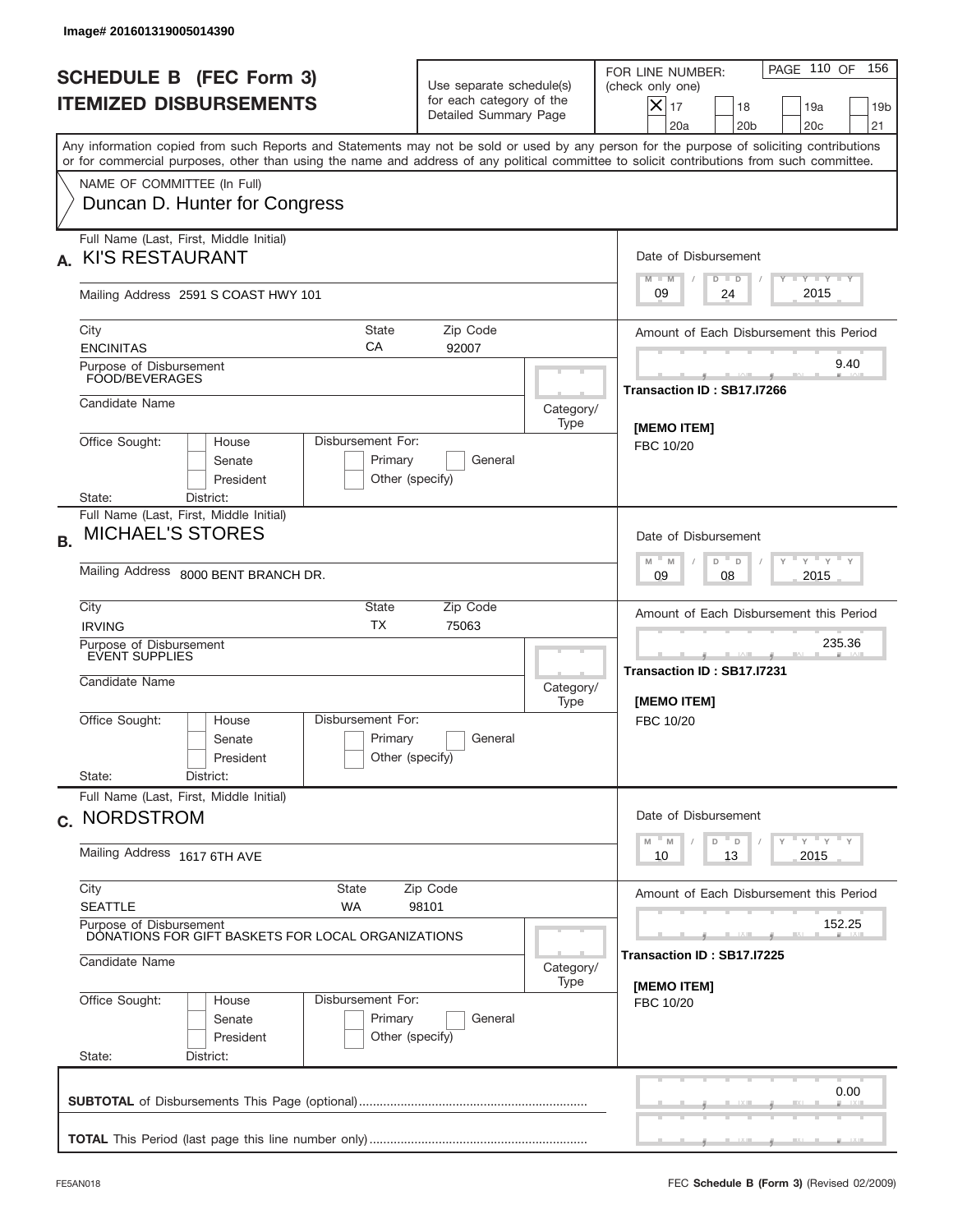|           | Image# 201601319005014391                                                                                                                                                                                                                                                               |                                                                                                           |                                                           |                                                                                                                                                            |
|-----------|-----------------------------------------------------------------------------------------------------------------------------------------------------------------------------------------------------------------------------------------------------------------------------------------|-----------------------------------------------------------------------------------------------------------|-----------------------------------------------------------|------------------------------------------------------------------------------------------------------------------------------------------------------------|
|           | <b>SCHEDULE B (FEC Form 3)</b><br><b>ITEMIZED DISBURSEMENTS</b>                                                                                                                                                                                                                         | Use separate schedule(s)<br>for each category of the<br>Detailed Summary Page                             |                                                           | PAGE 111 OF<br>156<br>FOR LINE NUMBER:<br>(check only one)<br>$X _{17}$<br>18<br>19a<br>19 <sub>b</sub><br>20a<br>20 <sub>b</sub><br>20 <sub>c</sub><br>21 |
|           | Any information copied from such Reports and Statements may not be sold or used by any person for the purpose of soliciting contributions<br>or for commercial purposes, other than using the name and address of any political committee to solicit contributions from such committee. |                                                                                                           |                                                           |                                                                                                                                                            |
|           | NAME OF COMMITTEE (In Full)<br>Duncan D. Hunter for Congress                                                                                                                                                                                                                            |                                                                                                           |                                                           |                                                                                                                                                            |
| А.        | Full Name (Last, First, Middle Initial)<br><b>RITE AID</b>                                                                                                                                                                                                                              |                                                                                                           |                                                           | Date of Disbursement<br>$T - Y$ $T - Y$ $T - Y$<br>$M - M$                                                                                                 |
|           | Mailing Address 30 HUNTER LN                                                                                                                                                                                                                                                            |                                                                                                           |                                                           | $D$ $D$<br>2015<br>09<br>21                                                                                                                                |
|           | City<br><b>PA</b><br><b>CAMP HILL</b>                                                                                                                                                                                                                                                   | <b>State</b><br>Zip Code<br>17011                                                                         |                                                           | Amount of Each Disbursement this Period                                                                                                                    |
|           | Purpose of Disbursement<br>OFFICE SUPPLIES                                                                                                                                                                                                                                              |                                                                                                           |                                                           | 46.00<br>Transaction ID: SB17.I7347                                                                                                                        |
|           | Candidate Name                                                                                                                                                                                                                                                                          |                                                                                                           | Category/<br>Type                                         |                                                                                                                                                            |
|           | Disbursement For:<br>Office Sought:<br>House<br>Senate<br>Primary<br>President<br>Other (specify)<br>State:<br>District:                                                                                                                                                                | <b>IMEMO ITEM1</b><br>FBC 10/20                                                                           |                                                           |                                                                                                                                                            |
| <b>B.</b> | Full Name (Last, First, Middle Initial)<br><b>RUBIO'S</b>                                                                                                                                                                                                                               | Date of Disbursement                                                                                      |                                                           |                                                                                                                                                            |
|           | Mailing Address<br>5500 GROSSMONT CENTER DR.                                                                                                                                                                                                                                            | $\mathbb{F}$ $\mathbb{Y}$ $\mathbb{F}$ $\mathbb{Y}$ $\mathbb{F}$<br>$M - M$<br>D<br>D<br>2015<br>09<br>24 |                                                           |                                                                                                                                                            |
|           | City<br>State<br>CA<br><b>LA MESA</b>                                                                                                                                                                                                                                                   | Amount of Each Disbursement this Period                                                                   |                                                           |                                                                                                                                                            |
|           | Purpose of Disbursement<br>FOOD/BEVERAGES<br>Candidate Name                                                                                                                                                                                                                             | Category/<br>Type                                                                                         | 20.91<br>Transaction ID: SB17.I7267<br><b>IMEMO ITEMI</b> |                                                                                                                                                            |
|           | Disbursement For:<br>Office Sought:<br>House<br>Senate<br>President<br>State:<br>District:                                                                                                                                                                                              | Primary<br>General<br>Other (specify)                                                                     |                                                           | FBC 10/20                                                                                                                                                  |
|           | Full Name (Last, First, Middle Initial)<br>c. RUBIO'S                                                                                                                                                                                                                                   | Date of Disbursement                                                                                      |                                                           |                                                                                                                                                            |
|           | Mailing Address 5500 GROSSMONT CENTER DR.                                                                                                                                                                                                                                               | $\gamma$ $\gamma$ $\gamma$ $\gamma$ $\gamma$<br>$M$ $M$<br>D<br>D<br>2015<br>10<br>05                     |                                                           |                                                                                                                                                            |
|           | City<br>State<br><b>LA MESA</b><br>СA                                                                                                                                                                                                                                                   | Zip Code<br>91942                                                                                         |                                                           | Amount of Each Disbursement this Period                                                                                                                    |
|           | Purpose of Disbursement<br><b>FOOD/BEVERAGES</b>                                                                                                                                                                                                                                        | 38.06                                                                                                     |                                                           |                                                                                                                                                            |
|           | Candidate Name                                                                                                                                                                                                                                                                          | Transaction ID: SB17.I7277<br>[MEMO ITEM]                                                                 |                                                           |                                                                                                                                                            |
|           | Office Sought:<br>Disbursement For:<br>House<br>Senate<br>President<br>State:<br>District:                                                                                                                                                                                              | Primary<br>General<br>Other (specify)                                                                     |                                                           | FBC 10/20                                                                                                                                                  |
|           |                                                                                                                                                                                                                                                                                         |                                                                                                           |                                                           | 0.00                                                                                                                                                       |
|           |                                                                                                                                                                                                                                                                                         |                                                                                                           |                                                           |                                                                                                                                                            |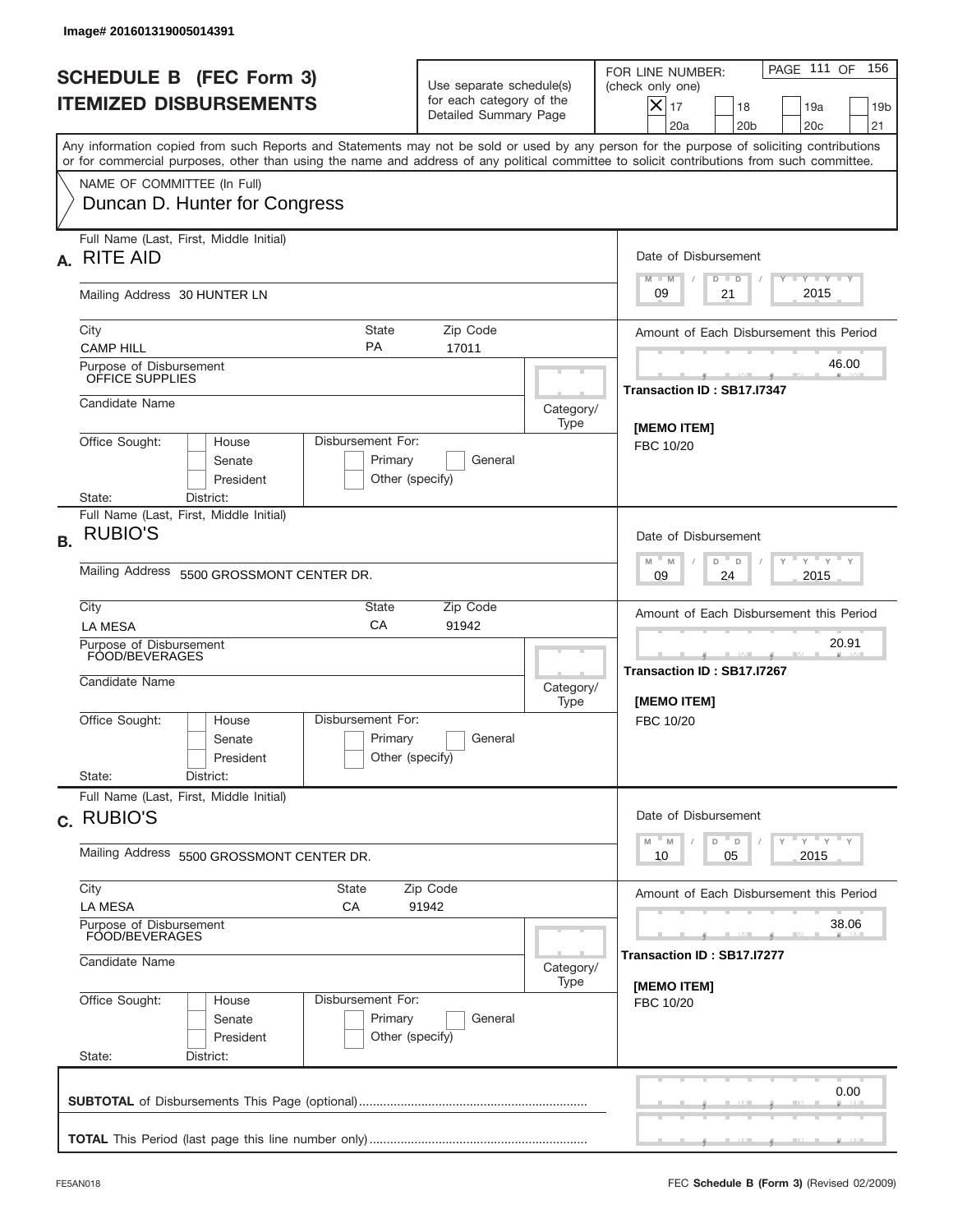| Image# 201601319005014392                                                                                                                                                                                                                                                                                              |                                                                                |                                     |                                                                                                                                                          |  |  |
|------------------------------------------------------------------------------------------------------------------------------------------------------------------------------------------------------------------------------------------------------------------------------------------------------------------------|--------------------------------------------------------------------------------|-------------------------------------|----------------------------------------------------------------------------------------------------------------------------------------------------------|--|--|
| <b>SCHEDULE B (FEC Form 3)</b><br><b>ITEMIZED DISBURSEMENTS</b>                                                                                                                                                                                                                                                        | Use separate schedule(s)<br>for each category of the<br>Detailed Summary Page  |                                     | PAGE 112 OF<br>156<br>FOR LINE NUMBER:<br>(check only one)<br>$ \mathsf{X} _{17}$<br>18<br>19a<br>19 <sub>b</sub><br>20a<br>20 <sub>b</sub><br>20c<br>21 |  |  |
| Any information copied from such Reports and Statements may not be sold or used by any person for the purpose of soliciting contributions<br>or for commercial purposes, other than using the name and address of any political committee to solicit contributions from such committee.<br>NAME OF COMMITTEE (In Full) |                                                                                |                                     |                                                                                                                                                          |  |  |
| Duncan D. Hunter for Congress                                                                                                                                                                                                                                                                                          |                                                                                |                                     |                                                                                                                                                          |  |  |
| Full Name (Last, First, Middle Initial)<br><b>SAN DIEGO GAS &amp; ELECTRIC</b>                                                                                                                                                                                                                                         |                                                                                |                                     | Date of Disbursement<br>Y TY TY TY<br>$M - M$<br>$D$ $D$                                                                                                 |  |  |
| Mailing Address P.O. BOX 25111                                                                                                                                                                                                                                                                                         |                                                                                |                                     | 2015<br>10<br>14                                                                                                                                         |  |  |
| City<br><b>State</b><br>CA<br><b>SANTA ANA</b>                                                                                                                                                                                                                                                                         | Zip Code<br>92799                                                              |                                     | Amount of Each Disbursement this Period                                                                                                                  |  |  |
| Purpose of Disbursement<br><b>ÚTILITIES</b>                                                                                                                                                                                                                                                                            |                                                                                |                                     | 1001.50<br>Transaction ID: SB17.I7515                                                                                                                    |  |  |
| Candidate Name                                                                                                                                                                                                                                                                                                         |                                                                                | Category/<br>Type                   | [MEMO ITEM]                                                                                                                                              |  |  |
| Office Sought:<br>Disbursement For:<br>House<br>Senate<br>Primary<br>President<br>District:<br>State:                                                                                                                                                                                                                  | General<br>Other (specify)                                                     |                                     | FBC 10/20                                                                                                                                                |  |  |
| Full Name (Last, First, Middle Initial)<br>SAN DIEGO GAS & ELECTRIC<br><b>B.</b><br>Mailing Address P.O. BOX 25111                                                                                                                                                                                                     | Date of Disbursement<br>ү " ү " ү " ү<br>$M - M$<br>D<br>D<br>2015<br>10<br>14 |                                     |                                                                                                                                                          |  |  |
| City<br>State<br>CA<br><b>SANTA ANA</b>                                                                                                                                                                                                                                                                                | Zip Code<br>92799                                                              |                                     |                                                                                                                                                          |  |  |
| Purpose of Disbursement<br>UTILITIES<br>Candidate Name                                                                                                                                                                                                                                                                 |                                                                                | Category/<br>Type                   | 266.50<br>___<br>Transaction ID: SB17.I7516<br>[MEMO ITEM]                                                                                               |  |  |
| Disbursement For:<br>Office Sought:<br>House<br>Primary<br>Senate<br>President<br>State:<br>District:                                                                                                                                                                                                                  | General<br>Other (specify)                                                     |                                     | FBC 10/20                                                                                                                                                |  |  |
| Full Name (Last, First, Middle Initial)<br>c. SHELL OIL CO                                                                                                                                                                                                                                                             | Date of Disbursement                                                           |                                     |                                                                                                                                                          |  |  |
| Mailing Address 910 LOUISIANA ST                                                                                                                                                                                                                                                                                       | ү "ү "ү "ү<br>$M - M$<br>D<br>$\mathsf D$<br>2015<br>09<br>14                  |                                     |                                                                                                                                                          |  |  |
| City<br>State<br><b>HOUSTON</b><br>ТX                                                                                                                                                                                                                                                                                  | Amount of Each Disbursement this Period                                        |                                     |                                                                                                                                                          |  |  |
| Purpose of Disbursement<br>GÁS<br>Candidate Name                                                                                                                                                                                                                                                                       |                                                                                | 73.36<br>Transaction ID: SB17.I7329 |                                                                                                                                                          |  |  |
| Office Sought:<br>Disbursement For:<br>House<br>Primary<br>Senate<br>President<br>State:<br>District:                                                                                                                                                                                                                  | General<br>Other (specify)                                                     | Category/<br>Type                   | [MEMO ITEM]<br>FBC 10/20                                                                                                                                 |  |  |
|                                                                                                                                                                                                                                                                                                                        |                                                                                |                                     | 0.00                                                                                                                                                     |  |  |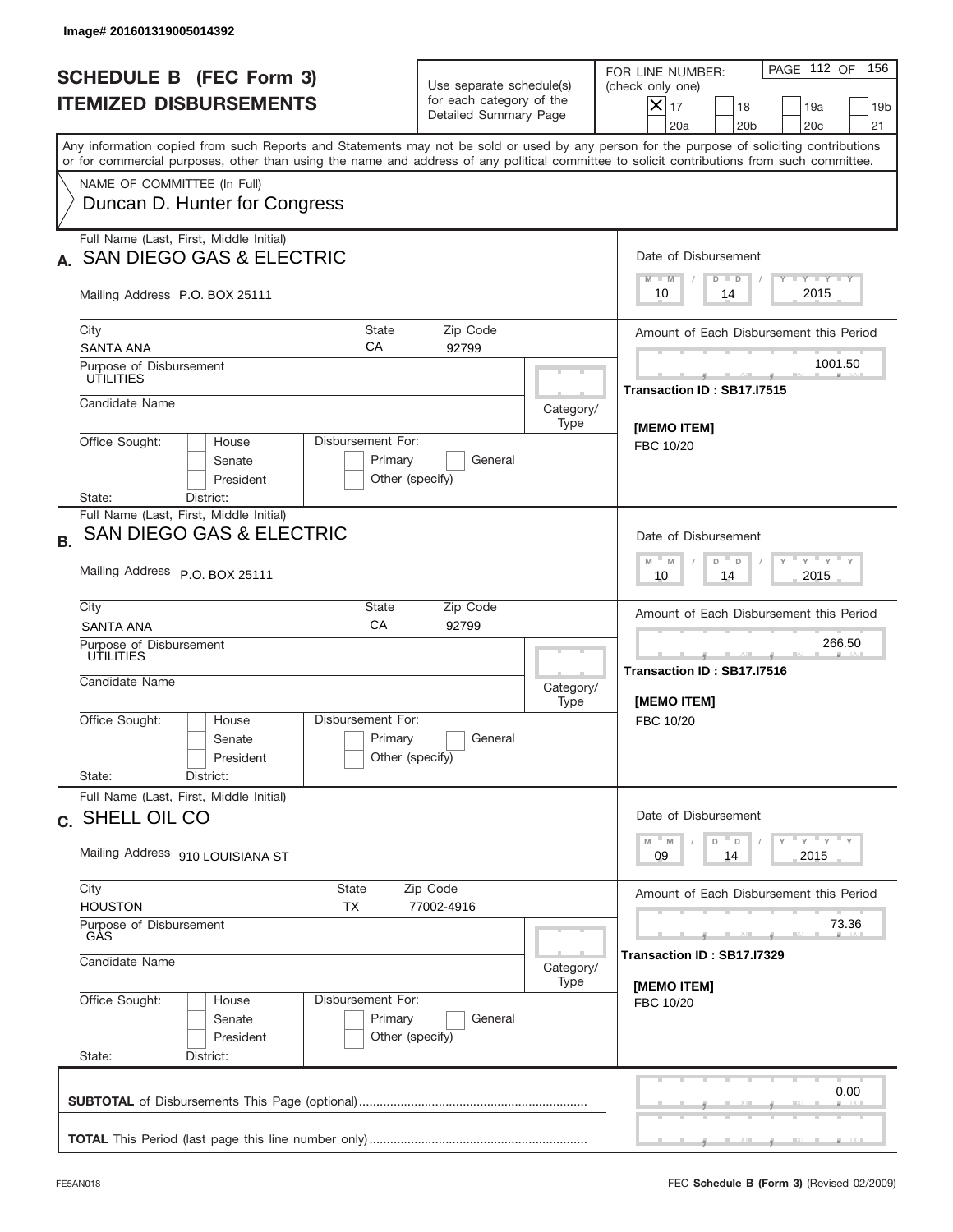|           | Image# 201601319005014393                                                                                                                                                                                                                                                               |                                                                                       |                                                                               |           |                                                                                                                                                                             |
|-----------|-----------------------------------------------------------------------------------------------------------------------------------------------------------------------------------------------------------------------------------------------------------------------------------------|---------------------------------------------------------------------------------------|-------------------------------------------------------------------------------|-----------|-----------------------------------------------------------------------------------------------------------------------------------------------------------------------------|
|           | <b>SCHEDULE B (FEC Form 3)</b><br><b>ITEMIZED DISBURSEMENTS</b>                                                                                                                                                                                                                         |                                                                                       | Use separate schedule(s)<br>for each category of the<br>Detailed Summary Page |           | PAGE 113 OF<br>156<br>FOR LINE NUMBER:<br>(check only one)<br>$\overline{\mathsf{x}}$ 17<br>18<br>19a<br>19 <sub>b</sub><br>20 <sub>c</sub><br>20a<br>20 <sub>b</sub><br>21 |
|           | Any information copied from such Reports and Statements may not be sold or used by any person for the purpose of soliciting contributions<br>or for commercial purposes, other than using the name and address of any political committee to solicit contributions from such committee. |                                                                                       |                                                                               |           |                                                                                                                                                                             |
|           | NAME OF COMMITTEE (In Full)<br>Duncan D. Hunter for Congress                                                                                                                                                                                                                            |                                                                                       |                                                                               |           |                                                                                                                                                                             |
|           | Full Name (Last, First, Middle Initial)<br>A. SHELL OIL CO                                                                                                                                                                                                                              |                                                                                       |                                                                               |           | Date of Disbursement                                                                                                                                                        |
|           | Mailing Address 910 LOUISIANA ST                                                                                                                                                                                                                                                        |                                                                                       |                                                                               |           | Y TY TY TY<br>$M - M$<br>$D$ $D$<br>2015<br>09<br>21                                                                                                                        |
|           | City<br>ТX<br><b>HOUSTON</b><br>Purpose of Disbursement                                                                                                                                                                                                                                 | State                                                                                 | Zip Code<br>77002-4916                                                        |           | Amount of Each Disbursement this Period<br>62.93                                                                                                                            |
|           | GAS<br>Candidate Name                                                                                                                                                                                                                                                                   |                                                                                       |                                                                               | Category/ | Transaction ID: SB17.I7331                                                                                                                                                  |
|           | Office Sought:<br>Disbursement For:<br>House<br>Senate<br>President                                                                                                                                                                                                                     | Primary<br>Other (specify)                                                            | General                                                                       | Type      | [MEMO ITEM]<br>FBC 10/20                                                                                                                                                    |
| <b>B.</b> | State:<br>District:<br>Full Name (Last, First, Middle Initial)<br><b>STAR TRADER</b><br>Mailing Address TOMORROWLAND WAY                                                                                                                                                                | Date of Disbursement<br>$-\gamma + \gamma -$<br>$M - M$<br>D<br>D<br>2015<br>09<br>28 |                                                                               |           |                                                                                                                                                                             |
|           | City<br>CA<br>ANAHEIM<br>Purpose of Disbursement<br>FOOD/BEVERAGES<br>Candidate Name                                                                                                                                                                                                    | State                                                                                 | Zip Code<br>92802                                                             | Category/ | Amount of Each Disbursement this Period<br>117.40<br>____<br>Transaction ID: SB17.I7271                                                                                     |
|           | Disbursement For:<br>Office Sought:<br>House<br>Senate<br>President<br>State:<br>District:                                                                                                                                                                                              | Primary<br>Other (specify)                                                            | General                                                                       | Type      | [MEMO ITEM]<br>FBC 10/20                                                                                                                                                    |
|           | Full Name (Last, First, Middle Initial)<br>c. STAR TRADER                                                                                                                                                                                                                               | Date of Disbursement                                                                  |                                                                               |           |                                                                                                                                                                             |
|           | Mailing Address TOMORROWLAND WAY                                                                                                                                                                                                                                                        | $\gamma$ = $\gamma$ = $\gamma$ = $\gamma$<br>$-M$<br>M<br>D<br>D<br>28<br>2015<br>09  |                                                                               |           |                                                                                                                                                                             |
|           | City<br>State<br><b>ANAHEIM</b><br>СA<br>Purpose of Disbursement<br>FOOD/BEVERAGES                                                                                                                                                                                                      |                                                                                       | Amount of Each Disbursement this Period<br>112.04                             |           |                                                                                                                                                                             |
|           | Candidate Name                                                                                                                                                                                                                                                                          | Category/<br>Type                                                                     | Transaction ID : SB17.I7272<br>[MEMO ITEM]                                    |           |                                                                                                                                                                             |
|           | Office Sought:<br>Disbursement For:<br>House<br>Senate<br>President<br>State:<br>District:                                                                                                                                                                                              | Primary<br>Other (specify)                                                            | General                                                                       |           | FBC 10/20                                                                                                                                                                   |
|           |                                                                                                                                                                                                                                                                                         |                                                                                       |                                                                               |           | 0.00                                                                                                                                                                        |
|           |                                                                                                                                                                                                                                                                                         |                                                                                       |                                                                               |           |                                                                                                                                                                             |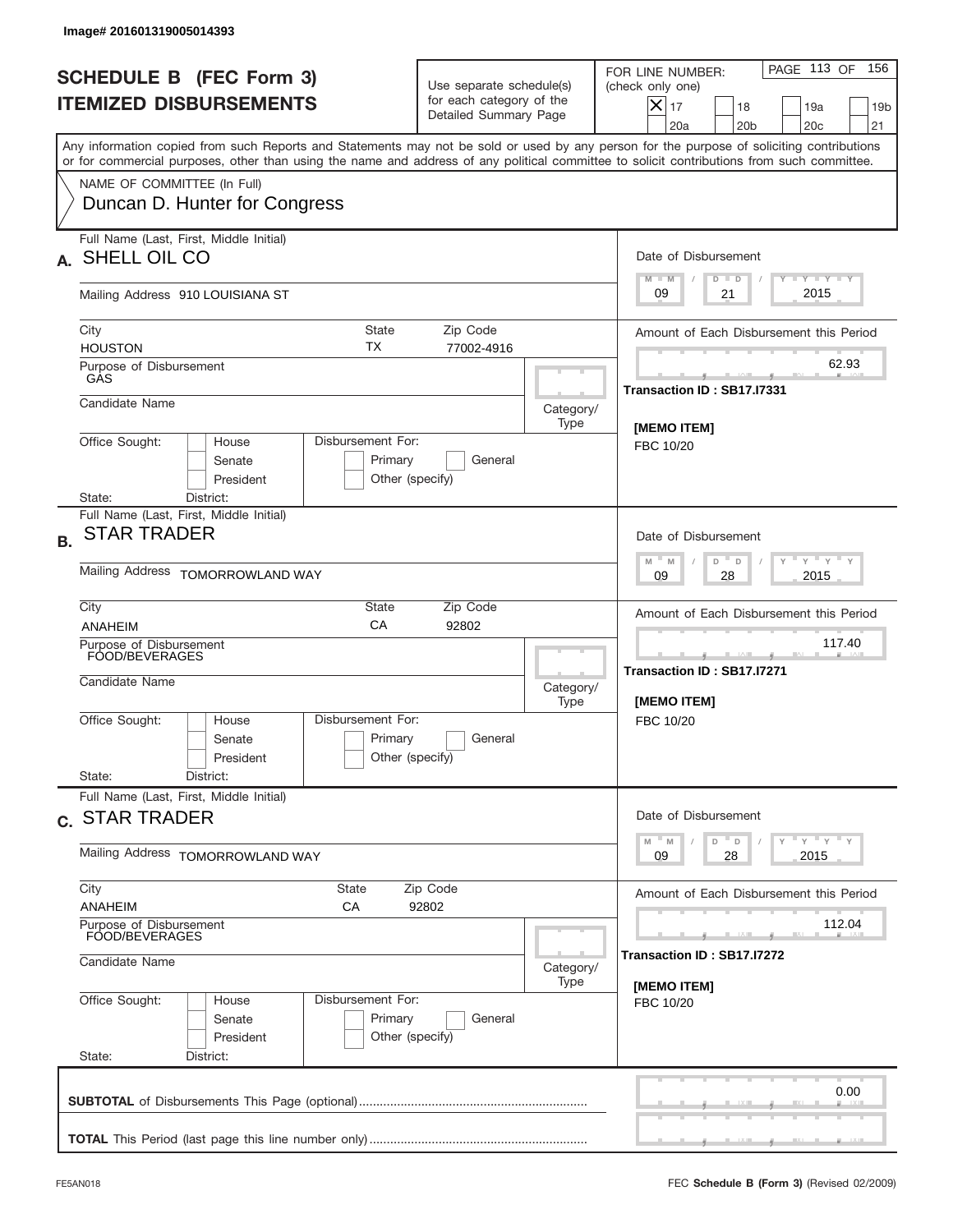|           | Image# 201601319005014394                                                                                                                                                                                                                                                               |                                     |                                                                               |                   |                                                                                                                                                          |
|-----------|-----------------------------------------------------------------------------------------------------------------------------------------------------------------------------------------------------------------------------------------------------------------------------------------|-------------------------------------|-------------------------------------------------------------------------------|-------------------|----------------------------------------------------------------------------------------------------------------------------------------------------------|
|           | <b>SCHEDULE B (FEC Form 3)</b><br><b>ITEMIZED DISBURSEMENTS</b>                                                                                                                                                                                                                         |                                     | Use separate schedule(s)<br>for each category of the<br>Detailed Summary Page |                   | PAGE 114 OF<br>156<br>FOR LINE NUMBER:<br>(check only one)<br>X<br>17<br>18<br>19a<br>19 <sub>b</sub><br>20 <sub>c</sub><br>21<br>20a<br>20 <sub>b</sub> |
|           | Any information copied from such Reports and Statements may not be sold or used by any person for the purpose of soliciting contributions<br>or for commercial purposes, other than using the name and address of any political committee to solicit contributions from such committee. |                                     |                                                                               |                   |                                                                                                                                                          |
|           | NAME OF COMMITTEE (In Full)<br>Duncan D. Hunter for Congress                                                                                                                                                                                                                            |                                     |                                                                               |                   |                                                                                                                                                          |
| А.        | Full Name (Last, First, Middle Initial)<br><b>STARBUCKS</b>                                                                                                                                                                                                                             |                                     |                                                                               |                   | Date of Disbursement<br>$T - Y$ $T - Y$<br>$M - M$<br>$D$ $D$                                                                                            |
|           | Mailing Address 2401 UTAH AVE. SOUTH                                                                                                                                                                                                                                                    |                                     |                                                                               |                   | 2015<br>09<br>18                                                                                                                                         |
|           | <b>State</b><br>City<br><b>WA</b><br><b>SEATTLE</b>                                                                                                                                                                                                                                     |                                     | Zip Code<br>98134                                                             |                   | Amount of Each Disbursement this Period                                                                                                                  |
|           | Purpose of Disbursement<br>FOOD/BEVERAGES                                                                                                                                                                                                                                               |                                     |                                                                               |                   | 18.15<br>Transaction ID: SB17.I7261                                                                                                                      |
|           | Candidate Name                                                                                                                                                                                                                                                                          |                                     |                                                                               | Category/<br>Type | [MEMO ITEM]                                                                                                                                              |
|           | Office Sought:<br>Disbursement For:<br>House<br>Senate<br>President<br>State:<br>District:                                                                                                                                                                                              | Primary<br>Other (specify)          | General                                                                       |                   | FBC 10/20                                                                                                                                                |
| <b>B.</b> | Full Name (Last, First, Middle Initial)<br><b>STARBUCKS</b>                                                                                                                                                                                                                             |                                     |                                                                               |                   | Date of Disbursement<br>$\cdots$ $\vee$ $\cdots$ $\vee$<br>$M - M$<br>D<br>D                                                                             |
|           | Mailing Address 2401 UTAH AVE. SOUTH                                                                                                                                                                                                                                                    | 2015<br>09<br>22                    |                                                                               |                   |                                                                                                                                                          |
|           | City<br>State<br><b>WA</b><br><b>SEATTLE</b>                                                                                                                                                                                                                                            |                                     | Zip Code<br>98134                                                             |                   | Amount of Each Disbursement this Period                                                                                                                  |
|           | Purpose of Disbursement<br>FOOD/BEVERAGES<br>Candidate Name                                                                                                                                                                                                                             |                                     |                                                                               | Category/<br>Type | 30.40<br>Transaction ID: SB17.I7264<br>[MEMO ITEM]                                                                                                       |
|           | Disbursement For:<br>Office Sought:<br>House<br>Senate<br>President<br>State:<br>District:                                                                                                                                                                                              | Primary<br>Other (specify)          | General                                                                       |                   | FBC 10/20                                                                                                                                                |
|           | Full Name (Last, First, Middle Initial)<br>c. STEAM GAMES                                                                                                                                                                                                                               |                                     |                                                                               |                   | Date of Disbursement                                                                                                                                     |
|           | Mailing Address PO BOX 1688                                                                                                                                                                                                                                                             |                                     |                                                                               |                   | $\gamma$ $\gamma$ $\gamma$ $\gamma$ $\gamma$<br>$M$ $M$<br>D<br>D<br>2015<br>10<br>13                                                                    |
|           | City<br>State<br><b>BELLEVUE</b><br>WA                                                                                                                                                                                                                                                  | Zip Code<br>98009                   |                                                                               |                   | Amount of Each Disbursement this Period                                                                                                                  |
|           | Purpose of Disbursement<br>PERSONAL EXPENSE - TO BE PAID BACK                                                                                                                                                                                                                           | 19.83<br>Transaction ID: SB17.I7361 |                                                                               |                   |                                                                                                                                                          |
|           | Candidate Name                                                                                                                                                                                                                                                                          | Category/<br>Type                   | [MEMO ITEM]                                                                   |                   |                                                                                                                                                          |
|           | Disbursement For:<br>Office Sought:<br>House<br>Senate<br>President<br>State:<br>District:                                                                                                                                                                                              | Primary<br>Other (specify)          | General                                                                       |                   | FBC 10/20                                                                                                                                                |
|           |                                                                                                                                                                                                                                                                                         |                                     |                                                                               |                   | 0.00                                                                                                                                                     |
|           |                                                                                                                                                                                                                                                                                         |                                     |                                                                               |                   |                                                                                                                                                          |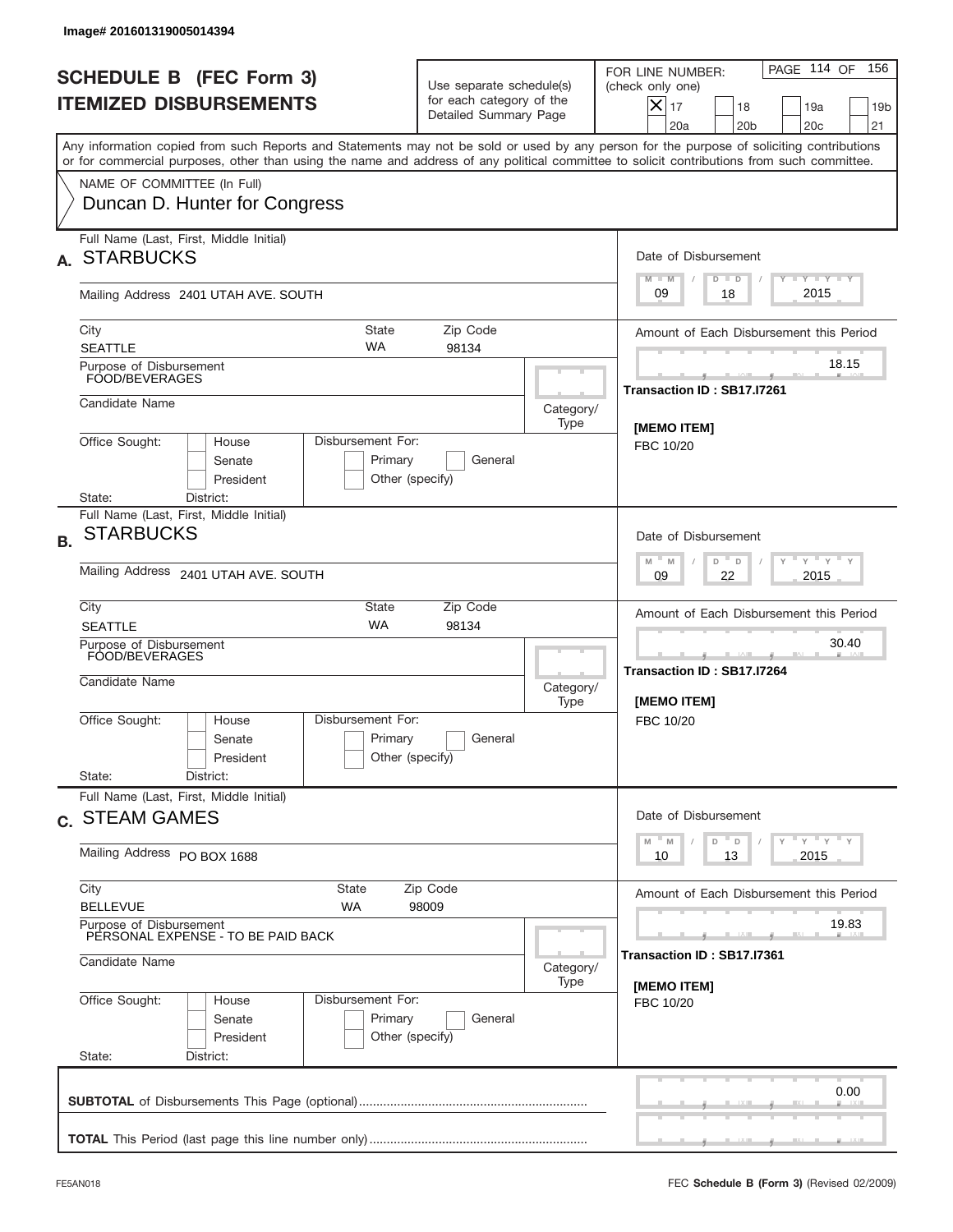|           | Image# 201601319005014395                                                                                 |                                                                                      |                                                                               |                   |                                                                                                                                                                                                                                                                                         |
|-----------|-----------------------------------------------------------------------------------------------------------|--------------------------------------------------------------------------------------|-------------------------------------------------------------------------------|-------------------|-----------------------------------------------------------------------------------------------------------------------------------------------------------------------------------------------------------------------------------------------------------------------------------------|
|           | <b>SCHEDULE B (FEC Form 3)</b><br><b>ITEMIZED DISBURSEMENTS</b>                                           |                                                                                      | Use separate schedule(s)<br>for each category of the<br>Detailed Summary Page |                   | PAGE 115 OF<br>156<br>FOR LINE NUMBER:<br>(check only one)<br>$X _{17}$<br>18<br>19a<br>19 <sub>b</sub><br>20 <sub>c</sub><br>20a<br>20 <sub>b</sub><br>21                                                                                                                              |
|           |                                                                                                           |                                                                                      |                                                                               |                   | Any information copied from such Reports and Statements may not be sold or used by any person for the purpose of soliciting contributions<br>or for commercial purposes, other than using the name and address of any political committee to solicit contributions from such committee. |
|           | NAME OF COMMITTEE (In Full)<br>Duncan D. Hunter for Congress                                              |                                                                                      |                                                                               |                   |                                                                                                                                                                                                                                                                                         |
|           | Full Name (Last, First, Middle Initial)<br><b>STEAM GAMES</b>                                             |                                                                                      |                                                                               |                   | Date of Disbursement<br><b>TAYLY LY</b><br>$M - M$<br>$D$ $D$                                                                                                                                                                                                                           |
|           | Mailing Address PO BOX 1688                                                                               |                                                                                      |                                                                               |                   | 2015<br>10<br>13                                                                                                                                                                                                                                                                        |
|           | City<br><b>BELLEVUE</b>                                                                                   | <b>State</b><br><b>WA</b>                                                            | Zip Code<br>98009                                                             |                   | Amount of Each Disbursement this Period                                                                                                                                                                                                                                                 |
|           | Purpose of Disbursement<br>PERSONAL EXPENSE - TO BE PAID BACK                                             |                                                                                      |                                                                               |                   | 5.00<br>Transaction ID: SB17.I7362                                                                                                                                                                                                                                                      |
|           | Candidate Name                                                                                            |                                                                                      |                                                                               | Category/<br>Type | [MEMO ITEM]                                                                                                                                                                                                                                                                             |
|           | Office Sought:<br>House<br>Senate<br>President<br>State:                                                  | Disbursement For:<br>Primary<br>Other (specify)                                      | General                                                                       |                   | FBC 10/20                                                                                                                                                                                                                                                                               |
| <b>B.</b> | District:<br>Full Name (Last, First, Middle Initial)<br><b>STEAM GAMES</b><br>Mailing Address PO BOX 1688 |                                                                                      |                                                                               |                   | Date of Disbursement<br>$\cdots$ $\gamma$ $\cdots$ $\gamma$ $\cdots$<br>$M - M$<br>D<br>$\Box$<br>2015<br>10<br>13                                                                                                                                                                      |
|           | City<br><b>BELLEVUE</b>                                                                                   | <b>State</b><br><b>WA</b>                                                            | Zip Code<br>98009                                                             |                   | Amount of Each Disbursement this Period<br>24.90                                                                                                                                                                                                                                        |
|           | Purpose of Disbursement<br>PERSONAL EXPENSE - TO BE PAID BACK<br>Candidate Name                           |                                                                                      |                                                                               | Category/<br>Type | ___<br>Transaction ID: SB17.I7363<br>[MEMO ITEM]                                                                                                                                                                                                                                        |
|           | Office Sought:<br>House<br>Senate<br>President<br>State:<br>District:                                     | Disbursement For:<br>Primary<br>Other (specify)                                      | General                                                                       |                   | FBC 10/20                                                                                                                                                                                                                                                                               |
|           | Full Name (Last, First, Middle Initial)<br>c. STEAM GAMES                                                 |                                                                                      |                                                                               |                   | Date of Disbursement                                                                                                                                                                                                                                                                    |
|           | Mailing Address PO BOX 1688                                                                               | $\gamma$ = $\gamma$ = $\gamma$ = $\gamma$<br>$-M$<br>D<br>M<br>D<br>2015<br>10<br>14 |                                                                               |                   |                                                                                                                                                                                                                                                                                         |
|           | City<br><b>BELLEVUE</b>                                                                                   | Amount of Each Disbursement this Period                                              |                                                                               |                   |                                                                                                                                                                                                                                                                                         |
|           | Purpose of Disbursement<br>PERSONAL EXPENSE - TO BE PAID BACK<br>Candidate Name                           | Category/                                                                            | 24.90<br>Transaction ID : SB17.I7364                                          |                   |                                                                                                                                                                                                                                                                                         |
|           | Office Sought:<br>House<br>Senate<br>President<br>State:<br>District:                                     | Disbursement For:<br>Primary<br>Other (specify)                                      | General                                                                       | Type              | [MEMO ITEM]<br>FBC 10/20                                                                                                                                                                                                                                                                |
|           |                                                                                                           |                                                                                      |                                                                               |                   | 0.00                                                                                                                                                                                                                                                                                    |
|           |                                                                                                           |                                                                                      |                                                                               |                   |                                                                                                                                                                                                                                                                                         |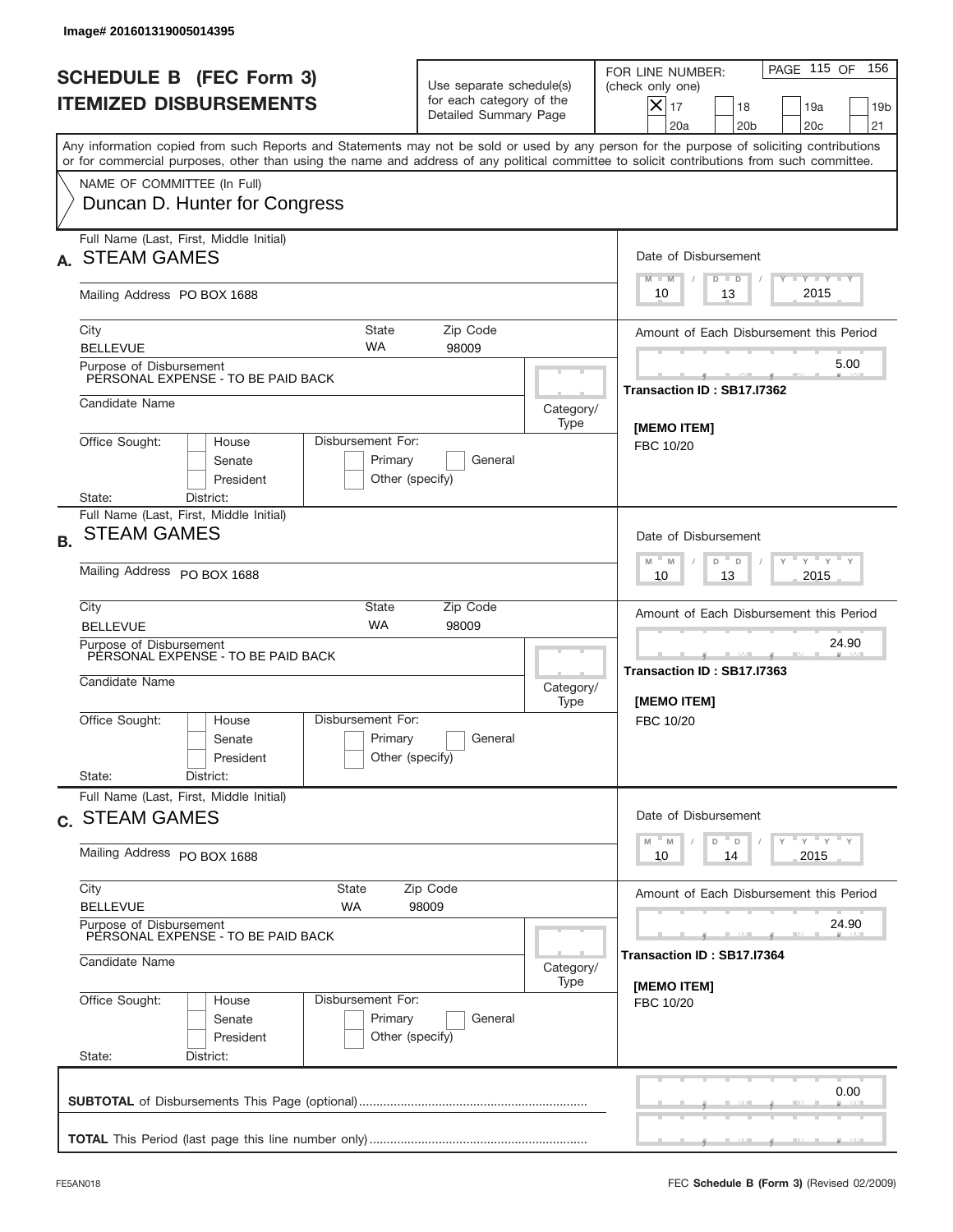| Image# 201601319005014396                                                                                                                                                                                                                                                               |                                                                               |                   |                                                                                                                                                                      |  |  |
|-----------------------------------------------------------------------------------------------------------------------------------------------------------------------------------------------------------------------------------------------------------------------------------------|-------------------------------------------------------------------------------|-------------------|----------------------------------------------------------------------------------------------------------------------------------------------------------------------|--|--|
| <b>SCHEDULE B (FEC Form 3)</b><br><b>ITEMIZED DISBURSEMENTS</b>                                                                                                                                                                                                                         | Use separate schedule(s)<br>for each category of the<br>Detailed Summary Page |                   | PAGE 116 OF<br>156<br>FOR LINE NUMBER:<br>(check only one)<br>$ \mathsf{X} _{17}$<br>18<br>19a<br>19 <sub>b</sub><br>20a<br>20 <sub>b</sub><br>20 <sub>c</sub><br>21 |  |  |
| Any information copied from such Reports and Statements may not be sold or used by any person for the purpose of soliciting contributions<br>or for commercial purposes, other than using the name and address of any political committee to solicit contributions from such committee. |                                                                               |                   |                                                                                                                                                                      |  |  |
| NAME OF COMMITTEE (In Full)<br>Duncan D. Hunter for Congress                                                                                                                                                                                                                            |                                                                               |                   |                                                                                                                                                                      |  |  |
| Full Name (Last, First, Middle Initial)<br><b>UNITED AIRLINES</b>                                                                                                                                                                                                                       |                                                                               |                   | Date of Disbursement<br>Y FY FY FY                                                                                                                                   |  |  |
| Mailing Address P.O. BOX 66100                                                                                                                                                                                                                                                          |                                                                               |                   | $M - M$<br>$D$ $D$<br>2015<br>10<br>05                                                                                                                               |  |  |
| City<br>State<br>IL<br><b>CHICAGO</b>                                                                                                                                                                                                                                                   | Zip Code<br>60666-1604                                                        |                   | Amount of Each Disbursement this Period                                                                                                                              |  |  |
| Purpose of Disbursement<br><b>TRAVEL</b>                                                                                                                                                                                                                                                |                                                                               |                   | 200.00<br>Transaction ID: SB17.I7447                                                                                                                                 |  |  |
| Candidate Name                                                                                                                                                                                                                                                                          |                                                                               | Category/<br>Type | <b>IMEMO ITEMI</b>                                                                                                                                                   |  |  |
| Disbursement For:<br>Office Sought:<br>House<br>Senate<br>President                                                                                                                                                                                                                     | Primary<br>General<br>Other (specify)                                         |                   | FBC 10/20                                                                                                                                                            |  |  |
| District:<br>State:<br>Full Name (Last, First, Middle Initial)<br><b>UNITED AIRLINES</b><br><b>B.</b>                                                                                                                                                                                   | Date of Disbursement<br>ү " ү " ү " ү<br>$M - M$<br>D<br>$\Box$               |                   |                                                                                                                                                                      |  |  |
| Mailing Address P.O. BOX 66100                                                                                                                                                                                                                                                          | 2015<br>10<br>05                                                              |                   |                                                                                                                                                                      |  |  |
| City<br>State<br>IL<br><b>CHICAGO</b>                                                                                                                                                                                                                                                   | Amount of Each Disbursement this Period                                       |                   |                                                                                                                                                                      |  |  |
| Purpose of Disbursement<br>TRAVEL<br>Candidate Name                                                                                                                                                                                                                                     |                                                                               | Category/<br>Type | 578.00<br>____<br>Transaction ID: SB17.I7448<br>[MEMO ITEM]                                                                                                          |  |  |
| Disbursement For:<br>Office Sought:<br>House<br>Senate<br>President<br>State:<br>District:                                                                                                                                                                                              | Primary<br>General<br>Other (specify)                                         |                   | FBC 10/20                                                                                                                                                            |  |  |
| Full Name (Last, First, Middle Initial)<br>c. UNITED AIRLINES                                                                                                                                                                                                                           |                                                                               |                   | Date of Disbursement                                                                                                                                                 |  |  |
| Mailing Address P.O. BOX 66100                                                                                                                                                                                                                                                          | $Y$ $Y$ $Y$ $Y$ $Y$<br>$-M$<br>D =<br>M<br>D<br>2015<br>10<br>05              |                   |                                                                                                                                                                      |  |  |
| City<br>State<br><b>CHICAGO</b><br>IL                                                                                                                                                                                                                                                   | Zip Code<br>60666-1604                                                        |                   |                                                                                                                                                                      |  |  |
| Purpose of Disbursement<br>TRAVEL                                                                                                                                                                                                                                                       |                                                                               |                   |                                                                                                                                                                      |  |  |
| Candidate Name<br>Disbursement For:                                                                                                                                                                                                                                                     | Category/<br>Type                                                             | [MEMO ITEM]       |                                                                                                                                                                      |  |  |
| Office Sought:<br>House<br>Senate<br>President<br>State:<br>District:                                                                                                                                                                                                                   | Primary<br>General<br>Other (specify)                                         |                   | FBC 10/20                                                                                                                                                            |  |  |
|                                                                                                                                                                                                                                                                                         |                                                                               |                   | 0.00                                                                                                                                                                 |  |  |
|                                                                                                                                                                                                                                                                                         |                                                                               |                   |                                                                                                                                                                      |  |  |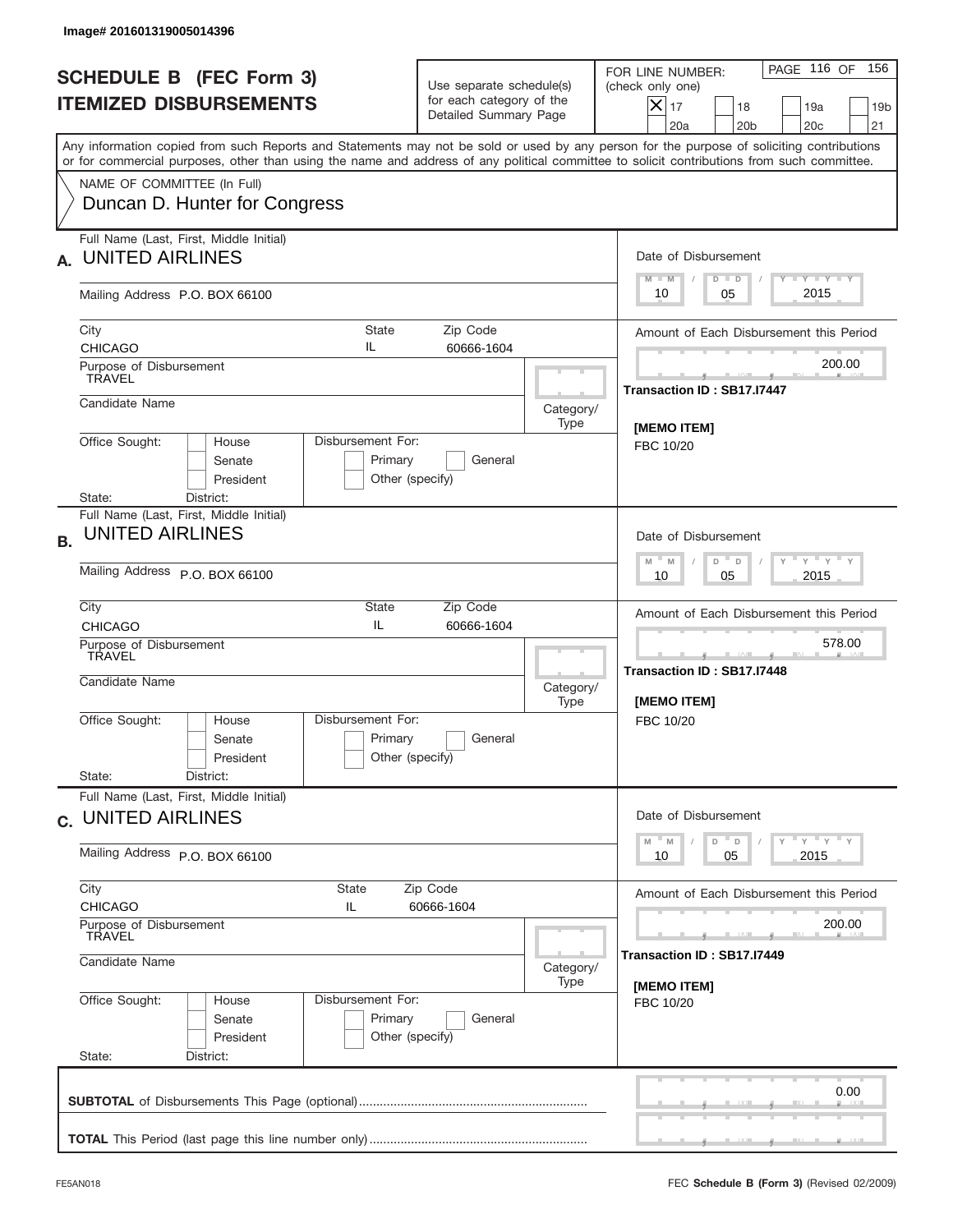|           | Image# 201601319005014397                                             |                                                                 |                                                                                  |                   |                                                                                                                                                                                                                                                                                         |  |  |
|-----------|-----------------------------------------------------------------------|-----------------------------------------------------------------|----------------------------------------------------------------------------------|-------------------|-----------------------------------------------------------------------------------------------------------------------------------------------------------------------------------------------------------------------------------------------------------------------------------------|--|--|
|           | <b>SCHEDULE B (FEC Form 3)</b><br><b>ITEMIZED DISBURSEMENTS</b>       |                                                                 | Use separate schedule(s)<br>for each category of the<br>Detailed Summary Page    |                   | PAGE 117 OF<br>156<br>FOR LINE NUMBER:<br>(check only one)<br>$ \mathsf{X} _{17}$<br>18<br>19a<br>19 <sub>b</sub><br>20a<br>20 <sub>b</sub><br>20 <sub>c</sub><br>21                                                                                                                    |  |  |
|           |                                                                       |                                                                 |                                                                                  |                   | Any information copied from such Reports and Statements may not be sold or used by any person for the purpose of soliciting contributions<br>or for commercial purposes, other than using the name and address of any political committee to solicit contributions from such committee. |  |  |
|           | NAME OF COMMITTEE (In Full)<br>Duncan D. Hunter for Congress          |                                                                 |                                                                                  |                   |                                                                                                                                                                                                                                                                                         |  |  |
|           | Full Name (Last, First, Middle Initial)<br><b>UNITED AIRLINES</b>     |                                                                 |                                                                                  |                   | Date of Disbursement<br>Y FY FY FY<br>$M - M$<br>$D$ $D$                                                                                                                                                                                                                                |  |  |
|           | Mailing Address P.O. BOX 66100                                        |                                                                 |                                                                                  |                   | 2015<br>10<br>05                                                                                                                                                                                                                                                                        |  |  |
|           | City<br><b>CHICAGO</b>                                                | State<br>IL                                                     | Zip Code<br>60666-1604                                                           |                   | Amount of Each Disbursement this Period                                                                                                                                                                                                                                                 |  |  |
|           | Purpose of Disbursement<br><b>TRAVEL</b>                              |                                                                 |                                                                                  |                   | 648.00<br>Transaction ID: SB17.I7450                                                                                                                                                                                                                                                    |  |  |
|           | Candidate Name                                                        |                                                                 |                                                                                  | Category/<br>Type | [MEMO ITEM]                                                                                                                                                                                                                                                                             |  |  |
|           | Office Sought:<br>House<br>Senate<br>President<br>District:<br>State: | Disbursement For:<br>Primary<br>Other (specify)                 | FBC 10/20                                                                        |                   |                                                                                                                                                                                                                                                                                         |  |  |
| <b>B.</b> | Full Name (Last, First, Middle Initial)<br><b>UNITED AIRLINES</b>     | Date of Disbursement<br>ү " ү " ү " ү<br>$M - M$<br>D<br>$\Box$ |                                                                                  |                   |                                                                                                                                                                                                                                                                                         |  |  |
|           | Mailing Address P.O. BOX 66100                                        | 2015<br>10<br>08                                                |                                                                                  |                   |                                                                                                                                                                                                                                                                                         |  |  |
|           | City<br><b>CHICAGO</b>                                                | State<br>Zip Code<br>IL<br>60666-1604                           |                                                                                  |                   |                                                                                                                                                                                                                                                                                         |  |  |
|           | Purpose of Disbursement<br>TRAVEL<br>Candidate Name                   |                                                                 |                                                                                  |                   | 3.99<br>_____<br>Transaction ID: SB17.I7451<br>[MEMO ITEM]                                                                                                                                                                                                                              |  |  |
|           | Office Sought:<br>House<br>Senate<br>President<br>State:<br>District: | Disbursement For:<br>Primary<br>Other (specify)                 | General                                                                          | Type              | FBC 10/20                                                                                                                                                                                                                                                                               |  |  |
|           | Full Name (Last, First, Middle Initial)<br>c. UNITED AIRLINES         | Date of Disbursement                                            |                                                                                  |                   |                                                                                                                                                                                                                                                                                         |  |  |
|           | Mailing Address P.O. BOX 66100                                        | $Y$ $Y$ $Y$ $Y$ $Y$<br>M<br>D<br>M<br>D<br>2015<br>10<br>13     |                                                                                  |                   |                                                                                                                                                                                                                                                                                         |  |  |
|           | City<br><b>CHICAGO</b><br>Purpose of Disbursement<br>TRAVEL           |                                                                 | Amount of Each Disbursement this Period<br>157.40<br>Transaction ID : SB17.I7452 |                   |                                                                                                                                                                                                                                                                                         |  |  |
|           | Candidate Name                                                        | Category/<br>Type                                               |                                                                                  |                   |                                                                                                                                                                                                                                                                                         |  |  |
|           | Office Sought:<br>House<br>Senate<br>President<br>State:<br>District: | Disbursement For:<br>Primary<br>Other (specify)                 | General                                                                          |                   | [MEMO ITEM]<br>FBC 10/20                                                                                                                                                                                                                                                                |  |  |
|           |                                                                       |                                                                 |                                                                                  |                   | 0.00                                                                                                                                                                                                                                                                                    |  |  |
|           |                                                                       |                                                                 |                                                                                  |                   |                                                                                                                                                                                                                                                                                         |  |  |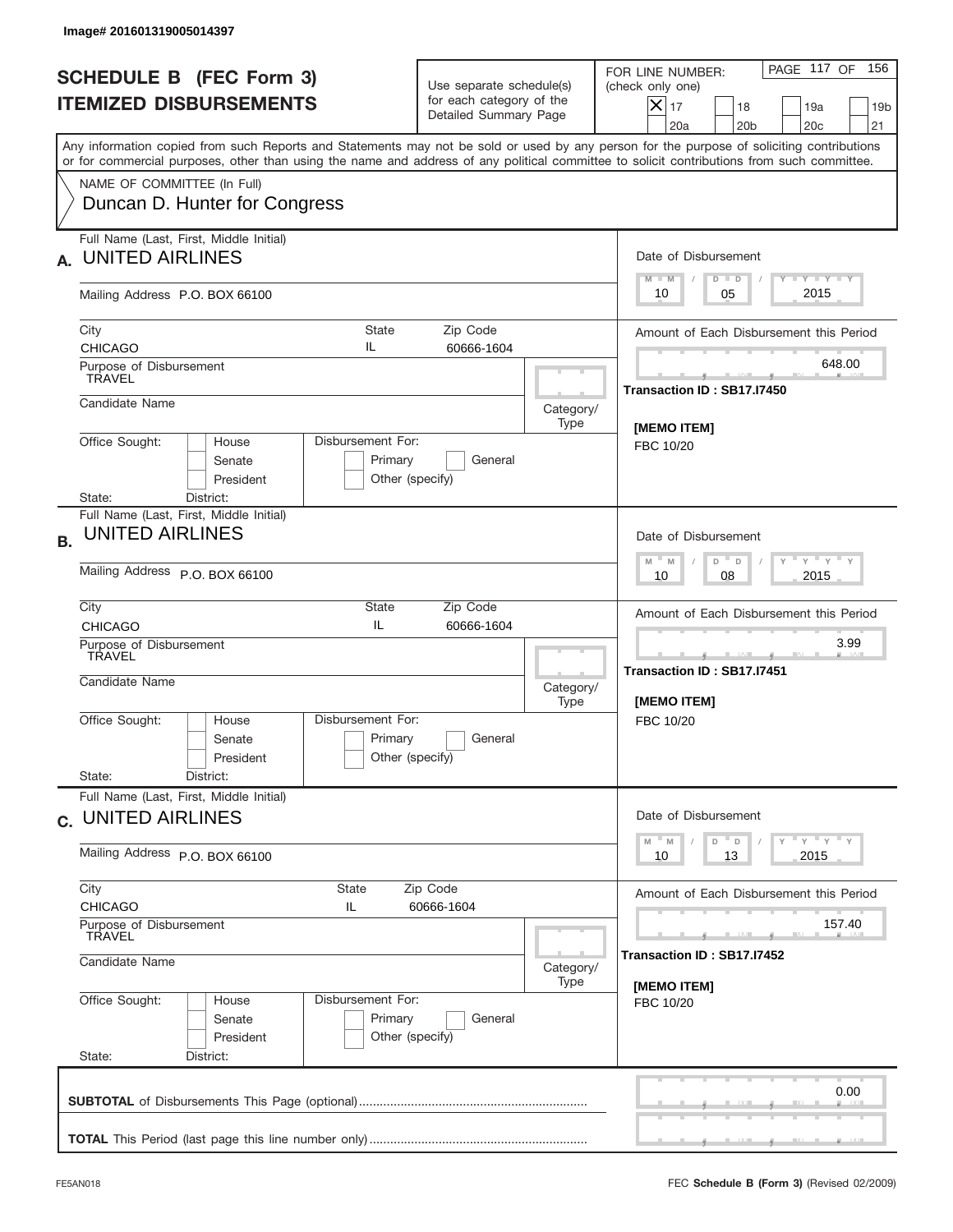|           | Image# 201601319005014398                                                                                                                  |                                                                                        |                                                                               |           |                                                                                                                                                            |
|-----------|--------------------------------------------------------------------------------------------------------------------------------------------|----------------------------------------------------------------------------------------|-------------------------------------------------------------------------------|-----------|------------------------------------------------------------------------------------------------------------------------------------------------------------|
|           | <b>SCHEDULE B (FEC Form 3)</b><br><b>ITEMIZED DISBURSEMENTS</b>                                                                            |                                                                                        | Use separate schedule(s)<br>for each category of the<br>Detailed Summary Page |           | PAGE 118 OF<br>156<br>FOR LINE NUMBER:<br>(check only one)<br>$X _{17}$<br>18<br>19a<br>19 <sub>b</sub><br>20 <sub>c</sub><br>20a<br>20 <sub>b</sub><br>21 |
|           | or for commercial purposes, other than using the name and address of any political committee to solicit contributions from such committee. |                                                                                        |                                                                               |           | Any information copied from such Reports and Statements may not be sold or used by any person for the purpose of soliciting contributions                  |
|           | NAME OF COMMITTEE (In Full)<br>Duncan D. Hunter for Congress                                                                               |                                                                                        |                                                                               |           |                                                                                                                                                            |
| А.        | Full Name (Last, First, Middle Initial)<br><b>UNITED AIRLINES</b>                                                                          |                                                                                        |                                                                               |           | Date of Disbursement<br><b>TAYLY LY</b><br>$M - M$<br>$D$ $D$                                                                                              |
|           | Mailing Address P.O. BOX 66100                                                                                                             |                                                                                        |                                                                               |           | 2015<br>13<br>10                                                                                                                                           |
|           | City<br><b>CHICAGO</b>                                                                                                                     | State<br>IL                                                                            | Zip Code<br>60666-1604                                                        |           | Amount of Each Disbursement this Period<br>200.00                                                                                                          |
|           | Purpose of Disbursement<br>TRAVEL<br>Candidate Name                                                                                        |                                                                                        |                                                                               | Category/ | Transaction ID: SB17.I7453                                                                                                                                 |
|           | Office Sought:<br>Disbursement For:<br>House<br>Senate                                                                                     | [MEMO ITEM]<br>FBC 10/20                                                               |                                                                               |           |                                                                                                                                                            |
|           | President<br>State:<br>District:<br>Full Name (Last, First, Middle Initial)                                                                | Other (specify)                                                                        |                                                                               |           |                                                                                                                                                            |
| <b>B.</b> | <b>USPS</b>                                                                                                                                | Date of Disbursement<br>$\cdots$ $\gamma$ $\cdots$ $\gamma$ $\cdots$ $\gamma$<br>$M$ M |                                                                               |           |                                                                                                                                                            |
|           | Mailing Address 475 L'ENFANT PLZ                                                                                                           | D<br>$\Box$<br>2015<br>09<br>16                                                        |                                                                               |           |                                                                                                                                                            |
|           | City<br><b>WASHINGTON</b>                                                                                                                  |                                                                                        | Amount of Each Disbursement this Period                                       |           |                                                                                                                                                            |
|           | Purpose of Disbursement<br>POSTAGE<br>Candidate Name                                                                                       |                                                                                        |                                                                               |           | 5.75<br>_____<br>Transaction ID: SB17.I7437<br>[MEMO ITEM]                                                                                                 |
|           | Office Sought:<br>House<br>Senate<br>President                                                                                             | Disbursement For:<br>Primary<br>Other (specify)                                        | General                                                                       | Type      | FBC 10/20                                                                                                                                                  |
|           | State:<br>District:<br>Full Name (Last, First, Middle Initial)                                                                             |                                                                                        |                                                                               |           |                                                                                                                                                            |
|           | c. USPS                                                                                                                                    |                                                                                        |                                                                               |           | Date of Disbursement<br>$Y$ $Y$ $Y$ $Y$ $Y$<br>$- M$<br>M<br>D<br>D                                                                                        |
|           | Mailing Address 475 L'ENFANT PLZ                                                                                                           | 2015<br>09<br>21                                                                       |                                                                               |           |                                                                                                                                                            |
|           | City<br>State<br><b>WASHINGTON</b><br>DC                                                                                                   |                                                                                        | Zip Code<br>20024-0001                                                        |           | Amount of Each Disbursement this Period                                                                                                                    |
|           | Purpose of Disbursement<br>POSTAGE<br>Candidate Name                                                                                       | Category/                                                                              | 24.30<br>Transaction ID : SB17.I7438                                          |           |                                                                                                                                                            |
|           | Office Sought:<br>House<br>Senate<br>President<br>State:<br>District:                                                                      | Disbursement For:<br>Primary<br>Other (specify)                                        | General                                                                       | Type      | [MEMO ITEM]<br>FBC 10/20                                                                                                                                   |
|           |                                                                                                                                            |                                                                                        |                                                                               |           | 0.00                                                                                                                                                       |
|           |                                                                                                                                            |                                                                                        |                                                                               |           |                                                                                                                                                            |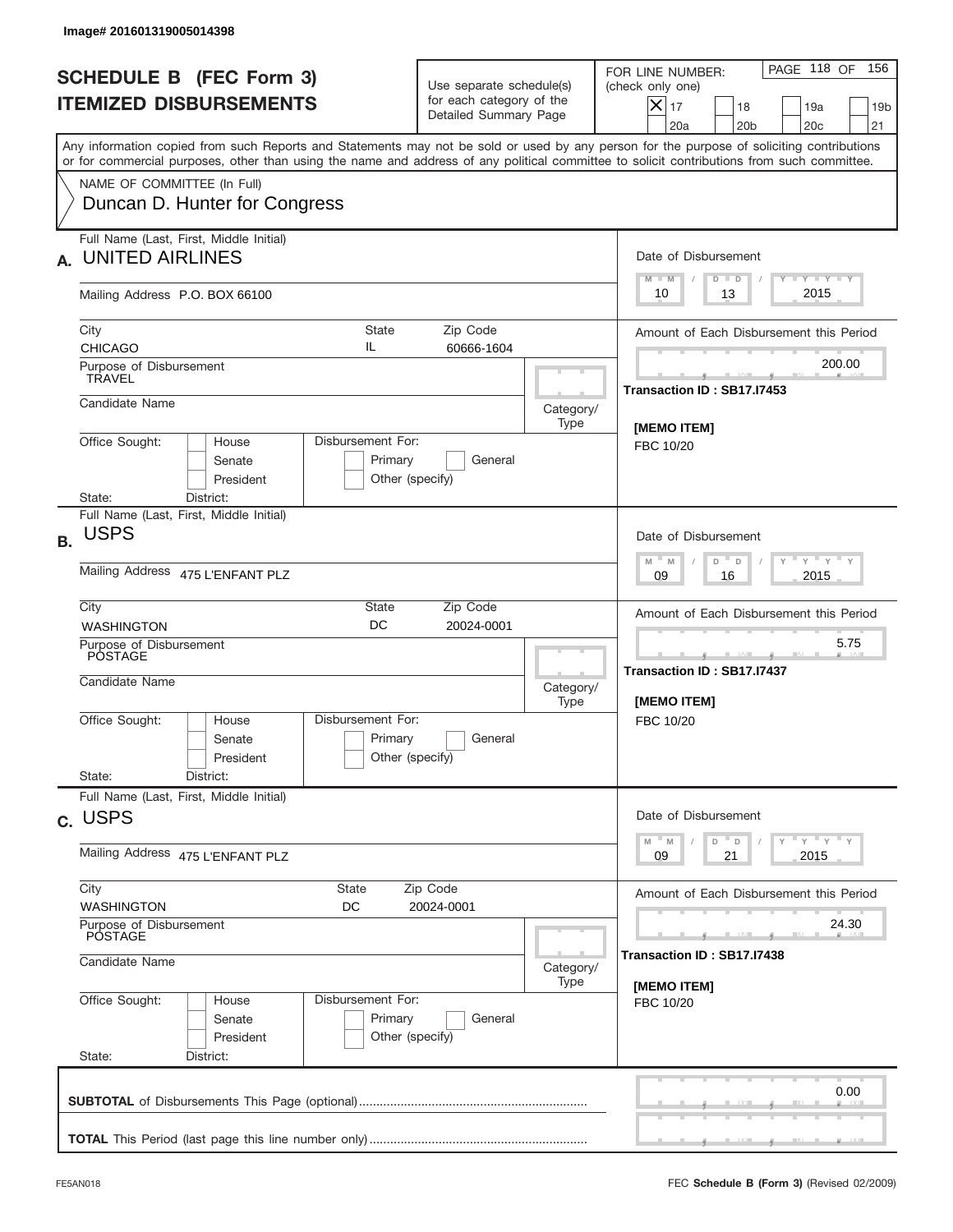|           | Image# 201601319005014399                                                                                                                  |                                                                                         |                                                                               |                   |                                                                                                                                                                      |
|-----------|--------------------------------------------------------------------------------------------------------------------------------------------|-----------------------------------------------------------------------------------------|-------------------------------------------------------------------------------|-------------------|----------------------------------------------------------------------------------------------------------------------------------------------------------------------|
|           | <b>SCHEDULE B (FEC Form 3)</b><br><b>ITEMIZED DISBURSEMENTS</b>                                                                            |                                                                                         | Use separate schedule(s)<br>for each category of the<br>Detailed Summary Page |                   | PAGE 119 OF<br>156<br>FOR LINE NUMBER:<br>(check only one)<br>$ \mathsf{X} _{17}$<br>18<br>19a<br>19 <sub>b</sub><br>20a<br>20 <sub>b</sub><br>20 <sub>c</sub><br>21 |
|           | or for commercial purposes, other than using the name and address of any political committee to solicit contributions from such committee. |                                                                                         |                                                                               |                   | Any information copied from such Reports and Statements may not be sold or used by any person for the purpose of soliciting contributions                            |
|           | NAME OF COMMITTEE (In Full)<br>Duncan D. Hunter for Congress                                                                               |                                                                                         |                                                                               |                   |                                                                                                                                                                      |
| А.        | Full Name (Last, First, Middle Initial)<br><b>USPS</b>                                                                                     |                                                                                         |                                                                               |                   | Date of Disbursement                                                                                                                                                 |
|           | Mailing Address 475 L'ENFANT PLZ                                                                                                           |                                                                                         |                                                                               |                   | Y FY FY FY<br>$M - M$<br>$D$ $D$<br>2015<br>09<br>25                                                                                                                 |
|           | City<br><b>WASHINGTON</b>                                                                                                                  | State<br>DC                                                                             | Zip Code<br>20024-0001                                                        |                   | Amount of Each Disbursement this Period                                                                                                                              |
|           | Purpose of Disbursement<br><b>POSTAGE</b>                                                                                                  |                                                                                         |                                                                               |                   | 5.75<br>Transaction ID: SB17.I7439                                                                                                                                   |
|           | Candidate Name                                                                                                                             |                                                                                         |                                                                               | Category/<br>Type | [MEMO ITEM]                                                                                                                                                          |
|           | Office Sought:<br>House<br>Senate<br>President<br>State:<br>District:                                                                      | Disbursement For:<br>Primary<br>Other (specify)                                         | General                                                                       |                   | FBC 10/20                                                                                                                                                            |
| <b>B.</b> | Full Name (Last, First, Middle Initial)<br><b>USPS</b>                                                                                     | Date of Disbursement                                                                    |                                                                               |                   |                                                                                                                                                                      |
|           | Mailing Address 475 L'ENFANT PLZ                                                                                                           | ү " ү " ү " ү<br>$M - M$<br>D<br>$\Box$<br>2015<br>09<br>30                             |                                                                               |                   |                                                                                                                                                                      |
|           | City<br><b>WASHINGTON</b>                                                                                                                  | Amount of Each Disbursement this Period                                                 |                                                                               |                   |                                                                                                                                                                      |
|           | Purpose of Disbursement<br>POSTAGE<br>Candidate Name                                                                                       |                                                                                         |                                                                               | Category/<br>Type | 5.75<br>____<br>Transaction ID: SB17.I7440<br>[MEMO ITEM]                                                                                                            |
|           | Office Sought:<br>House<br>Senate<br>President<br>State:<br>District:                                                                      | Disbursement For:<br>Primary<br>Other (specify)                                         | General                                                                       |                   | FBC 10/20                                                                                                                                                            |
|           | Full Name (Last, First, Middle Initial)<br>c. WALMART                                                                                      |                                                                                         |                                                                               |                   | Date of Disbursement                                                                                                                                                 |
|           | Mailing Address 702 SW 8TH ST                                                                                                              | $Y$ $Y$ $Y$ $Y$ $Y$<br>$M$ <sup><math>=</math></sup><br>M<br>D<br>D<br>2015<br>09<br>10 |                                                                               |                   |                                                                                                                                                                      |
|           | City<br><b>State</b><br><b>BENTONVILLE</b><br>AR                                                                                           |                                                                                         | Zip Code<br>72716-6209                                                        |                   | Amount of Each Disbursement this Period                                                                                                                              |
|           | Purpose of Disbursement<br>OFFICE SUPPLIES                                                                                                 |                                                                                         | 94.71                                                                         |                   |                                                                                                                                                                      |
|           | Candidate Name                                                                                                                             | Category/<br>Type                                                                       | Transaction ID: SB17.I7345<br>[MEMO ITEM]                                     |                   |                                                                                                                                                                      |
|           | Office Sought:<br>House<br>Senate<br>President<br>State:<br>District:                                                                      | Disbursement For:<br>Primary<br>Other (specify)                                         | General                                                                       |                   | FBC 10/20                                                                                                                                                            |
|           |                                                                                                                                            |                                                                                         |                                                                               |                   | 0.00                                                                                                                                                                 |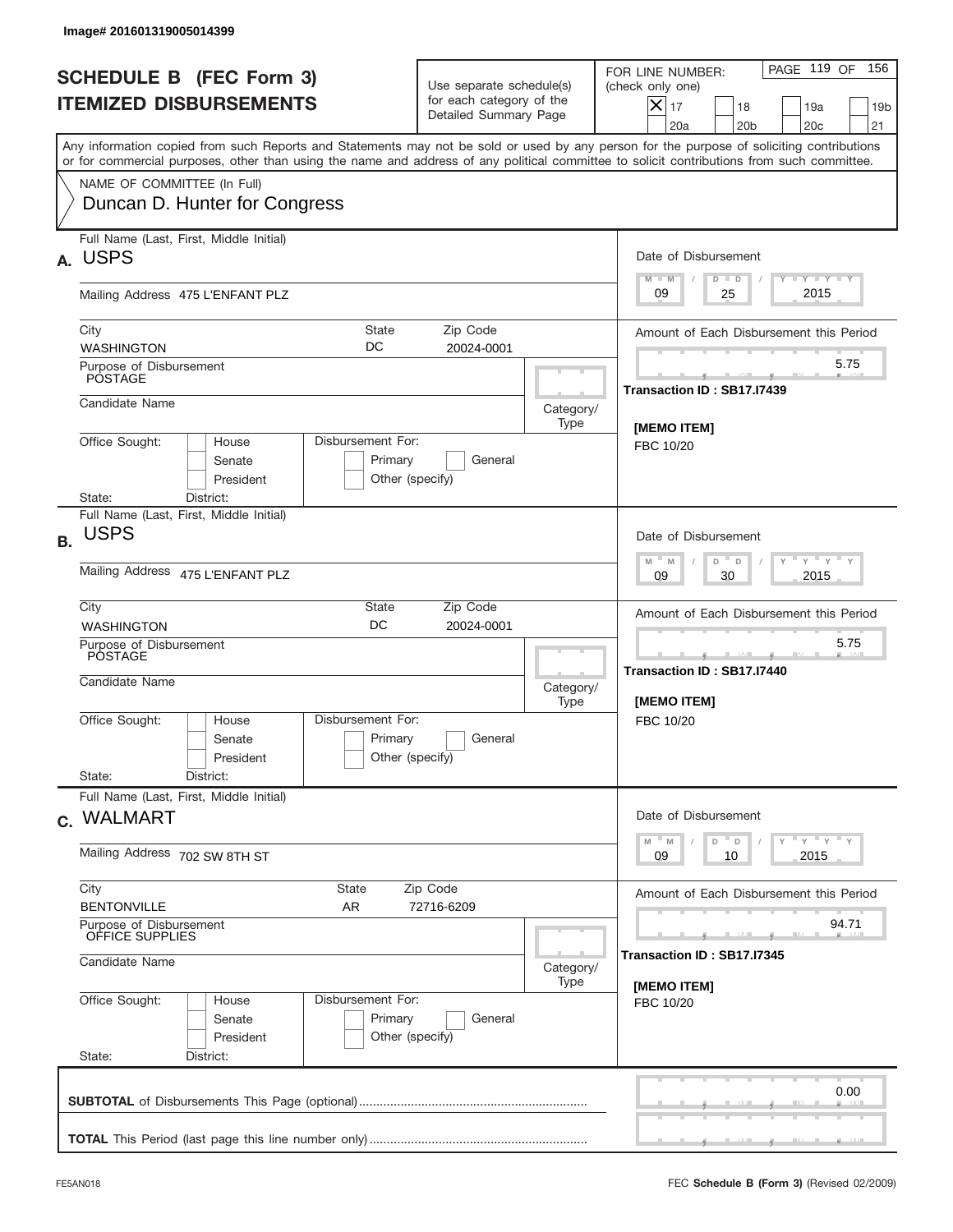|           | Image# 201601319005014400                                                                                                                                                                                                                                                               |                                                                                     |                                                                               |                   |                                                                                                                                                            |  |  |  |
|-----------|-----------------------------------------------------------------------------------------------------------------------------------------------------------------------------------------------------------------------------------------------------------------------------------------|-------------------------------------------------------------------------------------|-------------------------------------------------------------------------------|-------------------|------------------------------------------------------------------------------------------------------------------------------------------------------------|--|--|--|
|           | <b>SCHEDULE B (FEC Form 3)</b><br><b>ITEMIZED DISBURSEMENTS</b>                                                                                                                                                                                                                         |                                                                                     | Use separate schedule(s)<br>for each category of the<br>Detailed Summary Page |                   | 156<br>PAGE 120 OF<br>FOR LINE NUMBER:<br>(check only one)<br>$X _{17}$<br>18<br>19a<br>19 <sub>b</sub><br>20 <sub>c</sub><br>20a<br>20 <sub>b</sub><br>21 |  |  |  |
|           | Any information copied from such Reports and Statements may not be sold or used by any person for the purpose of soliciting contributions<br>or for commercial purposes, other than using the name and address of any political committee to solicit contributions from such committee. |                                                                                     |                                                                               |                   |                                                                                                                                                            |  |  |  |
|           | NAME OF COMMITTEE (In Full)<br>Duncan D. Hunter for Congress                                                                                                                                                                                                                            |                                                                                     |                                                                               |                   |                                                                                                                                                            |  |  |  |
| А.        | Full Name (Last, First, Middle Initial)<br><b>WALMART</b>                                                                                                                                                                                                                               |                                                                                     |                                                                               |                   | Date of Disbursement<br><b>TANK TANK</b><br>$M - M$<br>$D$ $D$                                                                                             |  |  |  |
|           | Mailing Address 702 SW 8TH ST                                                                                                                                                                                                                                                           |                                                                                     |                                                                               |                   | 2015<br>09<br>17                                                                                                                                           |  |  |  |
|           | City<br><b>BENTONVILLE</b><br>Purpose of Disbursement                                                                                                                                                                                                                                   | State<br>AR                                                                         | Zip Code<br>72716-6209                                                        |                   | Amount of Each Disbursement this Period<br>290.08                                                                                                          |  |  |  |
|           | OFFICE SUPPLIES<br>Candidate Name                                                                                                                                                                                                                                                       |                                                                                     |                                                                               |                   | Transaction ID: SB17.I7346                                                                                                                                 |  |  |  |
|           | Office Sought:<br>Disbursement For:<br>House                                                                                                                                                                                                                                            |                                                                                     |                                                                               | Category/<br>Type | <b>IMEMO ITEM1</b>                                                                                                                                         |  |  |  |
|           | Senate<br>President<br>State:<br>District:                                                                                                                                                                                                                                              | Primary<br>Other (specify)                                                          | General                                                                       |                   | FBC 10/20                                                                                                                                                  |  |  |  |
| <b>B.</b> | Full Name (Last, First, Middle Initial)<br><b>WALMART</b>                                                                                                                                                                                                                               | Date of Disbursement                                                                |                                                                               |                   |                                                                                                                                                            |  |  |  |
|           | Mailing Address 702 SW 8TH ST                                                                                                                                                                                                                                                           | $\cdots$ $\gamma$ $\cdots$ $\gamma$ $\cdots$<br>$M$ M<br>D<br>D<br>2015<br>09<br>29 |                                                                               |                   |                                                                                                                                                            |  |  |  |
|           | City<br><b>BENTONVILLE</b>                                                                                                                                                                                                                                                              | State<br><b>AR</b>                                                                  | Zip Code<br>72716-6209                                                        |                   | Amount of Each Disbursement this Period                                                                                                                    |  |  |  |
|           | Purpose of Disbursement<br>OFFICE SUPPLIES<br>Candidate Name                                                                                                                                                                                                                            | Category/<br>Type                                                                   | 41.18<br>Transaction ID: SB17.I7348<br>[MEMO ITEM]                            |                   |                                                                                                                                                            |  |  |  |
|           | Office Sought:<br>House<br>Senate<br>President                                                                                                                                                                                                                                          | Disbursement For:<br>Primary<br>Other (specify)                                     | General                                                                       |                   | FBC 10/20                                                                                                                                                  |  |  |  |
|           | State:<br>District:<br>Full Name (Last, First, Middle Initial)                                                                                                                                                                                                                          |                                                                                     |                                                                               |                   |                                                                                                                                                            |  |  |  |
|           | c. WESTIN HOTELS                                                                                                                                                                                                                                                                        |                                                                                     |                                                                               |                   | Date of Disbursement<br>$Y$ $Y$ $Y$ $Y$ $Y$<br>$-M$<br>M<br>D<br>D                                                                                         |  |  |  |
|           | Mailing Address 1 STARPOINT                                                                                                                                                                                                                                                             | 29<br>2015<br>09                                                                    |                                                                               |                   |                                                                                                                                                            |  |  |  |
|           | City<br>State<br><b>CT</b><br><b>STAMFORD</b>                                                                                                                                                                                                                                           |                                                                                     | Zip Code<br>06902                                                             |                   | Amount of Each Disbursement this Period                                                                                                                    |  |  |  |
|           | Purpose of Disbursement<br>FOOD/BEVERAGES<br>Candidate Name                                                                                                                                                                                                                             | Category/                                                                           | 39.41<br>Transaction ID : SB17.I7274                                          |                   |                                                                                                                                                            |  |  |  |
|           | Office Sought:<br>House<br>Senate<br>President<br>State:<br>District:                                                                                                                                                                                                                   | Disbursement For:<br>Primary<br>Other (specify)                                     | General                                                                       | Type              | [MEMO ITEM]<br>FBC 10/20                                                                                                                                   |  |  |  |
|           |                                                                                                                                                                                                                                                                                         |                                                                                     |                                                                               |                   | 0.00                                                                                                                                                       |  |  |  |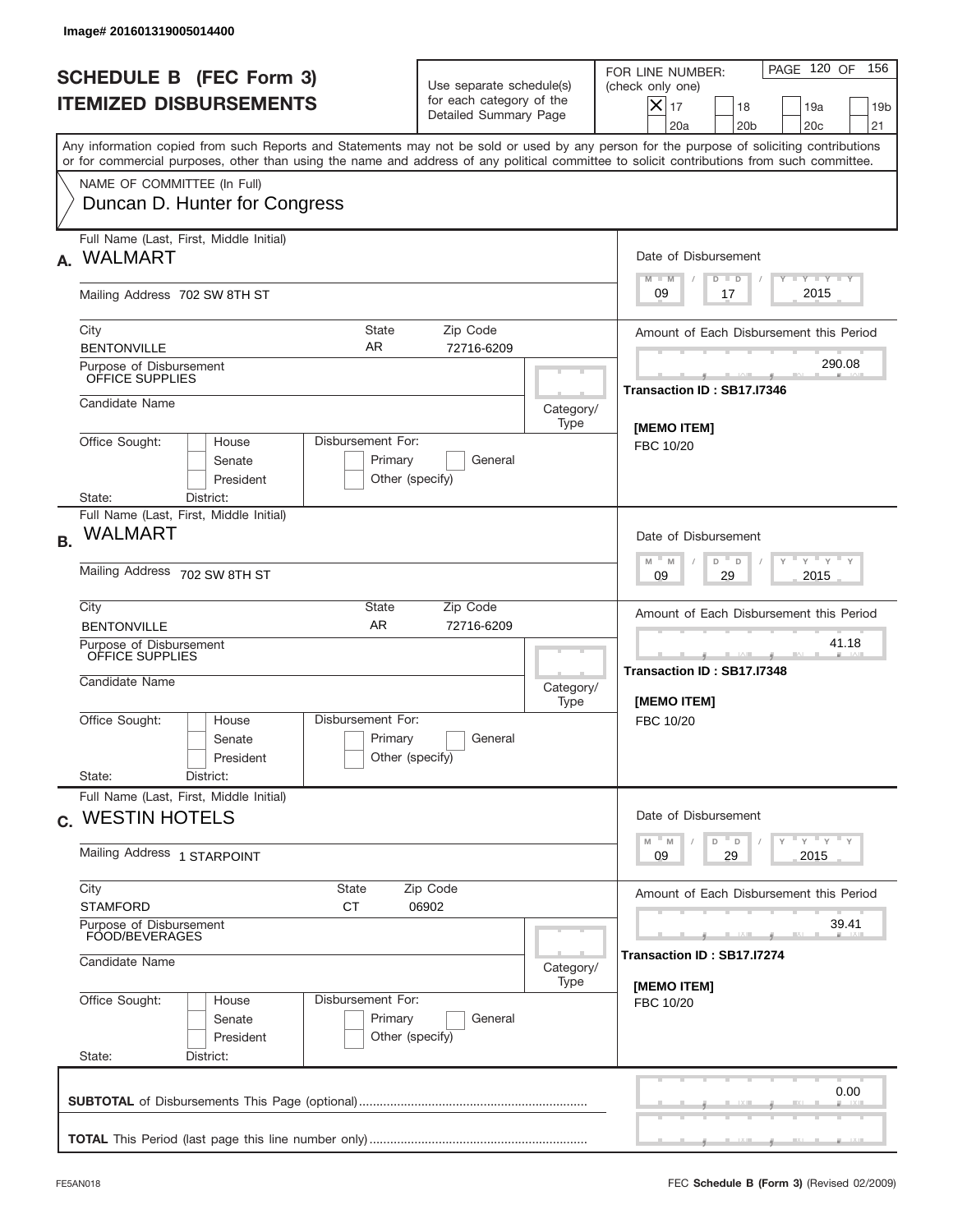| Image# 201601319005014401                                                                                                                                                                                                                                                               |                                                                                              |                                                                                                                                                            |  |  |
|-----------------------------------------------------------------------------------------------------------------------------------------------------------------------------------------------------------------------------------------------------------------------------------------|----------------------------------------------------------------------------------------------|------------------------------------------------------------------------------------------------------------------------------------------------------------|--|--|
| <b>SCHEDULE B (FEC Form 3)</b><br><b>ITEMIZED DISBURSEMENTS</b>                                                                                                                                                                                                                         | Use separate schedule(s)<br>for each category of the<br>Detailed Summary Page                | 156<br>PAGE 121 OF<br>FOR LINE NUMBER:<br>(check only one)<br>$X _{17}$<br>18<br>19a<br>19 <sub>b</sub><br>20 <sub>c</sub><br>20a<br>20 <sub>b</sub><br>21 |  |  |
| Any information copied from such Reports and Statements may not be sold or used by any person for the purpose of soliciting contributions<br>or for commercial purposes, other than using the name and address of any political committee to solicit contributions from such committee. |                                                                                              |                                                                                                                                                            |  |  |
| NAME OF COMMITTEE (In Full)<br>Duncan D. Hunter for Congress                                                                                                                                                                                                                            |                                                                                              |                                                                                                                                                            |  |  |
| Full Name (Last, First, Middle Initial)<br><b>WESTIN HOTELS</b><br>А.                                                                                                                                                                                                                   |                                                                                              | Date of Disbursement<br><b>TANK TANK</b><br>$M - M$<br>$D$ $D$                                                                                             |  |  |
| Mailing Address 1 STARPOINT                                                                                                                                                                                                                                                             |                                                                                              | 2015<br>29<br>09                                                                                                                                           |  |  |
| City<br>State<br>СT<br><b>STAMFORD</b>                                                                                                                                                                                                                                                  | Zip Code<br>06902                                                                            | Amount of Each Disbursement this Period                                                                                                                    |  |  |
| Purpose of Disbursement<br>FOOD/BEVERAGES                                                                                                                                                                                                                                               |                                                                                              | 49.60<br>Transaction ID: SB17.I7275                                                                                                                        |  |  |
| Candidate Name                                                                                                                                                                                                                                                                          |                                                                                              | Category/<br>Type<br><b>IMEMO ITEM1</b>                                                                                                                    |  |  |
| Office Sought:<br>Disbursement For:<br>House<br>Senate<br>Primary<br>President<br>State:<br>District:                                                                                                                                                                                   | General<br>Other (specify)                                                                   | FBC 10/20                                                                                                                                                  |  |  |
| Full Name (Last, First, Middle Initial)<br><b>WESTIN HOTELS</b><br><b>B.</b>                                                                                                                                                                                                            |                                                                                              | Date of Disbursement                                                                                                                                       |  |  |
| Mailing Address 1 STARPOINT                                                                                                                                                                                                                                                             | $\cdots$ $\gamma$ $\cdots$ $\gamma$ $\cdots$ $\gamma$<br>$M$ M<br>D<br>D<br>2015<br>09<br>29 |                                                                                                                                                            |  |  |
| City<br>State<br><b>CT</b><br><b>STAMFORD</b>                                                                                                                                                                                                                                           | Zip Code<br>06902                                                                            |                                                                                                                                                            |  |  |
| Purpose of Disbursement<br>VENUE<br>Candidate Name                                                                                                                                                                                                                                      |                                                                                              | 130.22<br>____<br>Transaction ID: SB17.I7519<br>Category/<br>[MEMO ITEM]<br>Type                                                                           |  |  |
| Disbursement For:<br>Office Sought:<br>House<br>Primary<br>Senate<br>President                                                                                                                                                                                                          | General<br>Other (specify)                                                                   | FBC 10/20                                                                                                                                                  |  |  |
| State:<br>District:<br>Full Name (Last, First, Middle Initial)                                                                                                                                                                                                                          |                                                                                              |                                                                                                                                                            |  |  |
| c. FIRST BANKCARD                                                                                                                                                                                                                                                                       |                                                                                              |                                                                                                                                                            |  |  |
| Mailing Address P.O. BOX 3331                                                                                                                                                                                                                                                           | 2015<br>10<br>06                                                                             |                                                                                                                                                            |  |  |
| City<br>State<br><b>OMAHA</b><br>NE                                                                                                                                                                                                                                                     | Amount of Each Disbursement this Period                                                      |                                                                                                                                                            |  |  |
| Purpose of Disbursement<br>CC PAYMENT<br>Candidate Name                                                                                                                                                                                                                                 | 3492.73<br>Transaction ID : SB17.I7188<br>Category/                                          |                                                                                                                                                            |  |  |
| Office Sought:<br>Disbursement For:<br>House<br>Primary<br>Senate<br>President<br>State:<br>District:                                                                                                                                                                                   | General<br>Other (specify)                                                                   | Type                                                                                                                                                       |  |  |
|                                                                                                                                                                                                                                                                                         |                                                                                              | 3492.73                                                                                                                                                    |  |  |
|                                                                                                                                                                                                                                                                                         |                                                                                              |                                                                                                                                                            |  |  |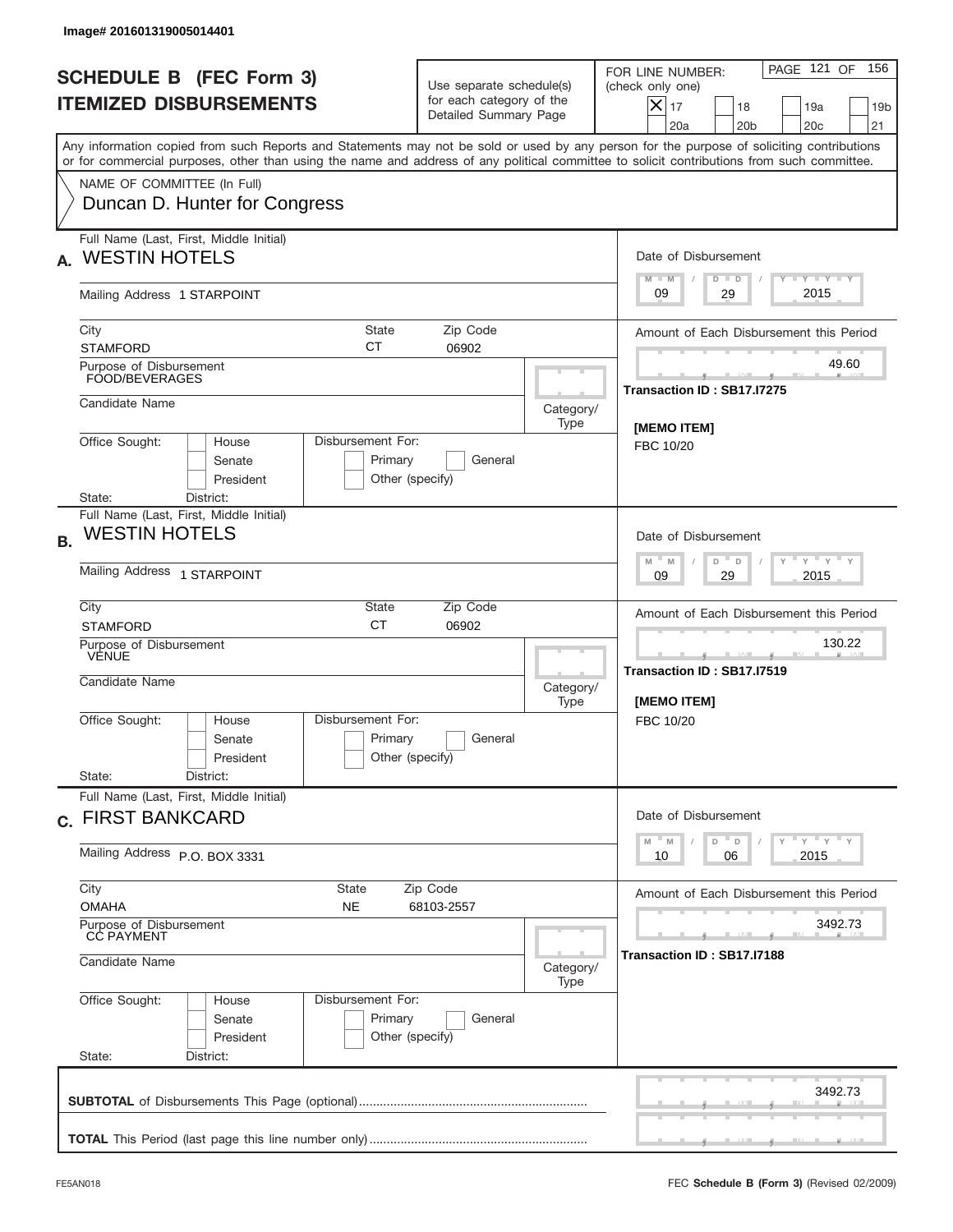|           | Image# 201601319005014402                                                                                    |                                                 |                                                                               |                                     |                                                                                                                                                                                                                                                                                         |
|-----------|--------------------------------------------------------------------------------------------------------------|-------------------------------------------------|-------------------------------------------------------------------------------|-------------------------------------|-----------------------------------------------------------------------------------------------------------------------------------------------------------------------------------------------------------------------------------------------------------------------------------------|
|           | <b>SCHEDULE B (FEC Form 3)</b><br><b>ITEMIZED DISBURSEMENTS</b>                                              |                                                 | Use separate schedule(s)<br>for each category of the<br>Detailed Summary Page |                                     | PAGE 122 OF<br>156<br>FOR LINE NUMBER:<br>(check only one)<br>$ \boldsymbol{\times} $<br>17<br>18<br>19a<br>19 <sub>b</sub><br>20a<br>20 <sub>b</sub><br>20 <sub>c</sub><br>21                                                                                                          |
|           |                                                                                                              |                                                 |                                                                               |                                     | Any information copied from such Reports and Statements may not be sold or used by any person for the purpose of soliciting contributions<br>or for commercial purposes, other than using the name and address of any political committee to solicit contributions from such committee. |
|           | NAME OF COMMITTEE (In Full)<br>Duncan D. Hunter for Congress                                                 |                                                 |                                                                               |                                     |                                                                                                                                                                                                                                                                                         |
| А.        | Full Name (Last, First, Middle Initial)<br><b>ALBERTSONS</b>                                                 |                                                 |                                                                               |                                     | Date of Disbursement                                                                                                                                                                                                                                                                    |
|           | Mailing Address 250 E PARKCENTER BLVD                                                                        |                                                 |                                                                               |                                     | Y FY FY FY<br>$M - M$<br>$D$ $D$<br>2015<br>08<br>18                                                                                                                                                                                                                                    |
|           | City<br><b>BOISE</b>                                                                                         | State<br>ID                                     | Zip Code<br>83706-3940                                                        |                                     | Amount of Each Disbursement this Period                                                                                                                                                                                                                                                 |
|           | Purpose of Disbursement<br>FOOD/BEVERAGES                                                                    |                                                 |                                                                               |                                     | 54.77<br>Transaction ID: SB17.I7234                                                                                                                                                                                                                                                     |
|           | Candidate Name                                                                                               |                                                 |                                                                               | Category/<br>Type                   | [MEMO ITEM]                                                                                                                                                                                                                                                                             |
|           | Office Sought:<br>Disbursement For:<br>House<br>Senate<br>Primary<br>General<br>President<br>Other (specify) |                                                 |                                                                               |                                     | FBC 10/6                                                                                                                                                                                                                                                                                |
| <b>B.</b> | State:<br>District:<br>Full Name (Last, First, Middle Initial)<br>AT&T                                       |                                                 |                                                                               |                                     | Date of Disbursement                                                                                                                                                                                                                                                                    |
|           | Mailing Address 208 S AKARD ST                                                                               |                                                 |                                                                               |                                     | ү " ү " ү " ү<br>$M - M$<br>D<br>$\Box$<br>2015<br>08<br>31                                                                                                                                                                                                                             |
|           | City<br>State<br>Zip Code<br><b>TX</b><br><b>DALLAS</b><br>75202-4295                                        |                                                 |                                                                               |                                     | Amount of Each Disbursement this Period                                                                                                                                                                                                                                                 |
|           | Purpose of Disbursement<br><b>PHONES</b><br>Candidate Name                                                   |                                                 |                                                                               | Category/<br>Type                   | 97.80<br>____<br>Transaction ID: SB17.I7430<br>[MEMO ITEM]                                                                                                                                                                                                                              |
|           | Office Sought:<br>House<br>Senate<br>President<br>State:<br>District:                                        | Disbursement For:<br>Primary<br>Other (specify) | General                                                                       |                                     | FBC 10/6                                                                                                                                                                                                                                                                                |
|           | Full Name (Last, First, Middle Initial)<br>c. CHEVRON                                                        |                                                 |                                                                               |                                     | Date of Disbursement                                                                                                                                                                                                                                                                    |
|           | Mailing Address 6001 BOLLINGER CANYON RD                                                                     |                                                 |                                                                               |                                     | $Y$ $Y$ $Y$ $Y$ $Y$<br>$M$ <sup><math>=</math></sup><br>D<br>M<br>D<br>2015<br>08<br>21                                                                                                                                                                                                 |
|           | City<br><b>SAN RAMON</b>                                                                                     | Amount of Each Disbursement this Period         |                                                                               |                                     |                                                                                                                                                                                                                                                                                         |
|           | Purpose of Disbursement<br>GÅS                                                                               |                                                 |                                                                               | 23.23<br>Transaction ID: SB17.I7320 |                                                                                                                                                                                                                                                                                         |
|           | Candidate Name<br>Category/<br>Type                                                                          |                                                 |                                                                               |                                     | [MEMO ITEM]                                                                                                                                                                                                                                                                             |
|           | Office Sought:<br>House<br>Senate<br>President<br>State:<br>District:                                        | Disbursement For:<br>Primary<br>Other (specify) | General                                                                       |                                     | FBC 10/6                                                                                                                                                                                                                                                                                |
|           |                                                                                                              |                                                 |                                                                               |                                     | 0.00                                                                                                                                                                                                                                                                                    |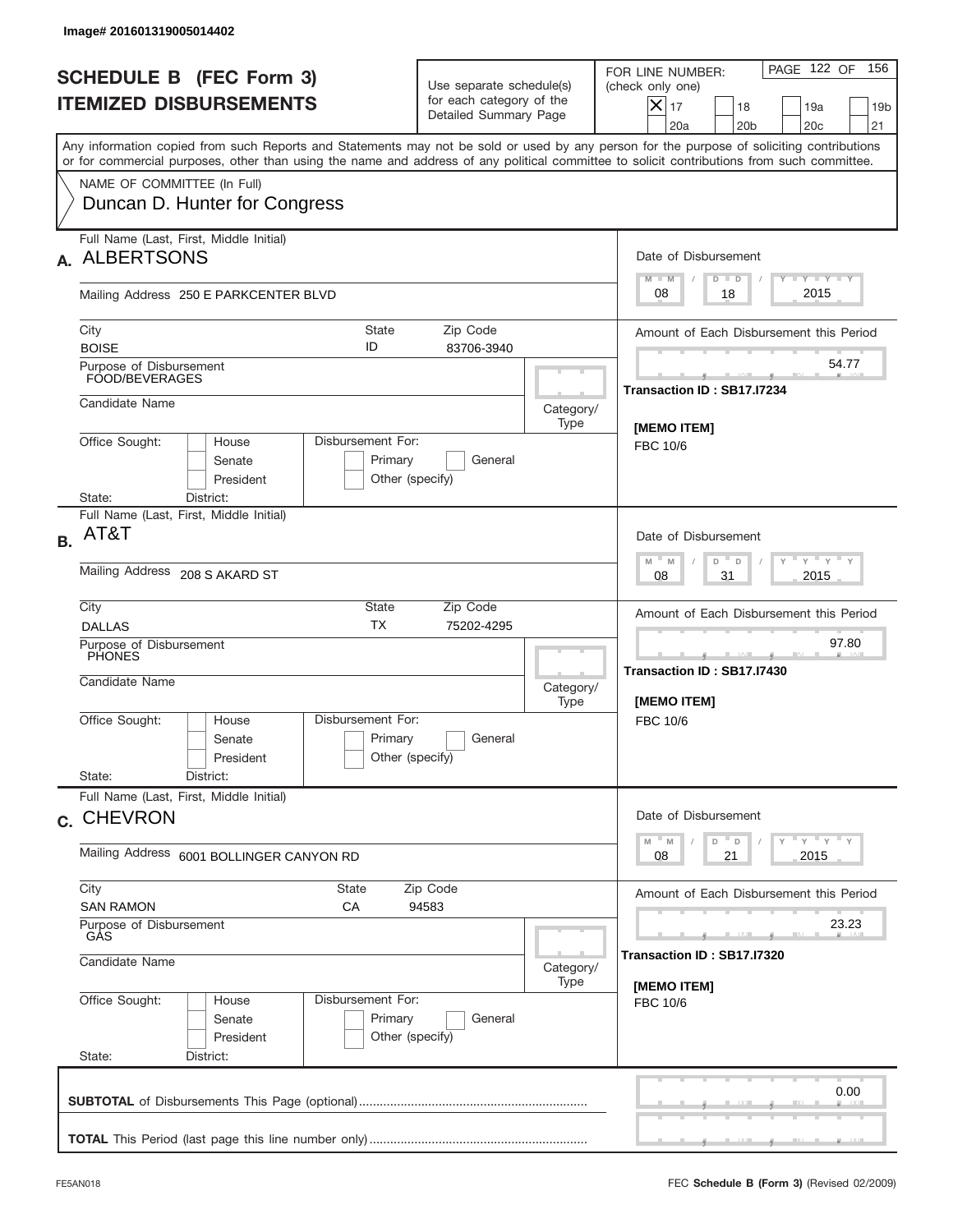|           | Image# 201601319005014403                                                                                                                  |                                                 |                                                                               |                                            |                                                                                                                                                                             |
|-----------|--------------------------------------------------------------------------------------------------------------------------------------------|-------------------------------------------------|-------------------------------------------------------------------------------|--------------------------------------------|-----------------------------------------------------------------------------------------------------------------------------------------------------------------------------|
|           | <b>SCHEDULE B (FEC Form 3)</b><br><b>ITEMIZED DISBURSEMENTS</b>                                                                            |                                                 | Use separate schedule(s)<br>for each category of the<br>Detailed Summary Page |                                            | PAGE 123 OF<br>156<br>FOR LINE NUMBER:<br>(check only one)<br>$\overline{\mathsf{x}}$ 17<br>18<br>19a<br>19 <sub>b</sub><br>20 <sub>c</sub><br>20a<br>20 <sub>b</sub><br>21 |
|           | or for commercial purposes, other than using the name and address of any political committee to solicit contributions from such committee. |                                                 |                                                                               |                                            | Any information copied from such Reports and Statements may not be sold or used by any person for the purpose of soliciting contributions                                   |
|           | NAME OF COMMITTEE (In Full)<br>Duncan D. Hunter for Congress                                                                               |                                                 |                                                                               |                                            |                                                                                                                                                                             |
| A.        | Full Name (Last, First, Middle Initial)<br><b>CHEVRON</b>                                                                                  |                                                 |                                                                               |                                            | Date of Disbursement<br>Y FY FY FY<br>$M - M$<br>$D$ $D$                                                                                                                    |
|           | Mailing Address 6001 BOLLINGER CANYON RD                                                                                                   |                                                 |                                                                               |                                            | 2015<br>08<br>26                                                                                                                                                            |
|           | City<br><b>State</b><br>Zip Code<br>СA<br><b>SAN RAMON</b><br>94583                                                                        |                                                 |                                                                               |                                            | Amount of Each Disbursement this Period                                                                                                                                     |
|           | Purpose of Disbursement<br>GAS                                                                                                             |                                                 |                                                                               |                                            | 73.63<br>Transaction ID: SB17.I7323                                                                                                                                         |
|           | Candidate Name                                                                                                                             |                                                 |                                                                               | Category/<br>Type                          | <b>IMEMO ITEM1</b>                                                                                                                                                          |
|           | Office Sought:<br>House<br>Senate<br>President<br>State:<br>District:                                                                      | Disbursement For:<br>Primary<br>Other (specify) | General                                                                       |                                            | FBC 10/6                                                                                                                                                                    |
| <b>B.</b> | Full Name (Last, First, Middle Initial)<br><b>CHEVRON</b>                                                                                  |                                                 |                                                                               |                                            | Date of Disbursement                                                                                                                                                        |
|           | Mailing Address<br>6001 BOLLINGER CANYON RD                                                                                                |                                                 |                                                                               |                                            | $-\gamma + \gamma - \gamma$<br>$M - M$<br>D<br>$\Box$<br>2015<br>08<br>31                                                                                                   |
|           | City<br>State<br>Zip Code<br>CA<br>94583<br><b>SAN RAMON</b>                                                                               |                                                 |                                                                               |                                            | Amount of Each Disbursement this Period                                                                                                                                     |
|           | Purpose of Disbursement<br>GAS<br>Candidate Name                                                                                           |                                                 |                                                                               | Category/<br>Type                          | 81.89<br>_____<br>Transaction ID: SB17.I7324<br>[MEMO ITEM]                                                                                                                 |
|           | Office Sought:<br>House<br>Senate<br>President                                                                                             | Disbursement For:<br>Primary<br>Other (specify) | General                                                                       |                                            | FBC 10/6                                                                                                                                                                    |
|           | State:<br>District:<br>Full Name (Last, First, Middle Initial)                                                                             |                                                 |                                                                               |                                            |                                                                                                                                                                             |
|           | c. CHEVRON<br>Mailing Address 6001 BOLLINGER CANYON RD                                                                                     |                                                 |                                                                               |                                            | Date of Disbursement<br>$\gamma$ $\gamma$ $\gamma$ $\gamma$ $\gamma$<br>$-M$<br>M<br>D<br>D<br>2015<br>09<br>04                                                             |
|           | City<br>State<br>Zip Code<br><b>SAN RAMON</b><br>СA<br>94583                                                                               |                                                 |                                                                               |                                            | Amount of Each Disbursement this Period                                                                                                                                     |
|           | Purpose of Disbursement<br>GÁS                                                                                                             |                                                 |                                                                               | 50.09                                      |                                                                                                                                                                             |
|           | Candidate Name<br>Category/<br>Type                                                                                                        |                                                 |                                                                               | Transaction ID : SB17.I7327<br>[MEMO ITEM] |                                                                                                                                                                             |
|           | Office Sought:<br>House<br>Senate<br>President<br>State:<br>District:                                                                      | Disbursement For:<br>Primary<br>Other (specify) | General                                                                       |                                            | FBC 10/6                                                                                                                                                                    |
|           |                                                                                                                                            |                                                 |                                                                               |                                            | 0.00                                                                                                                                                                        |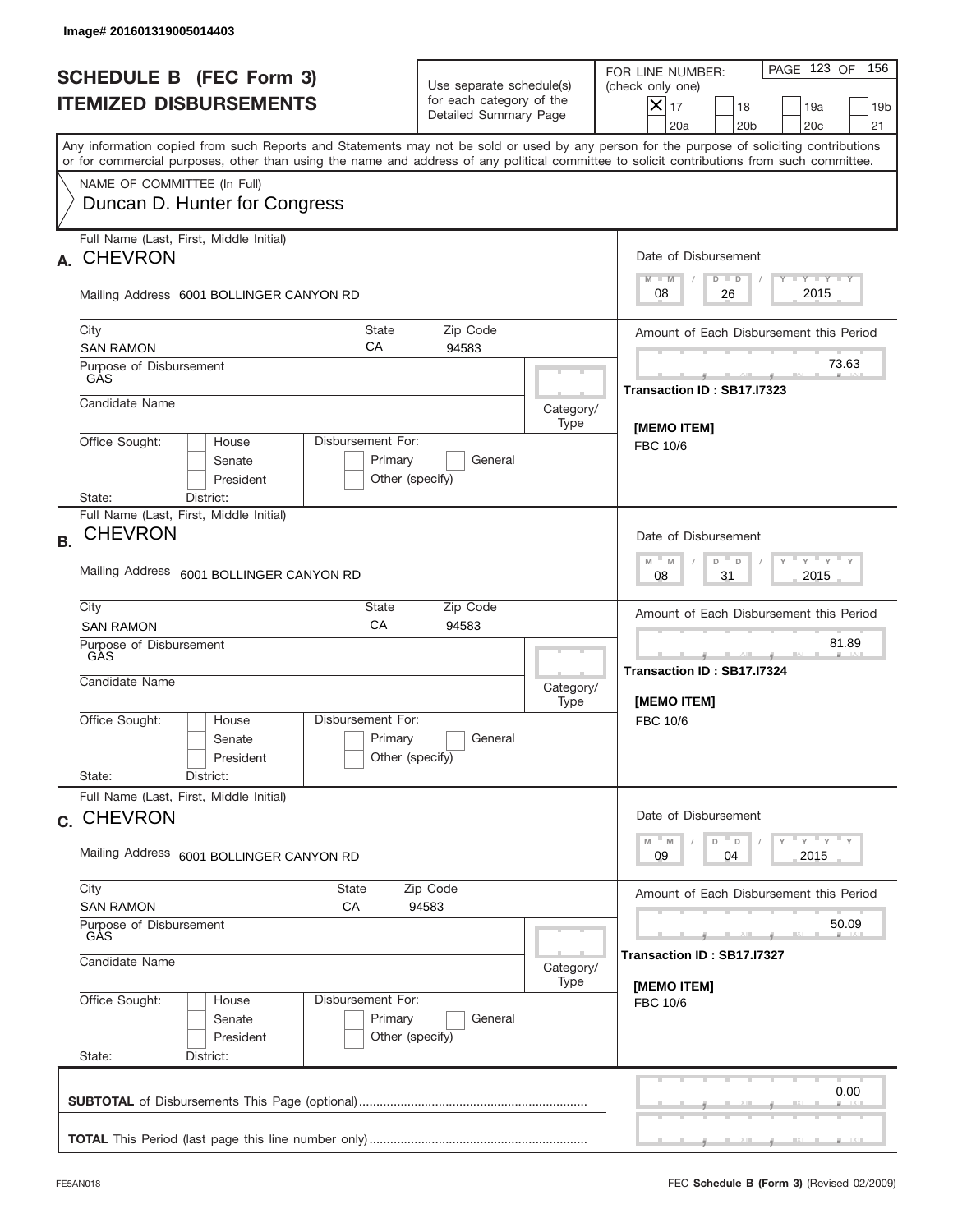| Image# 201601319005014404                                                                                                                                                                                                                                                                                              |                                                                                             |                                      |                                                                                                                                                                      |  |
|------------------------------------------------------------------------------------------------------------------------------------------------------------------------------------------------------------------------------------------------------------------------------------------------------------------------|---------------------------------------------------------------------------------------------|--------------------------------------|----------------------------------------------------------------------------------------------------------------------------------------------------------------------|--|
| <b>SCHEDULE B (FEC Form 3)</b><br><b>ITEMIZED DISBURSEMENTS</b>                                                                                                                                                                                                                                                        | Use separate schedule(s)<br>for each category of the<br>Detailed Summary Page               |                                      | PAGE 124 OF<br>156<br>FOR LINE NUMBER:<br>(check only one)<br>$ \mathsf{X} _{17}$<br>18<br>19a<br>19 <sub>b</sub><br>20a<br>20 <sub>b</sub><br>20 <sub>c</sub><br>21 |  |
| Any information copied from such Reports and Statements may not be sold or used by any person for the purpose of soliciting contributions<br>or for commercial purposes, other than using the name and address of any political committee to solicit contributions from such committee.<br>NAME OF COMMITTEE (In Full) |                                                                                             |                                      |                                                                                                                                                                      |  |
| Duncan D. Hunter for Congress                                                                                                                                                                                                                                                                                          |                                                                                             |                                      |                                                                                                                                                                      |  |
| Full Name (Last, First, Middle Initial)<br><b>DICK'S SPORTING GOODS</b>                                                                                                                                                                                                                                                |                                                                                             |                                      | Date of Disbursement<br>Y TY TY TY<br>$M - M$<br>$D$ $D$                                                                                                             |  |
| Mailing Address 345 COURT ST                                                                                                                                                                                                                                                                                           |                                                                                             |                                      | 2015<br>08<br>17                                                                                                                                                     |  |
| City<br><b>State</b><br><b>PA</b><br><b>CORAPOLIS</b>                                                                                                                                                                                                                                                                  | Zip Code<br>15108                                                                           |                                      | Amount of Each Disbursement this Period                                                                                                                              |  |
| Purpose of Disbursement<br>EVENT SUPPLIES                                                                                                                                                                                                                                                                              |                                                                                             |                                      | 162.26<br>Transaction ID: SB17.I7228                                                                                                                                 |  |
| Candidate Name                                                                                                                                                                                                                                                                                                         |                                                                                             | Category/<br>Type                    | [MEMO ITEM]                                                                                                                                                          |  |
| Office Sought:<br>House<br>Senate<br>President<br>District:<br>State:                                                                                                                                                                                                                                                  | Disbursement For:<br>Primary<br>General<br>Other (specify)                                  |                                      | FBC 10/6                                                                                                                                                             |  |
| Full Name (Last, First, Middle Initial)<br><b>DICK'S SPORTING GOODS</b><br><b>B.</b>                                                                                                                                                                                                                                   |                                                                                             |                                      | Date of Disbursement                                                                                                                                                 |  |
| Mailing Address 345 COURT ST                                                                                                                                                                                                                                                                                           |                                                                                             |                                      | ү " ү " ү " ү<br>$M - M$<br>D<br>D<br>2015<br>08<br>17                                                                                                               |  |
| City<br>State<br><b>PA</b><br><b>CORAPOLIS</b>                                                                                                                                                                                                                                                                         | Zip Code<br>15108                                                                           |                                      |                                                                                                                                                                      |  |
| Purpose of Disbursement<br>EVENT SUPPLIES<br>Candidate Name                                                                                                                                                                                                                                                            |                                                                                             | Category/<br>Type                    | 54.24<br>Transaction ID: SB17.I7229<br>[MEMO ITEM]                                                                                                                   |  |
| Disbursement For:<br>Office Sought:<br>House<br>Primary<br>Senate<br>President<br>State:<br>District:                                                                                                                                                                                                                  | General<br>Other (specify)                                                                  |                                      | FBC 10/6                                                                                                                                                             |  |
| Full Name (Last, First, Middle Initial)<br>c. EDUCATIONAL OUTFITTERS                                                                                                                                                                                                                                                   |                                                                                             |                                      | Date of Disbursement                                                                                                                                                 |  |
| Mailing Address<br>6925 SHALLOWFORD RD<br><b>SUITE 210</b>                                                                                                                                                                                                                                                             | $\gamma$ = $\gamma$ = $\gamma$ = $\gamma$<br>M<br>$\mathbb M$<br>D<br>D<br>08<br>20<br>2015 |                                      |                                                                                                                                                                      |  |
| City<br>State<br><b>CHATTANOOGA</b><br>TN                                                                                                                                                                                                                                                                              | Zip Code<br>37421                                                                           |                                      |                                                                                                                                                                      |  |
| Purpose of Disbursement<br>GIFT CERTIFICATE FOR DONATION TO LOCAL ORGANIZATION EVENT                                                                                                                                                                                                                                   |                                                                                             | 207.63<br>Transaction ID: SB17.I7357 |                                                                                                                                                                      |  |
| Candidate Name<br>Category/<br>Type                                                                                                                                                                                                                                                                                    |                                                                                             |                                      | [MEMO ITEM]                                                                                                                                                          |  |
| Office Sought:<br>Disbursement For:<br>House<br>Primary<br>Senate<br>President<br>State:<br>District:                                                                                                                                                                                                                  | General<br>Other (specify)                                                                  |                                      | FBC 10/6                                                                                                                                                             |  |
|                                                                                                                                                                                                                                                                                                                        |                                                                                             |                                      | 0.00                                                                                                                                                                 |  |
|                                                                                                                                                                                                                                                                                                                        |                                                                                             |                                      |                                                                                                                                                                      |  |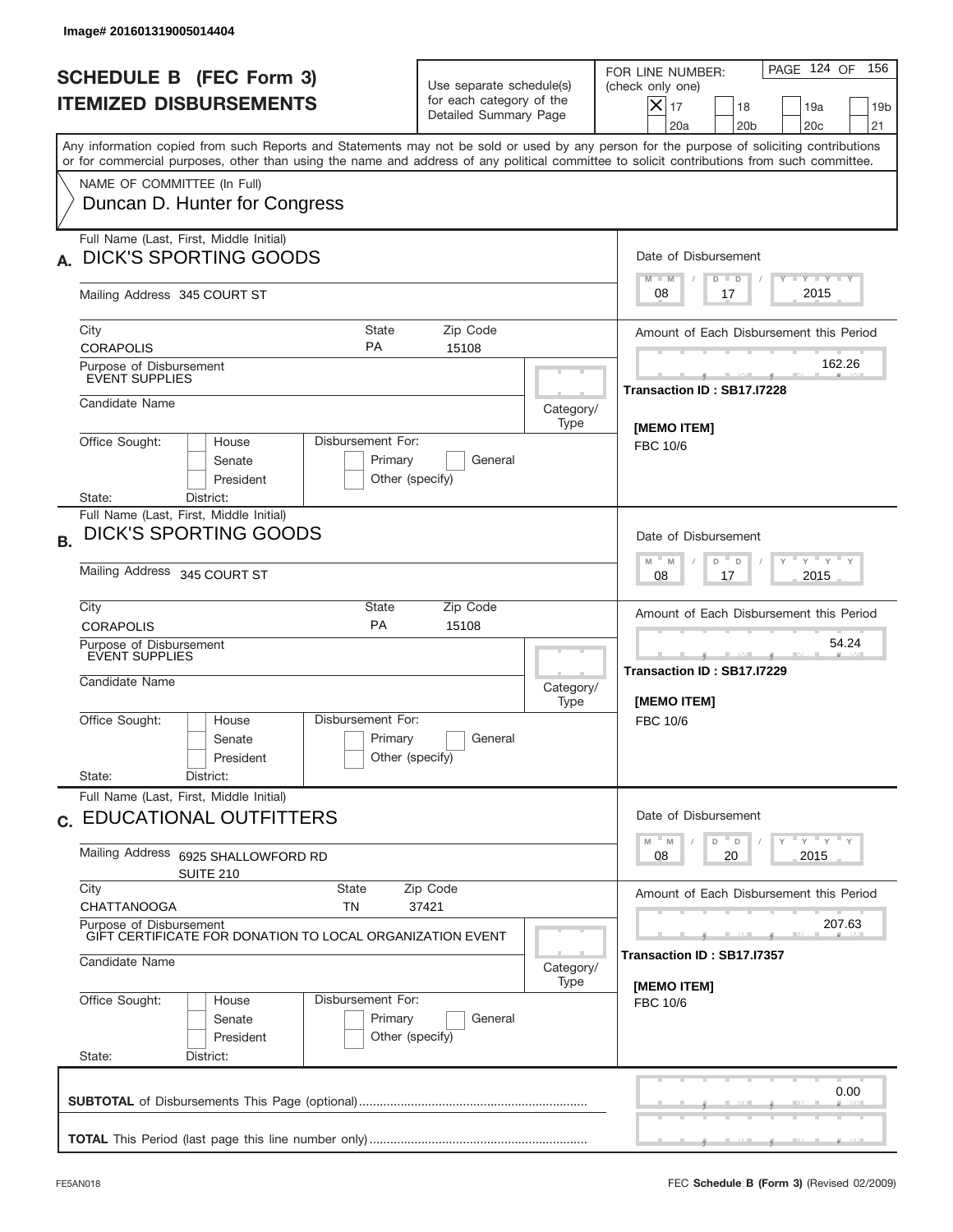|           | Image# 201601319005014405                                                                                                                                                                                                                                                               |                                                                               |                   |                                                                                                                                                            |
|-----------|-----------------------------------------------------------------------------------------------------------------------------------------------------------------------------------------------------------------------------------------------------------------------------------------|-------------------------------------------------------------------------------|-------------------|------------------------------------------------------------------------------------------------------------------------------------------------------------|
|           | <b>SCHEDULE B (FEC Form 3)</b><br><b>ITEMIZED DISBURSEMENTS</b>                                                                                                                                                                                                                         | Use separate schedule(s)<br>for each category of the<br>Detailed Summary Page |                   | 156<br>PAGE 125 OF<br>FOR LINE NUMBER:<br>(check only one)<br>$X _{17}$<br>18<br>19a<br>19 <sub>b</sub><br>20a<br>20 <sub>b</sub><br>20 <sub>c</sub><br>21 |
|           | Any information copied from such Reports and Statements may not be sold or used by any person for the purpose of soliciting contributions<br>or for commercial purposes, other than using the name and address of any political committee to solicit contributions from such committee. |                                                                               |                   |                                                                                                                                                            |
|           | NAME OF COMMITTEE (In Full)<br>Duncan D. Hunter for Congress                                                                                                                                                                                                                            |                                                                               |                   |                                                                                                                                                            |
| А.        | Full Name (Last, First, Middle Initial)<br><b>EXXON</b>                                                                                                                                                                                                                                 |                                                                               |                   | Date of Disbursement                                                                                                                                       |
|           | Mailing Address 5959 LAS COLINAS BLVD.                                                                                                                                                                                                                                                  |                                                                               |                   | $T - Y$ $T - Y$ $T - Y$<br>$M - M$<br>$D$ $D$<br>2015<br>08<br>31                                                                                          |
|           | City<br><b>State</b><br>TX<br><b>IRVING</b>                                                                                                                                                                                                                                             | Amount of Each Disbursement this Period                                       |                   |                                                                                                                                                            |
|           | Purpose of Disbursement<br>GAS                                                                                                                                                                                                                                                          |                                                                               |                   | 50.00<br>Transaction ID: SB17.I7325                                                                                                                        |
|           | Candidate Name                                                                                                                                                                                                                                                                          |                                                                               | Category/<br>Type | [MEMO ITEM]                                                                                                                                                |
|           | Disbursement For:<br>Office Sought:<br>House<br>Primary<br>General<br>Senate<br>President<br>Other (specify)                                                                                                                                                                            |                                                                               |                   | <b>FBC 10/6</b>                                                                                                                                            |
| <b>B.</b> | District:<br>State:<br>Full Name (Last, First, Middle Initial)<br><b>FEIS PRODUCTIONS</b>                                                                                                                                                                                               |                                                                               |                   | Date of Disbursement                                                                                                                                       |
|           | Mailing Address PO BOX 1474                                                                                                                                                                                                                                                             | $Y$ $Y$ $Y$ $Y$<br>$M$ M<br>D<br>D<br>2015<br>08<br>17                        |                   |                                                                                                                                                            |
|           | City<br>State<br>CA<br><b>SOLVANG</b>                                                                                                                                                                                                                                                   | Amount of Each Disbursement this Period                                       |                   |                                                                                                                                                            |
|           | Purpose of Disbursement<br>EVENT ENTERTAINMENT<br>Candidate Name<br>Category/                                                                                                                                                                                                           |                                                                               |                   | 90.00<br><b>All Angles</b><br>Transaction ID: SB17.I7219<br><b>IMEMO ITEMI</b>                                                                             |
|           | Disbursement For:<br>Office Sought:<br>House<br>Senate<br>President<br>State:<br>District:                                                                                                                                                                                              | Primary<br>General<br>Other (specify)                                         |                   | FBC 10/6                                                                                                                                                   |
|           | Full Name (Last, First, Middle Initial)<br>c. HAGGEN INC.                                                                                                                                                                                                                               |                                                                               |                   | Date of Disbursement                                                                                                                                       |
|           | Mailing Address 49 DISCOVERYSUITE 150                                                                                                                                                                                                                                                   | $Y$ $Y$ $Y$ $Y$ $Y$<br>$M$ $M$<br>D<br>D<br>2015<br>08<br>20                  |                   |                                                                                                                                                            |
|           | City<br>State<br><b>IRVINE</b><br>СA                                                                                                                                                                                                                                                    | Amount of Each Disbursement this Period                                       |                   |                                                                                                                                                            |
|           | 92618<br>Purpose of Disbursement<br>FOOD/BEVERAGES                                                                                                                                                                                                                                      |                                                                               |                   | 63.20<br>Transaction ID: SB17.I7237                                                                                                                        |
|           | Candidate Name                                                                                                                                                                                                                                                                          | Category/<br>[MEMO ITEM]                                                      |                   |                                                                                                                                                            |
|           | Office Sought:<br>Disbursement For:<br>House<br>Senate<br>President<br>State:<br>District:                                                                                                                                                                                              | Primary<br>General<br>Other (specify)                                         |                   | FBC 10/6                                                                                                                                                   |
|           |                                                                                                                                                                                                                                                                                         |                                                                               |                   | 0.00                                                                                                                                                       |
|           |                                                                                                                                                                                                                                                                                         |                                                                               |                   |                                                                                                                                                            |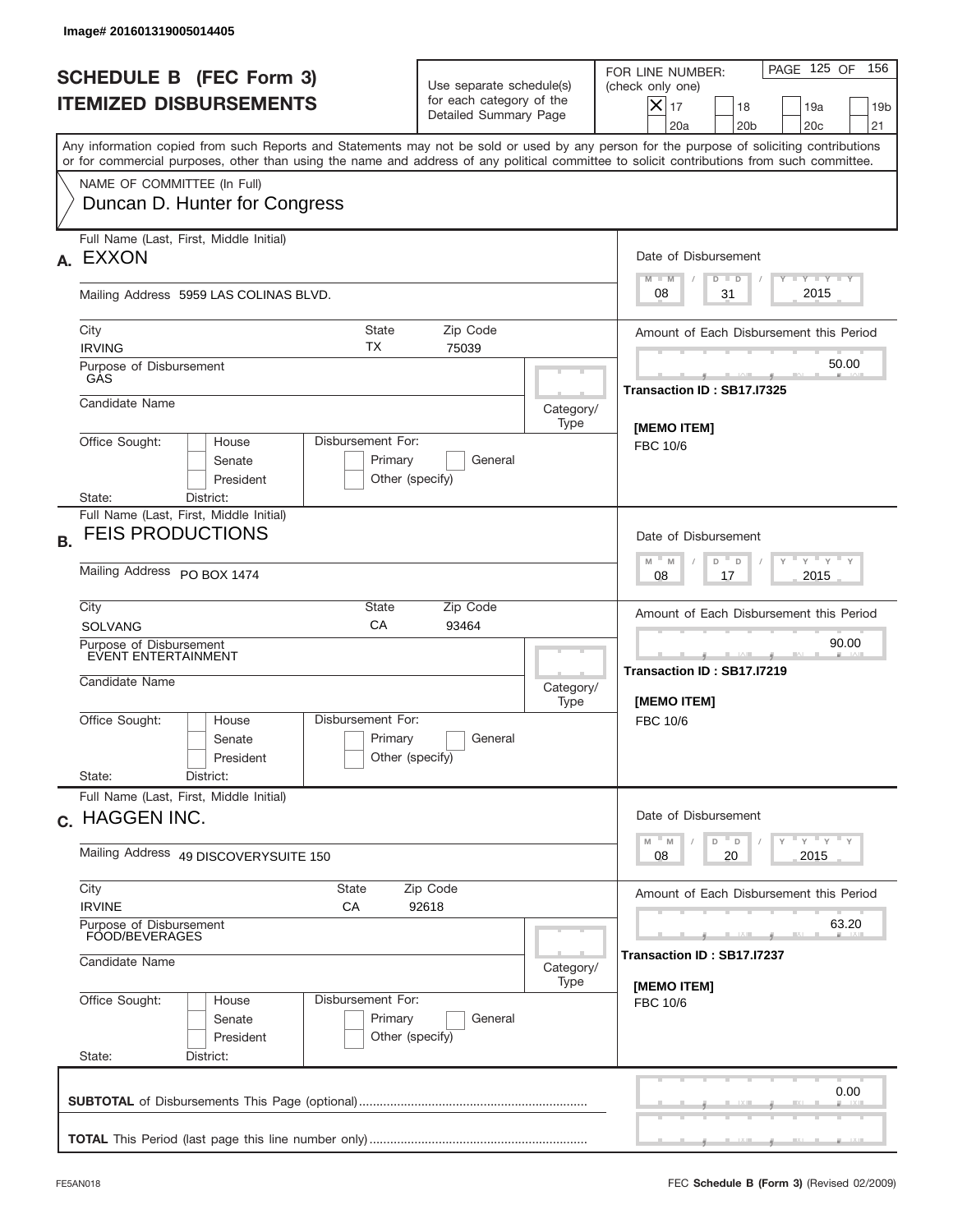|           | Image# 201601319005014406                                                                                                                                                                                                                                                               |                                                                               |                   |                                                                                                                                                            |  |
|-----------|-----------------------------------------------------------------------------------------------------------------------------------------------------------------------------------------------------------------------------------------------------------------------------------------|-------------------------------------------------------------------------------|-------------------|------------------------------------------------------------------------------------------------------------------------------------------------------------|--|
|           | <b>SCHEDULE B (FEC Form 3)</b><br><b>ITEMIZED DISBURSEMENTS</b>                                                                                                                                                                                                                         | Use separate schedule(s)<br>for each category of the<br>Detailed Summary Page |                   | 156<br>PAGE 126 OF<br>FOR LINE NUMBER:<br>(check only one)<br>$X _{17}$<br>18<br>19a<br>19 <sub>b</sub><br>20a<br>20 <sub>b</sub><br>20 <sub>c</sub><br>21 |  |
|           | Any information copied from such Reports and Statements may not be sold or used by any person for the purpose of soliciting contributions<br>or for commercial purposes, other than using the name and address of any political committee to solicit contributions from such committee. |                                                                               |                   |                                                                                                                                                            |  |
|           | NAME OF COMMITTEE (In Full)<br>Duncan D. Hunter for Congress                                                                                                                                                                                                                            |                                                                               |                   |                                                                                                                                                            |  |
| А.        | Full Name (Last, First, Middle Initial)<br><b>HAGGEN INC.</b>                                                                                                                                                                                                                           |                                                                               |                   | Date of Disbursement<br><b>TANK TANK</b><br>$M - M$                                                                                                        |  |
|           | Mailing Address 49 DISCOVERYSUITE 150                                                                                                                                                                                                                                                   |                                                                               |                   | $D$ $D$<br>2015<br>08<br>21                                                                                                                                |  |
|           | City<br><b>State</b><br>CA<br><b>IRVINE</b>                                                                                                                                                                                                                                             | Zip Code<br>92618                                                             |                   | Amount of Each Disbursement this Period                                                                                                                    |  |
|           | Purpose of Disbursement<br>FOOD/BEVERAGES                                                                                                                                                                                                                                               |                                                                               |                   | 146.68<br>Transaction ID: SB17.I7239                                                                                                                       |  |
|           | Candidate Name                                                                                                                                                                                                                                                                          |                                                                               | Category/<br>Type | [MEMO ITEM]                                                                                                                                                |  |
|           | Office Sought:<br>Disbursement For:<br>House<br>Primary<br>Senate<br>President<br>Other (specify)                                                                                                                                                                                       | <b>FBC 10/6</b>                                                               |                   |                                                                                                                                                            |  |
|           | District:<br>State:<br>Full Name (Last, First, Middle Initial)                                                                                                                                                                                                                          |                                                                               |                   |                                                                                                                                                            |  |
| <b>B.</b> | <b>HAGGEN INC.</b>                                                                                                                                                                                                                                                                      | Date of Disbursement                                                          |                   |                                                                                                                                                            |  |
|           | Mailing Address 49 DISCOVERYSUITE 150                                                                                                                                                                                                                                                   | $M$ M<br>≡ γ ≡ γ ≡<br>D<br>D<br>2015<br>08<br>21                              |                   |                                                                                                                                                            |  |
|           | City<br>State<br>CA<br><b>IRVINE</b>                                                                                                                                                                                                                                                    | Amount of Each Disbursement this Period                                       |                   |                                                                                                                                                            |  |
|           | Purpose of Disbursement<br>FOOD/BEVERAGES<br>Candidate Name<br>Category/                                                                                                                                                                                                                |                                                                               |                   | 23.95<br>Transaction ID: SB17.I7240<br><b>IMEMO ITEMI</b>                                                                                                  |  |
|           | Disbursement For:<br>Office Sought:<br>House<br>Senate<br>President<br>State:<br>District:                                                                                                                                                                                              | Primary<br>General<br>Other (specify)                                         |                   | FBC 10/6                                                                                                                                                   |  |
|           | Full Name (Last, First, Middle Initial)                                                                                                                                                                                                                                                 |                                                                               |                   | Date of Disbursement                                                                                                                                       |  |
|           | c. HOTEL DEL CORONADO<br>Mailing Address 1500 ORANGE AVE                                                                                                                                                                                                                                | $Y$ $Y$ $Y$ $Y$ $Y$<br>$M$ $M$<br>D<br>D<br>2015<br>08<br>17                  |                   |                                                                                                                                                            |  |
|           | City<br>State<br>CORONADO<br>СA                                                                                                                                                                                                                                                         | Amount of Each Disbursement this Period                                       |                   |                                                                                                                                                            |  |
|           | Purpose of Disbursement<br>PARKING                                                                                                                                                                                                                                                      | 70.00<br>Transaction ID: SB17.I7354                                           |                   |                                                                                                                                                            |  |
|           |                                                                                                                                                                                                                                                                                         | Candidate Name<br>Category/<br>Type                                           |                   |                                                                                                                                                            |  |
|           | Disbursement For:<br>Office Sought:<br>House<br>Senate<br>President<br>State:<br>District:                                                                                                                                                                                              | Primary<br>General<br>Other (specify)                                         |                   | [MEMO ITEM]<br>FBC 10/6                                                                                                                                    |  |
|           |                                                                                                                                                                                                                                                                                         |                                                                               |                   | 0.00                                                                                                                                                       |  |
|           |                                                                                                                                                                                                                                                                                         |                                                                               |                   |                                                                                                                                                            |  |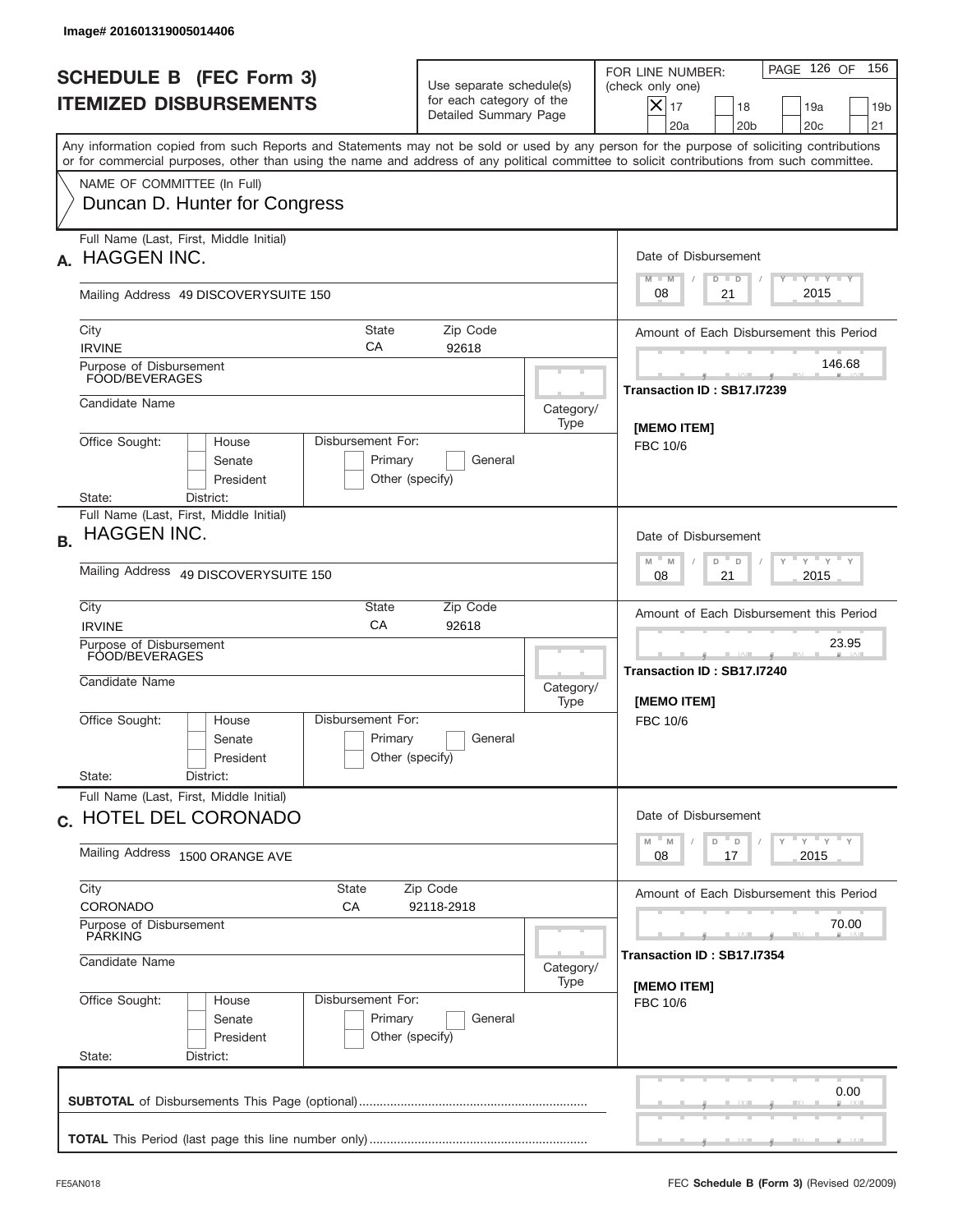|                                                                                                                                                                                                                                                                                         |                                                                                        |                   | PAGE 127 OF<br>156<br>FOR LINE NUMBER:                                                                                   |
|-----------------------------------------------------------------------------------------------------------------------------------------------------------------------------------------------------------------------------------------------------------------------------------------|----------------------------------------------------------------------------------------|-------------------|--------------------------------------------------------------------------------------------------------------------------|
| <b>SCHEDULE B (FEC Form 3)</b><br><b>ITEMIZED DISBURSEMENTS</b>                                                                                                                                                                                                                         | Use separate schedule(s)<br>for each category of the<br>Detailed Summary Page          |                   | (check only one)<br>$ \boldsymbol{\times} $<br>17<br>18<br>19a<br>19 <sub>b</sub><br>20a<br>20 <sub>b</sub><br>20c<br>21 |
| Any information copied from such Reports and Statements may not be sold or used by any person for the purpose of soliciting contributions<br>or for commercial purposes, other than using the name and address of any political committee to solicit contributions from such committee. |                                                                                        |                   |                                                                                                                          |
| NAME OF COMMITTEE (In Full)<br>Duncan D. Hunter for Congress                                                                                                                                                                                                                            |                                                                                        |                   |                                                                                                                          |
| Full Name (Last, First, Middle Initial)<br><b>HOTEL DEL CORONADO</b>                                                                                                                                                                                                                    |                                                                                        |                   | Date of Disbursement<br>Y TY TY TY<br>$M - M$<br>$D$ $D$                                                                 |
| Mailing Address 1500 ORANGE AVE                                                                                                                                                                                                                                                         |                                                                                        |                   | 2015<br>08<br>17                                                                                                         |
| State<br>City<br>CA<br>CORONADO                                                                                                                                                                                                                                                         | Amount of Each Disbursement this Period                                                |                   |                                                                                                                          |
| Purpose of Disbursement<br><b>PARKING</b>                                                                                                                                                                                                                                               |                                                                                        |                   | 40.00<br>Transaction ID: SB17.I7355                                                                                      |
| Candidate Name                                                                                                                                                                                                                                                                          |                                                                                        | Category/<br>Type | [MEMO ITEM]                                                                                                              |
| Office Sought:<br>Disbursement For:<br>House<br>Senate<br>President<br>State:<br>District:                                                                                                                                                                                              | Primary<br>General<br>Other (specify)                                                  |                   | <b>FBC 10/6</b>                                                                                                          |
| Full Name (Last, First, Middle Initial)<br>JACK IN THE BOX<br><b>B.</b>                                                                                                                                                                                                                 |                                                                                        |                   | Date of Disbursement<br>$-\gamma + \gamma - \gamma$<br>D "<br>M<br>$\mathsf D$<br>M                                      |
| Mailing Address 9330 BALBOA AVE                                                                                                                                                                                                                                                         | 2015<br>08<br>18                                                                       |                   |                                                                                                                          |
| City<br>State<br>CA<br>SAN DIEGO                                                                                                                                                                                                                                                        | Zip Code<br>92123                                                                      |                   | Amount of Each Disbursement this Period                                                                                  |
| Purpose of Disbursement<br>FOOD/BEVERAGES<br>Candidate Name<br>Category/                                                                                                                                                                                                                |                                                                                        |                   | 16.98<br>Transaction ID: SB17.I7235<br>[MEMO ITEM]                                                                       |
| Disbursement For:<br>Office Sought:<br>House<br>Senate<br>President<br>State:<br>District:                                                                                                                                                                                              | Primary<br>General<br>Other (specify)                                                  | Type              | FBC 10/6                                                                                                                 |
| Full Name (Last, First, Middle Initial)<br>c. JACK IN THE BOX                                                                                                                                                                                                                           | Date of Disbursement                                                                   |                   |                                                                                                                          |
| Mailing Address 9330 BALBOA AVE                                                                                                                                                                                                                                                         | $\gamma$ $\gamma$ $\gamma$ $\gamma$ $\gamma$<br>$M - M$<br>$D$ $D$<br>2015<br>09<br>01 |                   |                                                                                                                          |
| City<br><b>State</b><br><b>SAN DIEGO</b><br>СA                                                                                                                                                                                                                                          | Amount of Each Disbursement this Period                                                |                   |                                                                                                                          |
| Purpose of Disbursement<br>FOOD/BEVERAGES                                                                                                                                                                                                                                               |                                                                                        |                   | 19.05<br>Transaction ID: SB17.I7247                                                                                      |
| Candidate Name                                                                                                                                                                                                                                                                          | [MEMO ITEM]                                                                            |                   |                                                                                                                          |
| Disbursement For:<br>Office Sought:<br>House<br>Senate<br>President<br>State:<br>District:                                                                                                                                                                                              | Primary<br>General<br>Other (specify)                                                  |                   | FBC 10/6                                                                                                                 |
|                                                                                                                                                                                                                                                                                         |                                                                                        |                   | 0.00                                                                                                                     |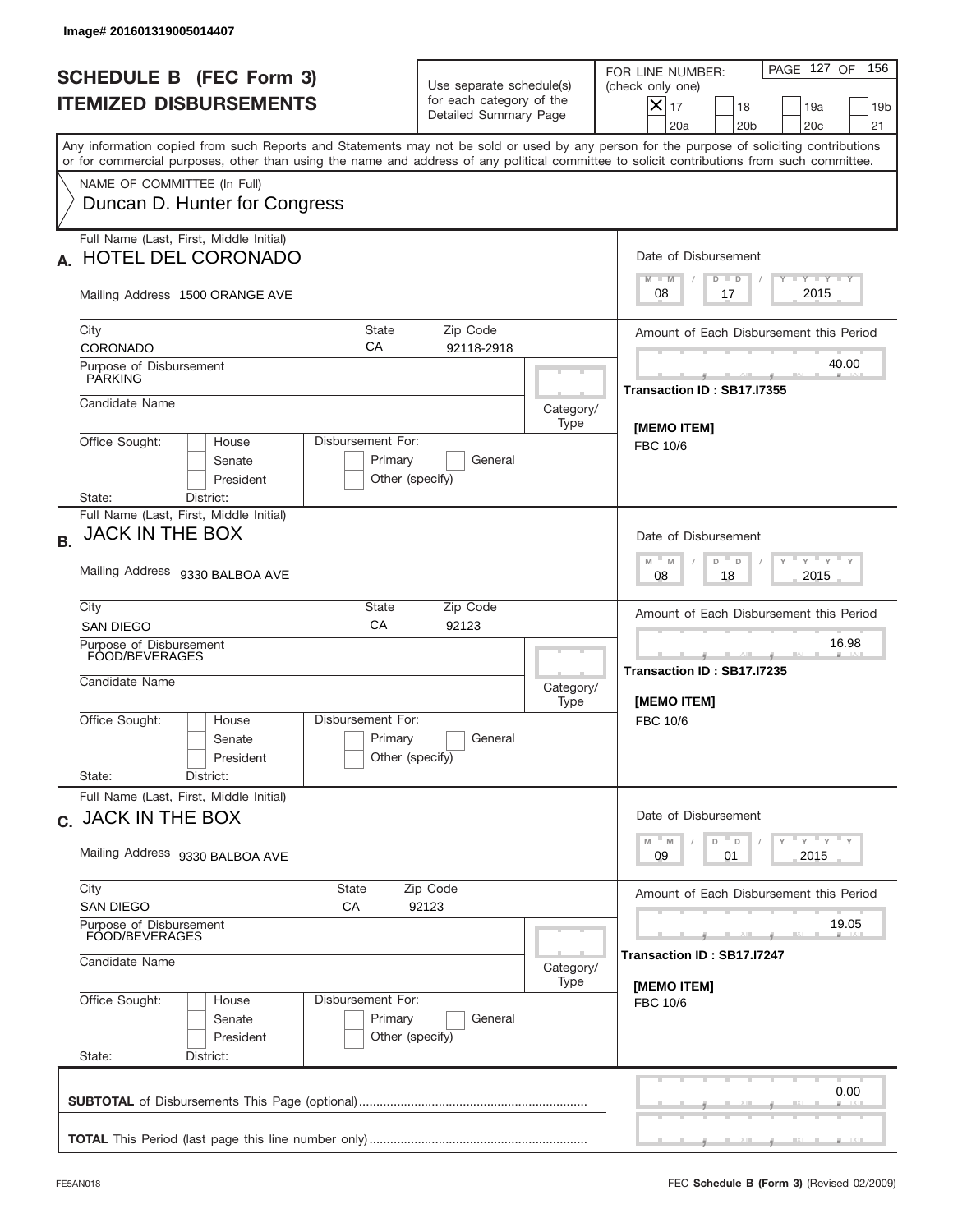| Image# 201601319005014408                                                                                                                                                                                                                                                               |                                                                                      |                                                                      |                                                                                                                                                                             |  |  |
|-----------------------------------------------------------------------------------------------------------------------------------------------------------------------------------------------------------------------------------------------------------------------------------------|--------------------------------------------------------------------------------------|----------------------------------------------------------------------|-----------------------------------------------------------------------------------------------------------------------------------------------------------------------------|--|--|
| <b>SCHEDULE B (FEC Form 3)</b><br><b>ITEMIZED DISBURSEMENTS</b>                                                                                                                                                                                                                         | Use separate schedule(s)<br>for each category of the<br>Detailed Summary Page        |                                                                      | 156<br>PAGE 128 OF<br>FOR LINE NUMBER:<br>(check only one)<br>$\overline{\mathsf{x}}$ 17<br>18<br>19a<br>19 <sub>b</sub><br>20a<br>20 <sub>b</sub><br>20 <sub>c</sub><br>21 |  |  |
| Any information copied from such Reports and Statements may not be sold or used by any person for the purpose of soliciting contributions<br>or for commercial purposes, other than using the name and address of any political committee to solicit contributions from such committee. |                                                                                      |                                                                      |                                                                                                                                                                             |  |  |
| NAME OF COMMITTEE (In Full)<br>Duncan D. Hunter for Congress                                                                                                                                                                                                                            |                                                                                      |                                                                      |                                                                                                                                                                             |  |  |
| Full Name (Last, First, Middle Initial)<br>A. JACK IN THE BOX                                                                                                                                                                                                                           |                                                                                      |                                                                      | Date of Disbursement<br>Y TY TY TY<br>$M - M$<br>$D$ $D$                                                                                                                    |  |  |
| Mailing Address 9330 BALBOA AVE                                                                                                                                                                                                                                                         |                                                                                      |                                                                      | 2015<br>09<br>01                                                                                                                                                            |  |  |
| City<br><b>State</b><br>СA<br><b>SAN DIEGO</b>                                                                                                                                                                                                                                          | Amount of Each Disbursement this Period                                              |                                                                      |                                                                                                                                                                             |  |  |
| Purpose of Disbursement<br>FOOD/BEVERAGES                                                                                                                                                                                                                                               |                                                                                      |                                                                      | 16.24<br>Transaction ID: SB17.I7248                                                                                                                                         |  |  |
| Candidate Name                                                                                                                                                                                                                                                                          |                                                                                      | Category/<br>Type                                                    | [MEMO ITEM]                                                                                                                                                                 |  |  |
| Office Sought:<br>Disbursement For:<br>House<br>Senate<br>President<br>State:<br>District:                                                                                                                                                                                              | Primary<br>General<br>Other (specify)                                                |                                                                      | FBC 10/6                                                                                                                                                                    |  |  |
| Full Name (Last, First, Middle Initial)<br><b>JIFFY LUBE</b><br><b>B.</b>                                                                                                                                                                                                               |                                                                                      |                                                                      | Date of Disbursement<br>$\cdots$ $\sqrt{1-\gamma}$<br>$M$ M<br>D<br>D                                                                                                       |  |  |
| Mailing Address 700 MILAM ST                                                                                                                                                                                                                                                            |                                                                                      |                                                                      |                                                                                                                                                                             |  |  |
| <b>HOUSTON</b>                                                                                                                                                                                                                                                                          | City<br>State<br>Zip Code<br><b>TX</b><br>77002                                      |                                                                      |                                                                                                                                                                             |  |  |
| Purpose of Disbursement<br>CAR MAINTENANCE<br>Candidate Name                                                                                                                                                                                                                            | Category/<br>Type                                                                    | 95.47<br>_______<br>Transaction ID: SB17.I7216<br><b>IMEMO ITEMI</b> |                                                                                                                                                                             |  |  |
| Disbursement For:<br>Office Sought:<br>House<br>Senate<br>President<br>State:<br>District:                                                                                                                                                                                              | Primary<br>General<br>Other (specify)                                                |                                                                      | FBC 10/6                                                                                                                                                                    |  |  |
| Full Name (Last, First, Middle Initial)<br>c. KI'S RESTAURANT                                                                                                                                                                                                                           |                                                                                      |                                                                      | Date of Disbursement                                                                                                                                                        |  |  |
| Mailing Address 2591 S COAST HWY 101                                                                                                                                                                                                                                                    | $\gamma$ = $\gamma$ = $\gamma$ = $\gamma$<br>$-M$<br>M<br>D<br>D<br>2015<br>08<br>17 |                                                                      |                                                                                                                                                                             |  |  |
| City<br>State<br><b>ENCINITAS</b><br>СA                                                                                                                                                                                                                                                 | Zip Code<br>92007                                                                    |                                                                      |                                                                                                                                                                             |  |  |
| Purpose of Disbursement<br>FOOD/BEVERAGES<br>Candidate Name                                                                                                                                                                                                                             |                                                                                      |                                                                      |                                                                                                                                                                             |  |  |
|                                                                                                                                                                                                                                                                                         | Category/<br>Type                                                                    |                                                                      |                                                                                                                                                                             |  |  |
| Office Sought:<br>Disbursement For:<br>House<br>Senate<br>President<br>State:<br>District:                                                                                                                                                                                              | Primary<br>General<br>Other (specify)                                                |                                                                      | [MEMO ITEM]<br>FBC 10/6                                                                                                                                                     |  |  |
|                                                                                                                                                                                                                                                                                         |                                                                                      |                                                                      | 0.00                                                                                                                                                                        |  |  |
|                                                                                                                                                                                                                                                                                         |                                                                                      |                                                                      |                                                                                                                                                                             |  |  |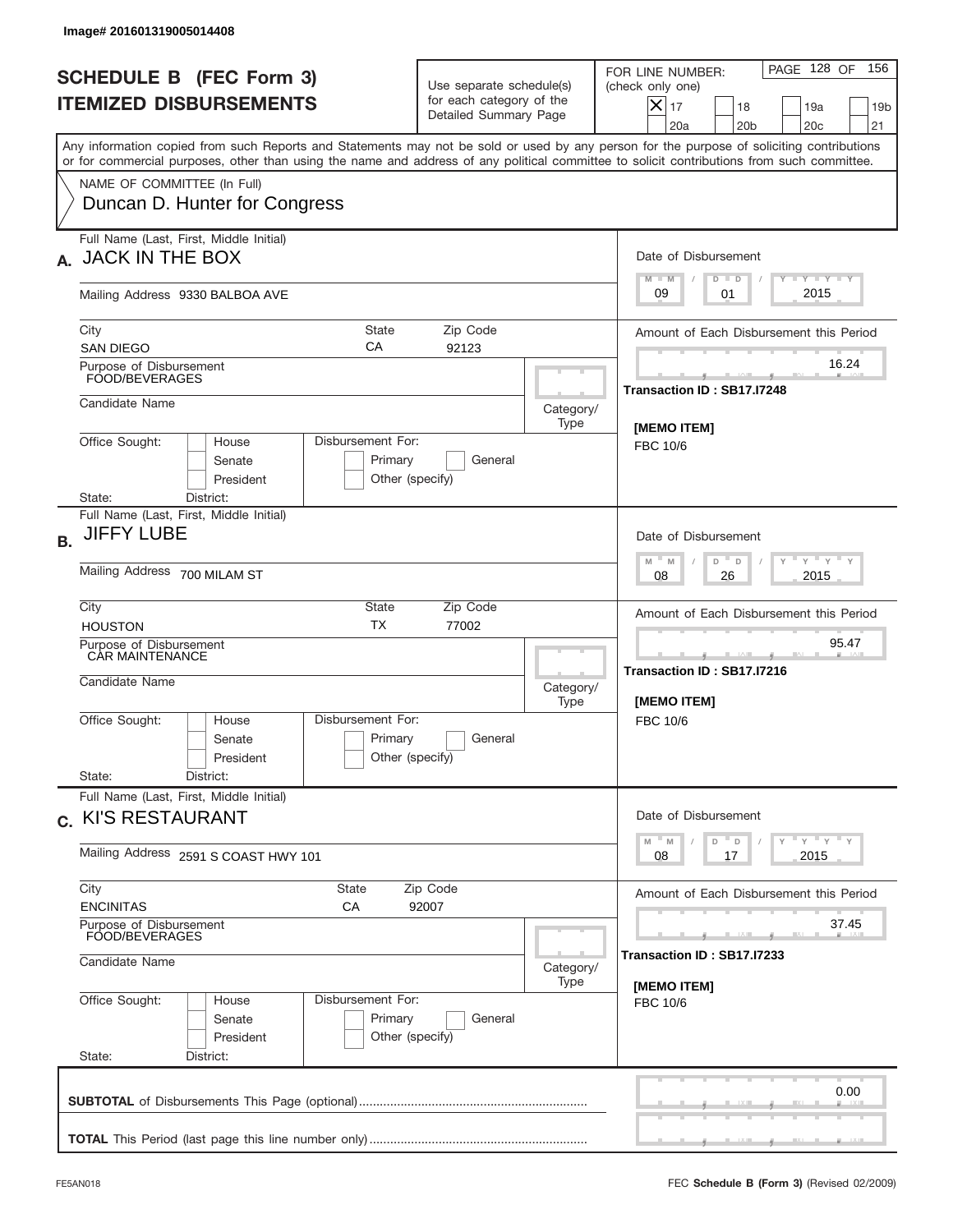| Image# 201601319005014409                                                                                                                                                                                                                                                               |                                                                                                |                                                           |                                                                                                                                                            |  |  |
|-----------------------------------------------------------------------------------------------------------------------------------------------------------------------------------------------------------------------------------------------------------------------------------------|------------------------------------------------------------------------------------------------|-----------------------------------------------------------|------------------------------------------------------------------------------------------------------------------------------------------------------------|--|--|
| <b>SCHEDULE B (FEC Form 3)</b><br><b>ITEMIZED DISBURSEMENTS</b>                                                                                                                                                                                                                         | Use separate schedule(s)<br>for each category of the<br>Detailed Summary Page                  |                                                           | PAGE 129 OF<br>156<br>FOR LINE NUMBER:<br>(check only one)<br>$X _{17}$<br>18<br>19a<br>19 <sub>b</sub><br>20a<br>20 <sub>b</sub><br>20 <sub>c</sub><br>21 |  |  |
| Any information copied from such Reports and Statements may not be sold or used by any person for the purpose of soliciting contributions<br>or for commercial purposes, other than using the name and address of any political committee to solicit contributions from such committee. |                                                                                                |                                                           |                                                                                                                                                            |  |  |
| NAME OF COMMITTEE (In Full)<br>Duncan D. Hunter for Congress                                                                                                                                                                                                                            |                                                                                                |                                                           |                                                                                                                                                            |  |  |
| Full Name (Last, First, Middle Initial)<br><b>KI'S RESTAURANT</b><br>А.                                                                                                                                                                                                                 |                                                                                                |                                                           | Date of Disbursement<br>Y I Y I Y I Y<br>$M - M$                                                                                                           |  |  |
| Mailing Address 2591 S COAST HWY 101                                                                                                                                                                                                                                                    |                                                                                                |                                                           | $D$ $D$<br>2015<br>08<br>20                                                                                                                                |  |  |
| City<br><b>ENCINITAS</b>                                                                                                                                                                                                                                                                | Amount of Each Disbursement this Period                                                        |                                                           |                                                                                                                                                            |  |  |
| Purpose of Disbursement<br>FOOD/BEVERAGES                                                                                                                                                                                                                                               |                                                                                                |                                                           | 54.45<br>Transaction ID: SB17.I7238                                                                                                                        |  |  |
| Candidate Name                                                                                                                                                                                                                                                                          |                                                                                                | Category/<br>Type                                         | <b>IMEMO ITEMI</b>                                                                                                                                         |  |  |
| Office Sought:<br>House<br>Senate<br>President                                                                                                                                                                                                                                          | Disbursement For:<br>Primary<br>General<br>Other (specify)                                     |                                                           |                                                                                                                                                            |  |  |
| District:<br>State:<br>Full Name (Last, First, Middle Initial)<br><b>KI'S RESTAURANT</b><br><b>B.</b><br>Mailing Address 2591 S COAST HWY 101                                                                                                                                           |                                                                                                |                                                           | Date of Disbursement<br>$\cdots$ $\gamma$ $\cdots$ $\gamma$ $\cdots$ $\gamma$<br>$M - M$<br>D<br>D<br>2015<br>08<br>26                                     |  |  |
| City<br><b>ENCINITAS</b>                                                                                                                                                                                                                                                                | State<br>Zip Code<br>CA<br>92007                                                               |                                                           |                                                                                                                                                            |  |  |
| Purpose of Disbursement<br>FOOD/BEVERAGES<br>Candidate Name                                                                                                                                                                                                                             | Category/<br>Type                                                                              | 62.25<br>Transaction ID: SB17.I7243<br><b>IMEMO ITEMI</b> |                                                                                                                                                            |  |  |
| Office Sought:<br>House<br>Senate<br>President<br>State:<br>District:                                                                                                                                                                                                                   | Disbursement For:<br>Primary<br>General<br>Other (specify)                                     |                                                           | FBC 10/6                                                                                                                                                   |  |  |
| Full Name (Last, First, Middle Initial)<br>c. MACY'S                                                                                                                                                                                                                                    |                                                                                                |                                                           | Date of Disbursement                                                                                                                                       |  |  |
| Mailing Address 7 W SEVENTH ST                                                                                                                                                                                                                                                          | $\gamma$ = $\gamma$ = $\gamma$ = $\gamma$<br>$-M$<br>D<br>M<br>$\mathsf D$<br>2015<br>08<br>31 |                                                           |                                                                                                                                                            |  |  |
| City<br>State<br><b>CINCINNATI</b><br>OH                                                                                                                                                                                                                                                | Amount of Each Disbursement this Period                                                        |                                                           |                                                                                                                                                            |  |  |
| Purpose of Disbursement<br>DONATIONS FOR GIFT BASKETS FOR LOCAL ORGANIZATIONS<br>Candidate Name                                                                                                                                                                                         |                                                                                                |                                                           | 107.99<br>Transaction ID: SB17.I7222                                                                                                                       |  |  |
| Office Sought:<br>House                                                                                                                                                                                                                                                                 | Disbursement For:                                                                              | Category/<br>Type                                         | [MEMO ITEM]<br>FBC 10/6                                                                                                                                    |  |  |
| Senate<br>President<br>State:<br>District:                                                                                                                                                                                                                                              | Primary<br>General<br>Other (specify)                                                          |                                                           |                                                                                                                                                            |  |  |
|                                                                                                                                                                                                                                                                                         |                                                                                                |                                                           | 0.00                                                                                                                                                       |  |  |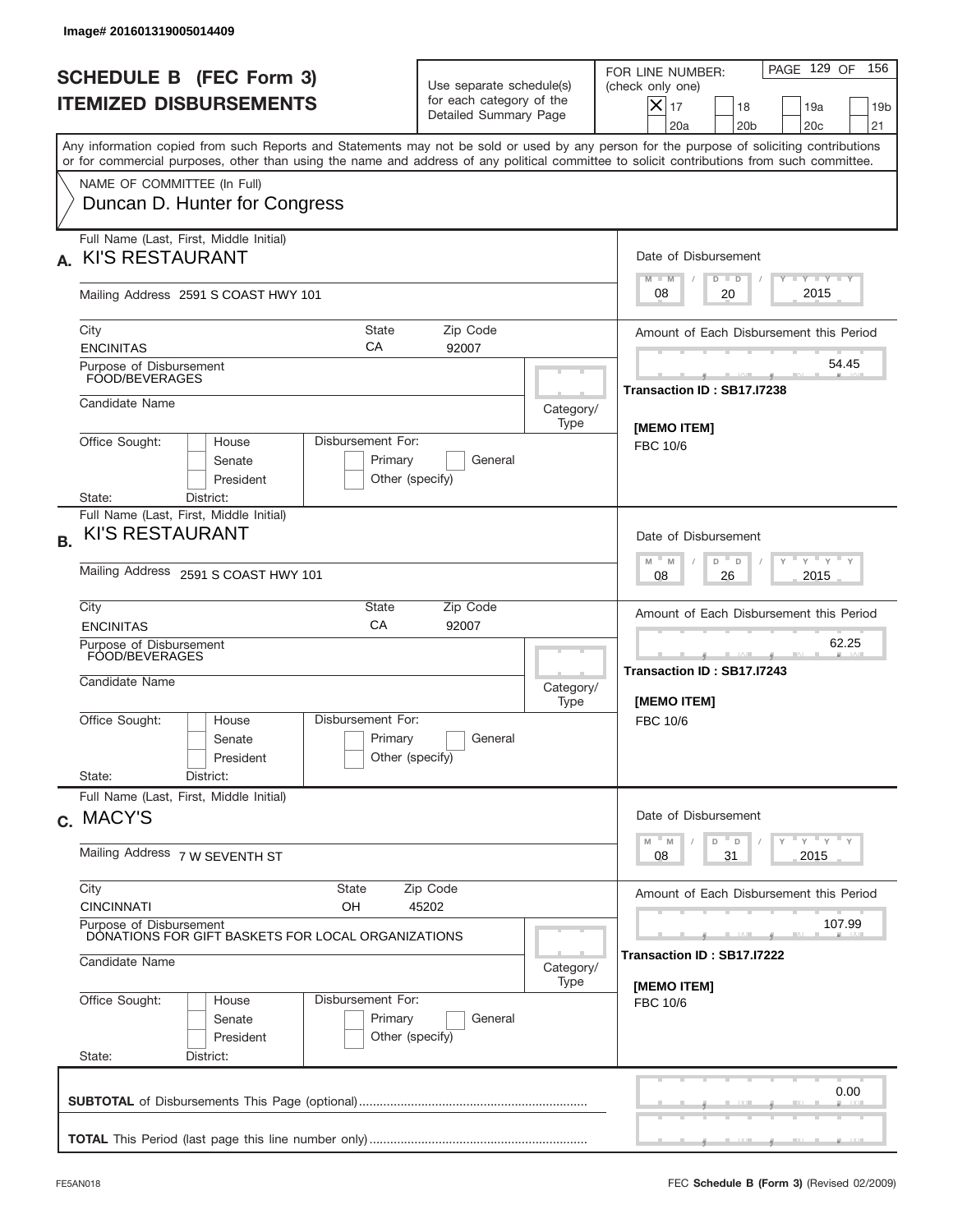|           | Image# 201601319005014410                                                                                                                                                                                                                                                               |                                                                                 |                   |                                                                                                                                                            |
|-----------|-----------------------------------------------------------------------------------------------------------------------------------------------------------------------------------------------------------------------------------------------------------------------------------------|---------------------------------------------------------------------------------|-------------------|------------------------------------------------------------------------------------------------------------------------------------------------------------|
|           | <b>SCHEDULE B (FEC Form 3)</b><br><b>ITEMIZED DISBURSEMENTS</b>                                                                                                                                                                                                                         | Use separate schedule(s)<br>for each category of the<br>Detailed Summary Page   |                   | 156<br>PAGE 130 OF<br>FOR LINE NUMBER:<br>(check only one)<br>$X _{17}$<br>18<br>19a<br>19 <sub>b</sub><br>20 <sub>c</sub><br>20a<br>20 <sub>b</sub><br>21 |
|           | Any information copied from such Reports and Statements may not be sold or used by any person for the purpose of soliciting contributions<br>or for commercial purposes, other than using the name and address of any political committee to solicit contributions from such committee. |                                                                                 |                   |                                                                                                                                                            |
|           | NAME OF COMMITTEE (In Full)<br>Duncan D. Hunter for Congress                                                                                                                                                                                                                            |                                                                                 |                   |                                                                                                                                                            |
| А.        | Full Name (Last, First, Middle Initial)<br><b>NORDSTROM</b>                                                                                                                                                                                                                             |                                                                                 |                   | Date of Disbursement<br><b>TANK TANK</b><br>$M - M$<br>$D$ $D$                                                                                             |
|           | Mailing Address 1617 6TH AVE                                                                                                                                                                                                                                                            |                                                                                 |                   | 2015<br>19<br>08                                                                                                                                           |
|           | City<br>State<br><b>WA</b><br><b>SEATTLE</b>                                                                                                                                                                                                                                            | Zip Code<br>98101                                                               |                   | Amount of Each Disbursement this Period                                                                                                                    |
|           | Purpose of Disbursement<br>DONATIONS FOR GIFT BASKETS FOR LOCAL ORGANIZATIONS                                                                                                                                                                                                           |                                                                                 |                   | 152.25<br>Transaction ID: SB17.I7221                                                                                                                       |
|           | Candidate Name                                                                                                                                                                                                                                                                          |                                                                                 | Category/<br>Type | [MEMO ITEM]                                                                                                                                                |
|           | Office Sought:<br>Disbursement For:<br>House<br>Senate<br>Primary<br>President                                                                                                                                                                                                          | General<br>Other (specify)                                                      |                   | FBC 10/6                                                                                                                                                   |
| <b>B.</b> | State:<br>District:<br>Full Name (Last, First, Middle Initial)<br>SHELL OIL CO                                                                                                                                                                                                          |                                                                                 |                   | Date of Disbursement<br>$\cdots$ $\gamma$ $\cdots$ $\gamma$ $\cdots$ $\gamma$<br>$M$ M<br>D<br>$\Box$                                                      |
|           | Mailing Address 910 LOUISIANA ST                                                                                                                                                                                                                                                        | 2015<br>08<br>17                                                                |                   |                                                                                                                                                            |
|           | City<br>State<br><b>TX</b><br><b>HOUSTON</b>                                                                                                                                                                                                                                            | Amount of Each Disbursement this Period                                         |                   |                                                                                                                                                            |
|           | Purpose of Disbursement<br>GÀS<br>Candidate Name                                                                                                                                                                                                                                        |                                                                                 | Category/<br>Type | 50.00<br>Transaction ID: SB17.I7318<br>[MEMO ITEM]                                                                                                         |
|           | Disbursement For:<br>Office Sought:<br>House<br>Primary<br>Senate<br>President                                                                                                                                                                                                          | General<br>Other (specify)                                                      |                   | FBC 10/6                                                                                                                                                   |
|           | State:<br>District:<br>Full Name (Last, First, Middle Initial)                                                                                                                                                                                                                          |                                                                                 |                   |                                                                                                                                                            |
|           | c. SHELL OIL CO                                                                                                                                                                                                                                                                         | Date of Disbursement<br>$Y$ $Y$ $Y$ $Y$ $Y$<br>$M - M$<br>D<br>D                |                   |                                                                                                                                                            |
|           | Mailing Address 910 LOUISIANA ST<br>City<br>State                                                                                                                                                                                                                                       | 19<br>2015<br>08                                                                |                   |                                                                                                                                                            |
|           | <b>HOUSTON</b><br>TX                                                                                                                                                                                                                                                                    | Zip Code<br>77002-4916                                                          |                   | Amount of Each Disbursement this Period                                                                                                                    |
|           | Purpose of Disbursement<br>GÅS<br>Candidate Name                                                                                                                                                                                                                                        | 72.64<br>Transaction ID : SB17.I7319                                            |                   |                                                                                                                                                            |
|           | Office Sought:<br>House<br>Senate<br>President<br>State:<br>District:                                                                                                                                                                                                                   | Category/<br>Type<br>Disbursement For:<br>Primary<br>General<br>Other (specify) |                   |                                                                                                                                                            |
|           |                                                                                                                                                                                                                                                                                         |                                                                                 |                   | 0.00                                                                                                                                                       |
|           |                                                                                                                                                                                                                                                                                         |                                                                                 |                   |                                                                                                                                                            |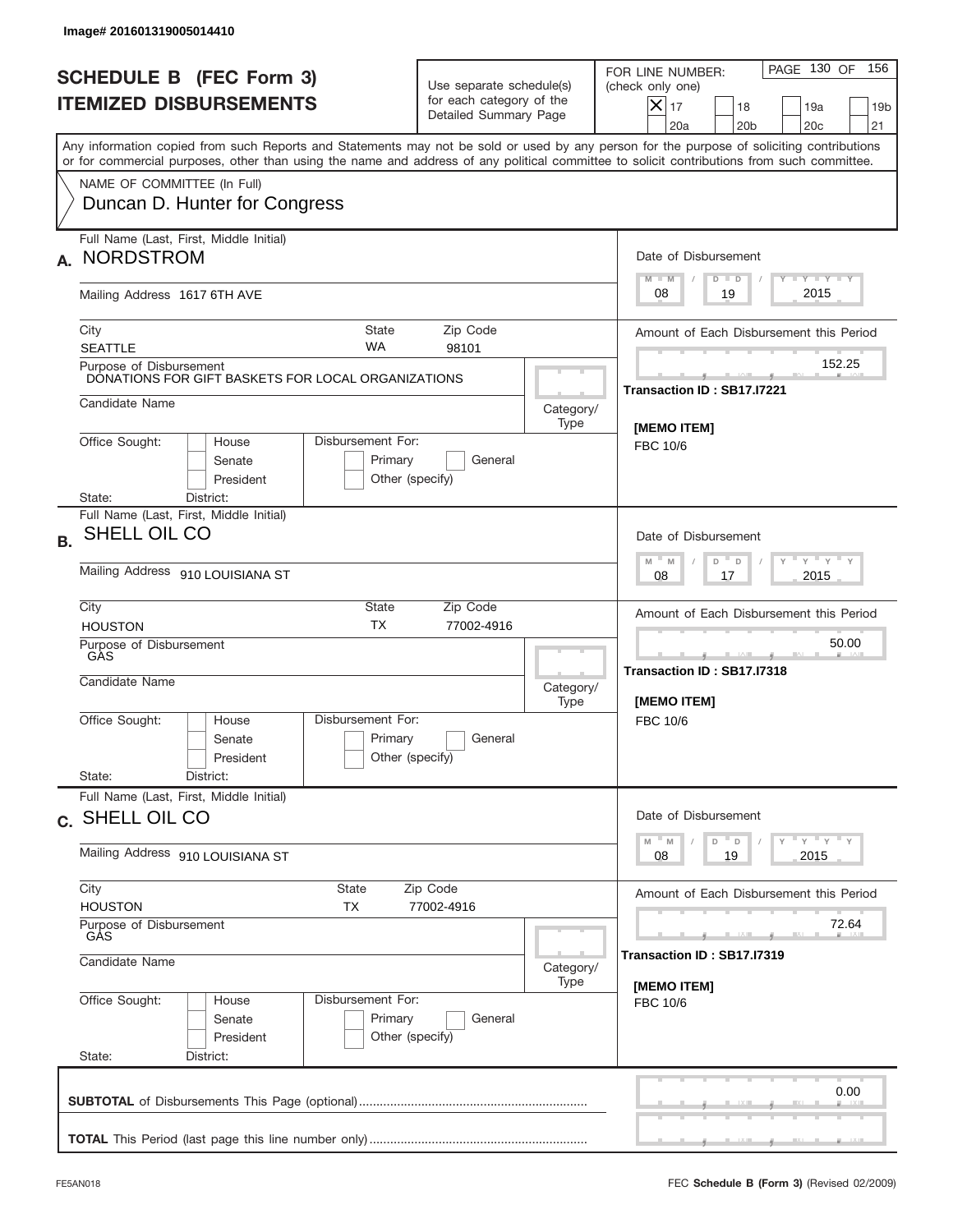| Image# 201601319005014411                                                                                                                                                                                                                                                                                              |                                                                                             |                   |                                                                                                                                                                             |  |  |
|------------------------------------------------------------------------------------------------------------------------------------------------------------------------------------------------------------------------------------------------------------------------------------------------------------------------|---------------------------------------------------------------------------------------------|-------------------|-----------------------------------------------------------------------------------------------------------------------------------------------------------------------------|--|--|
| <b>SCHEDULE B (FEC Form 3)</b><br><b>ITEMIZED DISBURSEMENTS</b>                                                                                                                                                                                                                                                        | Use separate schedule(s)<br>for each category of the<br>Detailed Summary Page               |                   | PAGE 131 OF<br>156<br>FOR LINE NUMBER:<br>(check only one)<br>$\overline{\mathsf{x}}$ 17<br>18<br>19a<br>19 <sub>b</sub><br>20a<br>20 <sub>b</sub><br>20 <sub>c</sub><br>21 |  |  |
| Any information copied from such Reports and Statements may not be sold or used by any person for the purpose of soliciting contributions<br>or for commercial purposes, other than using the name and address of any political committee to solicit contributions from such committee.<br>NAME OF COMMITTEE (In Full) |                                                                                             |                   |                                                                                                                                                                             |  |  |
| Duncan D. Hunter for Congress                                                                                                                                                                                                                                                                                          |                                                                                             |                   |                                                                                                                                                                             |  |  |
| Full Name (Last, First, Middle Initial)<br>SHELL OIL CO                                                                                                                                                                                                                                                                |                                                                                             |                   | Date of Disbursement<br>Y TY TY TY                                                                                                                                          |  |  |
| Mailing Address 910 LOUISIANA ST                                                                                                                                                                                                                                                                                       |                                                                                             |                   | $M - M$<br>$D$ $D$<br>2015<br>08<br>24                                                                                                                                      |  |  |
| City<br><b>State</b><br>ТX<br><b>HOUSTON</b>                                                                                                                                                                                                                                                                           | Zip Code<br>77002-4916                                                                      |                   | Amount of Each Disbursement this Period                                                                                                                                     |  |  |
| Purpose of Disbursement<br>GAS                                                                                                                                                                                                                                                                                         |                                                                                             |                   | 69.01<br>Transaction ID: SB17.I7321                                                                                                                                         |  |  |
| Candidate Name                                                                                                                                                                                                                                                                                                         |                                                                                             | Category/<br>Type | [MEMO ITEM]                                                                                                                                                                 |  |  |
| Senate<br>President<br>State:<br>District:                                                                                                                                                                                                                                                                             | Disbursement For:<br>Office Sought:<br>House<br>Primary<br>General<br>Other (specify)       |                   |                                                                                                                                                                             |  |  |
| Full Name (Last, First, Middle Initial)<br>SHELL OIL CO<br><b>B.</b>                                                                                                                                                                                                                                                   |                                                                                             |                   | Date of Disbursement<br>$Y$ $Y$ $Y$ $Y$ $Y$<br>$D$ <sup><math>-</math></sup>                                                                                                |  |  |
| Mailing Address 910 LOUISIANA ST                                                                                                                                                                                                                                                                                       | $M$ M<br>$\mathsf D$<br>24<br>2015<br>08                                                    |                   |                                                                                                                                                                             |  |  |
| City<br><b>HOUSTON</b>                                                                                                                                                                                                                                                                                                 | State<br>Zip Code<br><b>TX</b><br>77002-4916                                                |                   |                                                                                                                                                                             |  |  |
| Purpose of Disbursement<br>GÀS<br>Candidate Name                                                                                                                                                                                                                                                                       |                                                                                             | Category/<br>Type | 16.13<br>_____<br>Transaction ID: SB17.I7322<br>[MEMO ITEM]                                                                                                                 |  |  |
| Disbursement For:<br>Office Sought:<br>House<br>Senate<br>President<br>State:<br>District:                                                                                                                                                                                                                             | Primary<br>General<br>Other (specify)                                                       |                   | FBC 10/6                                                                                                                                                                    |  |  |
| Full Name (Last, First, Middle Initial)<br>c. STARBUCKS                                                                                                                                                                                                                                                                |                                                                                             |                   | Date of Disbursement                                                                                                                                                        |  |  |
| Mailing Address 2401 UTAH AVE. SOUTH                                                                                                                                                                                                                                                                                   | $\gamma$ = $\gamma$ = $\gamma$ = $\gamma$<br>M<br>D<br>M<br>$\mathsf D$<br>2015<br>08<br>26 |                   |                                                                                                                                                                             |  |  |
| City<br>State<br><b>SEATTLE</b><br><b>WA</b>                                                                                                                                                                                                                                                                           | Amount of Each Disbursement this Period                                                     |                   |                                                                                                                                                                             |  |  |
| Purpose of Disbursement<br>FOOD/BEVERAGES<br>Candidate Name                                                                                                                                                                                                                                                            |                                                                                             |                   | 21.35<br>Transaction ID: SB17.I7244                                                                                                                                         |  |  |
| Office Sought:<br>Disbursement For:<br>House                                                                                                                                                                                                                                                                           |                                                                                             | Category/<br>Type | [MEMO ITEM]<br>FBC 10/6                                                                                                                                                     |  |  |
| Senate<br>President<br>State:<br>District:                                                                                                                                                                                                                                                                             | Primary<br>General<br>Other (specify)                                                       |                   |                                                                                                                                                                             |  |  |
|                                                                                                                                                                                                                                                                                                                        |                                                                                             |                   | 0.00                                                                                                                                                                        |  |  |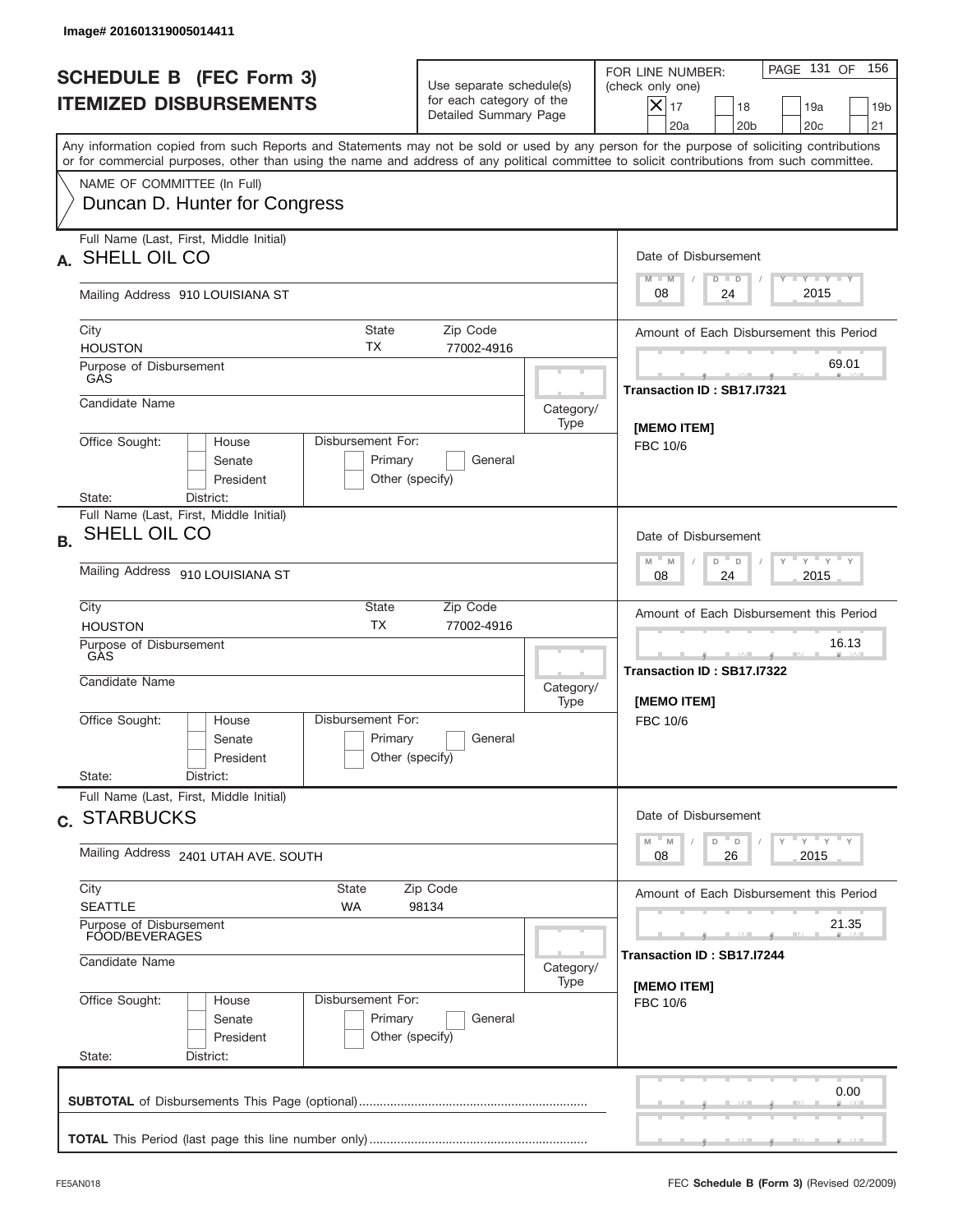| PAGE 132 OF<br>FOR LINE NUMBER:<br><b>SCHEDULE B (FEC Form 3)</b><br>Use separate schedule(s)<br>(check only one)<br>for each category of the<br><b>ITEMIZED DISBURSEMENTS</b><br>$\overline{\mathsf{x}}$ 17<br>18<br>19a<br>Detailed Summary Page<br>20 <sub>c</sub><br>20a<br>20 <sub>b</sub><br>Any information copied from such Reports and Statements may not be sold or used by any person for the purpose of soliciting contributions<br>or for commercial purposes, other than using the name and address of any political committee to solicit contributions from such committee.<br>NAME OF COMMITTEE (In Full)<br>Duncan D. Hunter for Congress<br>Full Name (Last, First, Middle Initial)<br>Date of Disbursement<br>Y TY TY TY<br>$M - M$<br>$D$ $D$<br>2015<br>08<br>26<br>Mailing Address 475 L'ENFANT PLZ<br>City<br>State<br>Zip Code<br>DC<br><b>WASHINGTON</b><br>20024-0001<br>5.75<br>Purpose of Disbursement<br><b>POSTAGE</b><br>Transaction ID: SB17.I7436<br>Candidate Name<br>Category/<br>Type<br>[MEMO ITEM]<br>Office Sought:<br>Disbursement For:<br>House<br>FBC 10/6<br>Primary<br>General<br>Senate<br>President<br>Other (specify)<br>State:<br>District:<br>Full Name (Last, First, Middle Initial)<br>WALMART<br>Date of Disbursement<br>$-\gamma + \gamma -$<br>$M - M$<br>D<br>$\Box$<br>Mailing Address 702 SW 8TH ST<br>2015<br>09<br>01<br>City<br>State<br>Zip Code<br>AR<br><b>BENTONVILLE</b><br>72716-6209<br>2.10<br>Purpose of Disbursement<br>FOOD/BEVERAGES<br>_____<br>Transaction ID: SB17.I7249<br>Candidate Name<br>Category/<br>Type<br>[MEMO ITEM]<br>Disbursement For:<br>Office Sought:<br>House<br>FBC 10/6<br>Primary<br>General<br>Senate<br>Other (specify)<br>President<br>State:<br>District:<br>Full Name (Last, First, Middle Initial)<br>Date of Disbursement<br>$Y$ $Y$ $Y$ $Y$ $Y$<br>$-M$<br>M<br>D<br>D<br>Mailing Address 702 SW 8TH ST<br>2015<br>08<br>17<br>City<br>State<br>Zip Code<br><b>BENTONVILLE</b><br>AR<br>72716-6209<br>Purpose of Disbursement<br>OFFICE SUPPLIES<br>175.57<br>Transaction ID : SB17.I7342<br>Candidate Name<br>Category/<br>Type<br>[MEMO ITEM]<br>Office Sought:<br>Disbursement For:<br>House<br>FBC 10/6<br>Primary<br>General<br>Senate<br>Other (specify)<br>President<br>State:<br>District:<br>0.00 |  | Image# 201601319005014412 |  |  |  |                                         |
|-------------------------------------------------------------------------------------------------------------------------------------------------------------------------------------------------------------------------------------------------------------------------------------------------------------------------------------------------------------------------------------------------------------------------------------------------------------------------------------------------------------------------------------------------------------------------------------------------------------------------------------------------------------------------------------------------------------------------------------------------------------------------------------------------------------------------------------------------------------------------------------------------------------------------------------------------------------------------------------------------------------------------------------------------------------------------------------------------------------------------------------------------------------------------------------------------------------------------------------------------------------------------------------------------------------------------------------------------------------------------------------------------------------------------------------------------------------------------------------------------------------------------------------------------------------------------------------------------------------------------------------------------------------------------------------------------------------------------------------------------------------------------------------------------------------------------------------------------------------------------------------------------------------------------------------------------------------------------------------------------------------------------------------------------------------------------------------------------------------------------------------------------------------------------------------------------------------------------------------------------------------------------------------------------------------------|--|---------------------------|--|--|--|-----------------------------------------|
| A. USPS<br><b>B.</b><br>c. WALMART                                                                                                                                                                                                                                                                                                                                                                                                                                                                                                                                                                                                                                                                                                                                                                                                                                                                                                                                                                                                                                                                                                                                                                                                                                                                                                                                                                                                                                                                                                                                                                                                                                                                                                                                                                                                                                                                                                                                                                                                                                                                                                                                                                                                                                                                                |  |                           |  |  |  | 156<br>19 <sub>b</sub><br>21            |
|                                                                                                                                                                                                                                                                                                                                                                                                                                                                                                                                                                                                                                                                                                                                                                                                                                                                                                                                                                                                                                                                                                                                                                                                                                                                                                                                                                                                                                                                                                                                                                                                                                                                                                                                                                                                                                                                                                                                                                                                                                                                                                                                                                                                                                                                                                                   |  |                           |  |  |  |                                         |
|                                                                                                                                                                                                                                                                                                                                                                                                                                                                                                                                                                                                                                                                                                                                                                                                                                                                                                                                                                                                                                                                                                                                                                                                                                                                                                                                                                                                                                                                                                                                                                                                                                                                                                                                                                                                                                                                                                                                                                                                                                                                                                                                                                                                                                                                                                                   |  |                           |  |  |  |                                         |
|                                                                                                                                                                                                                                                                                                                                                                                                                                                                                                                                                                                                                                                                                                                                                                                                                                                                                                                                                                                                                                                                                                                                                                                                                                                                                                                                                                                                                                                                                                                                                                                                                                                                                                                                                                                                                                                                                                                                                                                                                                                                                                                                                                                                                                                                                                                   |  |                           |  |  |  |                                         |
|                                                                                                                                                                                                                                                                                                                                                                                                                                                                                                                                                                                                                                                                                                                                                                                                                                                                                                                                                                                                                                                                                                                                                                                                                                                                                                                                                                                                                                                                                                                                                                                                                                                                                                                                                                                                                                                                                                                                                                                                                                                                                                                                                                                                                                                                                                                   |  |                           |  |  |  |                                         |
|                                                                                                                                                                                                                                                                                                                                                                                                                                                                                                                                                                                                                                                                                                                                                                                                                                                                                                                                                                                                                                                                                                                                                                                                                                                                                                                                                                                                                                                                                                                                                                                                                                                                                                                                                                                                                                                                                                                                                                                                                                                                                                                                                                                                                                                                                                                   |  |                           |  |  |  | Amount of Each Disbursement this Period |
|                                                                                                                                                                                                                                                                                                                                                                                                                                                                                                                                                                                                                                                                                                                                                                                                                                                                                                                                                                                                                                                                                                                                                                                                                                                                                                                                                                                                                                                                                                                                                                                                                                                                                                                                                                                                                                                                                                                                                                                                                                                                                                                                                                                                                                                                                                                   |  |                           |  |  |  |                                         |
|                                                                                                                                                                                                                                                                                                                                                                                                                                                                                                                                                                                                                                                                                                                                                                                                                                                                                                                                                                                                                                                                                                                                                                                                                                                                                                                                                                                                                                                                                                                                                                                                                                                                                                                                                                                                                                                                                                                                                                                                                                                                                                                                                                                                                                                                                                                   |  |                           |  |  |  |                                         |
|                                                                                                                                                                                                                                                                                                                                                                                                                                                                                                                                                                                                                                                                                                                                                                                                                                                                                                                                                                                                                                                                                                                                                                                                                                                                                                                                                                                                                                                                                                                                                                                                                                                                                                                                                                                                                                                                                                                                                                                                                                                                                                                                                                                                                                                                                                                   |  |                           |  |  |  |                                         |
|                                                                                                                                                                                                                                                                                                                                                                                                                                                                                                                                                                                                                                                                                                                                                                                                                                                                                                                                                                                                                                                                                                                                                                                                                                                                                                                                                                                                                                                                                                                                                                                                                                                                                                                                                                                                                                                                                                                                                                                                                                                                                                                                                                                                                                                                                                                   |  |                           |  |  |  |                                         |
|                                                                                                                                                                                                                                                                                                                                                                                                                                                                                                                                                                                                                                                                                                                                                                                                                                                                                                                                                                                                                                                                                                                                                                                                                                                                                                                                                                                                                                                                                                                                                                                                                                                                                                                                                                                                                                                                                                                                                                                                                                                                                                                                                                                                                                                                                                                   |  |                           |  |  |  |                                         |
|                                                                                                                                                                                                                                                                                                                                                                                                                                                                                                                                                                                                                                                                                                                                                                                                                                                                                                                                                                                                                                                                                                                                                                                                                                                                                                                                                                                                                                                                                                                                                                                                                                                                                                                                                                                                                                                                                                                                                                                                                                                                                                                                                                                                                                                                                                                   |  |                           |  |  |  | Amount of Each Disbursement this Period |
|                                                                                                                                                                                                                                                                                                                                                                                                                                                                                                                                                                                                                                                                                                                                                                                                                                                                                                                                                                                                                                                                                                                                                                                                                                                                                                                                                                                                                                                                                                                                                                                                                                                                                                                                                                                                                                                                                                                                                                                                                                                                                                                                                                                                                                                                                                                   |  |                           |  |  |  |                                         |
|                                                                                                                                                                                                                                                                                                                                                                                                                                                                                                                                                                                                                                                                                                                                                                                                                                                                                                                                                                                                                                                                                                                                                                                                                                                                                                                                                                                                                                                                                                                                                                                                                                                                                                                                                                                                                                                                                                                                                                                                                                                                                                                                                                                                                                                                                                                   |  |                           |  |  |  |                                         |
|                                                                                                                                                                                                                                                                                                                                                                                                                                                                                                                                                                                                                                                                                                                                                                                                                                                                                                                                                                                                                                                                                                                                                                                                                                                                                                                                                                                                                                                                                                                                                                                                                                                                                                                                                                                                                                                                                                                                                                                                                                                                                                                                                                                                                                                                                                                   |  |                           |  |  |  |                                         |
|                                                                                                                                                                                                                                                                                                                                                                                                                                                                                                                                                                                                                                                                                                                                                                                                                                                                                                                                                                                                                                                                                                                                                                                                                                                                                                                                                                                                                                                                                                                                                                                                                                                                                                                                                                                                                                                                                                                                                                                                                                                                                                                                                                                                                                                                                                                   |  |                           |  |  |  |                                         |
|                                                                                                                                                                                                                                                                                                                                                                                                                                                                                                                                                                                                                                                                                                                                                                                                                                                                                                                                                                                                                                                                                                                                                                                                                                                                                                                                                                                                                                                                                                                                                                                                                                                                                                                                                                                                                                                                                                                                                                                                                                                                                                                                                                                                                                                                                                                   |  |                           |  |  |  | Amount of Each Disbursement this Period |
|                                                                                                                                                                                                                                                                                                                                                                                                                                                                                                                                                                                                                                                                                                                                                                                                                                                                                                                                                                                                                                                                                                                                                                                                                                                                                                                                                                                                                                                                                                                                                                                                                                                                                                                                                                                                                                                                                                                                                                                                                                                                                                                                                                                                                                                                                                                   |  |                           |  |  |  |                                         |
|                                                                                                                                                                                                                                                                                                                                                                                                                                                                                                                                                                                                                                                                                                                                                                                                                                                                                                                                                                                                                                                                                                                                                                                                                                                                                                                                                                                                                                                                                                                                                                                                                                                                                                                                                                                                                                                                                                                                                                                                                                                                                                                                                                                                                                                                                                                   |  |                           |  |  |  |                                         |
|                                                                                                                                                                                                                                                                                                                                                                                                                                                                                                                                                                                                                                                                                                                                                                                                                                                                                                                                                                                                                                                                                                                                                                                                                                                                                                                                                                                                                                                                                                                                                                                                                                                                                                                                                                                                                                                                                                                                                                                                                                                                                                                                                                                                                                                                                                                   |  |                           |  |  |  |                                         |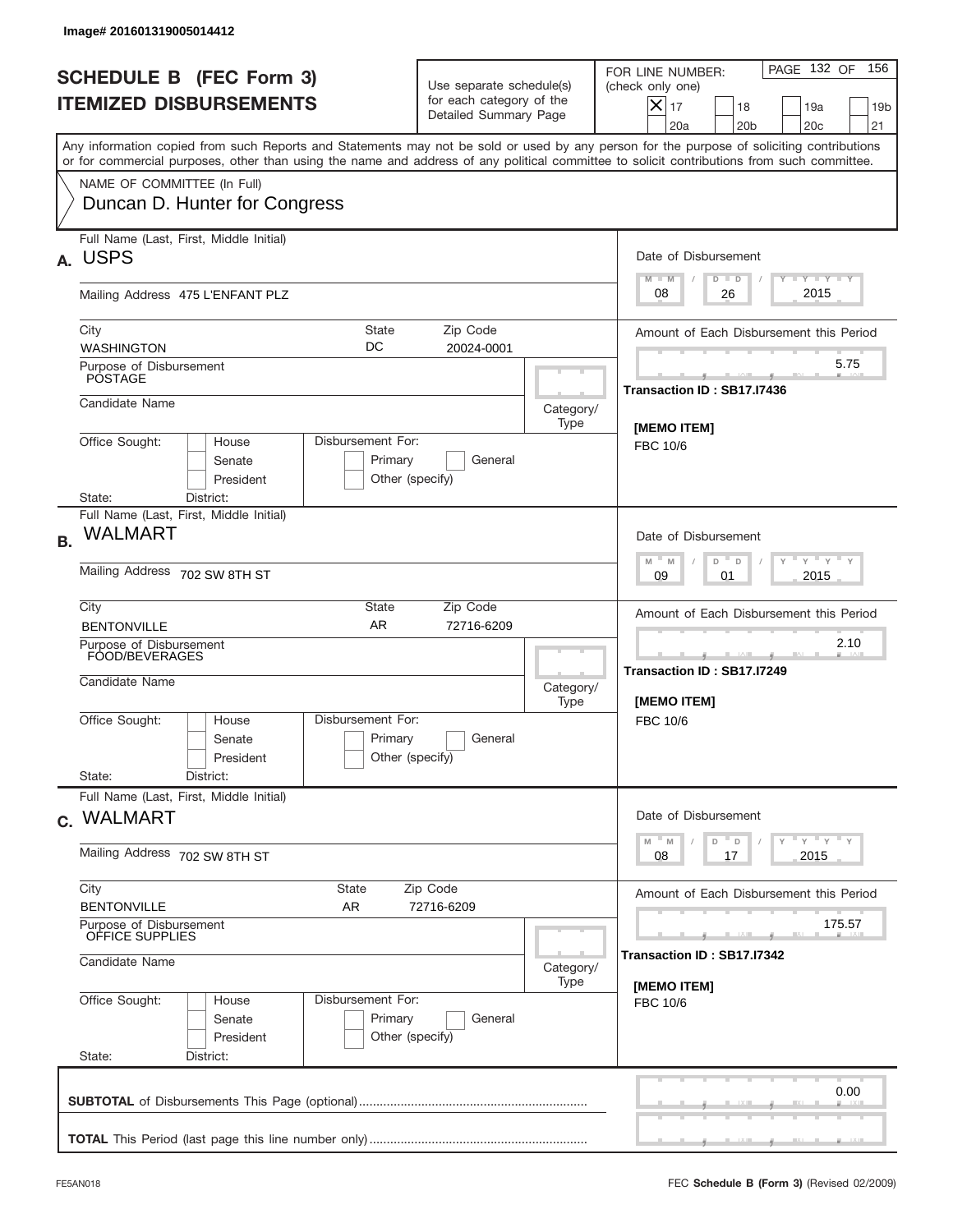|           | Image# 201601319005014413                                                                                                                                                                                                                                                               |                                                                                     |                                                                               |                   |                                                                                                                                                            |
|-----------|-----------------------------------------------------------------------------------------------------------------------------------------------------------------------------------------------------------------------------------------------------------------------------------------|-------------------------------------------------------------------------------------|-------------------------------------------------------------------------------|-------------------|------------------------------------------------------------------------------------------------------------------------------------------------------------|
|           | <b>SCHEDULE B (FEC Form 3)</b><br><b>ITEMIZED DISBURSEMENTS</b>                                                                                                                                                                                                                         |                                                                                     | Use separate schedule(s)<br>for each category of the<br>Detailed Summary Page |                   | 156<br>PAGE 133 OF<br>FOR LINE NUMBER:<br>(check only one)<br>$X _{17}$<br>18<br>19a<br>19 <sub>b</sub><br>20 <sub>c</sub><br>20a<br>20 <sub>b</sub><br>21 |
|           | Any information copied from such Reports and Statements may not be sold or used by any person for the purpose of soliciting contributions<br>or for commercial purposes, other than using the name and address of any political committee to solicit contributions from such committee. |                                                                                     |                                                                               |                   |                                                                                                                                                            |
|           | NAME OF COMMITTEE (In Full)<br>Duncan D. Hunter for Congress                                                                                                                                                                                                                            |                                                                                     |                                                                               |                   |                                                                                                                                                            |
| А.        | Full Name (Last, First, Middle Initial)<br><b>WALMART</b>                                                                                                                                                                                                                               |                                                                                     |                                                                               |                   | Date of Disbursement                                                                                                                                       |
|           | Mailing Address 702 SW 8TH ST                                                                                                                                                                                                                                                           |                                                                                     |                                                                               |                   | <b>TANK TANK</b><br>$M - M$<br>$D$ $D$<br>2015<br>08<br>26                                                                                                 |
|           | City<br><b>BENTONVILLE</b>                                                                                                                                                                                                                                                              | State<br>AR                                                                         | Zip Code<br>72716-6209                                                        |                   | Amount of Each Disbursement this Period                                                                                                                    |
|           | Purpose of Disbursement<br>OFFICE SUPPLIES                                                                                                                                                                                                                                              |                                                                                     |                                                                               |                   | 110.85<br>Transaction ID: SB17.I7343                                                                                                                       |
|           | Candidate Name                                                                                                                                                                                                                                                                          |                                                                                     |                                                                               | Category/<br>Type | [MEMO ITEM]                                                                                                                                                |
|           | Office Sought:<br>Disbursement For:<br>House<br>Senate<br>President<br>State:<br>District:                                                                                                                                                                                              | FBC 10/6                                                                            |                                                                               |                   |                                                                                                                                                            |
| <b>B.</b> | Full Name (Last, First, Middle Initial)<br><b>WALMART</b>                                                                                                                                                                                                                               |                                                                                     |                                                                               |                   | Date of Disbursement                                                                                                                                       |
|           | Mailing Address 702 SW 8TH ST                                                                                                                                                                                                                                                           | $\cdots$ $\gamma$ $\cdots$ $\gamma$ $\cdots$<br>$M$ M<br>D<br>D<br>2015<br>08<br>26 |                                                                               |                   |                                                                                                                                                            |
|           | City<br><b>BENTONVILLE</b>                                                                                                                                                                                                                                                              | State<br><b>AR</b>                                                                  | Zip Code<br>72716-6209                                                        |                   | Amount of Each Disbursement this Period                                                                                                                    |
|           | Purpose of Disbursement<br>OFFICE SUPPLIES<br>Candidate Name                                                                                                                                                                                                                            |                                                                                     |                                                                               |                   | 113.93<br>___<br>Transaction ID: SB17.I7344<br>[MEMO ITEM]                                                                                                 |
|           | Office Sought:<br>House<br>Senate<br>President<br>State:<br>District:                                                                                                                                                                                                                   | Disbursement For:<br>Primary<br>Other (specify)                                     | General                                                                       | Type              | FBC 10/6                                                                                                                                                   |
|           | Full Name (Last, First, Middle Initial)<br>c. FIRST BANKCARD                                                                                                                                                                                                                            |                                                                                     |                                                                               |                   | Date of Disbursement                                                                                                                                       |
|           | Mailing Address P.O. BOX 3331                                                                                                                                                                                                                                                           | $Y$ $Y$ $Y$ $Y$ $Y$<br>$-M$<br>D<br>M<br>D<br>2015<br>10<br>21                      |                                                                               |                   |                                                                                                                                                            |
|           | City<br>State<br><b>OMAHA</b><br>NE                                                                                                                                                                                                                                                     | Amount of Each Disbursement this Period                                             |                                                                               |                   |                                                                                                                                                            |
|           | Purpose of Disbursement<br>CC PAYMENT<br>Candidate Name                                                                                                                                                                                                                                 | Category/<br>Type                                                                   | 169.21<br>Transaction ID : SB17.I7190                                         |                   |                                                                                                                                                            |
|           | Office Sought:<br>Disbursement For:<br>House<br>Senate<br>President<br>State:<br>District:                                                                                                                                                                                              |                                                                                     |                                                                               |                   |                                                                                                                                                            |
|           |                                                                                                                                                                                                                                                                                         |                                                                                     |                                                                               |                   | 169.21                                                                                                                                                     |
|           |                                                                                                                                                                                                                                                                                         |                                                                                     |                                                                               |                   |                                                                                                                                                            |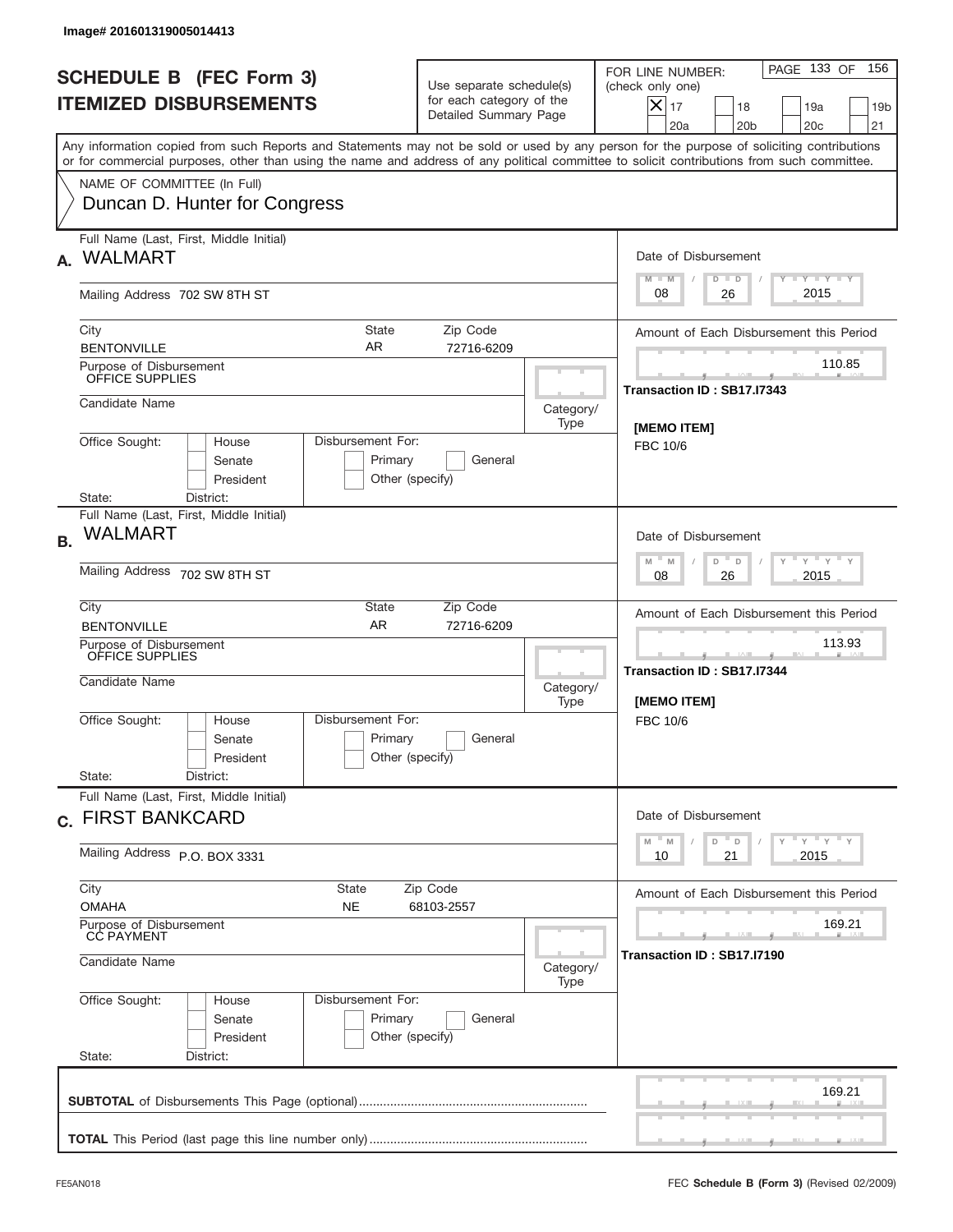|           | Image# 201601319005014414                                                                                 |                                                 |                                                                               |                   |                                                                                                                                                                                                                                                                                         |  |
|-----------|-----------------------------------------------------------------------------------------------------------|-------------------------------------------------|-------------------------------------------------------------------------------|-------------------|-----------------------------------------------------------------------------------------------------------------------------------------------------------------------------------------------------------------------------------------------------------------------------------------|--|
|           | <b>SCHEDULE B (FEC Form 3)</b><br><b>ITEMIZED DISBURSEMENTS</b>                                           |                                                 | Use separate schedule(s)<br>for each category of the<br>Detailed Summary Page |                   | 156<br>PAGE 134 OF<br>FOR LINE NUMBER:<br>(check only one)<br>$X _{17}$<br>18<br>19a<br>19 <sub>b</sub><br>20 <sub>c</sub><br>20a<br>20 <sub>b</sub><br>21                                                                                                                              |  |
|           |                                                                                                           |                                                 |                                                                               |                   | Any information copied from such Reports and Statements may not be sold or used by any person for the purpose of soliciting contributions<br>or for commercial purposes, other than using the name and address of any political committee to solicit contributions from such committee. |  |
|           | NAME OF COMMITTEE (In Full)<br>Duncan D. Hunter for Congress                                              |                                                 |                                                                               |                   |                                                                                                                                                                                                                                                                                         |  |
|           | Full Name (Last, First, Middle Initial)<br><b>STEAM GAMES</b>                                             |                                                 |                                                                               |                   | Date of Disbursement<br><b>TANK TANK</b><br>$M - M$<br>$D$ $D$                                                                                                                                                                                                                          |  |
|           | Mailing Address PO BOX 1688                                                                               |                                                 |                                                                               |                   | 2015<br>19<br>10                                                                                                                                                                                                                                                                        |  |
|           | City<br><b>BELLEVUE</b>                                                                                   | State<br><b>WA</b>                              | Zip Code<br>98009                                                             |                   | Amount of Each Disbursement this Period                                                                                                                                                                                                                                                 |  |
|           | Purpose of Disbursement<br>PERSONAL EXPENSE - TO BE PAID BACK                                             |                                                 |                                                                               |                   | 5.00<br>Transaction ID: SB17.I7365                                                                                                                                                                                                                                                      |  |
|           | Candidate Name                                                                                            |                                                 |                                                                               | Category/<br>Type | [MEMO ITEM]                                                                                                                                                                                                                                                                             |  |
|           | Office Sought:<br>House<br>Senate<br>President<br>State:                                                  | Disbursement For:<br>Primary<br>Other (specify) | General                                                                       |                   | FBC 10/21                                                                                                                                                                                                                                                                               |  |
| <b>B.</b> | District:<br>Full Name (Last, First, Middle Initial)<br><b>STEAM GAMES</b><br>Mailing Address PO BOX 1688 |                                                 |                                                                               |                   | Date of Disbursement<br>$\cdots$ $\gamma$ $\cdots$ $\gamma$ $\cdots$<br>$M - M$<br>D<br>$\Box$<br>2015<br>10<br>19                                                                                                                                                                      |  |
|           | City<br><b>BELLEVUE</b><br>Purpose of Disbursement                                                        | <b>State</b><br><b>WA</b>                       | Zip Code<br>98009                                                             |                   | Amount of Each Disbursement this Period<br>7.05                                                                                                                                                                                                                                         |  |
|           | PERSONAL EXPENSE - TO BE PAID BACK<br>Candidate Name                                                      |                                                 |                                                                               | Category/<br>Type | Transaction ID: SB17.I7366<br>[MEMO ITEM]                                                                                                                                                                                                                                               |  |
|           | Office Sought:<br>House<br>Senate<br>President<br>State:<br>District:                                     | Disbursement For:<br>Primary<br>Other (specify) | General                                                                       |                   | FBC 10/21                                                                                                                                                                                                                                                                               |  |
|           | Full Name (Last, First, Middle Initial)<br>c. STEAM GAMES                                                 |                                                 |                                                                               |                   | Date of Disbursement                                                                                                                                                                                                                                                                    |  |
|           | Mailing Address PO BOX 1688                                                                               |                                                 |                                                                               |                   | $\gamma$ = $\gamma$ = $\gamma$ = $\gamma$<br>$-M$<br>D<br>M<br>D<br>19<br>2015<br>10                                                                                                                                                                                                    |  |
|           | City<br><b>BELLEVUE</b>                                                                                   | State<br>Zip Code<br>WA<br>98009                |                                                                               |                   |                                                                                                                                                                                                                                                                                         |  |
|           | Purpose of Disbursement<br>PERSONAL EXPENSE - TO BE PAID BACK<br>Candidate Name                           | Category/                                       | 24.90<br>Transaction ID : SB17.I7367                                          |                   |                                                                                                                                                                                                                                                                                         |  |
|           | Office Sought:<br>House<br>Senate<br>President<br>State:<br>District:                                     | [MEMO ITEM]<br>FBC 10/21                        |                                                                               |                   |                                                                                                                                                                                                                                                                                         |  |
|           |                                                                                                           |                                                 |                                                                               |                   | 0.00                                                                                                                                                                                                                                                                                    |  |
|           |                                                                                                           |                                                 |                                                                               |                   |                                                                                                                                                                                                                                                                                         |  |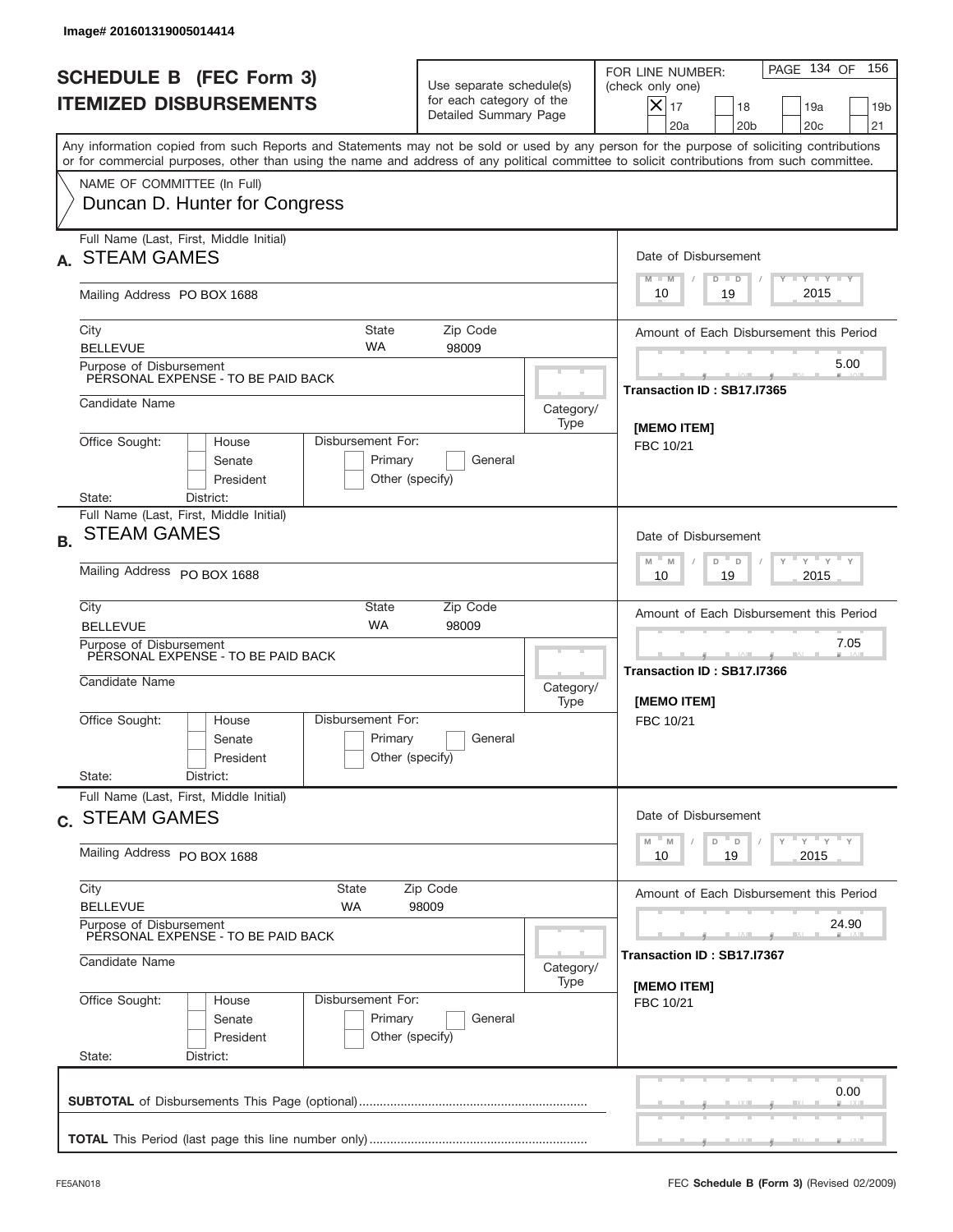|           | Image# 201601319005014415                                                                  |                                                 |                                                                               |                          |                                                                                                                                                                                                                                                                                         |
|-----------|--------------------------------------------------------------------------------------------|-------------------------------------------------|-------------------------------------------------------------------------------|--------------------------|-----------------------------------------------------------------------------------------------------------------------------------------------------------------------------------------------------------------------------------------------------------------------------------------|
|           | <b>SCHEDULE B (FEC Form 3)</b><br><b>ITEMIZED DISBURSEMENTS</b>                            |                                                 | Use separate schedule(s)<br>for each category of the<br>Detailed Summary Page |                          | 156<br>PAGE 135 OF<br>FOR LINE NUMBER:<br>(check only one)<br>$X _{17}$<br>18<br>19a<br>19 <sub>b</sub><br>20 <sub>c</sub><br>20a<br>20 <sub>b</sub><br>21                                                                                                                              |
|           |                                                                                            |                                                 |                                                                               |                          | Any information copied from such Reports and Statements may not be sold or used by any person for the purpose of soliciting contributions<br>or for commercial purposes, other than using the name and address of any political committee to solicit contributions from such committee. |
|           | NAME OF COMMITTEE (In Full)<br>Duncan D. Hunter for Congress                               |                                                 |                                                                               |                          |                                                                                                                                                                                                                                                                                         |
|           | Full Name (Last, First, Middle Initial)<br><b>STEAM GAMES</b>                              |                                                 |                                                                               |                          | Date of Disbursement<br><b>TANK TANK</b><br>$M - M$<br>$D$ $D$                                                                                                                                                                                                                          |
|           | Mailing Address PO BOX 1688                                                                |                                                 |                                                                               |                          | 2015<br>19<br>10                                                                                                                                                                                                                                                                        |
|           | City<br><b>BELLEVUE</b>                                                                    | State<br><b>WA</b>                              | Zip Code<br>98009                                                             |                          | Amount of Each Disbursement this Period                                                                                                                                                                                                                                                 |
|           | Purpose of Disbursement<br>PERSONAL EXPENSE - TO BE PAID BACK                              |                                                 |                                                                               |                          | 47.59<br>Transaction ID: SB17.I7368                                                                                                                                                                                                                                                     |
|           | Candidate Name                                                                             |                                                 |                                                                               | Category/<br>Type        |                                                                                                                                                                                                                                                                                         |
|           | Office Sought:<br>Disbursement For:<br>House<br>Senate<br>President<br>State:<br>District: | [MEMO ITEM]<br>FBC 10/21                        |                                                                               |                          |                                                                                                                                                                                                                                                                                         |
| <b>B.</b> | Full Name (Last, First, Middle Initial)<br><b>STEAM GAMES</b>                              |                                                 |                                                                               |                          | Date of Disbursement<br>$\cdots$ $\gamma$ $\cdots$ $\gamma$ $\cdots$<br>$M - M$<br>D<br>$\Box$                                                                                                                                                                                          |
|           | Mailing Address PO BOX 1688                                                                | 2015<br>10<br>19                                |                                                                               |                          |                                                                                                                                                                                                                                                                                         |
|           | City<br><b>BELLEVUE</b>                                                                    | <b>State</b><br><b>WA</b>                       | Zip Code<br>98009                                                             |                          | Amount of Each Disbursement this Period                                                                                                                                                                                                                                                 |
|           | Purpose of Disbursement<br>PERSONAL EXPENSE - TO BE PAID BACK<br>Candidate Name            |                                                 |                                                                               | Category/<br>Type        | 5.00<br>Transaction ID: SB17.I7369<br>[MEMO ITEM]                                                                                                                                                                                                                                       |
|           | Office Sought:<br>House<br>Senate<br>President                                             | Disbursement For:<br>Primary<br>Other (specify) | General                                                                       |                          | FBC 10/21                                                                                                                                                                                                                                                                               |
|           | State:<br>District:<br>Full Name (Last, First, Middle Initial)                             |                                                 |                                                                               |                          |                                                                                                                                                                                                                                                                                         |
|           | c. STEAM GAMES<br>Mailing Address PO BOX 1688                                              |                                                 |                                                                               |                          | Date of Disbursement<br>γ <sup>=</sup> γ <sup>=</sup> γ <sup>=</sup> γ<br>$-M$<br>D<br>M<br>D<br>2015<br>10<br>20                                                                                                                                                                       |
|           | City                                                                                       | State                                           | Zip Code                                                                      |                          | Amount of Each Disbursement this Period                                                                                                                                                                                                                                                 |
|           | <b>BELLEVUE</b><br>Purpose of Disbursement                                                 | 5.00                                            |                                                                               |                          |                                                                                                                                                                                                                                                                                         |
|           | PERSONAL EXPENSE - TO BE PAID BACK<br>Candidate Name                                       | Transaction ID : SB17.I7370                     |                                                                               |                          |                                                                                                                                                                                                                                                                                         |
|           | Office Sought:<br>House<br>Senate<br>President<br>State:<br>District:                      | Disbursement For:<br>Primary<br>Other (specify) | General                                                                       | [MEMO ITEM]<br>FBC 10/21 |                                                                                                                                                                                                                                                                                         |
|           |                                                                                            |                                                 |                                                                               |                          | 0.00                                                                                                                                                                                                                                                                                    |
|           |                                                                                            |                                                 |                                                                               |                          |                                                                                                                                                                                                                                                                                         |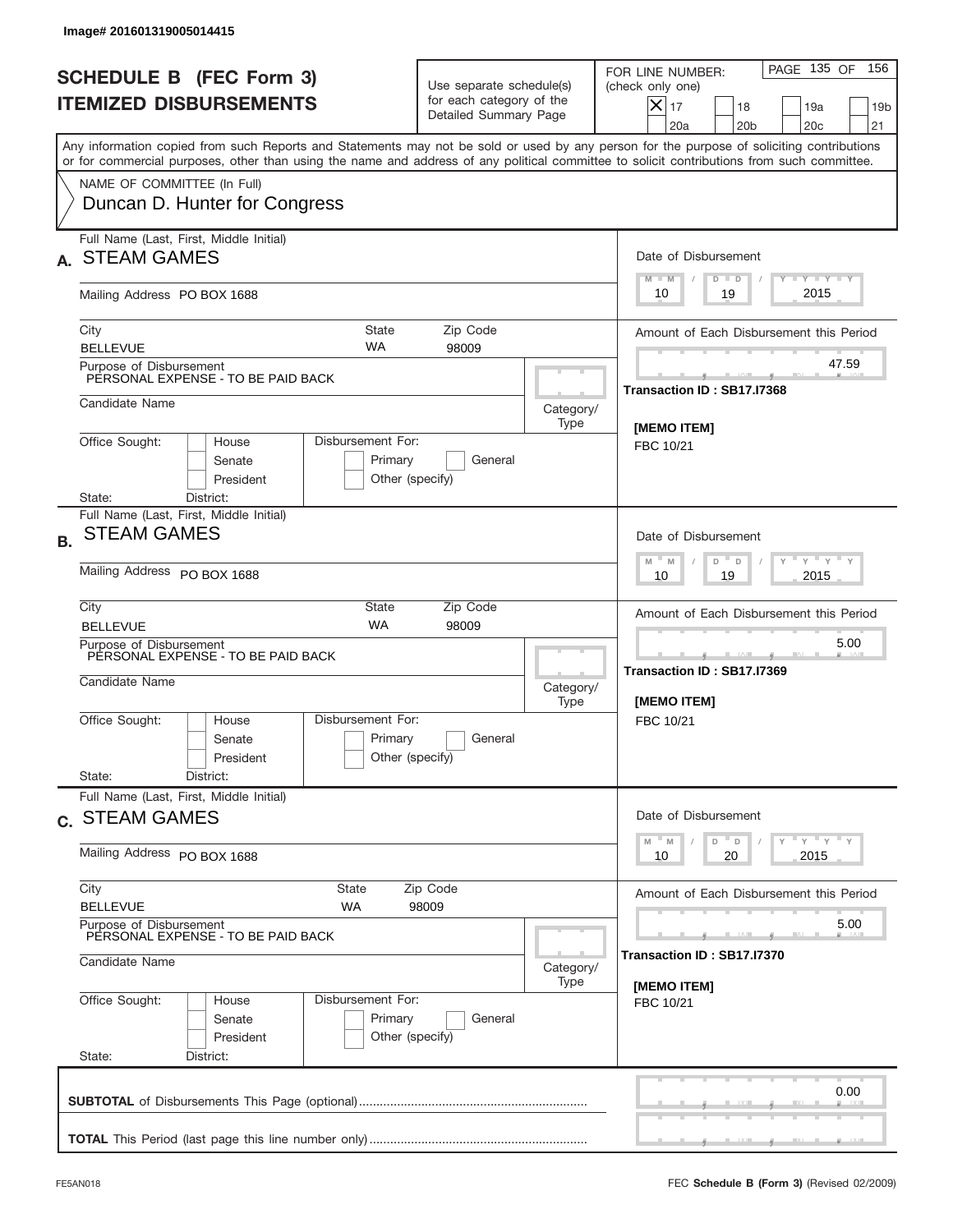|           | Image# 201601319005014416                                                                  |                                                  |                                                                               |                   |                                                                                                                                                                                                                                                                                         |  |
|-----------|--------------------------------------------------------------------------------------------|--------------------------------------------------|-------------------------------------------------------------------------------|-------------------|-----------------------------------------------------------------------------------------------------------------------------------------------------------------------------------------------------------------------------------------------------------------------------------------|--|
|           | <b>SCHEDULE B (FEC Form 3)</b><br><b>ITEMIZED DISBURSEMENTS</b>                            |                                                  | Use separate schedule(s)<br>for each category of the<br>Detailed Summary Page |                   | 156<br>PAGE 136 OF<br>FOR LINE NUMBER:<br>(check only one)<br>$X _{17}$<br>18<br>19a<br>19 <sub>b</sub><br>20 <sub>c</sub><br>20a<br>20 <sub>b</sub><br>21                                                                                                                              |  |
|           |                                                                                            |                                                  |                                                                               |                   | Any information copied from such Reports and Statements may not be sold or used by any person for the purpose of soliciting contributions<br>or for commercial purposes, other than using the name and address of any political committee to solicit contributions from such committee. |  |
|           | NAME OF COMMITTEE (In Full)<br>Duncan D. Hunter for Congress                               |                                                  |                                                                               |                   |                                                                                                                                                                                                                                                                                         |  |
|           | Full Name (Last, First, Middle Initial)<br><b>STEAM GAMES</b>                              |                                                  |                                                                               |                   | Date of Disbursement<br><b>TANK TANK</b><br>$M - M$<br>$D$ $D$                                                                                                                                                                                                                          |  |
|           | Mailing Address PO BOX 1688                                                                |                                                  |                                                                               |                   | 2015<br>20<br>10                                                                                                                                                                                                                                                                        |  |
|           | City<br><b>BELLEVUE</b>                                                                    | State<br><b>WA</b>                               | Zip Code<br>98009                                                             |                   | Amount of Each Disbursement this Period                                                                                                                                                                                                                                                 |  |
|           | Purpose of Disbursement<br>PERSONAL EXPENSE - TO BE PAID BACK                              |                                                  |                                                                               |                   | 10.00<br>Transaction ID: SB17.I7371                                                                                                                                                                                                                                                     |  |
|           | Candidate Name                                                                             |                                                  |                                                                               | Category/<br>Type | [MEMO ITEM]                                                                                                                                                                                                                                                                             |  |
|           | Office Sought:<br>House<br>Senate<br>President<br>State:<br>District:                      | Disbursement For:<br>Primary<br>Other (specify)  | General                                                                       |                   | FBC 10/21                                                                                                                                                                                                                                                                               |  |
| <b>B.</b> | Full Name (Last, First, Middle Initial)<br><b>STEAM GAMES</b>                              |                                                  |                                                                               |                   | Date of Disbursement<br>$\cdots$ $\gamma$ $\cdots$ $\gamma$ $\cdots$<br>$M - M$<br>D<br>D                                                                                                                                                                                               |  |
|           | Mailing Address PO BOX 1688                                                                | 2015<br>10<br>20                                 |                                                                               |                   |                                                                                                                                                                                                                                                                                         |  |
|           | City<br><b>BELLEVUE</b>                                                                    | <b>State</b><br><b>WA</b>                        | Zip Code<br>98009                                                             |                   | Amount of Each Disbursement this Period                                                                                                                                                                                                                                                 |  |
|           | Purpose of Disbursement<br>PERSONAL EXPENSE - TO BE PAID BACK<br>Candidate Name            |                                                  |                                                                               | Category/<br>Type | 5.00<br>Transaction ID: SB17.I7372<br>[MEMO ITEM]                                                                                                                                                                                                                                       |  |
|           | Office Sought:<br>House<br>Senate<br>President                                             | Disbursement For:<br>Primary<br>Other (specify)  | General                                                                       |                   | FBC 10/21                                                                                                                                                                                                                                                                               |  |
|           | State:<br>District:<br>Full Name (Last, First, Middle Initial)                             |                                                  |                                                                               |                   |                                                                                                                                                                                                                                                                                         |  |
|           | c. STEAM GAMES                                                                             |                                                  |                                                                               |                   | Date of Disbursement<br>γ <sup>=</sup> γ <sup>=</sup> γ <sup>=</sup> γ<br>$-M$<br>D<br>M<br>D<br>2015                                                                                                                                                                                   |  |
|           |                                                                                            | Mailing Address PO BOX 1688<br>State<br>Zip Code |                                                                               |                   |                                                                                                                                                                                                                                                                                         |  |
|           | City<br><b>BELLEVUE</b>                                                                    | Amount of Each Disbursement this Period          |                                                                               |                   |                                                                                                                                                                                                                                                                                         |  |
|           | Purpose of Disbursement<br>PERSONAL EXPENSE - TO BE PAID BACK<br>Candidate Name            | 9.96<br>Transaction ID : SB17.I7373              |                                                                               |                   |                                                                                                                                                                                                                                                                                         |  |
|           | Office Sought:<br>Disbursement For:<br>House<br>Senate<br>President<br>State:<br>District: | [MEMO ITEM]<br>FBC 10/21                         |                                                                               |                   |                                                                                                                                                                                                                                                                                         |  |
|           |                                                                                            |                                                  |                                                                               |                   | 0.00                                                                                                                                                                                                                                                                                    |  |
|           |                                                                                            |                                                  |                                                                               |                   |                                                                                                                                                                                                                                                                                         |  |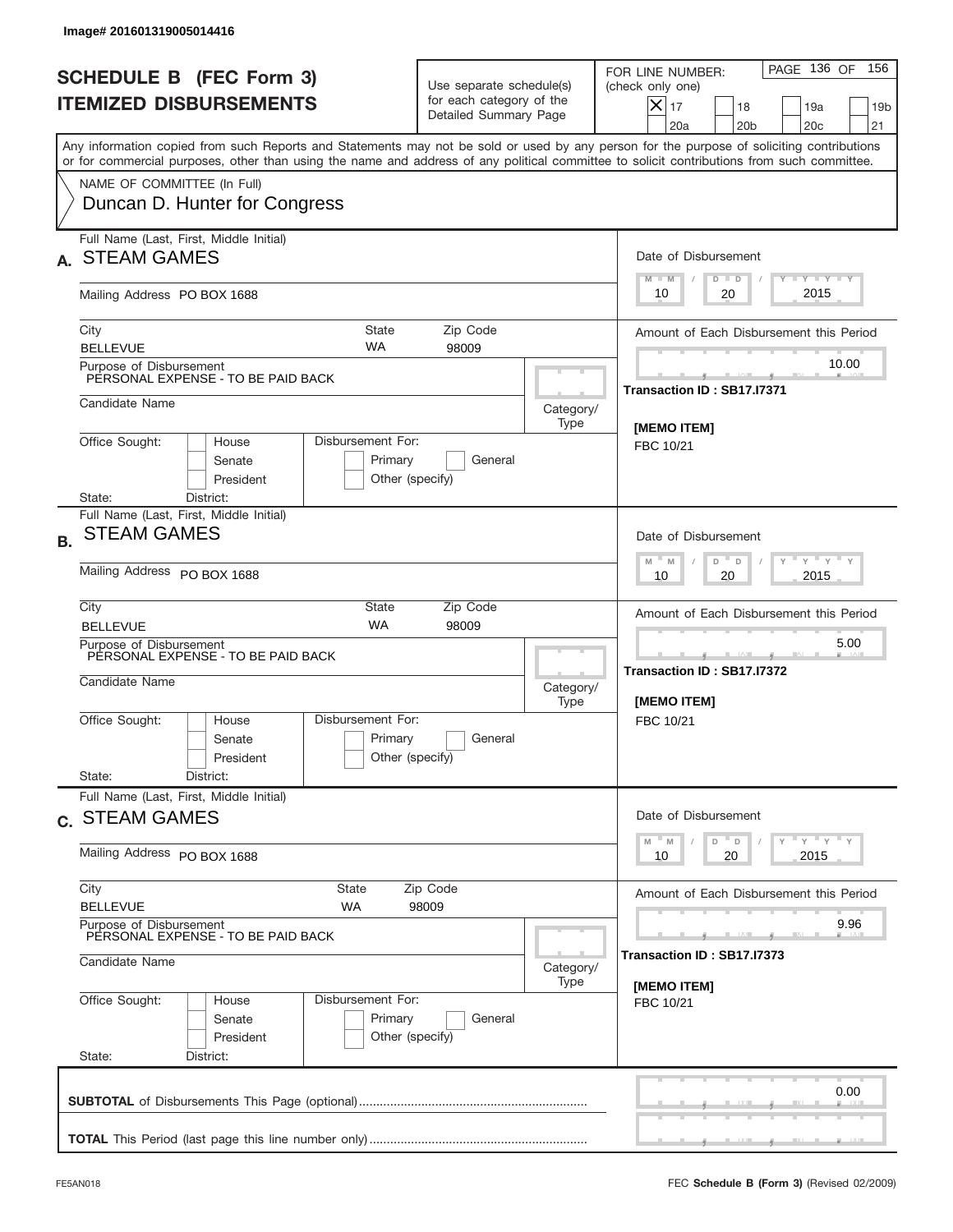|           | Image# 201601319005014417                                                                                                           |                                                                 |                                                                               |                                  |                                                                                                                                                                                                                                                                                         |
|-----------|-------------------------------------------------------------------------------------------------------------------------------------|-----------------------------------------------------------------|-------------------------------------------------------------------------------|----------------------------------|-----------------------------------------------------------------------------------------------------------------------------------------------------------------------------------------------------------------------------------------------------------------------------------------|
|           | <b>SCHEDULE B (FEC Form 3)</b><br><b>ITEMIZED DISBURSEMENTS</b>                                                                     |                                                                 | Use separate schedule(s)<br>for each category of the<br>Detailed Summary Page |                                  | PAGE 137 OF<br>156<br>FOR LINE NUMBER:<br>(check only one)<br>$ \mathsf{X} _{17}$<br>18<br>19a<br>19 <sub>b</sub><br>20a<br>20 <sub>b</sub><br>20 <sub>c</sub><br>21                                                                                                                    |
|           |                                                                                                                                     |                                                                 |                                                                               |                                  | Any information copied from such Reports and Statements may not be sold or used by any person for the purpose of soliciting contributions<br>or for commercial purposes, other than using the name and address of any political committee to solicit contributions from such committee. |
|           | NAME OF COMMITTEE (In Full)<br>Duncan D. Hunter for Congress                                                                        |                                                                 |                                                                               |                                  |                                                                                                                                                                                                                                                                                         |
|           | Full Name (Last, First, Middle Initial)<br><b>UNITED AIRLINES</b>                                                                   |                                                                 |                                                                               |                                  | Date of Disbursement<br>Y FY FY FY<br>$M - M$<br>$D$ $D$                                                                                                                                                                                                                                |
|           | Mailing Address P.O. BOX 66100                                                                                                      |                                                                 |                                                                               |                                  | 2015<br>10<br>19                                                                                                                                                                                                                                                                        |
|           | City<br><b>CHICAGO</b>                                                                                                              | State<br>IL                                                     | Zip Code<br>60666-1604                                                        |                                  | Amount of Each Disbursement this Period                                                                                                                                                                                                                                                 |
|           | Purpose of Disbursement<br><b>TRAVEL</b>                                                                                            |                                                                 |                                                                               |                                  | 8.99<br>Transaction ID: SB17.I7454                                                                                                                                                                                                                                                      |
|           | Candidate Name                                                                                                                      |                                                                 |                                                                               | Category/<br>Type                |                                                                                                                                                                                                                                                                                         |
|           | Disbursement For:<br>Office Sought:<br>House<br>Senate<br>Primary<br>General<br>President<br>Other (specify)<br>District:<br>State: |                                                                 |                                                                               |                                  | <b>IMEMO ITEMI</b><br>FBC 10/21                                                                                                                                                                                                                                                         |
| <b>B.</b> | Full Name (Last, First, Middle Initial)<br><b>UNITED AIRLINES</b>                                                                   | Date of Disbursement<br>ү " ү " ү " ү<br>$M - M$<br>D<br>$\Box$ |                                                                               |                                  |                                                                                                                                                                                                                                                                                         |
|           | Mailing Address P.O. BOX 66100                                                                                                      | 2015<br>10<br>19                                                |                                                                               |                                  |                                                                                                                                                                                                                                                                                         |
|           | City<br><b>CHICAGO</b>                                                                                                              | State<br>IL                                                     | Zip Code<br>60666-1604                                                        |                                  | Amount of Each Disbursement this Period                                                                                                                                                                                                                                                 |
|           | Purpose of Disbursement<br>TRAVEL<br>Candidate Name                                                                                 |                                                                 |                                                                               | Category/<br>[MEMO ITEM]<br>Type | 15.96<br>_____<br>Transaction ID: SB17.I7455                                                                                                                                                                                                                                            |
|           | Office Sought:<br>House<br>Senate<br>President<br>State:<br>District:                                                               | Disbursement For:<br>Primary<br>Other (specify)                 | General                                                                       |                                  | FBC 10/21                                                                                                                                                                                                                                                                               |
|           | Full Name (Last, First, Middle Initial)<br>c. UNITED AIRLINES                                                                       | Date of Disbursement                                            |                                                                               |                                  |                                                                                                                                                                                                                                                                                         |
|           | Mailing Address P.O. BOX 66100                                                                                                      | $Y$ $Y$ $Y$ $Y$ $Y$<br>$-M$<br>D<br>M<br>D<br>2015<br>10<br>19  |                                                                               |                                  |                                                                                                                                                                                                                                                                                         |
|           | City<br>State<br>Zip Code<br><b>CHICAGO</b><br>IL<br>60666-1604<br>Purpose of Disbursement<br>TRAVEL                                |                                                                 |                                                                               |                                  | Amount of Each Disbursement this Period<br>3.99                                                                                                                                                                                                                                         |
|           | Candidate Name                                                                                                                      | Category/<br>Type                                               |                                                                               |                                  |                                                                                                                                                                                                                                                                                         |
|           | Office Sought:<br>House<br>Senate<br>President<br>State:<br>District:                                                               | Disbursement For:<br>Primary<br>Other (specify)                 | General                                                                       |                                  | [MEMO ITEM]<br>FBC 10/21                                                                                                                                                                                                                                                                |
|           |                                                                                                                                     |                                                                 |                                                                               |                                  | 0.00                                                                                                                                                                                                                                                                                    |
|           |                                                                                                                                     |                                                                 |                                                                               |                                  |                                                                                                                                                                                                                                                                                         |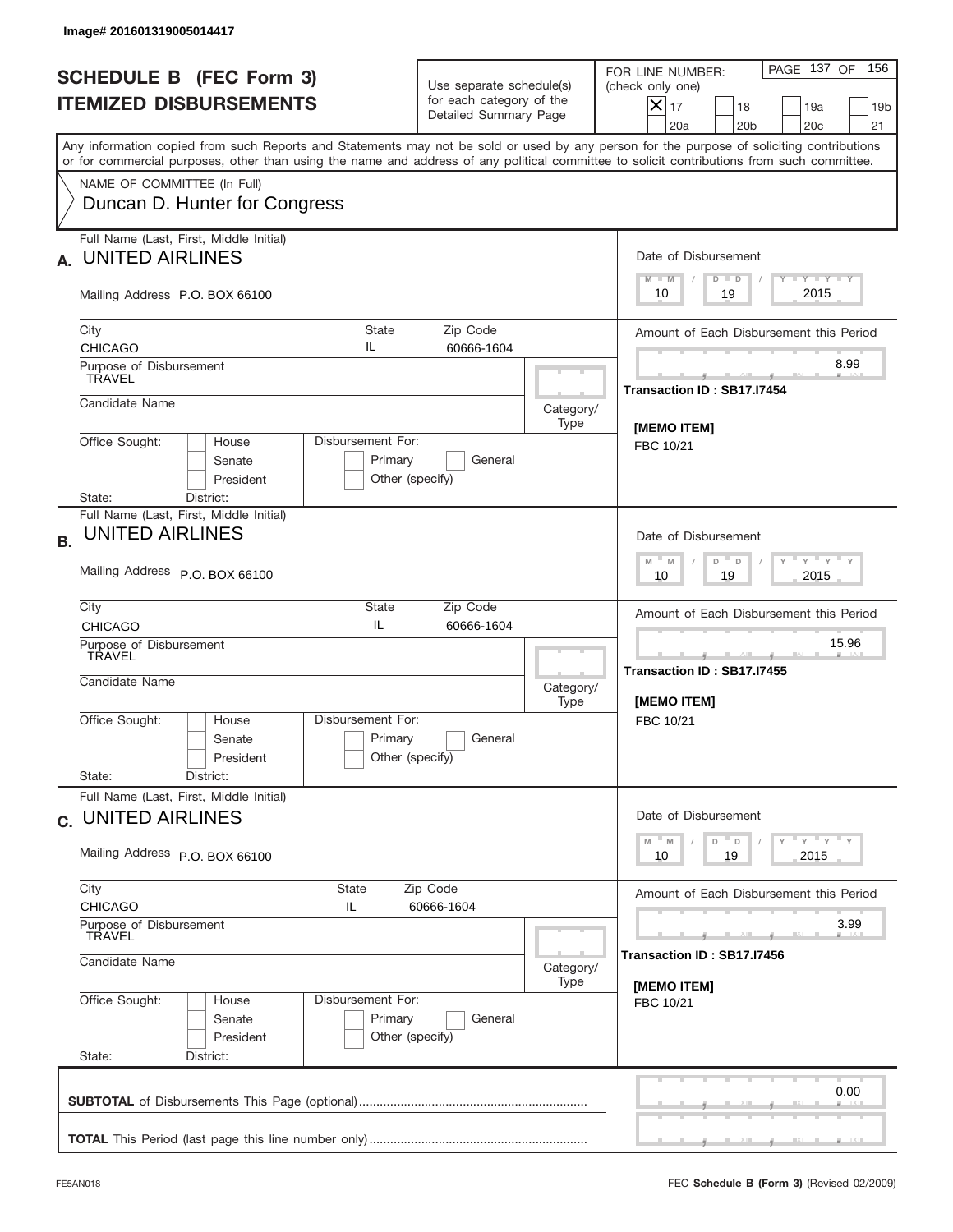| Image# 201601319005014418                                                                                                                                                                                                                                                                                              |                                                                               |                            |                                                                                                                                                |  |
|------------------------------------------------------------------------------------------------------------------------------------------------------------------------------------------------------------------------------------------------------------------------------------------------------------------------|-------------------------------------------------------------------------------|----------------------------|------------------------------------------------------------------------------------------------------------------------------------------------|--|
| <b>SCHEDULE B (FEC Form 3)</b><br><b>ITEMIZED DISBURSEMENTS</b>                                                                                                                                                                                                                                                        | Use separate schedule(s)<br>for each category of the<br>Detailed Summary Page |                            | PAGE 138 OF<br>156<br>FOR LINE NUMBER:<br>(check only one)<br>$X _{17}$<br>18<br>19 <sub>b</sub><br>19a<br>20a<br>20 <sub>b</sub><br>20c<br>21 |  |
| Any information copied from such Reports and Statements may not be sold or used by any person for the purpose of soliciting contributions<br>or for commercial purposes, other than using the name and address of any political committee to solicit contributions from such committee.<br>NAME OF COMMITTEE (In Full) |                                                                               |                            |                                                                                                                                                |  |
| Duncan D. Hunter for Congress                                                                                                                                                                                                                                                                                          |                                                                               |                            |                                                                                                                                                |  |
| Full Name (Last, First, Middle Initial)<br>FOOTHILLS REPUBLICAN WOMEN FEDERATED                                                                                                                                                                                                                                        |                                                                               |                            | Date of Disbursement<br>Y FY FY FY<br>$M - M$<br>$D$ $D$                                                                                       |  |
| Mailing Address C/O PATRICIA SCHUTTE1860 GREENFIE                                                                                                                                                                                                                                                                      |                                                                               |                            | 2015<br>12<br>01                                                                                                                               |  |
| City<br><b>State</b><br>CA<br><b>EL CAJON</b>                                                                                                                                                                                                                                                                          | Zip Code<br>92021-4206                                                        |                            | Amount of Each Disbursement this Period                                                                                                        |  |
| Purpose of Disbursement<br><b>TABLE SPONSOR</b>                                                                                                                                                                                                                                                                        |                                                                               |                            | 240.00<br>Transaction ID: SB17.I7115                                                                                                           |  |
| Candidate Name                                                                                                                                                                                                                                                                                                         |                                                                               | Category/<br>Type          |                                                                                                                                                |  |
| Office Sought:<br>Disbursement For:<br>House<br>Senate<br>President<br>District:<br>State:                                                                                                                                                                                                                             | Primary<br>General<br>Other (specify)                                         |                            |                                                                                                                                                |  |
| Full Name (Last, First, Middle Initial)<br>FOOTHILLS REPUBLICAN WOMEN FEDERATED<br><b>B.</b>                                                                                                                                                                                                                           |                                                                               |                            | Date of Disbursement<br>$\cdots$ $\gamma$ $\cdots$ $\gamma$ $\cdots$ $\gamma$<br>$M - M$<br>$D$ <sup><math>-</math></sup><br>$\mathsf D$       |  |
| Mailing Address C/O PATRICIA SCHUTTE1860 GREENFIE                                                                                                                                                                                                                                                                      |                                                                               |                            | 2015<br>10<br>28                                                                                                                               |  |
| City<br>State<br>CA<br><b>EL CAJON</b>                                                                                                                                                                                                                                                                                 | Zip Code<br>92021-4206                                                        |                            | Amount of Each Disbursement this Period                                                                                                        |  |
| Purpose of Disbursement<br><b>DONATION</b><br>Candidate Name                                                                                                                                                                                                                                                           |                                                                               | Category/<br>Type          | 100.00<br>Transaction ID: SB17.I7201                                                                                                           |  |
| Disbursement For:<br>Office Sought:<br>House<br>Senate<br>President                                                                                                                                                                                                                                                    | Primary<br>General<br>Other (specify)                                         |                            |                                                                                                                                                |  |
| State:<br>District:<br>Full Name (Last, First, Middle Initial)                                                                                                                                                                                                                                                         |                                                                               |                            |                                                                                                                                                |  |
| c. GILLIARD BLANNING AND ASSOCIATES<br><b>Mailing Address</b><br>5701 LONETREE BLVD_X000D_STE 301                                                                                                                                                                                                                      |                                                                               |                            | Date of Disbursement<br>$=\frac{1}{\gamma}+\frac{1}{\gamma}+\frac{1}{\gamma}+\frac{1}{\gamma}$<br>D<br>M<br>M<br>D<br>2015<br>12<br>01         |  |
| <b>STE 301</b><br>City<br><b>State</b>                                                                                                                                                                                                                                                                                 | Zip Code                                                                      |                            | Amount of Each Disbursement this Period                                                                                                        |  |
| <b>ROCKLIN</b><br>СA<br>95765-3796<br>Purpose of Disbursement<br>STRATEGIC CONSULTING                                                                                                                                                                                                                                  |                                                                               |                            | 750.00                                                                                                                                         |  |
| Candidate Name                                                                                                                                                                                                                                                                                                         | Category/<br>Type                                                             | Transaction ID: SB17.I7117 |                                                                                                                                                |  |
| Office Sought:<br>Disbursement For:<br>House<br>Senate<br>President<br>State:<br>District:                                                                                                                                                                                                                             | Primary<br>General<br>Other (specify)                                         |                            |                                                                                                                                                |  |
|                                                                                                                                                                                                                                                                                                                        |                                                                               |                            | 1090.00                                                                                                                                        |  |
|                                                                                                                                                                                                                                                                                                                        |                                                                               |                            |                                                                                                                                                |  |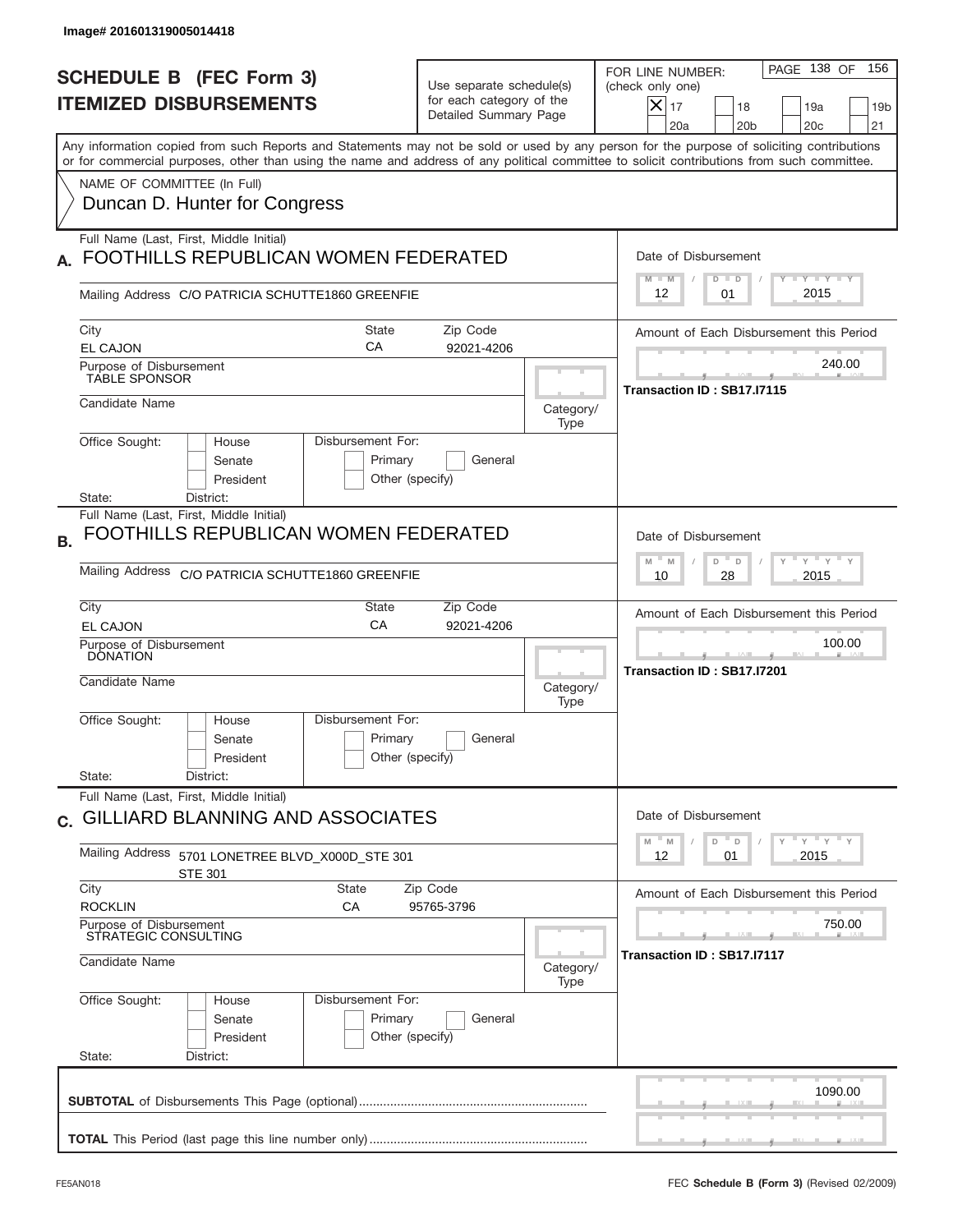|           | Image# 201601319005014419                                                                                              |                                                                         |                                                 |                                                                               |                                                           |                                                                                                                                                                                                                                                                                         |
|-----------|------------------------------------------------------------------------------------------------------------------------|-------------------------------------------------------------------------|-------------------------------------------------|-------------------------------------------------------------------------------|-----------------------------------------------------------|-----------------------------------------------------------------------------------------------------------------------------------------------------------------------------------------------------------------------------------------------------------------------------------------|
|           |                                                                                                                        | <b>SCHEDULE B (FEC Form 3)</b><br><b>ITEMIZED DISBURSEMENTS</b>         |                                                 | Use separate schedule(s)<br>for each category of the<br>Detailed Summary Page |                                                           | PAGE 139 OF<br>156<br>FOR LINE NUMBER:<br>(check only one)<br>$ \mathsf{X} _{17}$<br>18<br>19a<br>19 <sub>b</sub><br>20a<br>20 <sub>b</sub><br>20c<br>21                                                                                                                                |
|           |                                                                                                                        | NAME OF COMMITTEE (In Full)                                             |                                                 |                                                                               |                                                           | Any information copied from such Reports and Statements may not be sold or used by any person for the purpose of soliciting contributions<br>or for commercial purposes, other than using the name and address of any political committee to solicit contributions from such committee. |
|           |                                                                                                                        | Duncan D. Hunter for Congress                                           |                                                 |                                                                               |                                                           |                                                                                                                                                                                                                                                                                         |
|           |                                                                                                                        | Full Name (Last, First, Middle Initial)<br><b>GRASSHOPPER GROUP LLC</b> |                                                 |                                                                               |                                                           | Date of Disbursement<br>Y TY TY TY<br>$M - M$<br>$D$ $D$                                                                                                                                                                                                                                |
|           |                                                                                                                        | Mailing Address 197 1ST AVE #200<br><b>STE 200</b>                      |                                                 |                                                                               |                                                           | 2015<br>08<br>10                                                                                                                                                                                                                                                                        |
| City      | <b>NEEDHAM</b>                                                                                                         |                                                                         | <b>State</b><br>MA                              | Zip Code<br>02494-2873                                                        |                                                           | Amount of Each Disbursement this Period                                                                                                                                                                                                                                                 |
|           | Purpose of Disbursement<br><b>PHONES</b>                                                                               |                                                                         |                                                 |                                                                               |                                                           | 28.80<br>Transaction ID: SB17.I7118                                                                                                                                                                                                                                                     |
|           | Candidate Name                                                                                                         |                                                                         |                                                 |                                                                               | Category/<br>Type                                         |                                                                                                                                                                                                                                                                                         |
|           | Office Sought:<br>State:                                                                                               | House<br>Senate<br>President<br>District:                               | Disbursement For:<br>Primary<br>Other (specify) | General                                                                       |                                                           |                                                                                                                                                                                                                                                                                         |
| <b>B.</b> |                                                                                                                        | Full Name (Last, First, Middle Initial)<br><b>GRASSHOPPER GROUP LLC</b> |                                                 |                                                                               |                                                           | Date of Disbursement                                                                                                                                                                                                                                                                    |
|           | Mailing Address<br>197 1ST AVE #200<br><b>STE 200</b>                                                                  |                                                                         |                                                 |                                                                               | ү " ү " ү " ү<br>$-$ M<br>M<br>D<br>D<br>2015<br>11<br>09 |                                                                                                                                                                                                                                                                                         |
| City      | <b>NEEDHAM</b>                                                                                                         |                                                                         | State<br>MA                                     | Zip Code<br>02494-2873                                                        |                                                           | Amount of Each Disbursement this Period                                                                                                                                                                                                                                                 |
|           | Purpose of Disbursement<br><b>PHONES</b><br>Candidate Name                                                             |                                                                         |                                                 |                                                                               |                                                           | 28.11<br>Transaction ID: SB17.I7119                                                                                                                                                                                                                                                     |
|           |                                                                                                                        |                                                                         |                                                 |                                                                               | Category/<br>Type                                         |                                                                                                                                                                                                                                                                                         |
|           | Office Sought:                                                                                                         | House<br>Senate<br>President                                            | Disbursement For:<br>Primary<br>Other (specify) | General                                                                       |                                                           |                                                                                                                                                                                                                                                                                         |
|           | State:                                                                                                                 | District:                                                               |                                                 |                                                                               |                                                           |                                                                                                                                                                                                                                                                                         |
|           | Full Name (Last, First, Middle Initial)<br>c. GRASSHOPPER GROUP LLC                                                    |                                                                         |                                                 |                                                                               |                                                           | Date of Disbursement                                                                                                                                                                                                                                                                    |
|           | Mailing Address 197 1ST AVE #200<br><b>STE 200</b>                                                                     |                                                                         |                                                 |                                                                               |                                                           | $\gamma$ = $\gamma$ = $\gamma$ = $\gamma$<br>M<br>M<br>D<br>D<br>2015<br>12<br>08                                                                                                                                                                                                       |
|           | City<br>State<br>Zip Code                                                                                              |                                                                         |                                                 |                                                                               |                                                           | Amount of Each Disbursement this Period                                                                                                                                                                                                                                                 |
|           | <b>NEEDHAM</b><br>МA<br>02494-2873<br>Purpose of Disbursement<br>PHONES                                                |                                                                         |                                                 |                                                                               | 27.82                                                     |                                                                                                                                                                                                                                                                                         |
|           | Candidate Name                                                                                                         |                                                                         |                                                 | Category/<br>Type                                                             | Transaction ID: SB17.I7120                                |                                                                                                                                                                                                                                                                                         |
|           | Office Sought:<br>Disbursement For:<br>House<br>Primary<br>Senate<br>General<br>President<br>Other (specify)<br>State: |                                                                         |                                                 |                                                                               |                                                           |                                                                                                                                                                                                                                                                                         |
|           |                                                                                                                        | District:                                                               |                                                 |                                                                               |                                                           | 84.73                                                                                                                                                                                                                                                                                   |
|           |                                                                                                                        |                                                                         |                                                 |                                                                               |                                                           |                                                                                                                                                                                                                                                                                         |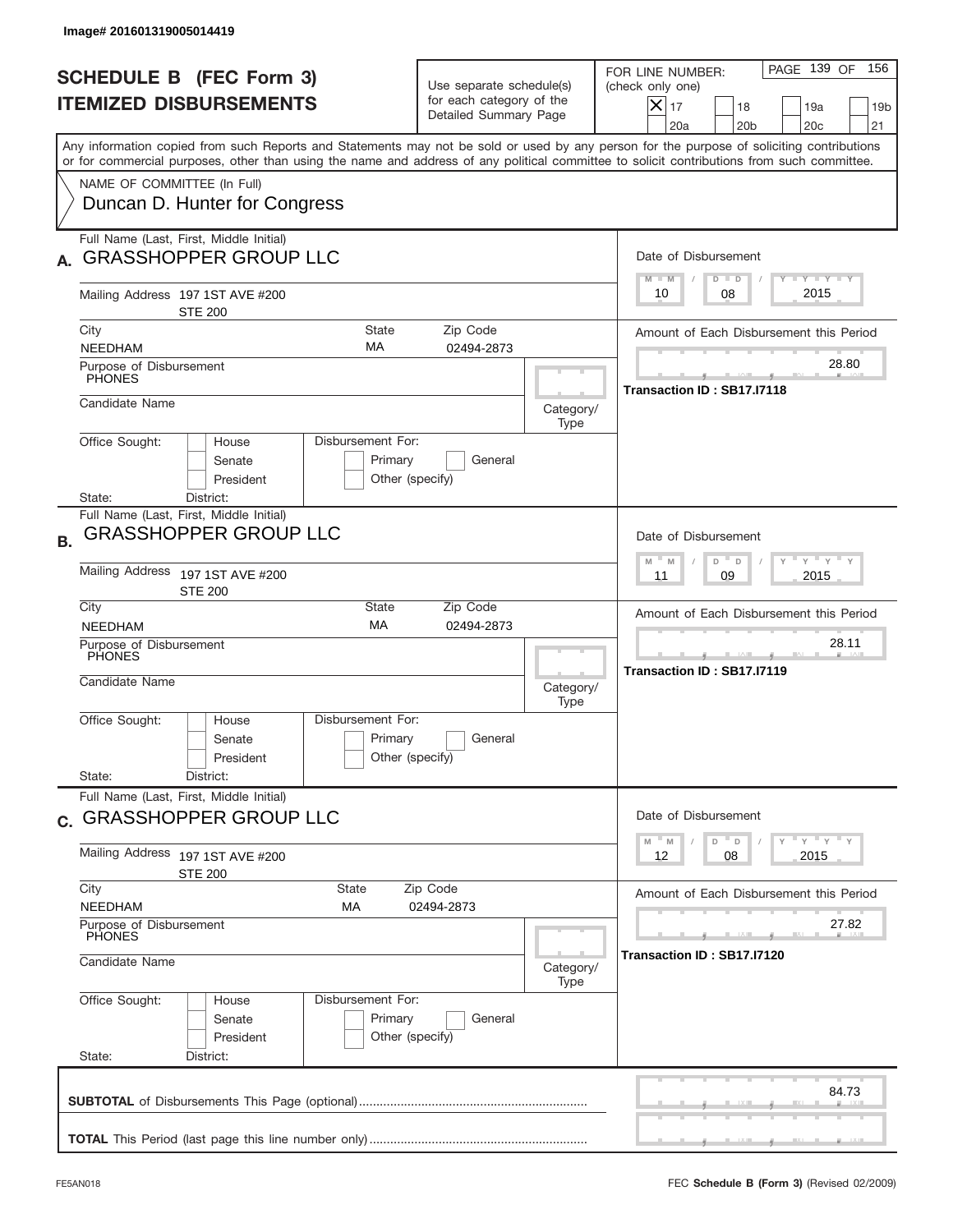|           | Image# 201601319005014420                                                                                                                                                                                                                                                               |                                                                               |                                     |                                                                                                                                                            |
|-----------|-----------------------------------------------------------------------------------------------------------------------------------------------------------------------------------------------------------------------------------------------------------------------------------------|-------------------------------------------------------------------------------|-------------------------------------|------------------------------------------------------------------------------------------------------------------------------------------------------------|
|           | <b>SCHEDULE B (FEC Form 3)</b><br><b>ITEMIZED DISBURSEMENTS</b>                                                                                                                                                                                                                         | Use separate schedule(s)<br>for each category of the<br>Detailed Summary Page |                                     | PAGE 140 OF<br>156<br>FOR LINE NUMBER:<br>(check only one)<br>$X _{17}$<br>18<br>19a<br>19 <sub>b</sub><br>20a<br>20 <sub>b</sub><br>20 <sub>c</sub><br>21 |
|           | Any information copied from such Reports and Statements may not be sold or used by any person for the purpose of soliciting contributions<br>or for commercial purposes, other than using the name and address of any political committee to solicit contributions from such committee. |                                                                               |                                     |                                                                                                                                                            |
|           | NAME OF COMMITTEE (In Full)<br>Duncan D. Hunter for Congress                                                                                                                                                                                                                            |                                                                               |                                     |                                                                                                                                                            |
|           | Full Name (Last, First, Middle Initial)<br><b>HARD ROCK HOTEL</b>                                                                                                                                                                                                                       |                                                                               |                                     | Date of Disbursement<br><b>TANK TANK</b><br>$M - M$<br>$D$ $D$                                                                                             |
|           | Mailing Address 207 5TH AVE                                                                                                                                                                                                                                                             |                                                                               |                                     | 2015<br>12<br>28                                                                                                                                           |
|           | City<br><b>State</b><br>CA<br><b>SAN DIEGO</b>                                                                                                                                                                                                                                          | Zip Code<br>92101                                                             |                                     | Amount of Each Disbursement this Period                                                                                                                    |
|           | Purpose of Disbursement<br>FOOD/BEVERAGE                                                                                                                                                                                                                                                |                                                                               |                                     | 300.00<br>Transaction ID: SB17.I7206                                                                                                                       |
|           | Candidate Name                                                                                                                                                                                                                                                                          |                                                                               | Category/<br>Type                   |                                                                                                                                                            |
|           | Disbursement For:<br>Office Sought:<br>House<br>Senate<br>President<br>State:<br>District:                                                                                                                                                                                              | Primary<br>General<br>Other (specify)                                         |                                     |                                                                                                                                                            |
| <b>B.</b> | Full Name (Last, First, Middle Initial)<br><b>HOME DEPOT</b>                                                                                                                                                                                                                            |                                                                               |                                     | Date of Disbursement                                                                                                                                       |
|           | Mailing Address 2455 PACES FERRY ROAD NW                                                                                                                                                                                                                                                | $M - M$<br>≡ γ ≡ γ ≡<br>D<br>D<br>2015<br>10<br>26                            |                                     |                                                                                                                                                            |
|           | City<br>State<br>GA<br><b>ATLANTA</b>                                                                                                                                                                                                                                                   | Amount of Each Disbursement this Period                                       |                                     |                                                                                                                                                            |
|           | Purpose of Disbursement<br>OFFICE SUPPLIES<br>Candidate Name                                                                                                                                                                                                                            |                                                                               |                                     | 195.51<br>Transaction ID: SB17.I7123                                                                                                                       |
|           | Disbursement For:<br>Office Sought:<br>House<br>Senate<br>President                                                                                                                                                                                                                     | Primary<br>General<br>Other (specify)                                         | Type                                |                                                                                                                                                            |
|           | State:<br>District:<br>Full Name (Last, First, Middle Initial)                                                                                                                                                                                                                          |                                                                               |                                     |                                                                                                                                                            |
|           | c. HOTEL DEL CORONADO                                                                                                                                                                                                                                                                   |                                                                               |                                     | Date of Disbursement<br>$\gamma$ $\gamma$ $\gamma$ $\gamma$ $\gamma$<br>$M$ $M$<br>D                                                                       |
|           | Mailing Address 1500 ORANGE AVE                                                                                                                                                                                                                                                         | D<br>2015<br>12<br>15                                                         |                                     |                                                                                                                                                            |
|           | City<br>State<br>CORONADO<br>СA                                                                                                                                                                                                                                                         | Zip Code<br>92118-2918                                                        |                                     | Amount of Each Disbursement this Period                                                                                                                    |
|           | Purpose of Disbursement<br>PARKING<br>Candidate Name                                                                                                                                                                                                                                    |                                                                               | 30.00<br>Transaction ID: SB17.I7124 |                                                                                                                                                            |
|           | Office Sought:<br>Disbursement For:<br>House                                                                                                                                                                                                                                            | Category/<br>Type                                                             |                                     |                                                                                                                                                            |
|           | Primary<br>Senate<br>President<br>Other (specify)<br>State:<br>District:                                                                                                                                                                                                                |                                                                               |                                     |                                                                                                                                                            |
|           |                                                                                                                                                                                                                                                                                         |                                                                               |                                     | 525.51                                                                                                                                                     |
|           |                                                                                                                                                                                                                                                                                         |                                                                               |                                     |                                                                                                                                                            |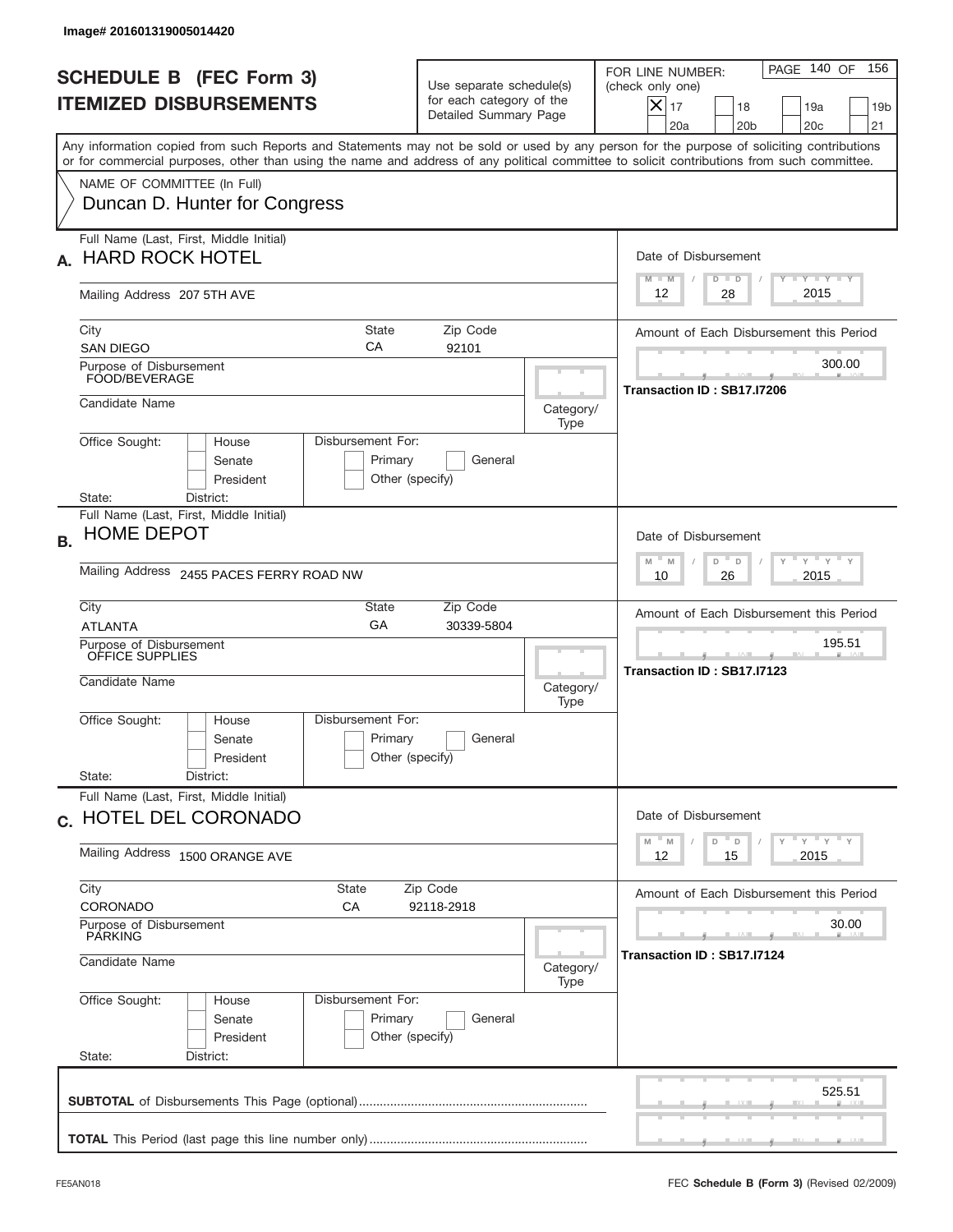|           | <b>SCHEDULE B (FEC Form 3)</b><br><b>ITEMIZED DISBURSEMENTS</b>                                                                             |                                                                                                        | Use separate schedule(s)<br>for each category of the<br>Detailed Summary Page |                   | PAGE 141 OF<br>156<br>FOR LINE NUMBER:<br>(check only one)<br>$X _{17}$<br>18<br>19a<br>19 <sub>b</sub><br>20a<br>20 <sub>b</sub><br>20 <sub>c</sub><br>21                                                                                                                              |
|-----------|---------------------------------------------------------------------------------------------------------------------------------------------|--------------------------------------------------------------------------------------------------------|-------------------------------------------------------------------------------|-------------------|-----------------------------------------------------------------------------------------------------------------------------------------------------------------------------------------------------------------------------------------------------------------------------------------|
|           |                                                                                                                                             |                                                                                                        |                                                                               |                   | Any information copied from such Reports and Statements may not be sold or used by any person for the purpose of soliciting contributions<br>or for commercial purposes, other than using the name and address of any political committee to solicit contributions from such committee. |
|           | NAME OF COMMITTEE (In Full)<br>Duncan D. Hunter for Congress                                                                                |                                                                                                        |                                                                               |                   |                                                                                                                                                                                                                                                                                         |
| А.        | Full Name (Last, First, Middle Initial)<br><b>HYATT</b>                                                                                     |                                                                                                        |                                                                               |                   | Date of Disbursement                                                                                                                                                                                                                                                                    |
|           | Mailing Address 71 S WACKER DR                                                                                                              |                                                                                                        |                                                                               |                   | Y I Y I Y I Y<br>$M - M$<br>$D$ $D$<br>2015<br>24<br>11                                                                                                                                                                                                                                 |
|           | City<br><b>CHICAGO</b>                                                                                                                      | State<br>IL                                                                                            | Zip Code<br>60606-4637                                                        |                   | Amount of Each Disbursement this Period                                                                                                                                                                                                                                                 |
|           | Purpose of Disbursement<br><b>CATERING &amp; VENUE</b>                                                                                      |                                                                                                        |                                                                               |                   | 783.28<br>Transaction ID: SB17.I7127                                                                                                                                                                                                                                                    |
|           | Candidate Name                                                                                                                              |                                                                                                        |                                                                               | Category/<br>Type |                                                                                                                                                                                                                                                                                         |
|           | Office Sought:<br>House<br>Senate<br>President<br>State:<br>District:                                                                       | Disbursement For:<br>Primary<br>Other (specify)                                                        | General                                                                       |                   |                                                                                                                                                                                                                                                                                         |
| <b>B.</b> | Full Name (Last, First, Middle Initial)<br><b>HYATT</b>                                                                                     |                                                                                                        |                                                                               |                   | Date of Disbursement                                                                                                                                                                                                                                                                    |
|           | Mailing Address 71 S WACKER DR                                                                                                              | $\cdots$ $\gamma$ $\cdots$ $\gamma$ $\cdots$ $\gamma$<br>$-M$<br>M<br>$D$ $-$<br>D<br>2015<br>11<br>24 |                                                                               |                   |                                                                                                                                                                                                                                                                                         |
|           | City<br>State<br>Zip Code<br>IL<br><b>CHICAGO</b><br>60606-4637                                                                             |                                                                                                        |                                                                               |                   | Amount of Each Disbursement this Period                                                                                                                                                                                                                                                 |
|           | Purpose of Disbursement<br>CATERING & VENUE<br>Candidate Name                                                                               |                                                                                                        |                                                                               | Category/         | 964.42<br>Transaction ID: SB17.I7128                                                                                                                                                                                                                                                    |
|           | Office Sought:<br>House<br>Senate<br>President                                                                                              | Disbursement For:<br>Primary<br>Other (specify)                                                        | General                                                                       | Type              |                                                                                                                                                                                                                                                                                         |
|           | State:<br>District:<br>Full Name (Last, First, Middle Initial)                                                                              |                                                                                                        |                                                                               |                   |                                                                                                                                                                                                                                                                                         |
|           | c. HYATT                                                                                                                                    | Date of Disbursement<br>ү "ү "ү "ү<br>$-M$<br>D<br>M<br>$\mathsf D$                                    |                                                                               |                   |                                                                                                                                                                                                                                                                                         |
|           | Mailing Address 71 S WACKER DR                                                                                                              | 02<br>2015<br>12                                                                                       |                                                                               |                   |                                                                                                                                                                                                                                                                                         |
|           | City<br><b>CHICAGO</b>                                                                                                                      |                                                                                                        | Amount of Each Disbursement this Period                                       |                   |                                                                                                                                                                                                                                                                                         |
|           | Purpose of Disbursement<br>CATERING & VENUE<br>Candidate Name                                                                               |                                                                                                        |                                                                               |                   | 432.44<br>Transaction ID: SB17.I7129<br>Category/                                                                                                                                                                                                                                       |
|           | Type<br>Office Sought:<br>Disbursement For:<br>House<br>Primary<br>Senate<br>General<br>Other (specify)<br>President<br>State:<br>District: |                                                                                                        |                                                                               |                   |                                                                                                                                                                                                                                                                                         |
|           |                                                                                                                                             |                                                                                                        |                                                                               |                   | 2180.14                                                                                                                                                                                                                                                                                 |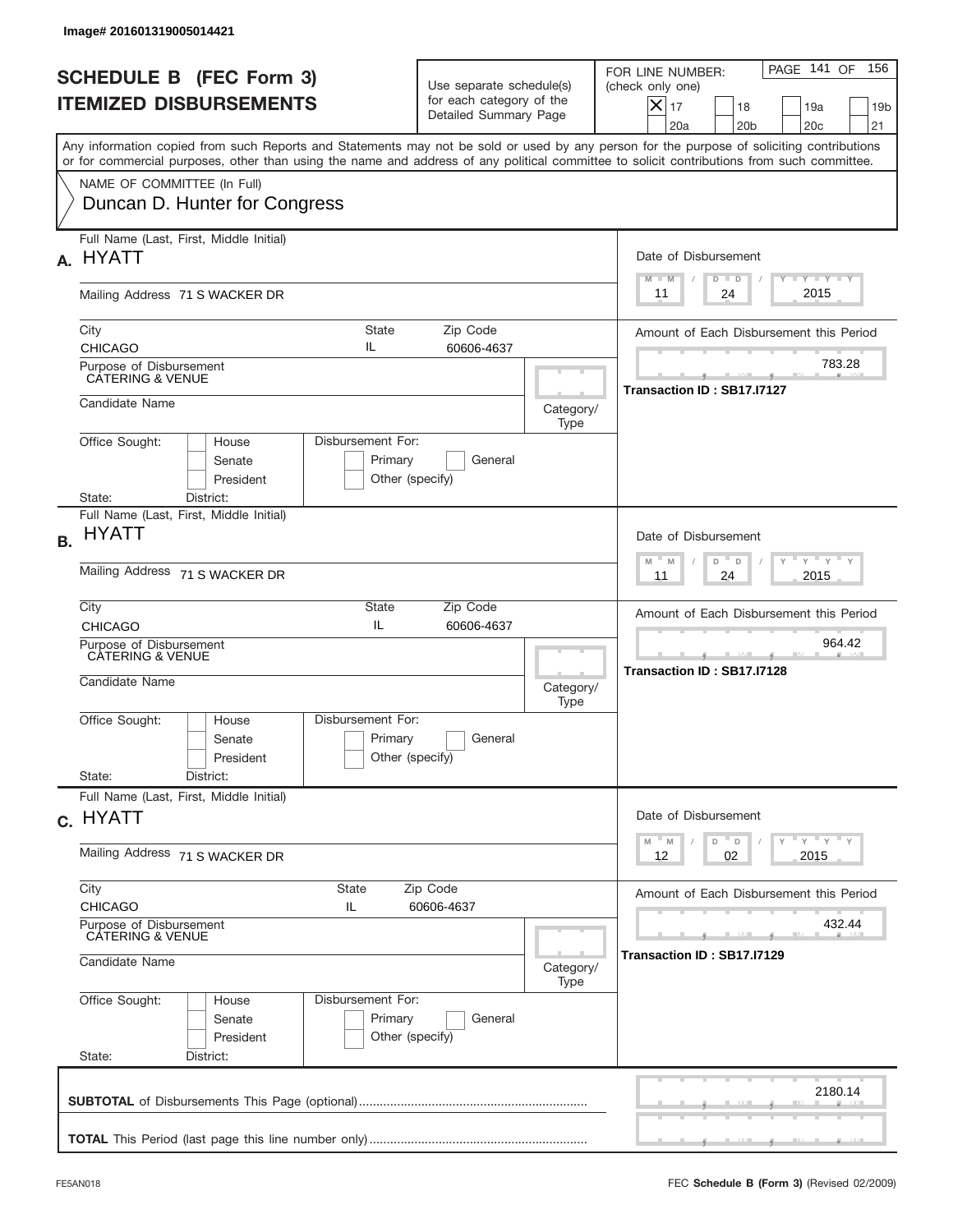| Image# 201601319005014422                                                                                                                                                                                                                                                                                              |                                                                               |                                                           |                                                                                                                                                          |
|------------------------------------------------------------------------------------------------------------------------------------------------------------------------------------------------------------------------------------------------------------------------------------------------------------------------|-------------------------------------------------------------------------------|-----------------------------------------------------------|----------------------------------------------------------------------------------------------------------------------------------------------------------|
| <b>SCHEDULE B (FEC Form 3)</b><br><b>ITEMIZED DISBURSEMENTS</b>                                                                                                                                                                                                                                                        | Use separate schedule(s)<br>for each category of the<br>Detailed Summary Page |                                                           | PAGE 142 OF<br>156<br>FOR LINE NUMBER:<br>(check only one)<br>$ \mathsf{X} _{17}$<br>18<br>19a<br>19 <sub>b</sub><br>20a<br>20 <sub>b</sub><br>20c<br>21 |
| Any information copied from such Reports and Statements may not be sold or used by any person for the purpose of soliciting contributions<br>or for commercial purposes, other than using the name and address of any political committee to solicit contributions from such committee.<br>NAME OF COMMITTEE (In Full) |                                                                               |                                                           |                                                                                                                                                          |
| Duncan D. Hunter for Congress                                                                                                                                                                                                                                                                                          |                                                                               |                                                           |                                                                                                                                                          |
| Full Name (Last, First, Middle Initial)<br><b>HYATT</b><br>A.                                                                                                                                                                                                                                                          |                                                                               |                                                           | Date of Disbursement<br>Y TY TY TY<br>$M - M$<br>$D$ $D$                                                                                                 |
| Mailing Address 71 S WACKER DR                                                                                                                                                                                                                                                                                         |                                                                               |                                                           | 2015<br>03<br>12                                                                                                                                         |
| City<br><b>State</b><br>IL<br><b>CHICAGO</b>                                                                                                                                                                                                                                                                           | Zip Code<br>60606-4637                                                        |                                                           | Amount of Each Disbursement this Period                                                                                                                  |
| Purpose of Disbursement<br><b>CATERING &amp; VENUE</b>                                                                                                                                                                                                                                                                 |                                                                               |                                                           | 735.05<br>Transaction ID: SB17.I7130                                                                                                                     |
| Candidate Name                                                                                                                                                                                                                                                                                                         |                                                                               | Category/<br>Type                                         |                                                                                                                                                          |
| Disbursement For:<br>Office Sought:<br>House<br>Senate<br>Primary<br>President<br>State:<br>District:                                                                                                                                                                                                                  | General<br>Other (specify)                                                    |                                                           |                                                                                                                                                          |
| Full Name (Last, First, Middle Initial)<br><b>HYATT</b><br><b>B.</b>                                                                                                                                                                                                                                                   |                                                                               |                                                           | Date of Disbursement                                                                                                                                     |
| Mailing Address 71 S WACKER DR                                                                                                                                                                                                                                                                                         |                                                                               | ү " ү " ү " ү<br>$-$ M<br>M<br>D<br>D<br>2015<br>11<br>27 |                                                                                                                                                          |
| City<br>State<br>IL<br><b>CHICAGO</b>                                                                                                                                                                                                                                                                                  | Zip Code<br>60606-4637                                                        |                                                           |                                                                                                                                                          |
| Purpose of Disbursement<br>FOOD/BEVERAGE<br>Candidate Name                                                                                                                                                                                                                                                             | Category/<br>Type                                                             | 264.20<br>Transaction ID: SB17.I7215                      |                                                                                                                                                          |
| Disbursement For:<br>Office Sought:<br>House<br>Primary<br>Senate<br>President                                                                                                                                                                                                                                         | General<br>Other (specify)                                                    |                                                           |                                                                                                                                                          |
| State:<br>District:<br>Full Name (Last, First, Middle Initial)                                                                                                                                                                                                                                                         |                                                                               |                                                           |                                                                                                                                                          |
| c. KIWANIS CLUB OF ALPINE<br>Mailing Address P.O. BOX 306                                                                                                                                                                                                                                                              |                                                                               |                                                           | Date of Disbursement<br>ү "ү "ү "ү<br>$-M$<br>$\mathsf D$<br>M<br>D<br>2015<br>11<br>24                                                                  |
| City<br>State<br>Zip Code<br><b>ALPINE</b><br>СA                                                                                                                                                                                                                                                                       |                                                                               | Amount of Each Disbursement this Period                   |                                                                                                                                                          |
| Purpose of Disbursement<br><b>DUES</b>                                                                                                                                                                                                                                                                                 |                                                                               | 70.00<br>Transaction ID: SB17.I7132                       |                                                                                                                                                          |
| Candidate Name                                                                                                                                                                                                                                                                                                         | Category/<br>Type                                                             |                                                           |                                                                                                                                                          |
| Office Sought:<br>Disbursement For:<br>House<br>Primary<br>Senate<br>President<br>Other (specify)<br>State:<br>District:                                                                                                                                                                                               |                                                                               |                                                           |                                                                                                                                                          |
|                                                                                                                                                                                                                                                                                                                        |                                                                               |                                                           | 1069.25                                                                                                                                                  |
|                                                                                                                                                                                                                                                                                                                        |                                                                               |                                                           |                                                                                                                                                          |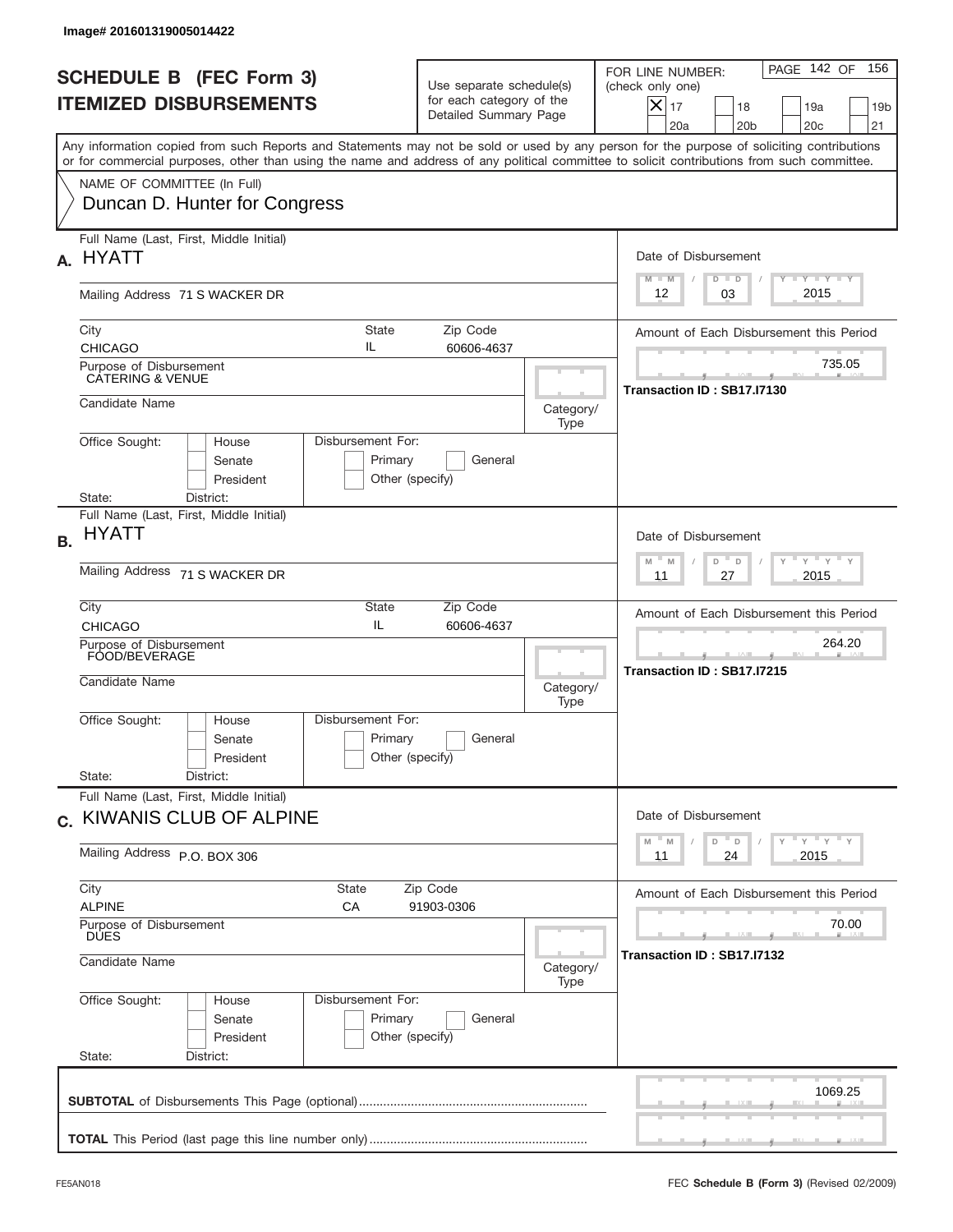|           | Image# 201601319005014423                                                                                                                                                                                                                                                               |                                                                                                |                   |                                                                                                                                                          |  |  |
|-----------|-----------------------------------------------------------------------------------------------------------------------------------------------------------------------------------------------------------------------------------------------------------------------------------------|------------------------------------------------------------------------------------------------|-------------------|----------------------------------------------------------------------------------------------------------------------------------------------------------|--|--|
|           | <b>SCHEDULE B (FEC Form 3)</b><br><b>ITEMIZED DISBURSEMENTS</b>                                                                                                                                                                                                                         | Use separate schedule(s)<br>for each category of the<br>Detailed Summary Page                  |                   | PAGE 143 OF<br>156<br>FOR LINE NUMBER:<br>(check only one)<br>X<br>17<br>18<br>19a<br>19 <sub>b</sub><br>20 <sub>c</sub><br>21<br>20a<br>20 <sub>b</sub> |  |  |
|           | Any information copied from such Reports and Statements may not be sold or used by any person for the purpose of soliciting contributions<br>or for commercial purposes, other than using the name and address of any political committee to solicit contributions from such committee. |                                                                                                |                   |                                                                                                                                                          |  |  |
|           | NAME OF COMMITTEE (In Full)<br>Duncan D. Hunter for Congress                                                                                                                                                                                                                            |                                                                                                |                   |                                                                                                                                                          |  |  |
|           | Full Name (Last, First, Middle Initial)<br>A. LOU & MICKEYS                                                                                                                                                                                                                             |                                                                                                |                   | Date of Disbursement<br>$T - Y$ $T - Y$<br>$M - M$<br>$D$ $D$                                                                                            |  |  |
|           | Mailing Address 224 5TH AVE                                                                                                                                                                                                                                                             |                                                                                                |                   | 2015<br>28<br>12                                                                                                                                         |  |  |
|           | <b>State</b><br>City<br>CA<br><b>SAN DIEGO</b>                                                                                                                                                                                                                                          | Zip Code<br>92101                                                                              |                   | Amount of Each Disbursement this Period                                                                                                                  |  |  |
|           | Purpose of Disbursement<br>FOOD/BEVERAGE                                                                                                                                                                                                                                                |                                                                                                |                   | 300.00<br>Transaction ID: SB17.I7205                                                                                                                     |  |  |
|           | Candidate Name                                                                                                                                                                                                                                                                          |                                                                                                | Category/<br>Type |                                                                                                                                                          |  |  |
|           | Disbursement For:<br>Office Sought:<br>House<br>Senate<br>Primary<br>President<br>State:<br>District:                                                                                                                                                                                   | General<br>Other (specify)                                                                     |                   |                                                                                                                                                          |  |  |
| <b>B.</b> | Full Name (Last, First, Middle Initial)<br><b>NORDSTROM</b>                                                                                                                                                                                                                             |                                                                                                |                   | Date of Disbursement                                                                                                                                     |  |  |
|           | Mailing Address 1617 6TH AVE                                                                                                                                                                                                                                                            | $\cdots$ $\gamma$ $\cdots$ $\gamma$ $\cdots$ $\gamma$<br>$M - M$<br>D<br>D<br>2015<br>10<br>26 |                   |                                                                                                                                                          |  |  |
|           | City<br>State<br><b>WA</b><br><b>SEATTLE</b>                                                                                                                                                                                                                                            | Zip Code<br>98101                                                                              |                   | Amount of Each Disbursement this Period                                                                                                                  |  |  |
|           | Purpose of Disbursement<br><b>FUNDRAISER DONTIONS</b><br>Candidate Name<br>Category/                                                                                                                                                                                                    |                                                                                                |                   | 74.47<br>__<br>Transaction ID: SB17.I7135                                                                                                                |  |  |
|           | Disbursement For:<br>Office Sought:<br>House<br>Primary<br>Senate<br>President                                                                                                                                                                                                          | General<br>Other (specify)                                                                     | Type              |                                                                                                                                                          |  |  |
|           | State:<br>District:<br>Full Name (Last, First, Middle Initial)                                                                                                                                                                                                                          |                                                                                                |                   |                                                                                                                                                          |  |  |
|           | c. RAMONA CHAMBER OF COMMERCE                                                                                                                                                                                                                                                           |                                                                                                |                   | Date of Disbursement<br>ү"ү"ү"ү<br>$M$ <sup><math>=</math></sup><br>D<br>M<br>D                                                                          |  |  |
|           | Mailing Address 960 MAIN ST                                                                                                                                                                                                                                                             |                                                                                                |                   |                                                                                                                                                          |  |  |
|           | City<br>State<br><b>RAMONA</b><br>СA                                                                                                                                                                                                                                                    | Zip Code<br>92065-1934                                                                         |                   | Amount of Each Disbursement this Period                                                                                                                  |  |  |
|           | Purpose of Disbursement<br><b>MEMBERSHIP</b><br>Candidate Name                                                                                                                                                                                                                          | 175.00<br>Transaction ID: SB17.I7145                                                           |                   |                                                                                                                                                          |  |  |
|           | Office Sought:<br>Disbursement For:<br>House<br>Primary<br>Senate                                                                                                                                                                                                                       |                                                                                                |                   |                                                                                                                                                          |  |  |
|           | President<br>State:<br>District:                                                                                                                                                                                                                                                        | General<br>Other (specify)                                                                     |                   |                                                                                                                                                          |  |  |
|           |                                                                                                                                                                                                                                                                                         |                                                                                                |                   | 549.47                                                                                                                                                   |  |  |
|           |                                                                                                                                                                                                                                                                                         |                                                                                                |                   |                                                                                                                                                          |  |  |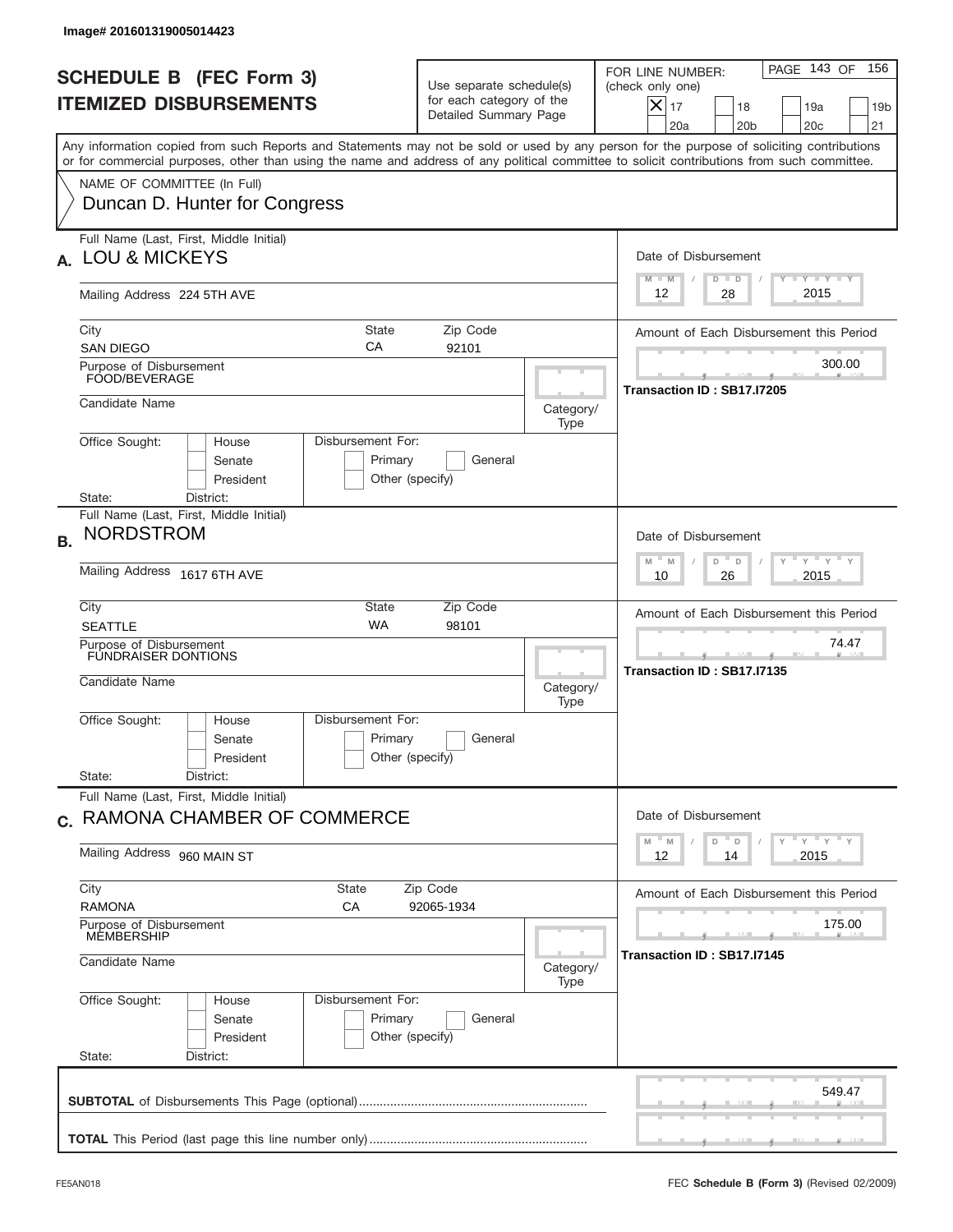|           | Image# 201601319005014424                                                       |                                                 |                                                                               |                   |                                                                                                                                                                                                                                                                                         |
|-----------|---------------------------------------------------------------------------------|-------------------------------------------------|-------------------------------------------------------------------------------|-------------------|-----------------------------------------------------------------------------------------------------------------------------------------------------------------------------------------------------------------------------------------------------------------------------------------|
|           | <b>SCHEDULE B (FEC Form 3)</b><br><b>ITEMIZED DISBURSEMENTS</b>                 |                                                 | Use separate schedule(s)<br>for each category of the<br>Detailed Summary Page |                   | PAGE 144 OF<br>156<br>FOR LINE NUMBER:<br>(check only one)<br>$ \mathsf{X} _{17}$<br>18<br>19a<br>19 <sub>b</sub><br>20a<br>20 <sub>b</sub><br>20 <sub>c</sub><br>21                                                                                                                    |
|           |                                                                                 |                                                 |                                                                               |                   | Any information copied from such Reports and Statements may not be sold or used by any person for the purpose of soliciting contributions<br>or for commercial purposes, other than using the name and address of any political committee to solicit contributions from such committee. |
|           | NAME OF COMMITTEE (In Full)<br>Duncan D. Hunter for Congress                    |                                                 |                                                                               |                   |                                                                                                                                                                                                                                                                                         |
|           | Full Name (Last, First, Middle Initial)<br>REPUBLICAN PARTY OF SAN DIEGO COUNTY |                                                 |                                                                               |                   | Date of Disbursement<br>Y FY FY FY<br>$M - M$<br>$D$ $D$                                                                                                                                                                                                                                |
|           | Mailing Address P.O. BOX 501278                                                 |                                                 |                                                                               |                   | 2015<br>12<br>01                                                                                                                                                                                                                                                                        |
|           | City<br><b>SAN DIEGO</b>                                                        | <b>State</b><br>CA                              | Zip Code<br>92150-1278                                                        |                   | Amount of Each Disbursement this Period                                                                                                                                                                                                                                                 |
|           | Purpose of Disbursement<br><b>CONTRIBUTION</b>                                  |                                                 |                                                                               |                   | 1000.00<br>Transaction ID: SB17.I7147                                                                                                                                                                                                                                                   |
|           | Candidate Name                                                                  |                                                 |                                                                               | Category/<br>Type |                                                                                                                                                                                                                                                                                         |
|           | Office Sought:<br>House<br>Senate<br>President<br>State:<br>District:           | Disbursement For:<br>Primary<br>Other (specify) | General                                                                       |                   |                                                                                                                                                                                                                                                                                         |
| <b>B.</b> | Full Name (Last, First, Middle Initial)<br><b>RITE AID</b>                      |                                                 |                                                                               |                   | Date of Disbursement<br>$-\gamma + \gamma - \gamma$                                                                                                                                                                                                                                     |
|           | Mailing Address 30 HUNTER LN                                                    | $M - M$<br>D<br>D<br>2015<br>10<br>26           |                                                                               |                   |                                                                                                                                                                                                                                                                                         |
|           | City<br><b>CAMP HILL</b>                                                        | State<br>PA                                     | Zip Code<br>17011                                                             |                   | Amount of Each Disbursement this Period                                                                                                                                                                                                                                                 |
|           | Purpose of Disbursement<br>OFFICE SUPPLIES<br>Candidate Name                    |                                                 |                                                                               | Category/<br>Type | 94.57<br>Transaction ID: SB17.I7148                                                                                                                                                                                                                                                     |
|           | Office Sought:<br>House<br>Senate<br>President                                  | Disbursement For:<br>Primary<br>Other (specify) | General                                                                       |                   |                                                                                                                                                                                                                                                                                         |
|           | State:<br>District:<br>Full Name (Last, First, Middle Initial)                  |                                                 |                                                                               |                   |                                                                                                                                                                                                                                                                                         |
|           | c. RITE AID                                                                     |                                                 |                                                                               |                   | Date of Disbursement<br>$Y$ $Y$ $Y$ $Y$ $Y$<br>$-M$<br>D<br>M<br>$\mathsf D$                                                                                                                                                                                                            |
|           | Mailing Address 30 HUNTER LN                                                    | 2015<br>12<br>14                                |                                                                               |                   |                                                                                                                                                                                                                                                                                         |
|           | City<br><b>CAMP HILL</b>                                                        | State<br><b>PA</b>                              | Zip Code<br>17011                                                             |                   | Amount of Each Disbursement this Period                                                                                                                                                                                                                                                 |
|           | Purpose of Disbursement<br>OFFICE SUPPLIES<br>Candidate Name                    |                                                 |                                                                               | Category/<br>Type | 92.09<br>Transaction ID : SB17.I7149                                                                                                                                                                                                                                                    |
|           | Office Sought:<br>House<br>Senate<br>President<br>State:<br>District:           | Disbursement For:<br>Primary<br>Other (specify) | General                                                                       |                   |                                                                                                                                                                                                                                                                                         |
|           |                                                                                 |                                                 |                                                                               |                   | 1186.66                                                                                                                                                                                                                                                                                 |
|           |                                                                                 |                                                 |                                                                               |                   |                                                                                                                                                                                                                                                                                         |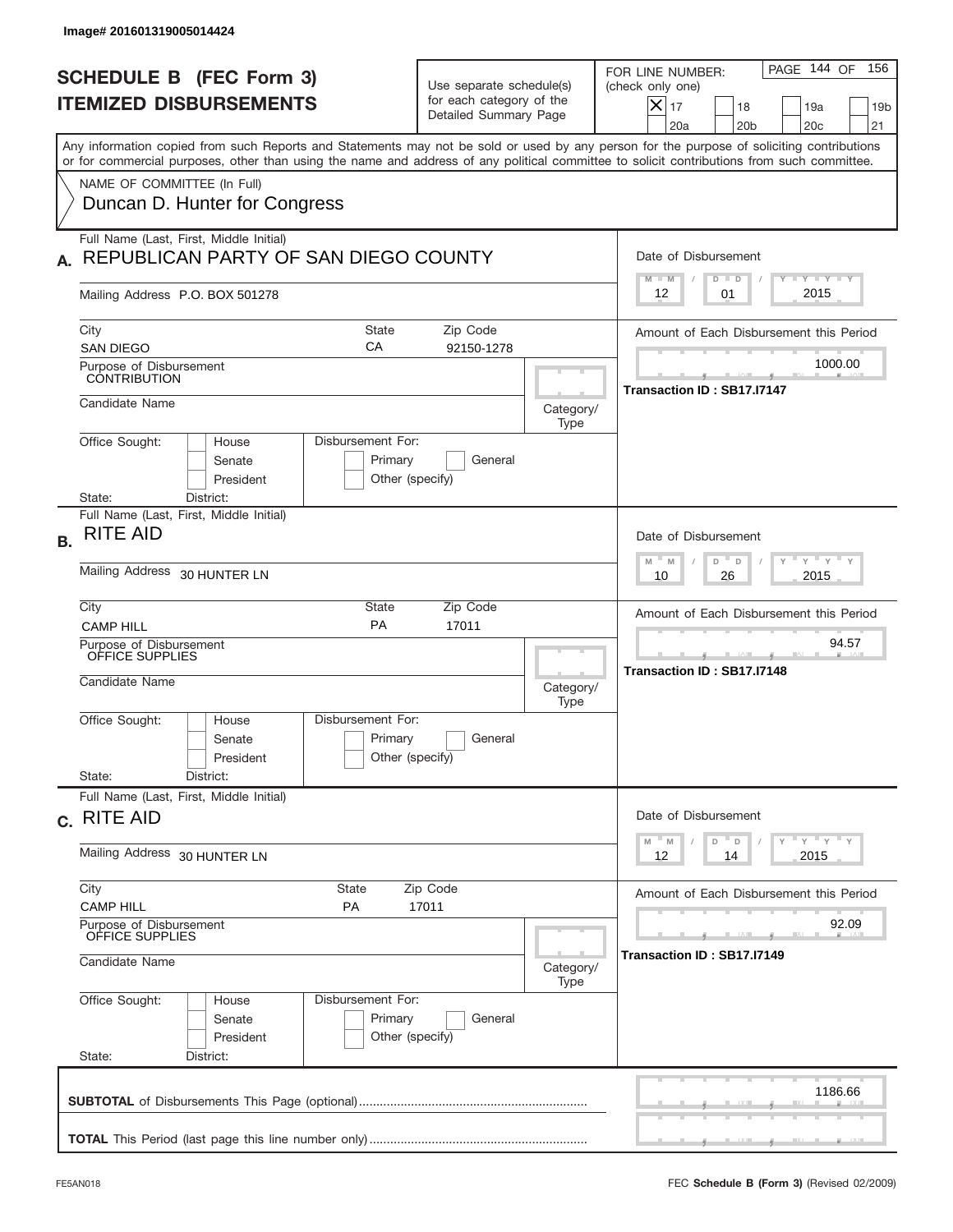| Image# 201601319005014425                                                                                                                                                                                                                                                               |                                                                               |                   |                                                                                                                                                                 |  |
|-----------------------------------------------------------------------------------------------------------------------------------------------------------------------------------------------------------------------------------------------------------------------------------------|-------------------------------------------------------------------------------|-------------------|-----------------------------------------------------------------------------------------------------------------------------------------------------------------|--|
| <b>SCHEDULE B (FEC Form 3)</b><br><b>ITEMIZED DISBURSEMENTS</b>                                                                                                                                                                                                                         | Use separate schedule(s)<br>for each category of the<br>Detailed Summary Page |                   | 156<br>PAGE 145 OF<br>FOR LINE NUMBER:<br>(check only one)<br>$\times$<br>17<br>18<br>19a<br>19 <sub>b</sub><br>20a<br>20 <sub>b</sub><br>20 <sub>c</sub><br>21 |  |
| Any information copied from such Reports and Statements may not be sold or used by any person for the purpose of soliciting contributions<br>or for commercial purposes, other than using the name and address of any political committee to solicit contributions from such committee. |                                                                               |                   |                                                                                                                                                                 |  |
| NAME OF COMMITTEE (In Full)<br>Duncan D. Hunter for Congress                                                                                                                                                                                                                            |                                                                               |                   |                                                                                                                                                                 |  |
| Full Name (Last, First, Middle Initial)<br><b>RUBIO'S</b><br>А.                                                                                                                                                                                                                         |                                                                               |                   | Date of Disbursement                                                                                                                                            |  |
| Mailing Address 5500 GROSSMONT CENTER DR.                                                                                                                                                                                                                                               |                                                                               |                   | $T - Y$ $T - Y$<br>$M - M$<br>$D$ $D$<br>2015<br>19<br>11                                                                                                       |  |
| City<br><b>LA MESA</b>                                                                                                                                                                                                                                                                  | State<br>Zip Code<br>CA<br>91942                                              |                   | Amount of Each Disbursement this Period                                                                                                                         |  |
| Purpose of Disbursement<br>FOOD/BEVERAGES                                                                                                                                                                                                                                               |                                                                               |                   | 40.44<br>Transaction ID: SB17.I7150                                                                                                                             |  |
| Candidate Name                                                                                                                                                                                                                                                                          |                                                                               | Category/<br>Type |                                                                                                                                                                 |  |
| Office Sought:<br>House<br>Senate<br>President                                                                                                                                                                                                                                          | Disbursement For:<br>Primary<br>General<br>Other (specify)                    |                   |                                                                                                                                                                 |  |
| State:<br>District:<br>Full Name (Last, First, Middle Initial)<br>SAN MARCOS CHAMBER OF COMMERCE<br><b>B.</b>                                                                                                                                                                           |                                                                               |                   | Date of Disbursement                                                                                                                                            |  |
| <b>Mailing Address</b><br>904 W SAN MARCOS BLVD_X000D_STE 1<br><b>STE 10</b>                                                                                                                                                                                                            | $M - M$<br>≡ γ ≡ γ ≡<br>D<br>D<br>2015<br>10<br>20                            |                   |                                                                                                                                                                 |  |
| City<br><b>SAN MARCOS</b>                                                                                                                                                                                                                                                               | State<br>Zip Code<br>CA<br>92078-1118                                         |                   | Amount of Each Disbursement this Period                                                                                                                         |  |
| Purpose of Disbursement<br>MEMBERSHIP<br>Candidate Name                                                                                                                                                                                                                                 |                                                                               | Category/<br>Type | 249.00<br>Transaction ID: SB17.I7152                                                                                                                            |  |
| Office Sought:<br>House<br>Senate<br>President                                                                                                                                                                                                                                          | Disbursement For:<br>Primary<br>General<br>Other (specify)                    |                   |                                                                                                                                                                 |  |
| State:<br>District:<br>Full Name (Last, First, Middle Initial)                                                                                                                                                                                                                          |                                                                               |                   |                                                                                                                                                                 |  |
| c. SHELL OIL CO                                                                                                                                                                                                                                                                         |                                                                               |                   | Date of Disbursement<br>$\gamma$ $\gamma$ $\gamma$ $\gamma$ $\gamma$<br>M<br>D<br>M<br>D                                                                        |  |
| Mailing Address 910 LOUISIANA ST                                                                                                                                                                                                                                                        |                                                                               |                   | 2015<br>10<br>28                                                                                                                                                |  |
| City<br>State<br><b>HOUSTON</b><br>ТX                                                                                                                                                                                                                                                   | Zip Code<br>77002-4916                                                        |                   | Amount of Each Disbursement this Period                                                                                                                         |  |
| GÁS<br>Candidate Name                                                                                                                                                                                                                                                                   | Purpose of Disbursement                                                       |                   |                                                                                                                                                                 |  |
| Office Sought:<br>House<br>Senate<br>President<br>State:<br>District:                                                                                                                                                                                                                   | Disbursement For:<br>Primary<br>General<br>Other (specify)                    | Category/<br>Type |                                                                                                                                                                 |  |
|                                                                                                                                                                                                                                                                                         |                                                                               |                   | 325.20                                                                                                                                                          |  |
|                                                                                                                                                                                                                                                                                         |                                                                               |                   |                                                                                                                                                                 |  |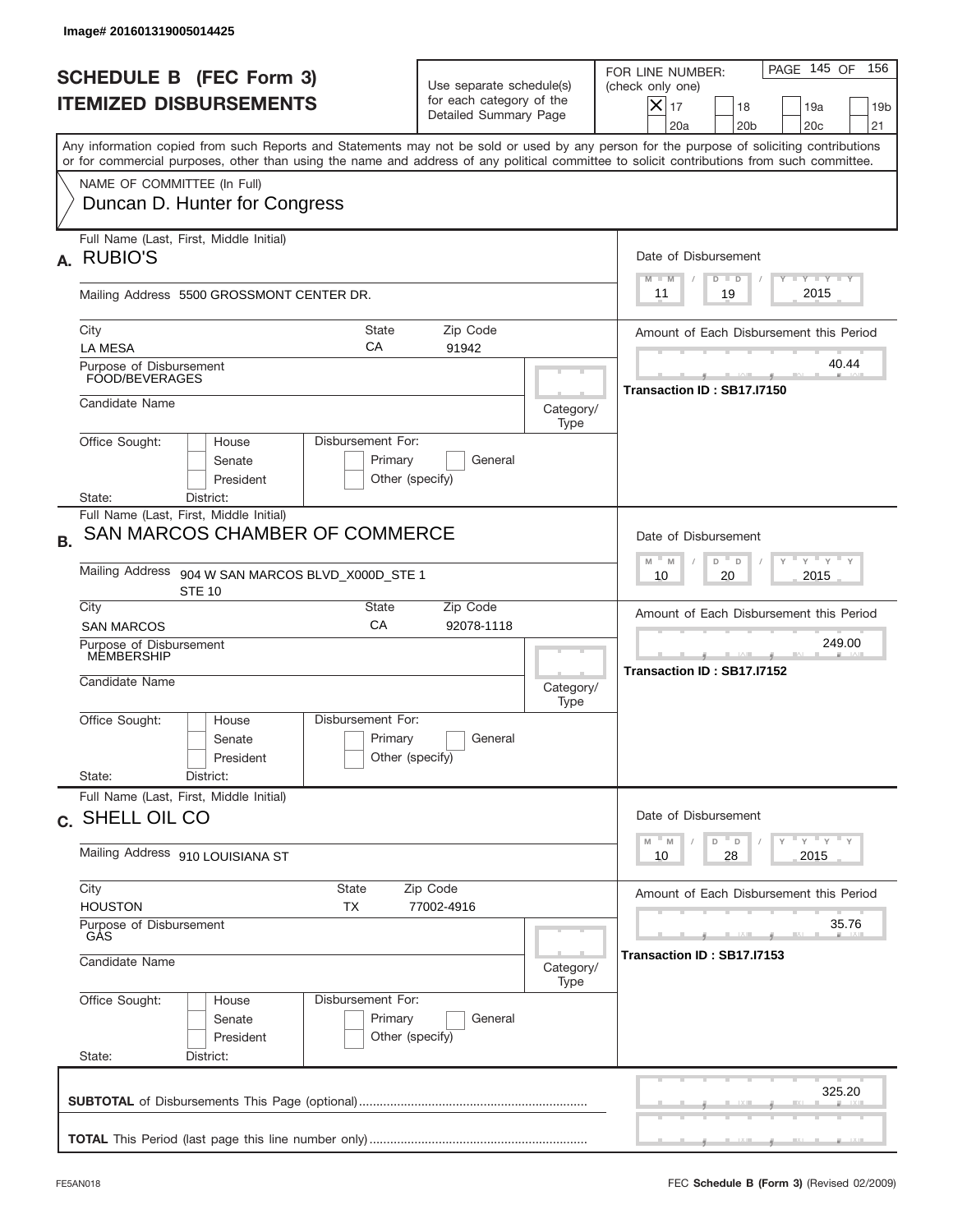|           | Image# 201601319005014426                                             |                                                                          |                                                                               |                   |                                                                                                                                                                                                                                                                                         |
|-----------|-----------------------------------------------------------------------|--------------------------------------------------------------------------|-------------------------------------------------------------------------------|-------------------|-----------------------------------------------------------------------------------------------------------------------------------------------------------------------------------------------------------------------------------------------------------------------------------------|
|           | <b>SCHEDULE B (FEC Form 3)</b><br><b>ITEMIZED DISBURSEMENTS</b>       |                                                                          | Use separate schedule(s)<br>for each category of the<br>Detailed Summary Page |                   | PAGE 146 OF<br>156<br>FOR LINE NUMBER:<br>(check only one)<br>$X _{17}$<br>18<br>19a<br>19 <sub>b</sub><br>20 <sub>c</sub><br>20a<br>20 <sub>b</sub><br>21                                                                                                                              |
|           |                                                                       |                                                                          |                                                                               |                   | Any information copied from such Reports and Statements may not be sold or used by any person for the purpose of soliciting contributions<br>or for commercial purposes, other than using the name and address of any political committee to solicit contributions from such committee. |
|           | NAME OF COMMITTEE (In Full)<br>Duncan D. Hunter for Congress          |                                                                          |                                                                               |                   |                                                                                                                                                                                                                                                                                         |
| А.        | Full Name (Last, First, Middle Initial)<br>SHELL OIL CO               |                                                                          |                                                                               |                   | Date of Disbursement<br><b>TANK TANK</b><br>$M - M$<br>$D$ $D$                                                                                                                                                                                                                          |
|           | Mailing Address 910 LOUISIANA ST                                      |                                                                          |                                                                               |                   | 2015<br>05<br>11                                                                                                                                                                                                                                                                        |
|           | City<br><b>HOUSTON</b><br>Purpose of Disbursement                     | State<br>ТX                                                              | Zip Code<br>77002-4916                                                        |                   | Amount of Each Disbursement this Period<br>32.69                                                                                                                                                                                                                                        |
|           | GAS<br>Candidate Name                                                 |                                                                          |                                                                               | Category/         | Transaction ID: SB17.I7154                                                                                                                                                                                                                                                              |
|           | Office Sought:<br>House<br>Senate<br>President<br>State:<br>District: | Disbursement For:<br>Primary<br>Other (specify)                          | General                                                                       | Type              |                                                                                                                                                                                                                                                                                         |
| <b>B.</b> | Full Name (Last, First, Middle Initial)<br>SHELL OIL CO               |                                                                          |                                                                               |                   | Date of Disbursement<br>$-\gamma + \gamma - \gamma$<br>$M - M$<br>D<br>$\Box$                                                                                                                                                                                                           |
|           | Mailing Address 910 LOUISIANA ST<br>City                              | State                                                                    | Zip Code                                                                      |                   | 2015<br>12<br>04<br>Amount of Each Disbursement this Period                                                                                                                                                                                                                             |
|           | <b>HOUSTON</b><br>Purpose of Disbursement<br>GÀS<br>Candidate Name    | <b>TX</b>                                                                | 77002-4916                                                                    | Category/<br>Type | 53.11<br>Transaction ID: SB17.I7155                                                                                                                                                                                                                                                     |
|           | Office Sought:<br>House<br>Senate<br>President<br>State:<br>District: | Disbursement For:<br>Primary<br>Other (specify)                          | General                                                                       |                   |                                                                                                                                                                                                                                                                                         |
|           | Full Name (Last, First, Middle Initial)<br>c. SHELL OIL CO            |                                                                          |                                                                               |                   | Date of Disbursement                                                                                                                                                                                                                                                                    |
|           | Mailing Address 910 LOUISIANA ST                                      | $Y$ $Y$ $Y$ $Y$ $Y$<br>$-M$<br>$\mathbb M$<br>D<br>D<br>2015<br>12<br>11 |                                                                               |                   |                                                                                                                                                                                                                                                                                         |
|           | City<br><b>HOUSTON</b>                                                | State<br>ТX                                                              | Zip Code<br>77002-4916                                                        |                   | Amount of Each Disbursement this Period                                                                                                                                                                                                                                                 |
|           | Purpose of Disbursement<br>GÅS<br>Candidate Name                      |                                                                          |                                                                               |                   | 53.09<br>Transaction ID : SB17.I7156                                                                                                                                                                                                                                                    |
|           | Office Sought:<br>House<br>Senate<br>President<br>State:<br>District: | Disbursement For:<br>Primary<br>Other (specify)                          | General                                                                       | Type              |                                                                                                                                                                                                                                                                                         |
|           |                                                                       |                                                                          |                                                                               |                   | 138.89                                                                                                                                                                                                                                                                                  |
|           |                                                                       |                                                                          |                                                                               |                   |                                                                                                                                                                                                                                                                                         |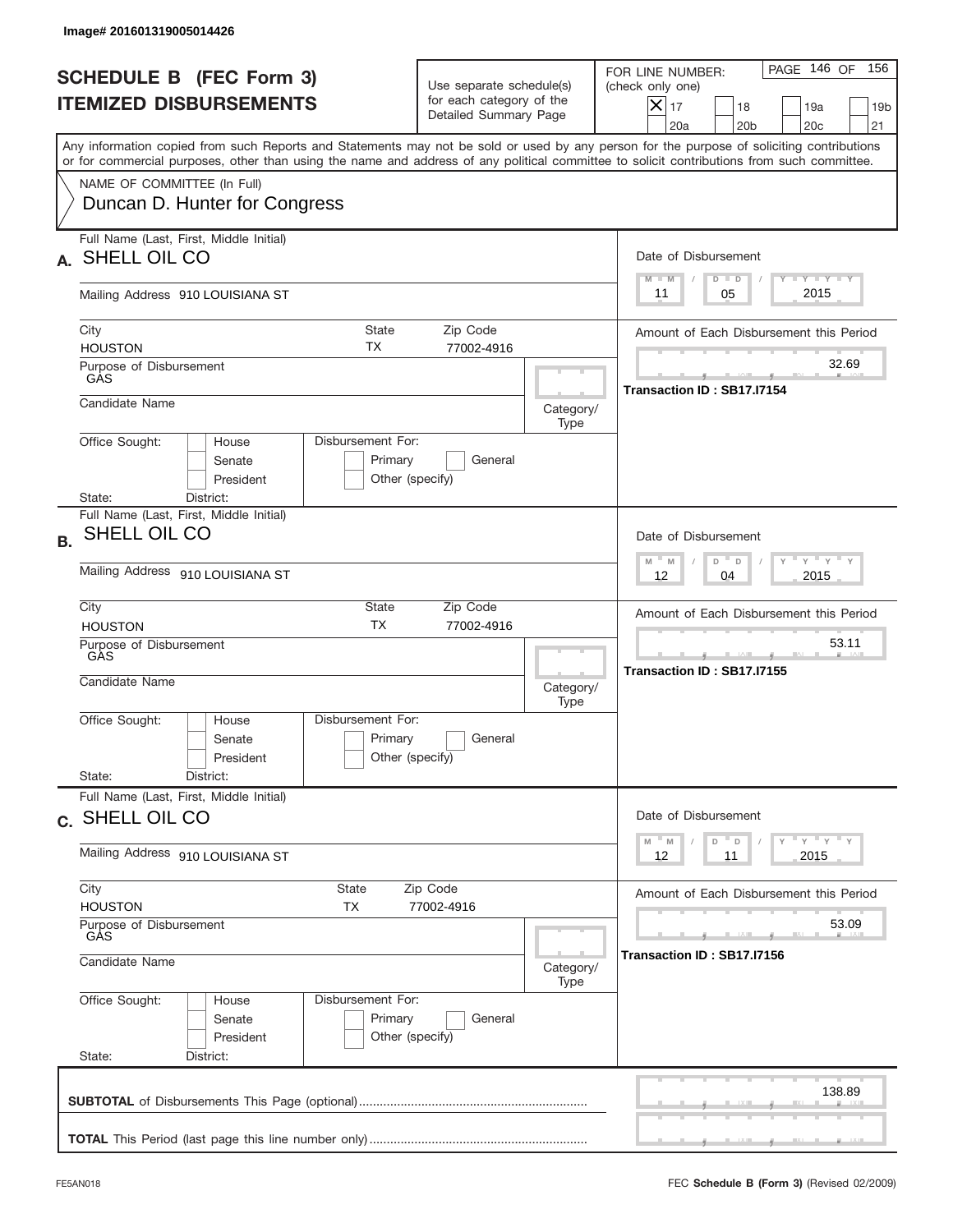| Image# 201601319005014427                                             |                                                 |                                                                               |                                         |                                                                                                                                                                                                                                                                                         |  |
|-----------------------------------------------------------------------|-------------------------------------------------|-------------------------------------------------------------------------------|-----------------------------------------|-----------------------------------------------------------------------------------------------------------------------------------------------------------------------------------------------------------------------------------------------------------------------------------------|--|
| <b>SCHEDULE B (FEC Form 3)</b><br><b>ITEMIZED DISBURSEMENTS</b>       |                                                 | Use separate schedule(s)<br>for each category of the<br>Detailed Summary Page |                                         | PAGE 147 OF<br>156<br>FOR LINE NUMBER:<br>(check only one)<br>$X _{17}$<br>18<br>19a<br>19 <sub>b</sub><br>20a<br>20 <sub>b</sub><br>20 <sub>c</sub><br>21                                                                                                                              |  |
| NAME OF COMMITTEE (In Full)                                           |                                                 |                                                                               |                                         | Any information copied from such Reports and Statements may not be sold or used by any person for the purpose of soliciting contributions<br>or for commercial purposes, other than using the name and address of any political committee to solicit contributions from such committee. |  |
| Duncan D. Hunter for Congress                                         |                                                 |                                                                               |                                         |                                                                                                                                                                                                                                                                                         |  |
| Full Name (Last, First, Middle Initial)<br>SHELL OIL CO<br>А.         |                                                 |                                                                               |                                         | Date of Disbursement<br>Y I Y I Y I Y<br>$M - M$<br>$D$ $D$                                                                                                                                                                                                                             |  |
| Mailing Address 910 LOUISIANA ST                                      |                                                 |                                                                               |                                         | 2015<br>18<br>12                                                                                                                                                                                                                                                                        |  |
| City<br><b>HOUSTON</b>                                                | State<br>ТX                                     |                                                                               | Amount of Each Disbursement this Period |                                                                                                                                                                                                                                                                                         |  |
| Purpose of Disbursement<br>GAS                                        |                                                 |                                                                               |                                         | 52.37<br>Transaction ID: SB17.I7157                                                                                                                                                                                                                                                     |  |
| Candidate Name                                                        |                                                 |                                                                               | Category/<br>Type                       |                                                                                                                                                                                                                                                                                         |  |
| Office Sought:<br>House<br>Senate<br>President<br>State:<br>District: | Disbursement For:<br>Primary<br>Other (specify) | General                                                                       |                                         |                                                                                                                                                                                                                                                                                         |  |
| Full Name (Last, First, Middle Initial)<br>SHELL OIL CO<br><b>B.</b>  |                                                 |                                                                               |                                         | Date of Disbursement<br>$\gamma$ $\gamma$ $\gamma$ $\gamma$ $\gamma$<br>$M - M$<br>D<br>$\mathsf D$                                                                                                                                                                                     |  |
| Mailing Address 910 LOUISIANA ST                                      |                                                 |                                                                               |                                         |                                                                                                                                                                                                                                                                                         |  |
| City<br><b>HOUSTON</b>                                                | State<br><b>TX</b>                              | Zip Code<br>77002-4916                                                        |                                         | Amount of Each Disbursement this Period<br>24.83                                                                                                                                                                                                                                        |  |
| Purpose of Disbursement<br>GÀS<br>Candidate Name                      |                                                 |                                                                               | Category/<br>Type                       | Transaction ID: SB17.I7158                                                                                                                                                                                                                                                              |  |
| Office Sought:<br>House<br>Senate<br>President                        | Disbursement For:<br>Primary<br>Other (specify) | General                                                                       |                                         |                                                                                                                                                                                                                                                                                         |  |
| State:<br>District:<br>Full Name (Last, First, Middle Initial)        |                                                 |                                                                               |                                         | Date of Disbursement                                                                                                                                                                                                                                                                    |  |
| c. SHELL OIL CO<br>Mailing Address 910 LOUISIANA ST                   |                                                 |                                                                               |                                         | ү" ү" ү" ү<br>$-M$<br>D<br>M<br>$\mathsf D$<br>2015<br>12<br>21                                                                                                                                                                                                                         |  |
| City<br><b>HOUSTON</b>                                                | State<br>TX                                     | Zip Code<br>77002-4916                                                        |                                         | Amount of Each Disbursement this Period                                                                                                                                                                                                                                                 |  |
| Purpose of Disbursement<br>GÁS                                        |                                                 |                                                                               | 57.95                                   |                                                                                                                                                                                                                                                                                         |  |
| Candidate Name                                                        |                                                 | Category/<br>Type                                                             | Transaction ID: SB17.I7159              |                                                                                                                                                                                                                                                                                         |  |
| Office Sought:<br>House<br>Senate<br>President<br>State:<br>District: | Disbursement For:<br>Primary<br>Other (specify) | General                                                                       |                                         |                                                                                                                                                                                                                                                                                         |  |
|                                                                       |                                                 |                                                                               |                                         | 135.15                                                                                                                                                                                                                                                                                  |  |
|                                                                       |                                                 |                                                                               |                                         |                                                                                                                                                                                                                                                                                         |  |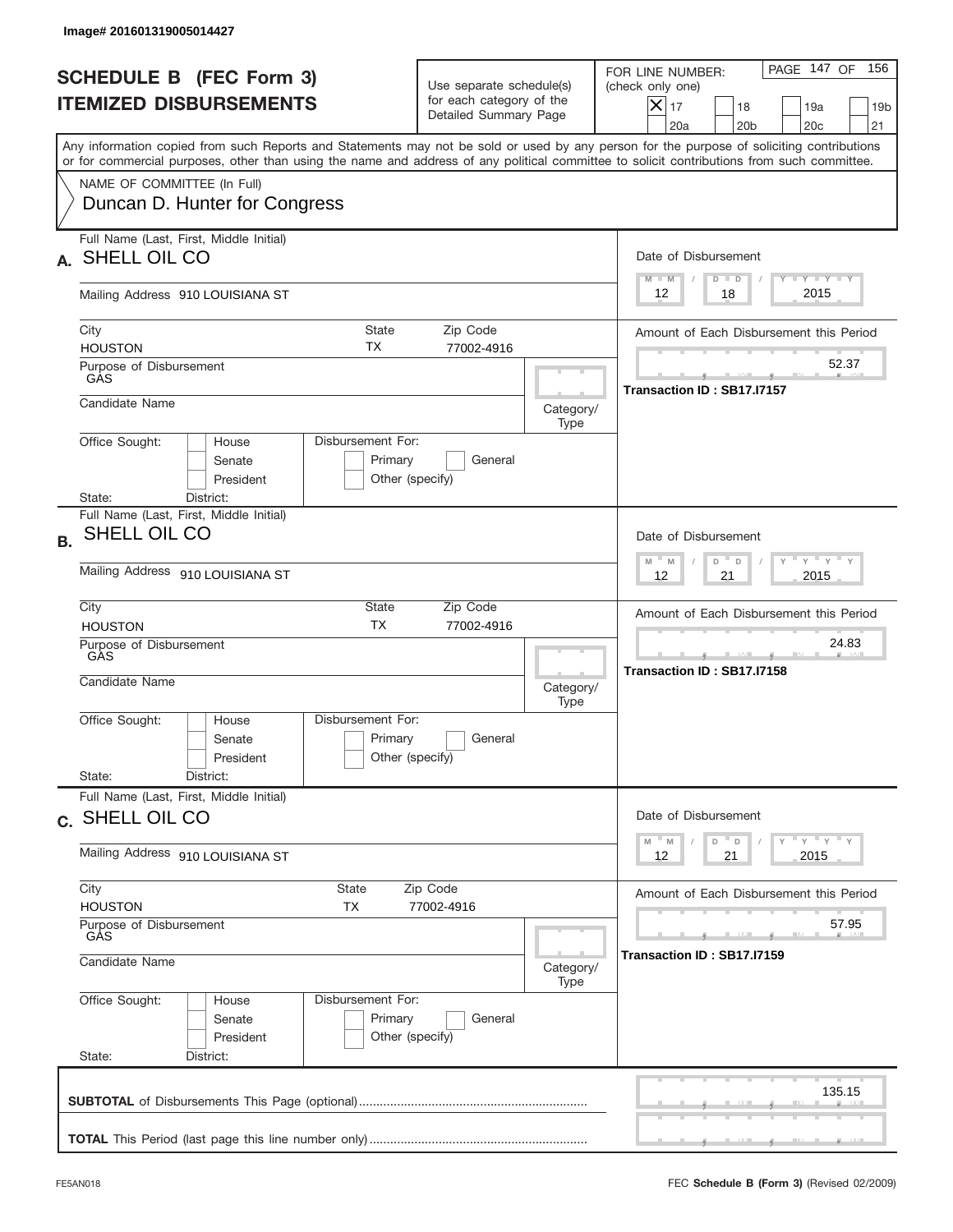|           | Image# 201601319005014428                                                                                                                  |                                                                           |                                                                               |                   |                                                                                                                                                            |
|-----------|--------------------------------------------------------------------------------------------------------------------------------------------|---------------------------------------------------------------------------|-------------------------------------------------------------------------------|-------------------|------------------------------------------------------------------------------------------------------------------------------------------------------------|
|           | <b>SCHEDULE B (FEC Form 3)</b><br><b>ITEMIZED DISBURSEMENTS</b>                                                                            |                                                                           | Use separate schedule(s)<br>for each category of the<br>Detailed Summary Page |                   | 156<br>PAGE 148 OF<br>FOR LINE NUMBER:<br>(check only one)<br>$X _{17}$<br>18<br>19a<br>19 <sub>b</sub><br>20 <sub>c</sub><br>20a<br>20 <sub>b</sub><br>21 |
|           | or for commercial purposes, other than using the name and address of any political committee to solicit contributions from such committee. |                                                                           |                                                                               |                   | Any information copied from such Reports and Statements may not be sold or used by any person for the purpose of soliciting contributions                  |
|           | NAME OF COMMITTEE (In Full)<br>Duncan D. Hunter for Congress                                                                               |                                                                           |                                                                               |                   |                                                                                                                                                            |
| А.        | Full Name (Last, First, Middle Initial)<br>SHELL OIL CO                                                                                    |                                                                           |                                                                               |                   | Date of Disbursement<br>$T$ $Y$ $T$ $Y$ $T$ $Y$<br>$M - M$<br>$D$ $D$                                                                                      |
|           | Mailing Address 910 LOUISIANA ST                                                                                                           |                                                                           |                                                                               |                   | 2015<br>28<br>12                                                                                                                                           |
|           | City<br><b>HOUSTON</b><br>Purpose of Disbursement                                                                                          | State<br>ТX                                                               | Zip Code<br>77002-4916                                                        |                   | Amount of Each Disbursement this Period<br>65.44                                                                                                           |
|           | GAS<br>Candidate Name                                                                                                                      |                                                                           |                                                                               |                   | Transaction ID: SB17.I7160                                                                                                                                 |
|           | Office Sought:<br>House                                                                                                                    | Disbursement For:                                                         |                                                                               | Category/<br>Type |                                                                                                                                                            |
|           | Senate<br>President<br>State:<br>District:                                                                                                 | Primary<br>Other (specify)                                                | General                                                                       |                   |                                                                                                                                                            |
| <b>B.</b> | Full Name (Last, First, Middle Initial)<br>SHELL OIL CO                                                                                    |                                                                           |                                                                               |                   | Date of Disbursement                                                                                                                                       |
|           | Mailing Address 910 LOUISIANA ST                                                                                                           | $-\gamma + \gamma - \gamma$<br>$M - M$<br>D<br>$\Box$<br>30<br>2015<br>12 |                                                                               |                   |                                                                                                                                                            |
|           | City<br><b>HOUSTON</b>                                                                                                                     | State<br><b>TX</b>                                                        | Zip Code<br>77002-4916                                                        |                   | Amount of Each Disbursement this Period                                                                                                                    |
|           | Purpose of Disbursement<br>GÀS<br>Candidate Name                                                                                           |                                                                           |                                                                               | Category/<br>Type | 12.58<br>__<br>Transaction ID: SB17.I7161                                                                                                                  |
|           | Office Sought:<br>House<br>Senate<br>President                                                                                             | Disbursement For:<br>Primary<br>Other (specify)                           | General                                                                       |                   |                                                                                                                                                            |
|           | State:<br>District:<br>Full Name (Last, First, Middle Initial)                                                                             |                                                                           |                                                                               |                   |                                                                                                                                                            |
|           | c. SHELL OIL CO                                                                                                                            |                                                                           |                                                                               |                   | Date of Disbursement<br>$Y$ $Y$ $Y$ $Y$ $Y$<br>$-M$<br>D<br>M<br>D                                                                                         |
|           | Mailing Address 910 LOUISIANA ST                                                                                                           | 31<br>2015<br>12                                                          |                                                                               |                   |                                                                                                                                                            |
|           | City<br>State<br><b>HOUSTON</b><br>ТX                                                                                                      |                                                                           | Zip Code<br>77002-4916                                                        |                   | Amount of Each Disbursement this Period                                                                                                                    |
|           | Purpose of Disbursement<br>GÅS<br>Candidate Name                                                                                           | Category/                                                                 | 52.38<br>Transaction ID : SB17.I7162                                          |                   |                                                                                                                                                            |
|           | Office Sought:<br>House<br>Senate<br>President<br>State:<br>District:                                                                      | Disbursement For:<br>Primary<br>Other (specify)                           | General                                                                       | Type              |                                                                                                                                                            |
|           |                                                                                                                                            |                                                                           |                                                                               |                   | 130.40                                                                                                                                                     |
|           |                                                                                                                                            |                                                                           |                                                                               |                   |                                                                                                                                                            |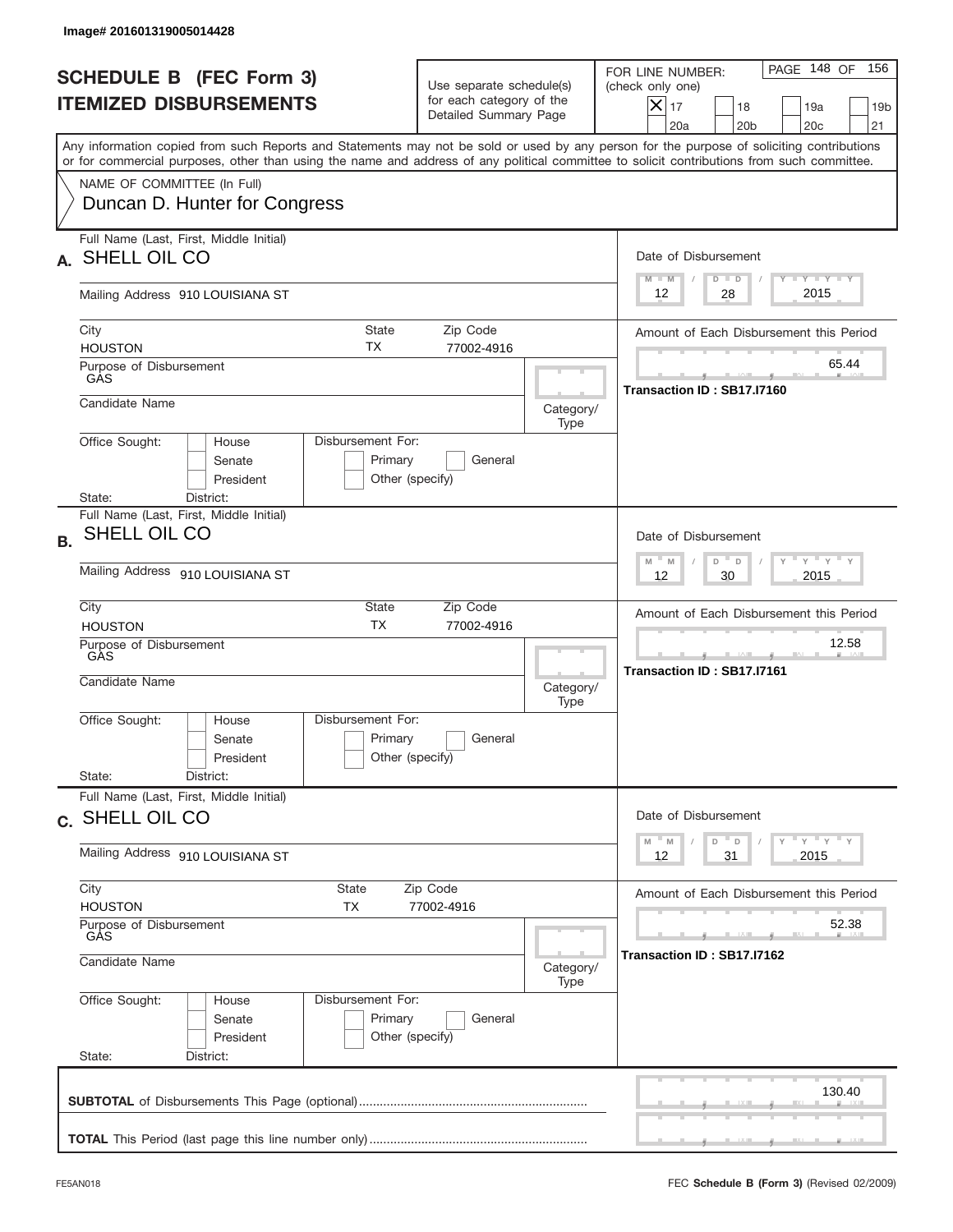|           | Image# 201601319005014429                                                                                                                                                                                                                                                               |                                                                               |                   |                                                                                                                                                                 |
|-----------|-----------------------------------------------------------------------------------------------------------------------------------------------------------------------------------------------------------------------------------------------------------------------------------------|-------------------------------------------------------------------------------|-------------------|-----------------------------------------------------------------------------------------------------------------------------------------------------------------|
|           | <b>SCHEDULE B (FEC Form 3)</b><br><b>ITEMIZED DISBURSEMENTS</b>                                                                                                                                                                                                                         | Use separate schedule(s)<br>for each category of the<br>Detailed Summary Page |                   | PAGE 149 OF<br>156<br>FOR LINE NUMBER:<br>(check only one)<br>$\times$<br>17<br>18<br>19 <sub>b</sub><br>19a<br>20a<br>20 <sub>b</sub><br>20 <sub>c</sub><br>21 |
|           | Any information copied from such Reports and Statements may not be sold or used by any person for the purpose of soliciting contributions<br>or for commercial purposes, other than using the name and address of any political committee to solicit contributions from such committee. |                                                                               |                   |                                                                                                                                                                 |
|           | NAME OF COMMITTEE (In Full)<br>Duncan D. Hunter for Congress                                                                                                                                                                                                                            |                                                                               |                   |                                                                                                                                                                 |
|           | Full Name (Last, First, Middle Initial)<br>ST. MADELEINE SOPHIE'S CENTER                                                                                                                                                                                                                |                                                                               |                   | Date of Disbursement<br>Y FY FY FY<br>$M - M$<br>$D$ $D$                                                                                                        |
|           | Mailing Address 2119 E MADISON AVE                                                                                                                                                                                                                                                      |                                                                               |                   | 2015<br>12<br>01                                                                                                                                                |
|           | City<br><b>State</b><br>СA                                                                                                                                                                                                                                                              | Zip Code                                                                      |                   | Amount of Each Disbursement this Period                                                                                                                         |
|           | <b>EL CAJON</b><br>Purpose of Disbursement<br><b>CONTRIBUTION</b>                                                                                                                                                                                                                       | 92019                                                                         |                   | 300.00<br>Transaction ID: SB17.I7163                                                                                                                            |
|           | Candidate Name                                                                                                                                                                                                                                                                          |                                                                               | Category/<br>Type |                                                                                                                                                                 |
|           | Disbursement For:<br>Office Sought:<br>House<br>Primary<br>Senate<br>President<br>Other (specify)<br>District:<br>State:                                                                                                                                                                | General                                                                       |                   |                                                                                                                                                                 |
| <b>B.</b> | Full Name (Last, First, Middle Initial)<br>TARGET                                                                                                                                                                                                                                       |                                                                               |                   | Date of Disbursement                                                                                                                                            |
|           | <b>Mailing Address</b><br>1000 NICOLLET MALL                                                                                                                                                                                                                                            |                                                                               |                   | $-\gamma + \gamma - \gamma$<br>$-M$<br>D <sup>"</sup><br>M<br>D<br>2015<br>12<br>28                                                                             |
|           | City<br>State<br><b>MN</b><br><b>MINNEAPOLIS</b>                                                                                                                                                                                                                                        | Zip Code<br>55403-2542                                                        |                   | Amount of Each Disbursement this Period                                                                                                                         |
|           | Purpose of Disbursement<br>OFFICE SUPPLIES<br>Candidate Name                                                                                                                                                                                                                            |                                                                               | Category/<br>Type | 422.08<br>Transaction ID: SB17.I7165                                                                                                                            |
|           | Disbursement For:<br>Office Sought:<br>House<br>Primary<br>Senate<br>Other (specify)<br>President<br>State:<br>District:                                                                                                                                                                | General                                                                       |                   |                                                                                                                                                                 |
|           | Full Name (Last, First, Middle Initial)<br>C. THE GULA GRAHAM GROUP                                                                                                                                                                                                                     |                                                                               |                   | Date of Disbursement                                                                                                                                            |
|           | Mailing Address<br>499 S CAPITOL ST SW STE 420<br><b>STE 420</b>                                                                                                                                                                                                                        |                                                                               |                   | ү "ү "ү "ү<br>$\overline{\phantom{a}}$ D<br>$\mathbb M$<br>$\mathbb M$<br>D<br>2015<br>11<br>24                                                                 |
|           | City<br>State<br><b>WASHINGTON</b><br>DC                                                                                                                                                                                                                                                | Zip Code<br>20003-4027                                                        |                   | Amount of Each Disbursement this Period                                                                                                                         |
|           | Purpose of Disbursement<br><b>FUNDRAISING CONSULTING</b><br>Candidate Name                                                                                                                                                                                                              |                                                                               | Category/<br>Type | 8567.23<br>Transaction ID: SB17.I7166                                                                                                                           |
|           | Office Sought:<br>Disbursement For:<br>House<br>Primary<br>Senate<br>Other (specify)<br>President<br>State:<br>District:                                                                                                                                                                | General                                                                       |                   |                                                                                                                                                                 |
|           |                                                                                                                                                                                                                                                                                         |                                                                               |                   | 9289.31                                                                                                                                                         |
|           |                                                                                                                                                                                                                                                                                         |                                                                               |                   |                                                                                                                                                                 |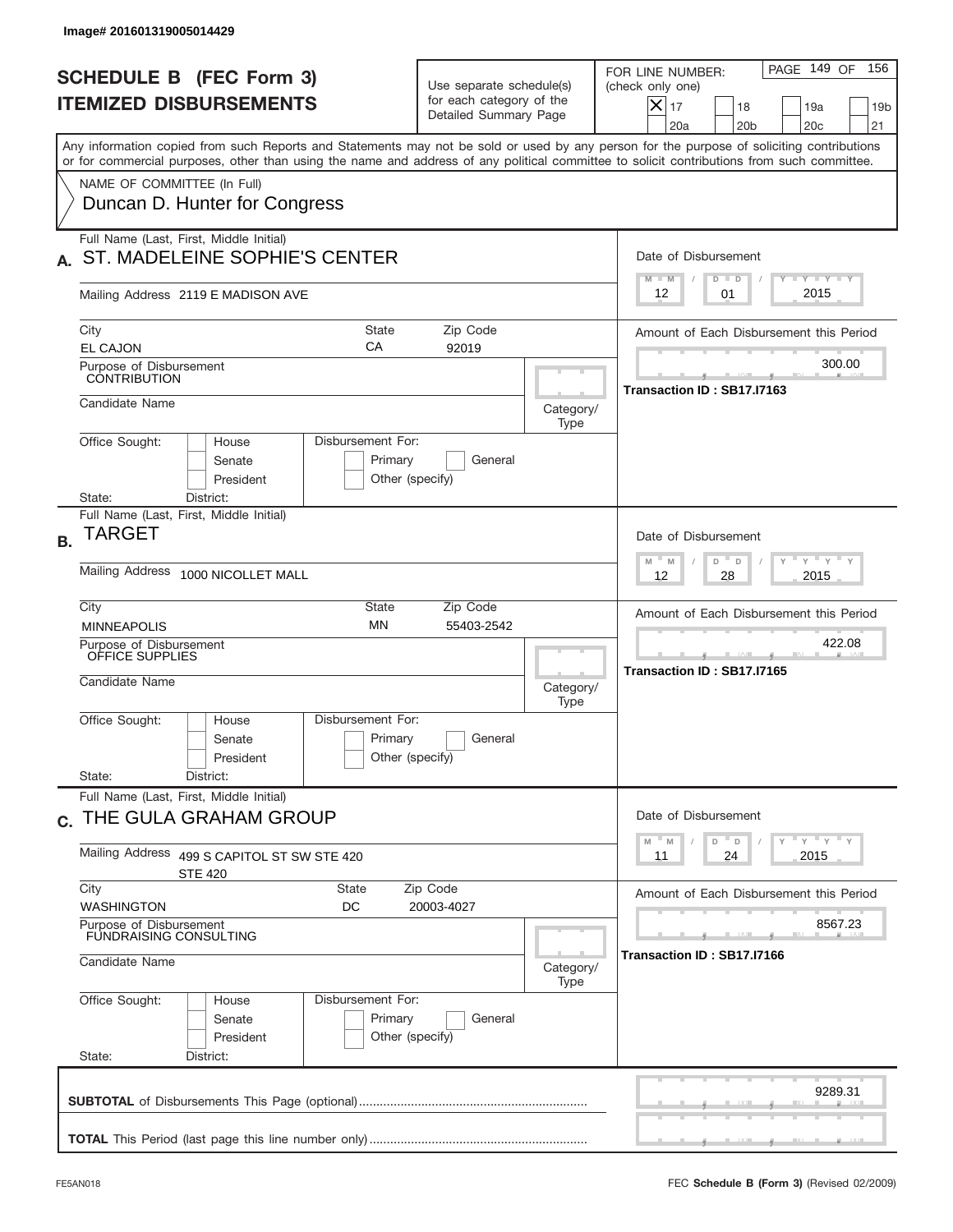| Image# 201601319005014430                                                                                                                                                                                                                                                                                                                               |                                                                               |                   |                                                                                                                                                |
|---------------------------------------------------------------------------------------------------------------------------------------------------------------------------------------------------------------------------------------------------------------------------------------------------------------------------------------------------------|-------------------------------------------------------------------------------|-------------------|------------------------------------------------------------------------------------------------------------------------------------------------|
| <b>SCHEDULE B (FEC Form 3)</b><br><b>ITEMIZED DISBURSEMENTS</b>                                                                                                                                                                                                                                                                                         | Use separate schedule(s)<br>for each category of the<br>Detailed Summary Page |                   | PAGE 150 OF<br>156<br>FOR LINE NUMBER:<br>(check only one)<br>$X _{17}$<br>18<br>19 <sub>b</sub><br>19a<br>20a<br>20 <sub>b</sub><br>20c<br>21 |
| Any information copied from such Reports and Statements may not be sold or used by any person for the purpose of soliciting contributions<br>or for commercial purposes, other than using the name and address of any political committee to solicit contributions from such committee.<br>NAME OF COMMITTEE (In Full)<br>Duncan D. Hunter for Congress |                                                                               |                   |                                                                                                                                                |
| Full Name (Last, First, Middle Initial)<br>THE GULA GRAHAM GROUP<br>Mailing Address 499 S CAPITOL ST SW STE 420                                                                                                                                                                                                                                         |                                                                               |                   | Date of Disbursement<br>Y FY FY FY<br>$D$ $D$<br>$M - M$<br>2015<br>24<br>11                                                                   |
| <b>STE 420</b><br>City<br>State<br>DC<br><b>WASHINGTON</b><br>Purpose of Disbursement<br>FUNDRAISING CONSULTANT EXPENSES<br>Candidate Name                                                                                                                                                                                                              | Zip Code<br>20003-4027                                                        |                   | Amount of Each Disbursement this Period<br>2798.90<br>Transaction ID: SB17.I7167                                                               |
| Disbursement For:<br>Office Sought:<br>House<br>Senate<br>Primary<br>President<br>District:<br>State:                                                                                                                                                                                                                                                   | General<br>Other (specify)                                                    | Category/<br>Type |                                                                                                                                                |
| Full Name (Last, First, Middle Initial)<br>THE GULA GRAHAM GROUP<br><b>B.</b><br><b>Mailing Address</b><br>499 S CAPITOL ST SW STE 420<br><b>STE 420</b>                                                                                                                                                                                                |                                                                               |                   | Date of Disbursement<br>$\cdots$ $\gamma$ $\cdots$ $\gamma$ $\cdots$ $\gamma$<br>$-M$<br>M<br>D<br>D<br>2015<br>12<br>14                       |
| City<br>State<br>DC<br><b>WASHINGTON</b><br>Purpose of Disbursement<br>FUNDRAISING CONSULTANT EXPENSES<br>Candidate Name                                                                                                                                                                                                                                | Zip Code<br>20003-4027                                                        | Category/<br>Type | Amount of Each Disbursement this Period<br>22832.47<br>Transaction ID: SB17.I7168                                                              |
| Disbursement For:<br>Office Sought:<br>House<br>Primary<br>Senate<br>President<br>State:<br>District:                                                                                                                                                                                                                                                   | General<br>Other (specify)                                                    |                   |                                                                                                                                                |
| Full Name (Last, First, Middle Initial)<br>c. THE GULA GRAHAM GROUP<br>Mailing Address<br>499 S CAPITOL ST SW STE 420<br><b>STE 420</b>                                                                                                                                                                                                                 |                                                                               |                   | Date of Disbursement<br>ү "ү "ү "ү<br>$-M$<br>M<br>D<br>D<br>2015<br>12<br>14                                                                  |
| City<br>State<br><b>WASHINGTON</b><br>DC<br>Purpose of Disbursement<br>FUNDRAISING CONSULTANT EXPENSES<br>Candidate Name                                                                                                                                                                                                                                | Zip Code<br>20003-4027                                                        | Category/<br>Type | Amount of Each Disbursement this Period<br>6308.75<br>Transaction ID: SB17.I7169                                                               |
| Office Sought:<br>Disbursement For:<br>House<br>Primary<br>Senate<br>President<br>State:<br>District:                                                                                                                                                                                                                                                   | General<br>Other (specify)                                                    |                   |                                                                                                                                                |
|                                                                                                                                                                                                                                                                                                                                                         |                                                                               |                   | 31940.12                                                                                                                                       |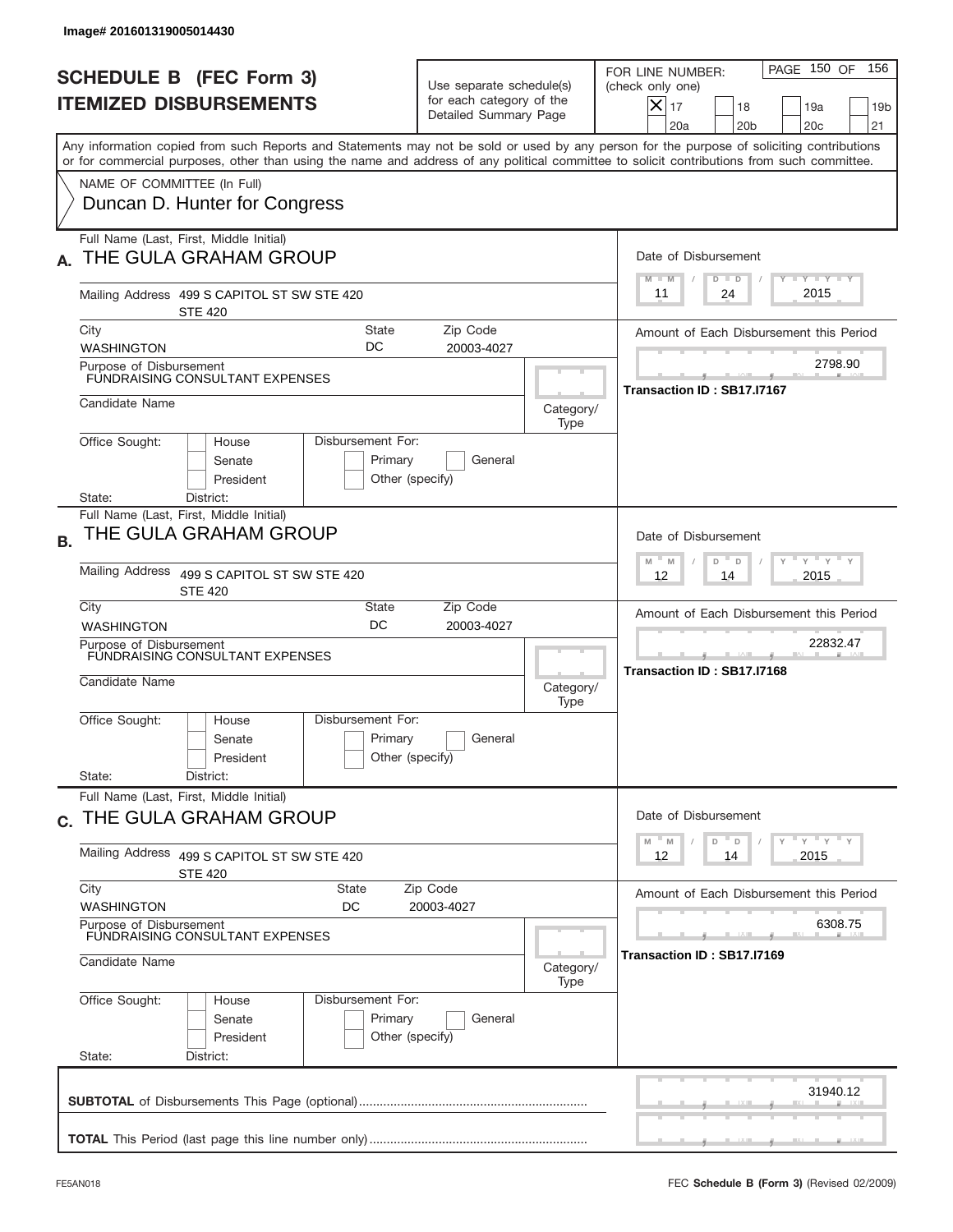|           | Image# 201601319005014431                                                                |                                                 |                                                                               |                   |                                                                                                                                                                                                                                                                                         |
|-----------|------------------------------------------------------------------------------------------|-------------------------------------------------|-------------------------------------------------------------------------------|-------------------|-----------------------------------------------------------------------------------------------------------------------------------------------------------------------------------------------------------------------------------------------------------------------------------------|
|           | <b>SCHEDULE B (FEC Form 3)</b><br><b>ITEMIZED DISBURSEMENTS</b>                          |                                                 | Use separate schedule(s)<br>for each category of the<br>Detailed Summary Page |                   | PAGE 151 OF<br>156<br>FOR LINE NUMBER:<br>(check only one)<br>$ \mathsf{X} _{17}$<br>18<br>19a<br>19 <sub>b</sub><br>20a<br>20 <sub>b</sub><br>20 <sub>c</sub><br>21                                                                                                                    |
|           | NAME OF COMMITTEE (In Full)                                                              |                                                 |                                                                               |                   | Any information copied from such Reports and Statements may not be sold or used by any person for the purpose of soliciting contributions<br>or for commercial purposes, other than using the name and address of any political committee to solicit contributions from such committee. |
|           | Duncan D. Hunter for Congress                                                            |                                                 |                                                                               |                   |                                                                                                                                                                                                                                                                                         |
| А.        | Full Name (Last, First, Middle Initial)<br><b>UNITED AIRLINES</b>                        |                                                 |                                                                               |                   | Date of Disbursement<br>Y FY FY FY<br>$M - M$<br>$D$ $D$                                                                                                                                                                                                                                |
|           | Mailing Address P.O. BOX 66100                                                           | 2015<br>23<br>11                                |                                                                               |                   |                                                                                                                                                                                                                                                                                         |
|           | City<br><b>CHICAGO</b>                                                                   | <b>State</b><br>IL                              | Zip Code<br>60666-1604                                                        |                   | Amount of Each Disbursement this Period                                                                                                                                                                                                                                                 |
|           | Purpose of Disbursement<br><b>TRAVEL</b>                                                 |                                                 |                                                                               |                   | 16.99<br>Transaction ID: SB17.I7170                                                                                                                                                                                                                                                     |
|           | Candidate Name                                                                           |                                                 |                                                                               | Category/<br>Type |                                                                                                                                                                                                                                                                                         |
|           | Office Sought:<br>House<br>Senate<br>President                                           | Disbursement For:<br>Primary<br>Other (specify) | General                                                                       |                   |                                                                                                                                                                                                                                                                                         |
| <b>B.</b> | State:<br>District:<br>Full Name (Last, First, Middle Initial)<br><b>UNITED AIRLINES</b> |                                                 |                                                                               |                   | Date of Disbursement<br>ү " ү " ү " ү<br>$M - M$<br>D<br>D                                                                                                                                                                                                                              |
|           | Mailing Address P.O. BOX 66100<br>Zip Code<br>City<br>State                              |                                                 |                                                                               |                   | 2015<br>11<br>30                                                                                                                                                                                                                                                                        |
|           | <b>CHICAGO</b>                                                                           | IL                                              | 60666-1604                                                                    |                   | Amount of Each Disbursement this Period<br>200.00                                                                                                                                                                                                                                       |
|           | Purpose of Disbursement<br>TRAVEL<br>Candidate Name                                      |                                                 |                                                                               | Category/<br>Type | __<br>Transaction ID: SB17.I7171                                                                                                                                                                                                                                                        |
|           | Office Sought:<br>House<br>Senate<br>President                                           | Disbursement For:<br>Primary<br>Other (specify) | General                                                                       |                   |                                                                                                                                                                                                                                                                                         |
|           | State:<br>District:<br>Full Name (Last, First, Middle Initial)                           |                                                 |                                                                               |                   |                                                                                                                                                                                                                                                                                         |
|           | c. UNITED AIRLINES                                                                       |                                                 |                                                                               |                   | Date of Disbursement<br>$Y$ $Y$ $Y$ $Y$ $Y$<br>$-M$<br>D<br>M<br>D                                                                                                                                                                                                                      |
|           | Mailing Address P.O. BOX 66100                                                           |                                                 |                                                                               |                   | 2015<br>11<br>30                                                                                                                                                                                                                                                                        |
|           | City<br><b>CHICAGO</b>                                                                   | State<br>IL                                     | Zip Code<br>60666-1604                                                        |                   | Amount of Each Disbursement this Period                                                                                                                                                                                                                                                 |
|           | Purpose of Disbursement<br>TRAVEL<br>Candidate Name                                      |                                                 |                                                                               | Category/         | 200.00<br>Transaction ID : SB17.I7172                                                                                                                                                                                                                                                   |
|           | Office Sought:<br>House<br>Senate<br>President<br>State:<br>District:                    | Disbursement For:<br>Primary<br>Other (specify) | General                                                                       | Type              |                                                                                                                                                                                                                                                                                         |
|           |                                                                                          |                                                 |                                                                               |                   | 416.99                                                                                                                                                                                                                                                                                  |
|           |                                                                                          |                                                 |                                                                               |                   |                                                                                                                                                                                                                                                                                         |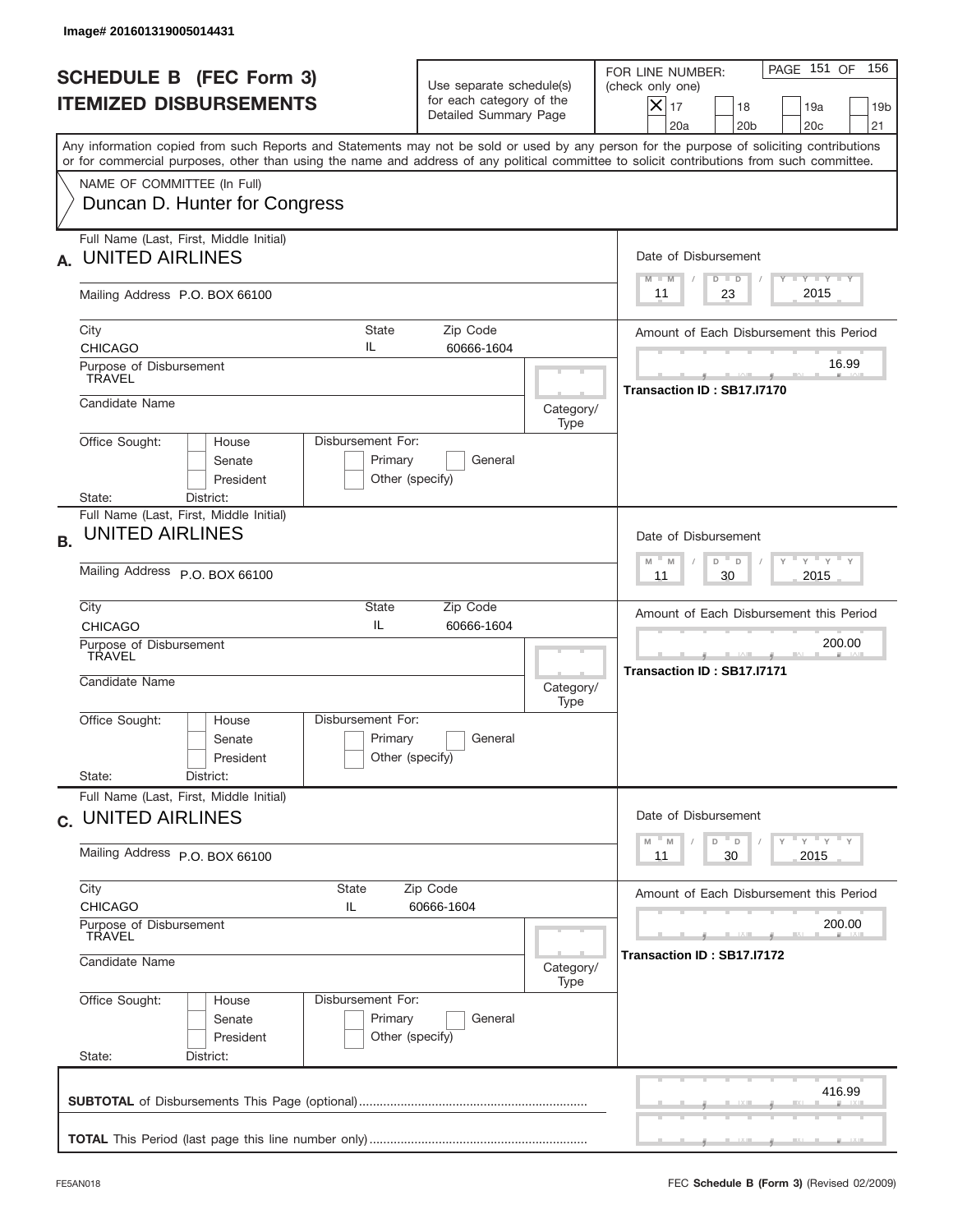|           | Image# 201601319005014432                                                                                                                                                                                                                                                               |                                                                           |                                                                               |                   |                                                                                                                                                            |
|-----------|-----------------------------------------------------------------------------------------------------------------------------------------------------------------------------------------------------------------------------------------------------------------------------------------|---------------------------------------------------------------------------|-------------------------------------------------------------------------------|-------------------|------------------------------------------------------------------------------------------------------------------------------------------------------------|
|           | <b>SCHEDULE B (FEC Form 3)</b><br><b>ITEMIZED DISBURSEMENTS</b>                                                                                                                                                                                                                         |                                                                           | Use separate schedule(s)<br>for each category of the<br>Detailed Summary Page |                   | 156<br>PAGE 152 OF<br>FOR LINE NUMBER:<br>(check only one)<br>$X _{17}$<br>18<br>19a<br>19 <sub>b</sub><br>20a<br>20 <sub>b</sub><br>20 <sub>c</sub><br>21 |
|           | Any information copied from such Reports and Statements may not be sold or used by any person for the purpose of soliciting contributions<br>or for commercial purposes, other than using the name and address of any political committee to solicit contributions from such committee. |                                                                           |                                                                               |                   |                                                                                                                                                            |
|           | NAME OF COMMITTEE (In Full)<br>Duncan D. Hunter for Congress                                                                                                                                                                                                                            |                                                                           |                                                                               |                   |                                                                                                                                                            |
| А.        | Full Name (Last, First, Middle Initial)<br><b>UNITED AIRLINES</b>                                                                                                                                                                                                                       |                                                                           |                                                                               |                   | Date of Disbursement                                                                                                                                       |
|           | Mailing Address P.O. BOX 66100                                                                                                                                                                                                                                                          |                                                                           |                                                                               |                   | $T$ $Y$ $T$ $Y$ $T$ $Y$<br>$M - M$<br>$D$ $D$<br>2015<br>30<br>11                                                                                          |
|           | City<br><b>CHICAGO</b>                                                                                                                                                                                                                                                                  | <b>State</b><br>IL                                                        | Zip Code<br>60666-1604                                                        |                   | Amount of Each Disbursement this Period                                                                                                                    |
|           | Purpose of Disbursement<br><b>TRAVEL</b>                                                                                                                                                                                                                                                |                                                                           |                                                                               |                   | 200.00<br>Transaction ID: SB17.I7173                                                                                                                       |
|           | Candidate Name                                                                                                                                                                                                                                                                          |                                                                           |                                                                               | Category/<br>Type |                                                                                                                                                            |
|           | Disbursement For:<br>Office Sought:<br>House<br>Senate<br>President<br>State:<br>District:                                                                                                                                                                                              | Primary<br>Other (specify)                                                | General                                                                       |                   |                                                                                                                                                            |
| <b>B.</b> | Full Name (Last, First, Middle Initial)<br><b>UNITED AIRLINES</b>                                                                                                                                                                                                                       |                                                                           |                                                                               |                   | Date of Disbursement                                                                                                                                       |
|           | Mailing Address P.O. BOX 66100                                                                                                                                                                                                                                                          | $-\gamma + \gamma - \gamma$<br>$M - M$<br>D<br>$\Box$<br>30<br>2015<br>11 |                                                                               |                   |                                                                                                                                                            |
|           | City<br><b>CHICAGO</b>                                                                                                                                                                                                                                                                  | State<br>IL                                                               | Zip Code<br>60666-1604                                                        |                   | Amount of Each Disbursement this Period                                                                                                                    |
|           | Purpose of Disbursement<br>TRAVEL<br>Candidate Name                                                                                                                                                                                                                                     |                                                                           |                                                                               | Category/<br>Type | 200.00<br>__<br>Transaction ID: SB17.I7174                                                                                                                 |
|           | Disbursement For:<br>Office Sought:<br>House<br>Senate<br>President                                                                                                                                                                                                                     | Primary<br>Other (specify)                                                | General                                                                       |                   |                                                                                                                                                            |
|           | State:<br>District:<br>Full Name (Last, First, Middle Initial)                                                                                                                                                                                                                          |                                                                           |                                                                               |                   |                                                                                                                                                            |
|           | c. USPS                                                                                                                                                                                                                                                                                 |                                                                           |                                                                               |                   | Date of Disbursement<br>$\gamma$ $\gamma$ $\gamma$ $\gamma$ $\gamma$<br>M<br>M<br>D<br>$\mathsf D$                                                         |
|           | Mailing Address 475 L'ENFANT PLZ                                                                                                                                                                                                                                                        |                                                                           |                                                                               |                   | 2015<br>10<br>08                                                                                                                                           |
|           | City<br>State<br><b>WASHINGTON</b><br>DC                                                                                                                                                                                                                                                |                                                                           | Zip Code<br>20024-0001                                                        |                   | Amount of Each Disbursement this Period                                                                                                                    |
|           | Purpose of Disbursement<br><b>BRM DEPOSIT</b><br>Candidate Name                                                                                                                                                                                                                         |                                                                           |                                                                               |                   | 400.00<br>Transaction ID: SB17.I7175                                                                                                                       |
|           | Office Sought:<br>Disbursement For:<br>House                                                                                                                                                                                                                                            |                                                                           |                                                                               | Category/<br>Type |                                                                                                                                                            |
|           | Senate<br>President<br>State:<br>District:                                                                                                                                                                                                                                              | Primary<br>Other (specify)                                                | General                                                                       |                   |                                                                                                                                                            |
|           |                                                                                                                                                                                                                                                                                         |                                                                           |                                                                               |                   | 800.00                                                                                                                                                     |
|           |                                                                                                                                                                                                                                                                                         |                                                                           |                                                                               |                   |                                                                                                                                                            |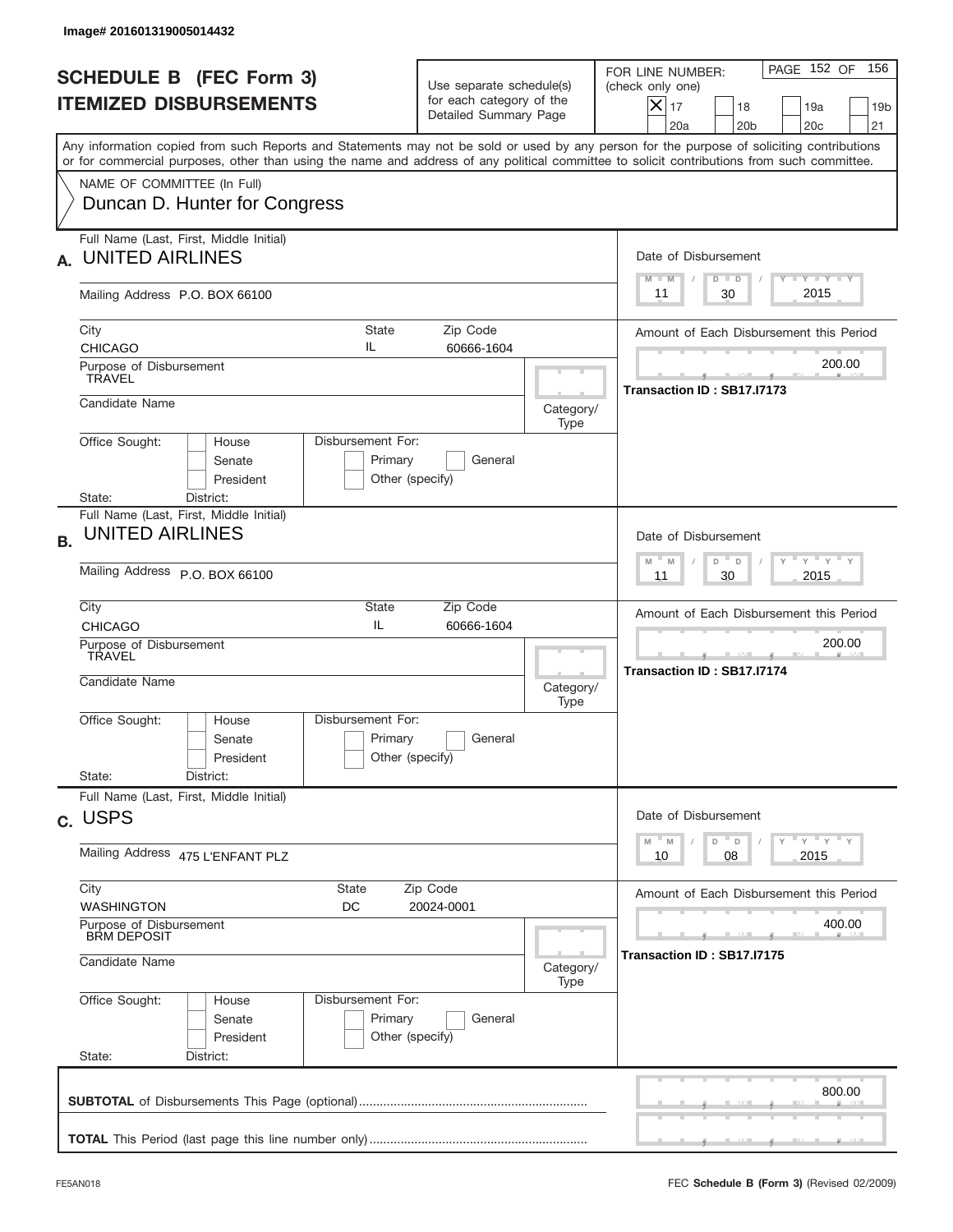|           | Image# 201601319005014433                                                                                                                                                                                                                                                               |                                                                               |                   |                                                                                                                                                            |
|-----------|-----------------------------------------------------------------------------------------------------------------------------------------------------------------------------------------------------------------------------------------------------------------------------------------|-------------------------------------------------------------------------------|-------------------|------------------------------------------------------------------------------------------------------------------------------------------------------------|
|           | <b>SCHEDULE B (FEC Form 3)</b><br><b>ITEMIZED DISBURSEMENTS</b>                                                                                                                                                                                                                         | Use separate schedule(s)<br>for each category of the<br>Detailed Summary Page |                   | 156<br>PAGE 153 OF<br>FOR LINE NUMBER:<br>(check only one)<br>$X _{17}$<br>18<br>19a<br>19 <sub>b</sub><br>20a<br>20 <sub>b</sub><br>20 <sub>c</sub><br>21 |
|           | Any information copied from such Reports and Statements may not be sold or used by any person for the purpose of soliciting contributions<br>or for commercial purposes, other than using the name and address of any political committee to solicit contributions from such committee. |                                                                               |                   |                                                                                                                                                            |
|           | NAME OF COMMITTEE (In Full)<br>Duncan D. Hunter for Congress                                                                                                                                                                                                                            |                                                                               |                   |                                                                                                                                                            |
| А.        | Full Name (Last, First, Middle Initial)<br><b>USPS</b>                                                                                                                                                                                                                                  |                                                                               |                   | Date of Disbursement                                                                                                                                       |
|           | Mailing Address 475 L'ENFANT PLZ                                                                                                                                                                                                                                                        | <b>TANK TANK</b><br>$M - M$<br>$D$ $D$<br>2015<br>10<br>14                    |                   |                                                                                                                                                            |
|           | City<br>DC<br><b>WASHINGTON</b>                                                                                                                                                                                                                                                         | <b>State</b><br>Zip Code<br>20024-0001                                        |                   | Amount of Each Disbursement this Period                                                                                                                    |
|           | Purpose of Disbursement<br>POSTAGE                                                                                                                                                                                                                                                      |                                                                               |                   | 400.00<br>Transaction ID: SB17.I7176                                                                                                                       |
|           | Candidate Name                                                                                                                                                                                                                                                                          |                                                                               | Category/<br>Type |                                                                                                                                                            |
|           | Disbursement For:<br>Office Sought:<br>House<br>Senate<br>President<br>State:<br>District:                                                                                                                                                                                              | Primary<br>General<br>Other (specify)                                         |                   |                                                                                                                                                            |
| <b>B.</b> | Full Name (Last, First, Middle Initial)<br><b>USPS</b>                                                                                                                                                                                                                                  |                                                                               |                   | Date of Disbursement                                                                                                                                       |
|           | Mailing Address 475 L'ENFANT PLZ                                                                                                                                                                                                                                                        | $-\gamma + \gamma - \gamma$<br>$M - M$<br>D<br>D<br>2015<br>10<br>26          |                   |                                                                                                                                                            |
|           | City<br><b>WASHINGTON</b>                                                                                                                                                                                                                                                               | State<br>Zip Code<br>DC<br>20024-0001                                         |                   | Amount of Each Disbursement this Period                                                                                                                    |
|           | Purpose of Disbursement<br>POSTAGE<br>Candidate Name                                                                                                                                                                                                                                    |                                                                               | Category/<br>Type | 5.90<br>__<br>Transaction ID: SB17.I7177                                                                                                                   |
|           | Disbursement For:<br>Office Sought:<br>House<br>Senate<br>President                                                                                                                                                                                                                     | Primary<br>General<br>Other (specify)                                         |                   |                                                                                                                                                            |
|           | State:<br>District:<br>Full Name (Last, First, Middle Initial)                                                                                                                                                                                                                          |                                                                               |                   |                                                                                                                                                            |
|           | c. USPS                                                                                                                                                                                                                                                                                 |                                                                               |                   | Date of Disbursement<br>$\gamma$ $\gamma$ $\gamma$ $\gamma$ $\gamma$<br>M<br>M<br>D                                                                        |
|           | Mailing Address 475 L'ENFANT PLZ                                                                                                                                                                                                                                                        | $\mathsf D$<br>2015<br>11<br>04                                               |                   |                                                                                                                                                            |
|           | City<br>State<br><b>WASHINGTON</b><br>DC                                                                                                                                                                                                                                                | Zip Code<br>20024-0001                                                        |                   | Amount of Each Disbursement this Period                                                                                                                    |
|           | Purpose of Disbursement<br>POSTAGE<br>Candidate Name                                                                                                                                                                                                                                    |                                                                               |                   | 5.75<br>Transaction ID: SB17.I7178                                                                                                                         |
|           | Office Sought:<br>Disbursement For:<br>House                                                                                                                                                                                                                                            | Category/<br>Type                                                             |                   |                                                                                                                                                            |
|           | Senate<br>President<br>State:<br>District:                                                                                                                                                                                                                                              | Primary<br>General<br>Other (specify)                                         |                   |                                                                                                                                                            |
|           |                                                                                                                                                                                                                                                                                         |                                                                               |                   | 411.65                                                                                                                                                     |
|           |                                                                                                                                                                                                                                                                                         |                                                                               |                   |                                                                                                                                                            |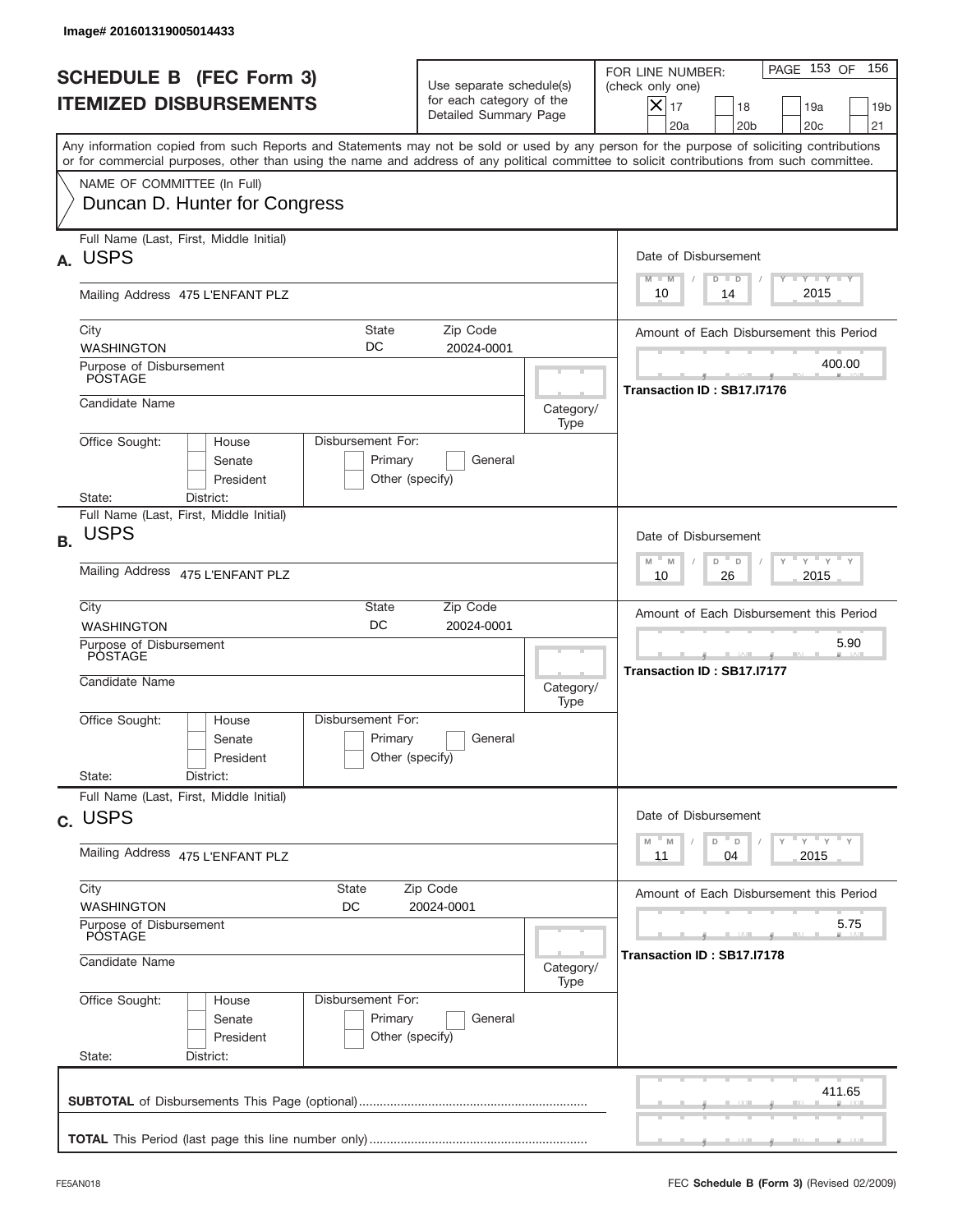|           | Image# 201601319005014434                                             |                                                                                       |                                                                               |                                      |                                                                                                                                                                                                                                                                                         |
|-----------|-----------------------------------------------------------------------|---------------------------------------------------------------------------------------|-------------------------------------------------------------------------------|--------------------------------------|-----------------------------------------------------------------------------------------------------------------------------------------------------------------------------------------------------------------------------------------------------------------------------------------|
|           | <b>SCHEDULE B (FEC Form 3)</b><br><b>ITEMIZED DISBURSEMENTS</b>       |                                                                                       | Use separate schedule(s)<br>for each category of the<br>Detailed Summary Page |                                      | 156<br>PAGE 154 OF<br>FOR LINE NUMBER:<br>(check only one)<br>$X _{17}$<br>18<br>19a<br>19 <sub>b</sub><br>20 <sub>c</sub><br>20a<br>20 <sub>b</sub><br>21                                                                                                                              |
|           |                                                                       |                                                                                       |                                                                               |                                      | Any information copied from such Reports and Statements may not be sold or used by any person for the purpose of soliciting contributions<br>or for commercial purposes, other than using the name and address of any political committee to solicit contributions from such committee. |
|           | NAME OF COMMITTEE (In Full)<br>Duncan D. Hunter for Congress          |                                                                                       |                                                                               |                                      |                                                                                                                                                                                                                                                                                         |
| А.        | Full Name (Last, First, Middle Initial)<br><b>WALMART</b>             |                                                                                       |                                                                               |                                      | Date of Disbursement                                                                                                                                                                                                                                                                    |
|           | Mailing Address 702 SW 8TH ST                                         |                                                                                       |                                                                               |                                      | <b>TANK TANK</b><br>$M - M$<br>$D$ $D$<br>2015<br>10<br>26                                                                                                                                                                                                                              |
|           | City<br><b>BENTONVILLE</b><br>Purpose of Disbursement                 | State<br>AR                                                                           | Zip Code<br>72716-6209                                                        |                                      | Amount of Each Disbursement this Period<br>145.22                                                                                                                                                                                                                                       |
|           | OFFICE SUPPLIES<br>Candidate Name                                     |                                                                                       |                                                                               | Category/                            | Transaction ID: SB17.I7179                                                                                                                                                                                                                                                              |
|           | Office Sought:<br>House<br>Senate<br>President<br>State:<br>District: | Disbursement For:<br>Primary<br>Other (specify)                                       | General                                                                       | Type                                 |                                                                                                                                                                                                                                                                                         |
| <b>B.</b> | Full Name (Last, First, Middle Initial)<br><b>WALMART</b>             |                                                                                       |                                                                               |                                      | Date of Disbursement                                                                                                                                                                                                                                                                    |
|           | Mailing Address 702 SW 8TH ST                                         | $\cdots$ $\gamma$ $\cdots$ $\gamma$ $\cdots$<br>$M - M$<br>D<br>D<br>2015<br>10<br>29 |                                                                               |                                      |                                                                                                                                                                                                                                                                                         |
|           | City<br><b>BENTONVILLE</b>                                            | State<br><b>AR</b>                                                                    | Zip Code<br>72716-6209                                                        |                                      | Amount of Each Disbursement this Period                                                                                                                                                                                                                                                 |
|           | Purpose of Disbursement<br>OFFICE SUPPLIES<br>Candidate Name          |                                                                                       |                                                                               | Category/<br>Type                    | 79.23<br>Transaction ID: SB17.I7180                                                                                                                                                                                                                                                     |
|           | Office Sought:<br>House<br>Senate<br>President<br>State:<br>District: | Disbursement For:<br>Primary<br>Other (specify)                                       | General                                                                       |                                      |                                                                                                                                                                                                                                                                                         |
|           | Full Name (Last, First, Middle Initial)<br>c. WALMART                 |                                                                                       |                                                                               |                                      | Date of Disbursement                                                                                                                                                                                                                                                                    |
|           | Mailing Address 702 SW 8TH ST                                         |                                                                                       |                                                                               |                                      | $\gamma$ $\gamma$ $\gamma$ $\gamma$ $\gamma$<br>M<br>D<br>M<br>$\mathsf D$<br>2015<br>11<br>04                                                                                                                                                                                          |
|           | City<br><b>BENTONVILLE</b>                                            | State<br>AR                                                                           | Zip Code<br>72716-6209                                                        |                                      | Amount of Each Disbursement this Period                                                                                                                                                                                                                                                 |
|           | Purpose of Disbursement<br>OFFICE SUPPLIES<br>Candidate Name          |                                                                                       | Category/                                                                     | 75.47<br>Transaction ID : SB17.I7181 |                                                                                                                                                                                                                                                                                         |
|           | Office Sought:<br>House<br>Senate<br>President<br>State:<br>District: | Disbursement For:<br>Primary<br>Other (specify)                                       | General                                                                       | Type                                 |                                                                                                                                                                                                                                                                                         |
|           |                                                                       |                                                                                       |                                                                               |                                      | 299.92                                                                                                                                                                                                                                                                                  |
|           |                                                                       |                                                                                       |                                                                               |                                      |                                                                                                                                                                                                                                                                                         |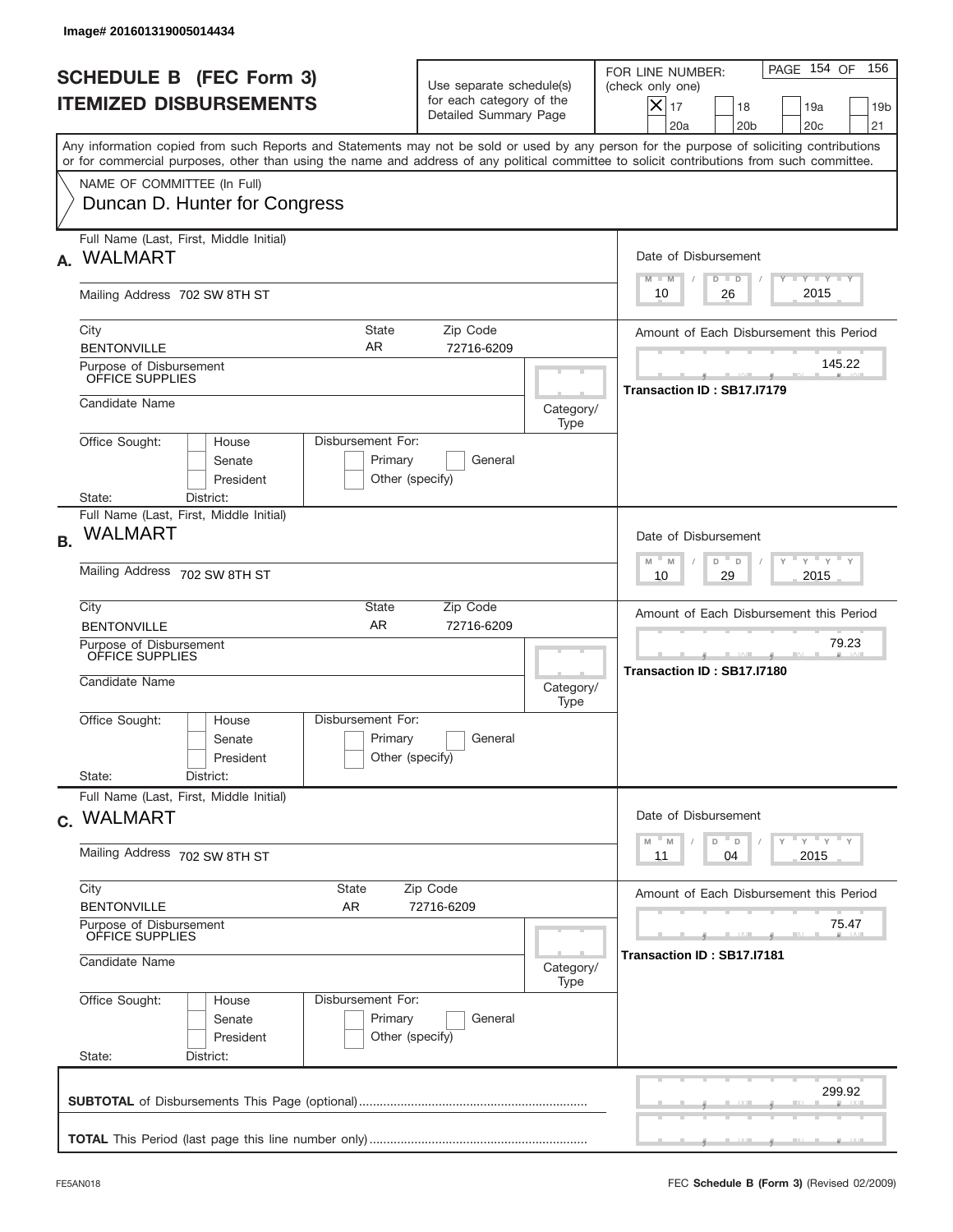| Image# 201601319005014435                                                                                                                                                                                                                                                               |                                                                               |                   |                                                                                                                                                                             |
|-----------------------------------------------------------------------------------------------------------------------------------------------------------------------------------------------------------------------------------------------------------------------------------------|-------------------------------------------------------------------------------|-------------------|-----------------------------------------------------------------------------------------------------------------------------------------------------------------------------|
| <b>SCHEDULE B (FEC Form 3)</b><br><b>ITEMIZED DISBURSEMENTS</b>                                                                                                                                                                                                                         | Use separate schedule(s)<br>for each category of the<br>Detailed Summary Page |                   | PAGE 155 OF<br>156<br>FOR LINE NUMBER:<br>(check only one)<br>$\overline{\mathsf{x}}$ 17<br>18<br>19a<br>19 <sub>b</sub><br>20a<br>20 <sub>b</sub><br>20 <sub>c</sub><br>21 |
| Any information copied from such Reports and Statements may not be sold or used by any person for the purpose of soliciting contributions<br>or for commercial purposes, other than using the name and address of any political committee to solicit contributions from such committee. |                                                                               |                   |                                                                                                                                                                             |
| NAME OF COMMITTEE (In Full)<br>Duncan D. Hunter for Congress                                                                                                                                                                                                                            |                                                                               |                   |                                                                                                                                                                             |
| Full Name (Last, First, Middle Initial)<br><b>WREATHS ACROSS AMERICA</b>                                                                                                                                                                                                                |                                                                               |                   | Date of Disbursement                                                                                                                                                        |
| Mailing Address PO BOX 249                                                                                                                                                                                                                                                              |                                                                               |                   | Y TY TY TY<br>$M - M$<br>$D$ $D$<br>2015<br>11<br>10                                                                                                                        |
| City<br>State<br>ME<br><b>COLUMBIA FALLS</b>                                                                                                                                                                                                                                            | Zip Code<br>04623                                                             |                   | Amount of Each Disbursement this Period                                                                                                                                     |
| Purpose of Disbursement<br><b>DONATION</b>                                                                                                                                                                                                                                              |                                                                               |                   | 1000.00<br>Transaction ID: SB17.I7182                                                                                                                                       |
| Candidate Name                                                                                                                                                                                                                                                                          |                                                                               | Category/<br>Type |                                                                                                                                                                             |
| Disbursement For:<br>Office Sought:<br>House<br>Senate<br>President<br>State:<br>District:                                                                                                                                                                                              | Primary<br>General<br>Other (specify)                                         |                   |                                                                                                                                                                             |
| Full Name (Last, First, Middle Initial)                                                                                                                                                                                                                                                 |                                                                               |                   |                                                                                                                                                                             |
| В.<br><b>Mailing Address</b>                                                                                                                                                                                                                                                            | Date of Disbursement<br>M<br>D<br>D<br>M                                      |                   |                                                                                                                                                                             |
| City<br>State                                                                                                                                                                                                                                                                           |                                                                               |                   |                                                                                                                                                                             |
|                                                                                                                                                                                                                                                                                         | Amount of Each Disbursement this Period                                       |                   |                                                                                                                                                                             |
| Purpose of Disbursement<br>Candidate Name                                                                                                                                                                                                                                               |                                                                               | Category/<br>Type |                                                                                                                                                                             |
| Disbursement For:<br>Office Sought:<br>House<br>Senate<br>President                                                                                                                                                                                                                     | Primary<br>General<br>Other (specify)                                         |                   |                                                                                                                                                                             |
| State:<br>District:<br>Full Name (Last, First, Middle Initial)                                                                                                                                                                                                                          |                                                                               |                   |                                                                                                                                                                             |
| C.                                                                                                                                                                                                                                                                                      | Date of Disbursement                                                          |                   |                                                                                                                                                                             |
| <b>Mailing Address</b>                                                                                                                                                                                                                                                                  | $\mathbf{y} = \mathbf{y}$<br>D<br>D                                           |                   |                                                                                                                                                                             |
| City<br>State                                                                                                                                                                                                                                                                           | Amount of Each Disbursement this Period                                       |                   |                                                                                                                                                                             |
| Purpose of Disbursement                                                                                                                                                                                                                                                                 |                                                                               |                   |                                                                                                                                                                             |
| Candidate Name                                                                                                                                                                                                                                                                          |                                                                               |                   |                                                                                                                                                                             |
| Office Sought:<br>Disbursement For:<br>House<br>Senate<br>President<br>State:<br>District:                                                                                                                                                                                              | Primary<br>General<br>Other (specify)                                         |                   |                                                                                                                                                                             |
|                                                                                                                                                                                                                                                                                         |                                                                               |                   | 1000.00                                                                                                                                                                     |
|                                                                                                                                                                                                                                                                                         |                                                                               |                   | 111079.33                                                                                                                                                                   |
|                                                                                                                                                                                                                                                                                         |                                                                               |                   |                                                                                                                                                                             |